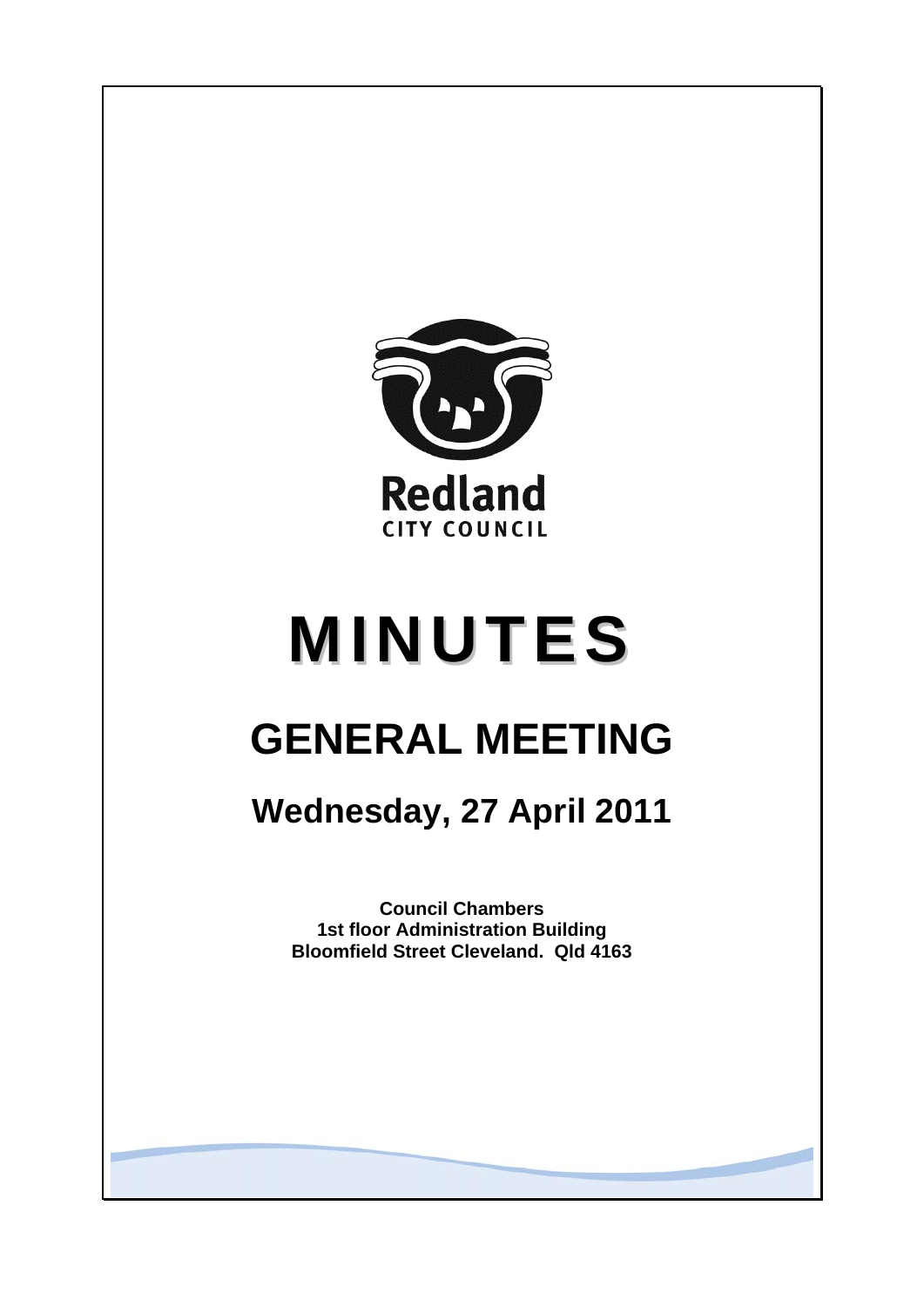### **TABLE OF CONTENTS**

| <b>ITEM</b>    |                                                                                                         | <b>SUBJECT</b>                                                                                                                                           | <b>PAGE NO</b> |
|----------------|---------------------------------------------------------------------------------------------------------|----------------------------------------------------------------------------------------------------------------------------------------------------------|----------------|
| 1              |                                                                                                         |                                                                                                                                                          |                |
| $\overline{2}$ |                                                                                                         |                                                                                                                                                          |                |
| 3              |                                                                                                         |                                                                                                                                                          |                |
|                | 3.1                                                                                                     |                                                                                                                                                          |                |
|                | 3.2                                                                                                     |                                                                                                                                                          |                |
| 4              |                                                                                                         |                                                                                                                                                          |                |
| 5              |                                                                                                         |                                                                                                                                                          |                |
|                | 5.1                                                                                                     | <b>GENERAL MEETING MINUTES 30 MARCH 2011 7</b>                                                                                                           |                |
|                | 5.2                                                                                                     |                                                                                                                                                          |                |
| 6              | <b>MATTERS OUTSTANDING FROM PREVIOUS GENERAL MEETING</b>                                                |                                                                                                                                                          |                |
|                | 6.1                                                                                                     |                                                                                                                                                          |                |
|                | 6.1.1                                                                                                   |                                                                                                                                                          |                |
|                | 6.1.2                                                                                                   | <b>STATUS REPORT ON CLOSURE OF REDLAND BAY</b>                                                                                                           |                |
|                | 6.1.3                                                                                                   | PETITION (DIVISION 6) STORM WATER DRAINAGE<br>PROBLEM AT PEAR STREET, REDLAND BAY  9                                                                     |                |
| 7              | <b>PUBLIC PARTICIPATION</b>                                                                             |                                                                                                                                                          | .9             |
| 8              |                                                                                                         |                                                                                                                                                          |                |
|                | 8.1                                                                                                     |                                                                                                                                                          |                |
|                | 8.1.1                                                                                                   | PETITION (DIVISION 5) REQUEST BY MACLEAY ISLAND<br><b>CRAFT GROUP FOR ASSISTANCE IN STORING TABLES</b><br>AT MACLEAY ISLAND HALL AND ADVICE ON OBTAINING |                |
| 9              |                                                                                                         |                                                                                                                                                          |                |
| 10             | <b>DECLARATION OF MATERIAL PERSONAL INTEREST AND</b><br>CONFLICT OF INTEREST ON ANY ITEMS OF BUSINESS11 |                                                                                                                                                          |                |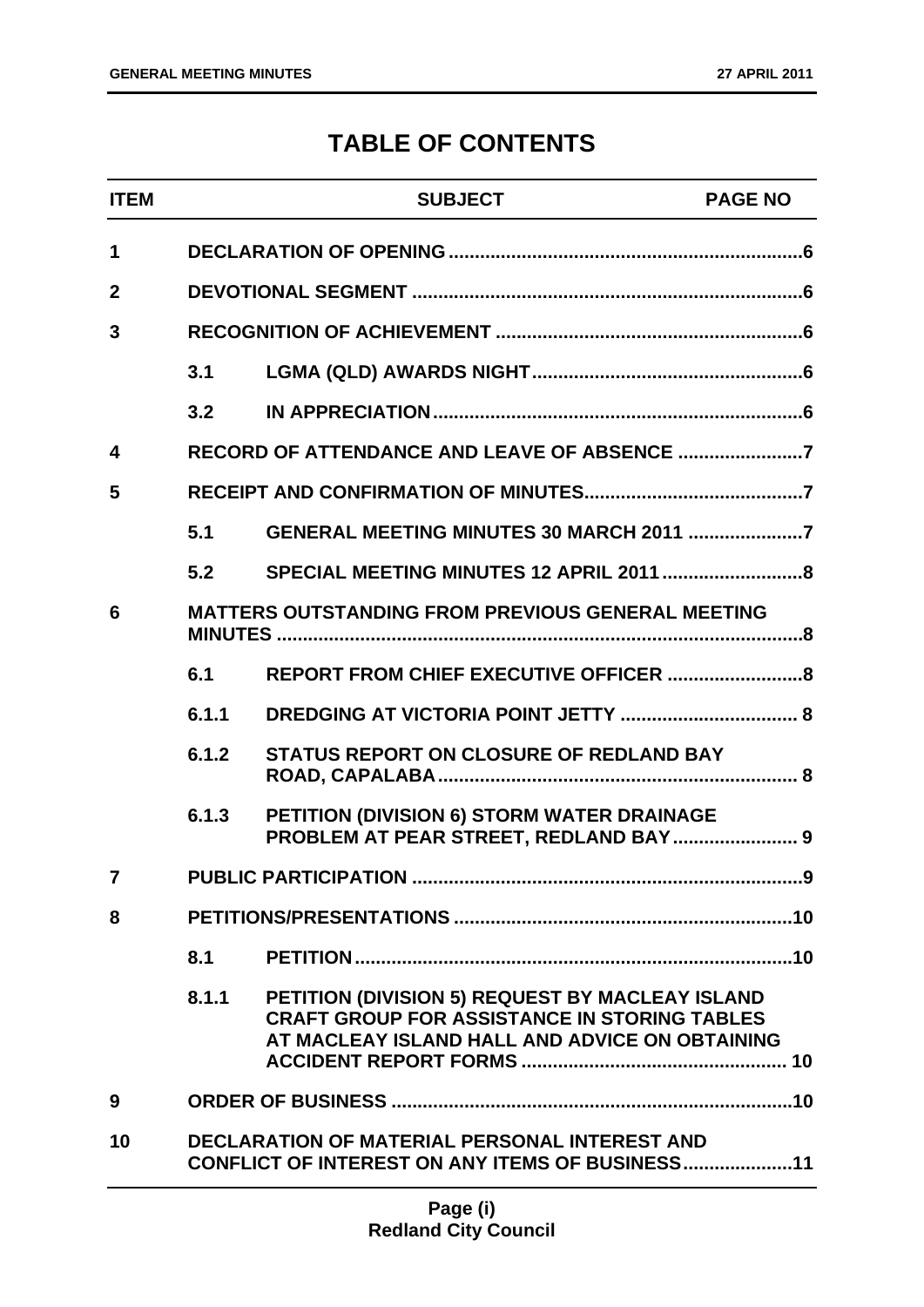| 11              |        | DEVELOPMENT AND COMMUNITY STANDARDS COMMITTEE 5                                                                                                                                                     |
|-----------------|--------|-----------------------------------------------------------------------------------------------------------------------------------------------------------------------------------------------------|
|                 | 11.1   |                                                                                                                                                                                                     |
|                 | 11.1.1 | <b>CATEGORY 1 - MINOR COMPLYING CODE ASSESSMENT</b>                                                                                                                                                 |
|                 | 11.1.2 | <b>CATEGORY 2 - COMPLYING CODE ASSESSMENTS AND</b>                                                                                                                                                  |
|                 | 11.1.3 | <b>CURRENT APPEALS LIST AS AT 18 MARCH 2011 12</b>                                                                                                                                                  |
|                 | 11.1.4 | <b>REQUEST TO CHANGE FOR MIXED USE (SHOP, OFFICE,</b><br>REFRESHMENT ESTABLISHMENT, VET CLINIC,<br><b>OUTDOOR DINING AND HEALTH CARE CENTRE) AT 71-</b><br>101 SCHOOL OF ARTS ROAD, REDLAND BAY  12 |
|                 | 11.1.5 | <b>DELEGATION TO CHIEF EXECUTIVE OFFICER UNDER</b>                                                                                                                                                  |
| 12 <sub>2</sub> |        | <b>DEVELOPMENT AND COMMUNITY STANDARDS COMMITTEE 12</b>                                                                                                                                             |
|                 | 12.1   |                                                                                                                                                                                                     |
|                 | 12.1.1 | <b>CATEGORY 1 – MINOR COMPLYING CODE ASSESSMENT</b>                                                                                                                                                 |
|                 | 12.1.2 | <b>CATEGORY 2 - COMPLYING CODE ASSESSMENTS AND</b>                                                                                                                                                  |
|                 | 12.1.3 | <b>CURRENT APPEALS LIST AS AT 25 MARCH 2011 16</b>                                                                                                                                                  |
| 13              |        | PLANNING & POLICY COMMITTEE 6 APRIL 2011 17                                                                                                                                                         |
|                 | 13.1   |                                                                                                                                                                                                     |
|                 | 13.1.1 | PETITION (DIVISION 9) - PRECINCT PLANNING TO<br>ASSIST WITH MANAGEMENT OF SAFETY ISSUES OF<br><b>INTERSECTIONS ALONG AND AROUND CROTONA ROAD</b>                                                    |
|                 | 13.1.2 | <b>IMPLEMENTATION OF CAPALABA CENTRES MASTER</b>                                                                                                                                                    |
|                 | 13.1.3 | PETITION (DIVISION 5) - CHANGE OF STREET NAME -<br>CUPHEA STREET, RUSSELL ISLAND TO ANZAC                                                                                                           |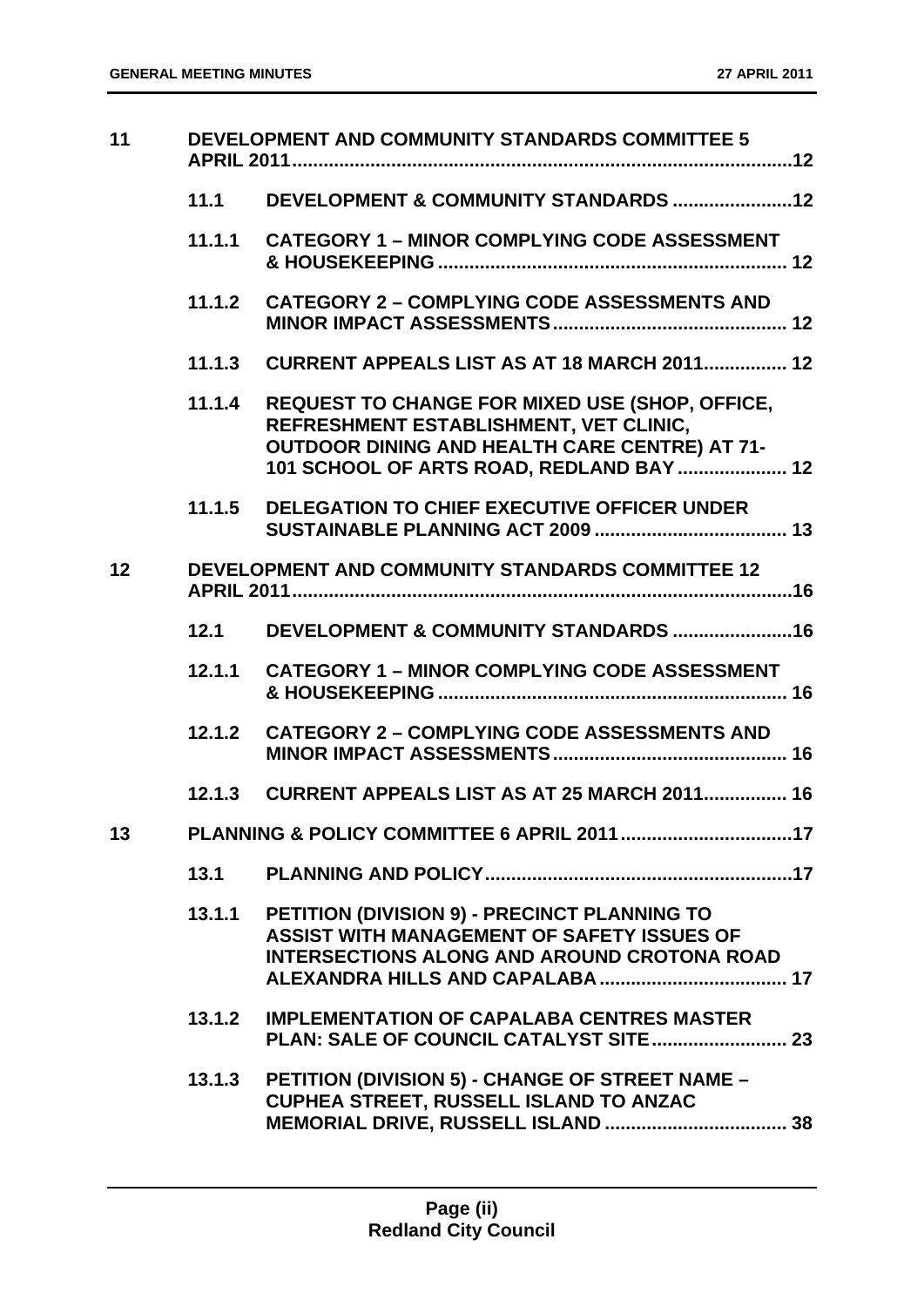|    | 13.1.4 | <b>REVIEW OF INFRASTRUCTURE CHARGES TASKFORCE</b>                                                  |
|----|--------|----------------------------------------------------------------------------------------------------|
|    | 13.1.5 | <b>PROVISION OF FUNDING FOR PATHWAYS/FOOTPATHS</b>                                                 |
|    | 13.1.6 | <b>PROPOSED SMBI LAND EXCHANGE PROGRAM 58</b>                                                      |
|    | 13.2   |                                                                                                    |
|    | 13.2.1 | <b>PRESENTATION BY JOHN BRADLEY ON NORTH</b>                                                       |
|    | 13.3   |                                                                                                    |
|    | 13.3.1 | <b>RUNNYMEDE PROJECT BUSINESS CASE: LAND</b><br><b>DEDICATED AT 377 REDLAND BAY RD CAPALABA 65</b> |
|    | 13.4   | <b>ITEM DELEGATED TO COMMITTEE FROM COUNCIL80</b>                                                  |
|    | 13.4.1 | <b>PROPOSED MINISTERIAL DESIGNATION - REDLANDS</b>                                                 |
|    | 13.5   |                                                                                                    |
|    | 13.5.1 | <b>REDLAND REGIONAL SPORT AND RECREATION</b>                                                       |
|    | 13.5.2 | NORTH STRADBROKE ISLAND INDIGENOUS LAND USE                                                        |
| 14 |        |                                                                                                    |
|    | 14.1   |                                                                                                    |
|    | 14.1.1 | <b>MONTHLY REPORT FOR CUSTOMER AND COMMUNITY</b>                                                   |
|    | 14.1.2 | <b>MONTHLY REPORT FOR PROJECT DELIVERY GROUP 98</b>                                                |
|    | 14.1.3 | <b>MONTHLY REPORT FOR OPERATIONS AND</b>                                                           |
|    | 14.1.4 | PETITION (DIV 7) REQUEST FOR REMOVAL OF TREES AT<br>WINCHESTER ROAD, ALEXANDRA HILLS  107          |
|    | 14.1.5 | <b>SOLE PROVIDER ARRANGEMENT FOR THE</b><br><b>COLLECTION AND RECYCLING OF POLYSTYRENE 110</b>     |
|    | 14.2   |                                                                                                    |
|    |        |                                                                                                    |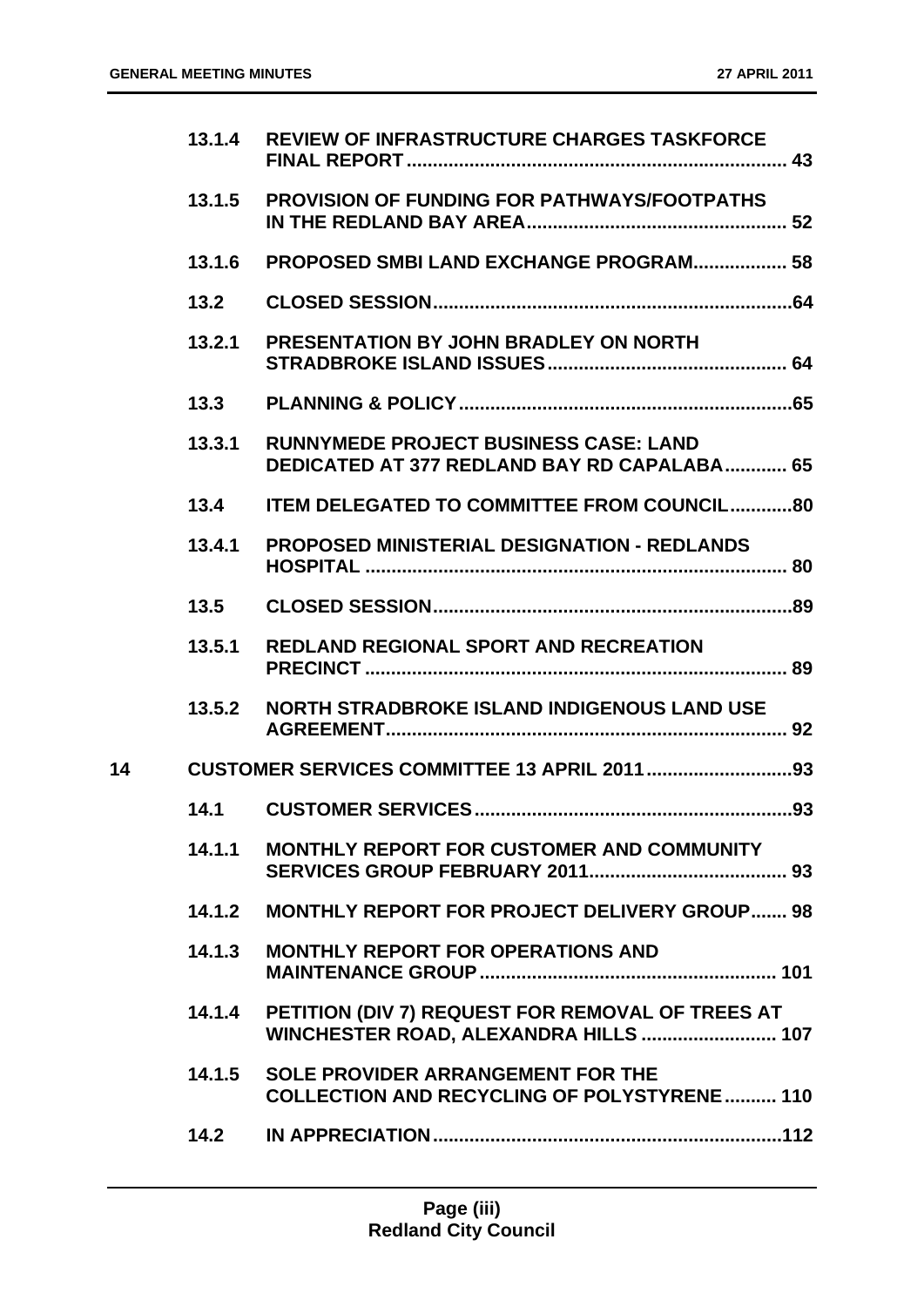| 15 |        | <b>CORPORATE SERVICES &amp; GOVERNANCE COMMITTEE 13 APRIL</b>                                                                                     |
|----|--------|---------------------------------------------------------------------------------------------------------------------------------------------------|
|    | 15.1   |                                                                                                                                                   |
|    | 15.1.1 | <b>PRESENTATION BY JOHN CHERRY - EXECUTIVE</b><br>DIRECTOR, COUNCIL OF MAYORS (SEQ)  113                                                          |
|    | 15.1.2 | <b>AUSTRALIAN LOCAL GOVERNMENT ASSOCIATION -</b>                                                                                                  |
|    | 15.1.3 | <b>PROCUREMENT OF NON-LIABILITY INSURANCE FOR</b>                                                                                                 |
|    | 15.1.4 | BALANCED SCORECARD REPORT MARCH 2011  124                                                                                                         |
|    | 15.1.5 | <b>QUARTERLY OPERATIONAL PLAN REPORT MARCH 2011127</b>                                                                                            |
|    | 15.2   |                                                                                                                                                   |
|    | 15.2.1 | A REPORT ON THE AUDIT COMMITTEE MEETING 129                                                                                                       |
|    | 15.3   |                                                                                                                                                   |
|    | 15.3.1 | <b>CHANGES TO SMBI COMMUNITIES ADVISORY</b>                                                                                                       |
|    | 15.4   |                                                                                                                                                   |
|    | 15.4.1 | <b>QUARTERLY PROJECTS AND BUSINESS UNIT ACTIVITY</b>                                                                                              |
|    |        | 15.4.2 MARCH 2011 - MONTHLY FINANCIAL REPORTS 144                                                                                                 |
|    |        | 15.4.3 SCHEDULE OF FEES AND CHARGES 2011-2012<br>(EXCLUDING REDWASTE BUSINESS UNIT)  148                                                          |
| 16 |        | <b>ITEM DEFERRED FROM GENERAL MEETING 30 MARCH 2011 153</b>                                                                                       |
|    | 16.1   |                                                                                                                                                   |
|    |        |                                                                                                                                                   |
| 17 |        |                                                                                                                                                   |
|    | 17.1   |                                                                                                                                                   |
|    | 17.1.1 |                                                                                                                                                   |
|    | 17.1.2 | <b>REQUEST FOR CONTRACT TO BE AWARDED UNDER</b><br>DELEGATED AUTHORITY BY CEO - SUPPLY OF RETAIL<br><b>ELECTRICITY TO LARGE CONTESTABLE SITES</b> |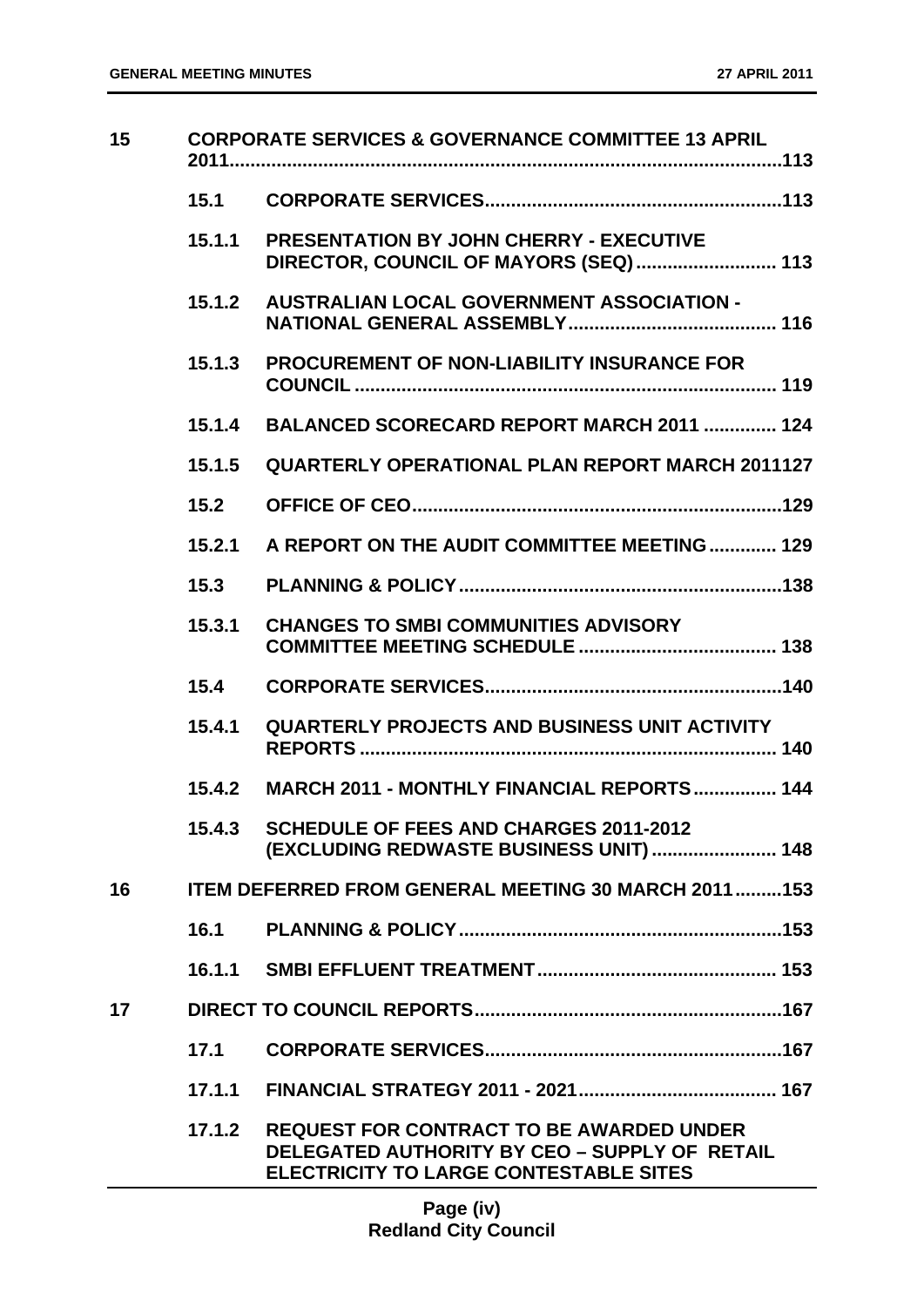|    |        | (CONSUMING MORE THAN 100 MEGAWATT PER<br>ANNUM) OWNED BY REDLAND CITY COUNCIL 170                 |
|----|--------|---------------------------------------------------------------------------------------------------|
|    | 17.2   |                                                                                                   |
|    | 17.2.1 | SCHEDULE OF FEES AND CHARGES 2011-2012 FOR THE                                                    |
| 18 |        |                                                                                                   |
|    | 18.1   | NOTICE GIVEN BY CR TOWNSEND (DIVISION 5)177                                                       |
|    | 18.1.1 | <b>REQUEST FOR REPORT - PROPOSAL TO CHARGE FOR</b><br>PARKING AT WEINAM CREEK FERRY TERMINAL  177 |
|    | 18.2   | NOTICE GIVEN BY CR WILLIAMS (DIVISION 9) 179                                                      |
|    | 18.2.1 | REPEAL OF NORTH STRADBROKE ISLAND PROTECTION                                                      |
| 19 |        |                                                                                                   |
| 20 |        |                                                                                                   |
|    | 20.1   |                                                                                                   |
|    | 20.1.1 | <b>NORTH STRADBROKE ISLAND INDIGENOUS LAND USE</b>                                                |
|    |        |                                                                                                   |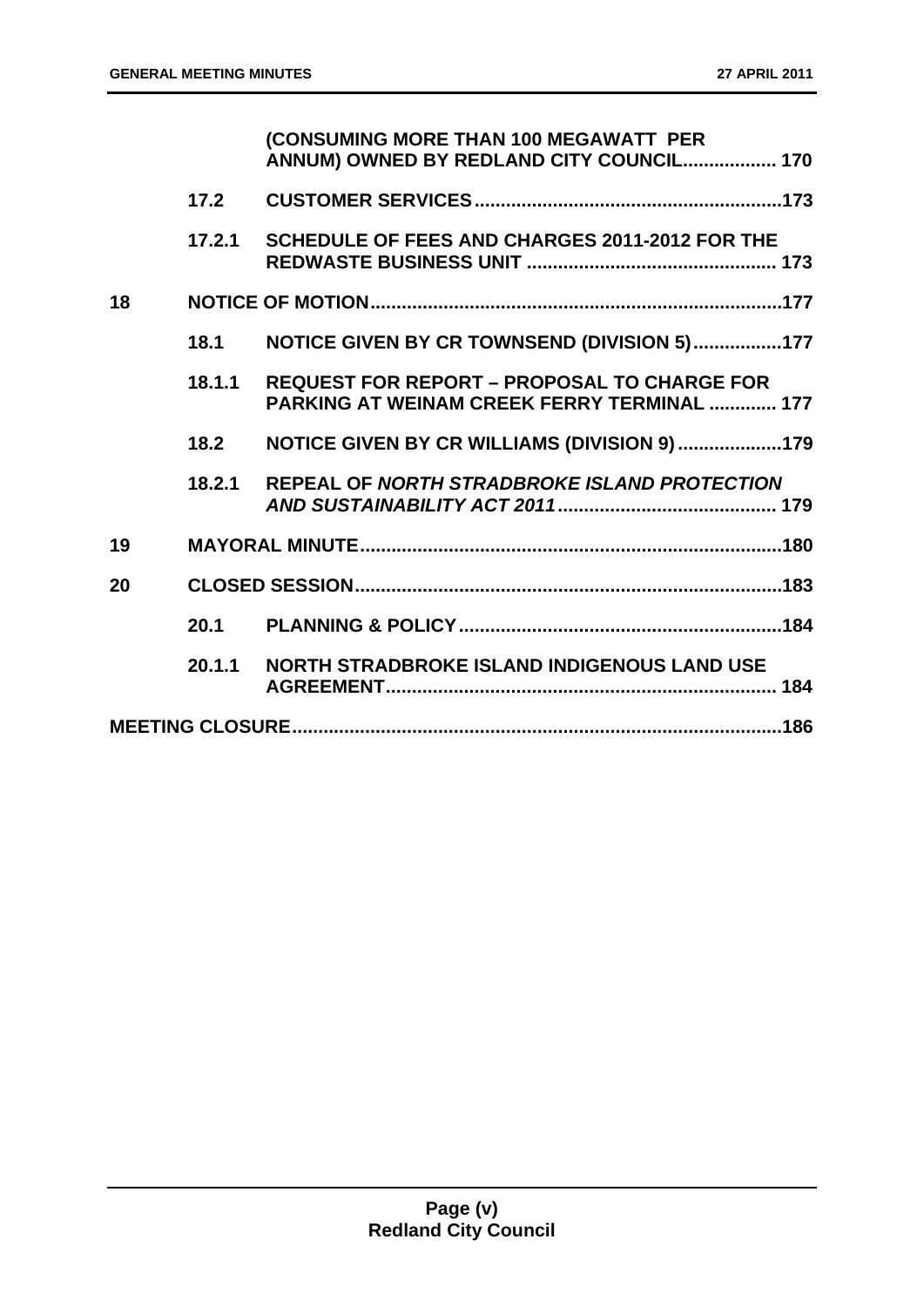#### **1 DECLARATION OF OPENING**

The Mayor declared the meeting open at 4.01pm and acknowledged the Quandamooka people, who are the traditional custodians of the land on which Council meets. The Mayor also paid Council's respect to their elders, past and present, and extend that respect to other indigenous Australians who are present.

#### **2 DEVOTIONAL SEGMENT**

Pastor Bruce Warren, member of the Ministers' Fellowship, led Council in a brief devotional segment.

#### **3 RECOGNITION OF ACHIEVEMENT**

#### **3.1 LGMA (QLD) AWARDS NIGHT**

General Manager Governance outlined Redland City Council's participation in the Local Government Managers Australia (Queensland) Awards Night and advised that Council had two nominations in these inaugural awards.

Council's first nomination was for our Community Plan. RCC was a finalist and came runner up in that particular category.

Council also had a nomination for the way we look after our staff, through our WorkCover programme. Council had previously won awards in relation to the excellent support we give to our staff. That nomination also did very well.

The awards also gave the LGMA (Qld) the opportunity to recognise the excellent work that was done across local government more broadly and one of the special highlights of the evening was the announcement of the winners of the LGMA Management Challenge. The Redland team performed exceptionally well just missing a top three place.

#### **3.2 IN APPRECIATION**

The Mayor thanked Patrick Navin, Service Manager Waste Operations, who is leaving Council to commence his own business, for the contribution he had made to Council and wished him well for the future.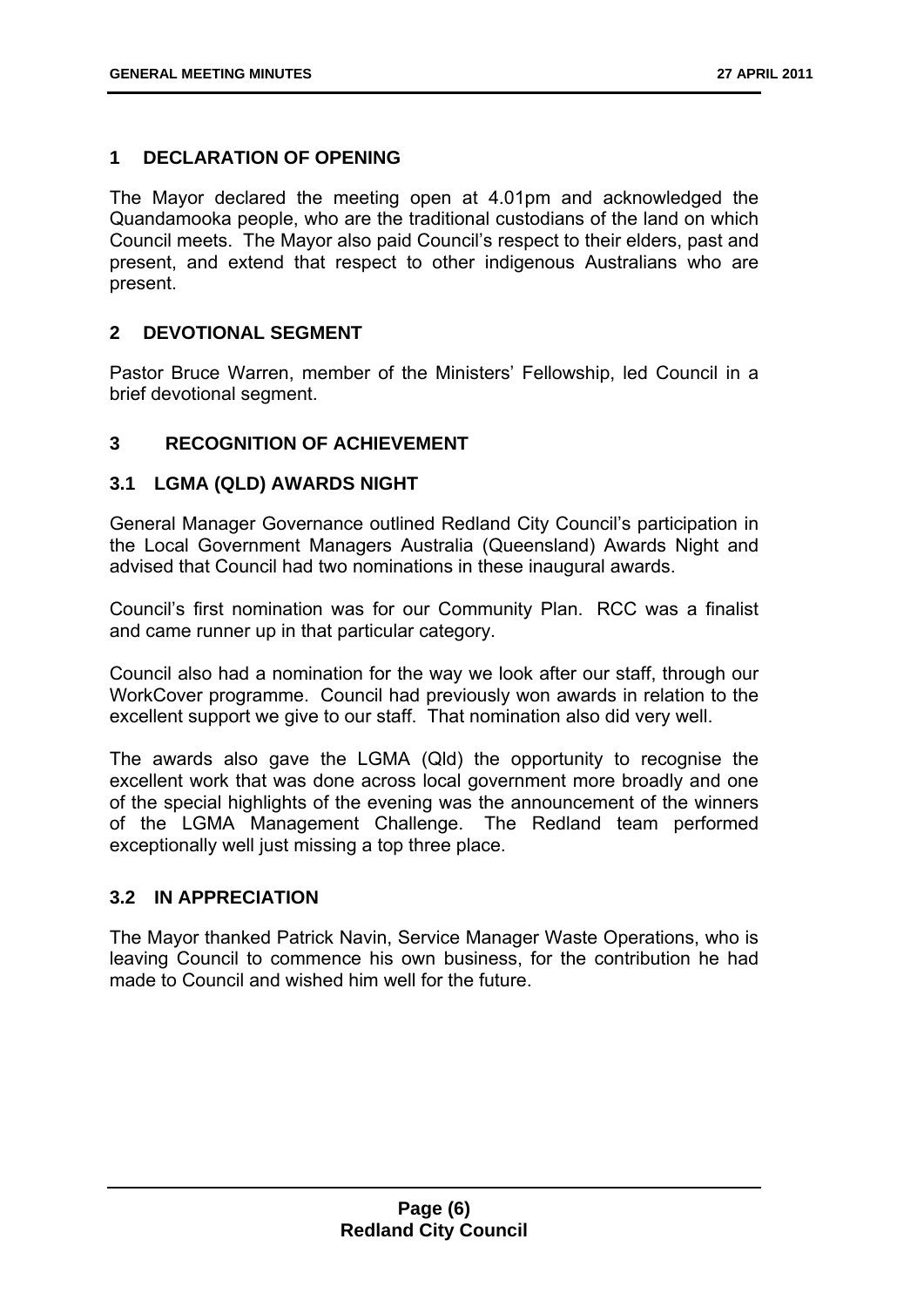#### **4 RECORD OF ATTENDANCE AND LEAVE OF ABSENCE**

#### **MEMBERS PRESENT:**

| Deputy Mayor and Councillor Division 7 -<br>Cr M Elliott |  |
|----------------------------------------------------------|--|
| entered at 4.03pm                                        |  |
| <b>Councillor Division 1</b><br>Cr W Boglary             |  |
| Cr C Ogilvie<br><b>Councillor Division 2</b>             |  |
| Cr D Henry<br><b>Councillor Division 3</b>               |  |
| Cr B Townsend<br><b>Councillor Division 5</b>            |  |
| Cr T Bowler<br>Councillor Division 6                     |  |
| <b>Cr K Reimers</b><br><b>Councillor Division 8</b>      |  |
| Cr K Williams<br><b>Councillor Division 9</b>            |  |
| <b>Councillor Division 10</b><br>Cr H Murray             |  |

#### **EXECUTIVE LEADERSHIP GROUP:**

| Mr G Stevenson PSM | <b>Chief Executive Officer</b>               |
|--------------------|----------------------------------------------|
| Mr N Clarke        | <b>General Manager Governance</b>            |
| Mr G Underwood     | <b>General Manager Planning &amp; Policy</b> |
| Mrs L Rusan        | <b>General Manager Customer Services</b>     |
| Mr M Drydale       | <b>General Manager Corporate Services</b>    |
| Mrs T Averay       | General Manager Development &                |
|                    | <b>Community Standards</b>                   |

#### **APOLOGY:**

Cr J Burns, Councillor Division 4

#### **MINUTES:**

Mrs J Parfitt **Corporate Meetings & Registers Team** Leader

#### **5 RECEIPT AND CONFIRMATION OF MINUTES**

#### **5.1 GENERAL MEETING MINUTES 30 MARCH 2011**

| Moved by:    | <b>Cr Elliott</b> |
|--------------|-------------------|
| Seconded by: | <b>Cr Bowler</b>  |

That the minutes of the General Meeting held on 30 March 2011 be confirmed.

CARRIED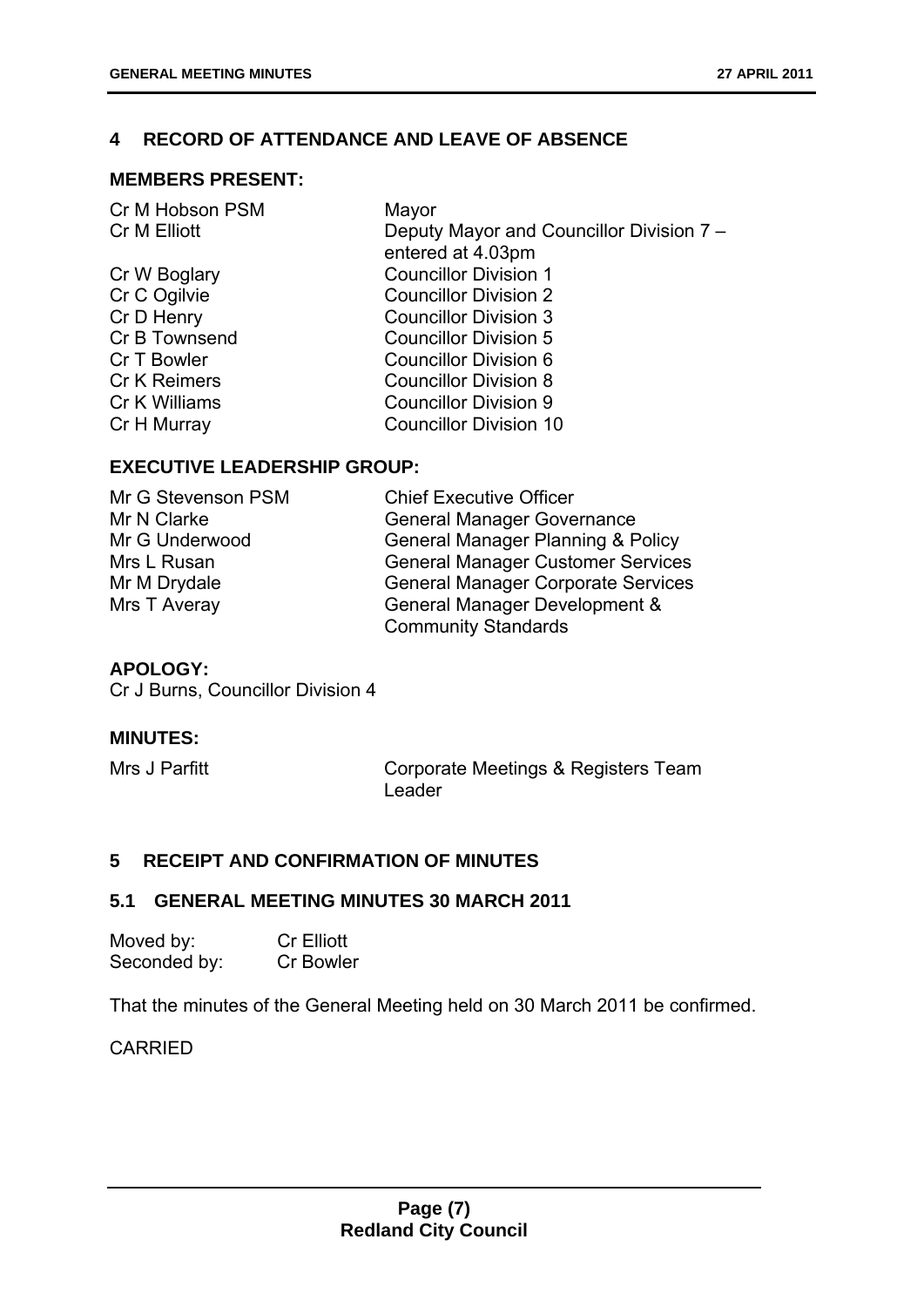#### **5.2 SPECIAL MEETING MINUTES 12 APRIL 2011**

Moved by: Cr Townsend Seconded by: Cr Boglary

That the minutes of the Special Meeting held on 12 April 2011 be confirmed.

#### CARRIED

#### **6 MATTERS OUTSTANDING FROM PREVIOUS GENERAL MEETING MINUTES**

#### **6.1 REPORT FROM CHIEF EXECUTIVE OFFICER**

The Chief Executive Officer presented the following items for noting:

#### **6.1.1 DREDGING AT VICTORIA POINT JETTY**

| <b>Dataworks Filename:</b>       | <b>GOV Notice of Business/Urgent Business to</b><br><b>General Meetings</b> |
|----------------------------------|-----------------------------------------------------------------------------|
| <b>Responsible Officer Name:</b> | <b>Gary Stevenson</b><br><b>Chief Executive Officer</b>                     |
| <b>Author Name:</b>              | <b>Greg Underwood</b><br><b>General Manager Planning &amp; Policy</b>       |

#### **EXECUTIVE SUMMARY**

At the General Meeting on 20 October 2010 resolved that a report be prepared on the dredging at Victoria Point jetty affecting the landing of the Coochiemudlo Island ferries as this is affecting more than passenger ferries, it has to do with school children having to get home in a certain time and meet the school's duty of care.

#### **OFFICER'S RECOMMENDATION**

**That it be noted that a report addressing this matter will be presented to the 8 June 2011 Planning & Policy Committee meeting.** 

#### **6.1.2 STATUS REPORT ON CLOSURE OF REDLAND BAY ROAD, CAPALABA**

At the General Meeting on 15 December 2010 Council resolved that the General Manager Planning & Policy bring forward a status report on the closure of Redland Bay Road, Capalaba to include information from discussions with Translink and Department of Main Roads, in relation to major intersections in this area.

#### **OFFICER'S RECOMMENDATION**

**That it be noted that a report addressing this matter will be presented to the 4 May 2011 Planning & Policy Committee meeting.**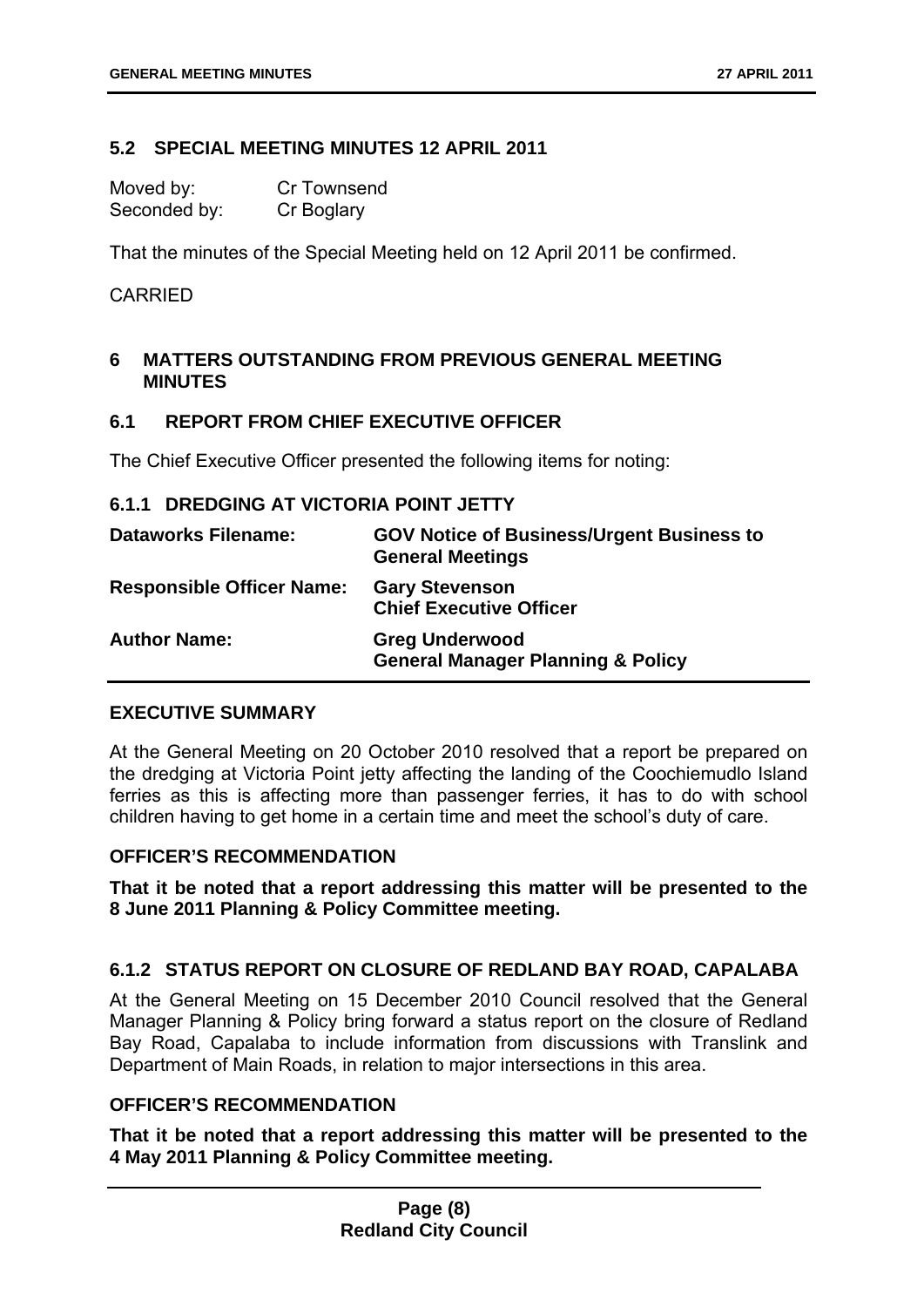#### **6.1.3 PETITION (DIVISION 6) STORM WATER DRAINAGE PROBLEM AT PEAR STREET, REDLAND BAY**

At the General Meeting on 27 January 2011, Council resolved that the petition regarding storm water drainage issues at Pear Street, Redland Bay be received and referred to the appropriate area of Council for consideration and a report back to Council.

#### **OFFICER'S RECOMMENDATION**

**That it be noted that a report addressing this matter will be presented to the 4 May 2011 Planning & Policy Committee meeting.** 

#### **7 PUBLIC PARTICIPATION**

#### **MOTION TO ADJOURN MEETING**

| Moved by:    | Cr Henry   |
|--------------|------------|
| Seconded by: | Cr Boglary |

That Council adjourn the meeting for a 15 minute public participation segment.

#### CARRIED

1. Mr D Burrows, Redland Bay, addressed Council in relation to a dog offleash area at Point Talburpin, and tabled a letter from Alan Hill-Hartporter, Chairman of the Bengston Park Residents Action Group.

The following speakers addressed Council in relation to parking at Weinam Creek Ferry Terminal:

- 2. Ms C Molloy, Lamb Island
- 3. Ms G James, Macleay Island

| Moved by:    | Cr Murray         |
|--------------|-------------------|
| Seconded by: | <b>Cr Reimers</b> |

That the public participation segment be extended to allow further speakers.

#### CARRIED

- 4. Ms G Nemeth, Macleay Island and representative of Our Parking Spot.
- 5. Mr L Hackett, Macleay Island, Our Parking Spot Group.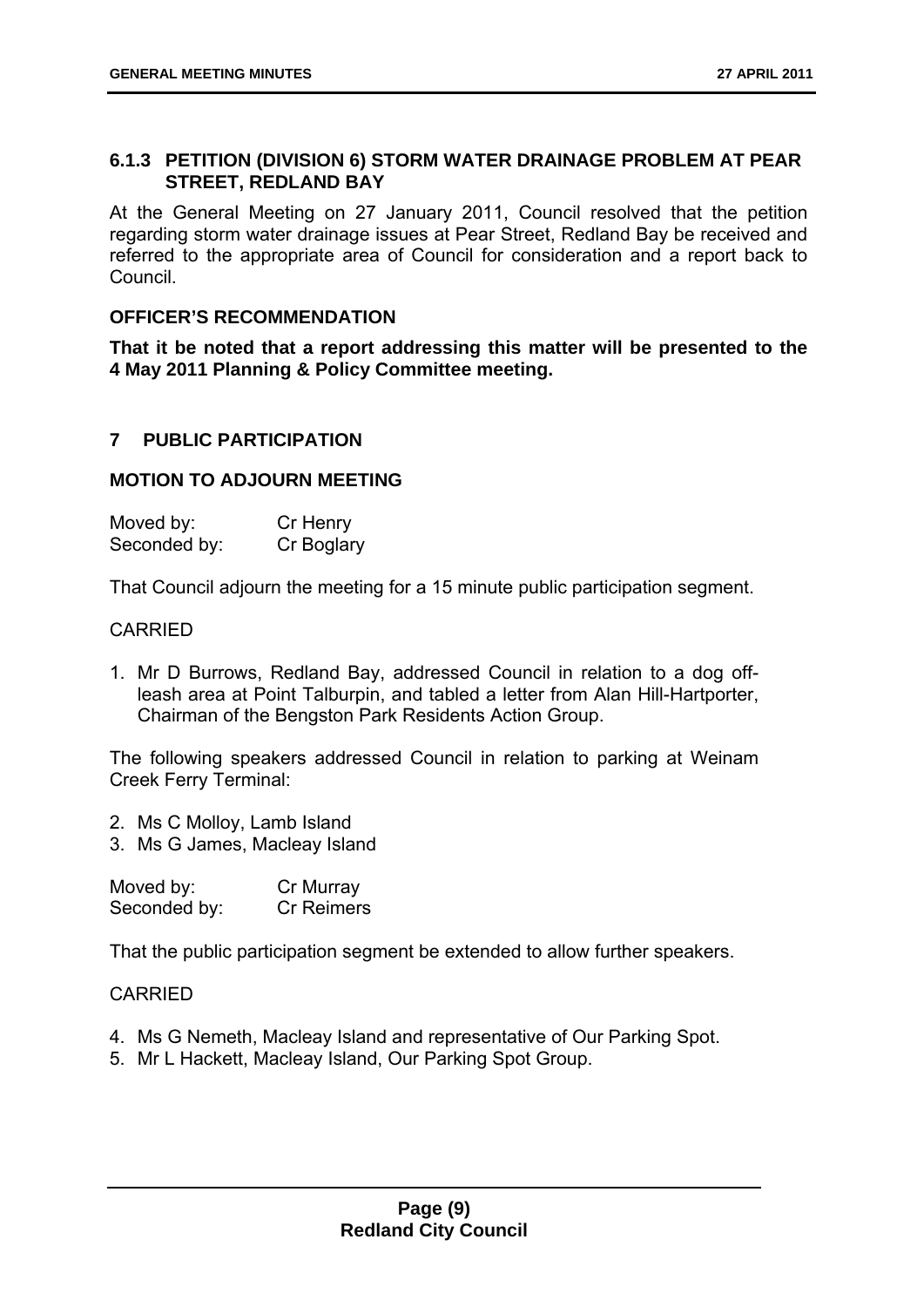#### **MOTION TO RESUME MEETING**

| Moved by:    | <b>Cr Elliott</b> |
|--------------|-------------------|
| Seconded by: | Cr Murray         |

That the meeting proceedings resume.

#### CARRIED

#### **8 PETITIONS/PRESENTATIONS**

#### **8.1 PETITION**

#### **8.1.1 PETITION (DIVISION 5) REQUEST BY MACLEAY ISLAND CRAFT GROUP FOR ASSISTANCE IN STORING TABLES AT MACLEAY ISLAND HALL AND ADVICE ON OBTAINING ACCIDENT REPORT FORMS**

Moved by: Cr Townsend Seconded by: Cr Henry

**That the petition, which reads as follows, be received and that it be referred to an officer of Customer and Community Services for consideration and response.** 

> **"***Petition from residents of Macleay Island Craft Group requesting assistance in storing tables at Macleay Island Hall and advice on obtaining accident report forms."*

#### **CARRIED**

#### **9 ORDER OF BUSINESS**

**MOTION TO WITHDRAW ITEM 20.1.1** (as listed on the agenda)

| Moved by:    | Cr Williams       |
|--------------|-------------------|
| Seconded by: | <b>Cr Reimers</b> |

That item 20.1.1 (*Notice of Motion to Amend Resolution of Council of 30 March 2011, Item 15.3.4 – Redland Bay Centre and foreshore Master Plan Implementation Strategy*) be withdrawn.

#### CARRIED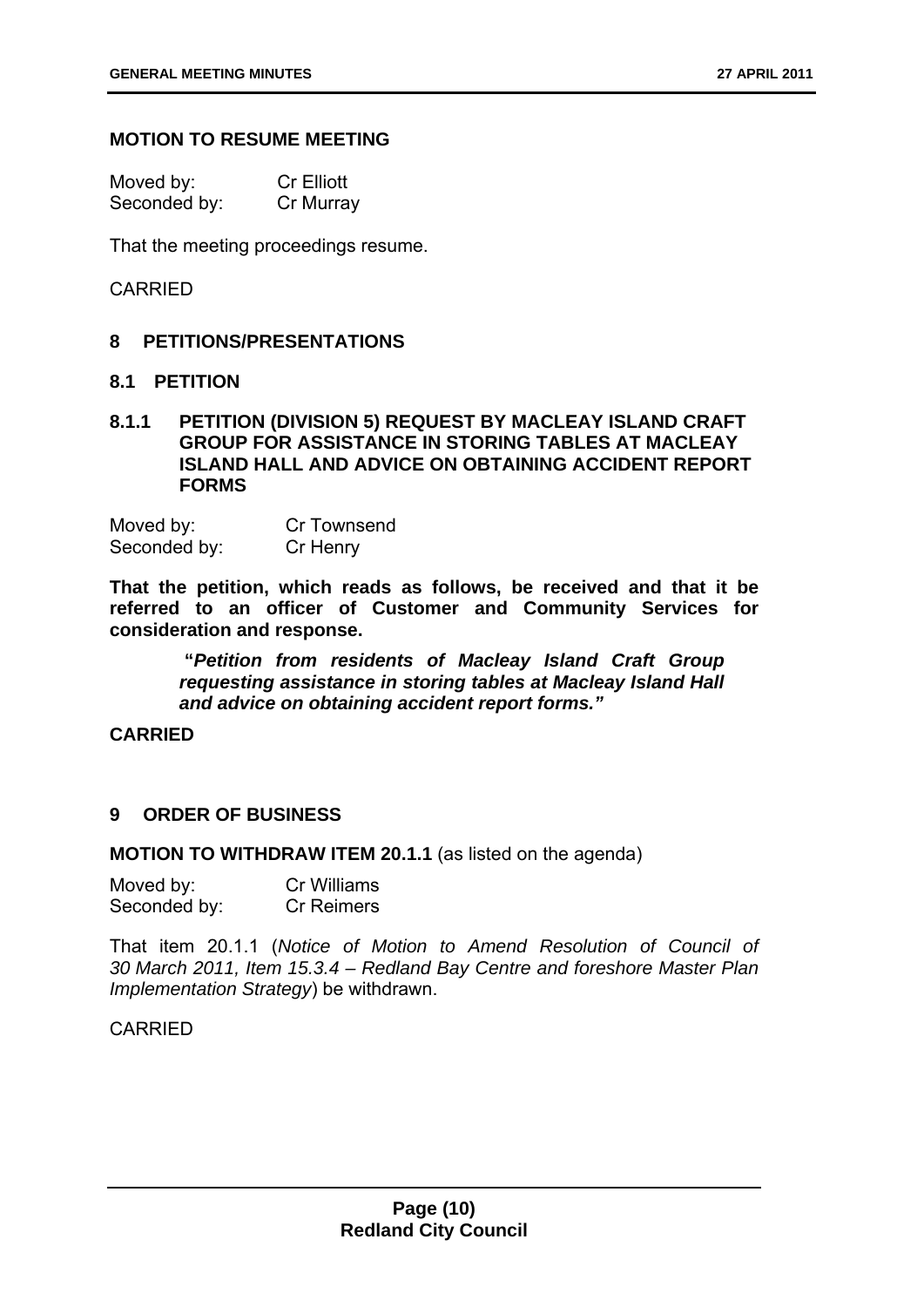#### **MOTION TO ALTER THE ORDER OF BUSINESS**

| Moved by:    | <b>Cr Williams</b> |
|--------------|--------------------|
| Seconded by: | <b>Cr Reimers</b>  |

That the order of business be altered to discuss the Mayoral Minute as Item 19 and that Item 13.5.2 be discussed as the last item of business.

#### CARRIED

#### **10 DECLARATION OF MATERIAL PERSONAL INTEREST AND CONFLICT OF INTEREST ON ANY ITEMS OF BUSINESS**

- **Item 13.3.1 Runnymede Project Business Case: Land Dedicated at 377 Redland Bay Road, Capalaba**  Crs Henry and Bowler declared a conflict of interest in this item, or perceived conflict of interest, in this item – see item for details.
- **Item 19 Mayoral Minute**  Crs Henry, Boglary, Reimers and Murray declared a conflict of interest, or perceived conflict of interest, in this item – see item for details.

#### **COUNCILLOR ABSENCES DURING MEETING**

Cr Elliott left the meeting at 6.20pm and returned at 6.22pm during discussion on item 19.

Crs Townsend, Elliott, Murray, Henry and Boglary left the meeting at 6.46pm and returned at 6.52pm after the meeting was closed to the public, but before the closed session item was discussed.

Cr Williams left the meeting at 7.14pm and returned at 7.16pm during closed session.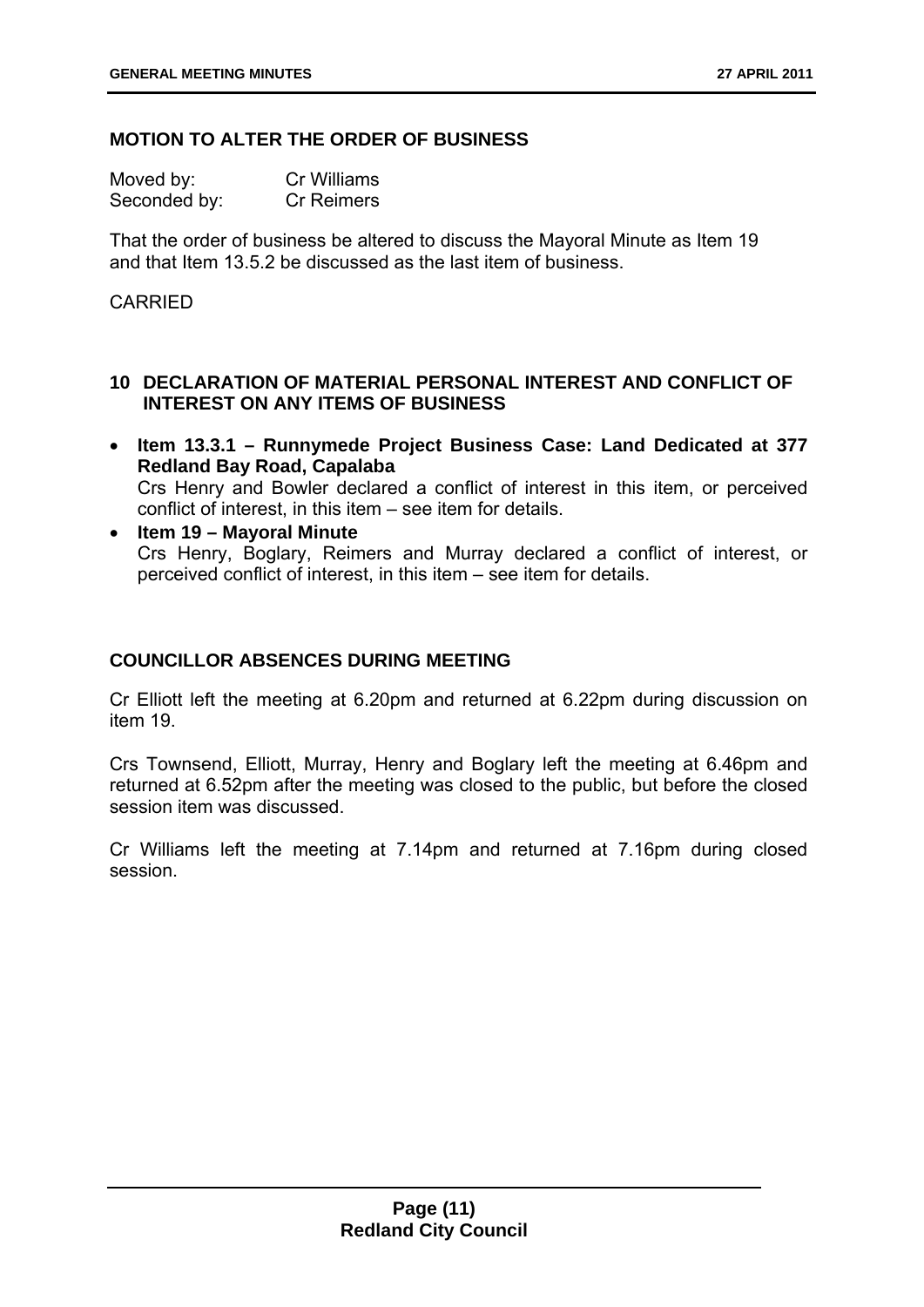#### **11 DEVELOPMENT AND COMMUNITY STANDARDS COMMITTEE 5 APRIL 2011**

#### **11.1 DEVELOPMENT & COMMUNITY STANDARDS**

Development & Community Standards Committee Minutes 5/4/2011

| Moved by:    | <b>Cr Townsend</b> |  |  |
|--------------|--------------------|--|--|
| Seconded by: | Cr Boglary         |  |  |

**That the Development & Community Standards Committee Minutes of 5 April 2011 be received and resolutions noted on items resolved under delegated authority.** 

#### **CARRIED**

#### **RESOLUTIONS FOR NOTING**

- **11.1.1 CATEGORY 1 MINOR COMPLYING CODE ASSESSMENT & HOUSEKEEPING**  *(This matter was resolved under delegated authority at Committee)*
- **11.1.2 CATEGORY 2 COMPLYING CODE ASSESSMENTS AND MINOR IMPACT ASSESSMENTS**  *(This matter was resolved under delegated authority at Committee)*
- **11.1.3 CURRENT APPEALS LIST AS AT 18 MARCH 2011**  *(This matter was resolved under delegated authority at Committee)*
- **11.1.4 REQUEST TO CHANGE FOR MIXED USE (SHOP, OFFICE, REFRESHMENT ESTABLISHMENT, VET CLINIC, OUTDOOR DINING AND HEALTH CARE CENTRE) AT 71-101 SCHOOL OF ARTS ROAD, REDLAND BAY**

*(This matter was resolved under delegated authority at Committee)*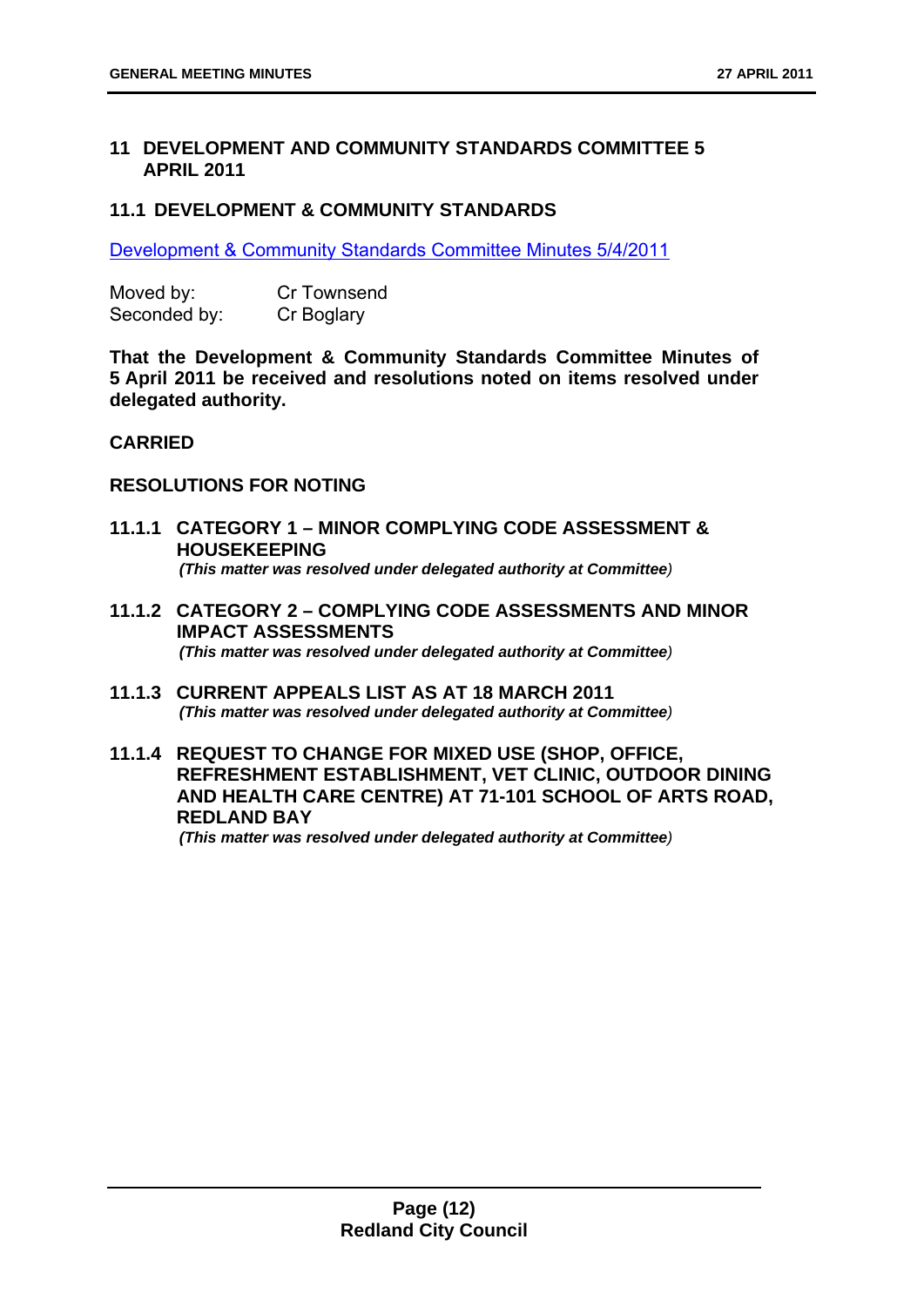#### **ITEM FOR CONSIDERATION**

#### **11.1.5 DELEGATION TO CHIEF EXECUTIVE OFFICER UNDER SUSTAINABLE PLANNING ACT 2009**

| <b>Dataworks Filename:</b>       | <b>GOV Delegations - Council Officers</b>                           |
|----------------------------------|---------------------------------------------------------------------|
| <b>Responsible Officer Name:</b> | <b>Gary Kirby</b><br><b>Group Manager Community Standards</b>       |
| <b>Author Name:</b>              | <b>Graham Simpson</b><br><b>Service Manager Development Control</b> |

#### **EXECUTIVE SUMMARY**

This report proposes that Council delegate powers under the *Sustainable Planning Act 2009* (SPA) to allow proceedings to be brought in the Magistrates' Court by the Chief Executive Officer, who may then delegate this power to a nominated and suitably qualified and experienced Council Officer.

#### **PURPOSE**

To recommend that Council delegate its authority under section 597 and 601 of the *Sustainable Planning Act 2009* (SPA) to the Chief Executive Officer.

#### **BACKGROUND**

The Development Control Unit is responsible for managing complaints relating to unlawful planning and building issues on private properties. An investigation of a complaint may result in an offence for unlawful building work or non compliance, with an Enforcement Notice being prosecuted in the Magistrates and/or Planning and Environment Courts.

Section 597 of SPA allows only the assessing authority (defined as Council) to bring a proceeding for an offence under:

- 1. Section 574 of SPA about the building assessment provisions (Selfassessable development must comply with codes);
- 2. Section 578 of SPA about the building assessment provisions (Carrying out assessable development without permit);
- 3. Section 580 of SPA about the building assessment provisions (Compliance with development approval);
- 4. Section 579 of SPA (particular assessable development must comply with codes);
- 5. Section 587 of SPA (false or misleading document or declaration);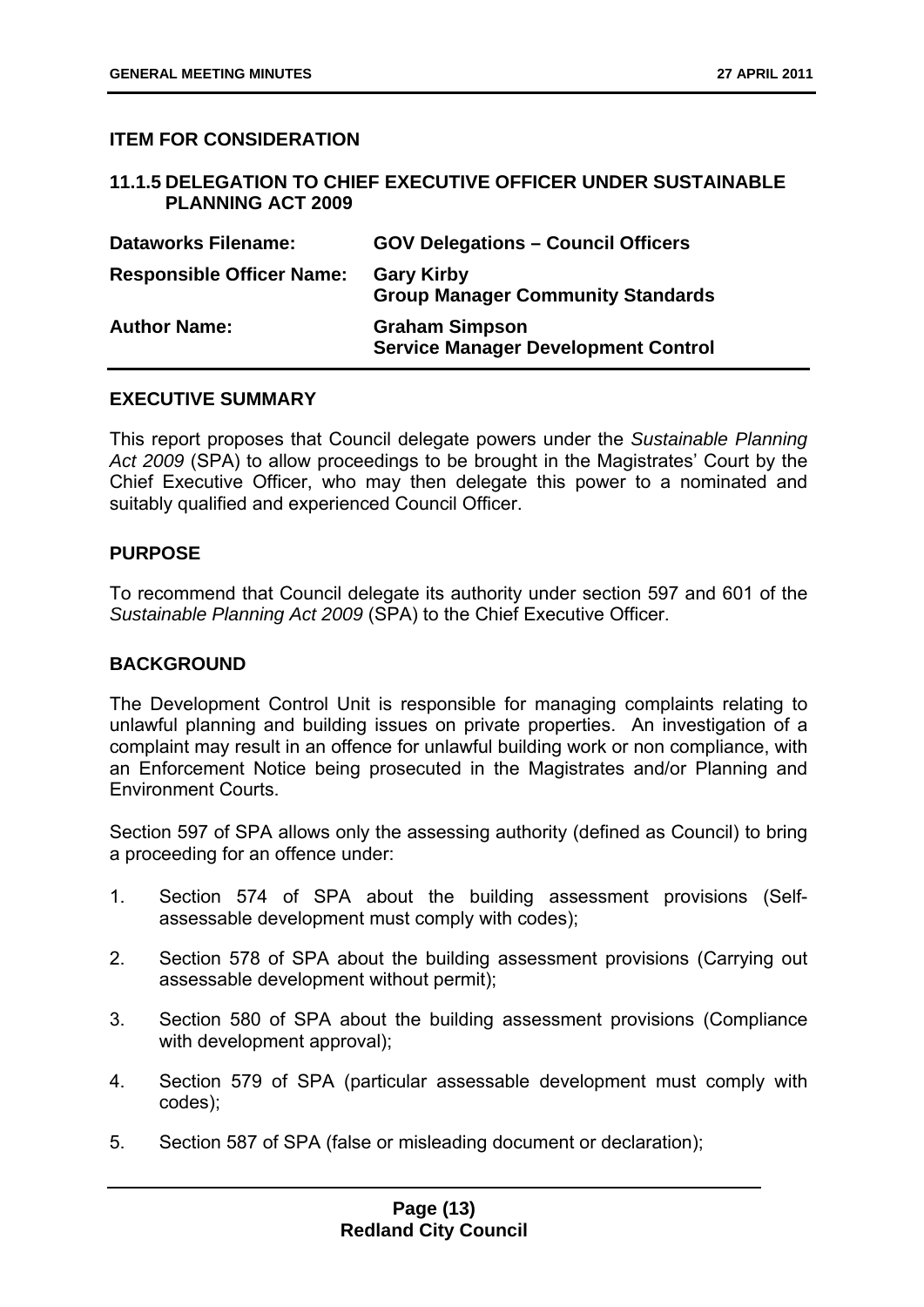- 6. Section 594 of SPA (offences relating to enforcement notices); and
- 7. Section 595 of SPA (processing application or request required by enforcement notice or show cause notice).

Section 601 of SPA allows only the assessing authority (defined as Council) to bring a proceeding for orders about offences under:

- 1. Section 574 of SPA about the building assessment provisions (Selfassessable development must comply with codes);
- 2. Section 578 of SPA about the building assessment provisions (Carrying out assessable development without permit);
- 3. Section 580 of SPA about the building assessment provisions (Compliance with development approval);

There is no current delegation for the CEO to bring proceedings on behalf of Council for the offences and orders listed above.

#### **ISSUES**

The purpose of the offence provisions of SPA is to allow Local Governments to take appropriate action in relation to development offences including prosecuting a person for an offence and/or seeking orders related to an offence.

Under subsection 597(3) of SPA, a proceeding for an offence under sections 574, 578 or 580 about building assessment provisions or section 579, 587 and 594 can only be made by the assessing authority.

Not having appropriate delegations in place under subsection 597(3) of SPA significantly restricts Council's ability to meet the legislative requirements for prosecuting offences under section 610 of SPA –

*A proceeding for an offence against this Act must start—* 

- *(a) within 1 year after the commission of the offence; or*
- *(b) within 6 months after the offence comes to the complainant's knowledge*

Similarly, under subsection 601(2) of SPA a proceeding in the Court for an order to remedy or restrain a development offence under sections 574, 578 and 580 about building assessment provisions can only be made by the assessing authority.

#### **RELATIONSHIP TO CORPORATE PLAN**

The recommendation primarily supports Council's strategic priority to build safe, strong and self reliant communities with access to community services, infrastructure and opportunities for participation in community life.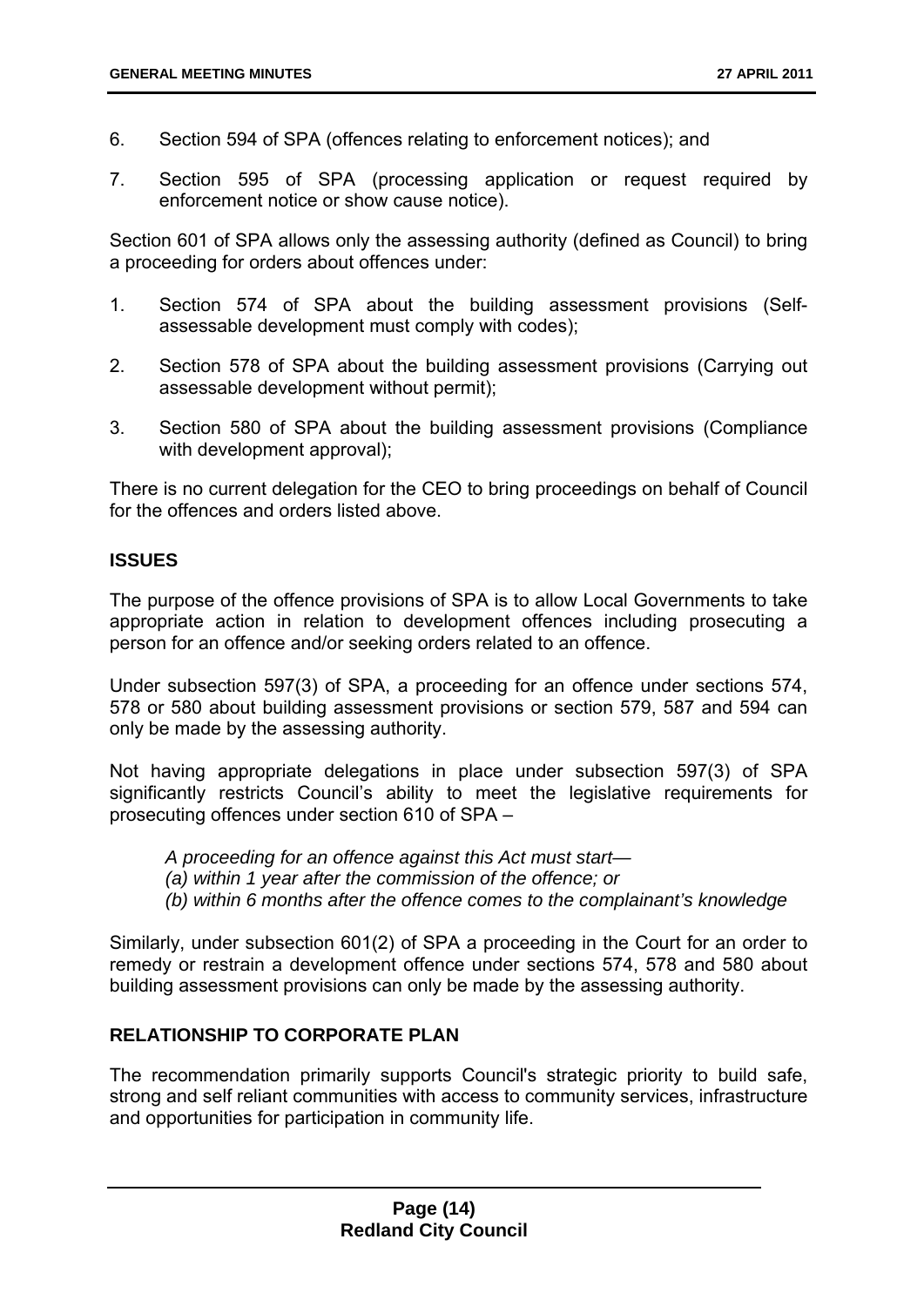#### **FINANCIAL IMPLICATIONS**

There are no direct financial implications as a result of this delegation.

#### **PLANNING SCHEME IMPLICATIONS**

The Land Use Planning Group was consulted and it is considered that the outcome of recommendations in this report will not require any amendments to the Redlands Planning Scheme.

#### **CONSULTATION**

Legal Services were consulted on this matter and agree that delegated authority to the Chief Executive Officer would be the preferred option.

#### **OFFICER'S/COMMITTEE RECOMMENDATION/ COUNCIL RESOLUTION**

| Moved by:    | Cr Townsend      |  |  |
|--------------|------------------|--|--|
| Seconded by: | <b>Cr Bowler</b> |  |  |

**That Council resolve, under section 257 (1) (b) of the** *Local Government Act 2009,* **to delegate to the Chief Executive Officer:** 

- **1. The authority to exercise the powers and responsibilities relating to commencing proceedings under section 597 of the** *Sustainable Planning Act 2009* **for offences about building assessment provisions under section 574, 578 or 580; or offences under section 579, 587, 594 or 595; and**
- **2. The authority to exercise the powers and responsibilities relating to commencing proceedings under section 601 of the** *Sustainable Planning Act 2009* **for orders about building assessment provisions under section 574, 578 or 580.**

**CARRIED**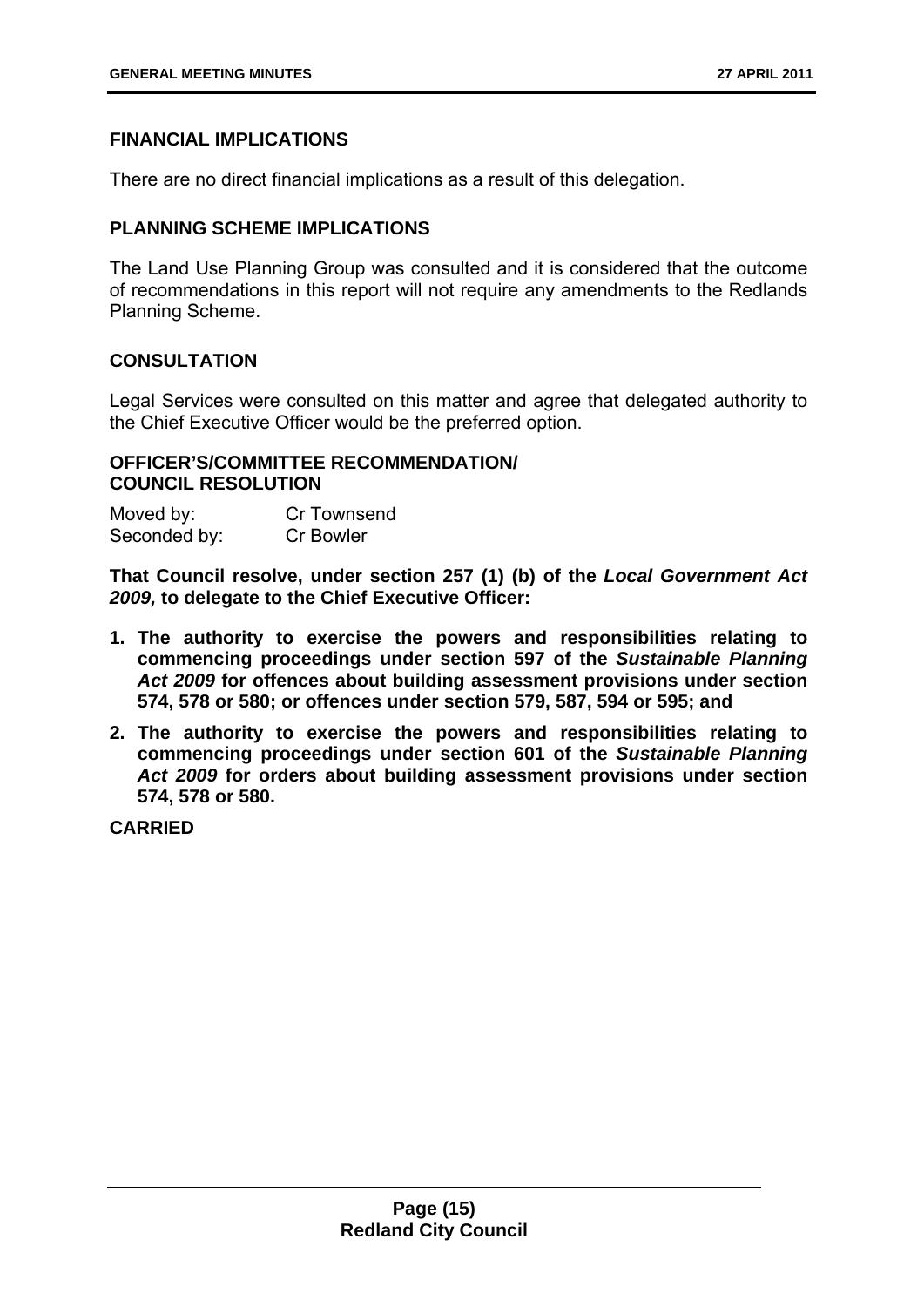#### **12 DEVELOPMENT AND COMMUNITY STANDARDS COMMITTEE 12 APRIL 2011**

#### **12.1 DEVELOPMENT & COMMUNITY STANDARDS**

Development & Community Standards Committee Minutes 12/4/2011

| Moved by:    | <b>Cr Townsend</b> |  |  |
|--------------|--------------------|--|--|
| Seconded by: | Cr Boglary         |  |  |

**That the Development & Community Standards Committee Minutes of 12 April 2011 be received and resolutions noted on items resolved under delegated authority.** 

#### **CARRIED**

#### **RESOLUTIONS FOR NOTING**

- **12.1.1 CATEGORY 1 MINOR COMPLYING CODE ASSESSMENT & HOUSEKEEPING**  *(This matter was resolved under delegated authority at Committee)*
- **12.1.2 CATEGORY 2 COMPLYING CODE ASSESSMENTS AND MINOR IMPACT ASSESSMENTS**  *(This matter was resolved under delegated authority at Committee)*
- **12.1.3 CURRENT APPEALS LIST AS AT 25 MARCH 2011**  *(This matter was resolved under delegated authority at Committee)*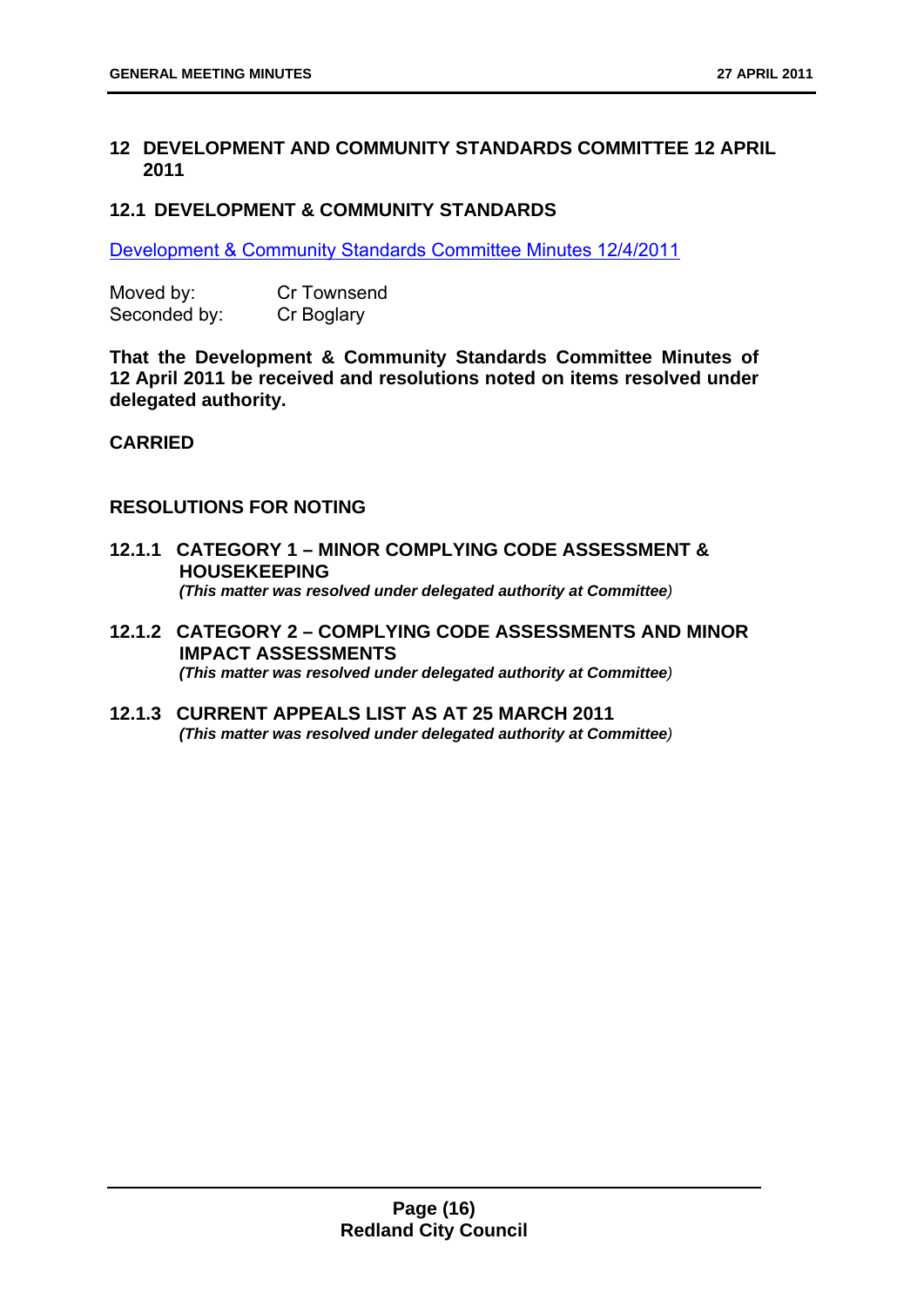#### **13 PLANNING & POLICY COMMITTEE 6 APRIL 2011**

| Moved by:    | <b>Cr Bowler</b>  |
|--------------|-------------------|
| Seconded by: | <b>Cr Elliott</b> |

That the Planning & Policy Committee Minutes of 6 April 2011 be received.

#### CARRIED

Planning & Policy Committee Minutes 6/4/2011

#### **13.1 PLANNING AND POLICY**

#### **13.1.1 PETITION (DIVISION 9) - PRECINCT PLANNING TO ASSIST WITH MANAGEMENT OF SAFETY ISSUES OF INTERSECTIONS ALONG AND AROUND CROTONA ROAD ALEXANDRA HILLS AND CAPALABA**

| <b>Dataworks Filename:</b>       | <b>RTT LATM'S (Local Area Traffic Management)</b>                                                                               |
|----------------------------------|---------------------------------------------------------------------------------------------------------------------------------|
| <b>Attachments:</b>              | <b>Attachment A - Traffic Count and Road Crash</b><br><b>Locations</b><br><b>Attachment B - Example Modified T-Intersection</b> |
| <b>Responsible Officer Name:</b> | <b>Murray Erbs</b><br><b>Manager, Infrastructure Planning</b>                                                                   |
| <b>Author Name:</b>              | <b>Wal Lloyd</b><br><b>Advisor, Traffic Investigations</b>                                                                      |

#### **EXECUTIVE SUMMARY**

At the General Meeting of 25 August 2010, it was resolved that the petition that reads as follows, be referred to the Planning and Policy Department for investigation and a report back to Council :

*"We the undersigned, request that Council undertake precinct traffic planning to assist with the management of safety issues, rat running and dangerous intersections along and around Crotona Road East, Alexandra Hills and Crotona Road, Capalaba."* 

Council Officers have carried out traffic surveys throughout the Crotona Road precinct, obtained road crash data from the State Government WebCrash database, and conducted site inspections. The traffic survey results for all precinct roads were generally within the Manual of Uniform Traffic Control Devices (MUTCD) acceptable speed distributions for a 50km/h speed zone, except for one road, namely Crotona Road East. The road crash data and site inspections also indicate that Crotona Road East is the road within the precinct with notable traffic management and safety issues.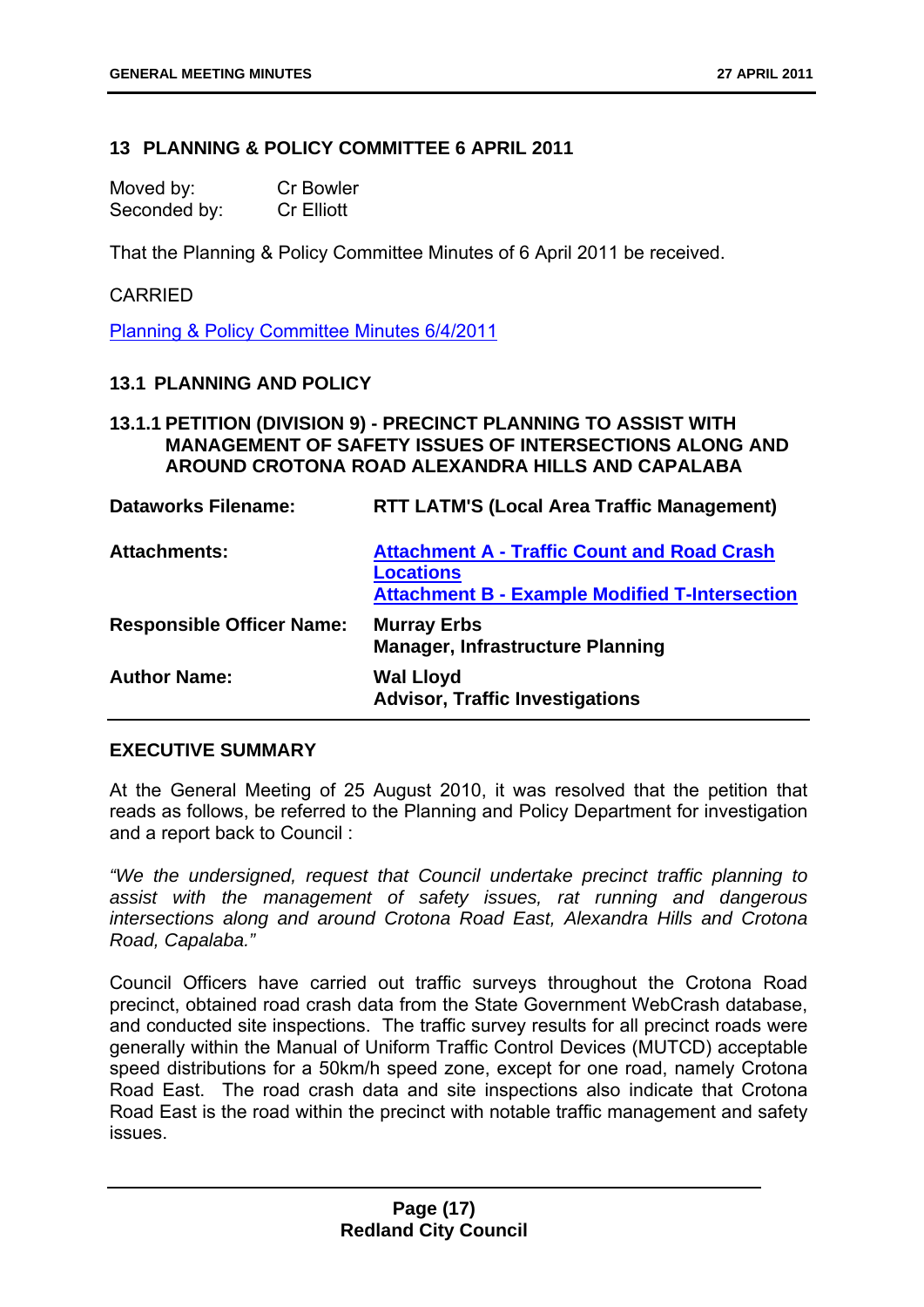This report recommends that Council support the implementation of physical traffic management measures along Crotona Road East between Draycott Street and Windemere Road to create a more controlled and safer road environment for all road users.

#### **PURPOSE**

The purpose of this report is to address the petition from local residents regarding their concerns with traffic issues in the local area precinct in and around Crotona Road, Capalaba, and responds to Council Resolution from 25 August 2010.

#### **BACKGROUND**

On 23 August 2010, a petition was received from 32 residents of 27 properties in Capalaba and Alexandra Hills, requesting that Council undertake traffic planning throughout the Crotona Road / Crotona Road East precinct. The specific concerns expressed in the petition relate to management of safety issues, rat running and dangerous intersections.

The petition was presented to the General Meeting of 25 August 2010 when it was resolved that a report be compiled in response to the petition.

The precinct under discussion and referred to as "The Crotona Road precinct" is shown on Attachment A – Traffic Count and Road Crash Locations.

All of the roads within the precinct are classified as Local Streets in Council's road hierarchy, with the exceptions of Crotona Road and Crotona Road East which are classified as Local Collectors over their length between Windemere Road and Finucane Road. Note the section of Finucane Road referred to here is a separated service road under the control of the Department of Transport and Main Roads (DTMR). All of the roads have the general urban speed limit of 50km/h.

In 2009, traffic management devices were installed in Elmhurst Street. At that time no other street in the precinct was proposed for traffic calming. Elmhurst Street was considered to be part of a 'rat-run' between Finucane Road and Windemere Road and vehicle speeds were a particular concern. The installation of the devices in Elmhurst Street has resulted in reductions in average speeds of around 10kph.

#### **ISSUES**

*1) Traffic Issues* 

Typical Local Street characteristics as defined in the Manual of Uniform Traffic Control Devices (MUTCD) include :

- (i) Speed limit of 50km/h, which is the default speed limit applied on local streets; (the mean or average speed should be below the speed limit).
- (ii) General limit of 59 km/h for the  $85<sup>th</sup>$  percentile speed.
- (iii) Maximum average daily traffic volume (ADT) of 3,000 vehicles per day.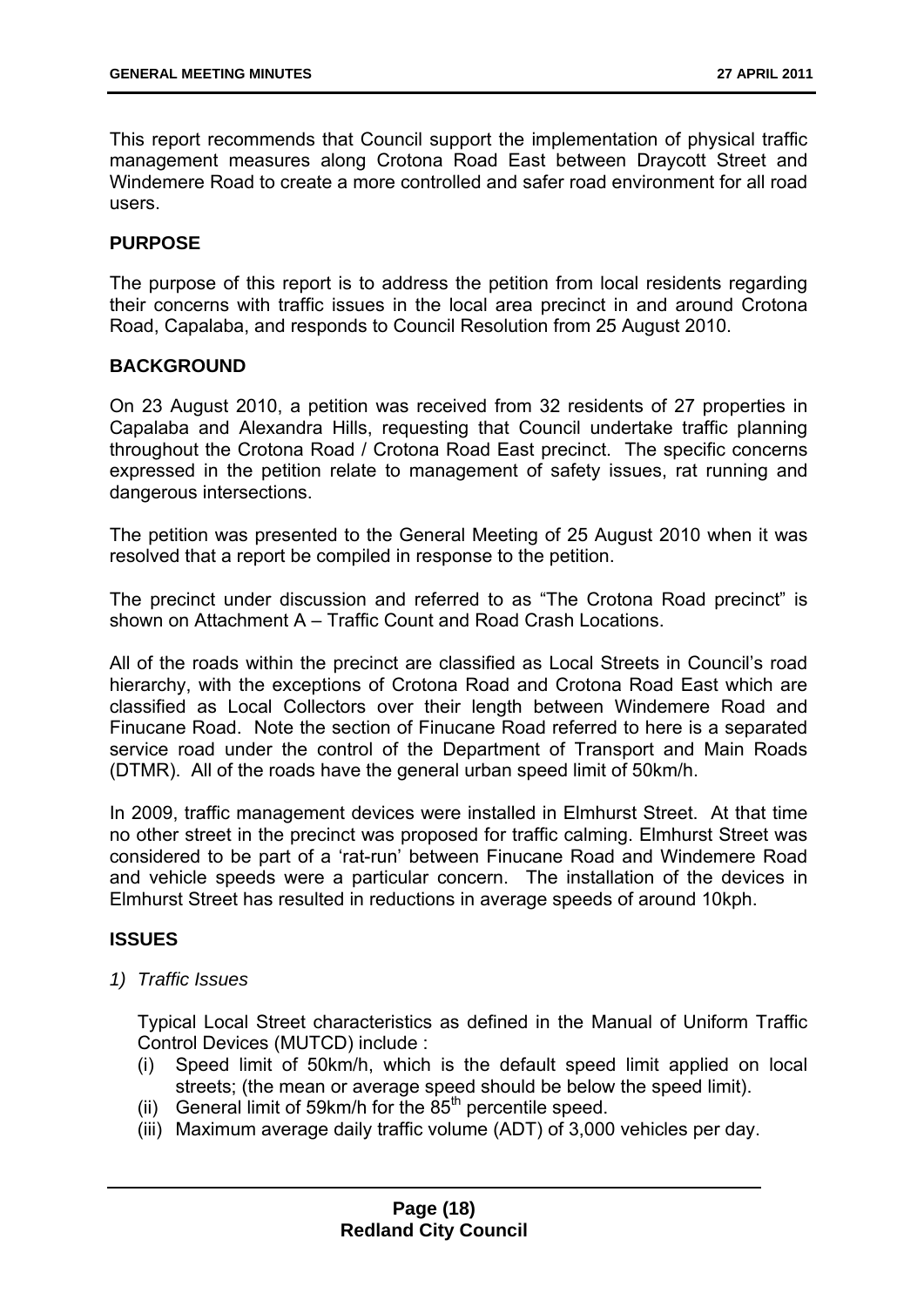Attachment 'A' shows traffic volume and speed data obtained from traffic surveys conducted throughout the Crotona Road precinct since 2009 and as recent as February 2011.

The traffic speed results for all precinct roads were generally within the MUTCD acceptable speed distributions for a 50km/h speed zone, except for one road, namely Crotona Road East for which the values of both the mean (or average) speeds and the 85<sup>th</sup> percentile speeds are well above the acceptable MUTCD limits.

The average daily traffic volumes (ADT) on all roads are well below the MUTCD maximum values for these roads.

*2) Road crash data* 

Attachment 'A' shows locations of six precinct crashes that occurred during the last six years as recorded in the DTMR WebCrash database. Note that the database has at least 18 months delay for release of non-fatal crash data.

| <b>Site</b> | Date               | Description                                                                            | Police comments                                                                                  |  |
|-------------|--------------------|----------------------------------------------------------------------------------------|--------------------------------------------------------------------------------------------------|--|
| 1           | Aug<br>2005<br>7am | Vehicle proceeding east along<br>Sutphin crashed into rear of<br>parked vehicle at 7am | Sunlight glare obstructed<br>vision of driver. No other<br>contributing circumstances<br>stated. |  |
| 2           | Sep                | Vehicle proceeding north along                                                         | No contributing                                                                                  |  |
|             | 2006               | Merrick hit parked vehicle. Hit-                                                       | circumstances stated.                                                                            |  |
| 3           | 6pm<br>Jul         | run.<br>Vehicle proceeding east along                                                  | Violation - Undue care and                                                                       |  |
|             | 2006               | Crotona in single vehicle crash                                                        | attention.                                                                                       |  |
|             | 2pm                | on to southern footpath outside                                                        |                                                                                                  |  |
|             |                    | 63 Crotona.                                                                            |                                                                                                  |  |
| 4           | Jun                | Vehicle proceeding west along                                                          | Violation - Undue care and                                                                       |  |
|             | 2008<br>6pm        | Crotona hit 3 parked vehicles on<br>southern side starting vicinity 91                 | attention.                                                                                       |  |
|             |                    | Crotona.                                                                               |                                                                                                  |  |
| 5           | Jan                | Vehicle proceeding east along                                                          | Violation - Fail to keep left.                                                                   |  |
|             | 2007               | Crotona hit parked vehicle                                                             | Violation - over prescribed                                                                      |  |
|             | 8pm                | opposite side outside 93                                                               | concentration of alcohol.                                                                        |  |
|             |                    | Crotona.                                                                               |                                                                                                  |  |
| 6           | Jul                | Vehicle turning out of Trelleck                                                        | Violation - Fail to give way.                                                                    |  |
|             | 2007               | right into Crotona crashes with                                                        | Driver condition -                                                                               |  |
|             | 1pm                | 2nd vehicle proceeding south                                                           | inexperienced/lack of                                                                            |  |
|             |                    | along Crotona. 2nd vehicle then                                                        | expertise.                                                                                       |  |
|             |                    | crashes with 3rd vehicle                                                               |                                                                                                  |  |
|             |                    | proceeding north along Crotona.                                                        |                                                                                                  |  |

Table 1 - Summary of precinct road crash data dating from 2005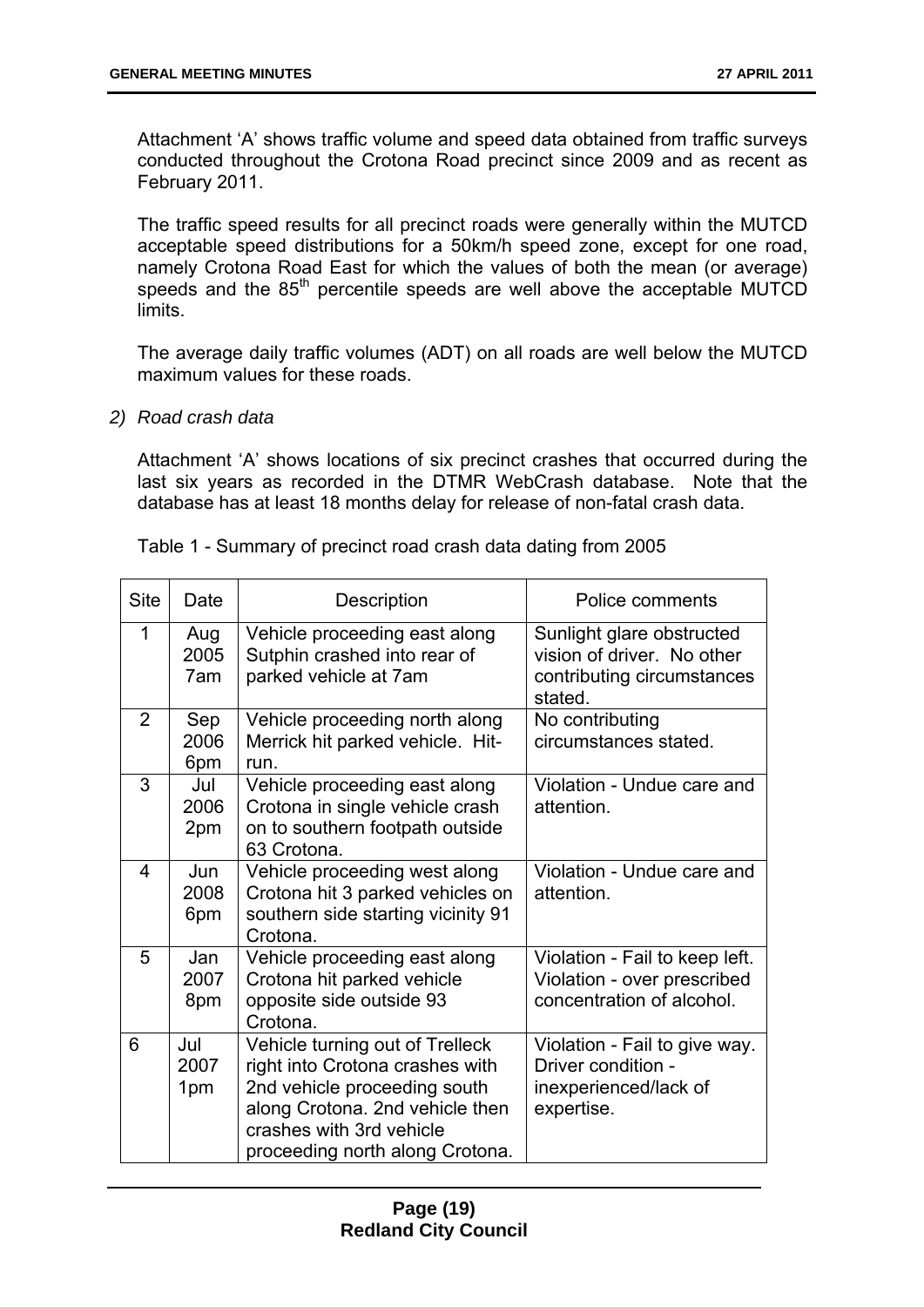It is possible that excessive speed may have been a contributing factor in crashes at site locations 3, 4, 5, though not explicitly stated in reports.

In regard to crash site 3, intersection improvements have since been implemented at Elmhurst Street, including splitter islands on intersection approach, and some linemarking in Crotona Road, giving more control over vehicle movements. Average vehicle speeds near that location are well below the MUTCD limits, as already indicated.

Crashes at sites 1, 2, and 6 cannot readily be attributed to any speed factors.

In considering crash sites 4 and 5, the road crash data supports a proposal for traffic calming measures to be implemented in Crotona Road East on both of the approaches to the curve between Draycott Street and Wicks Court.

#### *3) Conclusions*

The traffic and road crash data as discussed above, and site inspections, do not support general concerns regarding traffic management issues, excessive ratrunning, or dangerous intersections within the Crotona Road precinct. The exception to this observation is for Crotona Road East. The data indicates that it would be appropriate to reduce average vehicle speeds along Crotona Road East.

The implementation of traffic control devices such as Modified-T intersections at the Crotona Road East intersections with Draycott Street and Wicks Court would provide a more constrained driving environment to meet desired outcomes of reducing average vehicle speeds in that area. A Crotona Road East LATM project would need to be funded from future budgets, possibly staged over two years. An example Modified-T intersection is shown in Attachment 'B'.

This form of lateral-displacement device would be preferable in this situation where there is ample road pavement width to cater for the devices and there would be no adverse impacts on immediate residents in regard to driveway access or parking restrictions and there are no residences opposite the intersections, only Council park lands.

It is proposed that installation of enhanced linemarking with RRPMs along Crotona Road, and the installation of a Give Way sign at the Trelleck Court intersection with Crotona Road East, would improve road safety and also contribute to the effectiveness of the proposed traffic management measures. This work can commence immediately, funded from the current budget.

#### **RELATIONSHIP TO CORPORATE PLAN**

The recommendation primarily supports Council's strategic priorities: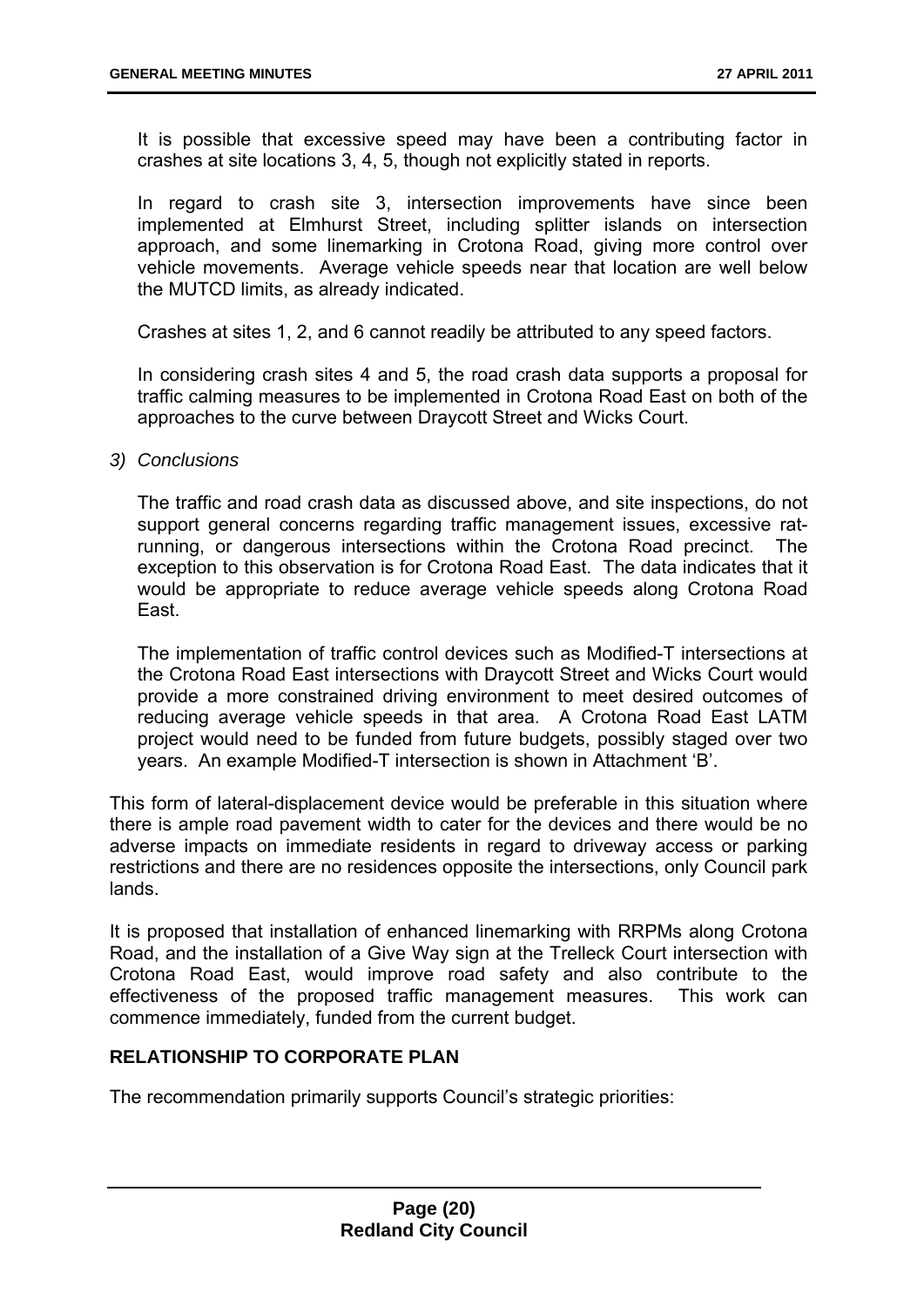**5.11** - Provide for 'place making' throughout the city through creative and inclusive master planning, local area planning, public art and heritage planning and precinct character planning processes to manage development at a local level.

**5.12** - Plan, provide and advocate for essential physical and social infrastructure that supports community well-being and manage Council's existing infrastructure assets to ensure current service standards are maintained or improved.

#### **FINANCIAL IMPLICATIONS**

Funding from current budget to commence installation of new linemarking, RRPMs, and signs along Crotona Road East.

Preferred option implications-

It is recommended that the LATM construction works be listed for consideration as follows:

- (i) Crotona Road East LATM Stage 1 at Draycott St to be funded from LATM 2011/12 at approximately \$40,000; and
- (ii) Crotona Road East LATM Stage 2 at Wicks Court to be funded from LATM 2012/13 at approximately \$45,000.

#### **PLANNING SCHEME IMPLICATIONS**

It is considered that the outcome of recommendations in this report will not require any amendments to the Redlands Planning Scheme.

#### **CONSULTATION**

The Councillor for Division 9, Cr Karen Williams, was consulted on the content of this report and supported the preferred recommendations.

#### **OPTIONS**

#### **PREFERRED**

That Council resolve as follows:

- 1. To approve the installation of traffic management devices in Crotona Road East, Capalaba at Draycott Street and Wicks Court intersections;
- 2. That funding for the traffic management devices, estimated to cost \$40,000 [Draycott] and \$45,000 [Wicks] be considered in the 2011/12 and 2012/13 capital programs;
- 3. Install new linemarkings and retro-reflective raised pavement markers (RRPMs) along Crotona Road East, and a Give Way sign in Trelleck Court at the intersection with Crotona Road East; and
- 4. That the principal petitioner be advised in writing of Council's resolution in this matter and be requested to advise all signatories to the petition of Council's decision.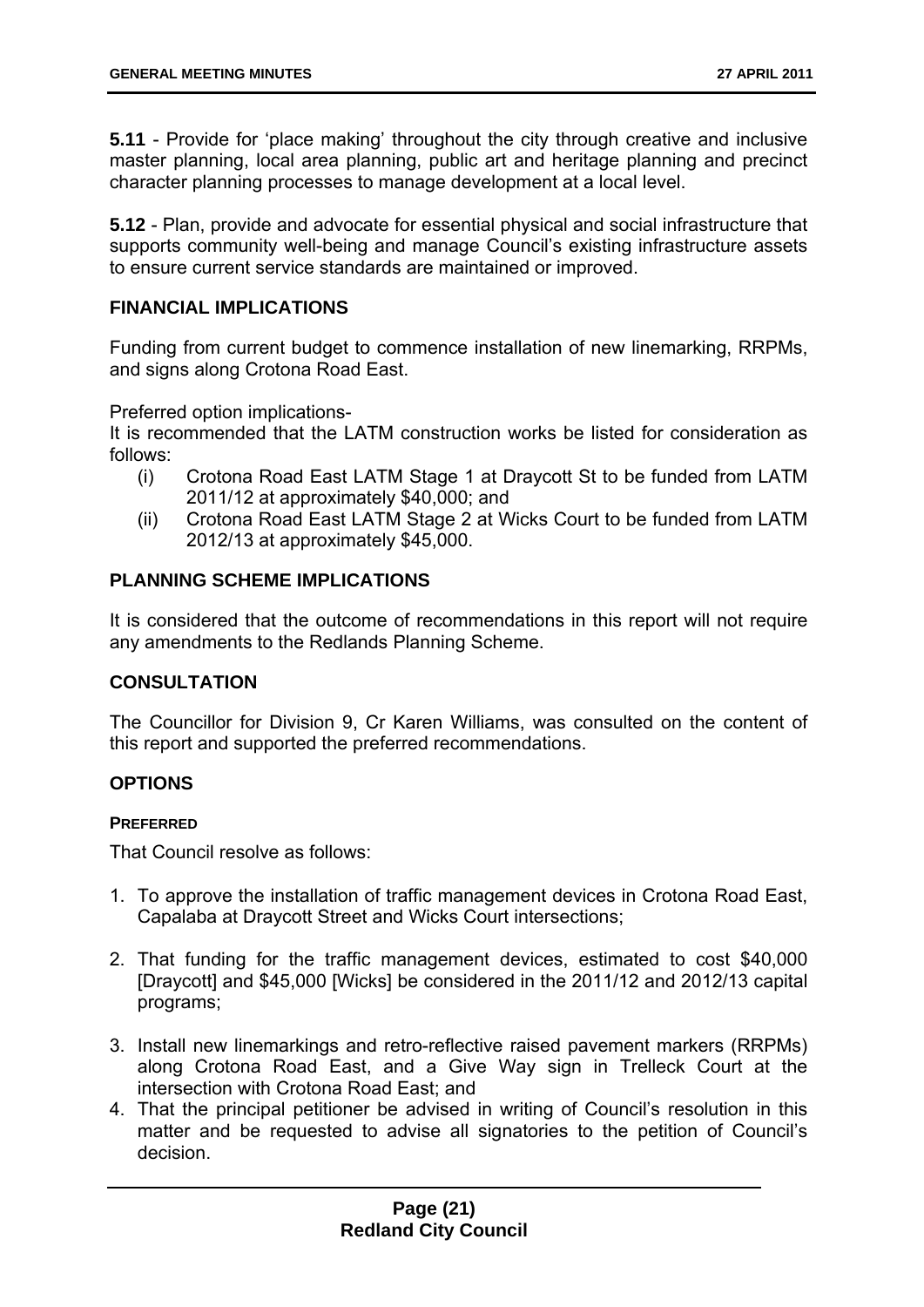#### **ALTERNATIVE**

That Council resolve as follows:

- 1. Install new linemarkings and retro-reflective raised pavement markers (RRPMs) along Crotona Road East, and a Give Way sign in Trelleck Court at the intersection with Crotona Road East; and
- 2. That the principal petitioner be advised in writing of Council's resolution in this matter and be requested to advise all signatories to the petition of Council's decision.

#### **OFFICER'S/COMMITTEE RECOMMENDATION/ COUNCIL RESOLUTION**

| Moved by:    | <b>Cr Bowler</b>  |
|--------------|-------------------|
| Seconded by: | <b>Cr Elliott</b> |

#### **That Council resolve as follows:**

- **1. To approve the installation of traffic management devices in Crotona Road East, Capalaba at Draycott Street and Wicks Court intersections;**
- **2. That funding for the traffic management devices, estimated to cost \$40,000 [Draycott] and \$45,000 [Wicks] be considered in the 2011/12 and 2012/13 capital programs;**
- **3. Install new linemarkings and retro-reflective raised pavement markers (RRPMs) along Crotona Road East, and a Give Way sign in Trelleck Court at the intersection with Crotona Road East; and**
- **4. That the principal petitioner be advised in writing of Council's resolution in this matter and be requested to advise all signatories to the petition of Council's decision.**

**CARRIED** (en-bloc)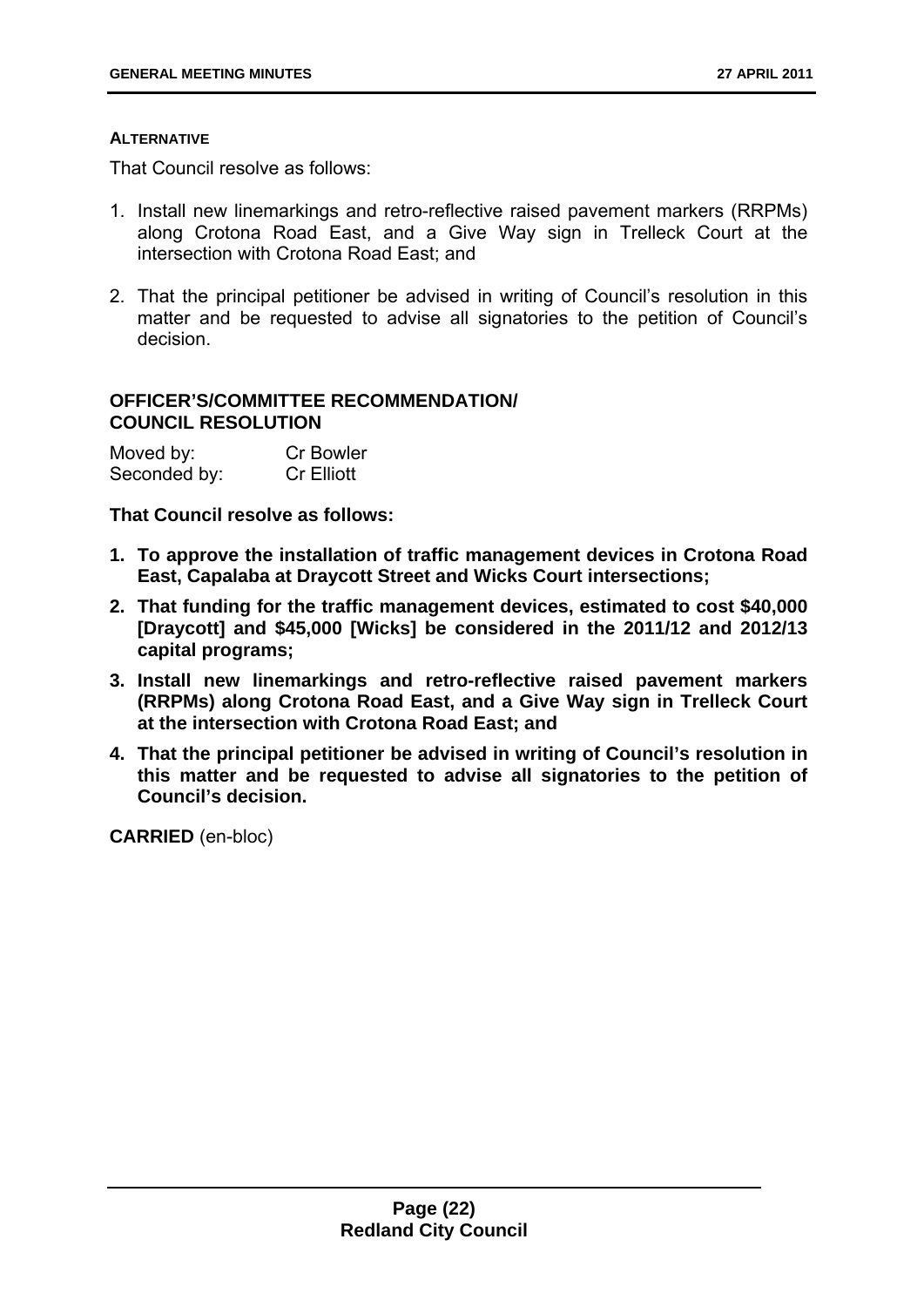#### **13.1.2 IMPLEMENTATION OF CAPALABA CENTRES MASTER PLAN: SALE OF COUNCIL CATALYST SITE**

| <b>Dataworks Filename:</b>       | LUP Planning - Capalaba Master Plan                                                                                                         |
|----------------------------------|---------------------------------------------------------------------------------------------------------------------------------------------|
| <b>Attachments:</b>              | <b>Capalaba Centre Master Plan: Town Centre</b><br><b>North Precinct Guidelines</b><br><b>Aerial Photographs</b><br><b>Land Use Zonings</b> |
| <b>Responsible Officer Name:</b> | <b>Greg Underwood</b><br><b>General Manager, Planning &amp; Policy</b>                                                                      |
| <b>Authors Names:</b>            | <b>Gary Photinos</b><br><b>Acting General Manager, Planning &amp; Policy</b>                                                                |
|                                  | <b>Wayne Dawson</b><br><b>Manager, Land Use Planning</b>                                                                                    |

#### **EXECUTIVE SUMMARY**

In 1997 Council purchased land in Dollery Street Capalaba for road and planning purposes to ensure key elements of the Capalaba Development Control Plan were achieved. The road was subsequently constructed, surplus land and building/improvements to the north of the new road sold and Council retained the commercial building on the balance of the land.

Since that time, Council has completed significant planning documentation such as the Redlands planning Scheme (2006), Redlands 2030 Community Plan, Corporate Plan (2010) and most recently the Capalaba Centre Master Plan.

The Council owned land at 8 Dollery Road Capalaba was identified as a catalyst site as part of the implementation strategy associated with the Capalaba Centre Master Plan. The report identifies a number of land use, community and social planning and economic development issues which supports the recommendation to sell the land with tender conditions. In addition, there is several due diligence matters that need to be considered and administrative resolutions are being sought regarding outstanding road dedication matters.

#### **PURPOSE**

That Council resolves to:

- 1. To offer for sale by public tender, property situated at 8 Dollery Road Capalaba described as Lot 2 on SP 151955 subject to:
	- a. Current tenants are advised prior to the tender process commencing; and
	- b. Tenders submitted will only be considered if they include an acceptable development proposal for the land which is fully compliant with the Capalaba Centre Master Plan 2010.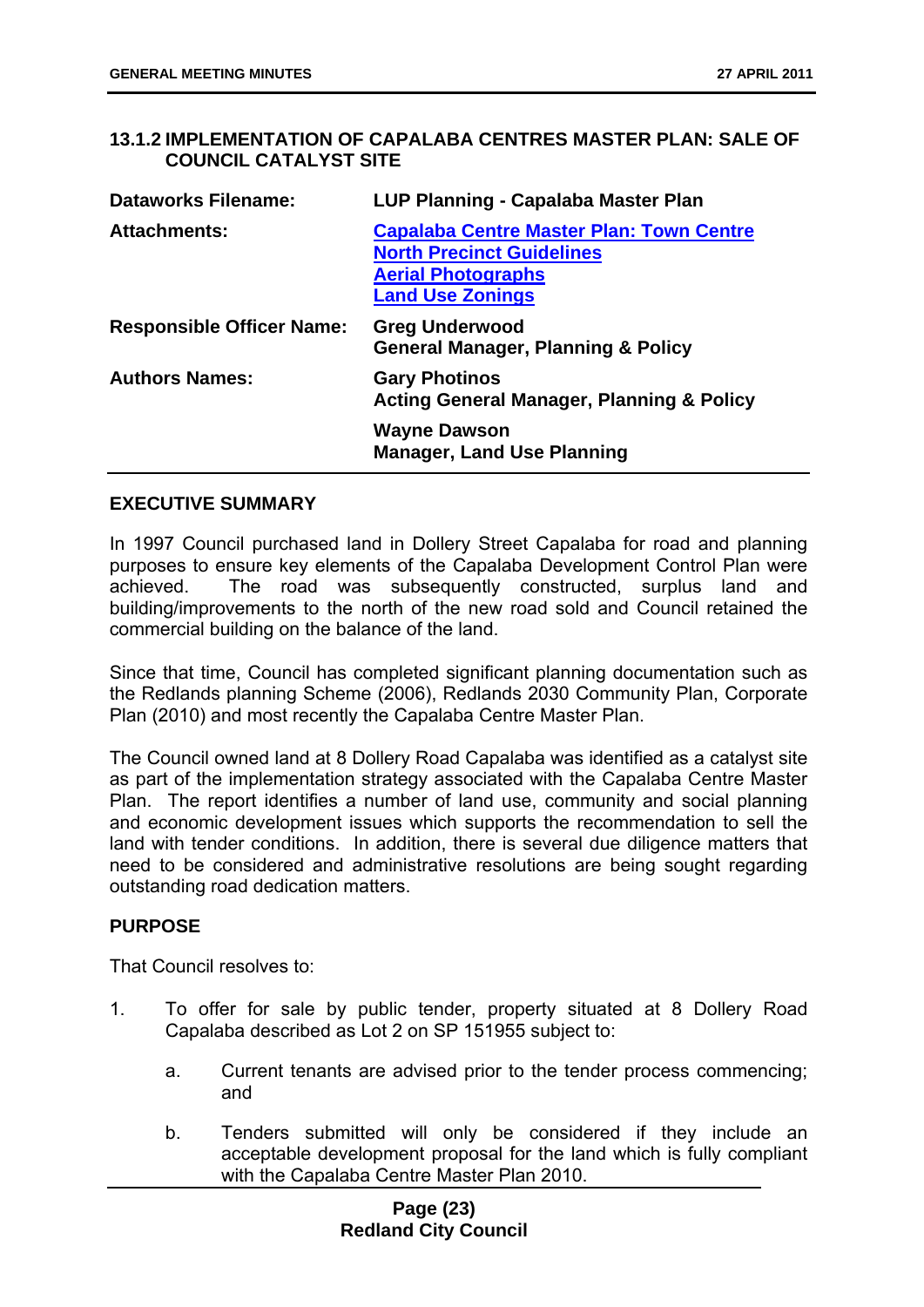- 1. Appoint a marketing agent to prepare all tendering documentation and undertake all associated marketing of the property;
- 2. Prepare and then lodge survey plan with road opening over lot 3 SP 151955 (6 Dollery Road) and lot 34 RP 126727 (15 Loraine Street) Capalaba, as known as Faccio Lane with the Department of Environment and Resource Management; and
- 3. Surrender easements over lot 3 SP 151955 (6 Dollery Road) and lot 34 RP 126727 (15 Loraine Street) Capalaba, as known as Faccio Lane and absorb them into the road opening survey plan as per resolution 3 above.

#### **BACKGROUND**

- Council resolved in 1997 to purchase property situated on the corner of Old Cleveland Road and Dollery Road Capalaba, described as Lot 1 on RP 178357, parish of Capalaba containing an area of 1.066 hectares for the sum of \$4m on conditions acceptable to the Chief Executive Officer and Mayor:
	- Following Purchase, action taken to re survey the property to allow for the road connection between Loraine Street and Dollery Road; and
	- Following construction of the roadway, approval granted for the sale of surplus land to the north of the new roadway.
- 1998 to 1999, a new road way was construction between Loraine Street and Dollery Road and described as Faccio Lane resulting in three new lots being created.
- In 1999 properties to the north of the new Faccio Lane were sold for \$1.1 million.
- The Capalaba Centre Master Plan was formally adopted by Council in December 2010 following extensive strategy development in consultation with the community and the state government. The Master Plan provides a planning framework to guide the revitalisation of Capalaba to 2031 and beyond as an attractive, liveable and sustainable centre that supports the needs of the City's and region's growing community.
- The redevelopment of the Dollery Road site is identified as a key catalyst project for this part of the centre where mixed use development is seen as important to the renewal of this area.

#### **ISSUES**

#### **Historical Purposes for Acquisition of Dollery Road Property**

The Dollery Road Property now described as 8 Dollery Road Capalaba (Lot 2 on SP 151955) was purchased to achieve outcomes outlined in the Capalaba Development Control Plan mainly to allocate part of the property for road purposes. The significance of the road is to facilitate necessary circulation around a town centre, and access to areas allocated for development.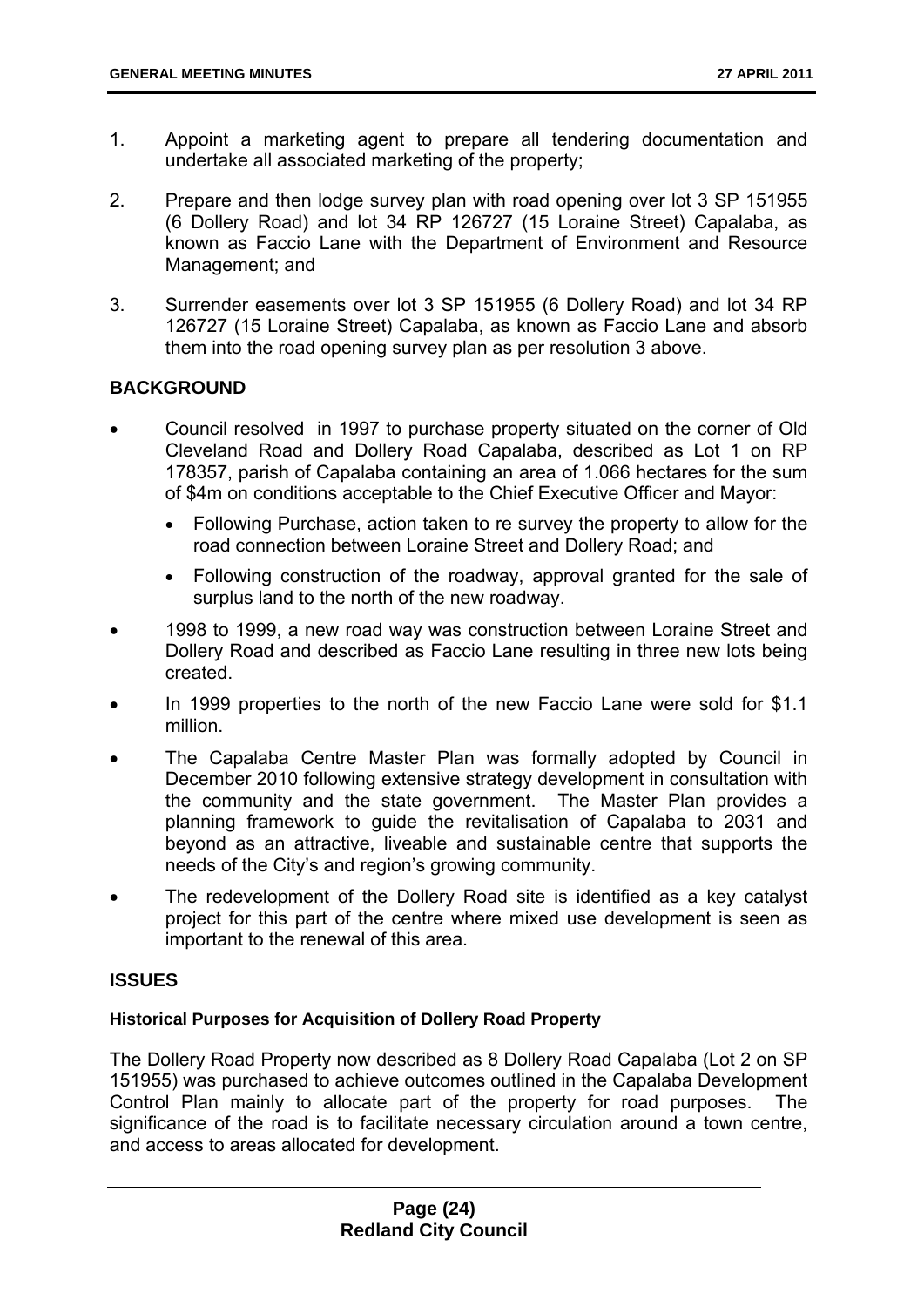It was also seen at the time that the purchase provided significant benefits from a planning perspective and in hindsight a very good decision. To take advantage of this decision in light of the new Capalaba Centres Master Plan, the redevelopment of this site will be a catalyst for the entire centre and should be pursued.

#### **Description of Property**

#### THE PROPERTY DETAILS

| <b>Lot And</b><br>Plan                                                               | <b>Area</b>              | <b>Address</b>                       | <b>Owner</b>                                                            | <b>Zoning</b>                                                 | <b>Overlay</b>                                                     | <b>Current</b><br><b>Use</b>          |
|--------------------------------------------------------------------------------------|--------------------------|--------------------------------------|-------------------------------------------------------------------------|---------------------------------------------------------------|--------------------------------------------------------------------|---------------------------------------|
| 2<br>SP151955                                                                        | 5659m <sup>2</sup>       | 8 Dollery<br>Road,<br>Capalaba       | <b>Redland Shire</b><br>Council<br>Property<br><b>Services</b>          | MC Major<br><b>Centre Sub</b><br>area MC1                     | <b>Acid Sulfate</b><br>Soils                                       | Commercial<br><b>Building</b>         |
| 4<br>SP151955                                                                        | $17m^2$                  | 8A Dollery<br>Road,<br>Capalaba      | <b>Redland Shire</b><br>Council As<br><b>Trustee</b>                    | $CP -$<br>Community<br>Purposes-<br>Sub Area CP7              | <b>Acid Sulfate</b><br>Soils                                       | Access<br>Restriction<br><b>Strip</b> |
| 1<br>SP151955                                                                        | $222m^2$                 | 2 Noeleen<br>Street,<br>Capalaba     | <b>Redland Shire</b><br>Council<br>Infrastructure<br>Development        | MC - Major<br>Centre - Sub<br>Area MC1                        | <b>Acid Sulfate</b><br>Soils                                       | Access<br>Restriction<br><b>Strip</b> |
| Lot 11 SP<br>101323                                                                  | 439m <sup>2</sup>        | 27<br>Loraine<br>Street,<br>Capalaba | <b>Redland Shire</b><br>Council<br><b>Operations And</b><br>Maintenance | $CP -$<br>Community<br>Purposes-<br>Sub Area CP7              | <b>Acid Sulfate</b><br>Soils                                       | Road way                              |
| Lot 3 SP<br>151955<br>(Lot 3)<br>SP151955<br>Streetscap<br>e Capalaba<br>(near KFC)) | 1211 $m2$                | 6 Dollery<br>Road,<br>Capalaba       | <b>Redland City</b><br>Council Parks &<br>Conservation                  | MC - Major<br>Centre - Sub<br>Area MC1                        | <b>Acid Sulfate</b><br>Soils<br>and Rail<br><b>Noise</b><br>Impact | Road way                              |
| Lot<br>34<br>RP126727                                                                | 761.3m<br>$\overline{2}$ | 15<br>Loraine<br>Street,<br>Capalaba | Redland<br>Shire<br>Council<br>Operations And<br>Maintenance            | <b>MC</b><br>Major<br>$\blacksquare$<br>Centre<br>SubArea MC1 | Acid Sulfate<br>Soils<br>and<br><b>Noise</b><br>Rail<br>Impact     | Road Way                              |

The following information is primarily in relation to Council owned land at 8 Dollery Road.

However, a number of smaller Council lots adjoin this property and should be considered in any sale. These adjoining lots accommodate Faccio Lane and access restriction strips that restrict access to 8 Dollery Road along the Dollery and Noeleen Street frontages. These lots are as follows:

 Lot 1 SP 151 955: 2 Noeleen Street – 222m2 access restriction strip and streetscape works – whether this lot is maintained in Council ownership is dependent on whether access to 8 Dollery Road from Noeleen Street needs to be restricted. This lot also appears to contain public streetscape works as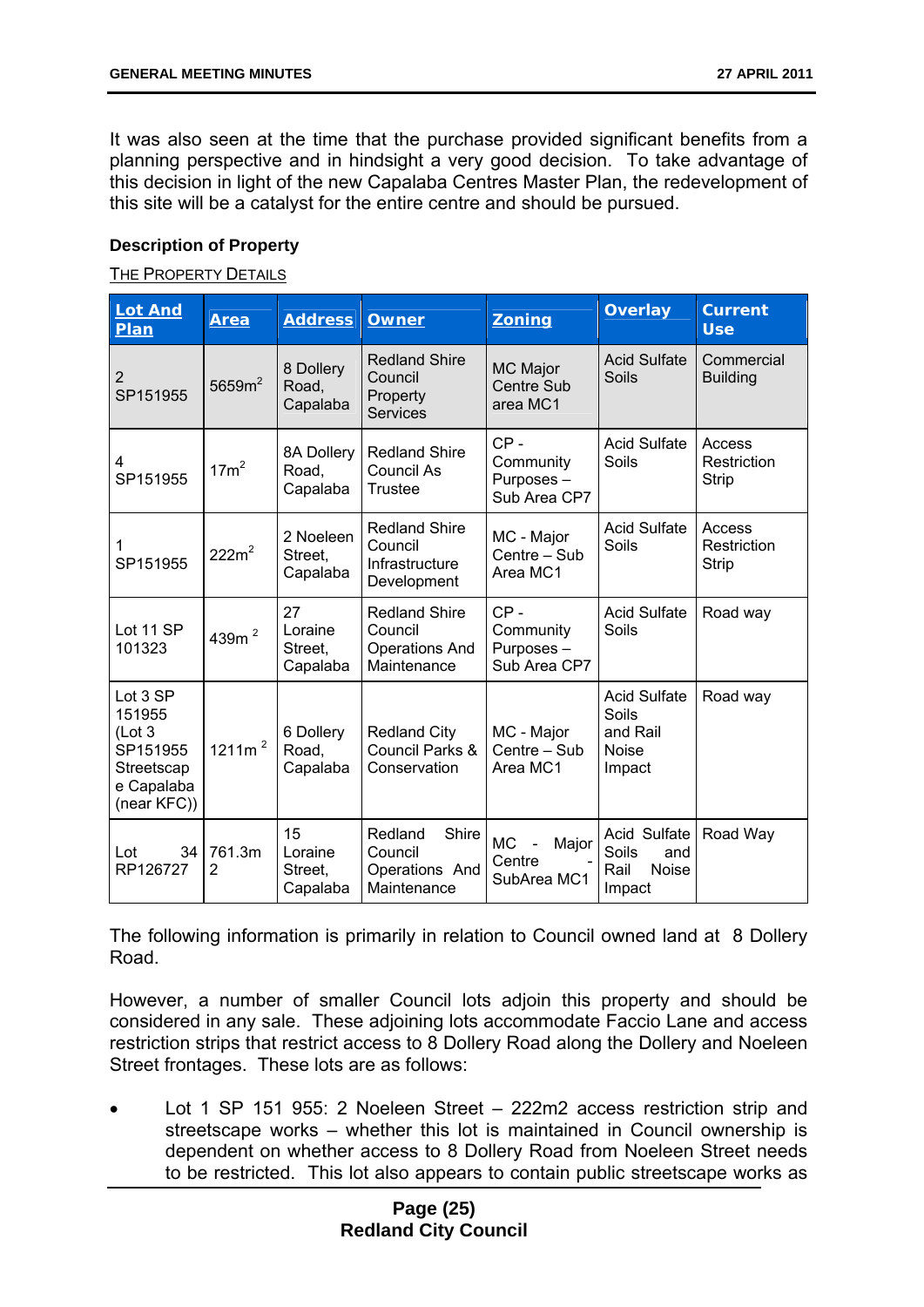well on the corner of Dollery and Noeleen Roads. Council may need to indicate its willingness to relinquish the need for this restriction strip subject to appropriate planning outcomes.

- Lot 3 SP 151 955: 6 Dollery Road 1211m2 access road Faccio Lane this lot appears to have not been formally dedicated as a road and remains in Council ownership as freehold land. This lot will need to remain in public ownership as it forms part of Faccio Lane and will need to be formalised as a dedicated road.
- Lot 4 SP151 955: 8a Dollery Road 22m2 access restriction strip whether this lot is maintained in Council ownership is dependent on whether access to 8 Dollery Road from Noeleen Street needs to be restricted. Council may need to indicate its willingness to relinquish the need for this restriction strip.
- Lot 34 RP126727: 15 Loraine Street 761m2 access road Faccio Lane this lot appears to have not been formally dedicated as a road but remains in Council ownership as freehold land. This lot will need to remain in public ownership as it forms part of Faccio Lane and will need to be formalised as a dedicated road.

A recent title search reveals that there is "Right of Way" access easement that apply to the Lot 2 SP 151955 8 Dollery Road Capalaba via Faccio Lane.

The formalisation of the road (road opening) over Council owned land is a simple process of producing a survey plan and lodging the plan with the Department of Environment and Resource Management. In addition, the current easements over Council land will need to be surrendered and absorbed into the new road opening.

#### Details of Existing Leases

The property has three existing leases to various organizations which expire in 2012. It is proposed that the property will be sold subject to the existing leases.

| <b>Shop Number</b> | Lease Expires                  | Leasee                      |
|--------------------|--------------------------------|-----------------------------|
| Shop 8             | $5th$ April 2012               | <b>Endeavour Foundation</b> |
|                    |                                |                             |
| Shop 9a            | $30th$ June 2012               | The Cage                    |
| Shop 9 & 10        | 31 <sup>st</sup> December 2012 | <b>Uniting Church</b>       |

#### **Community and Social Planning Issues**

#### The Redlands Social Infrastructure Strategy

The Redlands Social Infrastructure Strategy 2009: Building Strong Communities proposes a city-wide approach to the development of social infrastructure (facilities, services and networks) to address the city's current and future community needs. Those actions relevant to this proposal: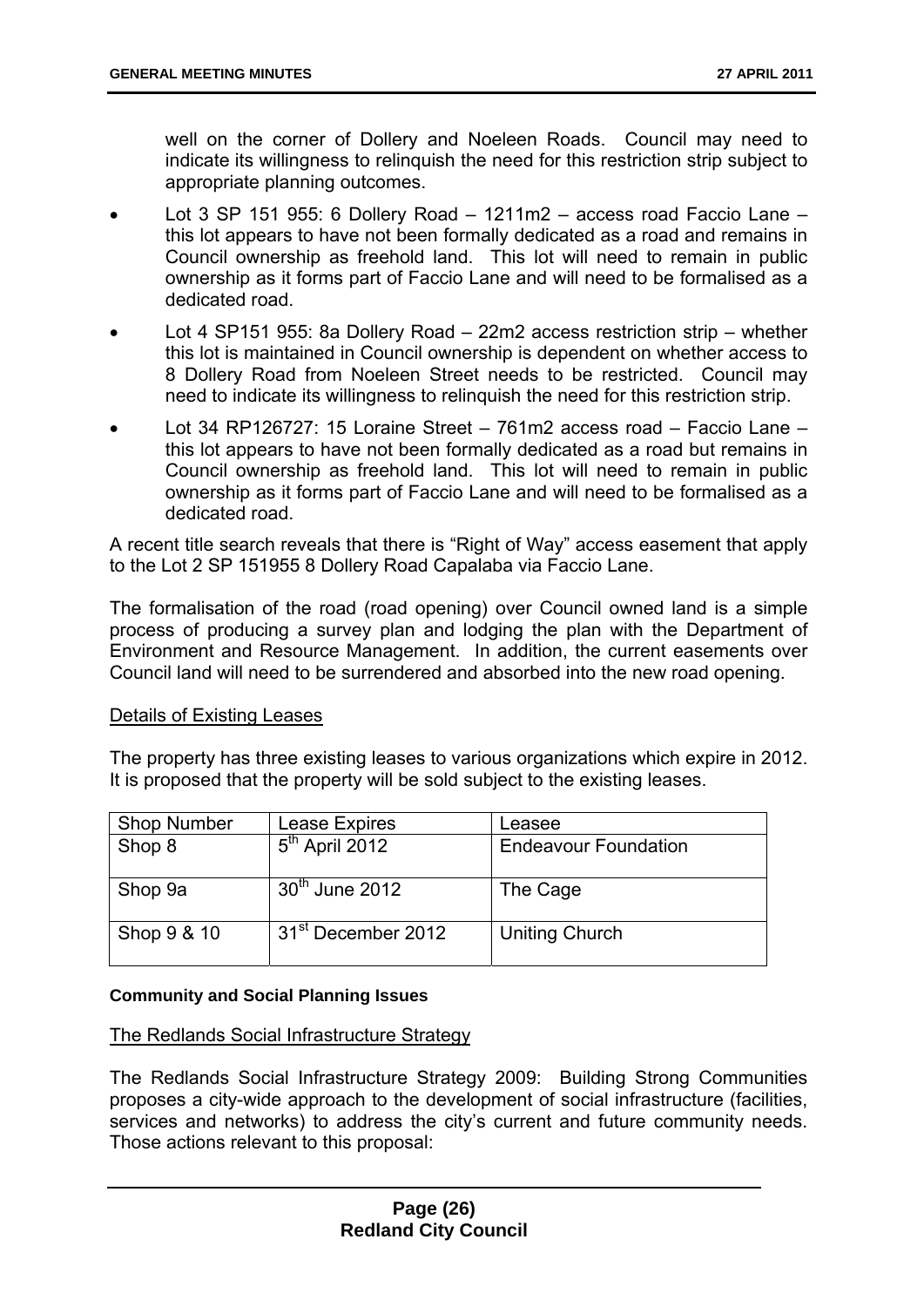- Youth Enterprise Centre (one of five catalyst projects). Create a youth space in the Capalaba Business Precinct and facilitate partnerships with community organisations to deliver targeted youth services.
- Capalaba Community Precinct (local project 5). A community development program to support Capalaba's role as a community and services hub responding to local strengths and issues for young people, seniors and people with a disability.
- Capalaba Health Hub (local project 6). A centrally located health hub for community and allied health services that can provide outreach from the Redland Hospital.

Actions from the Redlands Social Infrastructure Strategy 2009 were integrated into the Capalaba Centre Master Plan (endorsed by Council in December 2010), which details a comprehensive approach to the development of a sustainable and economically vibrant activity centre.

#### Current and Future Community Needs

The *Capalaba Community Profile and Needs Analysis* (September 2006) identified a number of issues (which have informed the subsequent master planning and social infrastructure strategy processes):

- Poor functionality of Capalaba Town Centre as both a district and regional centre with reported low levels of personal safety, poor urban design and pedestrian access within the town centre, limited mix of facilities and services to meet current and future community needs and economic potential. Social isolation of older people in the project area.
- Lack of affordable and appropriate administration and office space for local community services
- Lack of cultural facilities and affordable activities within the project area
- The need to sustain and/or improve the supply of affordable private rental accommodation across the project area, with attention to the housing needs of the area's ageing population, and demand for smaller, more affordable dwellings.

Demographic analysis undertaken for the Redlands Community Profile 2008 (based on the 2006 Census of Population and Housing), indicated:

- Capalaba one of the youngest age profiles in the Redlands (35years for Capalaba compared with 38years for the City
- A significant local Indigenous population
- Higher than average numbers of residents with a disability, living in the suburb. Capalaba had one of the city's highest rates of families with a child with a disability requiring support in the city.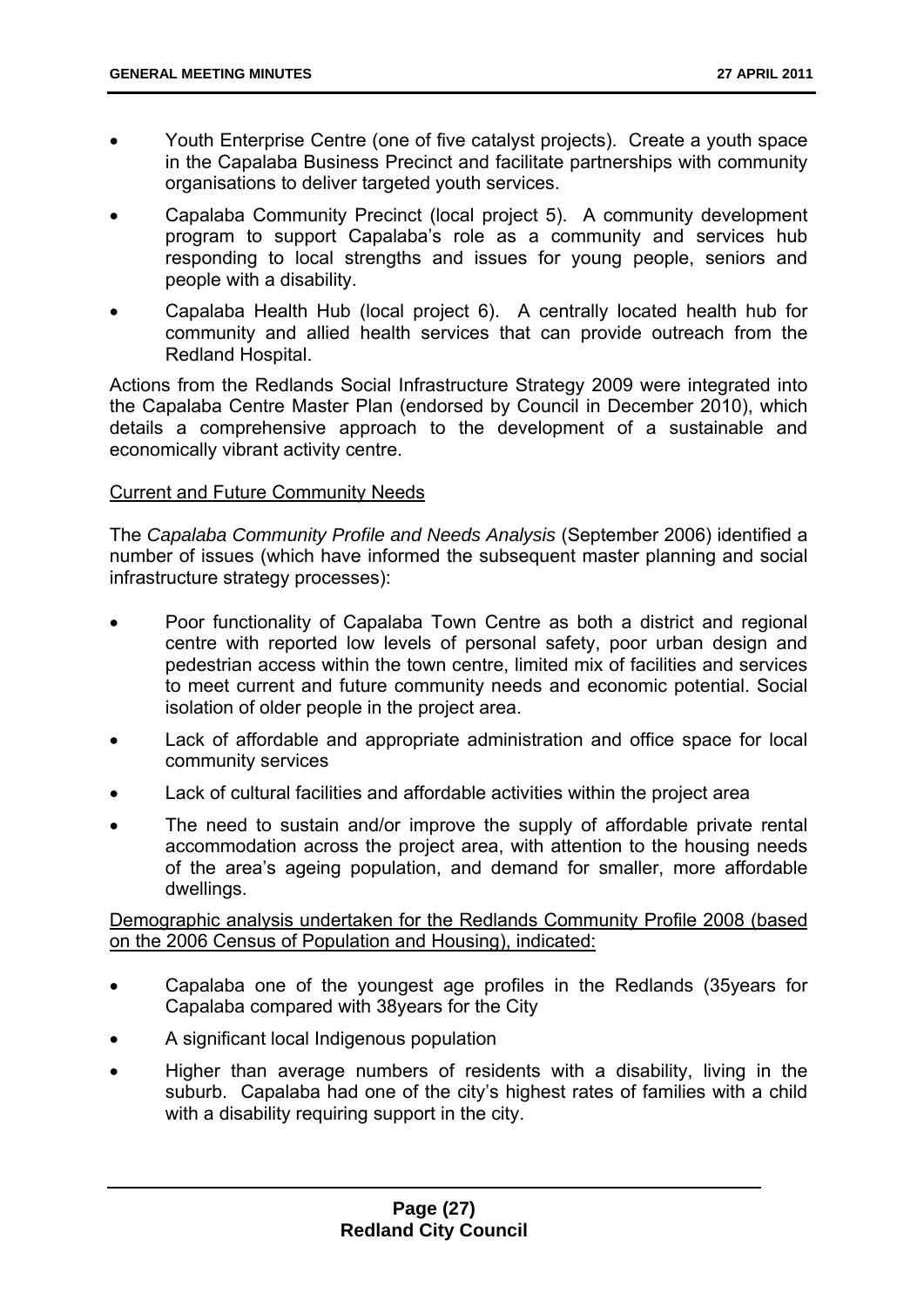- In 2006 an estimated 2,298 people (13.4% of the local population) could be considered to be experiencing significant socio-economic disadvantage – higher than the city average of 12.8%.
- The suburb has traditionally provided a significant proportion of the city's low cost/most affordable housing for both rental and purchase. In 2006 there were 316 public housing dwellings in the suburb.
- There were lower rates of car ownership (than Redland City).

#### Capalaba residential population is anticipated to increase steadily over the next 10- 15 years to 20,685people by 2026 (PIFU 2009).

Although the age profile of the suburb will continue to age (in line with city-wide trends), the numbers of children and young people will continue to increase.

The family formation co-hort (people aged 25-39years) will increase by 69.44% (families are recognised to make a significant contribution to local economies).

The number and proportion of older people (people 65+years) will increase significantly (333%) from 1799 people in 2006 to 5988 people in 2026. This will have significant implications for housing, local facilities and services.

#### Challenges for meeting current and future needs

There is limited access to well-located and appropriate land/buildings to establish the essential social infrastructure required to meet future community needs within Capalaba. Successful implementation of planned projects requires a shift from traditional planning approaches of 'separate facilities' to more innovative mixed-use approaches (eg. incorporating service delivery and community meeting spaces on the ground and lower floors, with mixed housing types and tenures above).

Experience from other local government areas is that opportunities to secure the government-private-community sector partnerships to deliver services in established centres is difficult to achieve without a supportive planning framework, access to suitable land and interested partners.

#### Safer Suburbs Capalaba Youth Space Project (The Cage Youth Space)

Operating out of Shop 9a, 8 Dollery Road, Capalaba for over 17 months, the Capalaba Youth Space project was established by Council and is funded by a \$500,000 grant from the Federal Government's Attorney General Department's Safer Suburbs Plan.

The work included leasing a space in Capalaba, establishing a community partnership, fitting out and equipping the space and the project acquittal. The space has now been operating for twelve months and facilitating a range of actions that strengthening and support young people and the reduction youth crime in the Redlands.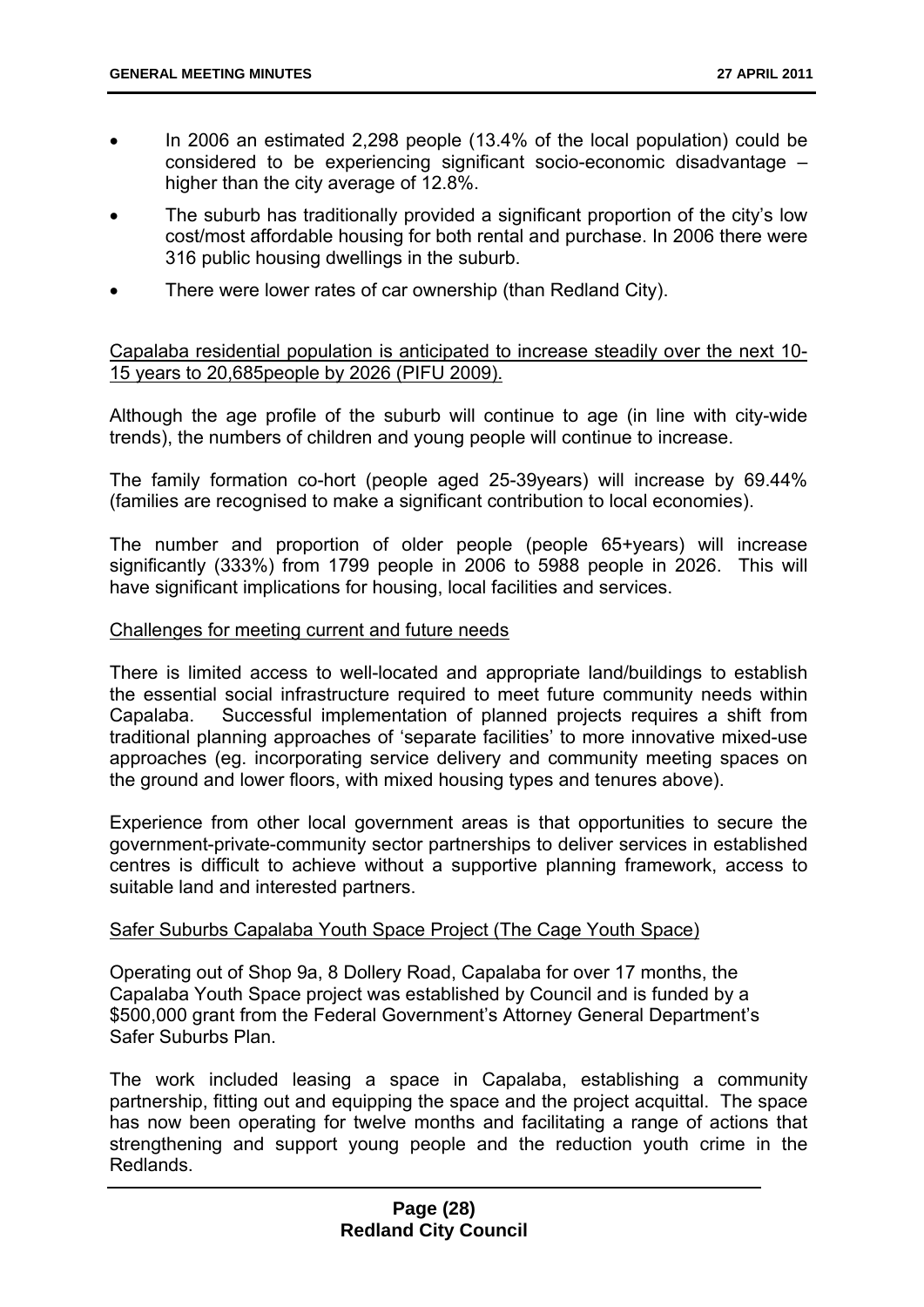Both the *Redlands 2030 Community Plan* and the *Redlands Social infrastructure Strategy 2009,* support the long-term operation of a youth enterprise space at Capalaba, acknowledging the short term nature of the lease at the Dollery Road site. There may be an opportunity as part of any redevelopment opportunity to accommodate a youth enterprise space.

#### **Capalaba Centre Master Plan**

Council's Capalaba Centre Master Plan formally adopted by Council in December 2010 identifies the opportunity to redevelop the subject Dollery Road site for mixed use development (retail at ground with residential above) up to 7-8 storeys in height.

Key features of the Capalaba Centre Master Plan include:

- clear vision for the future of the Capalaba Centre;
- a set of high level planning and design principles;
- a planning framework that includes an illustrative plan along with more detailed precinct plans; and
- An Implementation Strategy that details the range of actions required to implement the Master Plan including a range of catalyst projects to drive the revitalisation of the Capalaba Centre.

The redevelopment of the Dollery Road site is identified as a key catalyst project for this part of the centre where mixed use development is seen as important to the renewal of this area.

In particular, the implementation strategy of the Master Plan identifies the site within an area identified for a proposed health hub catalyst project (land between Loraine, Noeleen, Dollery and Faccio Streets). The subject Dollery Road site is critical to the achievement of this catalyst project recognising the balance area has insufficient area for a health hub facility.

Consideration could be given to either requiring this outcome through the sale of the land or developing the health hub, in partnership with the state government, through the re-development of Capalaba Place which could be part funded from the proceeds of the sale of the Dollery Road site.

Primary mechanisms for the delivery of catalyst projects include Council taking a proactive role through seeking joint ventures with the private sector on Council land, the Private Sector by taking up redevelopment opportunities and the State Government through the delivery of the Eastern Busway and commitment to new state facilities in health, education and administration in the centre. The proposed disposal of the subject site through sale provides another approach to the delivery of catalyst projects.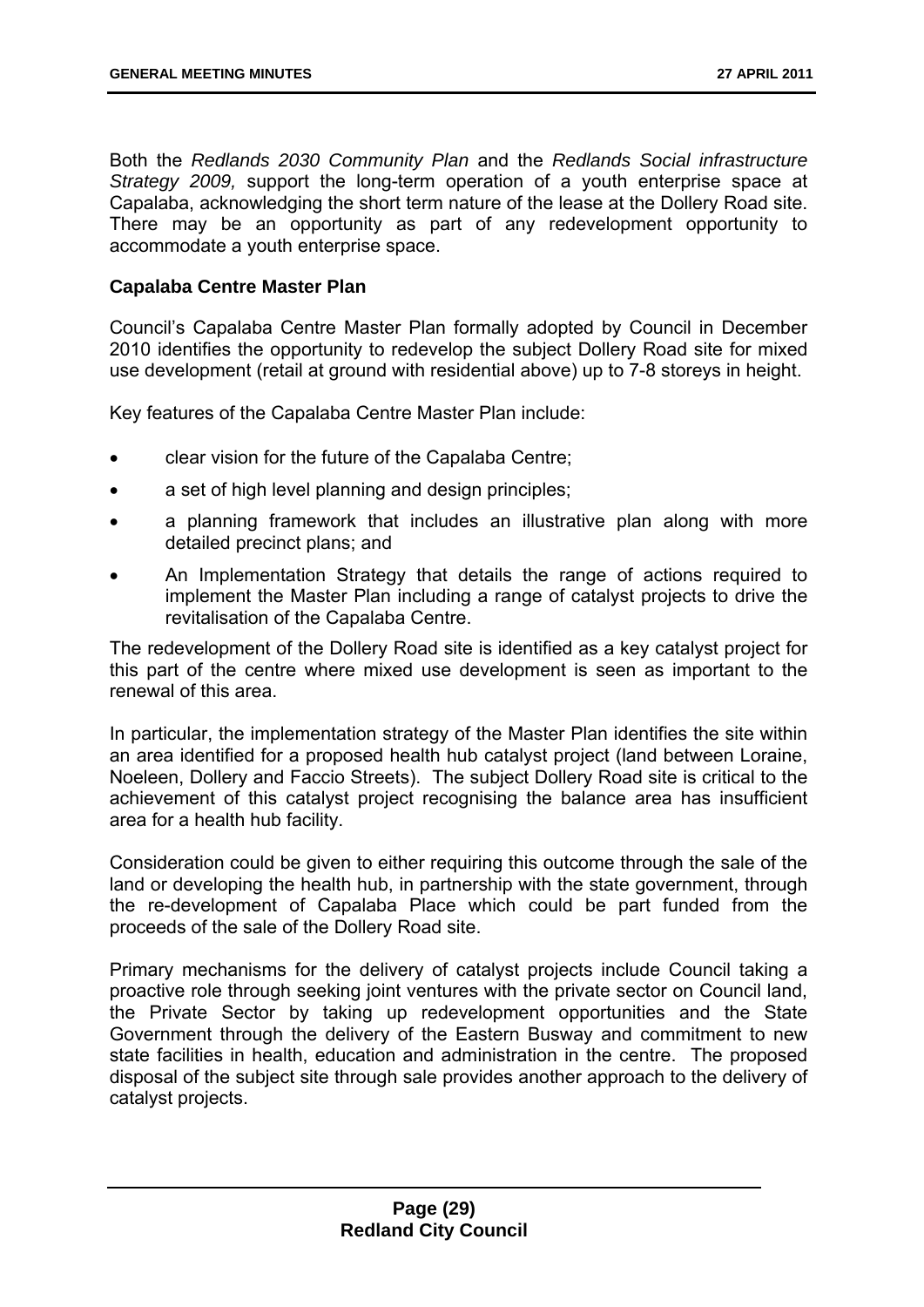The Master Plan also provides more detailed precinct plans for the centre. The subject site is located within the Town Centre North Precinct. This precinct includes the following key planning and design concepts and guidelines relevant to the site:

- podium style building design is preferred;
- development abuts the street frontage and is orientated to face public streets and maximise views to the Town Centre or John Federicks Park;
- ground floor uses within buildings that abut streets in the precinct are to activate local streets. Uses that spill out on to the street such as cafes are encouraged;
- housing density to be maximised within the character and amenity constraints of the precinct to make the best use of amenity attributes without conflicting with incompatible land uses:
- energy use is minimised through natural lighting and ventilation and the use of roof mounted solar devices; and
- basement parking provided for tenants, customers and on-site residents.

A copy of the Town Centre North Precinct section of the Master Plan is attached for further details.

#### **Redlands Planning Scheme**

The Dollery Road site is currently included within the Major Centre Sub-area MC1 zone. This zone provides opportunity for a range of mixed use developments up to 29m in height (8storeys). This is generally consistent with the planning intent for the site under the Capalaba Centre Master Plan.

#### **Economic Development**

The Redland City Centres and Employment Strategy 2010 identifies the Capalaba Centre as a key location for future employment and economic growth in the City to 2031.

This recognises the centre's key economic and employment role recognised through its designation as a Principal Regional Activity Centre in the SEQ Regional Plan and as a Major Centre in the Redlands Planning Scheme. The Capalaba Centre Master Plan has been informed by this strategy and has provided sufficient opportunity to meet forecast employment and economic requirements to 2031 and beyond.

This site is one of the key catalysts for the redevelopment of Capalaba, providing both business opportunities as well as increasing population density. As such there needs to be some assurance from the developer, through a tender process, that they will produce an outcome which is closely aligned with the Capalaba master plan. It would be expected from tenderers to acquire this property must include reference to appropriate time frames for completion as well as optimising the potential use for the site.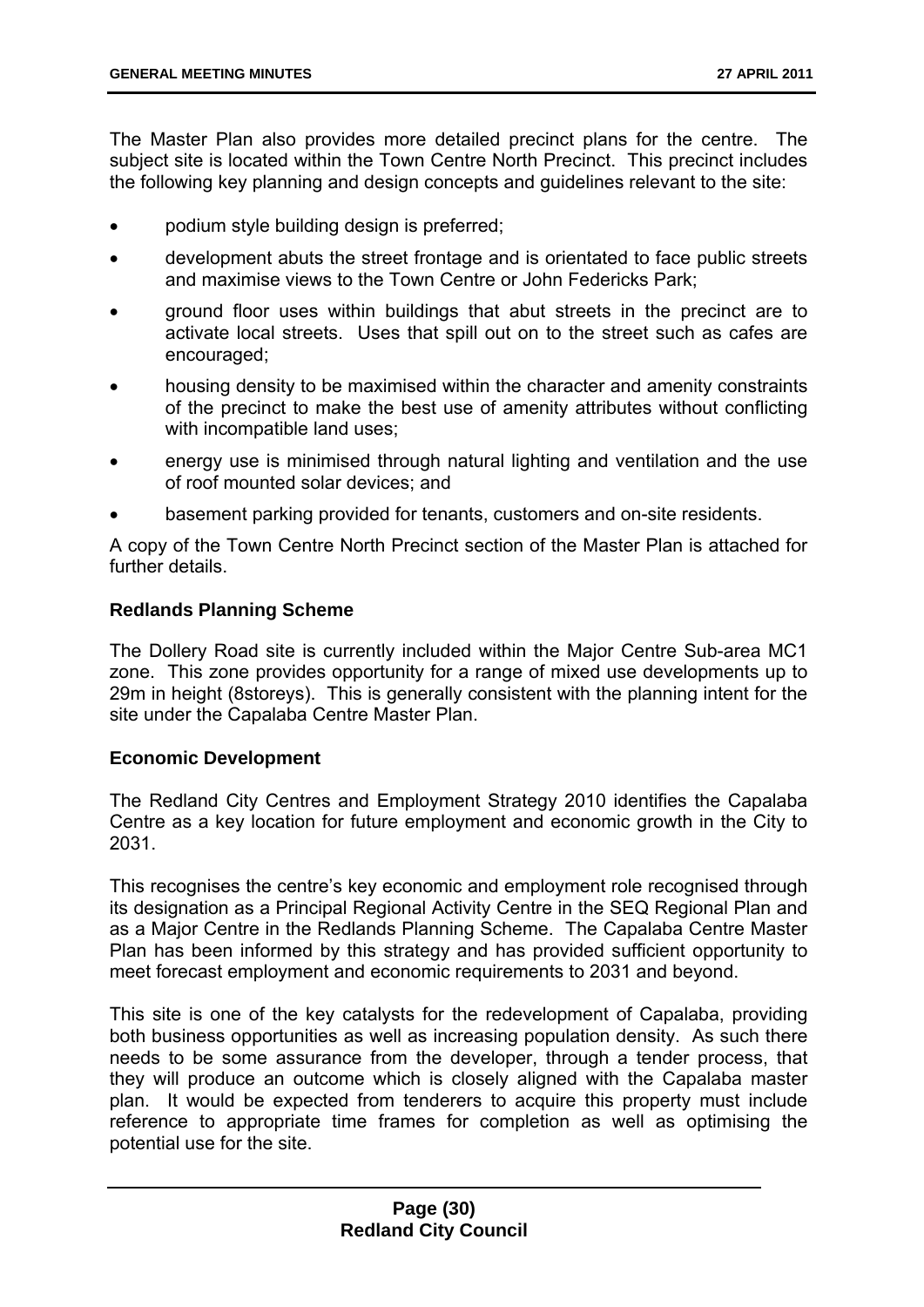If developed appropriately this site could set the standard for quality, sustainability and design for the centre and encourage the ongoing revitalisation of the centre.

#### **Due Diligence Assessment**

#### Lawful Access to the Site

Preliminary assessment of the site indicates that direct lawful road access to the property is restricted to Faccio Lane by means of "Right of Way Easement". Council owned access restriction lots currently prevent direct access to the site from Dollery and Noeleen Roads. The current access restrictions to the site should be reviewed prior to its proposed disposal to determine whether the Council access restriction lots should be maintained in public ownership or relinquished. It is proposed that a delegation be provided to the Chief Executive Office to make a determination on this matter during the tender and disposal process.

It is proposed that the land tenure over which the road has been constructed, that is Faccio Lane, remains Council freehold until the land is formally dedicated as road through an application to the state government.

#### Environmental Site Assessment Report

An Asbestos Assessment Report was prepared by Simtars on 11 April 2008. The report identified that there are asbestos containing materials within the building and site. These are in the form of asbestos containing pipes used as pylons casings of loading dock, building supports, external fascia cladding materials at roof level and Telstra service pit.

A formal environmental site assessment will need to be undertaken prior to the proposed disposal of this property. This is to ensure that any potential investor is aware of any hazards associated with the site.

#### Compliance with Capalaba Centre Master Plan

The only motivation for Council to dispose of this property would be have it redeveloped to its full potential, consistent with the Capalaba Centre Master Plan. Under development or no development is significant risk should the sale proceed. To mitigate this risk a number of strategies can be considered such as:

- 1. Tender documents have a term that the successful tender will submit a development proposal consistent with the Master Plan; and
- 2. Sales contract to include a term that the settlement is conditional upon:
	- a. Our agreement to a development design;
	- b. The design being approved; and
	- c. Works starting.

Once Council has commenced a tender process, for the disposal of a valuable non current assets [section 176 Local Government (Finance, Plans and Reporting)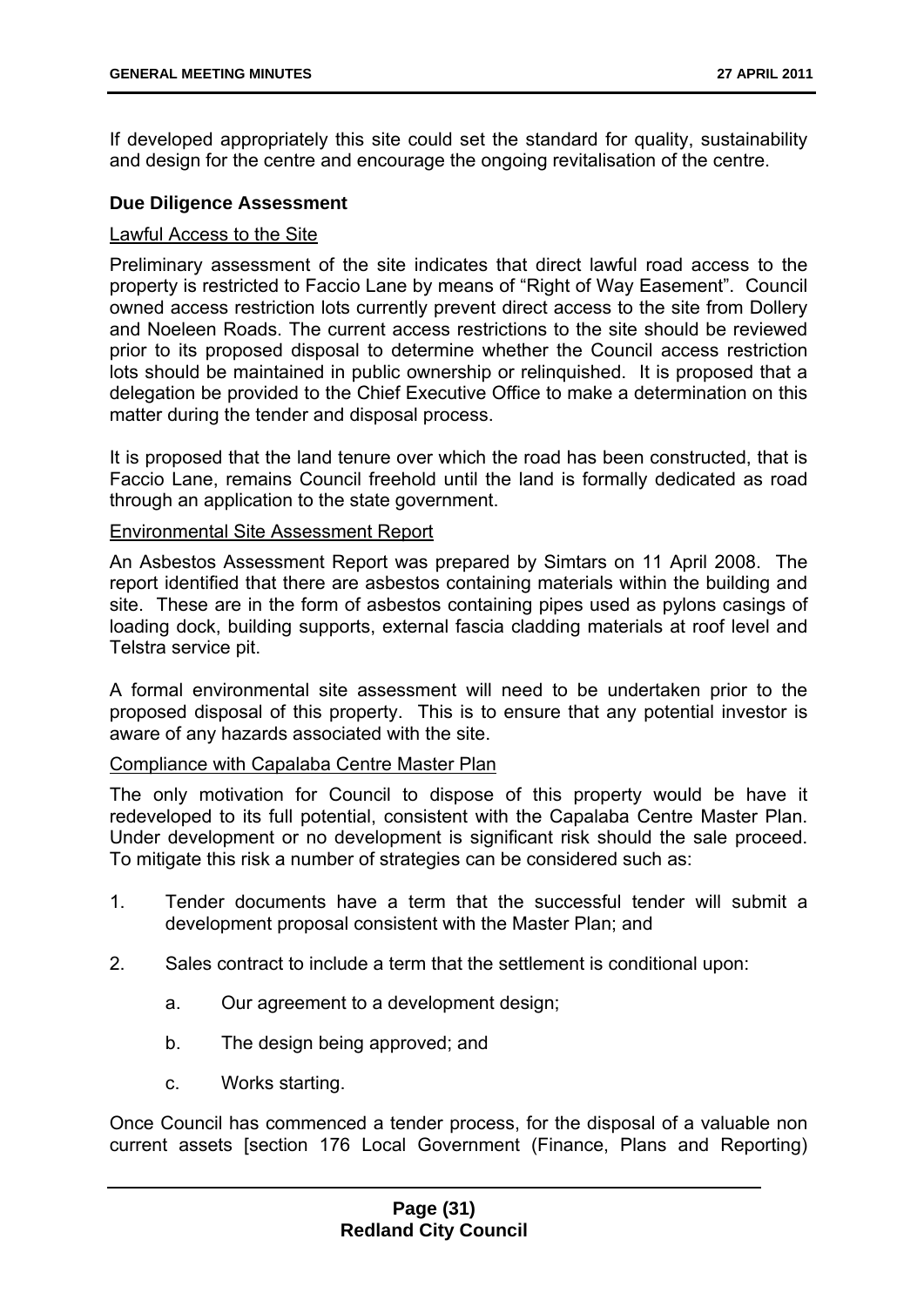Regulation 2010], it has the option to change the tender or not accept any tenders it receives.

Council also has the option to accept a tender that is most advantageous to it, having regard for sound contracting principles.

#### Dollery Road/ Faccio Lane Roundabout Design

Internal traffic modelling undertaken as part of the master planning process has identified the need for a roundabout by 2031 at the intersection of Dollery Road and Faccio Lane. The detailed planning and design work for this roundabout has not been undertaken as yet. This concept design work should be undertaken prior to the disposal of the site to clearly identify if any land is required for future road works.

#### **RELATIONSHIP TO CORPORATE PLAN**

The corporate plan states that Council will plan and develop a network of accessible centres that provide a wide range of retail, commercial, and community services along with local employment opportunities. As well as promoting housing diversity, choice and affordability to address the city's current and future needs, incorporating medium density housing within and around the city's centres and transport nodes.

Council's strategic intent for the subject site is detailed in the following key policy and planning documents including the Redlands 2030 Community Plan, the Redlands Social Infrastructure Strategy 2009, as well as the Capalaba Centre Master Plan.

The Redlands 2030 Community Plan identifies several goals specifically for Capalaba. More specifically, once master plans for redeveloped commercial centres of Cleveland and Capalaba are finalised in 2010, Council will take an entrepreneurial approach to invigorating these important regional centre. Council will proactively recruit businesses, education and service providers as well as encourage a range of housing options to position Cleveland and Capalaba hearts as thriving principal regional centres.

These two centres are our civic, commercial, and cultural hubs with good transport and the potential to boost our economy, and create local jobs, both important Redlands 2030 goals.

#### **FINANCIAL IMPLICATIONS**

The Corporate Acquisition, Fleet and Facilities Management Group as lead agent for the tender process will incur unbudgeted short term financial costs associated with the tender preparation and marketing estimated to be \$100000 as well as legal costs of \$5000, valuation costs of \$3000, and environmental (asbestos) site assessments costs of \$9000. The Infrastructure Planning Group via the Project Delivery Group would need to incur concept design costs for the Dollery Road roundabout of \$3 000, road opening survey plans costs of \$2000, survey plan lodgement fees \$300 and easement surrender lodgement fees of \$120. Total costs are estimated to be \$122 420.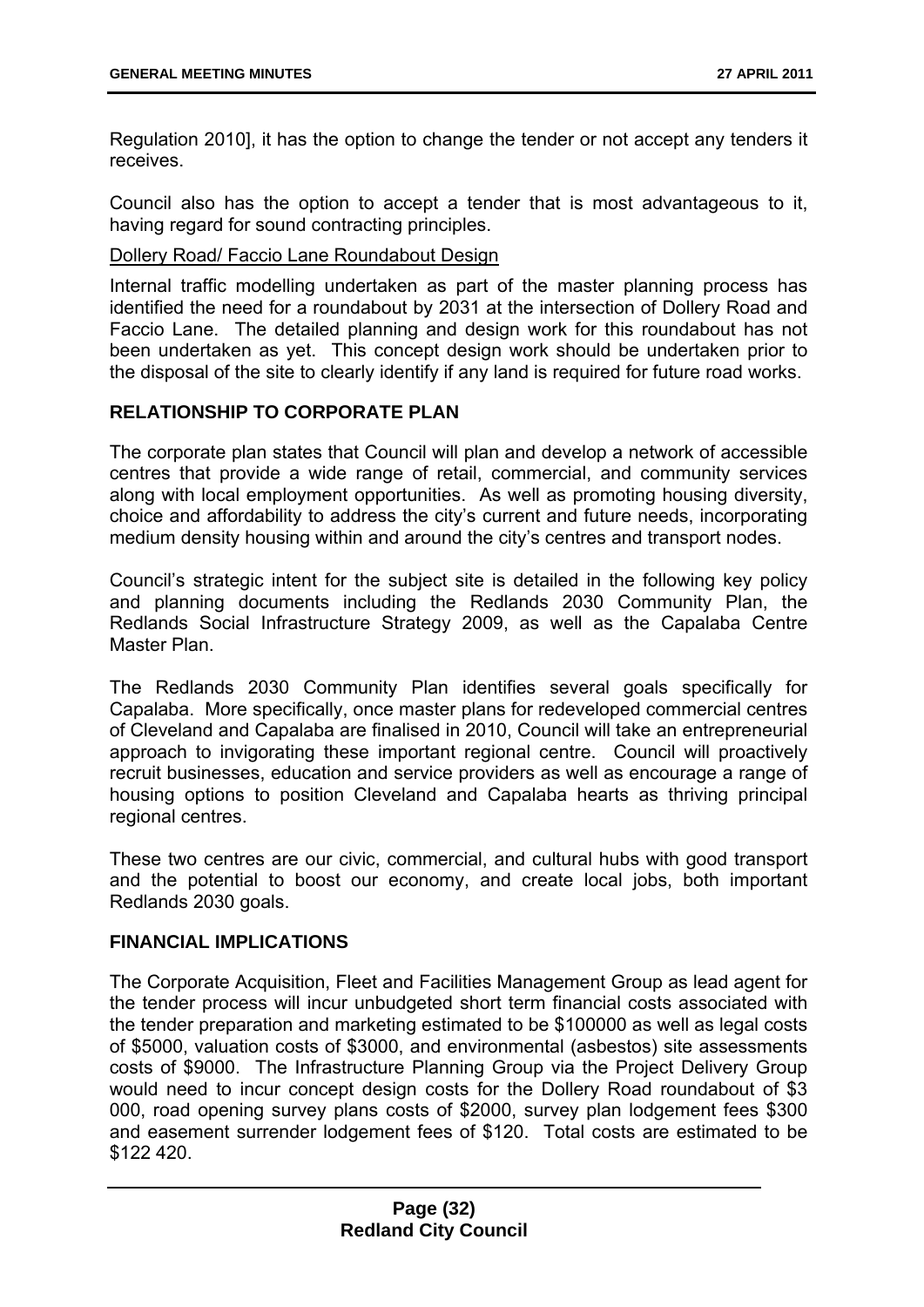Budget implications will also be associated with potential capital revenues from the sale of the property which would need to be realised in either a quarterly budget review the current financial year or budgeted in the 2011/2012 budget.

#### **PLANNING SCHEME IMPLICATIONS**

The Redlands Planning Scheme currently generally supports the development of the site in line with the Master Plan. For example, the Planning Scheme allows for a mixed use development of the site up to 29m (8 storeys) as a code assessable use. Some minor amendments to the Planning Scheme will nevertheless be required to fully reflect the intent of the Master Plan for the site.

#### **CONSULTATION**

There have been significant contributions made by the following groups in the preparation of this report within a very short time period:

- Land Use Planning have assisted in drafting this report and have provided all details pertaining to the Redlands Planning Scheme and in particular the Capalaba Centre Master Plan and Implementation Strategy.
- Community and Social Planning have assisted in drafting this report and have identified issues associated with the Social Infrastructure Strategy, current and future community needs and demographic analysis.
- Property Services Group have assisted in drafting this report and have provided details on the historical events resulting in the acquisition, the subsequent sale of surplus lands, information on access to the site and property management details relating to asbestos management. In addition, information has been provided on land tenure issues, marketing and valuations.
- Legal Services Group has provided general information regarding access and guidance on the preparation of the tender documentation.
- Infrastructure Planning Group has provided advice on the restriction access strips, future road planning layouts for possible roundabouts and road openings.
- Economic Development Group have provided advice on the economic development issues and assurances that should be sought
- Survey Services Unit has provided advice on the appropriate process for road openings, dealing with easements and associated costs.

#### **OPTIONS**

#### **PREFERRED**

That Council resolve to:

- 1. To offer for sale by public tender, property situated at 8 Dollery Road Capalaba described as Lot 2 on SP 151955 subject to:
	- Current tenants are advised prior to the tender process commencing; and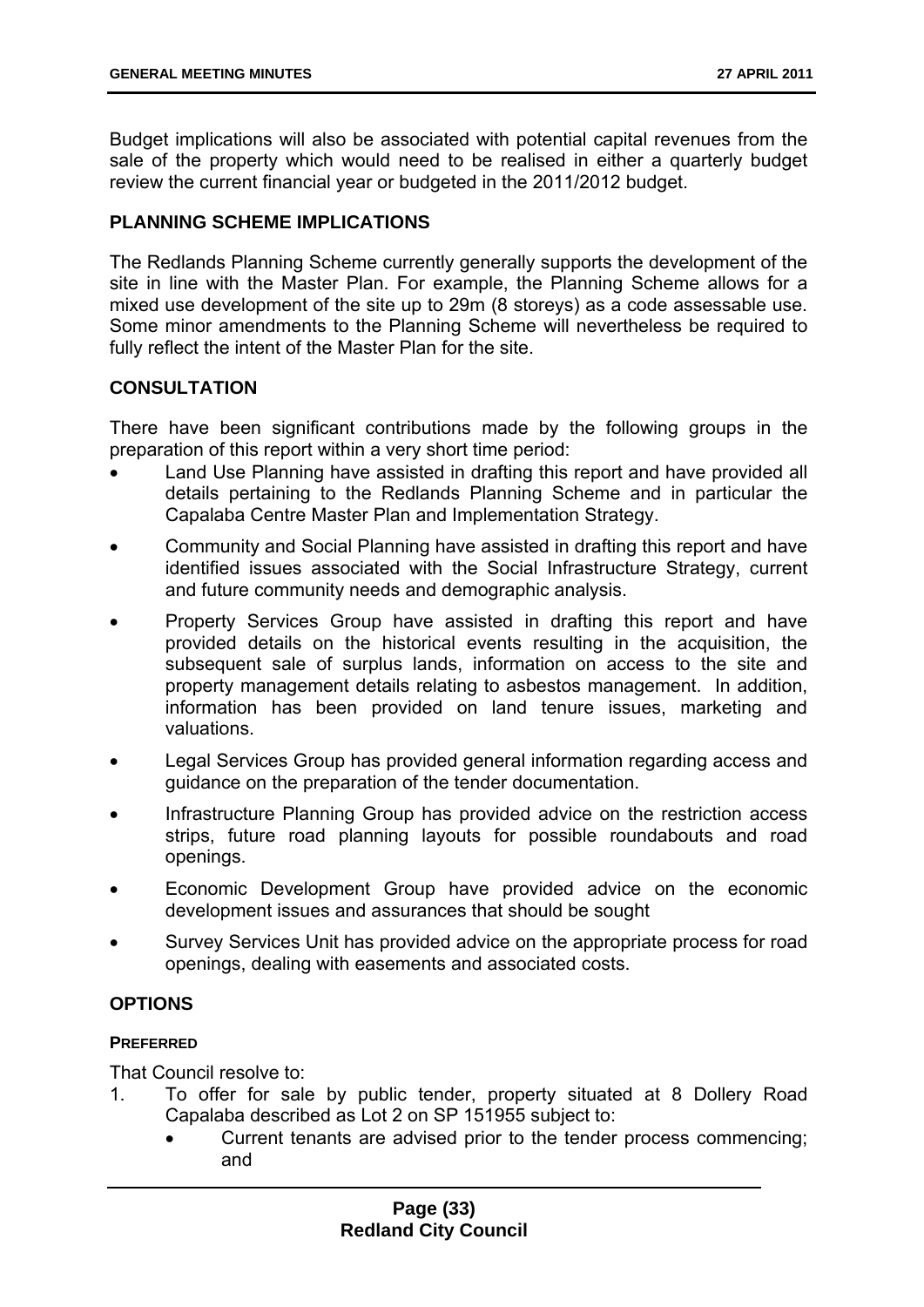- Tenders submitted will only be considered if they include an acceptable development proposal for the land which is fully compliant with the Capalaba Centre Master Plan 2010.
- 2. Appoint a marketing agent to prepare all tender documentation and undertake all associated marketing of the property;
- 3. Prepare and then lodge survey plan with road opening over lot 3 SP 151955 (6 Dollery Road) and lot 34 RP 126727 (15 Loraine Street) Capalaba, as known as Faccio Lane with the Department of Environment and Resource Management;
- 4. Surrender easements over lot 3 SP 151955 (6 Dollery Road) and lot 34 RP 126727 (15 Loraine Street) Capalaba, as known as Faccio Lane and absorb them into the road opening survey plan as per resolution 3 above; and
- 5. Acknowledge that the following actions will also be required in the offering the property for tender, namely:
	- a. Complete an Environmental Site Assessment Report;
	- b. Detailed designs for a roundabout at the intersection of Dollery Road and Faccio lane; and
	- c. Willingness by Council to dispose and or relinquish access restriction strips on lots 1 and 4 SP151955 where it would assist in achieving development proposals through the tender process which are compliant with the Capalaba Centre Master Plan.
- 6. Delegate authority to the Chief Executive Officer:
	- a. To negotiate, make, vary or discharge any contract related to the above resolutions; and
	- b. To make, sign and or execute all documentation associated with sale by tender, road opening and easement surrender applications, or other associated process, action or application.

#### **ALTERNATIVE**

That Council resolve to:

- 1. To offer for sale by public tender, property situated at 8 Dollery Road Capalaba described as Lot 2 on SP 151955 subject to:
	- Current tenants are advised prior to the tender process commencing;
	- Tenders submitted will only be considered if they include an acceptable development proposal for the land which is fully compliant with the Capalaba Centre Master Plan 2010.
	- c. The sales contract to include a term that the settlement is conditional upon:
		- i. Our agreement to a development design;
		- ii. The design being approved; and
		- iii. Works starting within a reasonable timeframe.
- 2. Appoint a marketing agent to prepare all tender documentation and undertake all associated marketing of the property;
- 3. Prepare and then lodge survey plan with road opening over lot 3 SP 151955 (6 Dollery Road) and lot 34 RP 126727 (15 Loraine Street) Capalaba, as known as Faccio Lane with the Department of Environment and Resource Management;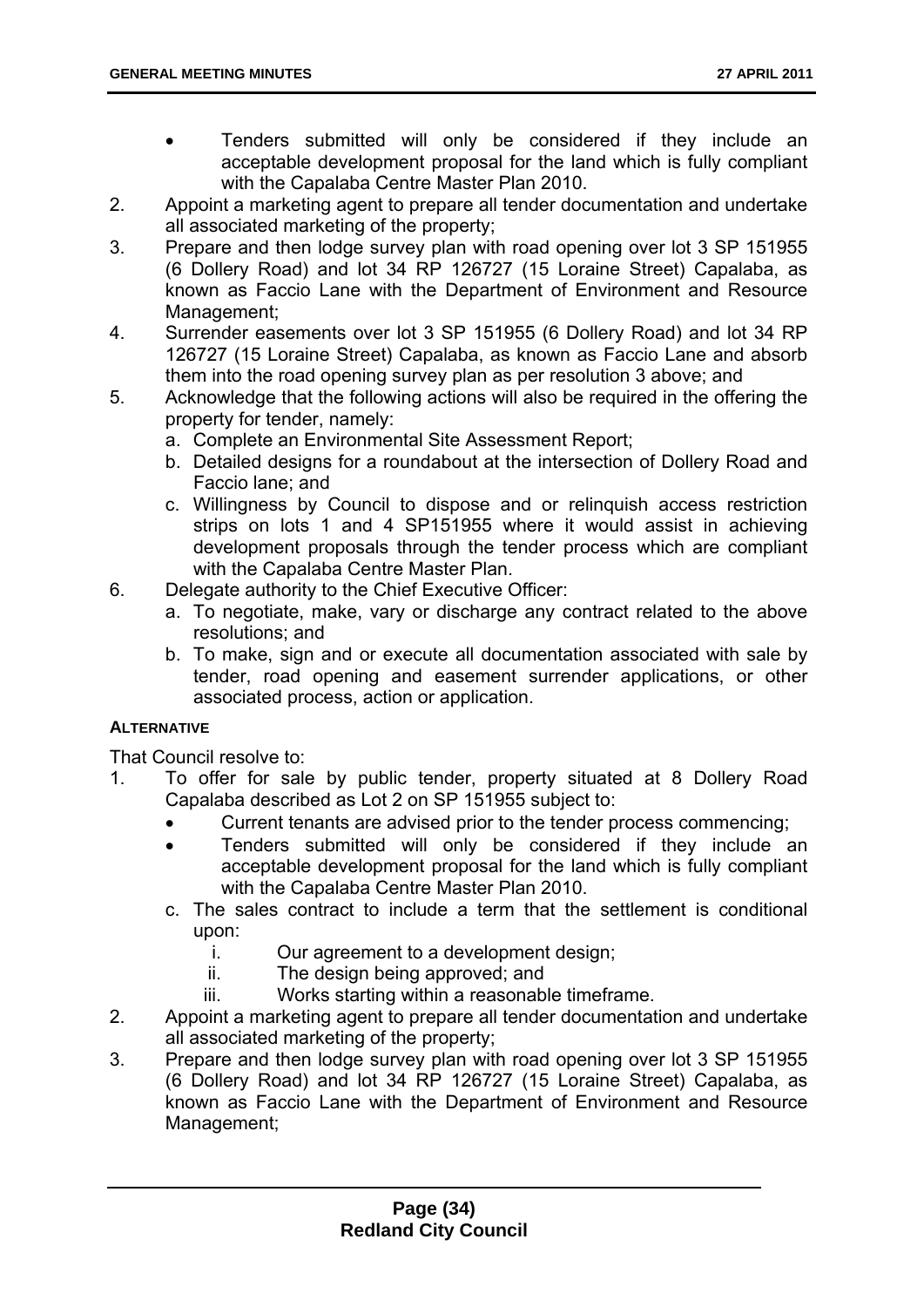- 4. Surrender easements over lot 3 SP 151955 (6 Dollery Road) and lot 34 RP 126727 (15 Loraine Street) Capalaba, as known as Faccio Lane and absorb them into the road opening survey plan as per resolution 3 above;
- 5. Acknowledge that the following actions will also be required in the offering the property for tender, namely:
	- a. Complete an Environmental Site Assessment Report;
	- b. Detailed designs for a roundabout at the intersection of Dollery Road and Faccio lane; and
	- c. Willingness by Council to dispose and or relinquish access restriction strips on lots 1 and 4 SP151955 where it would assist in achieving development proposals through the tender process which are compliant with the Capalaba Centre Master Plan.
- 6. Delegate authority to the Chief Executive Officer:
	- a. To negotiate, make, vary or discharge any contract related to the above resolutions; and
	- b. to make, sign and or execute all documentation associated with sale by tender, road opening and easement surrender applications, or other associated process, action or application.

#### **OFFICER'S RECOMMENDATION**

That Council resolve to:

- 1. Offer for sale by public tender, property situated at 8 Dollery Road Capalaba described as Lot 2 on SP 151955 subject to:
	- a) Current tenants being advised prior to the tender process commencing; and
	- b) Tenders submitted will only be considered if they include an acceptable development proposal for the land which is fully compliant with the Capalaba Centre Master Plan 2010.
- 2. Appoint a marketing agent to prepare all tender documentation and undertake all associated marketing of the property;
- 3. Prepare and then lodge survey plan with road opening over lot 3 SP 151955 (6 Dollery Road) and lot 34 RP 126727 (15 Loraine Street) Capalaba, as known as Faccio Lane with the Department of Environment and Resource Management;
- 4. Surrender easements over lot 3 SP 151955 (6 Dollery Road) and lot 34 RP 126727 (15 Loraine Street) Capalaba, as known as Faccio Lane and absorb them into the road opening survey plan as per recommendation 3 above;
- 5. Acknowledge that the following actions will also be required in offering the property for tender, namely:
	- a) Completion of an Environmental Site Assessment Report;
	- b) Detailed designs for a roundabout at the intersection of Dollery Road and Faccio lane; and
	- c) Willingness by Council to dispose and or relinquish access restriction strips on lots 1 and 4 SP151955 where it would assist in achieving development proposals through the tender process which are compliant with the Capalaba Centre Master Plan.
- 6. Delegate authority to the Chief Executive Officer:
	- a) To negotiate, make, vary or discharge any contract related to the above recommendations; and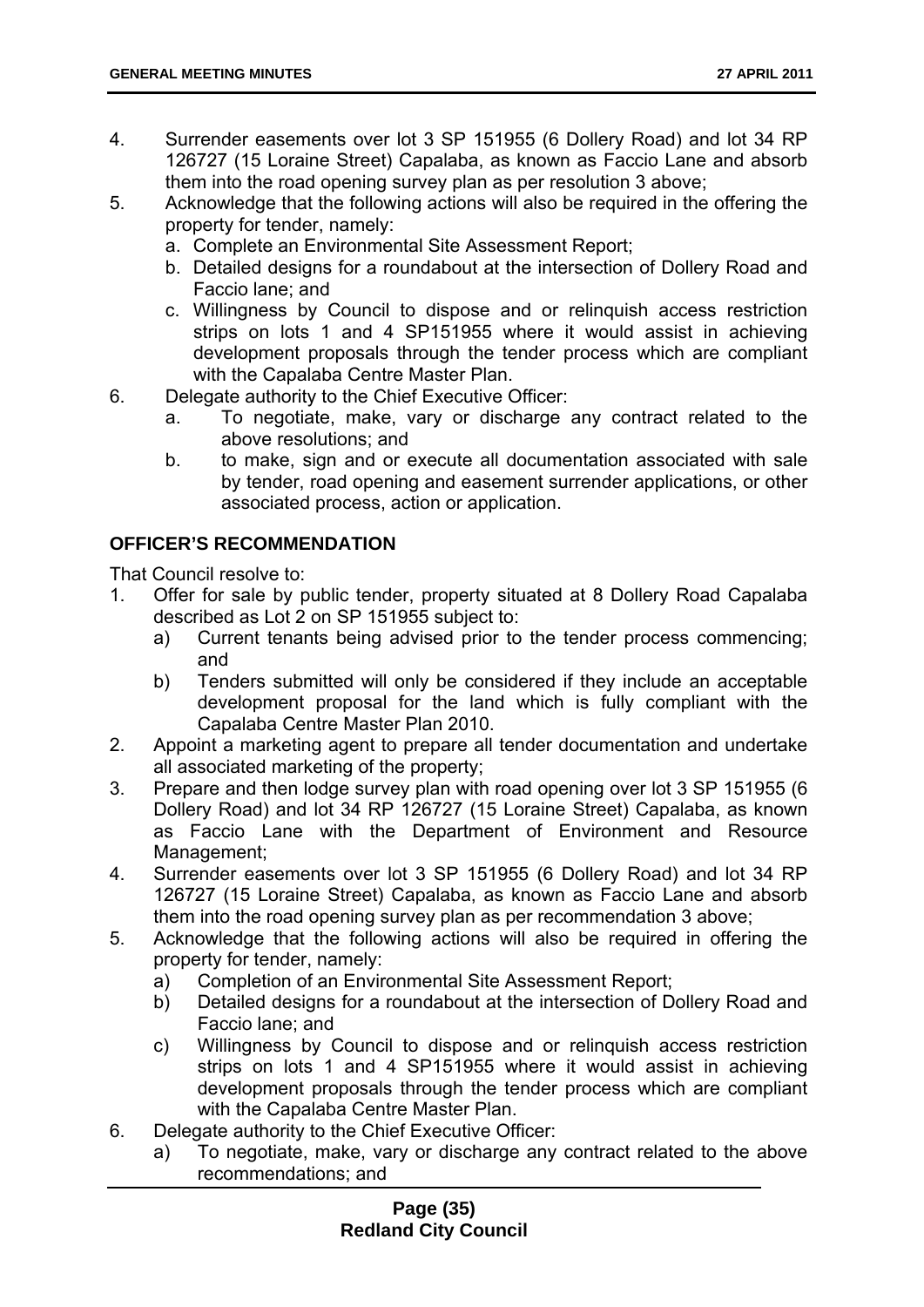b) To make, sign and/or execute all documentation associated with sale by tender, road opening and easement surrender applications, or other associated process, action or application.

### **COMMITTEE RECOMMENDATION/ COUNCIL RESOLUTION**

| Moved by:    | Cr Williams |
|--------------|-------------|
| Seconded by: | Cr Townsend |

**That Council resolve to:** 

- **1. Offer for sale by public tender, property situated at 8 Dollery Road Capalaba described as Lot 2 on SP 151955 subject to:** 
	- **a) Current tenants being advised prior to the tender process commencing; and**
	- **b) Tenders submitted will only be considered if they include an acceptable development proposal for the land which is fully compliant with the Capalaba Centre Master Plan 2010.**
- **2. Appoint a marketing agent to prepare all tender documentation and undertake all associated marketing of the property;**
- **3. Prepare and then lodge survey plan with road opening over lot 3 SP 151955 (6 Dollery Road) and lot 34 RP 126727 (15 Loraine Street) Capalaba, as known as Faccio Lane with the Department of Environment and Resource Management;**
- **4. Surrender easements over lot 3 SP 151955 (6 Dollery Road) and lot 34 RP 126727 (15 Loraine Street) Capalaba, as known as Faccio Lane and absorb them into the road opening survey plan as per recommendation 3 above;**
- **5. Acknowledge that the following actions will also be required in offering the property for tender, namely:** 
	- **a) Completion of an Environmental Site Assessment Report;**
	- **b) Detailed designs at the intersection of Dollery Road and Faccio lane; and**
	- **c) Willingness by Council to dispose and or relinquish access restriction strips on lots 1 and 4 SP151955 where it would assist in achieving development proposals through the tender process which are compliant with the Capalaba Centre Master Plan.**
- **6. Delegate authority to the Chief Executive Officer:**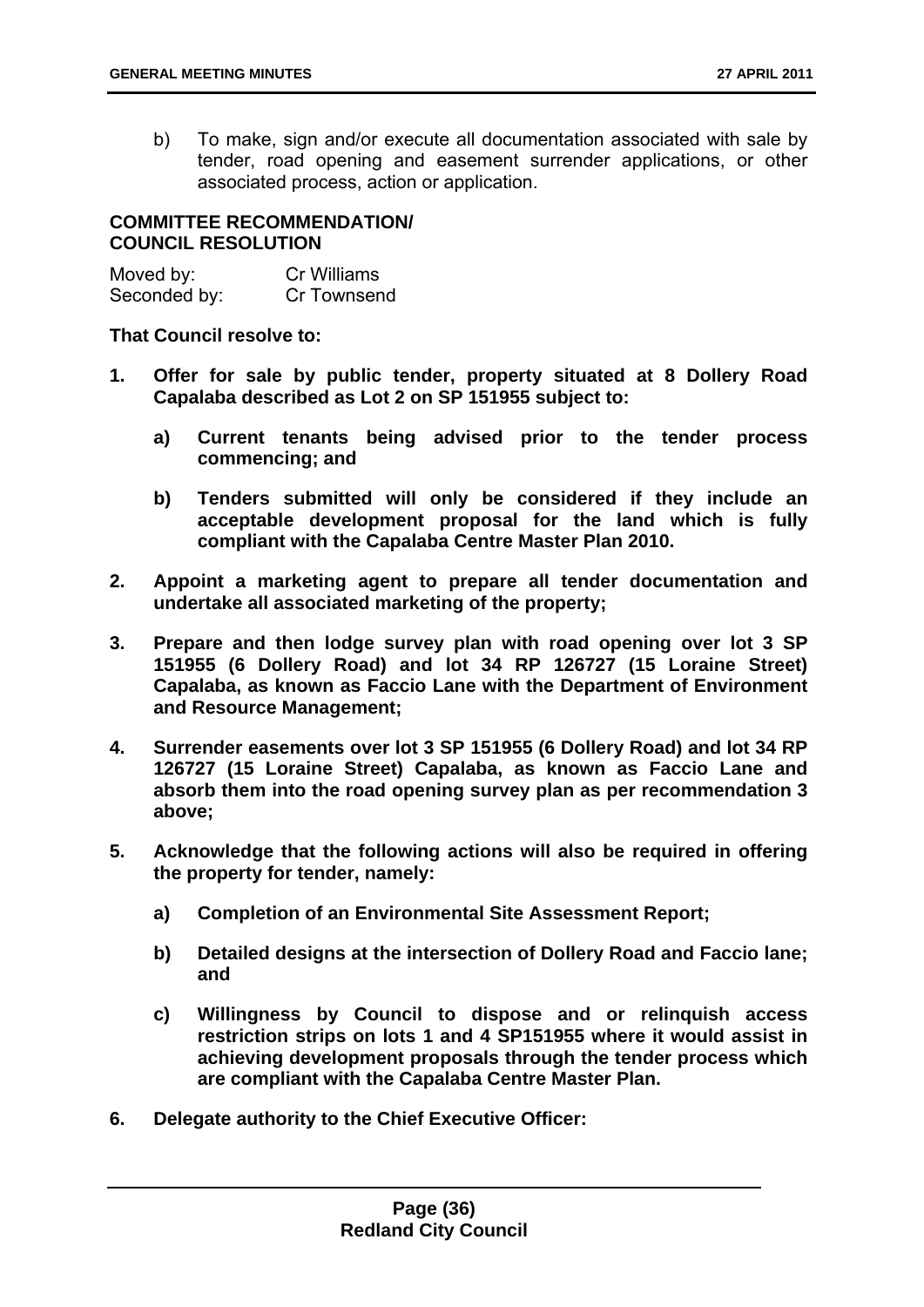- **a) To negotiate, make, vary or discharge any contract related to the above recommendations; and**
- **b) To make, sign and/or execute all documentation associated with sale by tender, road opening and easement surrender applications, or other associated process, action or application.**

### **CARRIED**

A division was called for.

Crs Elliott, Bowler, Williams, Townsend, Henry, Ogilvie, Boglary and Hobson voted in the affirmative.

Crs Reimers and Murray voted in the negative.

Cr Burns was absent from the meeting.

The motion was declared by the Mayor as **CARRIED**.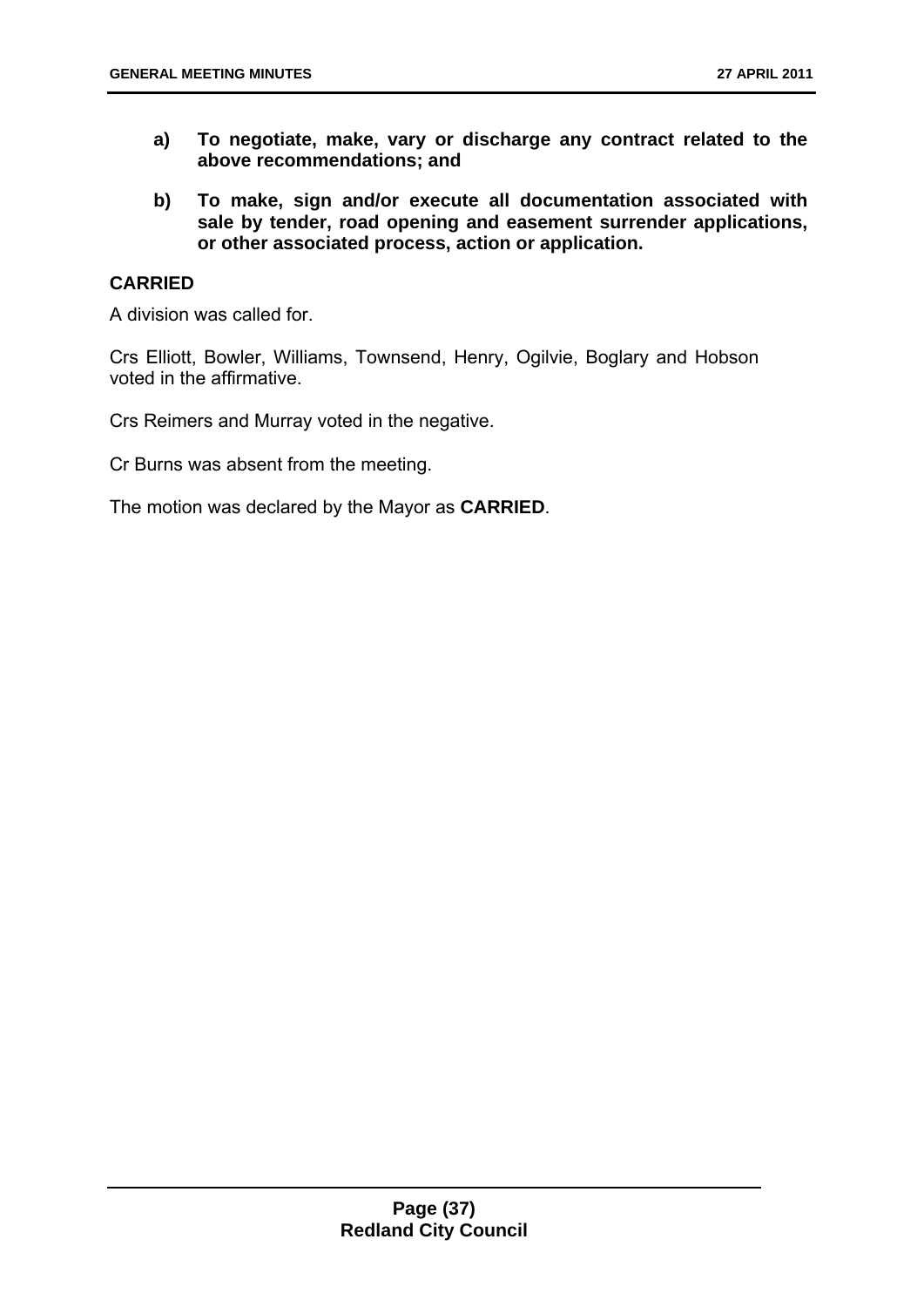### **13.1.3 PETITION (DIVISION 5) - CHANGE OF STREET NAME – CUPHEA STREET, RUSSELL ISLAND TO ANZAC MEMORIAL DRIVE, RUSSELL ISLAND**

| <b>Dataworks Filename:</b>       | <b>RTT Naming - Roads</b><br><b>GOV - Petitions</b>                    |
|----------------------------------|------------------------------------------------------------------------|
| <b>Attachment:</b>               | <b>Attachment A: Locality Plan</b>                                     |
| <b>Responsible Officer Name:</b> | <b>Greg Underwood</b><br><b>General Manager, Planning &amp; Policy</b> |
| <b>Author Name:</b>              | <b>Murray Erbs</b><br><b>Manager, Infrastructure Planning</b>          |

### **EXECUTIVE SUMMARY**

At the General Meeting of 17 November 2010, Council resolved as follows:

"That the petition, which reads as follows, be received and referred to the appropriate area of Council for consideration and a report back to Council:

*"We the undersigned, request that Council give all due consideration to and undertake to change the name of Cuphea Street, Russell Island to Anzac Memorial Drive. Our reasons for the petition request are that the name change will provide some small recognition for the services of and sacrifices made of all our armed services personnel on our behalf in the various arenas of conflict."* "

This report recommends that the existing street name of Cuphea Street be retained.

### **PURPOSE**

To respond to the Council resolution requesting consideration of the renaming of Cuphea Street to Anzac Memorial Drive.

#### **BACKGROUND**

At the General Meeting of 17 November 2010, Council resolved to refer the request for renaming of Cuphea Street, Russell Island as Anzac Memorial Drive, Russell Island to the appropriate area of Council for consideration and a report back to Council.

In regard to the road information in Council's Red-e-map, the following points are noted:

 Cuphea Street is an access street that starts at 92 – 102 Canaipa Road in the northeast and finishes at the intersection of Fern Terrace, James Street and Virginia Parade in the southwest, a distance of approximately 390 metres.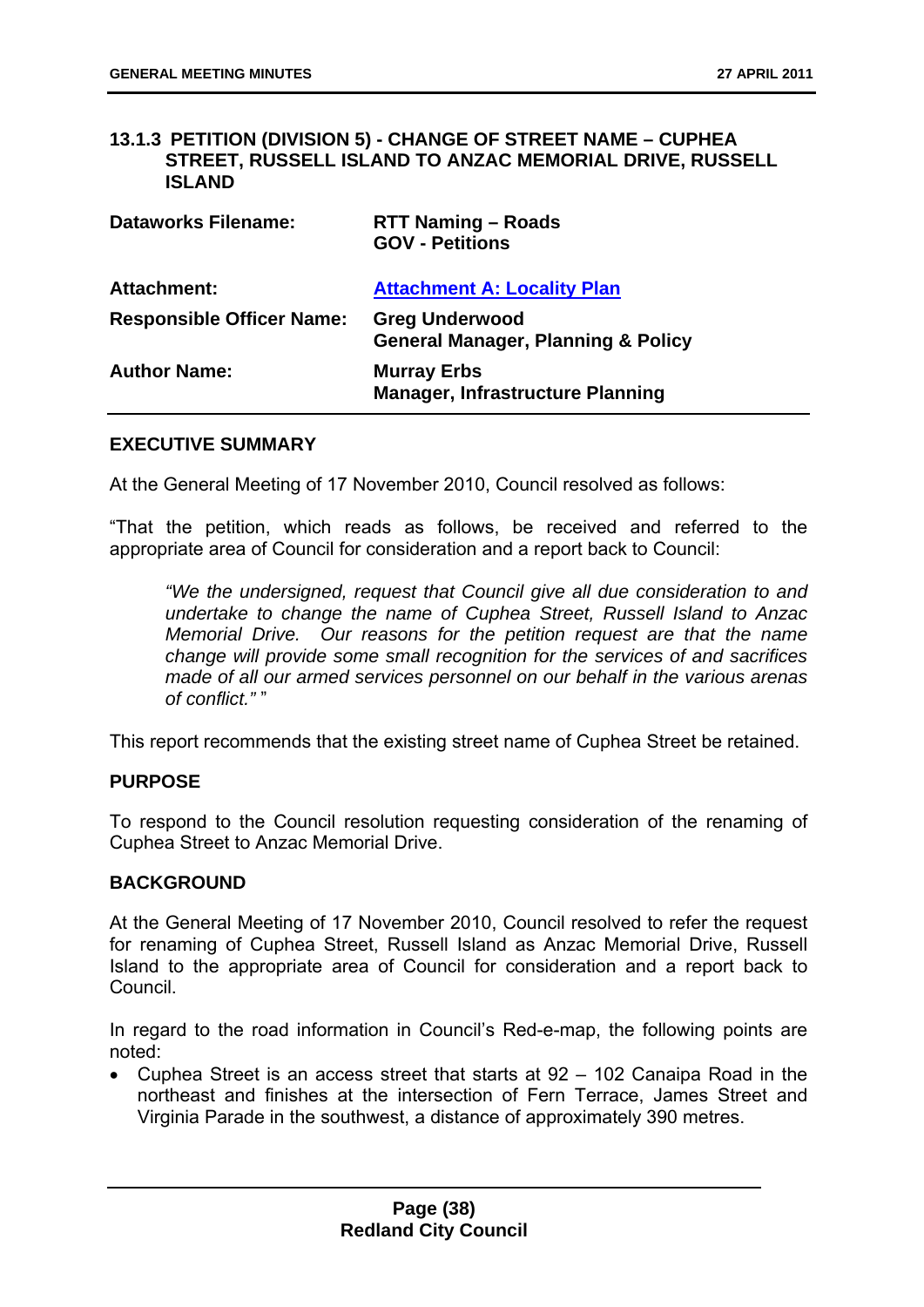- Cuphea Street terminates at Fern Terrace; James Street then continues southwest to Orme Drive where it crosses 23 Orme Drive before continuing as Inlet Avenue.
- The road is sealed between Carissa Street in the northeast and the Fern Terrace intersection.

# **ISSUES**

### *Current street name*

- 13 properties have legal access to Cuphea Street; 3 properties are identified by a street number on Cuphea Street. One of these properties is the RSL.
- 225 individuals signed the petition.
- At least 10 petitioners do not live on the island 6 live on Lamb Island and another 3 listed addresses in Cleveland and the Gold Coast.
- 17 petitioners provided no address other than the suburb of Russell Island.
- 3 petitioners identified themselves as ex-service personnel.
- No official representative of the RSL is noted as a petitioner. See section under External Consultation.
- No owner or tenant of a property identified by a Cuphea Street address is noted as a petitioner. See section under External Consultation.

### *Street renaming*

Council's Guideline Document GL-3012-003 "Assessment for Renaming of Streets" sets out the criteria for consideration of a street renaming proposal, and details the renaming process.

The guideline advises that streets may be renamed if they meet exceptional circumstances, including:

- Partial road closures or where roads are segmented by not being constructed in the first instance;
- Where unexpected development activity would otherwise require the renumbering of an existing street;
- Where similar street names cause confusion;
- Where house numbers are unable to be assigned due to incomplete development of an area or street;
- In cases where multiple or incorrect spelling has occurred over time and is causing confusion for the community.

An application may be made for renaming where it can be demonstrated that:

- 1. The proposed alteration is justified by the criteria listed above; and
- 2. All residents, businesses & owners of properties officially fronting the road in question consent to the alteration; or
- 3. If (1) is satisfied but full support is not available, Council may impose a street renaming that satisfies Guideline Document GL-3012-002 "Assessment for Street Names"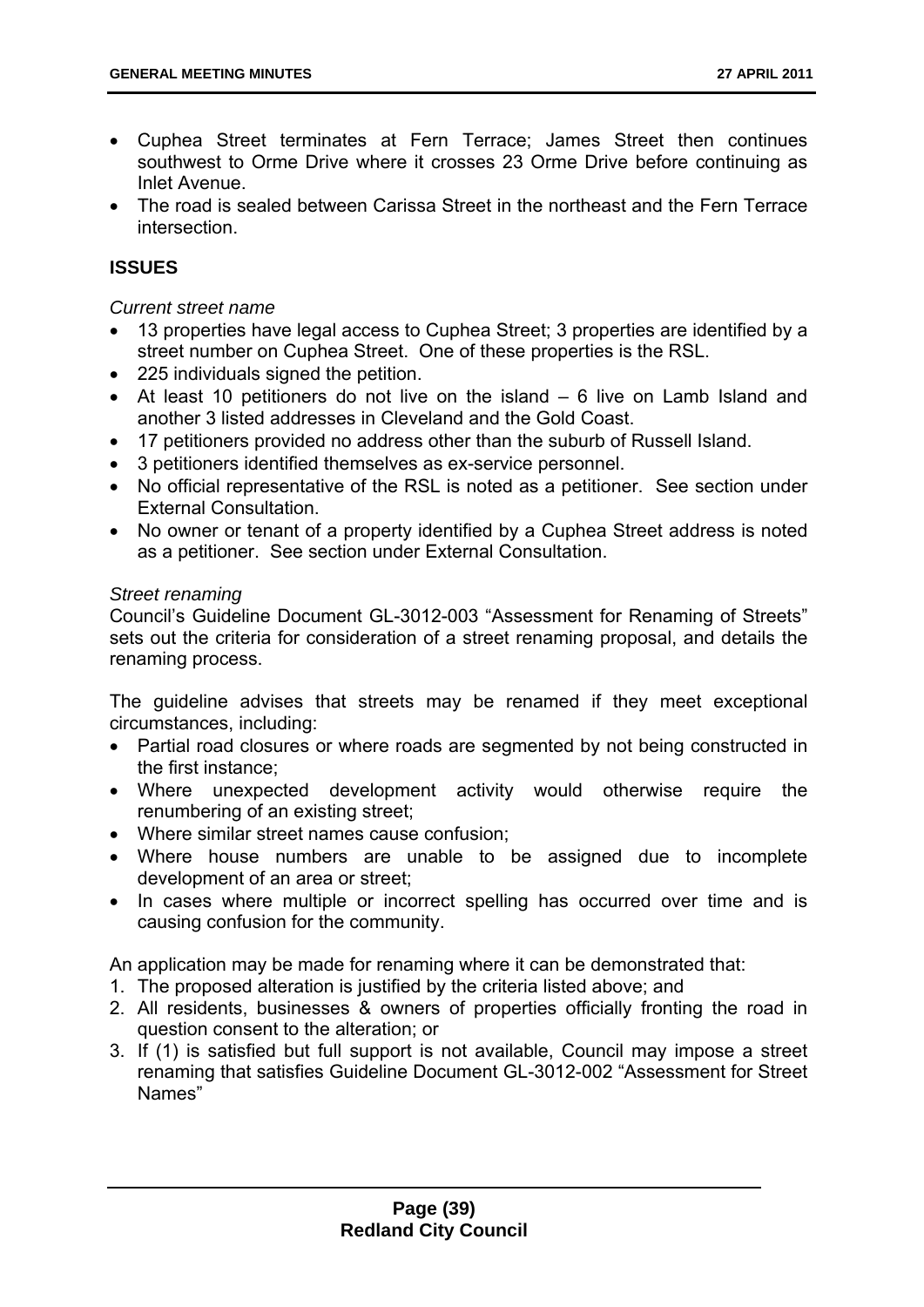Guideline Document GL-3012-002 states that the appropriate designations for access streets are "Street", "Crescent", "Terrace", "Vista" and "Circuit". "Drive" is an appropriate designation for a collector or higher order street.

## **ASSESSMENT**

The criteria listed in Guideline Document GL-3012-003 "Assessment for Renaming of Streets" to consider renaming of Cuphea Street have not been met.

No residents, businesses or owners, or their official representatives, of properties officially fronting Cuphea Street have been identified as giving consent to the name change. See section under External Consultation.

Although the proposed alteration is not strictly justified by the criteria contained in Guideline Document GL-3012-003 "Assessment for Renaming of Streets", the request to rename Cuphea Street has considerable community support and is recommended for approval subject to the concurrence of residents, businesses and owners, or their official representative, of properties officially fronting Cuphea Street.

## **RELATIONSHIP TO CORPORATE PLAN**

The recommendation primarily supports Council's Wise planning and design outcome:

5.12 Plan, provide and advocate for essential physical and social infrastructure that supports community well-being and manage Council's existing infrastructure assets to ensure current service standards are maintained or improved.

### **FINANCIAL IMPLICATIONS**

The recommendation to rename the street would require changing three (3) street name signs at an estimated cost of \$450.

### **PLANNING SCHEME IMPLICATIONS**

It is considered that the outcome of recommendations in this report will not require any amendments to the Redlands Planning Scheme.

## **CONSULTATION**

#### *External Consultation*

Mr Malcolm Humphries, President of the Russell Island RSL Club advised that:

- 1. Mr John Coupe, the principal petitioner, is the accountant for the RSL club and started the petition on behalf of the club.
- 2. Two other property owners had no objection to the name change. He will arrange for written confirmation of the club's and neighbouring property owners' opinions to be forwarded to Council.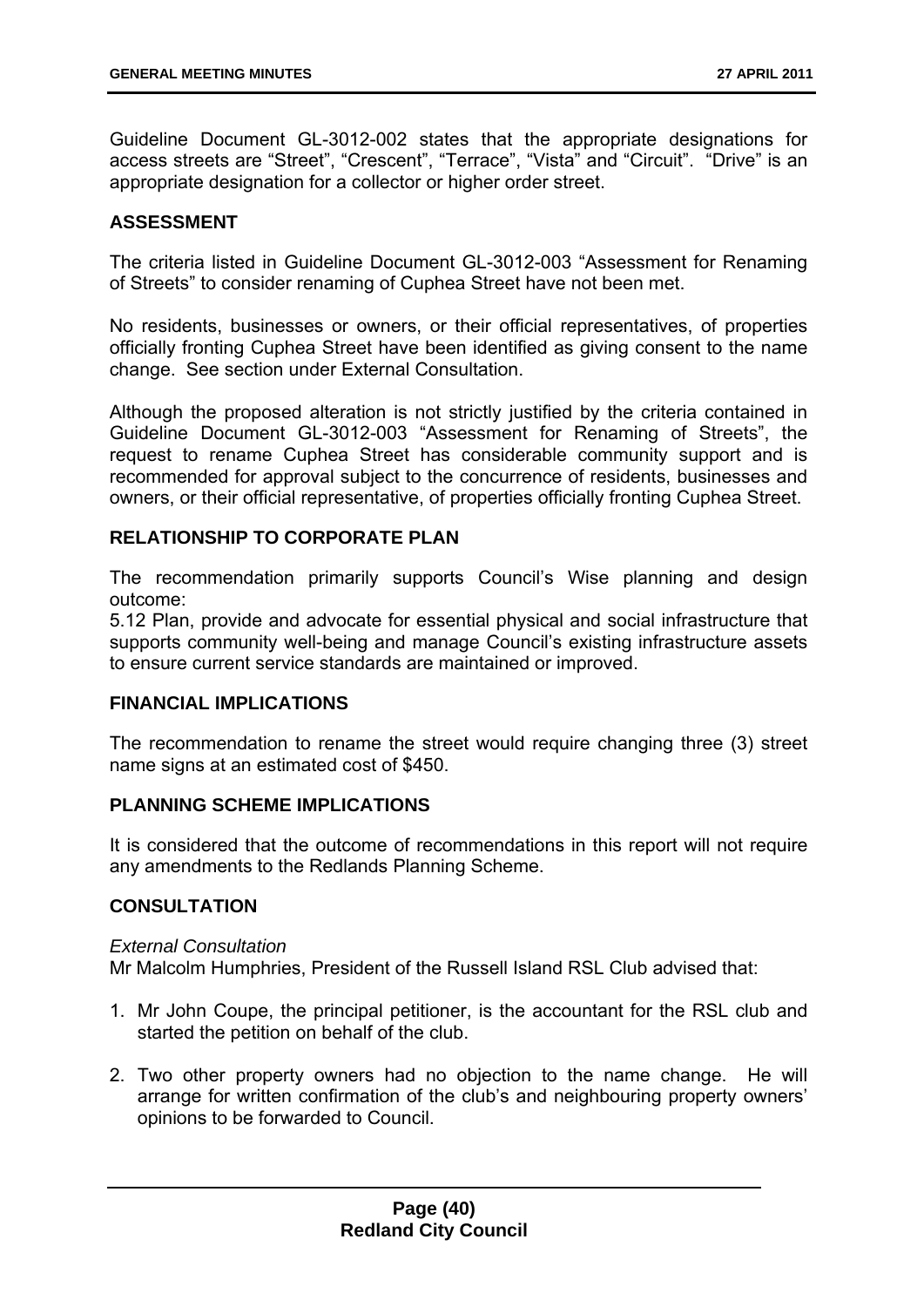- 3. The club would like to undertake a project to beautify the street if it is renamed but would not be interested in doing so if the name is retained as Cuphea Street.
- 4. The head petitioner has received approval from the RSL state office for use of the term ANZAC in the proposed name of the street. On being advised that, under the guidelines, the designation of "Drive" is most appropriate to collector and higher order streets rather than access streets, Mr Humphries preferred "Vista" out of the options of "Street", "Crescent", "Terrace", "Vista" and "Circuit".

The length of the proposed name was also discussed. While council has approved multiple part names for streets, long names require long name plates, which are at greater risk of damage from vandals. Mr Humphries understood this and advised that if the name change were approved provided only "Anzac" or "Memorial" were used, then "Anzac" would be preferred.

#### *Internal Consultation*

Councillor Barbara Townsend, Division 5 councillor, was consulted and advised her support to rename the street.

Council's spatial information group, advised that multiple part names have been approved in the past and that there were no similar names on Russell Island that could cause confusion.

### **OPTIONS**

#### **PREFERRED**

That Council resolve as follows:

- 1. Rename Cuphea Street, Russell Island as Anzac Vista, Russell Island subject to no written objection being received from any of the residents, businesses and owners of properties officially fronting the road in question; and
- 2. Advise the principal petitioner of this decision.

### **ALTERNATIVE**

That Council resolve to:

- 1. Retain the existing street name of Cuphea Street, Russell Island; and
- 2. Advise the principal petitioner of this decision.

### **OFFICER'S RECOMMENDATION**

That Council resolve to:

- 1. Rename Cuphea Street, Russell Island as Anzac Vista, Russell Island subject to no written objection being received from any of the residents, businesses and owners of properties officially fronting the road in question; and
- 2. Advise the principal petitioner of this decision.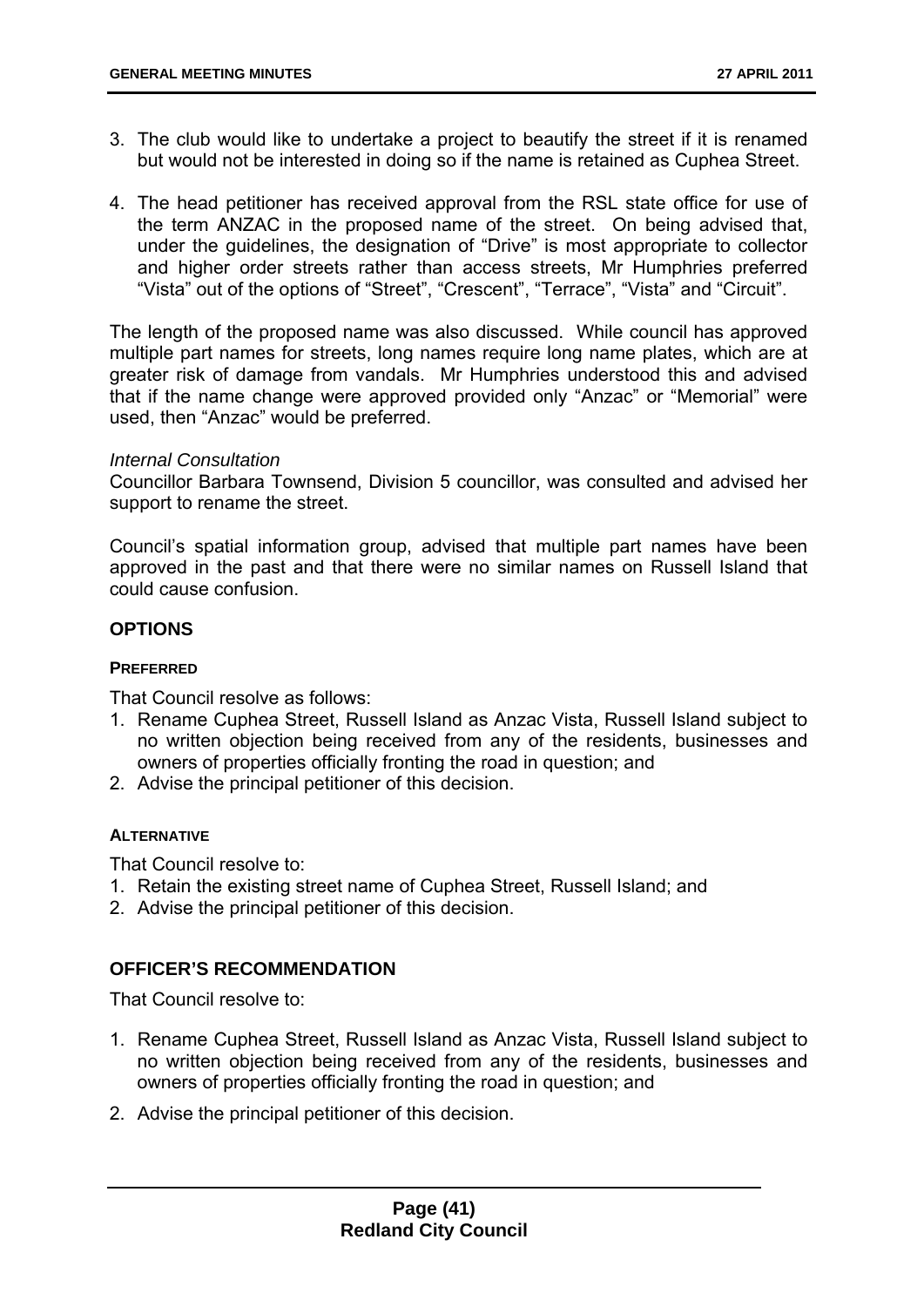## **COMMITTEE RECOMMENDATION**

That Council resolve to:

- 1. Rename Cuphea Street, Russell Island as Anzac Vista, or Anzac Avenue, Russell Island subject to no written objection being received from any of the residents, businesses and owners of properties officially fronting the road in question; and
- 2. Advise the principal petitioner of this decision.

### **COUNCIL RESOLUTION**

| Moved by:    | Cr Townsend       |
|--------------|-------------------|
| Seconded by: | <b>Cr Reimers</b> |

**That Council resolve to:** 

- **1. Rename Cuphea Street, Russell Island as Anzac Memorial Drive, Russell Island subject to no written objection being received from any of the residents, businesses and owners of properties officially fronting the road in question; and**
- **2. Advise the principal petitioner of this decision.**

**CARRIED**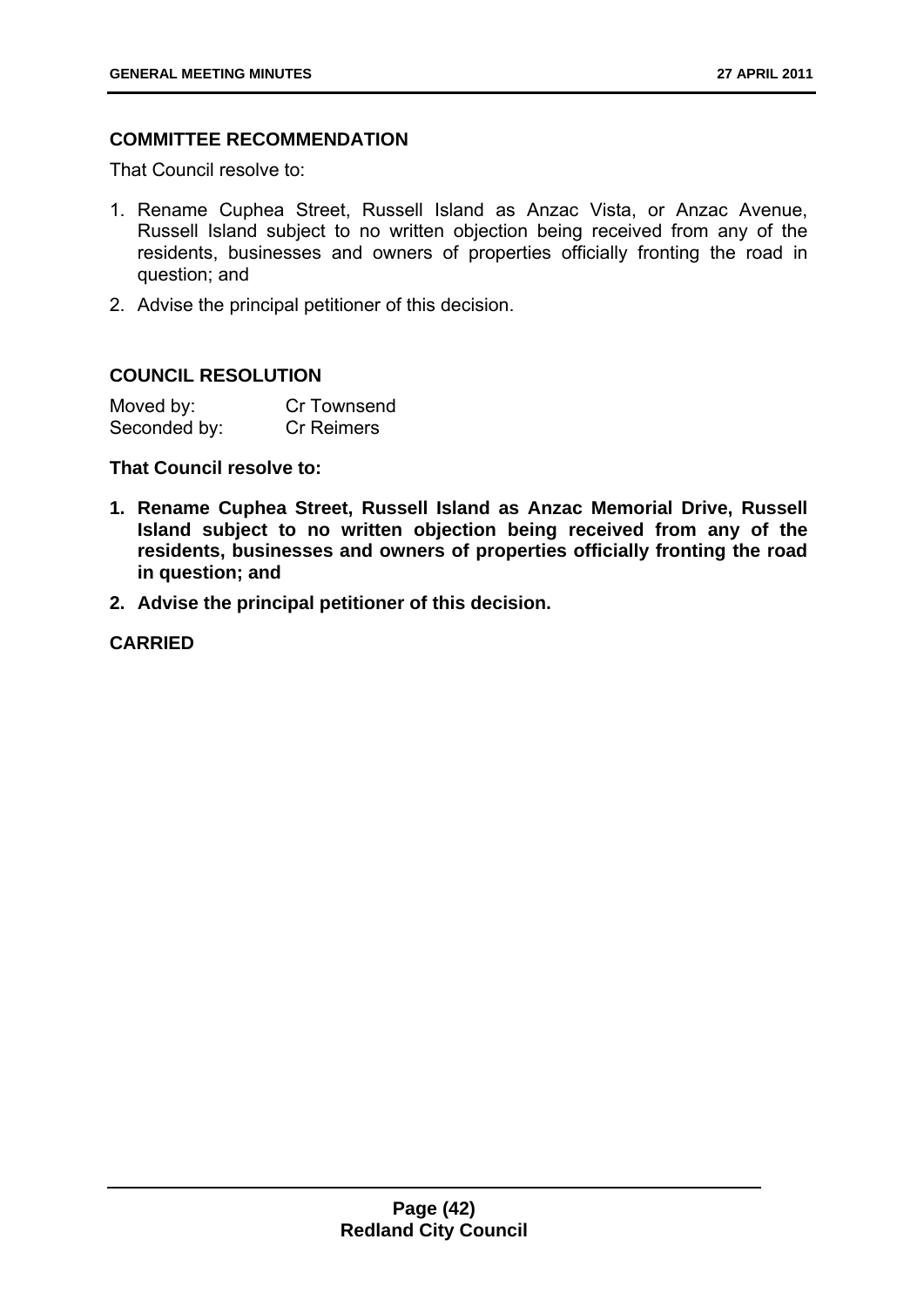## **13.1.4 REVIEW OF INFRASTRUCTURE CHARGES TASKFORCE FINAL REPORT**

| <b>RTT PIPS General</b>                                                                                                                                                           |
|-----------------------------------------------------------------------------------------------------------------------------------------------------------------------------------|
| <b>Annexure A - Final Report Infrastructure</b><br><b>Charges Taskforce March 2011</b><br><b>Annexure B – Comparison of Simplified Charges</b><br>for Non-Residential Development |
| <b>Murray Erbs</b><br><b>Manager, Infrastructure Planning</b>                                                                                                                     |
| <b>Giles Tyler</b><br><b>Senior Advisor, Infrastructure Projects</b>                                                                                                              |
|                                                                                                                                                                                   |

#### **EXECUTIVE SUMMARY**

The Infrastructure Charges Taskforce was appointed by the State Government to review the current infrastructure charging regime in Queensland and to prepare a report for the government's consideration. Feedback was sought on recommendations contained in an interim consultation report, to which Council made a submission opposing the imposition of a capped standard charge. At its General Meeting of 15 December 2010 (Item No. 15.5.2) Council resolved:

- 1. To not support the State Government setting maximum standard infrastructure charges for any type of development, the capping of residential development to a range between \$20,000 - \$30,000 for 3 years, or deferral of payment of charges to settlement of lot:
- 2. To forward the submission to the Infrastructure Charges Taskforce's *Interim Consultation Report - Proposed reform of Local Government development infrastructure charges arrangements (November 2010) as set out an Annexure*; and
- 3. That owing to the potential impacts on Council's financial sustainability, Council will be taking other measures to ensure its views on this proposal are made clear to both the Government and the community.

Council has since made various representations to the State at Mayoral and senior officer levels, as well as the release of media commentaries. A further resolution (General Meeting of 23 February 2011) has reaffirmed Council's policy stance on the proposals, which is supported by these lobbying measures.

No significant change of intent has occurred in the new recommendations but some clarity around the application of charges for residential and non-residential land uses has occurred, along with more detail on transitional arrangements. The report also confirms that Urban Land Development Areas (ULDAs) and declared Master Plan Areas (MPAs) should continue to be subject to site specific infrastructure charging regimes. Importantly, the Taskforce lists non-residential charge rates for 3 years and includes a new sub-recommendation to accommodate circumstances where a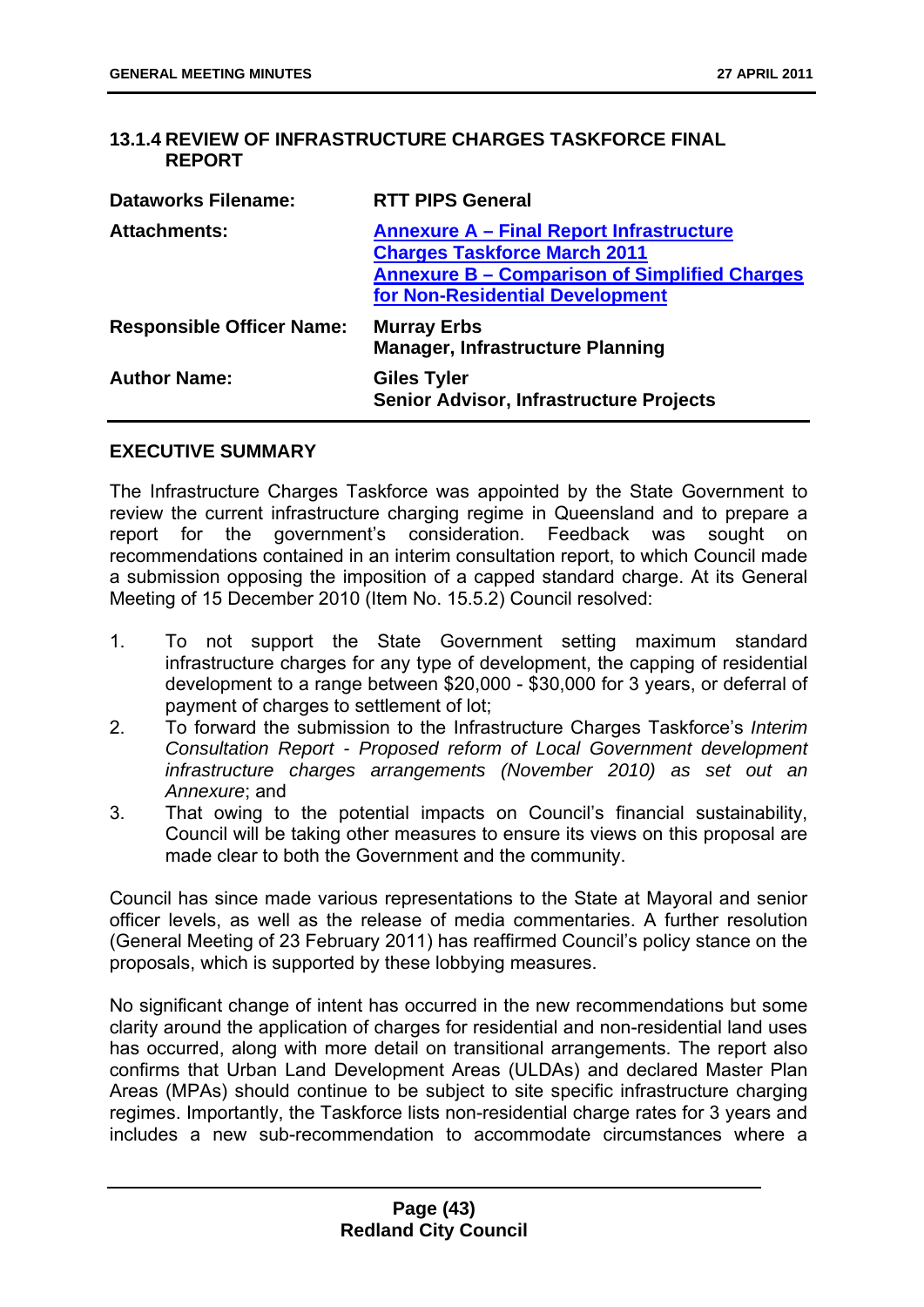council may have a financial case to apply charges outside the maximum range suggested.

The final report is now with the Queensland Government for its consideration.

### **PURPOSE**

The purpose of this report is to provide a review of the Infrastructure Charges Taskforce's final report findings in light of Council's policy position, and to explore opportunities to opt-out of capped charges. The final report is set out in Annexure A and a comparison of proposed non-residential simplified charges are included in Annexure B.

### **BACKGROUND**

*One of the State Government's responses to the 2010 Queensland Growth Management Summit objective 'Promoting Liveable and Affordable Communities' and its own growth management reform agenda, was to establish the Infrastructure Charges Taskforce. The taskforce was charged with the following terms of reference:* 

- identify current issues relating to the infrastructure planning and funding framework for Local Government infrastructure in Queensland;
- establish a set of principles that will provide the basis for proposing improvements to current arrangements; and
- consider improvements to the current arrangements and other approaches including streamlining processes, simplifying and standardising charging arrangements where possible.

Those terms of reference excluded:

- abolishing infrastructure charges:
- reviewing infrastructure planning;
- reviewing grants and subsidy arrangements; and
- reviewing development conditions.

The final report states that the taskforce recommendations aim at *"…identifying opportunities to simplify charges and to provide greater certainty, as well as to consider viable alternative trunk infrastructure funding arrangements such as third party financing"* in order to overcome the "potential impediments" of the current infrastructure charging regime to achieving development growth.

The taskforce considers that the ten recommendations presented in the report provide a strong platform for reform of infrastructure charging necessary to *"…stimulate development activity in the short term and not seek to inhibit development". At the same time the taskforce states that it acknowledges that infrastructure charges only partially meet the total cost of delivering necessary infrastructure and that it was "…mindful that the matter of funding infrastructure will remain a challenge despite revisions to infrastructure charging arrangements".* The

### **Page (44) Redland City Council**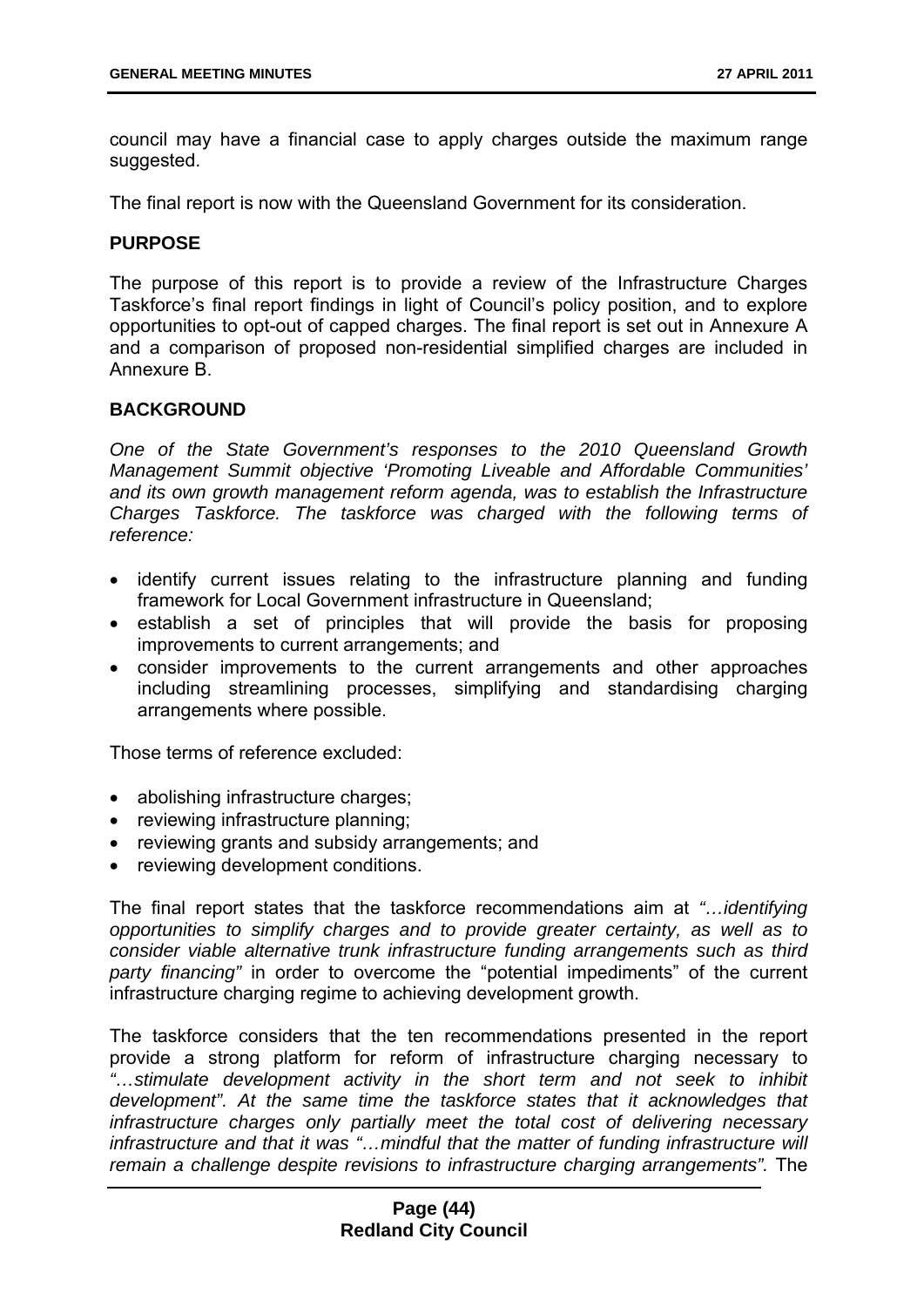report also notes that infrastructure charges comprise one of a number of options for funding infrastructure available to local governments; these funding options including:

- rates, benefited area arrangements and utility charging.
- funding through state and national grants and funding programs.
- financing options.

The Taskforce does note the limited application of alternative financing mechanisms available to local governments.

In arriving at these recommendations, the taskforce (interim report) was of the opinion that *"...making the infrastructure charging system more efficient will help to reduce uncertainty and costs associated with the time taken to determine and agree upon charges, which has hindered development of new homes, shops and commercial facilities"*.

The report states that the taskforce considered 73 submissions to its interim consultation recommendation with the overall feedback being "generally supportive". Key issues raised related to the level of the set charge for residential development and an appropriate methodology for a standard charging arrangement for nonresidential development.

The final report includes 10 recommendations for infrastructure charges reform, proposing:

- adoption of key principles as a guide to improving the current system
- implementation of a maximum standard charges framework for residential and non-residential development
- establishment of arrangements for managing payment, distribution and apportionment of standard charges
- maximum standard charges to be applied in a standard planning regime
- the introduction of maximum standard charges as soon as possible and set for three years from commencement
- annual escalation of maximum standard charges by specified index
- standard charges to be monitored and an ex-post evaluation conducted
- longer term reforms to infrastructure planning and charging
- a moratorium on the collection of local function charges for 3 years
- exploration of improvements in the administration of charges.

The final report also highlights other findings that have arisen during the taskforce's deliberations. These issues are addressed in Part 5 of the Final Report. Appendix 6 maps old recommendations to new ones.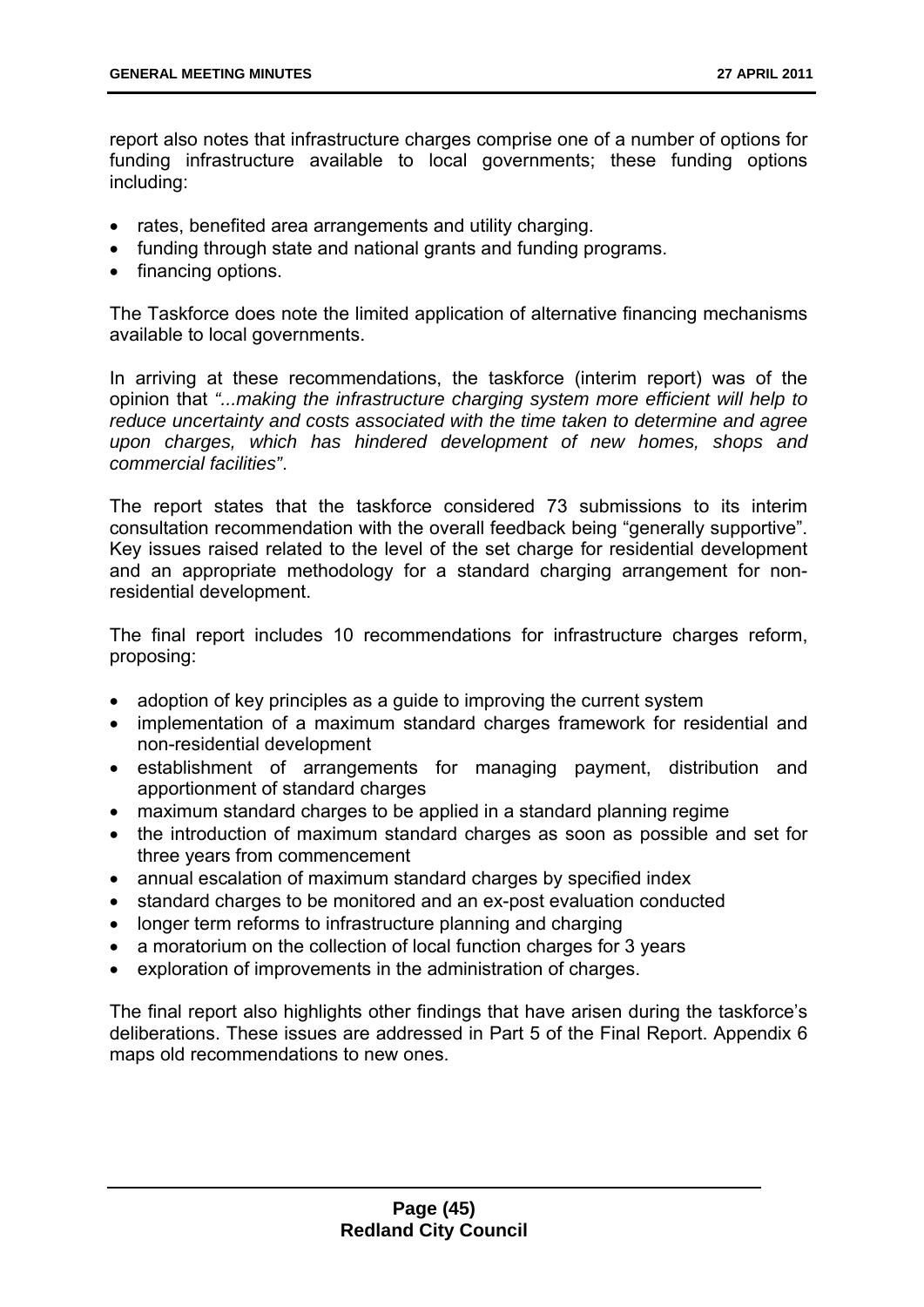### **ISSUES**

#### *1. Maximum standard charge*

As the recommendation proposing a maximum standard charge range for development is unchanged, it would appear that none of Council's representations have been given weight. The Taskforce states that it has considered equity and reasonableness in arriving at its recommendations, including how the sharing of costs is funded through the various revenue sources available to local governments. To this end it states that a proportional residential charge above \$30,000 is not 'suitable'. However, there's no reference to the quantum of RCC charge rates in the analysis, nor a judgement on how the maximum standard charge will impact on the financial sustainability of Council's trunk delivery program. It would seem RCC's current charges remain what the Taskforce terms an 'outlier' or a non-representative example of charge rates applied by Queensland local governments. This interpretation does not recognise the maturity of RCC's charging policies which, unlike the application of external works type methodologies employed by some local governments, more closely seek to achieve full cost recovery and fair apportionment of charges.

The capped charge will inevitably require Council rate revenues to fund a greater proportion of infrastructure needed to meet current service standards. Council cannot rely on the diminishing grant funding pool to offset the reduced income stream. Council's only other options to making-up the potential revenue shortfall are to:

- borrow the funds required for the new infrastructure with interest and redemption costs added to rates and charges; and/or
- pass on the additional costs to new lot purchasers by way of a special rate.

*Alternatively or concurrently, Council may need to reduce infrastructure service levels to better match a potentially reduced financial capacity.*

*Further still, Council may need to put a moratorium on development that necessitates new or upgraded trunk infrastructure that cannot be sustainably funded through existing revenue sources.* 

### *2. Affordability Impact*

Importantly, the final report fails to propose a mechanism to ensure that any subsidy gained by the development industry from capped charges will be passed on to the purchaser. It is considered likely that the standard charges will have little or no effect on the issue of housing affordability and, as such, longer term development activity.

### *3. Opting-out*

The final report reiterates the distinction between standard and special purpose planning regimes. It confirms the interim recommendation that the most appropriate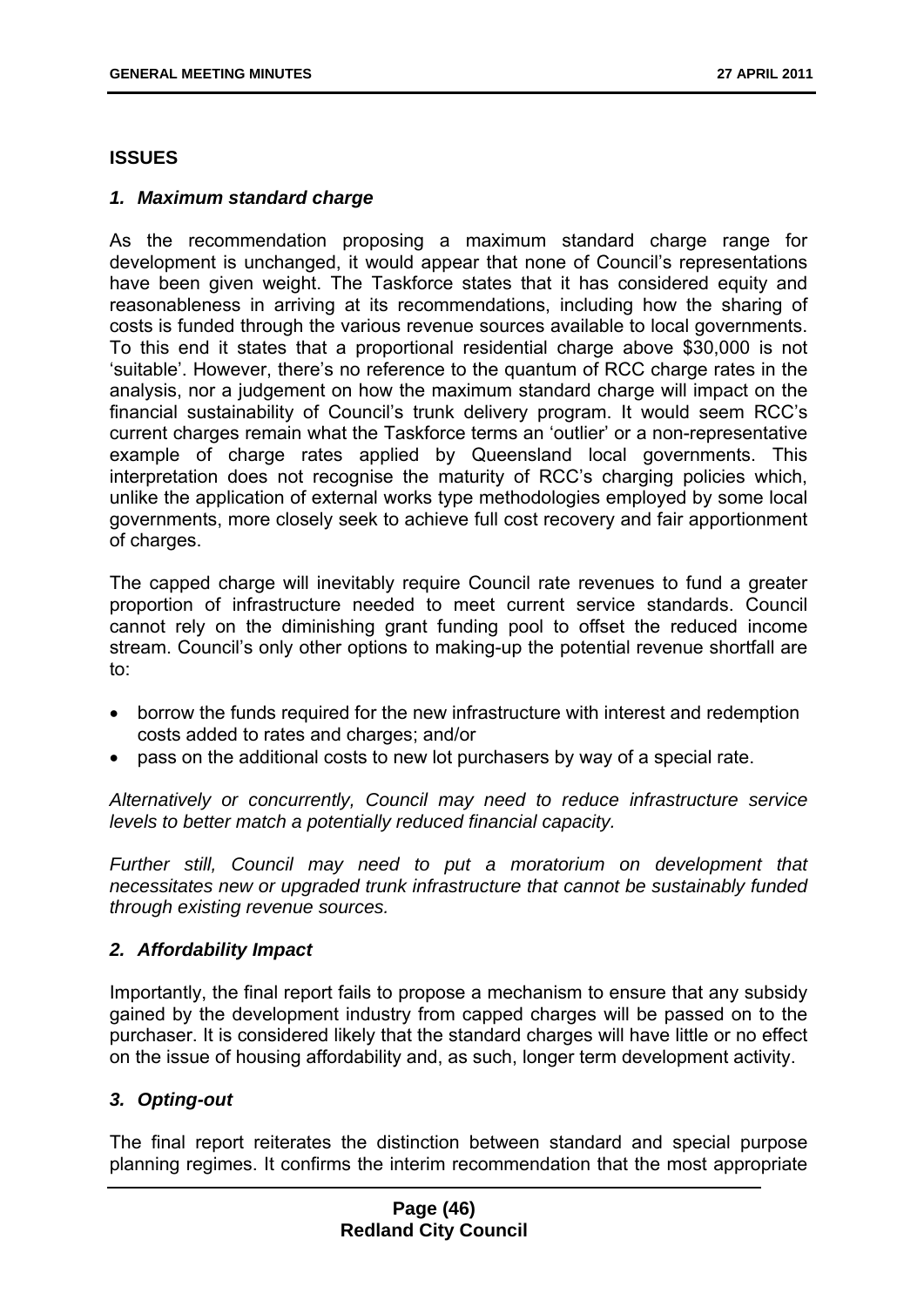application for those areas declared as master planned areas (MPA) under the Sustainable Planning Act, is to continue to be subject to site specific infrastructure charges. This in part recognises the generally higher infrastructure costs associated with greenfield development.

If the State accepts this advice, the continuing development of a priority infrastructure plan and charges schedule can continue for the recently declared Kinross Road MPA. However, the integration of the SE Thornlands structure plan area into the planning scheme has effectively put that site into the standard planning regime, and therefore subject to the capped charges for residential and nonresidential development. Estimates of current policy and draft PIP charges in SE Thornlands are appreciably higher than the maximum standard charge being proposed. In this situation, Council would be best placed to negotiate Infrastructure Agreements with all proponents of development at the site in order to limit its exposure to the delivery of planned infrastructure and charges offsets sought by developers for supplying the infrastructure. The lower the cost recovered from charges (ie. capped charges) the greater the amount Council will need to refund the developer for supplying trunk infrastructure. Alternatively, a special rate may be considered to meet the unanticipated gap.

A further potential variation to the standard charges is proposed where a local government can demonstrate that the unique infrastructure requirements of a particular non-residential development justifies a charge above the maximum standard charge. The only criteria would appear to be the ability for a council to convince the State Government that the variation is warranted for financial sustainability reasons. As previously recognised, RCC would meet this criteria given existing planning scheme policy and draft PIP charge rates, but this would seem to go against the intent of the Taskforce recommendations.

## *4. Non-residential development*

As with the proposed capped charge on residential development, the Taskforce recommendation for non-residential development simplified charges will result in a revenue shortfall as compared with Council's. Typically Council charges (using the simplified headworks methodology) are in the order of \$237 (inc stormwater) per m2 GFA for commercial uses, and \$91/m2 GFA (inc stormwater) for industrial uses as compared to the Taskforce's applicable maximum charges of around \$140-200 and \$50-70 respectively.

### *5. Deferred payment for standard charges*

The Taskforce suggests that infrastructure charges add significantly to the financing costs of development projects and that removing these up-front costs would provide cash flow certainty to the development industry in uncertain financial times. Council has recognised this last point and currently offers an on-application deferral of charges to approved MCUs to plumbing final inspection rather than at operational works approval. It does not provide a deferral for approved subdivisions, which is ordinarily settled at time of plan sealing.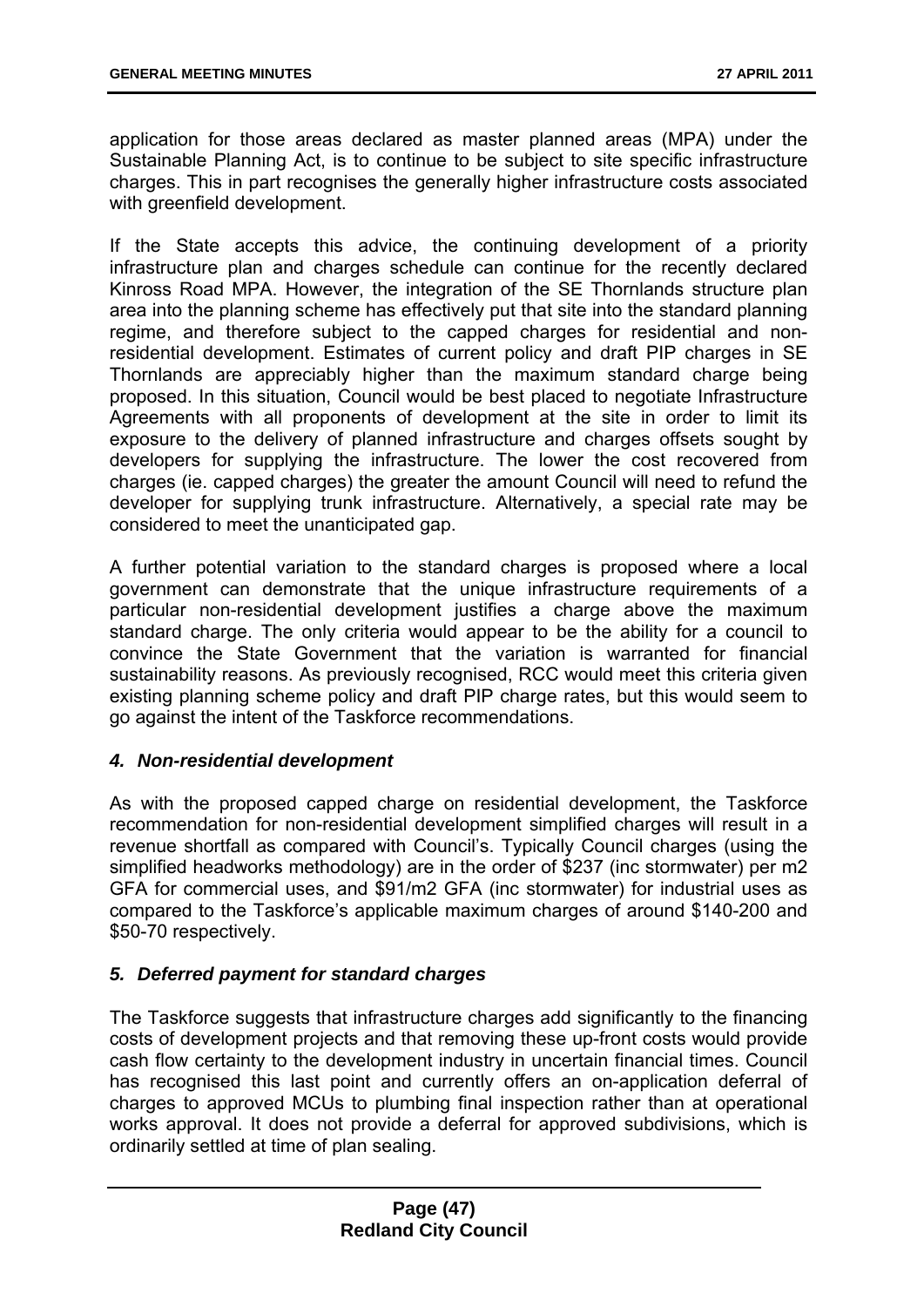A number of other councils provide for limited progressive and deferred payments for infrastructure charges aimed at the extenuating circumstances of the development industry through the GFC. Both Gold Coast and Logan apply specific eligibility criteria, an application fee and security in determining a request to defer payment. However, the limiting issue is whether an appropriate form of security can be provided. In the case of Logan, deferral is subject to payment of a security bond equal to 1.15 times the value of the infrastructure contributions. Given the difficulty of developers in securing institutional finance including guarantees, the effectiveness of such schemes is questionable when Council needs security of payment.

Gold Coast deferral criteria include:

- evidence to Council that they are experiencing extenuating circumstances
- suitable security to Council
- all costs to be covered, including Council's, that are associated with the deferral of the charges
- enter into an agreement with council that will be tailored to suit the individual circumstances

Logan's deferral of payment for selected residential development for up to six (6) months, or upon the sale of all or part of the development, subject to the development satisfying the following criteria:

- (a) residential development;
- (b) existing external infrastructure is in place and adequately sized to serve the existing and proposed development;
- (c) no major earthworks required;
- (d) no major trunk drainage issues or downstream approval requirements; and
- (e) purchasers must be advised that buildings cannot be used or occupied until services are approved by Council and connected.

There is some merit to the argument that removing up-front financing costs of development projects would provide cash flow certainty to the development industry. However, the Taskforce's suggestion that deferral of payment to the time of settlement of a lot is not practical if security is to be offered in the form of a bank guarantee or similar instrument. The only practical solution is that the deferred charges be included as a statutory duty tied to the transfer of the newly created lot. In most cases, transfer duty is paid by the purchaser which in itself raises issues. In particular, there is no guarantee that developers will pass on any savings from reductions in up–front charges (deferred to purchaser) to home buyers, and this Interim Report does not include any measures to require that.

Alternatively, like other circumstances where the vendor is required to pay duties at settlement (eg. certain transfers of options to purchase), a statutory mechanism could be developed to guarantee payment of outstanding charges at this trigger point.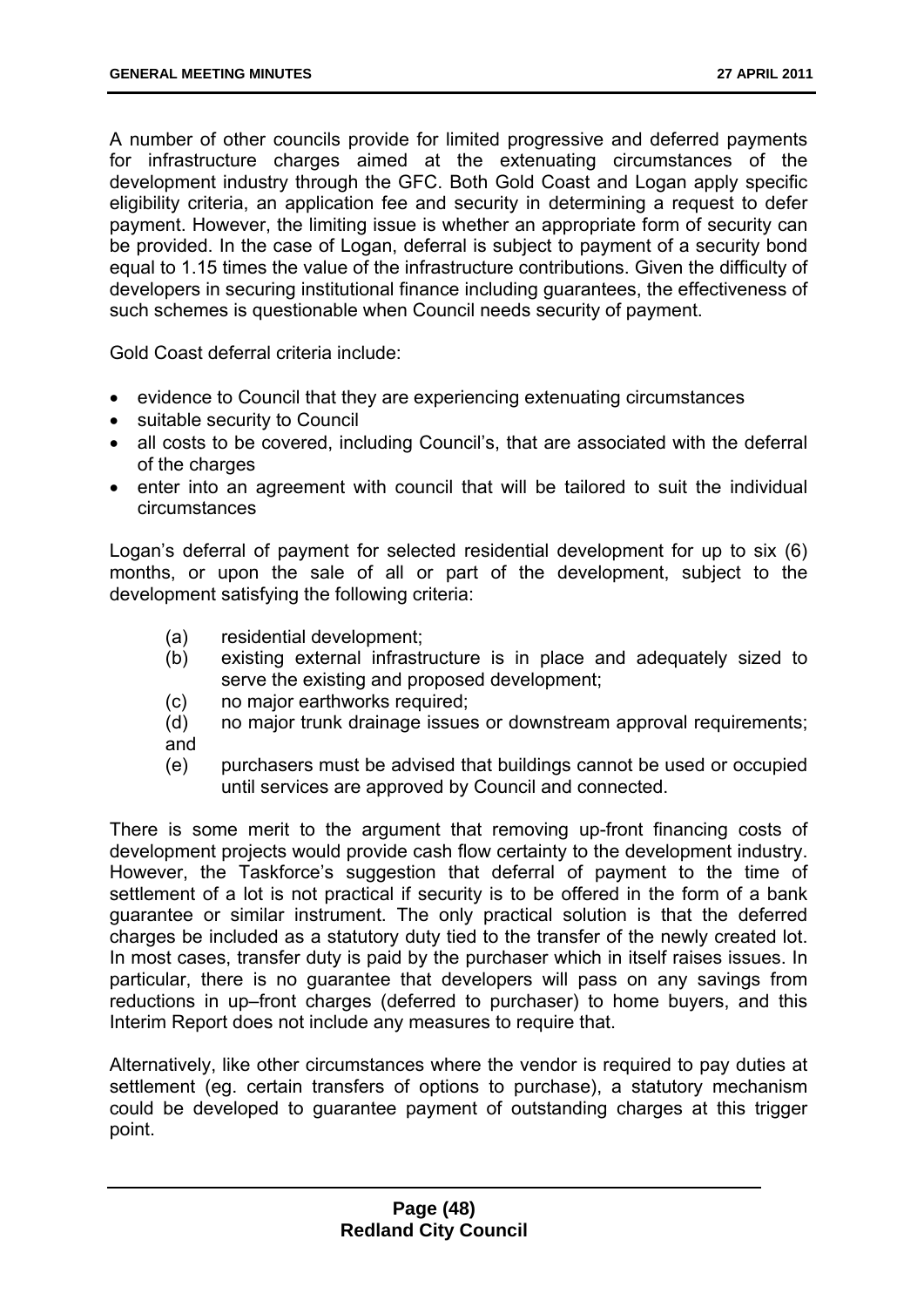While the Taskforce maintains its view that deferral of payments is beneficial it does not provide local governments with the mechanics of implementing a deferred cash flow subject to appropriate security. The taskforce has recommended at final recommendation 10 that local governments are to explore appropriate improvements to administrative arrangements.

# *6. Other*

There a number of statutory, regulatory, administrative, technical, and financial matters that still need to be clarified, including:

- who is to pay for any gap in revenues created by the regulated charge?
- expectations created for a regulated charge to continue beyond 3 years;
- implications for lowering of standards;
- implications for current development applications (eg. developers may wish to defer until regulated charges come into effect;
- issue of de-coupling plans for trunk infrastructure (PFTI) from standard charges (eg. likely to be an increase in negotiated decisions if there is a disconnect with adopted network infrastructure plans or PFTI and these plans still have to be shown in published works programs);
- implications for current and future infrastructure agreements:
- why should the same level of detailed strategic planning need to be undertaken with a standard charge rate?
- selective use of charge rate data in report;
- no reference to the level of current cost recovery;
- no reference to differences in network components between states and between councils (ie. water supply and wastewater excluded from capped NSW charge), as well as the problems experienced by caps in other states.

# **RELATIONSHIP TO CORPORATE PLAN**

The recommendation primarily supports Council's strategic priority 5.12 Plan, provide and advocate for essential physical and social infrastructure that supports community well-being and manage Council's existing infrastructure assets to ensure current service standards are maintained or improved.

## **FINANCIAL IMPLICATIONS**

If the State introduces the proposed cap on charges, this will place an additional financial burden on Council's general revenues for the delivery of the planned trunk infrastructure. As it is, Council's does not recover the full cost of supplying this infrastructure from PSP charges. Any further shortfall between the actual cost of providing infrastructure and the amount recovered in infrastructure charges must be funded by alternative means.

In the longer term, Council may need to lower its service standards with a view to better matching service levels to its income streams. However, Council will not be in a position to complete this work prior to the cap coming into effect as proposed on 1 July 2011.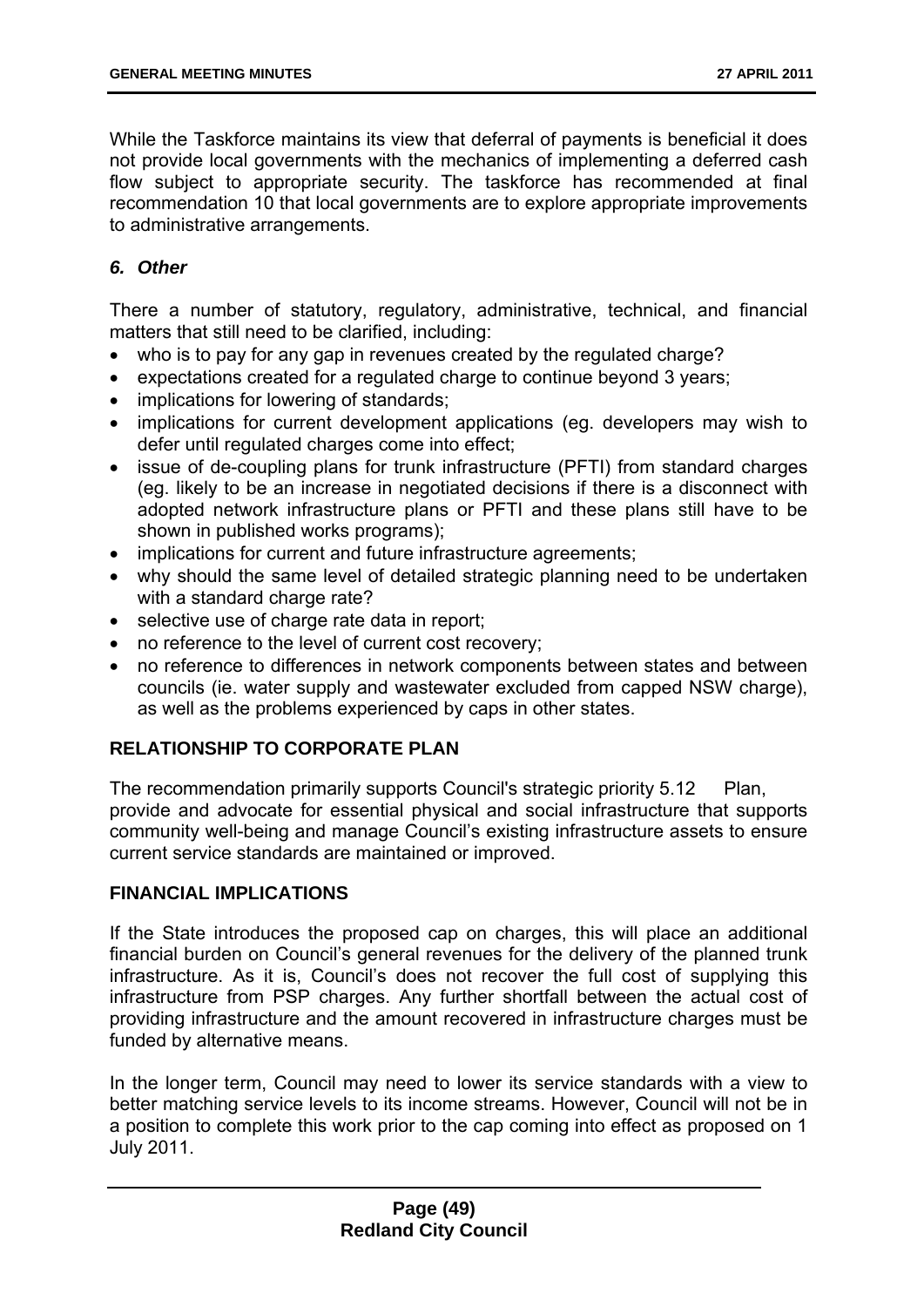## **CONSULTATION**

Internal consultation has been undertaken with affected infrastructure providers.

The Sustainable Assessment Group is aware that 2011/12 fees and Charges may need to include any direction by the State Government.

It is noted that the Taskforce proposes that 50% of the standard charge will be attributed to the water/sewer networks. At an equivalent \$12,500 per lot, Allconnex would have a shortfall in average per lot cost recovery under both policy (approximately \$4,000 per lot) and draft PIP, but to a much lesser extent than Council's additional cost exposure for its trunk networks (around \$12,000 per lot averaged under current policy).

### **OPTIONS**

### **PREFERRED**

That Council resolve to:

- 1. Not support the State Government setting maximum standard infrastructure charges for any type of development, the capping of residential and nonresidential development for 3 years, or deferral of payment of charges to settlement of lot; and
- 2. Reiterate to the State Government and the community its opposition to the recommendations being put forward by the Infrastructure Charges Taskforce.

### **ALTERNATIVE**

None proposed.

## **OFFICER'S RECOMMENDATION**

That Council resolve to:

- 1. Not support the State Government setting maximum standard infrastructure charges for any type of development, the capping of residential and nonresidential development for 3 years, or deferral of payment of charges to settlement of lot; and
- 2. Reiterate to the State Government, the opposition and the community its opposition to the recommendations being put forward by the Infrastructure Charges Taskforce.

## **COMMITTEE RECOMMENDATION**

That Council resolve to:

1. Not support the State Government setting maximum standard infrastructure charges for any type of development, the capping of residential and nonresidential development for 3 years, or deferral of payment of charges to settlement of lot;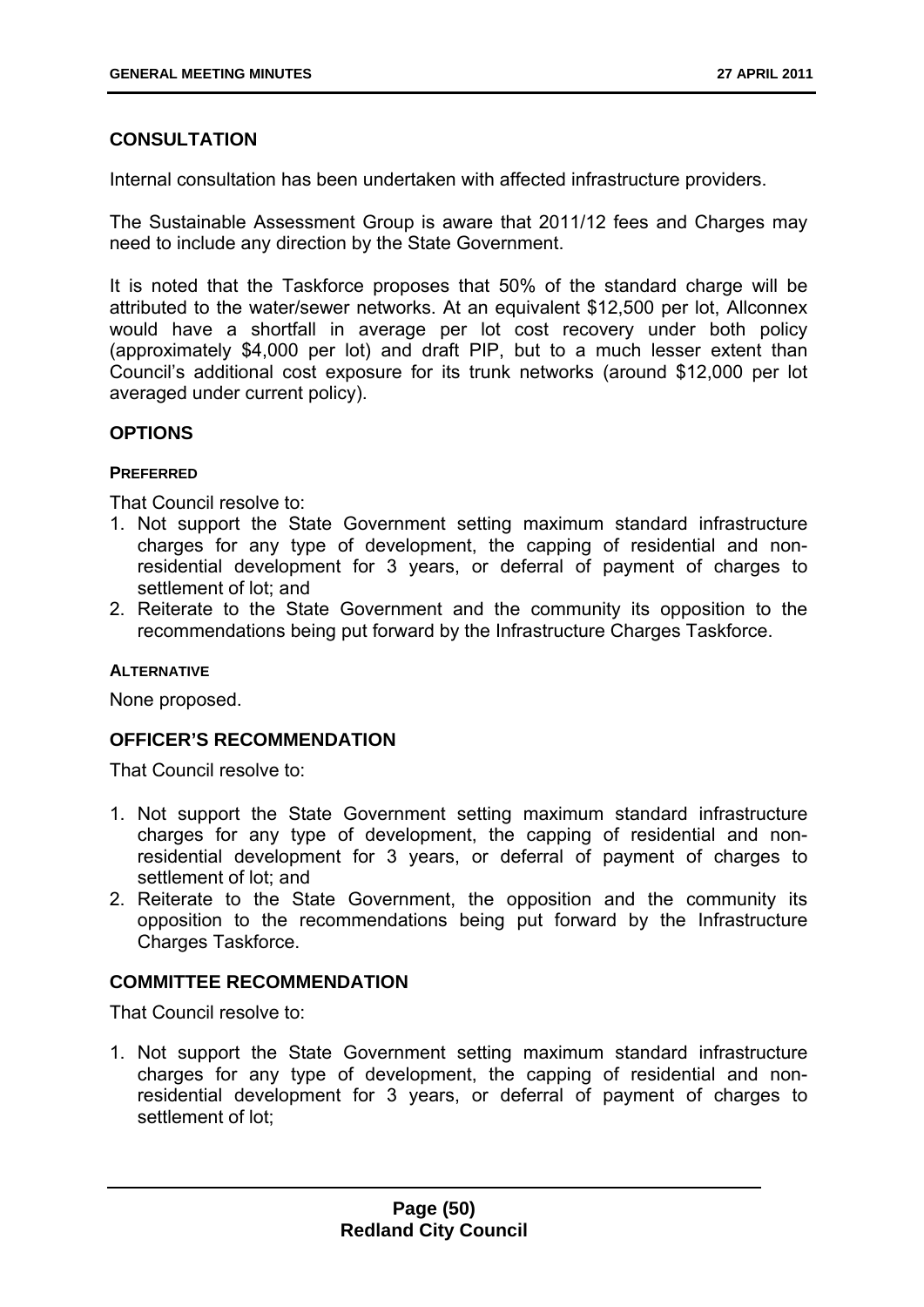- 2. Reiterate to the State Government, the opposition and the community its opposition to the recommendations being put forward by the Infrastructure Charges Taskforce; and
- 3. Advise the State Government and the opposition that the proposed capping of infrastructure charges is contrary to the recommendations of the 2004 Hawker Report and 2008 Productivity Commission Report.

#### **COUNCIL RESOLUTION**

| Moved by:    | Cr Henry   |
|--------------|------------|
| Seconded by: | Cr Boglary |

**That Council resolve to:** 

- **1. Not support the State Government setting maximum standard infrastructure charges for any type of development, the capping of residential and non-residential development for 3 years, or deferral of payment of charges to settlement of lot;**
- **2. Reiterate to the State Government, the opposition and the community its opposition to the recommendations being put forward by the Infrastructure Charges Taskforce;**
- **3. Advise the State Government and the opposition that the proposed capping of infrastructure charges is contrary to the recommendations of the 2004 Hawker Report and 2008 Productivity Commission Report; and**
- **4. Request that the State Government demonstrate that the Taskforce was formed on good governance principles; that decision-making was not compromised by Material Personal Interests; and that the appointment of Taskforce members complies with the provisions of the Lobbyist Code of Conduct, as per** *the Integrity Act 2009***.**

**CARRIED**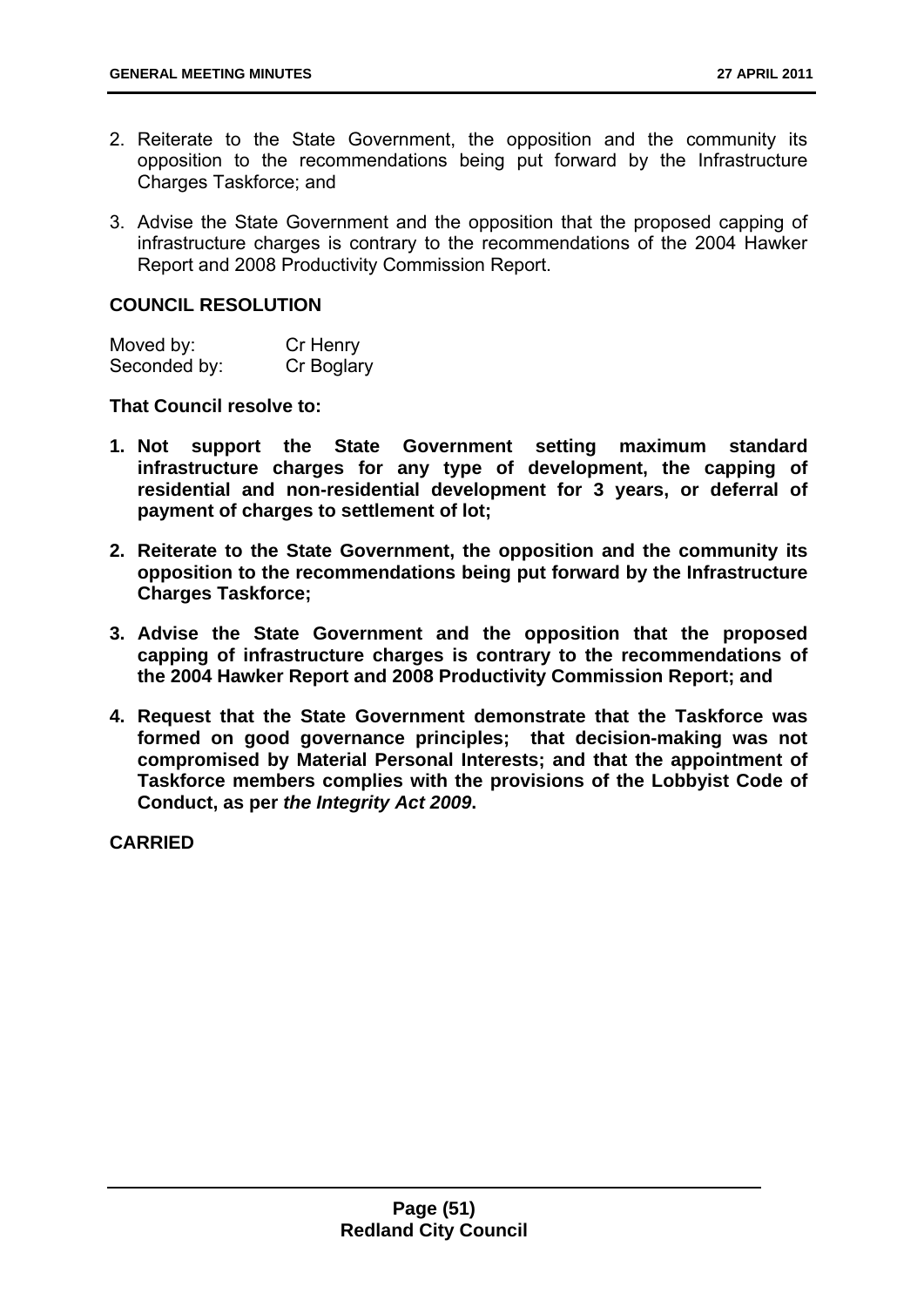## **13.1.5 PROVISION OF FUNDING FOR PATHWAYS/FOOTPATHS IN THE REDLAND BAY AREA**

| <b>Dataworks Filename:</b>       | <b>RTT Bikeways/Cycleway Planning General</b>                                                         |
|----------------------------------|-------------------------------------------------------------------------------------------------------|
| <b>Attachments:</b>              | <b>Paths Redland Bay North</b><br><b>Redland Bay Area Paths Trails and Cycleways</b><br><b>Report</b> |
| <b>Responsible Officer Name:</b> | <b>Murray Erbs</b><br><b>Manager, Infrastructure Planning</b>                                         |
| <b>Author Name:</b>              | <b>Jonathan Lamb</b><br><b>Advisor Cycling &amp; Public Transport</b>                                 |

#### **EXECUTIVE SUMMARY**

At the Council General Meeting held on 15 December 2010, a resolution was passed requesting that: ``Council Officers prepare a report with regard to the provision of funding for pathways/footpaths in the Redland Bay area'' (Item 18.3, General Meeting Minutes).

The report outlines the proposed and indicative capital works for the next three years in the Redland Bay area through the Paths & Trails and Cycleway Trunk Infrastructure Programs. Further detailed planning of the paths and trails network across Redland Bay and the whole of Redland City will alter some of the priority projects and indicative costing noted in this report.

The report makes a brief comment on the associated expenditure for paths and cycleways incurred through the operational work of Council. Along with other infrastructure management issues raised in the report, these comments can be applied in general to footpath and cycleway provision across Redland City.

#### **PURPOSE**

The purpose of this report is to provide Council with relevant information regarding the provision of funding for pathways/footpaths in the suburb of Redland Bay. Redland Bay overlaps Division 5 and Division 6 and is the southern most portion of Redland City.

### **BACKGROUND**

Over 90 percent of the trunk and local path network in Redland Bay is located in the developed coastal strip extending north from Oakland Ave to North St, bordered by Cleveland-Redland Bay Rd and the foreshore. A significant component of the trunk and local network has been delivered over the last decade through Council's capital works program, road works conducted by the Department of Transport and Main Roads (DTMR) and through subdivision development.

Completion of the gaps and missing links in the trunk and local network will involve a combination of internal and external funding sources. The full extent of the network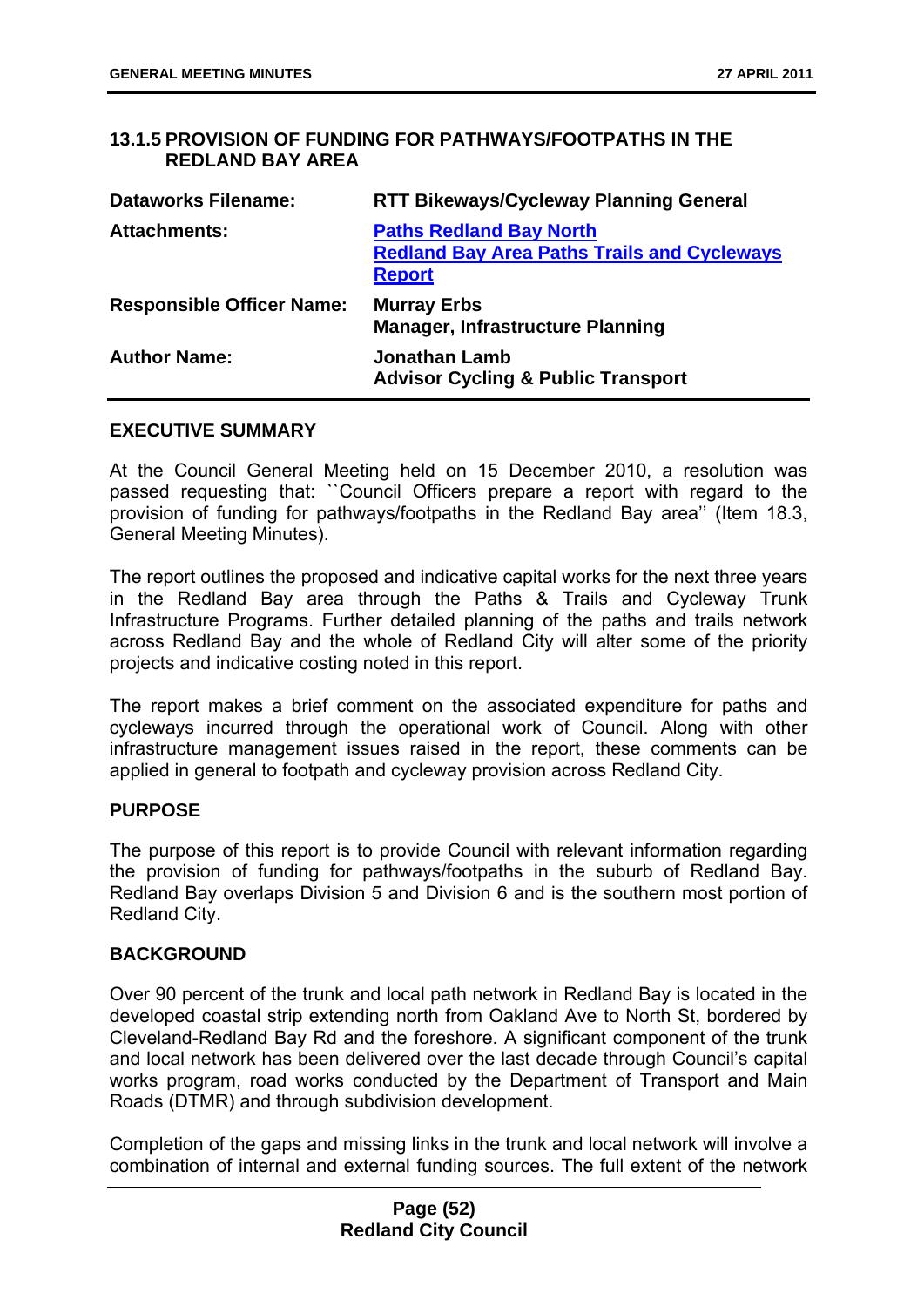to be delivered and the associated funding requirements will be determined by further detailed network planning and analysis in accordance with the *Redland Pedestrian and Cycling Strategy*(RCPS) and other strategic planning policies and documents.

### Trunk and Local Path Network in Redland Bay

There is approximately 9.2km of trunk path network in Redland Bay. Around 5.4km (57%) of the trunk network is the foreshore path system which makes up part of the regional Moreton Bay Cycleway. There is approximately 6 to 8km of trunk network to be completed.

 In the local collector network of paths, the total existing network equates to approximately 16.8 km. The extent of the missing local network is more difficult to quantify than the trunk network. It would not be unreasonable to assume a minimum increase of 10 -12% (1.6 – 2km) on the existing network over the next decade to meet minimum provision of service standards and community expectations.

In total, some 8 – 10km of trunk and local network path is yet to be constructed. This equates to approximately \$6 million in current 2011 construction dollars.

**Attachment A** provides a preliminary assessment on the existing trunk and local network, including proposed and potential path links to be delivered. Forecast estimates and delivery timeframe are indicative and subject to detailed planning and design processes.

### **ISSUES**

### Funding for footpaths and cycleways

Funding for the provision of footpaths and cycleways can be divided into two categories: internal and external funding sources.

### *Internal Funding*

The primary internal source of funding provision for the recurrent paths and cycleways budget includes:

- General revenue derived through Council rates
- Divisional infrastructure program (DIF)

### *External Funding*

There is a range of external revenue streams that have been available to Council to assist with the funding of footpaths and cycleways. This includes those offered through State and Federal infrastructure funding programs:

State funded programs include: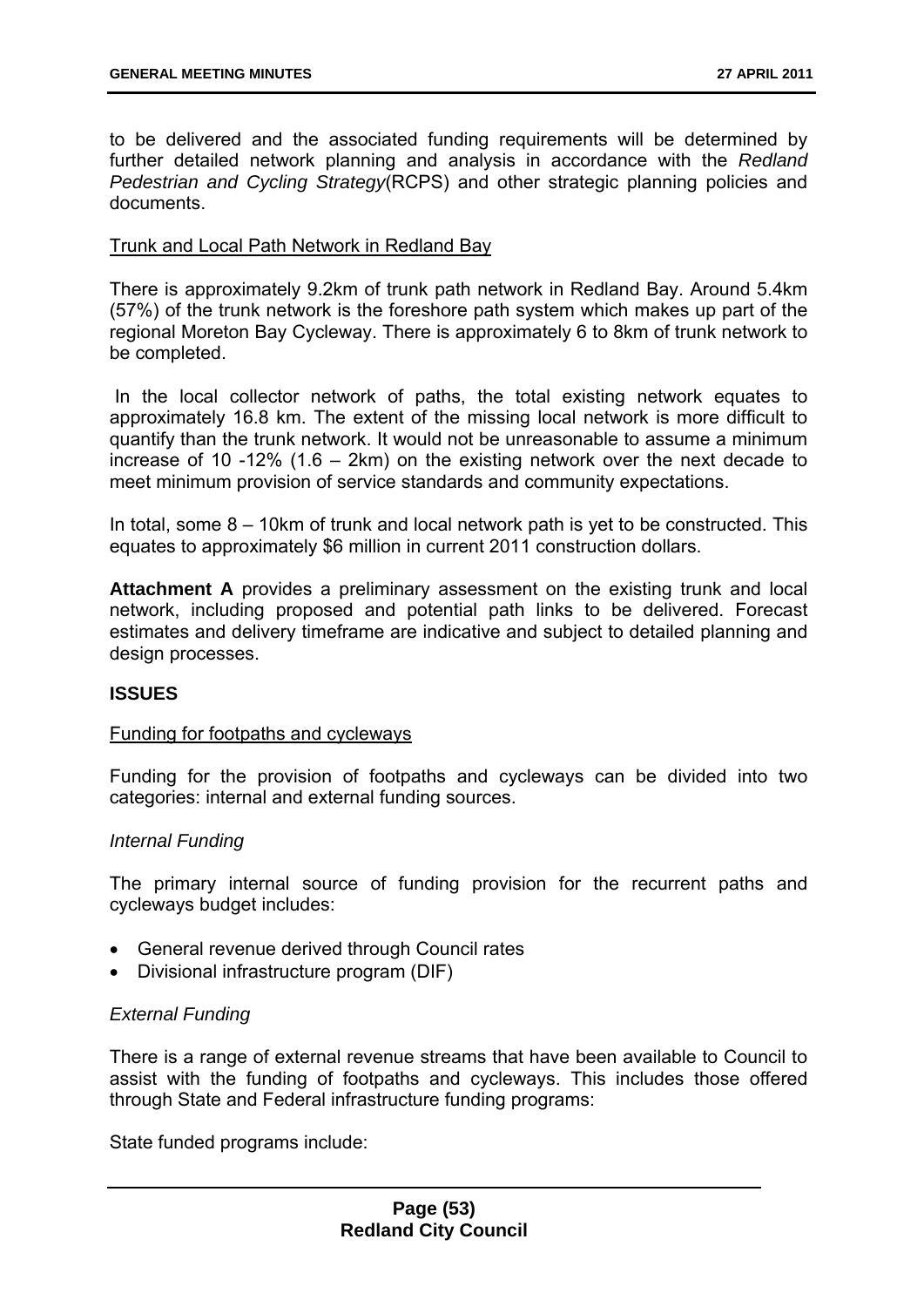- DTMR Transport Infrastructure Development Scheme (TIDS) Safe School Transport (SafeST Program). For paths associated with connections to schools.
- DTMR Principal Cycle Network Program. For cycleway infrastructure and planning on trunk routes and strategic links.
- Department of Communities Sport and Recreation Grants Program. For cycleway infrastructure on trunk routes and strategic links.

Federal funded programs include:

- Regional and Local Community Infrastructure Program (RLCIP). For cycleway and path infrastructure, primarily trunk routes and strategic links.
- Jobs Fund National Bike Path Projects. A Department of Regional Australia, Regional Development and Local Government fund. This fund (for projects delivered between 1 July 2009 and 30 June 2011) is an example of a one-off Federal funding program.
- Nation Building Program Roads to Recovery Program. Administered by the Department of Infrastructure and Transport

### Other network contributions

*DTMR* 

Throughout Redland City, roads under DTMR control are subject to the State's road upgrade and construction program. Through these works additional cycling and pedestrian infrastructure is contributed in accordance with DTMR policy, primarily to the trunk network.

*Developer Contributions* 

Developer contributions to paths and cycleways in any given year can form a substantial component of new infrastructure. Developer contributions can be divided in to two categories. The first is direct construction of path or cycleway as a condition of development approval. The second is the funds derived through the application of the Transport Infrastructure Charge (RPS: Part 11 – Policy 3 – Chapter 4 and 4a Transport and Cycleway).

In both cases the rate and delivery of the contribution is determined by broader development and housing market conditions and fluctuations. A slow down or increase in development can have further implications for whole of network planning and delivery.

### Financial Summary Paths & Trails

**Attachment B** to this report provides a breakdown of city-wide path expenditure over the paths and trails program, as well as a breakdown of that portion of the network funded by external revenue.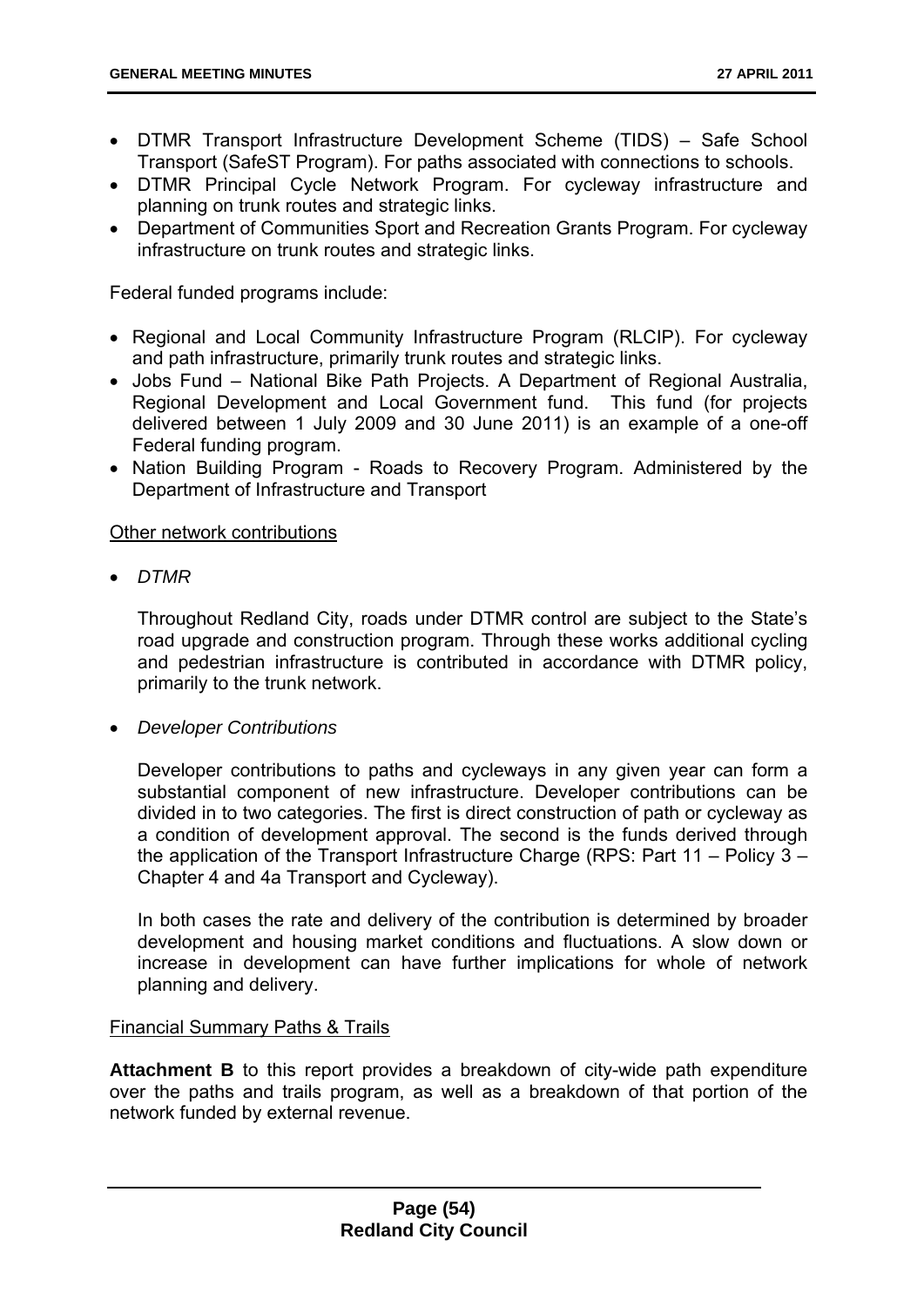### Pedestrian and Cycling Network Planning

Within the *RCPS*, the *Redlands Transport Plan 2016* and the *Redlands Planning Scheme* there are guidelines which shape network planning and implementation. One of the key planning tools in the RCPS is the development of local area or catchment plans for the trunk and local cycling and pedestrian movement network. A network plan assesses existing and future trip attractors and generators for a given catchment and the extent of paths and cycleways required to meet minimum standards and level of service.

At the State level, the draft *Connecting SEQ 2031 – An integrated Regional Transport Plan for South East Queensland* places heavy emphasis on increasing the share of active transport (walking and cycling) from 10% to 20% of all trips in SEQ by 2031. To achieve this goal the priority is to develop and upgrade walking and cycling routes that connect to major transport hubs and trip generators such as commercial and retail centres, residential areas, education/cultural institutions and other community precincts.

With respect to the Redland Bay area, the key trip attractors and generators include:

- Weinam Creek Transport Terminal
- Victoria Point Shopping Centre and Bus Terminal
- Redland Bay village precinct.
- Redland Bay foreshore Open Space network
- Redland Bay Integrated Employment Centre.
- Secondary and primary schools, including Redland Bay Primary, Victoria Point High and faith Lutheran Secondary College.

The current review of the Southern Moreton Bay Integrated local Transport Plan (SMBI-ILTP) will also assist Council with better planning for active transport infrastructure requirements and connections on the mainland, especially the Redland Bay area.

### Community and Social Planning Implications

The review process and planning associated with key Council social and community strategies and plans such as the *Open Space Plan,* the draft *Physical Activities Strategy* and the draft *Seven C's Connection Strategy* highlight the importance of cycling and walking. It is not unreasonable to expect that community concerns and expectations for improved pedestrian and cycling infrastructure over the next decade will increase.

#### Infrastructure Management Implications

This report is primarily focused on the provision of funding for paths and cycleways under the capital works program. There are also other expenditure considerations for Council regarding the whole of life management for trunk and local path networks. This includes: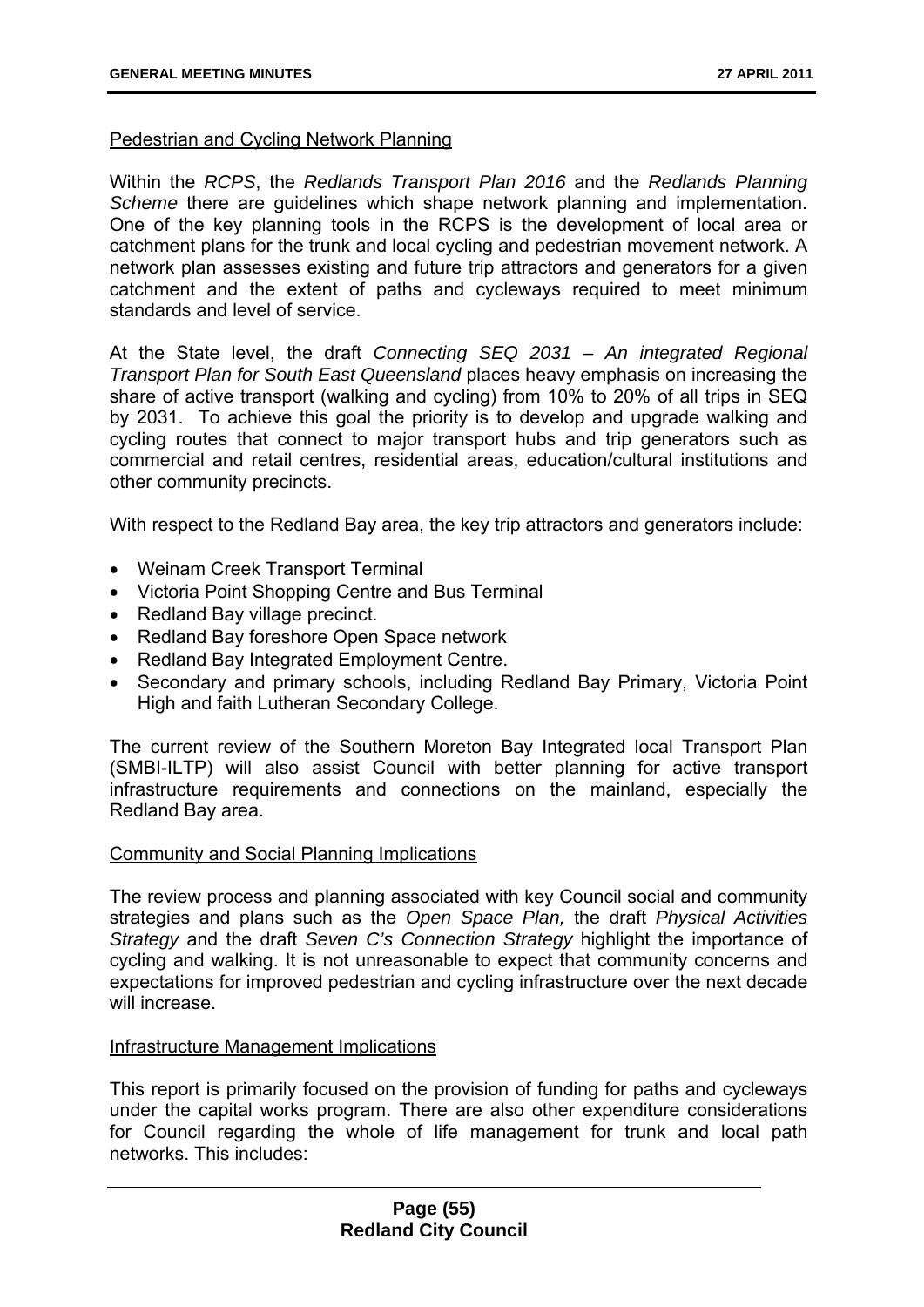- Recurrent operational expenditure for maintenance, rehabilitation and replacement.
- Detailed audits and network mapping / GIS requirements.

## **RELATIONSHIP TO CORPORATE PLAN**

The recommendation primarily supports Council's strategic priority to Provide and maintain water, waste services, roads, drainage and support the provision of transport and waterways infrastructure.

### **FINANCIAL IMPLICATIONS**

The estimated cost for paths and trails and cycleway construction over the next 3 years in the Redland Bay area is \$470,000. To complete the trunk and local network by 2021 will cost in the vicinity of \$6,000,000.

There are additional financial implications for Council with respect to asset renewal and maintenance.

### **CONSULTATION**

Consultation has been conducted internally with relevant P&P officers and Cr Barbara Townsend and Cr Toni Bowler.

### **OPTIONS**

### **PREFERRED**

That Council resolve to:

- 1. Note the various sources of funding available to Council for the delivery of footpaths and cycleways;
- 2. Note the projected indicative 3 year program for paths and trails and trunk cycleway infrastructure in the Redland Bay area; and
- 3. Endorse the development of trunk and local area pedestrian and cycling network plans for Redland City as part of the review of the Redlands Pedestrian and Cycling Strategy.

### **OFFICER'S RECOMMENDATION**

That Council resolve to:

- 1. Note the various sources of funding available to Council for the delivery of footpaths and cycleways;
- 2. Note the projected indicative 3 year program for paths and trails and trunk cycleway infrastructure in the Redland Bay area; and
- 3. Endorse the development of trunk and local area pedestrian and cycling network plans for Redland City as part of the review of the Redlands Pedestrian and Cycling Strategy.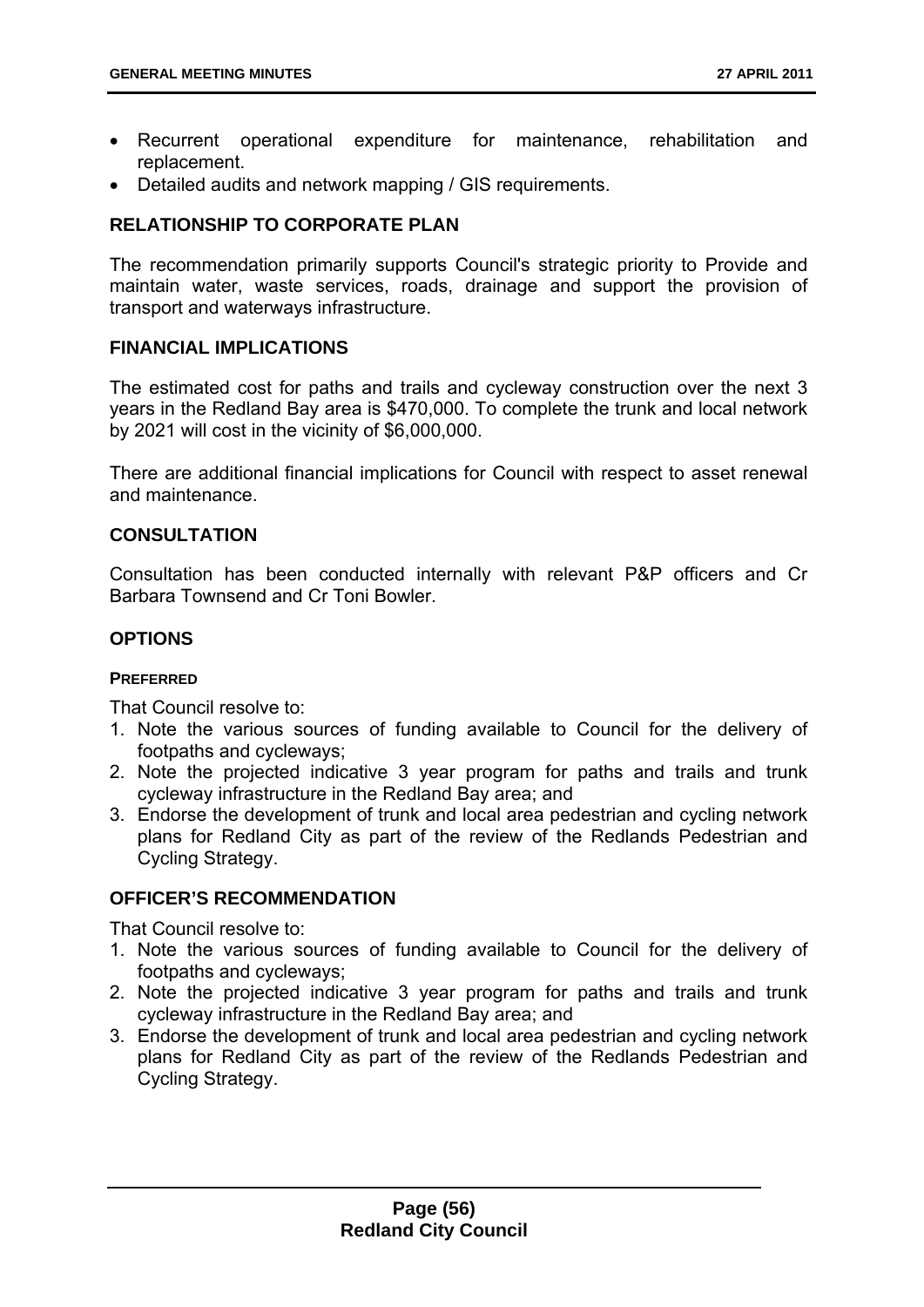### **COMMITTEE RECOMMENDATION/ COUNCIL RESOLUTION**

Moved by: Cr Bowler Seconded by: Cr Townsend

**That Council resolve to:** 

- **1. Note the various sources of funding available to Council for the delivery of footpaths and cycleways;**
- **2. Note the projected indicative 3 year program for paths and trails and trunk cycleway infrastructure in the Redland Bay area;**
- **3. Endorse the development of trunk and local area pedestrian and cycling network plans for Redland City as part of the review of the Redlands Pedestrian and Cycling Strategy; and**
- **4. Acknowledge that expenditure increases should be considered as part of the budget process to assist in accelerating pathway construction throughout the city.**

**CARRIED**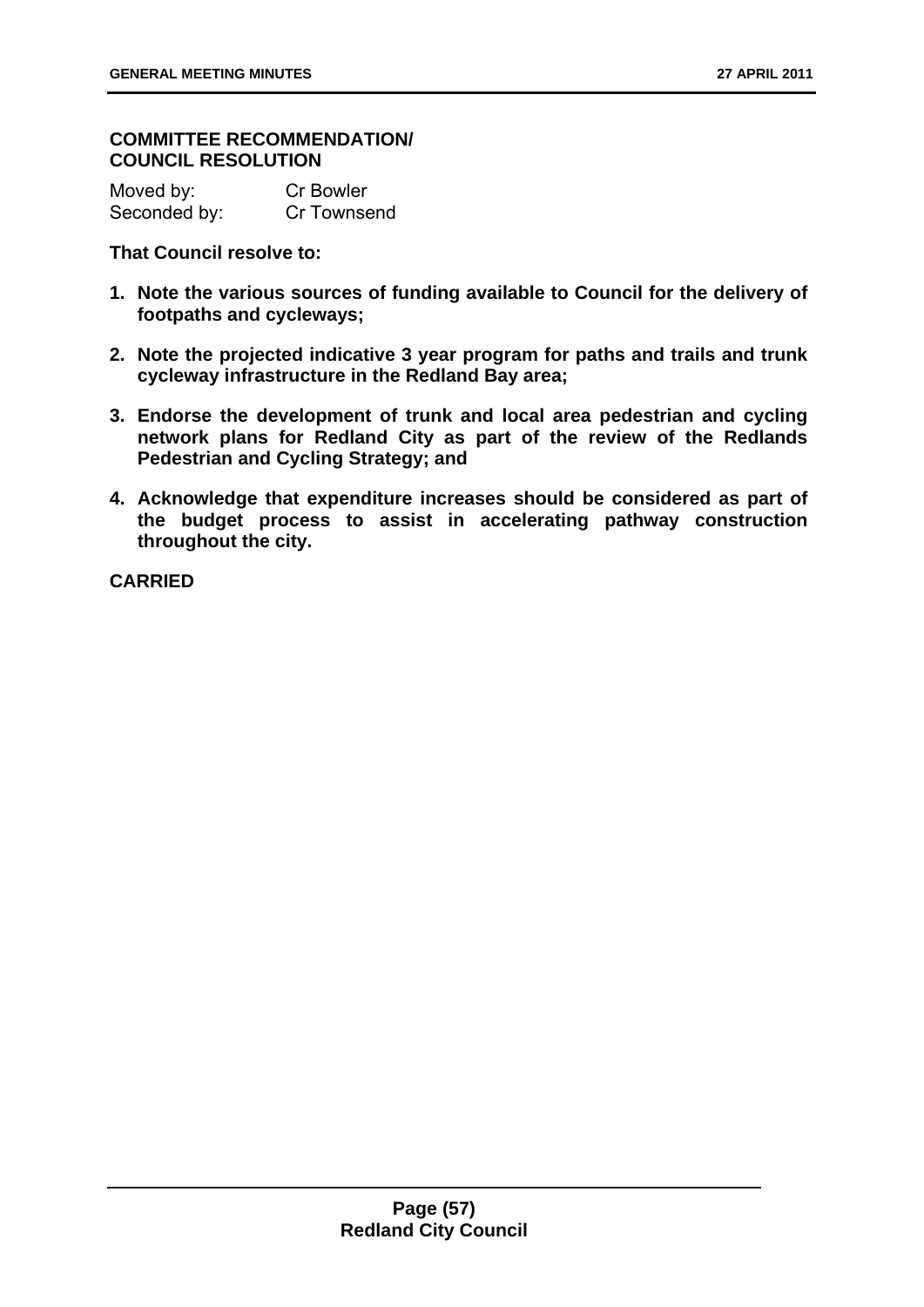### **13.1.6 PROPOSED SMBI LAND EXCHANGE PROGRAM**

| <b>Dataworks Filename:</b>       | <b>LUP SMBI Land Exchange</b>                             |
|----------------------------------|-----------------------------------------------------------|
| <b>Responsible Officer Name:</b> | <b>Wayne Dawson</b><br><b>Manager, Land Use Planning</b>  |
| <b>Author Name:</b>              | <b>Brett Hookway</b><br><b>Strategic Planning Officer</b> |

### **EXECUTIVE SUMMARY**

At the General Meeting on 15 December 2010, Council resolved to adopt Redlands Planning Scheme [RPS] Amendment 1C as a minor amendment to the RPS. In accordance with the *Sustainable Planning Act 09* and *Statutory Guideline - 'Making or amending Local Planning Instruments'* the necessary steps to complete this amendment have now been completed and RPS Amendment 1C has been incorporated into the RPS as version 3.1.

The purpose of RPS Amendment 1C was to amend the zoning of Council owned freehold lots located on Southern Russell Island included in the Community Purposes zone Sub-Area CP10 [CP10]. Lots identified as surplus to Council's requirements and suitable for residential purposes have been included within the SMBI Residential zone [362 lots] for use in a future SMBI land exchange program. Lots identified to be retained in Council ownership for conservation and open space purposes have been included within the Conservation zone Sub-Area CN1 zone [29 lots] or Open Space zone [19 lots]

Undertaking land exchanges on the SMBI's provides a valuable contribution to achieving a more sustainable settlement pattern and land use on the SMBI's consistent with the Southern Moreton Bay Islands Planning and Land Use Strategy. On this basis and in previous land exchanges, Council has borne the cost of undertaking approved land exchanges and advice from Property Services indicates that each land exchange can cost in the order of \$4000 plus GST.

Recognising that the fees and charges associated with undertaking land exchanges are not insignificant and that the land exchange program is essentially attempting to address long standing issues directly related to the inappropriate subdivision of the SMBI's while under the administrative control of the State Government, it is recommended that prior to commencing the next land exchange program, Council seeks both Federal and State Government financial assistance in the form of exemption or waiver of Federal and State Government fees and charges associated with undertaking land exchanges.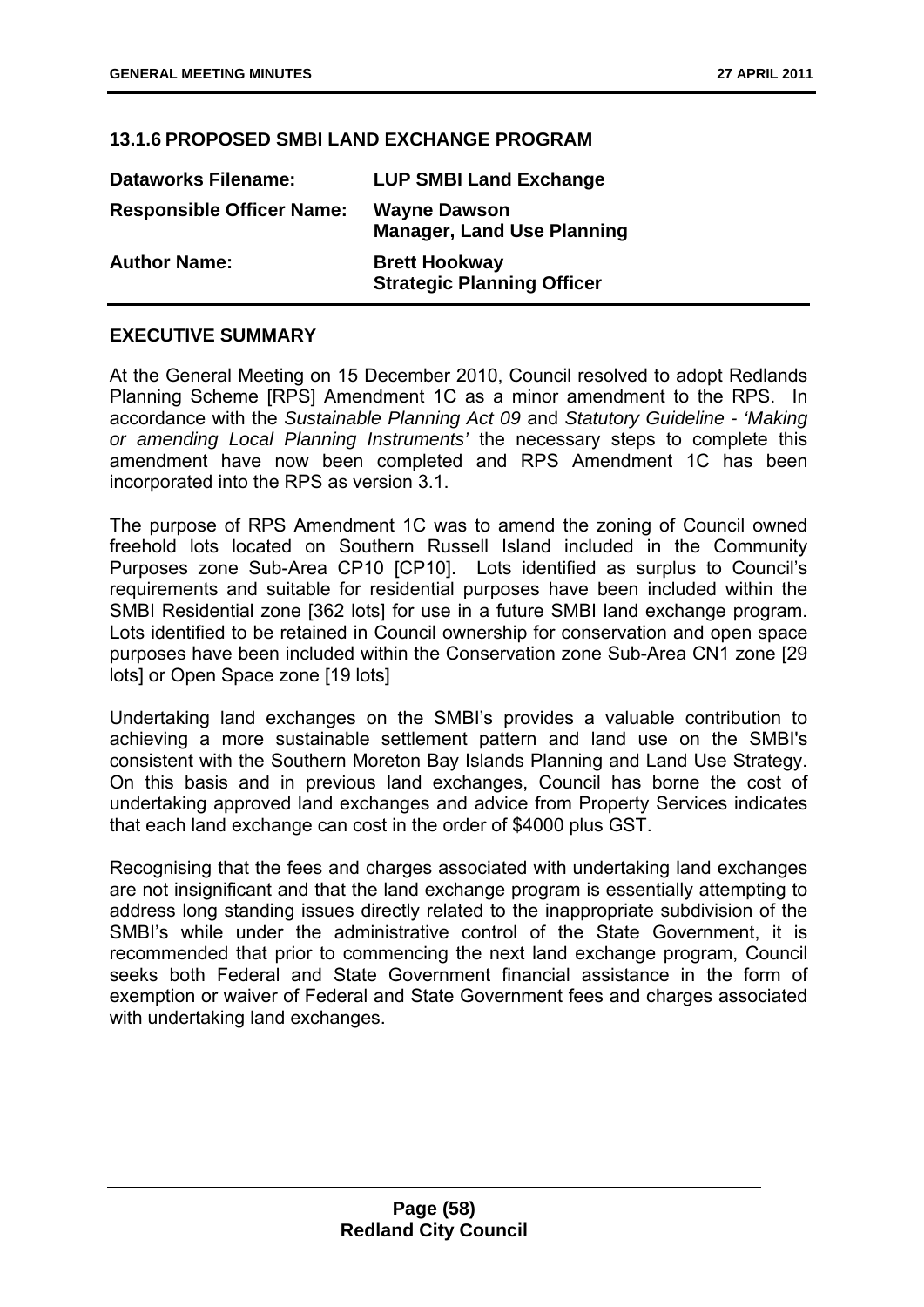## **PURPOSE**

The purpose of this report is to:

- Advise that in accordance with the Sustainable Planning Act 2009 and Statutory Guideline 02/09 – 'Making or amending Local Planning Instruments' RPS Amendment 1C has been completed and incorporated in the RPS as version 3.1; and
- Seek Council endorsement to write to both the Federal and State Government seeking exemption or waiver of fees and charges associated with undertaking land exchanges on the SMBI's.

### **BACKGROUND**

The following recent background information is relevant to the former CP10 zoned lots and RPS Amendment 1C:

- In August 2010, RPS Amendment 1C was submitted to the Minister for Infrastructure and Planning as a minor amendment to the RPS under the Sustainable Planning Act 09. In October 2010, Council received correspondence from the Minister for Infrastructure and Planning advising that Council could proceed to adopt RPS Amendment 1C as a minor amendment without conditions.
- Public notices informing of Council's decision to adopt RPS Amendment 1C were placed in local newspaper and Queensland Government Gazette in December 2010 and RPS Amendment 1C was incorporated in the RPS and updated to Version 3.1. Relevant documentation to complete the amendment process was forwarded to the Department of Infrastructure and Planning in January 2011.

### **ISSUES**

### **Land exchange program**

The inclusion of the 362 Council owned lots identified as suitable for residential purposes within the SMBI Residential zone provides further opportunity for land exchanges with an expanded pool of Council land exchange properties. The proposed land exchange program will provide opportunity to secure public ownership of privately owned lots identified as having merit in public ownership for conservation purposes, stormwater and bushfire management, open space and recreation, infrastructure savings or land consolidation purposes. As the Council owned land available for land exchange purposes is located in closer proximity to the privately owned lots previously targeted for acquisition through voluntary land exchange it is anticipated that there will be greater take up of land exchange offers. Undertaking land exchanges on the SMBI's provides a valuable contribution to achieving a more sustainable settlement pattern and land use on the SMBI's.

While considerable benefits are provided to the planning outcomes for the SMBI's in undertaking land exchanges, there are a range of fees and charges associated with undertaking land exchanges. To date with previous exchanges Council has borne the costs of undertaking approved land exchanges. Advice from Property Services

## **Page (59) Redland City Council**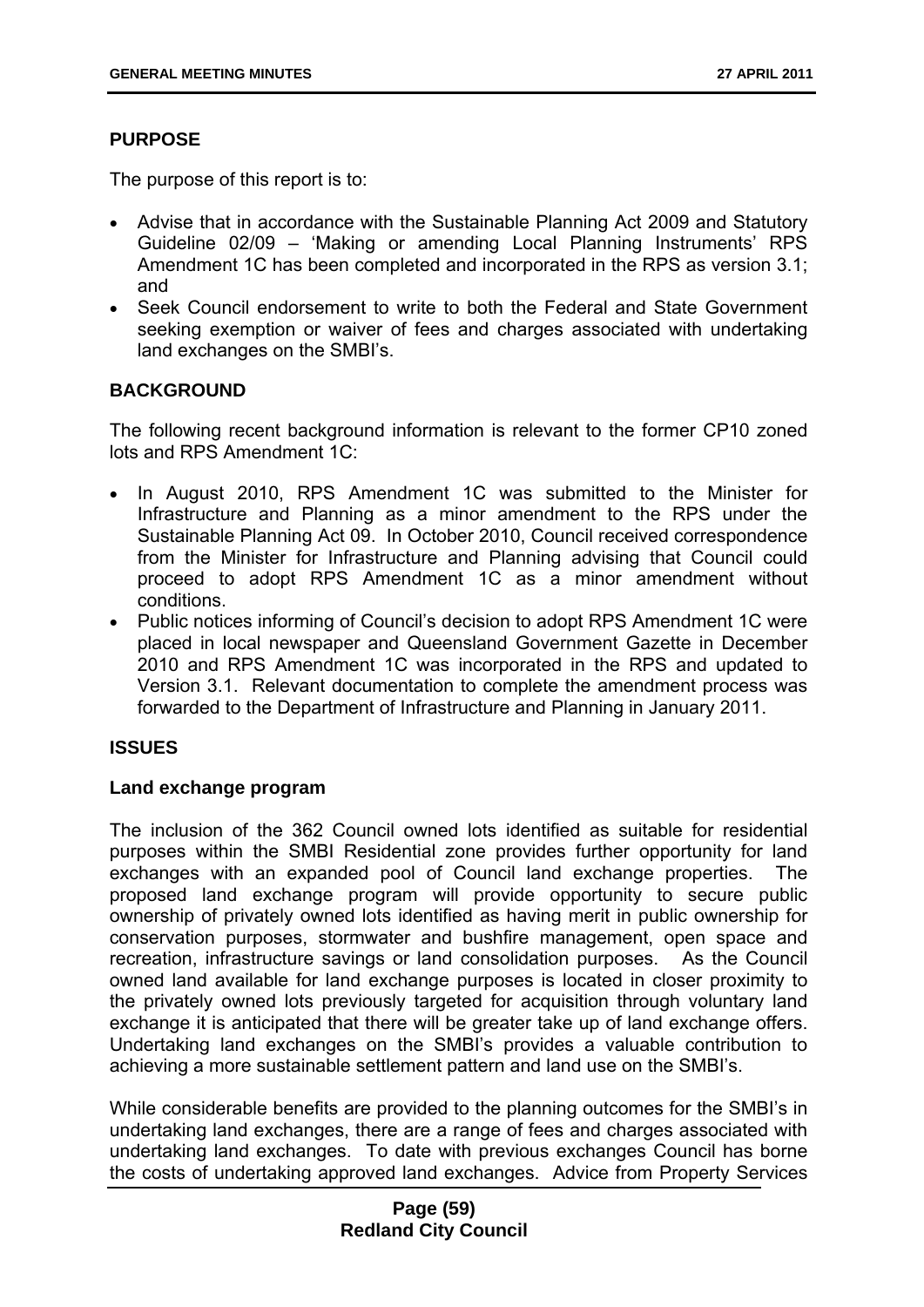indicates that each land exchange can costs in order of \$4000. This cost includes State Government transfer fees and legal costs. The Australian Taxation Office has also advised that GST is payable on land exchange transactions. The amount of GST payable by Council is 1/11th or approximately 9% of the market value of the Council lot being exchanged. For example, if a Council lot valued at \$45,000 is exchanged the amount of GST payable equals 1/11th or approximately \$4,000. This is a financial burden or penalty that should not be placed on the local authority and local community in its strategic endeavours to rectify a planning problem to bring privately owned land identified as significant for conservation, bushfire management, infrastructure savings, stormwater management and urban consolidation purposes into public ownership for long term protection

Many of the long standing issues that the land exchange program is attempting to address are directly related to the inappropriate subdivision of the SMBI's approved by the State Government while under their administrative control in the 60's and 70's. Recognising the State Governments involvement and the positive contribution land exchanges can provide, it is considered appropriate that the State Government be requested to provide support for the land exchange program by waiving all State Government fees and charges associated with undertaking land exchanges on the SMBI's. As part of the conservation acquisition strategy the State Government supported a similar request by Council in 2003. In addition, it is recommended that the State Government be requested to support and advocate to the Federal Government the removal of GST requirements on SMBI's land exchanges. The waiving of State Government fees and removal of GST requirements on voluntary land exchanges would remove some of the costs associated with land exchanges and allow public funds to be used for more beneficial purposes.

Responses received from the Federal and State Government will be reported to Council as part of the proposed next land exchange program currently timetabled to be undertaken in the 2011/2012 financial year subject to budget allocation.

## **RELATIONSHIP TO CORPORATE PLAN**

The recommendation primarily supports Council's 'Wise Planning and Design' Outcome Area 5 – we will carefully manage population pressure and use land sustainably while advocating and taking steps to determine limits of growth and carrying capacity of local and national basis, recognising environmental sensitivities and the distinctive character, heritage and atmosphere of local communities. A well planned network of urban, rural and bushland areas and responsive infrastructure and transport systems will support strong, healthy communities.

### **FINANCIAL IMPLICATIONS**

There are no financial costs associated with writing to the Federal and State Government on an exemption to fees and charges associated with undertaking land exchanges. There are potentially significant savings should the Federal and State Government support Council's request.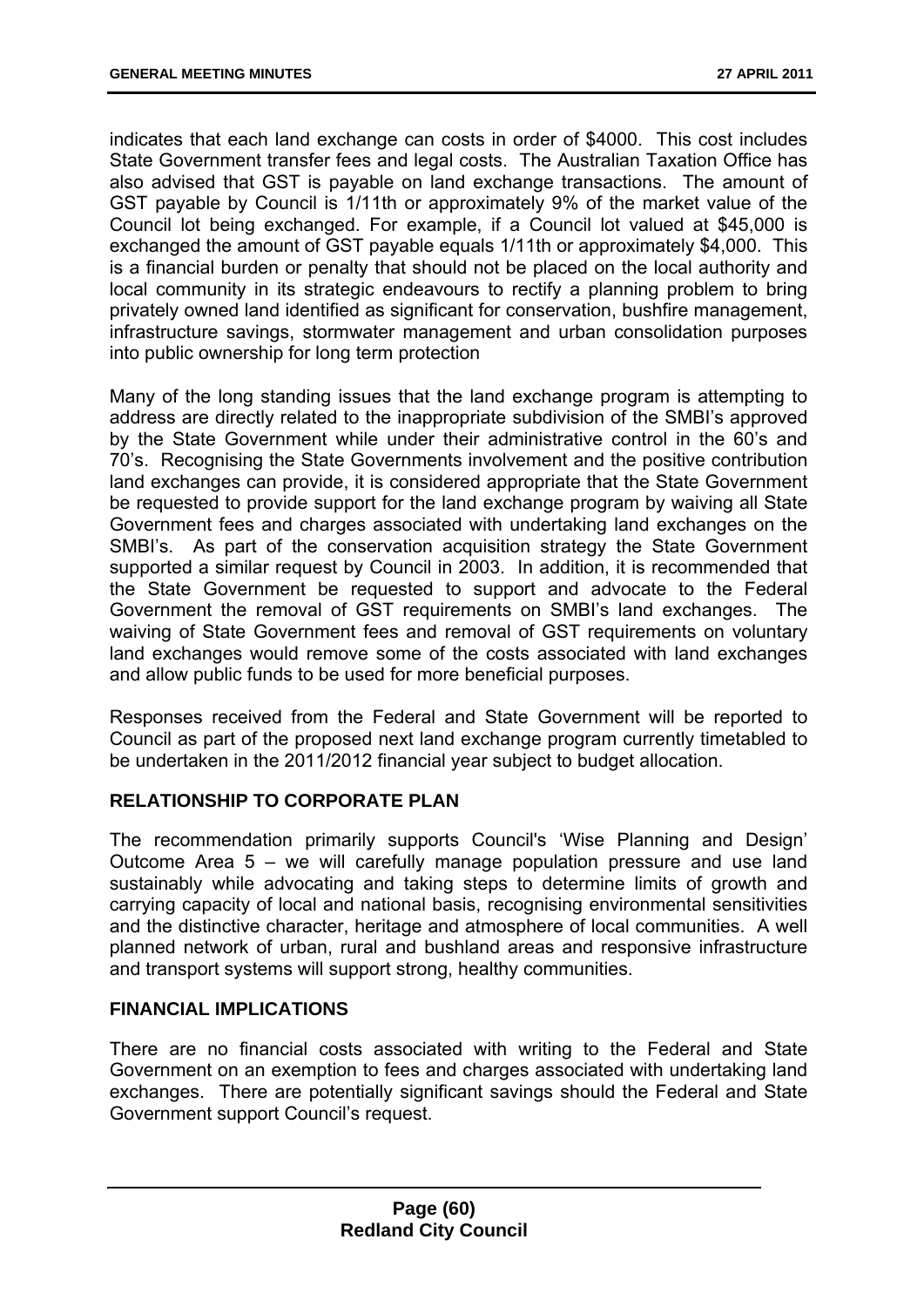A future land exchange program for the SMBI's will be considered as part of the current budget deliberations for the 2011/2012 financial year.

### **PLANNING SCHEME IMPLICATIONS**

The outcomes of this report will not result in any amendments to the Redlands Planning Scheme.

Should a further land exchange program be undertaken an amendment to the RPS as part of future amendment packages to the RPS may be necessary to reflect the conservation or open space values of privately owned lots exchanged with Council lots.

### **CONSULTATION**

The following consultation has been undertaken:

- Council's Financial Control Group and Property Services Unit has been consulted regarding Federal and State Government fees associated with undertaking land exchanges;
- During the amendment process, officers from Land Use Planning Group consulted with officers from the Department of Infrastructure and Planning and the matter has been raised with direction provided by the SMBI Senior Officers Working Group [State Agency and Council partnership forum

RPS amendment 1C was publicly notified between 28 April 2009 and 11 June 2009.

## **OPTIONS**

### **PREFERRED**

Council resolve to:

- 1. Seek State Government support for Council's on-going land exchange program through:
	- the waiver of all State Government fees and charges associated with undertaking land exchanges on the Southern Moreton Bay Islands; and
	- advocating to the Federal Government its support to Redland City Council for the removal of current GST requirements on SMBI land exchanges.
- 2. Apply to the Federal Government for the removal of current GST requirements on SMBI land exchanges where privately owned land identified with or as providing conservation merit, stormwater management function, bushfire management purpose, infrastructure savings or land consolidation are transferred into public ownership for long term protection; and
- 3. Write to all local State and Federal Government members and request their support to these requests.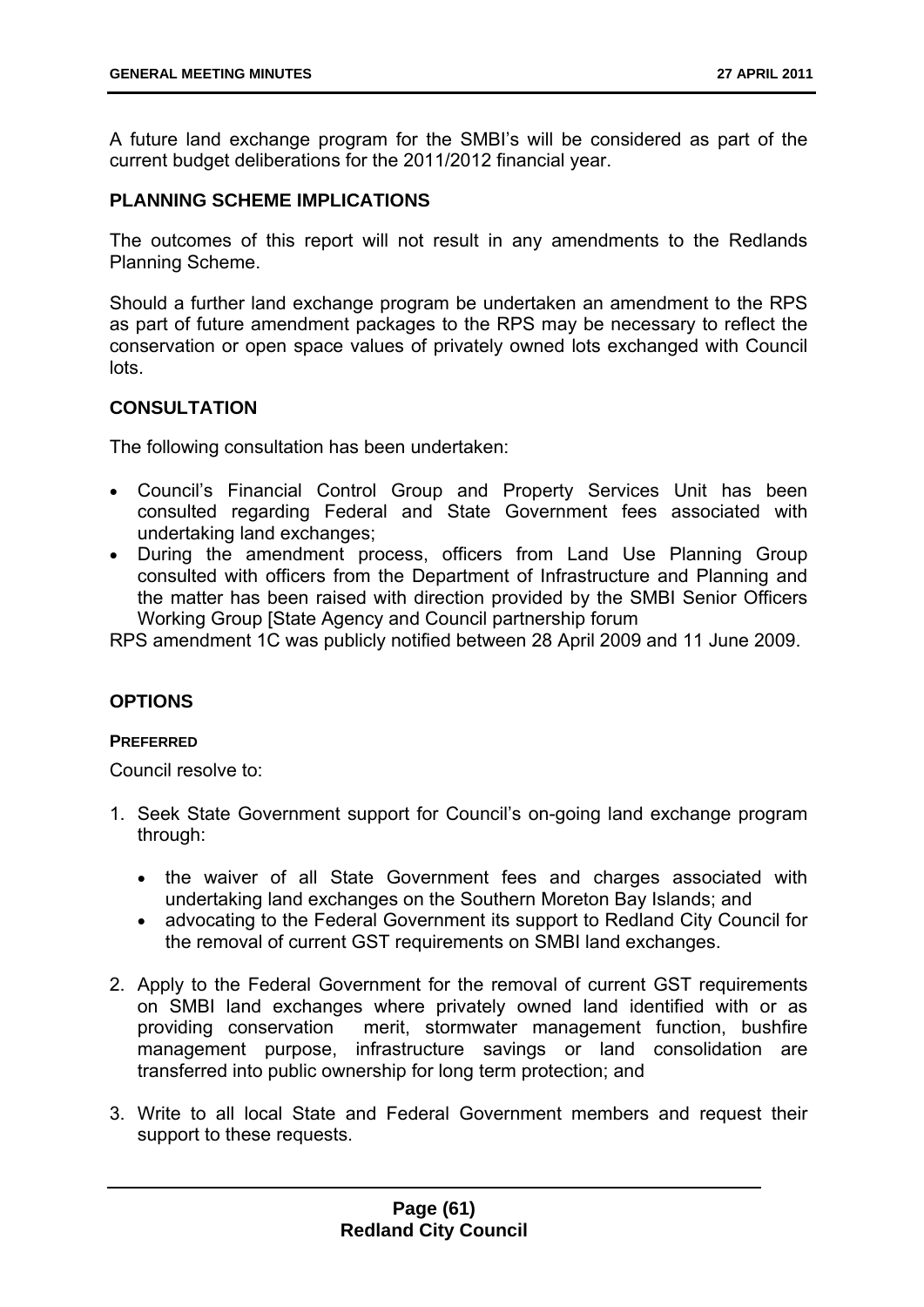### **ALTERNATIVE**

That Council resolve not to write to the Federal and State Governments seeking an exemption to fees and charges associated with undertaking land exchanges.

## **OFFICER'S RECOMMENDATION**

That Council resolve to:

- 1. Seek State Government support for Council's on-going land exchange program through:
	- a. The waiver of all State Government fees and charges associated with undertaking land exchanges on the Southern Moreton Bay Islands; and
	- b. Advocating to the Federal Government its support to Redland City Council for the removal of current GST requirements on SMBI land exchanges.
- 2. Apply to the Federal Government for the removal of current GST requirements on SMBI land exchanges where privately owned land identified with or as providing conservation merit, stormwater management function, bushfire management purpose, infrastructure savings or land consolidation are transferred into public ownership for long term protection; and
- 3. Write to all local State and Federal Government members and request their support to these requests.

### **COMMITTEE RECOMMENDATION/ COUNCIL RESOLUTION**

Moved by: Cr Townsend Seconded by: Cr Boglary

**That Council resolve to:** 

- **1. Seek State Government support for Council's on-going land exchange program through:** 
	- **a. The waiver of all State Government fees and charges associated with undertaking land exchanges on the Southern Moreton Bay Islands; and**
	- **b. Advocating to the Federal Government its support to Redland City Council for the removal of current GST requirements on SMBI land exchanges.**
- **2. Apply to the Federal Government for the removal of current GST requirements on SMBI land exchanges where privately owned land identified with or as providing conservation merit, stormwater management function, bushfire management purpose, infrastructure savings or land consolidation are transferred into public ownership for long term protection; and**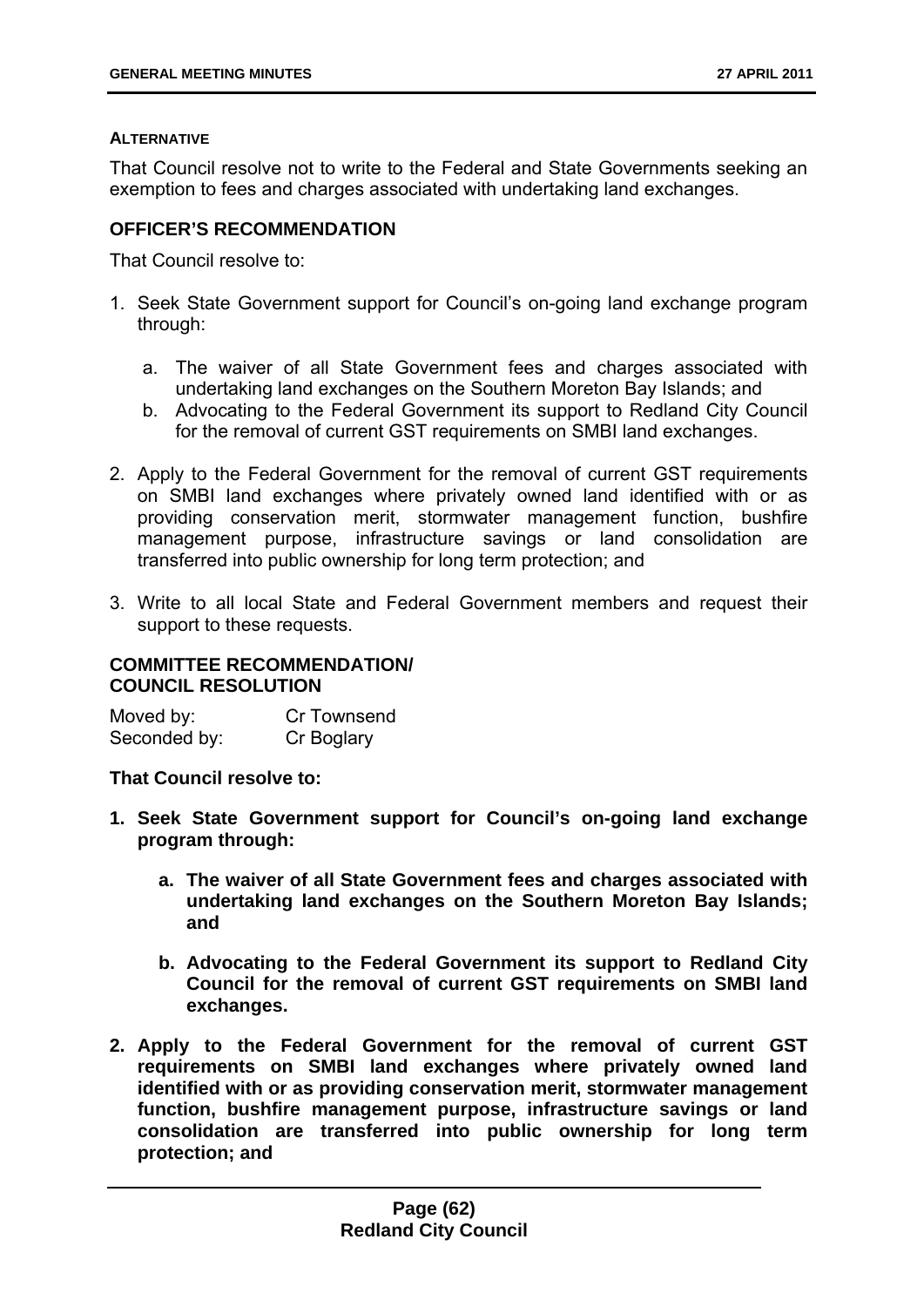**3. Write to all local, State and Federal Government members, the Premier and Leader of the Opposition requesting their support to these requests.** 

**CARRIED**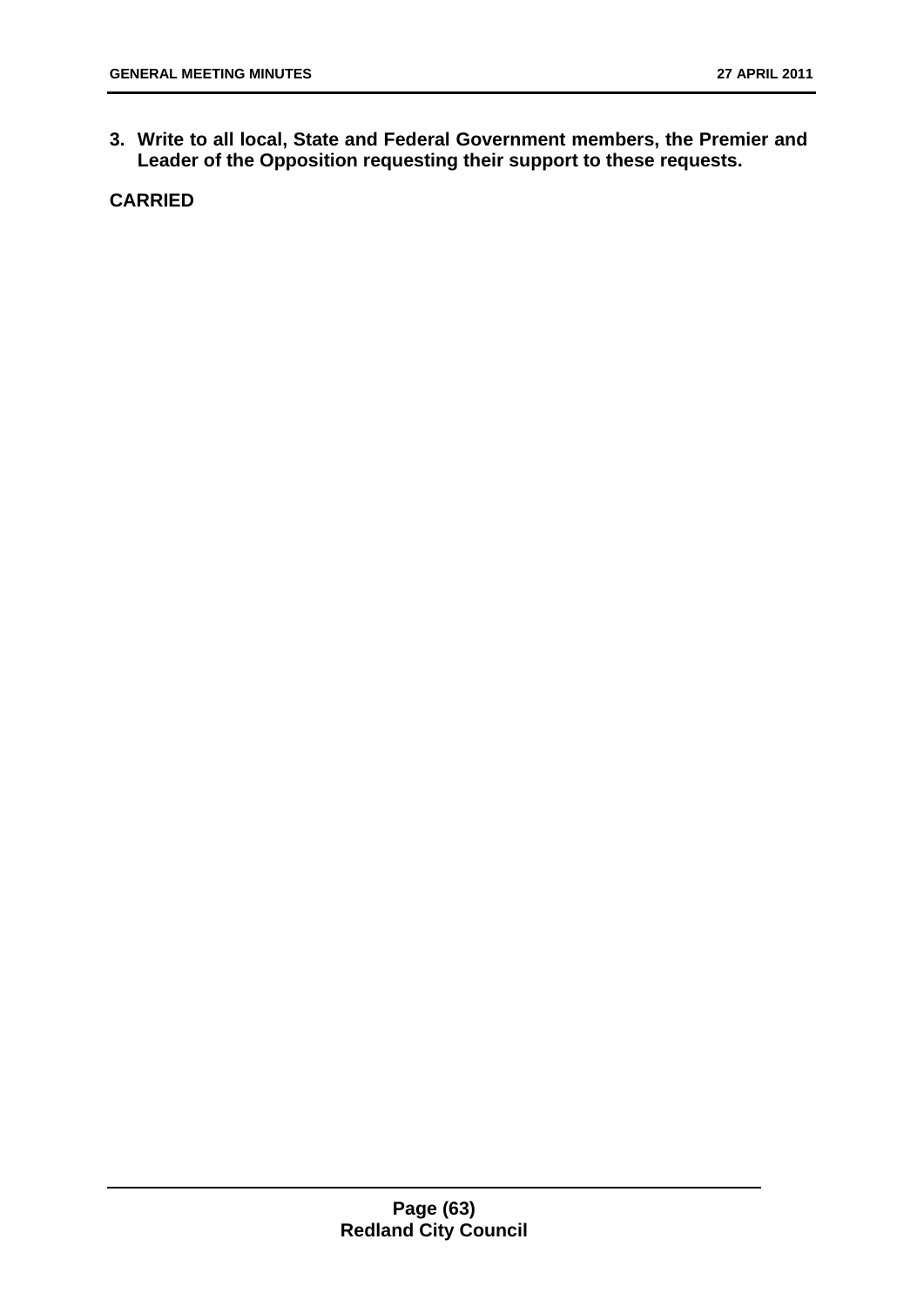## **13.2 CLOSED SESSION**

The Committee was closed to the public under section 72 (1) of the *Local Government (Operations) Regulation 2010 to discuss the following item, and following deliberation on this matter, the Committee meeting was again opened to the public.*

13.2.1 Presentation by John Bradley – North Stradbroke Island Issues

## **13.2.1 PRESENTATION BY JOHN BRADLEY ON NORTH STRADBROKE ISLAND ISSUES**

John Bradley (Director General of Department of Environmental Resource Management) addressed Council with a Presentation on North Stradbroke Island Issues in closed session.

### **COUNCIL RESOLUTION**

| Moved by:    | <b>Cr Bowler</b>  |
|--------------|-------------------|
| Seconded by: | <b>Cr Elliott</b> |

**That the presentation by John Bradley on North Stradbroke Island Issues be noted.** 

**CARRIED** (en-bloc)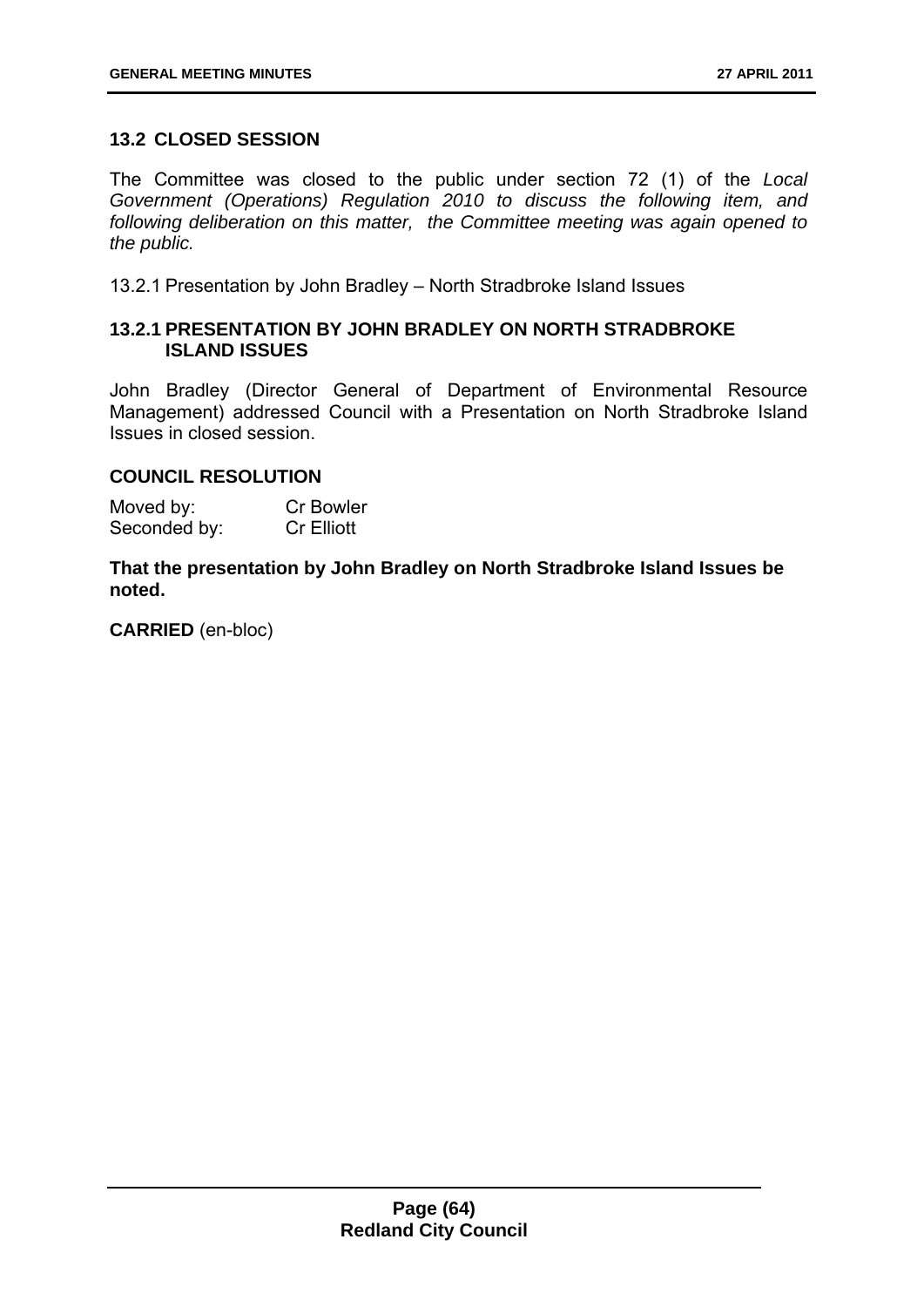Cr Henry declared a conflict of interest, or a perceived conflict of interest, in the following item stating she was Deputy Chair of the Runnymede Community Advisory Group.

The Mayor asked the Councillors to decide whether Cr Henry had a conflict of interest, or could reasonably be taken to have a conflict of interest in the matter.

Councillors decided that Cr Henry did not have a conflict of interest and that she be allowed to remain in the Chamber.

Cr Bowler declared a conflict of interest, or a perceived conflict of interest, in the following item stating she was Chair of the Runnymede Community Advisory Group.

The Mayor asked the Councillors to decide whether Cr Bowler had a conflict of interest, or could reasonably be taken to have a conflict of interest in the matter.

Councillors decided that Cr Bowler did not have a conflict of interest and that she be allowed to remain in the Chamber.

Crs Henry & Bowler remained in the Chamber, voting in the affirmative.

### **13.3 PLANNING & POLICY**

### **13.3.1 RUNNYMEDE PROJECT BUSINESS CASE: LAND DEDICATED AT 377 REDLAND BAY RD CAPALABA**

| <b>Dataworks Filename:</b>       | <b>P&amp;R Indigiscapes – The Runnymede Project</b>                    |
|----------------------------------|------------------------------------------------------------------------|
| <b>Responsible Officer Name:</b> | <b>Gary Photinos</b><br><b>Manager, Environmental Management Group</b> |
| <b>Author Name:</b>              | <b>Angela Wright</b><br><b>Principal Advisor, Open Space Planning</b>  |

#### **EXECUTIVE SUMMARY**

The Council owned land on Runnymede Road, Capalaba have been the subject to ongoing investigations and site establishment processes over the last 12 months.

Investigations have been undertaken into hazardous material on site and the structural soundness of the chicken sheds under current building codes. The findings of these technical assessments in outlined in the report and serves to assist Council to determine a course of action for the lands.

A range of options are now open to Council for consideration notwithstanding that the land was dedicated to Council, by the Court, for Town Planning (Community) Purposes TCP2.

### **Page (65) Redland City Council**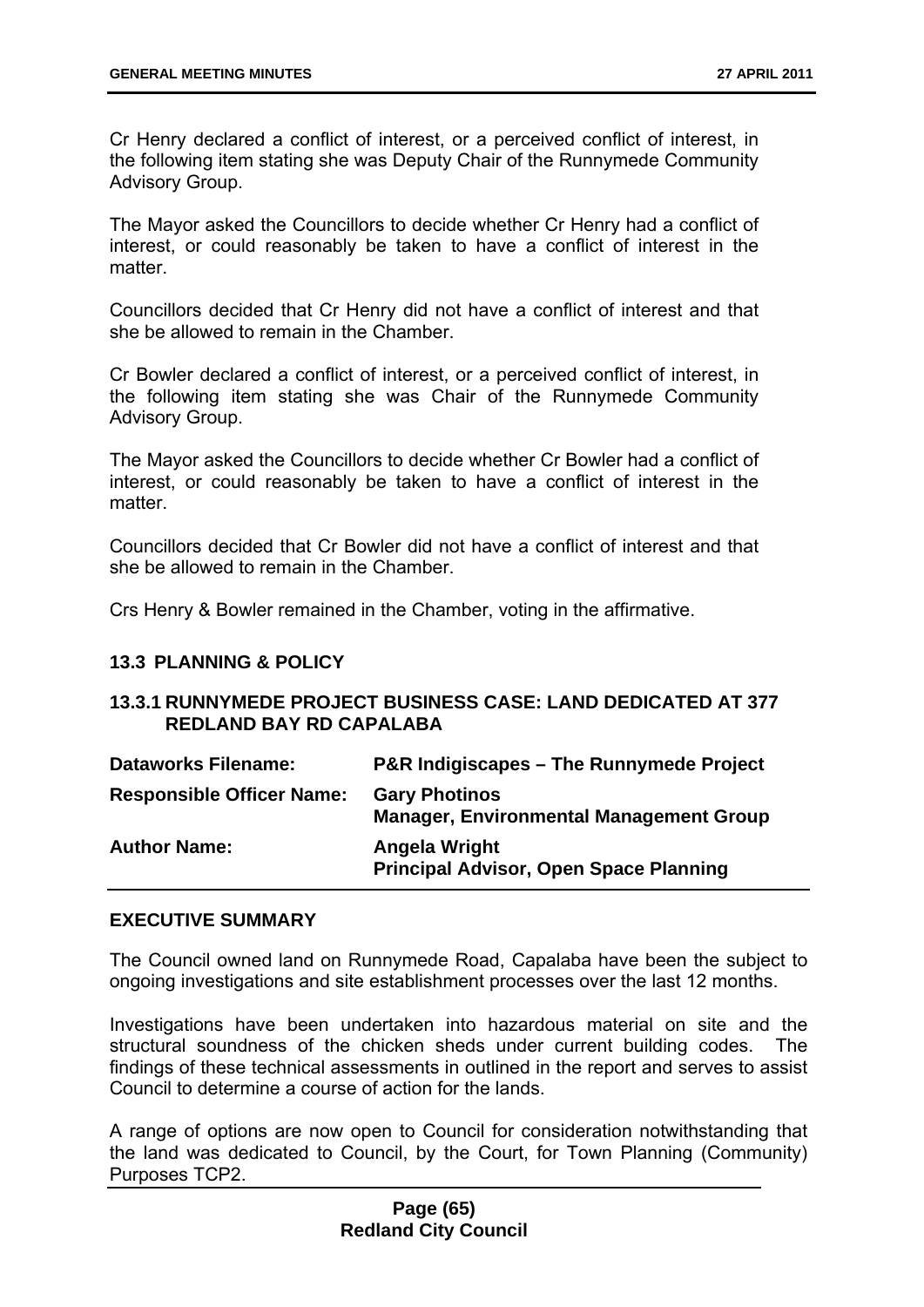IndigiScapes future needs have been taken into consideration and the role of the Community Visioning exercise and the Community Advisory Group is acknowledged.

Council should examine a range of possibilities for development of the land for community purposes including innovative ways of funding projects or enabling the community to access funding through security of tenure (leasehold).

### **PURPOSE**

The purpose of the report to recommend to Council a preferred methodology for the continued site establishment, planning, development and activation of the Council owned lands on Runnymede Road Capalaba. This includes the preparation of a business case that examines a range of options including retaining the land in Council ownership for use by IndigiScapes and the community, leasing the land to one or more community organisations following a tender process or sale and development of a portion of the land to fund the construction and operation of a community purpose facility.

The report also provides for information purposes, the findings resulting from the technical assessments relating to hazardous materials and the structural integrity of the chicken sheds.

### **BACKGROUND**

- The Runnymede Project is based on land dedicated to Council at 377-385 Redland Bay Road, Capalaba, on the corner of Runnymede Road, and described as Lot 1 on Registered Plan 154965.
	- a. The site is adjacent to the Redland's Indigiscapes Centre. The aim of the project has been to look at the future potential of the site for a range of community based activities.
	- b. The land was transferred to Council, by way of Court Imposed conditions, free of costs for Town Planning (Community) purposes.
- Council has been previously advised of intentions to retrofit a cottage associated with the Runnymede Project, however, issues associated with asbestos and lead based paints were not known at the time. In addition, Council resolved to develop a governance model, business development plan for the land where the Runnymede Project is based, pending consideration of the 2010/2011 budget.(Planning and Policy Committee Meeting June 2010)
- Council has subsequently undertaken demolition of the cottage and decontaminated the asbestos from the site. (General Meeting July 2010)
- Council has resolved to confirm/acknowledge the role of the Community Advisory Group in developing and progressing the vision of the Runnymede Project based on extensive community engagement for a further 12 months finishing in June 2011.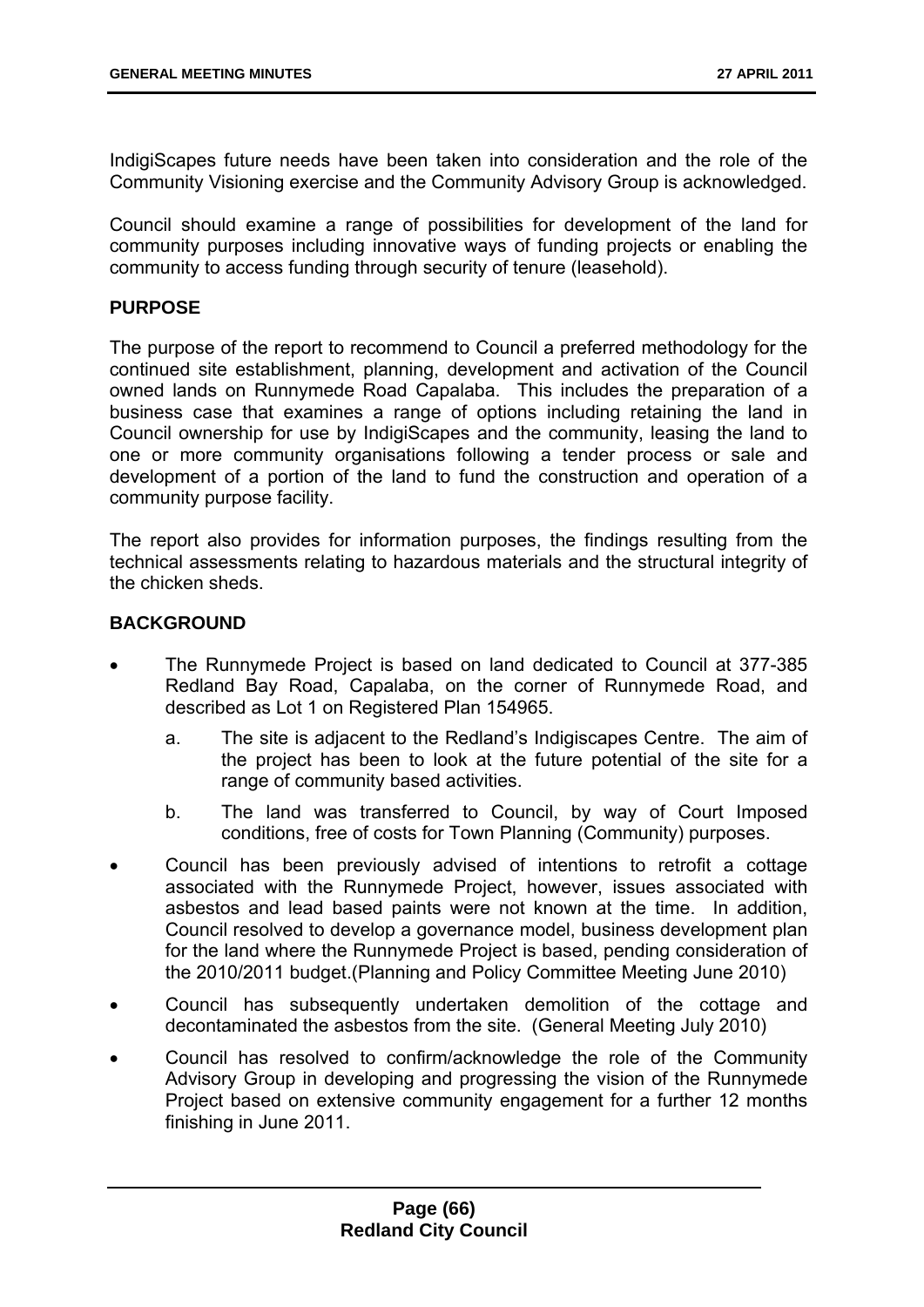- The Community Advisory Group were formally notified that its activities were placed on hold until Council has completed its due diligence assessment and structural assessment of the buildings.
- The full due diligence/environmental assessment has now been completed for the site as well as full structural assessment of the remaining chicken sheds.

### **ISSUES**

#### **INTRODUCTION**

The Runnymede Project was formed out the "Re – Futuring the Chicken Farm", a creative visioning workshop undertaken as part of the Redland 2030 Community Plan engagement process.

Subsequent to this process, an advisory group was formed to maintain momentum created from this initial workshop and has evolved into a Council and Community based project being developed. More recent due diligence requirements have necessitate a hold to the community engagement process to allow thorough site cleanup and establishment works to be completed.

### **Due Diligence Assessment and Structural Engineer's Executive Summaries and Findings**

1. Parsons Brinkerhoff (PB) Hazardous materials report - RPT018Abg Hazardous materials survey of 17 Runnymede Road, Capalaba - Redland City Council. (Lot 1 RP154965)

A hazardous materials survey was undertaken across the entire site and all buildings.

Asbestos was encountered in various forms throughout the weatherboard house and the soils in the immediate vicinity of the house. No asbestos containing materials were encountered within the former chicken sheds present on the site.

Lead paint was encountered on the weather boards of the house.

Asbestos Containing Materials and Impacted soils have been removed by licensed contractors. On completion of the removal works a total of two soil validation samples were collected and reported no asbestos detected. It was therefore considered that all asbestos had been removed from within this area.

2. Parsons Brinkerhoff (PB) Limited Stage 1 RPT001-A-sb Environmental Site Assessment (ESA) of 377 – 385 Redland Bay Road, Capalaba, Queensland (Lot 1 RP154965)

The desktop review and site walkover undertaken concluded that based on the past activities and the proposed use of the site as public use it is considered that the past activities conducted on the site do not pose a human

### **Page (67) Redland City Council**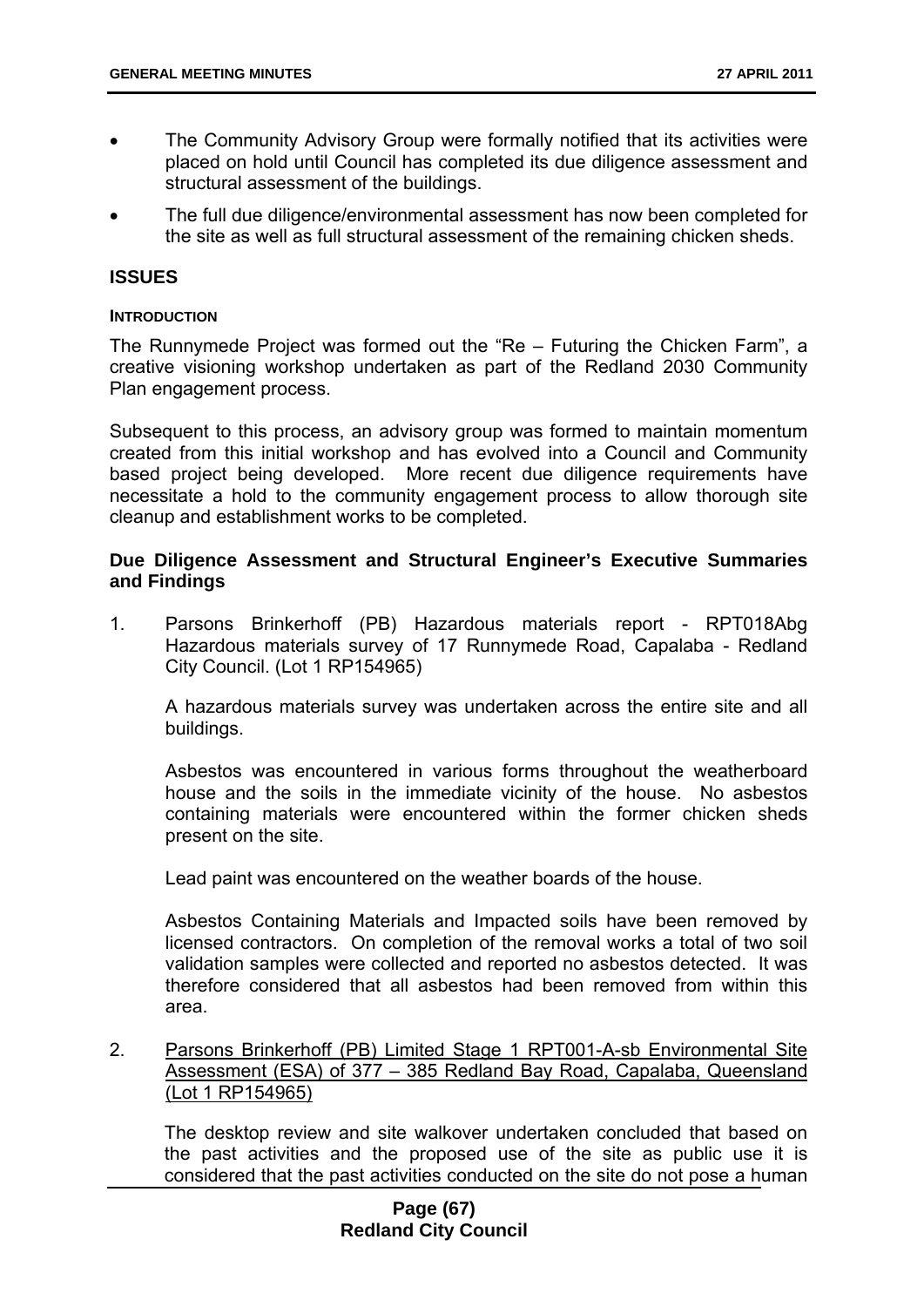health risk to site users. It is considered however, that should the proposed use to the site change, then a reassessment of the site will be required.

### 3. Parsons Brinkerhoff (PB) Structural Engineer's Report- RPT002AJR Runnymede Road – Poultry Shed Structural Assessment (Lot 1 RP154965)

The three poultry sheds were built at different times from circa 1960s through to 1989. Because of the original use of the buildings, they were designed with the relaxed designed standards that are present in the Australian Standard (AS 2867 – Farms Structures). This standard allows a reduction in loads (including wind loads), due to the low probability of people being present in the structure during a high load event such as a severe tropical storm and the lower property damage consequences of such failure. The deflection requirements under day to day conditions are also relaxed for farm buildings designed to AS 2867. This could mean that no consideration was put into how the building sways and moves under common wind events.

If the buildings were required to be classified as buildings where members of the public can gather, such as a gallery, they would generally be considered a Class 8 or 9B under the current Building Code of Australia (BCA). These classes result in higher loading and in particular wind loading. A Class 10A such as farm building must withstand a wind event that has a 1 in 100 chance of occurring in any one year. Whereas a Class 8 or 9B would have to withstand a wind event that has a 1 in 1000 chance of occurring in any one year due to the probability of large numbers of people being in the buildings. This results in an increase of wind loading of approximately one and half times that of which the building was originally designed for. To increase the strength of a building of this construction up to such levels would incur significant costs.

In addition to the structural requirements Class 8 or 9B buildings have several other specifications that need to achieved, such as (but not limited to), fire safety, equitable access, amenities and storm water collection. This was not specifically considered in this report but they have the potential to add further significant costs to the building rectification. For example, the current buildings have no gutters or down pipes to collect and dissipate storm water and there is only a single door on the ends of the building allowing for poor access and emergency exit. This coupled with the structural ramifications above, will likely result in rectification works exceeding the cost of a new development.

Based on the available information PB recommends that only a restricted-use option, with a Class 10a specification to BCA, be pursued. Overall the condition of the buildings on a whole is fair, but due to their age there are numerous defects that would have to be rectified regardless of class. Also when checked to current design standards there is a need for improving the strength of certain members which is detailed in the PB report. Further work would have to be undertaken to determine the cost of rectification and maintenance to achieve Class 10a, however, it is still expected to reach a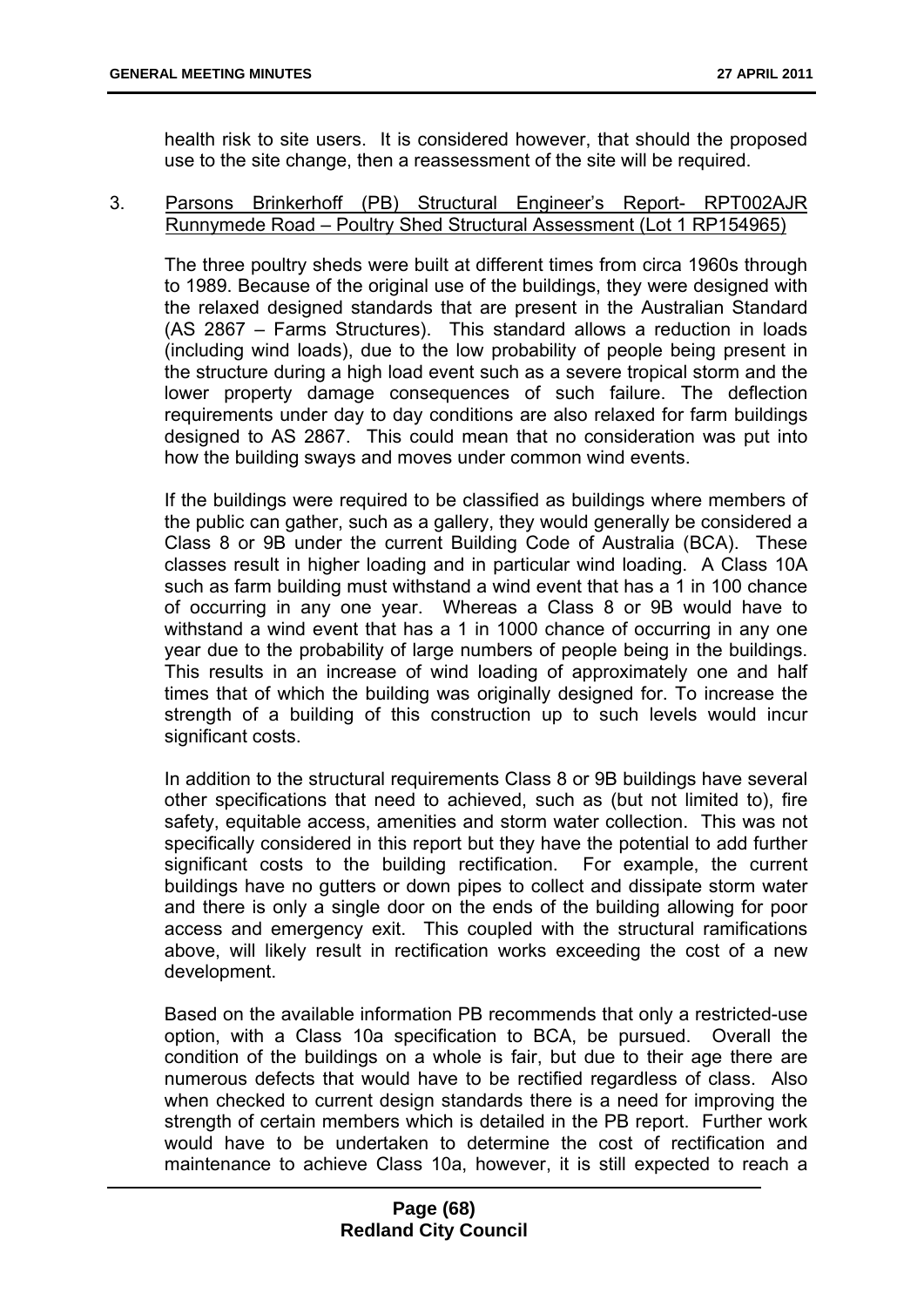significant proportion of the complete replacement costs. In PB's past experience, as a 'rule of thumb', any building upgrade or refurbishment that requires modifications to more than 25 percent of the structure will usually cost more than the construction of a comparable size new building.

### 4. Parsons Brinckerhoff (PB) Runnymede –Structural Assessment and Cost Estimate of upgrading three sheds – Stage 2 Report 2171002A

This report contains a cost estimation of the potential upgrade of the three existing chicken sheds standing at the Runnymede site located at 377-378 Redland Bay Road, Capalaba, Queensland (Lot 1 onRP154965). This investigation is a supplement to Stage 1 report already provided by PB. In particular, it focuses on estimating the cost involved in strengthening the shed/s to a Class 10a standard described in the Building Code of Australia (BCA). The cost of these upgrades is also compared to the estimated cost of a similar new building for completeness.

A Class 10a building is a "non-habitable building being a private garage, carport, shed, or the like" as defined in the BCA. It shall not be used a muster or shelter point during an emergency or high wind event and as a guide should be occupied by no more than one person per 30m2 during normal operation.

The cost estimate investigation included a detailed bill of quantities shows that the cost of rectification for 1 building is \$245 701 in comparison to supply and erection of 1 new building with similar dimensions at \$307 420. The cost estimates report recommends that additional costs of \$40 000 be added to Sheds 1 and 2 due more corrosion damage to steel members and water damage to purlins.

The total cost to rectify all three buildings would be in the vicinity of \$777 103. The consultants further recommend that rectification of the existing buildings should be considered with caution. There is a risk of finding more defects as the building is rectified. Finally, the benefits of installing a new building should be considered and include:

- The ability to choose a more appropriate class and use of the building with less impact on total cost (note that only Class 10a was considered for costing)
- The ability to modify the dimensions of the building to the desired function.
- Reduced maintenance and increased design life.
- 5. Due Diligence Assessment Conclusions

On completion of the removal works for the cottage, a total of two soil validation samples were collected and reported no asbestos detected. It was therefore considered that all asbestos containing materials had been removed from within this area. No asbestos containing materials were encountered within the former chicken sheds present on the site.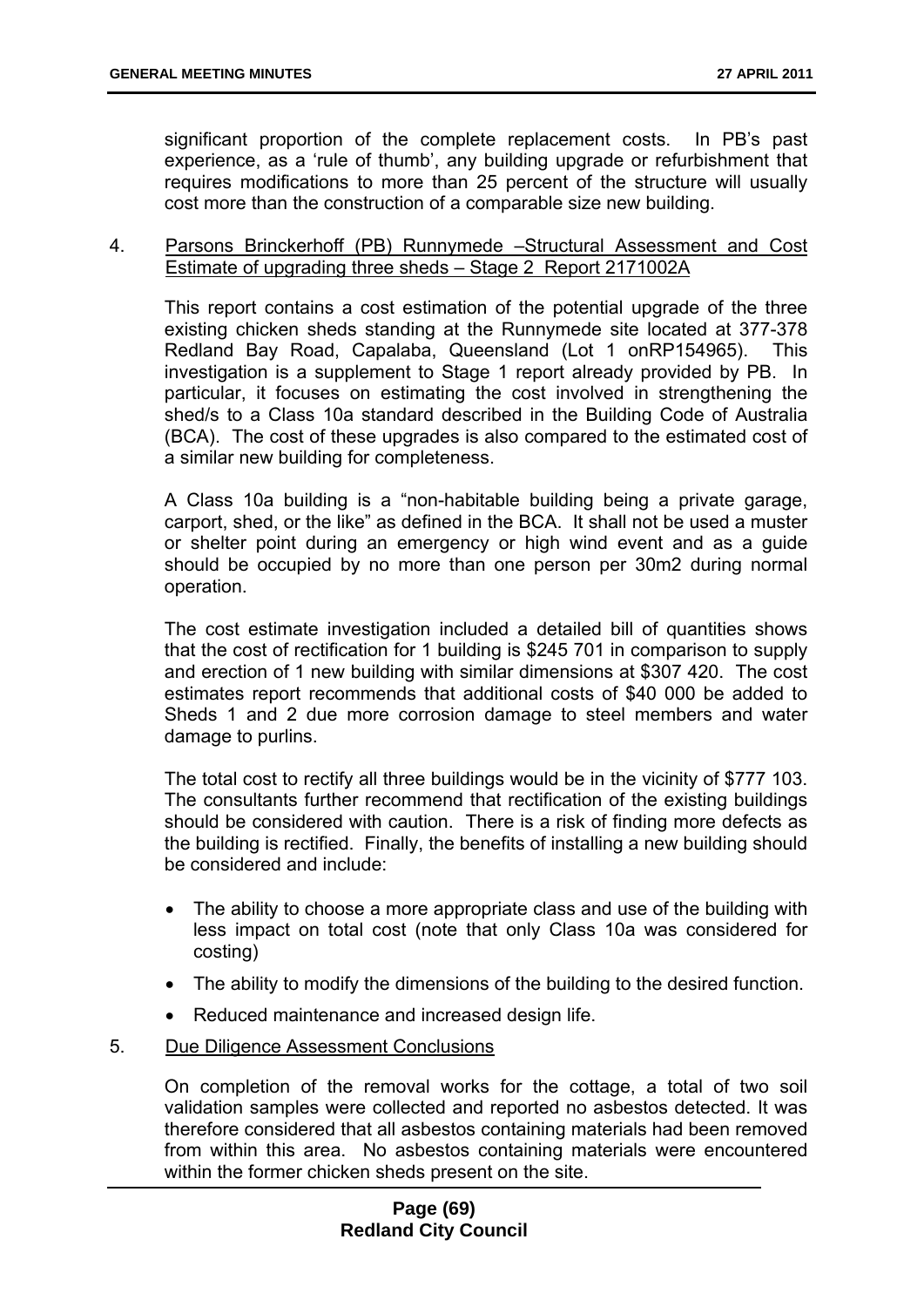Based on the past activities and the proposed use of the site as public use it is considered that the past activities conducted on the site do not pose a human health risk to site users.

Based the structural assessment of the buildings and the on the available information PB recommends that only a restricted-use option, with a Class 10a specification to BCA, be pursued. The use of or the upgrade of the buildings to a higher classification is not recommended as the cost of upgrade and rectification would exceed the cost of a new building.

The costs presented to rectify the chicken sheds to a class 10a structure is not viable due to the restricted use potential and is cost prohibitive to upgrade the sheds to any other use. The conclusions are that it far more cost effective to demolition all chicken sheds estimated at \$120 000.

#### **Community Visioning and Community Advisory Group (CAG)**

Community visioning for this land commenced at the same time as the community engagement on the Redland 2030 Community Plan.

A community visioning workshop held at IndigiScapes on 13 June 2009 endorsed the potential use of the site as a creative, sustainable, cultural community hub for environmental/sustainability education and business with a connection to IndigiScapes and the indigenous and agricultural heritage of the Redlands.

A CAG, which was formed after the Redlands 2030 Community Plan have been discussing and researching a number of options which centred on the key areas.

The CAG was endorsed by Council to continue to provide advice until June 2011. However the group were notified that until Council has concluded all due diligence assessments and completed the structural assessment of the buildings that the group activities would be placed on hold.

#### **Policy Positions**

Listed below are a range of policy positions that Council has in terms of service and facility provision that could inform and direct the future of the Runnymede Land. Many of these policies underpin strategic plans adopted by Council.

#### Environmental Education Policy (in development)

Council currently delivers a range of environmental and sustainability education programs and initiatives for the local community. These include, but are not limited to, extension programs, information provision, community workshops, interpretation, and local laws enforcement, partnerships with other organisations and schools programs. The programs are delivered using a range of educational methods including mass media, print material, school visits, tours, specialist advice and partnering arrangements, interpretation and festivals.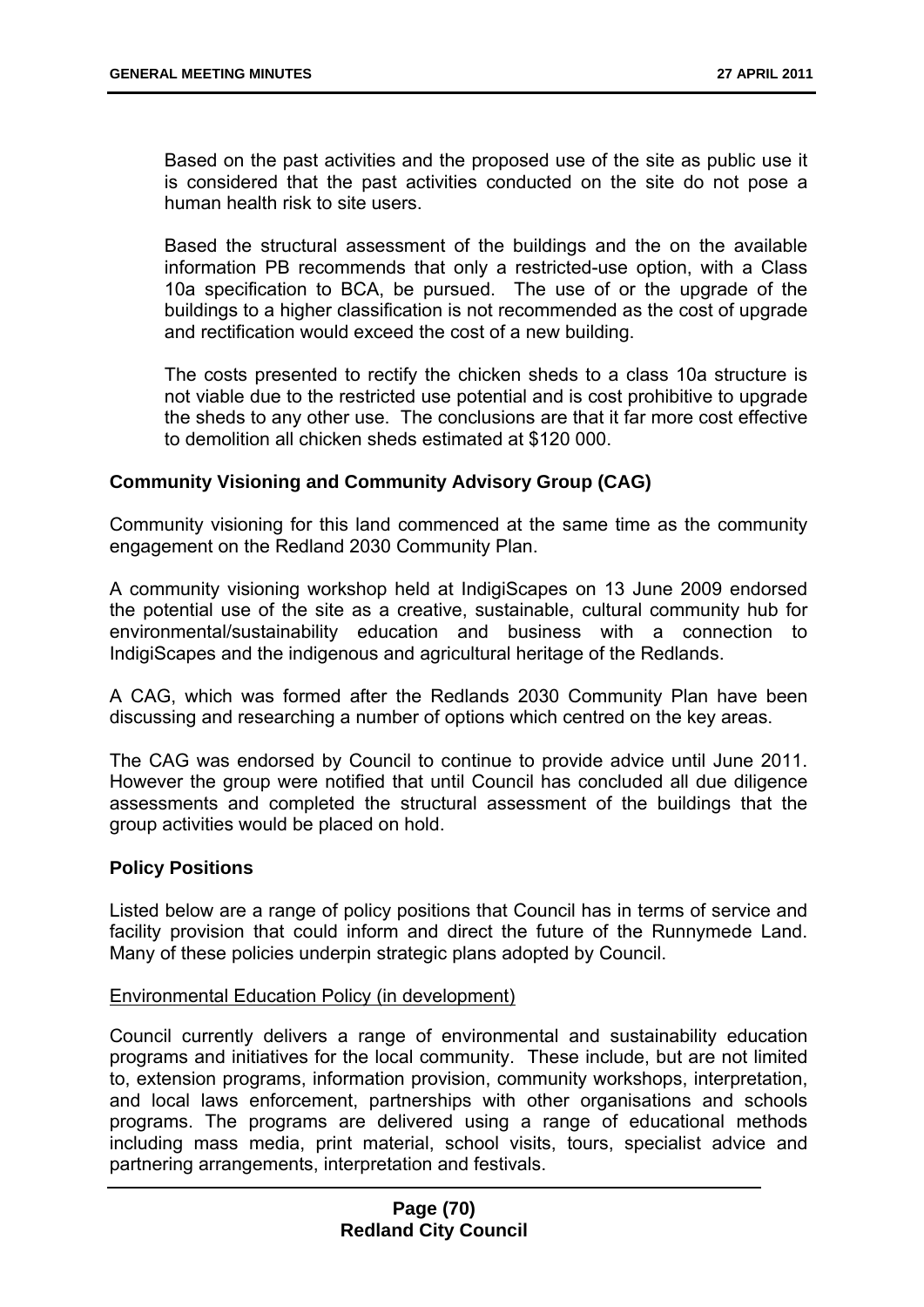The main 'vehicles' for environmental education delivery in the Redlands is through Indigiscapes (Council's environment centre), websites, libraries, customer service centres and Council officers. Environmental education and extension programs have provided Council with cost effective policy implementation tools in the past and it highly likely that the new Environmental Education Policy will formalise this commitment not only to the existing programs and also to their expansion.

Providing Indigiscapes with an opportunity to expand their operations would be consistent with future policy positions.

### Cultural Policy

Council recognises the importance of developing and promoting a robust living culture in the Redlands that reflects and stimulates all residents.

Council acknowledges culture as a primary vehicle for the exploration of community values and aspirations and regards the vitality of local culture as an important indicator of community wellbeing and sustainability.

Land availability will assist in the implementation of this policy to achieve its stated Council commitments of providing dedicated public cultural facilities that present professional programs in all art forms that engage diverse audiences and participants and supporting organisers of local festivals and events to deliver safe, inclusive, sustainable and vibrant programs that engage and inspire diverse communities.

### Festivals and Events Policy

Council recognises Festivals and events as an essential part of the City's cultural, social, environmental and economic sustainability of the Redlands. Festivals and events play a key role in building strong communities.

*Objective 3*, of the accompanying strategy, identifies that enabling infrastructure is required to ensure access to public places and venues that are equipped with safe, suitable and contemporary events infrastructure. This can be achieved by improving the identification and design of Council controlled places and spaces to ensure their suitability for festivals and events.

The strategy further suggests that Council review existing and future open space areas to inform future park development. The land availability at the Runnymede location could fulfil this requirement.

#### Strong Communities Policy

Council's Strong Communities Policy recognises that a strong community is "a connected community with access to the full range of options required for a rich community life and an active attachment to place". The principles underpinning this policy include: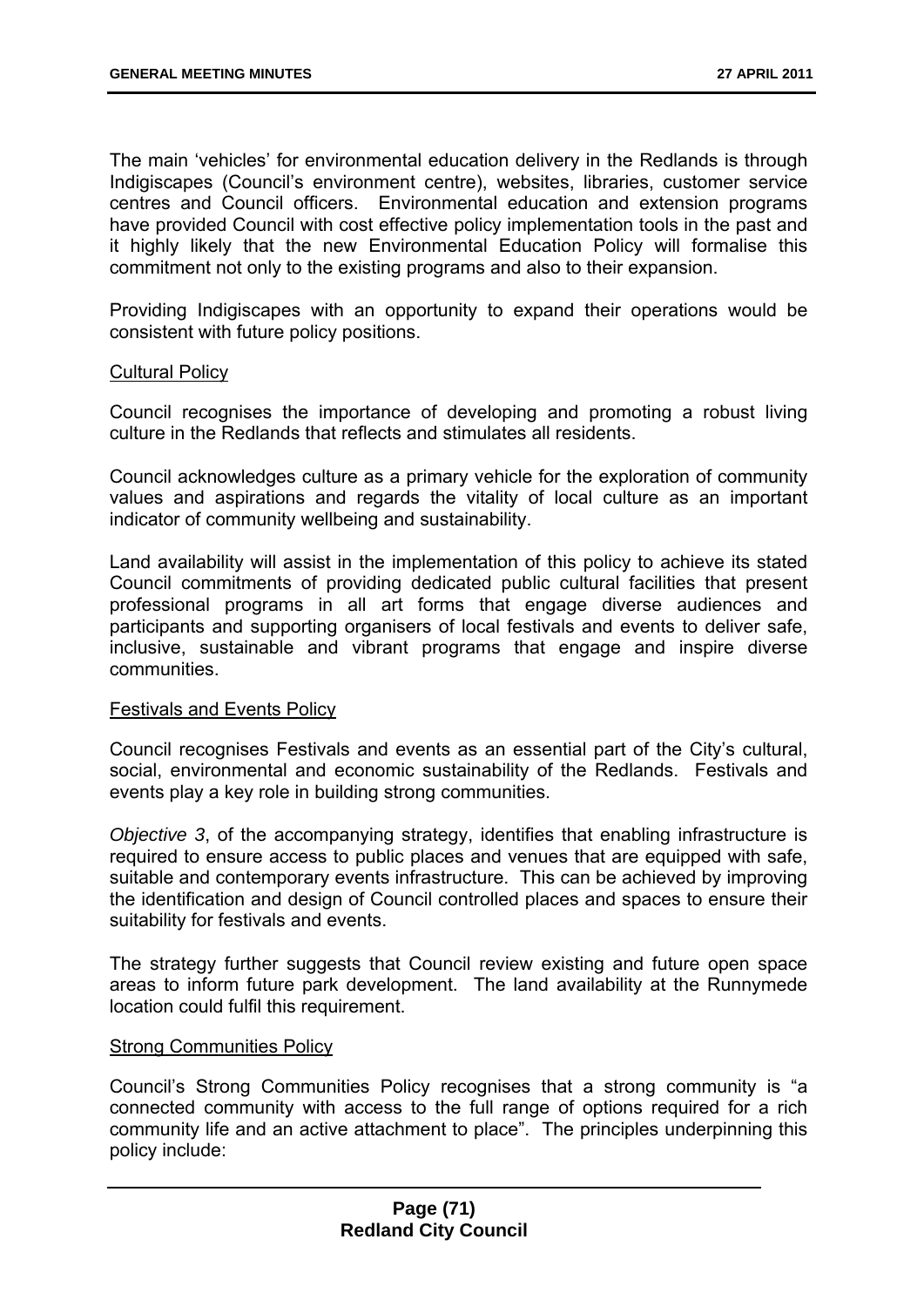- Living culture
- Social justice
- **Sustainability**
- Quadruple bottom line
- Active citizenship
- Community development and community driven processes
- Collaborative partnerships approach
- Best value solutions
- Innovation

## Community Gardens Policy

The Redlands 2030 engagement process has shown the growing interest in community gardens. Submissions from community members indicated their support and their visions of being able to access local produce and to have functional gardens within their communities. Under the Green Living outcome area in the Community Plan, the identified goal of Local food production articulates:

*"…we grow and share food in homes and community gardens, schools and edible streetscapes; small crops are harvested from working farms; and people support locally grown produce at growers' markets within the city and throughout the region."* 

The Community Garden Policy was endorsed by Council on 15 December 2010. Council indicated a commitment to supporting the community in developing sustainable community gardens on Council and non-Council land in order to enhance the contribution community gardens can make.

The policy states that Council will support community garden groups that are not-forprofit incorporated organisations or are sponsored or auspiced by an incorporated not-for-profit organisation by the identification of suitable land for community gardens. The policy report also identified the implementation of the policy would be undertaken through an extension program delivered out of the Environmental Education Unit. The proximity of land for community gardens adjacent to Indigiscapes provides excellent synergies for the implementation of this policy.

### Social Infrastructure Strategy and Policy

The Social Infrastructure Strategy outlines Council's approach in identifying and delivering high priority, facilities and networks to achieve a strong community in the Redlands. The strategy picks up on the themes and aspirations emerging from the Redland's 2030 Community Planning process.

The strategy will provide for a range of catalyst, city-wide and local projects. One of the identified city wide projects is the Green Living Hubs, which aims to: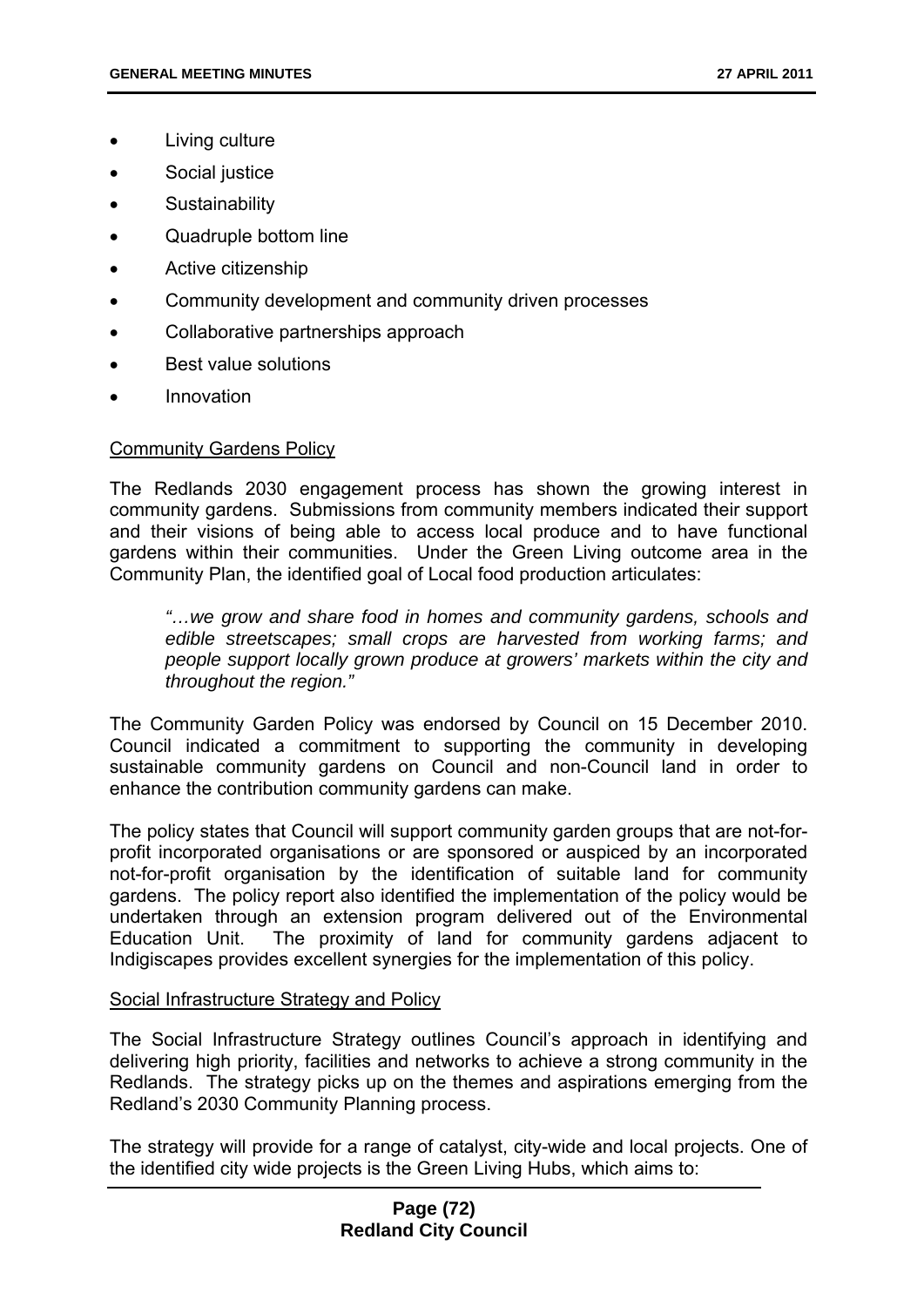*"..achieve broader community outcomes by linking existing and new environment education/sustainable living hubs and programs through partnerships with community and private organisations. The project builds upon local natural and human assets, economic potential for eco business development, recreational activities, social and cultural enterprises and sustainable building principles. Potential to support local food through advice/infrastructure to neighbourhood community gardens and neighbourhood enterprises."* 

Meeting Operational Requirement of IndigiScapes

- Overflow car parking area
	- Growth in demand to access the IndigiScapes facility has highlighted the limitations of the car parking space availability, especially when larger events occur at the site. On occasion, the vacant grassed area of the Runnymede property is already used as overflow car parking, with relevant permissions. Public visitation over the past 10 years to IndigiScapes shows an almost linear increase so this pressure is likely to increase in time and has the potential to cause issues with neighbours when larger numbers of vehicles can be parked on the edges of Runnymede Road.
- Festival/Events Space
	- The small number of festivals and events currently run by the Environmental Education Unit at IndigiScapes fit within the existing grounds and there is no short to medium term need for any extra space to accommodate existing and proposed events.
- Long term staff accommodation plans

The IndigiScapes centre has already exceeded its capacity to accommodate staff from the Environmental Education Unit, as the programs have grown. There is currently four staff in a demountable adjacent to the main building. This is not an ideal situation as a long term office solution. It is most likely that other staff currently sitting in other parts of Council could also utilise this site, creating space in other Council buildings. If it is the intent of Council to continue to grow and develop its environmental programs, space to accommodate staff is a major limiting factor. The most likely area of growth would occur in the areas of sustainability education programs and this would complement some of the existing proposals currently at the site.

#### Ideas for possible alternative uses:

- Festival/Events Space
	- The city is currently undersupplied with space and facilities suitable for small to medium events. The site would provide an opportunity to develop a space that could be developed as arboretums that enclose numerous amphitheatres. This would provide opportunities for groups involved in the arts, horticulture etc by providing then with a small / medium venue to rehearse and perform.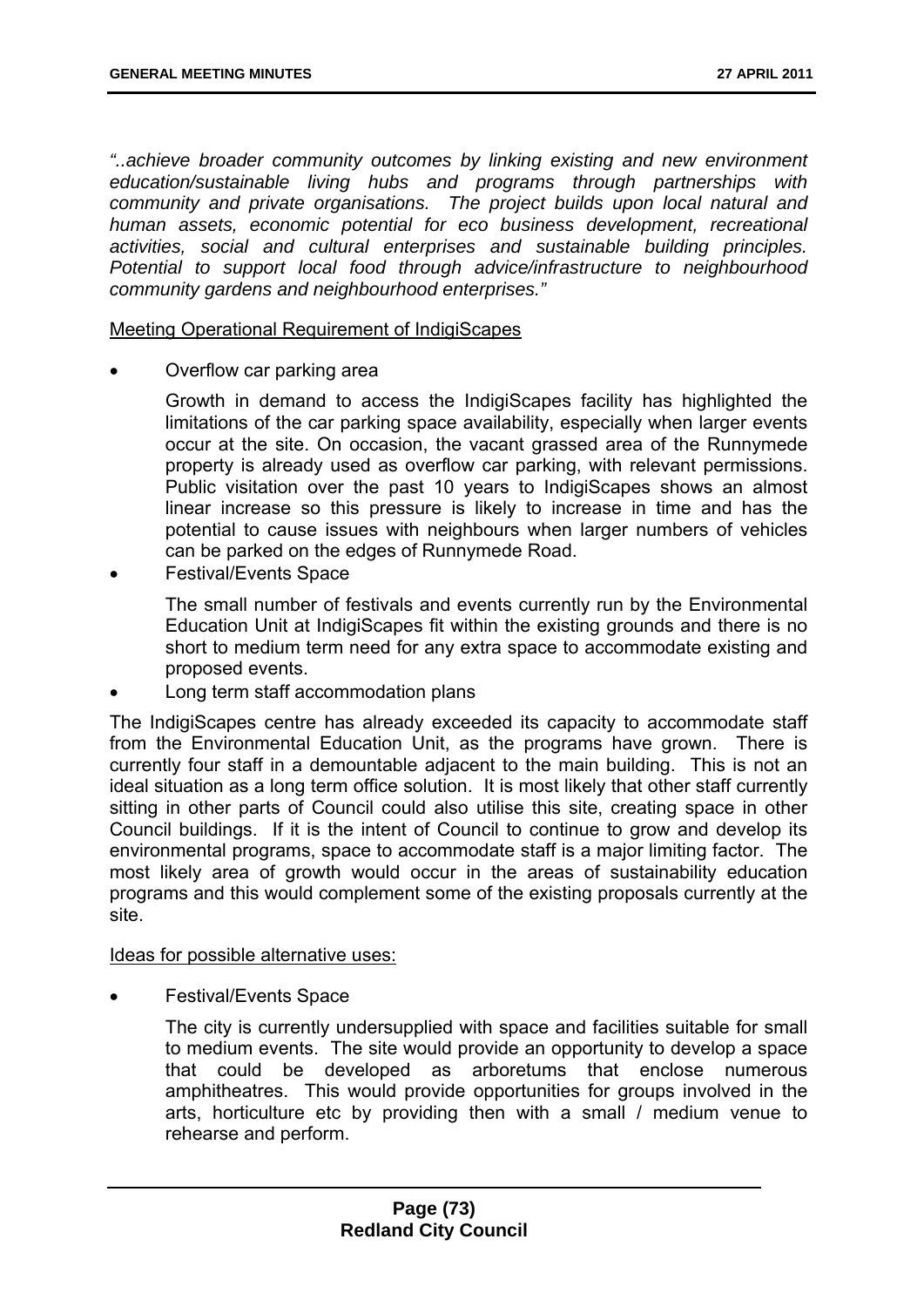Market Gardens / City Farming

Part of the space could lend itself to develop as a city farm and education space for growing produce sustainably either in a back yard setting or community based setting.

The size of the site and access to the existing IndigiScapes facility would seem to make it an ideal location for a community garden. The site could also be utilised to relocate and expand the IndigiScapes nursery, improving its capacity to produce local provenance native plants to assist in meeting Council tree plantings targets.

Environmental Education

There is no specific need for extra land or area to carry out the existing environmental education activities of IndigiScapes. The potential of the site in this regard lies in what associated uses the site is put and opens up the possibility of being a central area for sustainability education in the Redlands.

#### **Land Use and Development Potential for Site**

#### Property Attributes

| <b>Address</b>              | 377 Redland Bay Road Capalaba                                |
|-----------------------------|--------------------------------------------------------------|
| Owner                       | <b>Redland City Council as freehold</b>                      |
| <b>Property Description</b> | Lot 1 RP 154965                                              |
| <b>Property Number</b>      | 29710                                                        |
| Area                        | 40500 square metres                                          |
| <b>Zoning</b>               | <b>CN- Conservation</b>                                      |
|                             | <b>RN Rural Non Urban</b>                                    |
| Overlays                    | Bushfire Hazard;, Habitat Protection;, Landslide Hazard      |
|                             | Road and Rail Noise Impact Overlays . (State Koala           |
|                             | <b>Conservation Policy and Regulatory Provisions applies</b> |

#### Court Imposed Decision Notice

The final decision notice on the Heritage Pacific development application for 401 Redland Bay Road Capalaba resulted in the land at 377 Redland Bay Road being transferred to Council at no cost for Town Planning (Community) Purposes TCP2.

The Community Purposes sub area CP2 zone is described as Community Facility which means the use of premises for the provision of cultural, social or community services. The term includes community centre, community hall, cultural centre, library, museum and welfare premises.

#### Highest and Best Use of Land for development purposes.

The current rural non urban zoning has been applied to reflect the previous poultry industry use on the land. The poultry industry ceased to operate prior to Council taking ownership of the site.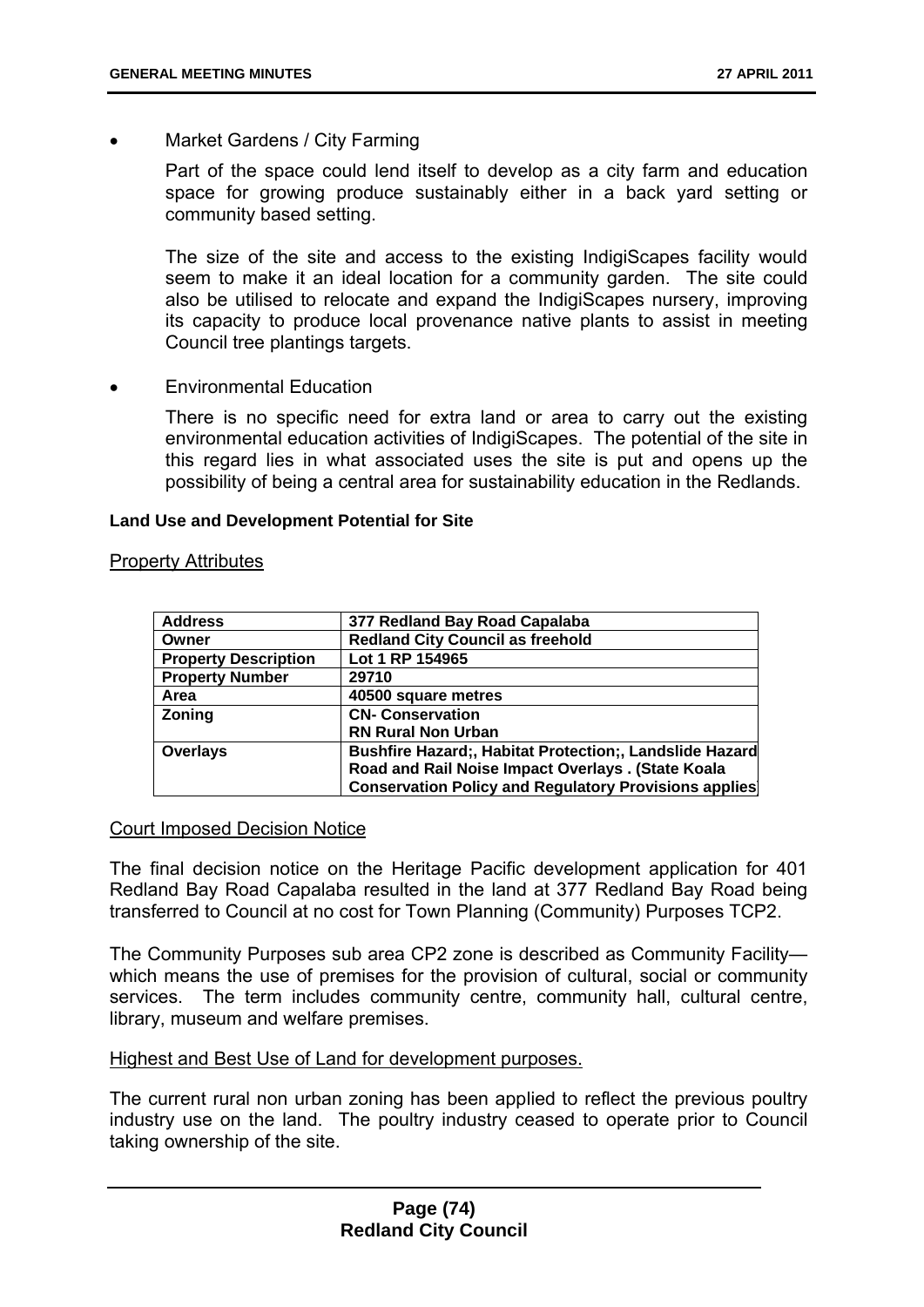Although the current intention for the land is Community Purposes CP2, the Local Government Act 2009 does make provision for land dedications made for specific purposes to be altered through a formal process involving the calling of public submission. Should the change in land use dedication be viable an analysis of most appropriate land use for the site would start with a review of the surrounding land uses which are currently open space and park residential land uses.

Expressions of Interest could be called for joint venture partners/developers/ to undertake the necessary planning and feasibility work on an innovative multi-use community purposes, residential, commercial development on the site.

#### Land Valuation

On the basis of potential park residential development (lot reconfiguration) occurring on the site, the market valuation for this land would be approximately \$3.2 million. The return to Council would be higher should Council decide to undertake the development of the site or enter into a joint venture agreement through an expression of interest process.

### **Preliminary Options Analysis**

The analysis has examined objectively whether the Runnymede Rd land, can contribute effectively to the achievement the corporate plan objectives. As Council owns the land in freehold and there are legal caveats on the land regarding the purpose for which the land was dedicated.

The preliminary options analysis also considered related non-asset initiatives and disposal options that could be applied under the circumstances.

Having considered the existing policy position which has been developed in response to the Redlands 2030 Community Plan, the findings of the due diligence reports and possible alternatives, three preliminary strategic asset investment planning options have been developed for further consideration:

### 1. Expand the IndigiScapes Centre. (Retain the asset in Council Ownership)

A first option could be to retain the land in Council ownership with the recommended asset assignee being the IndigiScapes Centre (Operations and Maintenance).

By expanding the Indigiscapes Centre a number of policy implementation requirements would be addressed as well as dealing with future operation requirements of the IndigiScapes Centre.

A master planning process would include the incorporation of the operational requirements for Indigiscapes, and, for example, the possible inclusion of a festivals and event space and community gardens. The governance arrangements would be that the site and facilities are managed by Council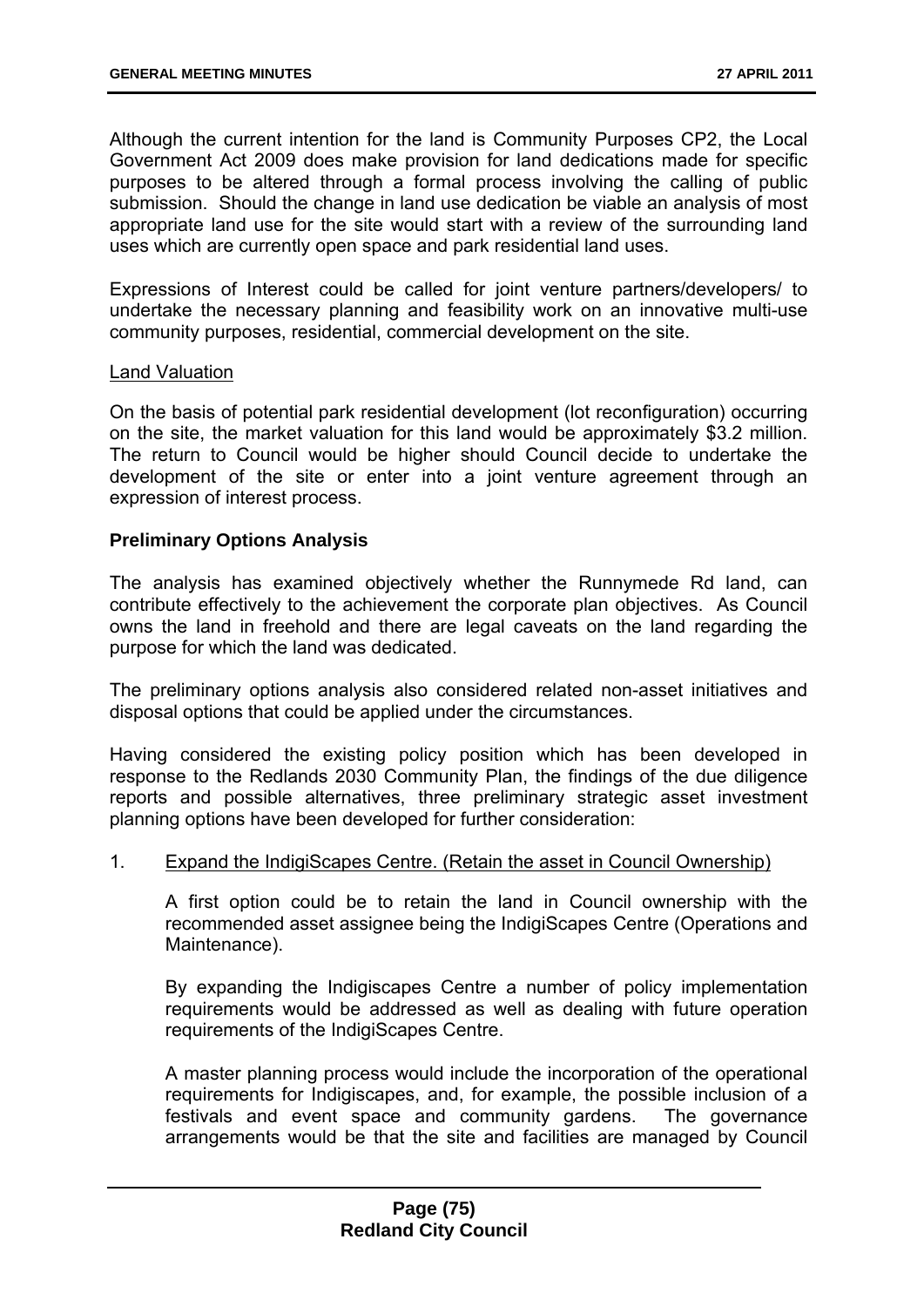with the possibility of alternative governance models being developed over time and in consultation with the community.

### 2. Developing community based facilities (Provide the land asset, tender out/lease out development and operation of facility)

A second option for consideration in the development of the business case for the site would be to lease part of all of the area to one or more community organisations for specified uses developed through a consultation process and examination of Council's policy and corporate priorities.

A public tender process would need to be undertaken to ensure transparency and equity.

The land could be operated by a commercial operator, who also fulfilled the specified requirements (e.g. one with strong community service obligations or community purpose outcomes) of Council but that provided financial returns to Council through a long term lease arrangement.

## 3. Expressions of Interest to develop and or sell off all or part of the site.

The third tier/option of the business case development could be to look at the option of disposal or partial disposal of the asset. Where initial start up capital to establish any community based facilities on the site are considered prohibitive to Council's investment options, then disposal or partial disposal of the land could be considered.

An Expression of Interest (EOI) could be sought from joint venture partners, developers or consultants to develop the site consistent with the community plan with development and disposal options to fund any community purposes and capital investment. Council could amend the current Planning Scheme zoning of rural non urban to a zone which would be consistent with that in the locality and the character, amenity of adjoining land. This would require a planning scheme amendment, with appropriate public consultation and state interest checks being undertaken.

It would need to be clearly and openly demonstrated that a significant community benefit could be achieved with this option to dispose of all or part of the subject land.

Part development options could also be considered where a portion of land could be reconfigured as a boundary alteration and incorporated into the Indigiscapes site, e.g. area of say 1 hectare, to address policy and operation requirements; while the balance could be developed and on sold to raise revenue for Council.

Should a conclusion be reached that the retention and development of the Runnymede Rd land in Council ownership is the best option, a whole-of-life approach to planning would need to be completed through the preparation of a business that would cover the project delivery, ongoing operation, and maintenance of the asset.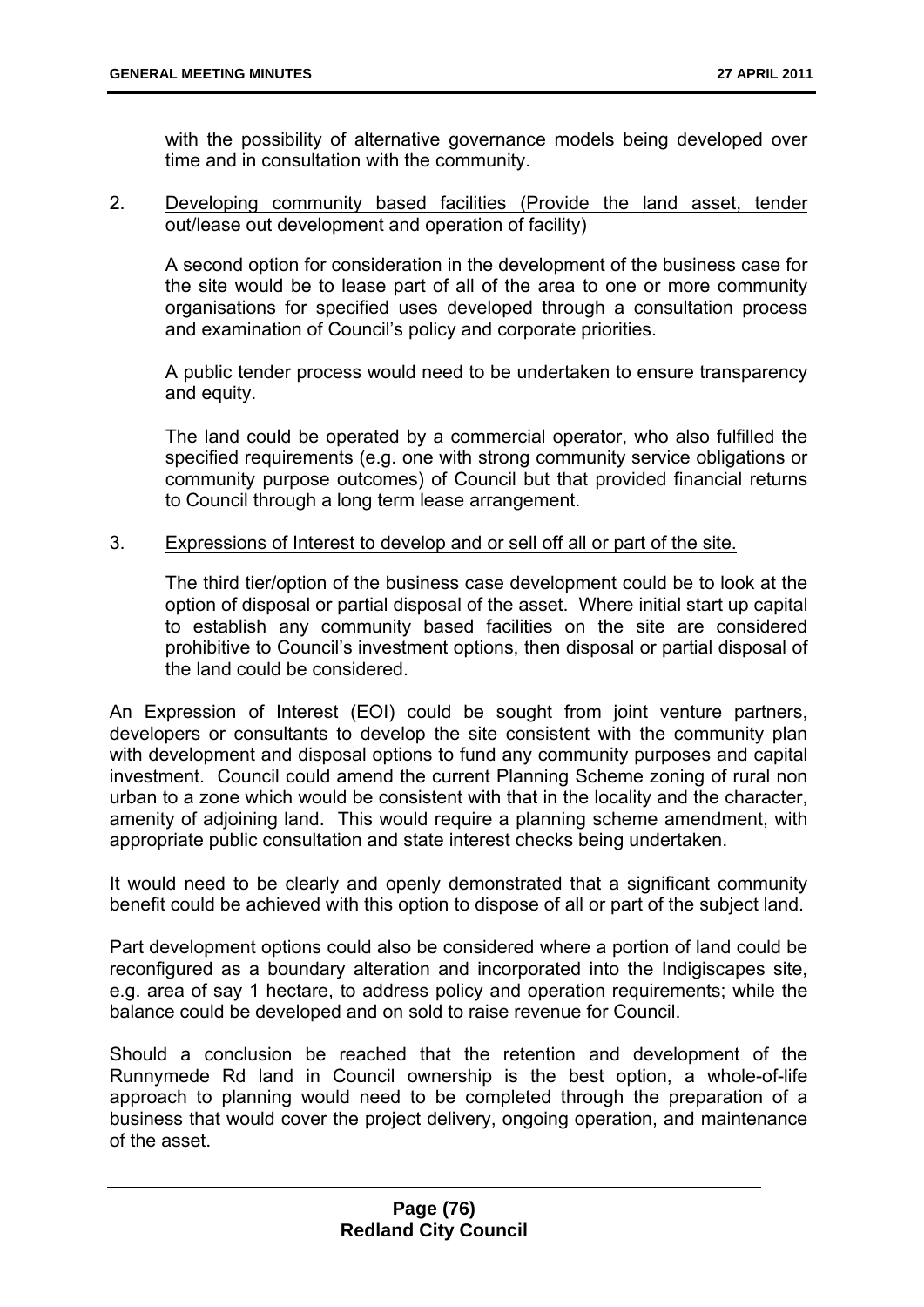#### **Preparing the Business Case**

Once Council has confirmed the proposed strategic planning asset investment options, the next critical step would be the preparation of the business case. The business case would provide a robust appreciation of the scope, benefits, costs, schedule and risks for the options. It should propose a recommended option, and alternative options based on an objective appraisal of their relative strengths and weaknesses including financial implications.

#### **RELATIONSHIP TO CORPORATE PLAN**

The recommendation primarily supports Council's strategic priority to ensure the enhancement of biodiversity including koala habitat, bushland, greenspace, waterways, catchments, air and coastal ecosystems in recognition of our unique location on Moreton Bay.

#### **FINANCIAL IMPLICATIONS**

The only detailed costs estimated obtained for the refurbishment of the existing chicken sheds to a Class 10a level as upgrading to any other class is not feasible or cost effective.

The cost estimate investigation included a detailed bill of quantities showing that the cost of rectification for 1 building is \$245 701 in comparison to supply and erection of 1 new building with similar dimensions at \$307 420. The cost estimates report recommends that additional costs of \$40 000 be added to Sheds 1 and 2 due to more corrosion damage to steel members and water damage to purlins.

The total cost to rectify all three buildings would be in the vicinity of \$777 103.

The costs presented to rectify the chicken sheds to a class 10a structure is not viable due to the restricted use potential and is cost prohibitive to upgrade the sheds to any other use. The conclusions are that it is far more cost effective to demolish all chicken sheds estimated at \$120 000.

The short term financial implications for future year budgets is the cost of outsourcing the development of the business case and the cost of demolition of the sheds.

#### **PLANNING SCHEME IMPLICATIONS**

The Land Use Planning Group was consulted and it is considered that the outcome of recommendations in this report could ultimately result in possible amendments to the Redlands Planning Scheme. Much more investigation is required however before this can be ascertained.

## **CONSULTATION**

The Community Advisory Group has been briefed on the outcomes of the due diligence assessments and the structural engineers reports.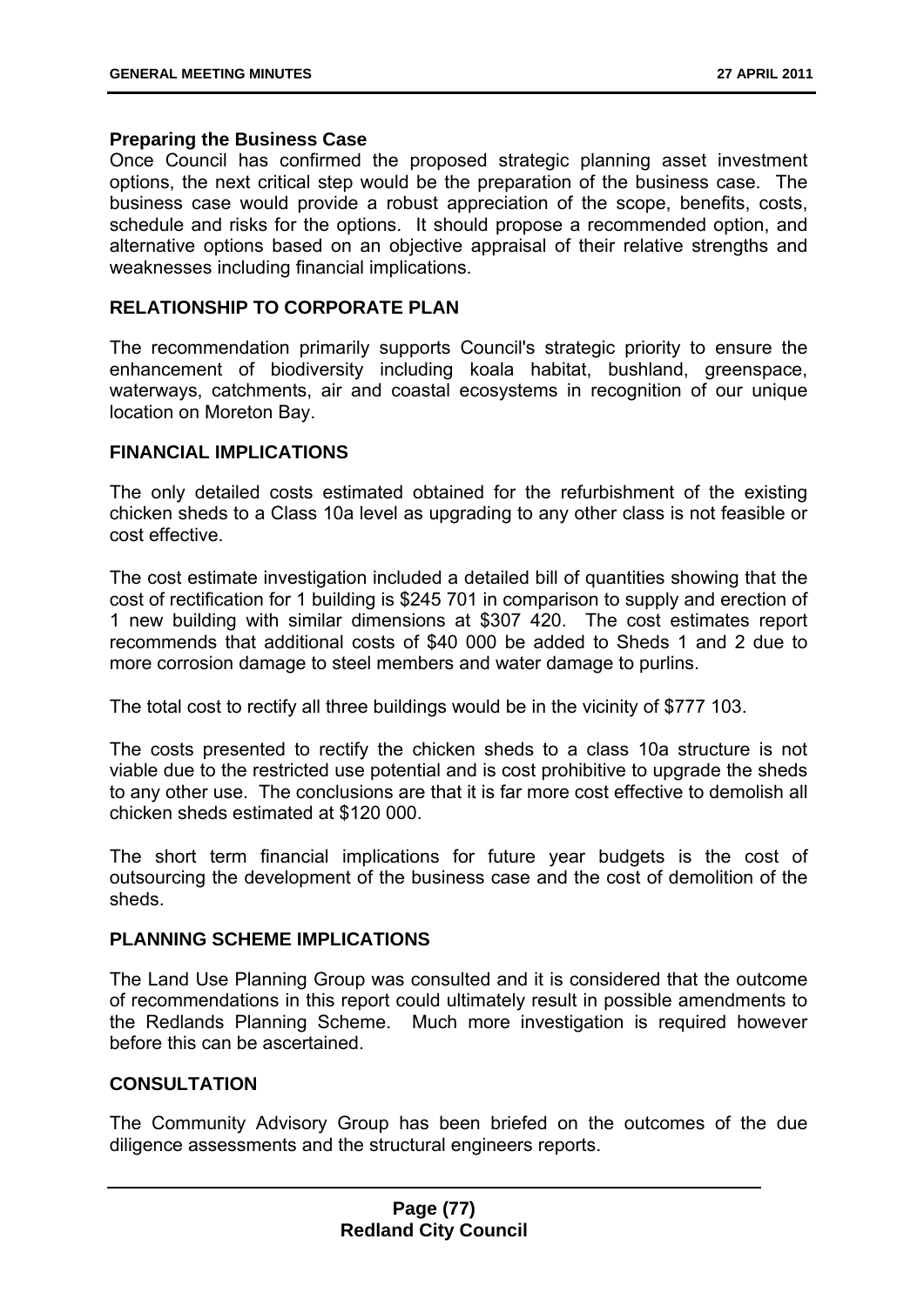Should Council proceed with the development of the business it would be appropriate to re-engage the Community Advisory Group for preliminary advice and where relevant seek more specific community consultation regarding the formal/legal processes as the land was provided as "trade off "to allow urban development to occur at 401 Redland Bay Road where urban development was inconsistent in the previous planning scheme.

### **OPTIONS**

#### **PREFERRED**

That Council resolve to:

- 1. Proceed to preparing a business case for Runnymede Rd lands in consultation with key stakeholders, including the Community Advisory Group. The business case should consider all options for development and community activation of the site namely:
	- Expansion of the IndigiScapes Centre, retaining the asset in Council Ownership;
	- Developing community based facilities (Provide the land asset, tender out/lease out development and operation of facility; and
	- Calling for Expressions of Interest to develop and or sell off all or part of the site.
- 2. That the chicken sheds be secured and remain in place until the completion of the business case for the Runnymede Road lands.

### **ALTERNATIVE**

That Council resolve as follows:

- 1. To proceed to preparing a business case for Runnymede Rd lands in consultation with key stakeholders, including the Community Advisory Group. The business case should consider only one of the options for development and activation of the site as directed by Council; and
- 2. That the chicken sheds be secured and remain in place until the completion of the business case for the Runnymede Road lands.

## **OFFICER'S RECOMMENDATION**

That Council resolve as follows:

- 1. To proceed to prepare a business case for Runnymede Rd lands in consultation with key stakeholders, including the Community Advisory Group. The business case should consider all options for development and community activation of the site namely:
	- a) Expansion of the IndigiScapes Centre, retaining the asset in Council Ownership;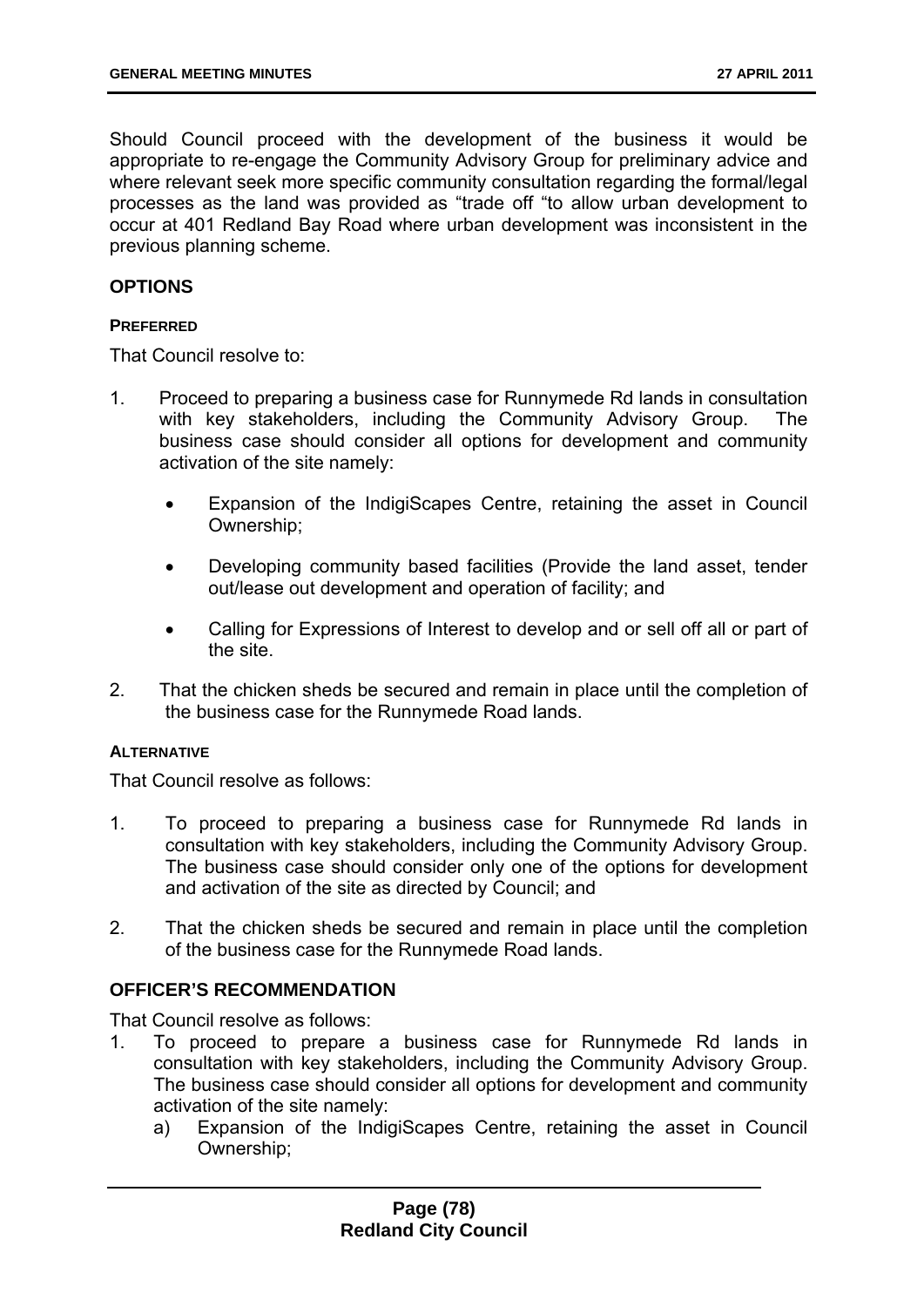- b) Developing community based facilities (Provide the land asset, tender out/lease out development and operation of facility; and
- c) Calling for Expressions of Interest to develop and or sell off all or part of the site.
- 2. That the chicken sheds be secured and remain in place until the completion of the business case for the Runnymede Road lands.

## **COMMITTEE RECOMMENDATION/ COUNCIL RESOLUTION**

| Moved by:    | <b>Cr Bowler</b> |
|--------------|------------------|
| Seconded by: | Cr Boglary       |

**That Council resolve to not accept the officer's recommendation and to proceed as follows:** 

- **1. That Council consider calling for an EOI for any community group that may be interested in operating the Runnymede site as part of a Permit to Occupy or Lease Agreement;**
- **2. That a report be brought back to Council within 5 months, detailing the proposal and including the following parameters:** 
	- **a. The delivery of a collaborative sustainability hub for a range of community uses that encompasses the arts, the environment, community gardens and alternative energy opportunities;**
	- **b. The possibility of a commercially operated education and training centre;**
	- **c. The fostering of community health and well-being through a range of inclusive community activities, including community gardens and Arts and Culture festivals; and**
	- **d. To engender partnerships with the Indigiscapes Centre that will compliment the site and encourage the protection and management of Native landscapes and fauna, also addressing operational requirements.**
- **3. That any proposal must be consistent with Redland 2030 as well as the relevant principles and strategies included in the range of Policies contained within the report;**
- **4. An invitation to also seek options through this process in relation to the future use of the chicken sheds; and**
- **5. That Council secure the chicken sheds until options for these buildings have been fully explored through an EOI process.**

**CARRIED** (unanimously)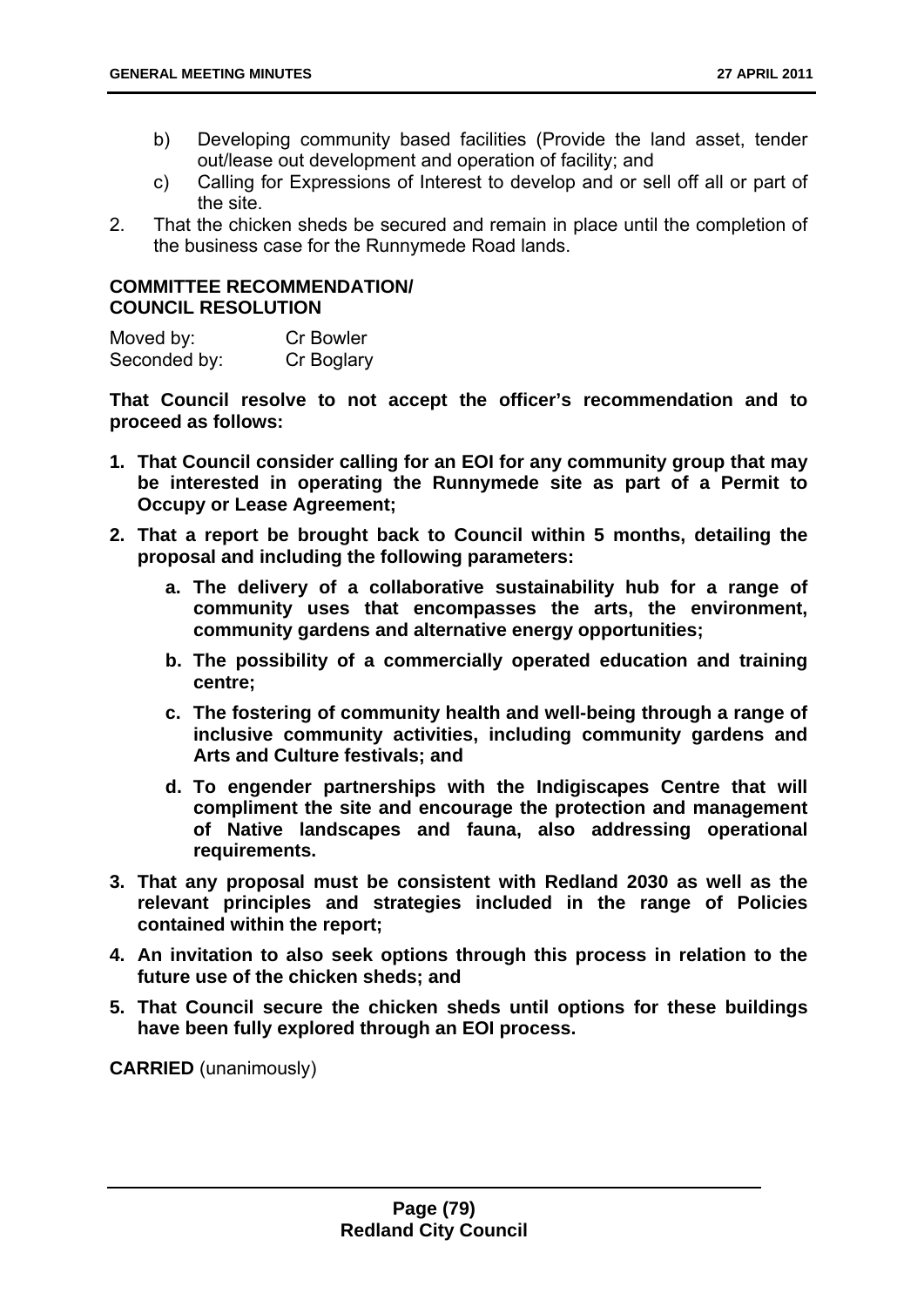# **13.4 ITEM DELEGATED TO COMMITTEE FROM COUNCIL**

This item was resolved at the Planning & Policy Committee meeting of 6 April 2011. The Committee's decision is now presented to Council for noting only, as part of this report on the Committee's deliberations.

## **13.4.1 PROPOSED MINISTERIAL DESIGNATION - REDLANDS HOSPITAL**

| <b>Dataworks Filename:</b>       | <b>GOV Government Submissions</b>                                                                                                                                                                         |
|----------------------------------|-----------------------------------------------------------------------------------------------------------------------------------------------------------------------------------------------------------|
| <b>Attachments:</b>              | <b>Attachment 1: Letter from Department of Public</b><br><b>Works - Proposed Ministerial Designation of</b><br><b>Land for Community Infrastructure</b><br><b>Attachment 2: Initial Assessment Report</b> |
| <b>Responsible Officer Name:</b> | <b>Wayne Dawson</b><br><b>Manager, Land Use Planning</b>                                                                                                                                                  |
| <b>Author Name:</b>              | Vanessa Mogg<br><b>Strategic Planner, Land Use Planning</b>                                                                                                                                               |

## **EXECUTIVE SUMMARY**

*At the General Meeting of 30 March 2011, Council resolved to delegate authority under section 257(1)(c) of the Local Government Act 2009 to the Planning and Policy Committee on 6 April 2011 to make resolution to approve a written response to the Department of Public Works about the proposed ministerial designation of land for community infrastructure – Redlands Hospital.* 

The State Government's Department of Public Works, on behalf of Queensland Health, proposes a Ministerial Designation of Land for Community Infrastructure – Redlands Hospital on land at 21-31 Weippin Street, Cleveland (lot 29 on SL11549 and lot 30 on SP106226). The Department is following statutory guidelines on the Ministerial Designation of Land for Community Infrastructure. These guidelines require environmental assessment of and public consultation on the Ministerial Designation.

The Department has completed an Initial Assessment Report of the land subject to the Ministerial Designation and is now seeking initial comments from Council and other key stakeholders. The Assessment report is required as the first step in the Ministerial Designation process and contains the proposed design of the new medical facility. Initial comments through written submission were requested by Friday 8 April 2011. An extension to 15 April has been subsequently negotiated. A further opportunity for Council comment will be provided later in the designation process as part of a wider public notification and consultation stage. A submission will be provided raising these matters discussed in this report.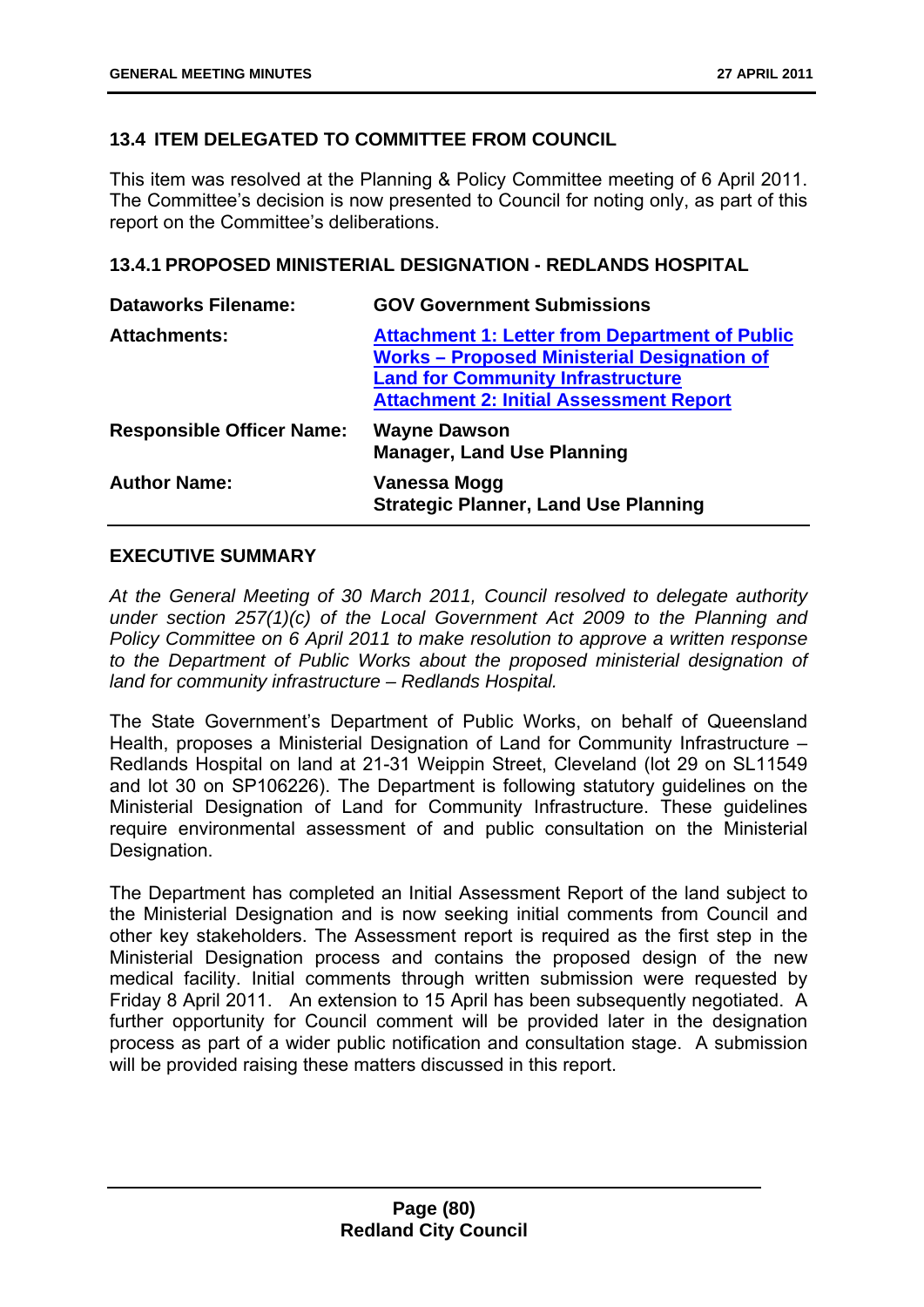# **PURPOSE**

The purpose of this report is to:

- Inform Council of the proposed Ministerial Designation;
- Provide advice on the statutory Ministerial Designation process and highlighting this initial opportunity for comment; and
- Seek approval to make an officer submission on the Ministerial Designation.

# **BACKGROUND**

# **Ministerial Designation**

In June 2000, the site of the Redlands Hospital at 21 Weippin Street, Cleveland (lot 29 on SL11549 only) was designated land for community infrastructure. The Redlands Planning Scheme (RPS) notes the designation in Part 9, Schedule 2 – Land Designated for Community Infrastructure.

Correspondence was received on 18 March 2011 from the Department of Public Works advising that Project Services has been engaged, on behalf of Queensland Health, to undertake processes of Ministerial Designation of Land for Community Infrastructure for the Redlands Hospital. The proposed Ministerial Designation includes the existing designated hospital site and seeks to extend the designation to include adjoining land, described as 25-31 Weippin Street, Cleveland, lot 30 on SP106226. Lot 29 is 11ha and Lot 30 is 5ha.

The Initial Assessment Report identifies that the Ministerial Designation is proposed in order to facilitate the efficient allocation of resources and enable the timely supply of community infrastructure. The proposed community infrastructure is best described in the Sustainable Planning Regulation, Schedule 2 as follows:

- *6 educational facilities*
- *9 hospitals and associated institutions*
- *15 storage and works depots and the like including administrative facilities associated with the provision or maintenance of the community infrastructure.*

*Public and private health facilities plus support facilities, including but not limited to non-acute and residential accommodation, ancillary commercial and medical services, education and research facilities, community health services, child care facilities, laundry, engineering and maintenance support services, car parking and transport infrastructure (including a helipad) and accommodation for emergency services.* 

The Initial Assessment Report notes that Queensland Health proposes to establish an adolescent mental health facility and further expand the hospital in the future within 25-31 Weippin Street.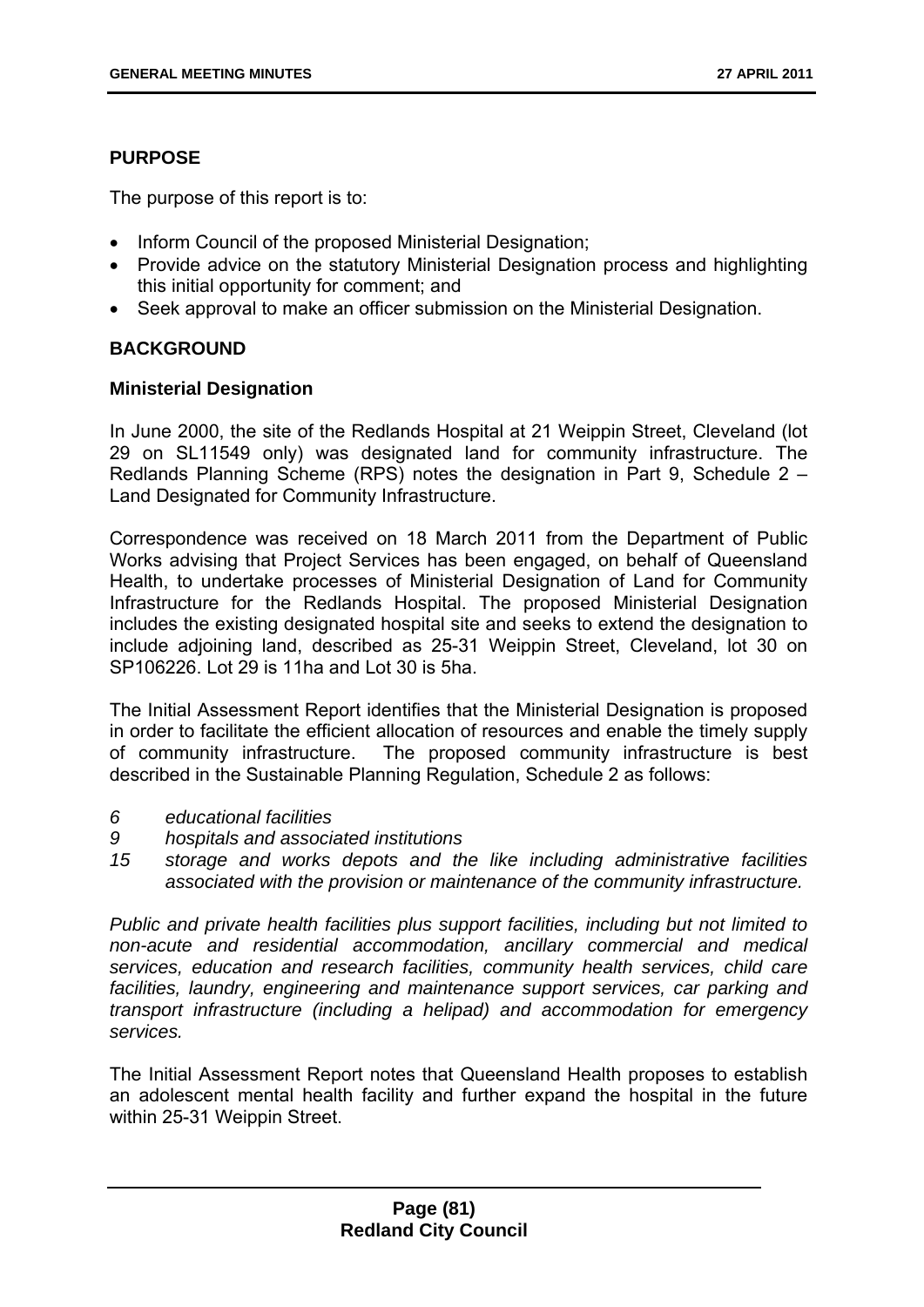The Sustainable Planning Act 2009 (SPA) prescribes the way in which Ministerial Designations can be undertaken. Chapter 5, Part 2 Ministerial designations section 207 of the SPA prescribes that a Minister, before designating land for community infrastructure, must be satisfied that for development, the subject of the proposed designation:

- *adequate environmental assessment has been carried out;*
- *in carrying out environmental assessment under paragraph (a), there was adequate public consultation; and*
- *adequate account has been taken of issues raised during the public consultation.*

*One way in which the requirements for adequate environmental assessment and public consultation may be met is for the assessment of the proposed development to be carried out in accordance with the Guidelines About Environmental Assessment and Public Consultation Procedures for Designating Land for Community Infrastructure made by the Chief Executive.* 

This guideline outlines a six-step process which describes two rounds of consultation, one including relevant public sector entities (including the local Council) and the other incorporating public notification to the wider community. The invitation from the Department of Public Works to provide a submission is under the first or initial round of consultation (see Attachment 1 of Initial Assessment Report for a flow chart of the entire Ministerial Designation process).

The effect of the designation is that the development of the site for the designated community infrastructure and service will be exempt from the Redland Planning Scheme (RPS). It should however be noted that Ministerial Designation does not exempt the State from obtaining approvals/licences and meeting statutory obligations under other pieces of federal and State legislation.

## **ISSUES**

### **Overview of future development of 25-31 Weippin Street**

The Initial Assessment Report provides detail on the adolescent mental health facility but does not provide any detail on the future expansion of the hospitals. The lack of detail on the future expansion of the hospital is a key issue that makes making meaningful comment on the Ministerial Designation difficult.

The proposed adolescent mental health facility represents a \$16 million State medical investment delivering a facility providing State-wide mental health services. The facility initially includes a 15 bed residential unit facility with future expansion to 20 beds subject to future funding. Educational and support services are also provided with 30 car parking spaces proposed for staff and visitors. It is identified for commencement of construction mid this year with completion early 2012.

The Facility will be staffed 24 hours, seven days per week with an on-site population of approximately 32 with much smaller staff numbers over-night and at weekends.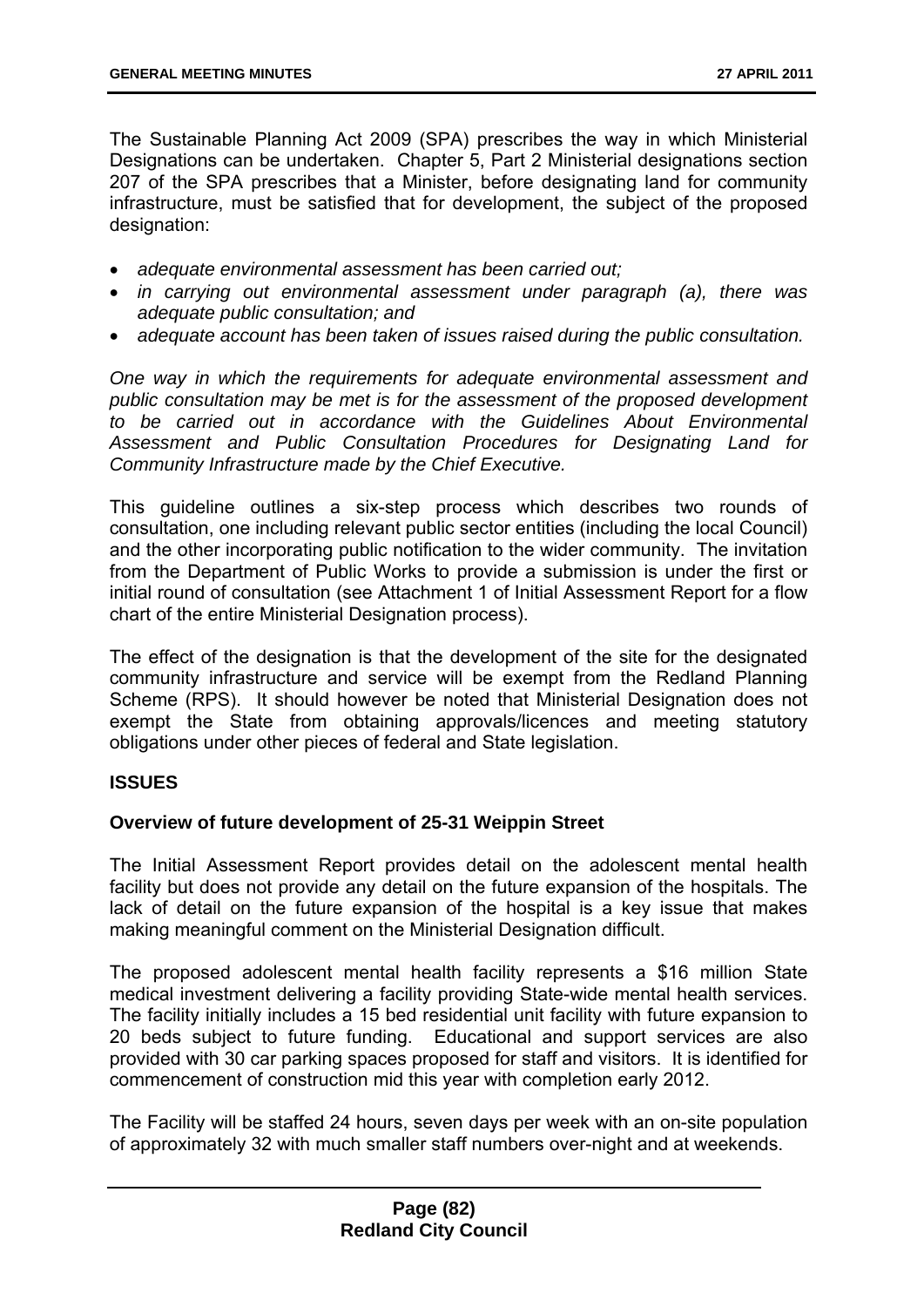In terms of design, the facility is a low-key design comprised of three main components, accommodation wings (bedrooms), day program and learning area facilities (Attachment 2).

Outdoor activities are proposed with the design incorporating facilities for small-scale sports and games, gardening, and casual outdoor activities. The construction will be single-storey domestic style with pitched roofs.

## **Redlands Planning Scheme**

The subject site is zoned General Industry Sub Area GL 1 under the RPS. A hospital is code assessable and consistent use in this zone. A hospital is defined in the RPS as follows:

*"the use of premises for medical or psychiatric care and the treatment and residence of patients. The term includes ancillary facilities such as administrative offices, canteens and kitchens."* 

Accordingly, the proposed use of the land is consistent with the RPS and there are benefits in co-locating with the existing hospitals. Nevertheless, the Initial Assessment Report identifies that a hospital would be impact assessable development. An officer submission will raise this issue in the report.

In terms of the design and site coverage of development within the General Industry Sub Area GL1 zone, the RPS includes the following key provisions:

- *Minimise clearing of eucalyptus racemosa;*
- *Include activities that support the operations of the Redlands Public Hospital;*
- *Include existing vegetation such as eucalyptus racemosa within the landscaping;*
- *If fencing is required, facilitate movement of native animals through the site;*
- *Demonstrate the retention of habitat corridors;*
- *Have a maximum building site coverage of 35 percent of the site (Probable Solution);*
- *Have a total development area including access, parking, service and outdoor work area at a maximum of 70 percent of the site area; and*
- *Have at least 30 percent of the site area preserved for accommodating retention of eucalyptus racemosa.*

Preliminary assessment of the proposed design and site coverage against the RPS indicates that design is consistent with the outcomes sought by the zone. The protection of koala habitat trees can be improved with this issue being part of Council's submission. A more detailed assessment can be made during further consultation opportunities provided by the State.

In addition, the RPS also identifies a number of values and constraints on the subject land through the following overlays: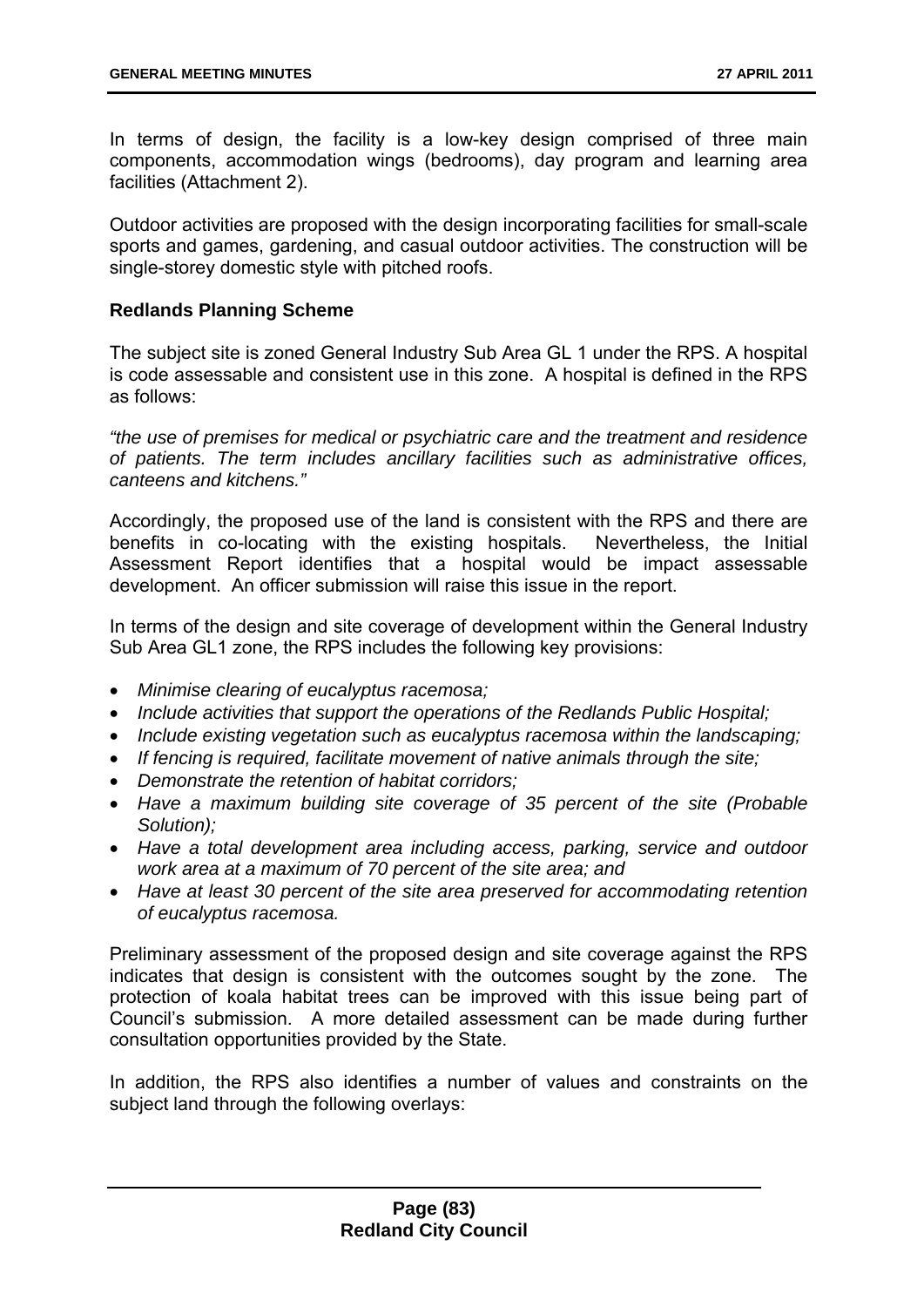

The Initial Assessment Report undertaken for the proposed Ministerial Designation has considered the above overlays primarily through the siting of the proposed facility. For example, the Flood Prone, Landslide Hazard and Waterways and Wetlands overlays have been addressed by proposing the facility on land outside of these values or constraints.

In addition, a number of addition studies into bushfire and stormwater management are to be prepared. For instance:

- *A consultant is to be engaged to prepare a Bushfire Management Plan that satisfies the objectives of the State Planning Policy on bushfire management (SPP 1/03); and*
- *A Stormwater Management Plan will be prepared that details design and construction methods to meet the performance requirements of the recently released State Planning Policy on Healthy Waterways.*

These management plans should be available for further comment as part of the wider public consultation step in the Ministerial Designation. The key outstanding issue identified through the overlays relates to koala conservation. Council's submission will raise this issue in detail and identify the implications to be considered in the layout and design of the facilities.

The proposed use is likely to have an adverse impact on the local road network, in particular the intersection of Wellington and Weippin Streets. The State should conduct a traffic impact assessment of the development on this intersection to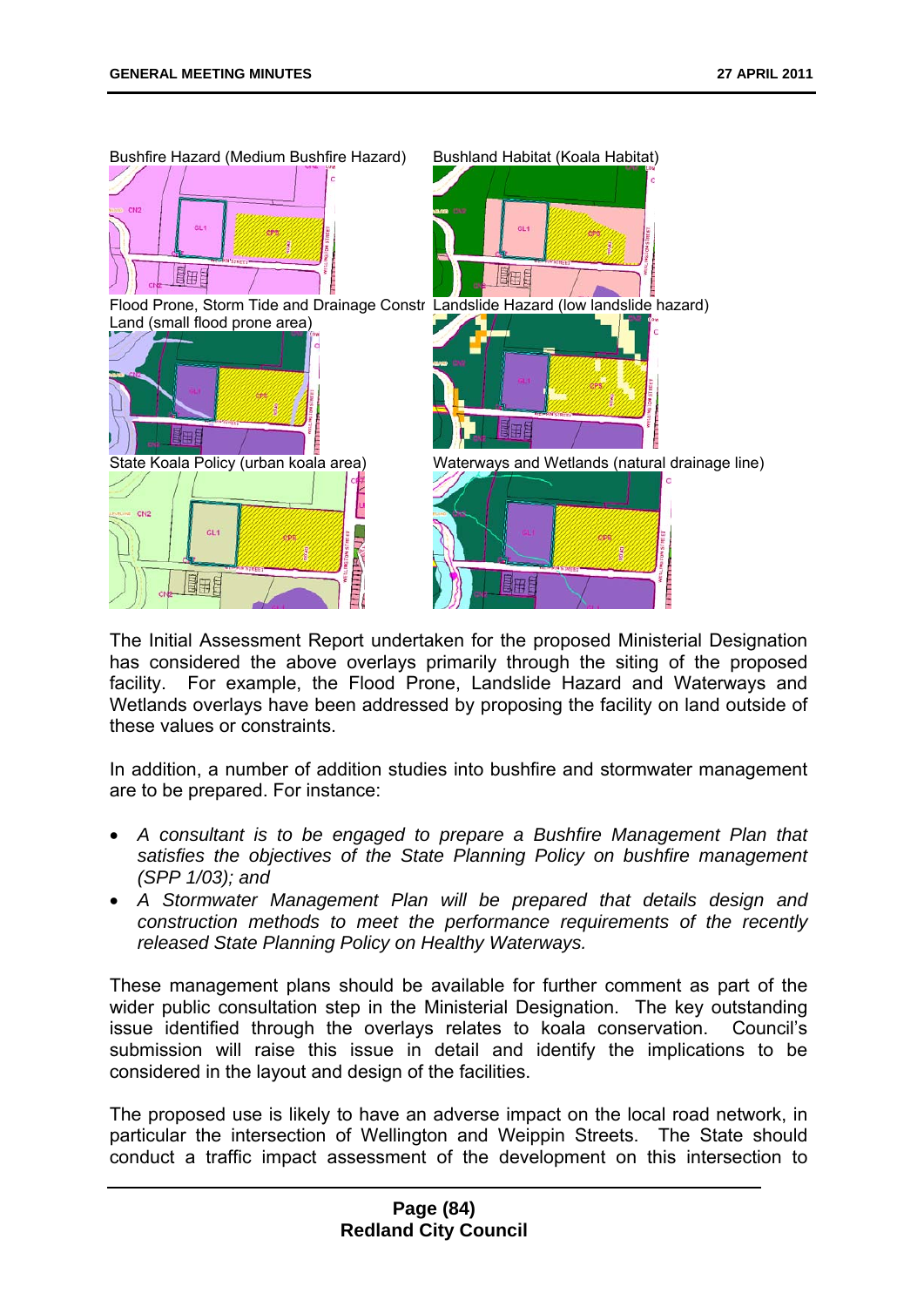determine the implications. This report must be provided to Council for its consideration in light of Wellington Street not being a declared main road at this point in time.

Designating the land will mean Council will receive no infrastructure contributions for the use (unless negotiated during the process). This would include contributions for Stormwater Infrastructure and potentially Transport Infrastructure (dependant on the assessed impact of the development on the local road network). Similarly, Water and Sewerage Headworks Contributions would not be paid to Allconnex unless negotiated during this designation process.

During the next stage of consultation, Council is to be provided with the stormwater management details, to review their quantity and quality measures for the stormwater before leaving the site. It may be that this will result in impact on koala habitat trees retention, particularly to the south and south-east of the facility.

There is no stormwater quality controls depicted on the proposed plan, although the initial assessment report does acknowledge the need for water quality controls and references the State Planning Policy 4/10: Healthy Waters as needing to be complied with. This would need to be addressed and areas allocated for treatment facilities.

The RPS does not specify a car parking rate for a hospital. If this was an application made to Council, a car parking demand study would be requested to determine the required car parking for the use. A study should be undertaken and provided for consultation. The existing facilities experience significant car parking pressures and rely intensely on public road kerb-side parking.

It is considered that the proposal will contribute to an existing significant impact on Council's infrastructure, including the local road network and Council would not support the proposal without agreement by the State that appropriate contributions and facilities (e.g. car parking, etc) would be provided.

The next stage of public notification (Step 4 of the designation process) will allow a more detailed assessment and negotiation of these issues.

### **Other Environmental Considerations**

In addition to the koala value of the site (identified in the SPRP and RPS), the subject site is considered to have significant environmental values with species richness and abundance. The remnant ecosystem is classified as 12.9-10.4 which is described as 'not of concern' within the bioregion or locally and the site is classified as being of regional significance under the SEQ Biodiversity Planning Assessment. The RCC green infrastructure map identifies the site as part of 'Priority Patch #13' with direct critical corridor links to priority patches 12, 14, 15 & 16.

The site is indicated as high value bushland, with medium value rehabilitation along the eastern and southern boundaries, under the State Planning Policy 2/10: Koala Conservation in South East Queensland.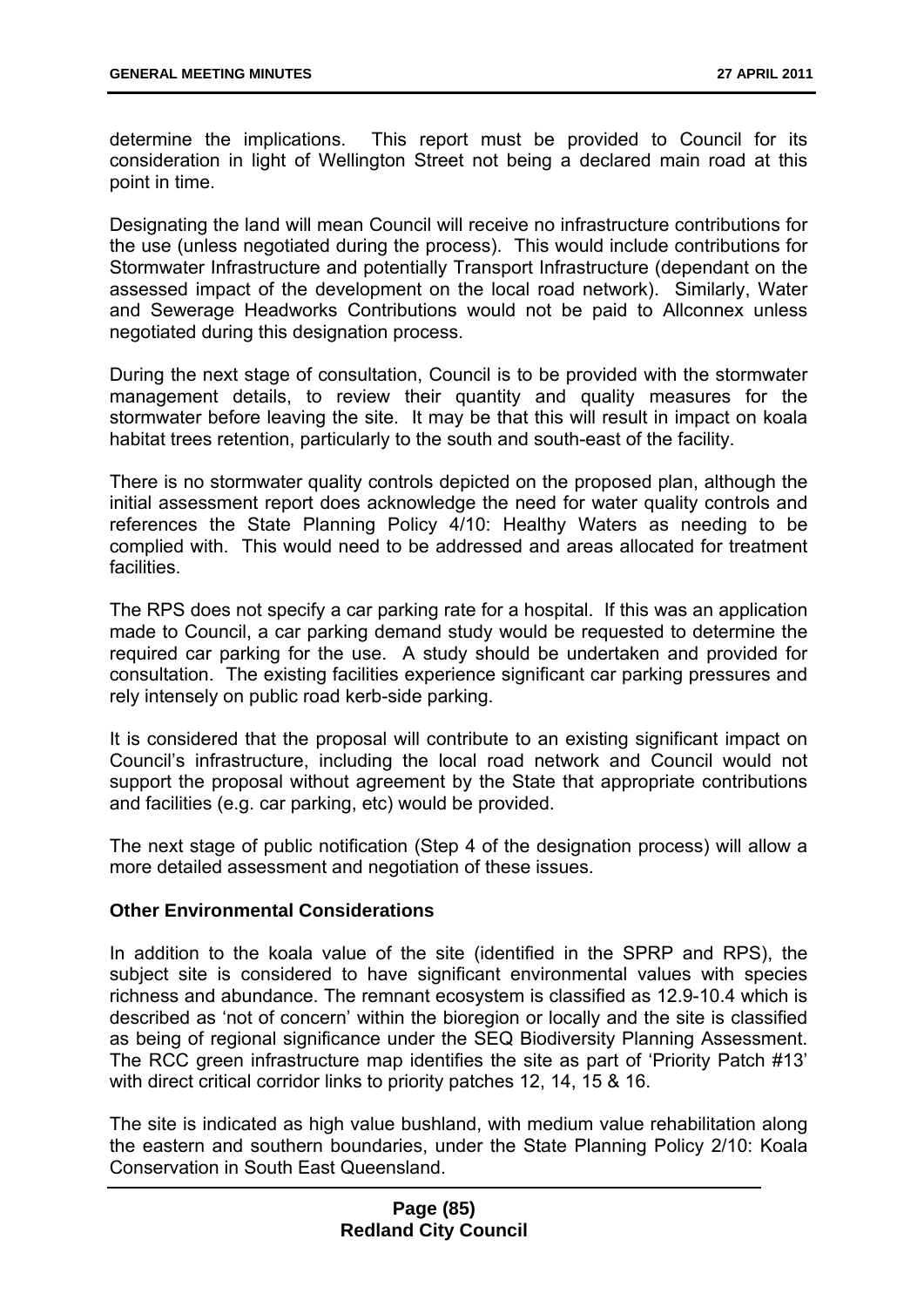Golder and Associates undertook the ecological assessment of the site through interrogation of Commonwealth and State databases and a day of field work in August. Fauna species were only recorded 'incidentally'. The consultant's report recognises the limitations of the assessment methodology but makes important assertions based upon assumptions *in lieu* of complete and precise data.

This is contrary to the overall objective of the investigation which, the report states, "was to undertake a detailed flora and fauna investigation of the site to assess potential constraints, impacts or risks of the development and subsequent site uses, on the ecological values of the site".

As a consequence, a number of ecological issues were overlooked or judged to be of little concern. For example, there is a strong likelihood that *Phaius* orchids occur on or near the site. These plants are listed as 'Endangered' under both the *Environment Protection & Biodiversity Conservation Act* and the *Nature Conservation Act.* The report makes no mention of *Phaius.* The Terms of Reference asked for an assessment of the condition and presence of tree hollows. The report mentions 'stags' but with little reference to hollows or the numerous species including Greater Gliders which are known to inhabit hollows on or near the site. The report suggests that the stags "may need to be removed for safety reasons".

Given the assessment found the site has limited ecological value it is not surprising that very little weight is given to avoid or minimise the impact of the development on the ecological values of the site and adjoining properties. No detail is provided on the likely amount of clearing to be offset or potential receiving sites or, indeed, how an overall net gain of habitat will be achieved. The construction of a heli-pad and the clearing of habitat trees "from neighbouring northern bushland areas to create a safe flight path" is of concern when no indicative drawings of the impact are provided. The consultant notes that, in this instance, "significant offsets will apply".

The illustrative examples above highlight a difference of ecological information held by Council and the ecological assessment on the ecological values of the subject site that has lead to a difference of opinion. These differences are magnified when projected on to the development proposal. One opinion considers ecological values are low and do not warrant avoidance or minimisation. The other recognises significant values worthy of imaginative and innovative planning and design solutions. The precautionary principle suggests that an extensive critique of the consultant's report and subsequent re-assessment of the ecological values of the site and its wider significance will be of value.

Council would like clarification from the Department of Public Works as to the intent of the future road marked on the proposal plans. Council is also in the process of reaffirming the trustee ownership of the adjoining site owned by TAFE Queensland.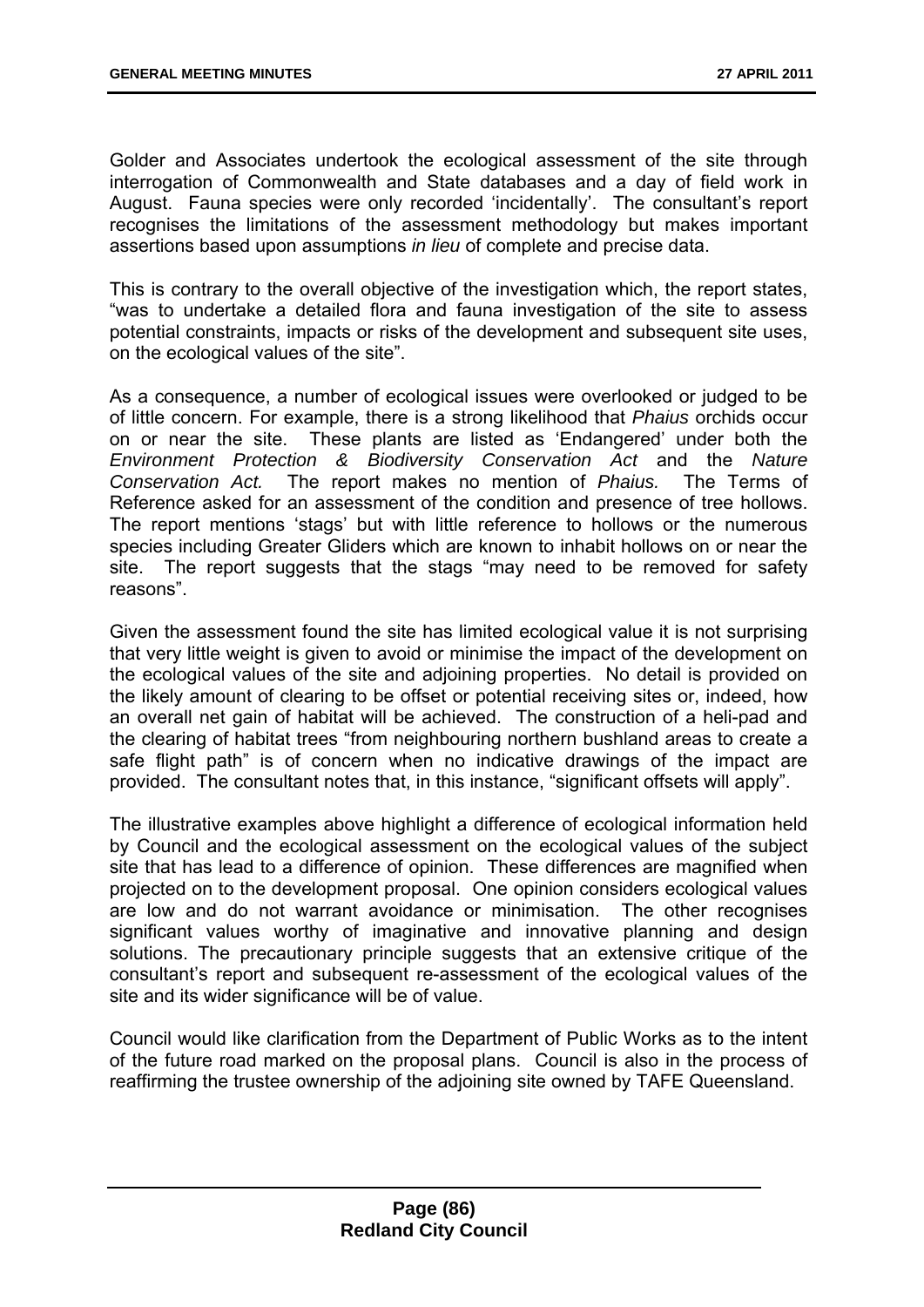## **Future Redlands Hospital Expansion on 25-31 Weippin Street**

The key issue with the proposed Ministerial Designation relates to the unknown nature of the future expansion of the Redlands Hospital into 25-31 Weippin Street. The site has recognised koala habitat values that warrant consideration of expansion of the hospital into this area. The use of the site must balance the conservation of the values recognised with the potential to promote the site as a regional health hub, through:

- *Defining a development footprint for the future expansion of the hospital and inclusion of the balance of environmental lands into the adjoining conservation reserve network;*
- *Ability to retain vegetation in design layouts;*
- *Offset loss in Redland City and strengthen linkages to adjoining Conservation areas. Offsets should be located on land not already protected from development;*
- *Undertake amalgamation of the two sites with excision of the land recognised as having environmental constraints and inclusion of this area into the existing adjoining conservation reserve.*

These comments are proposed to be made through a submission to the State.

### **Other Matters**

Officer comment will also be made on a number of minor errors in the Initial Assessment Report. For example, the site is referred to as 21-25 Weippin Street. This should be 21-31 Weippin Street. The hospital is referred to as Redland Bay Hospital in the Initial Assessment Report. This should be Redland Hospital.

## **RELATIONSHIP TO CORPORATE PLAN**

The recommendation primarily supports Council's strategic priority Strong and Connected Communities Goal 6 – A healthy community "Physical, mental and spiritual wellbeing is promoted and supported by dedicated organisations; and high quality health care facilities and services including additional health centres, palliative care facilities, infrastructure to support home nursing and specialist medical services meet the needs of a growing and ageing community".

### **FINANCIAL IMPLICATIONS**

The proposed designation does not have any financial implications for Council.

### **PLANNING SCHEME IMPLICATIONS**

The Land Use Planning Group has prepared this report. Amendments to the Redlands Planning Scheme are required as a result of the Ministerial Designation.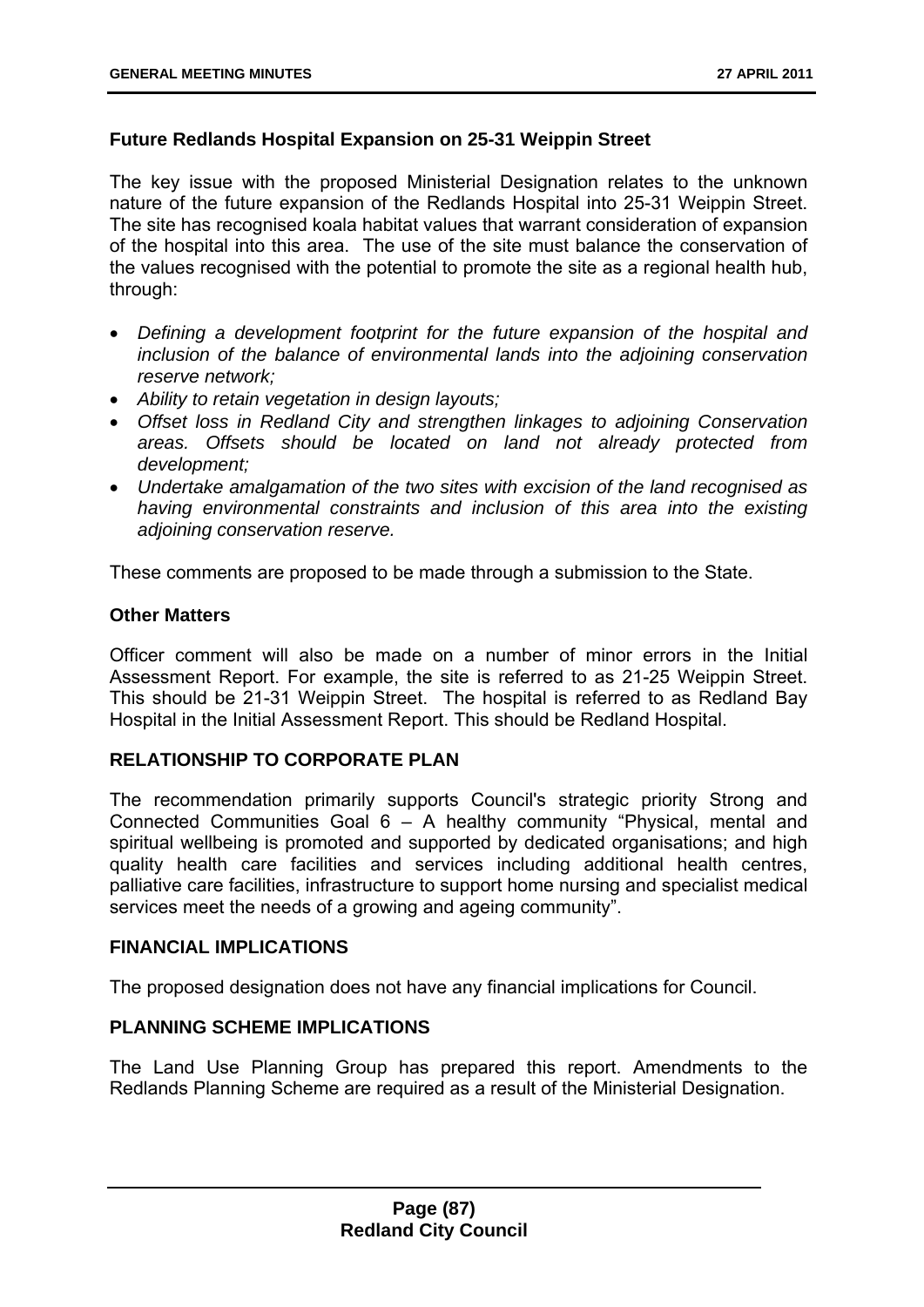# **CONSULTATION**

The Environmental Management Group and Sustainable Assessment Group - Development and Community Standards Department have contributed to this report.

## **OPTIONS**

#### **PREFERRED**

That Committee, under delegated authority resolve to provide a written submission to the State Government – Department of Public Works on the proposed designation of community infrastructure (Lot 29 on SL11549 and Lot 30 on SP106226) on the basis of the issues raised in this report including the environmental values, infrastructure charges and carparking.

#### **ALTERNATIVE**

That Council resolve not to provide a written submission to the State Government – Department of Public Works on the proposed designation of community infrastructure on the basis of the issues raised in this report including the environmental values, infrastructure charges and carparking.

## **OFFICER'S RECOMMENDATION/ COMMITTEE RESOLUTION**

| Moved by:    | <b>Cr Elliott</b> |
|--------------|-------------------|
| Seconded by: | Cr Hobson         |

**That Committee, under delegated authority, resolve to provide a written submission to the State Government – Department of Public Works on the proposed designation of community infrastructure (Lot 29 on SL11549 and Lot 30 on SP106226) on the basis of the issues raised in this report including the environmental values, infrastructure charges and carparking.** 

### **CARRIED**

### **COUNCIL RESOLUTION**

| Moved by:    | <b>Cr Bowler</b>  |
|--------------|-------------------|
| Seconded by: | <b>Cr Elliott</b> |

**That the Committee Resolution be noted.** 

**CARRIED** (en-bloc)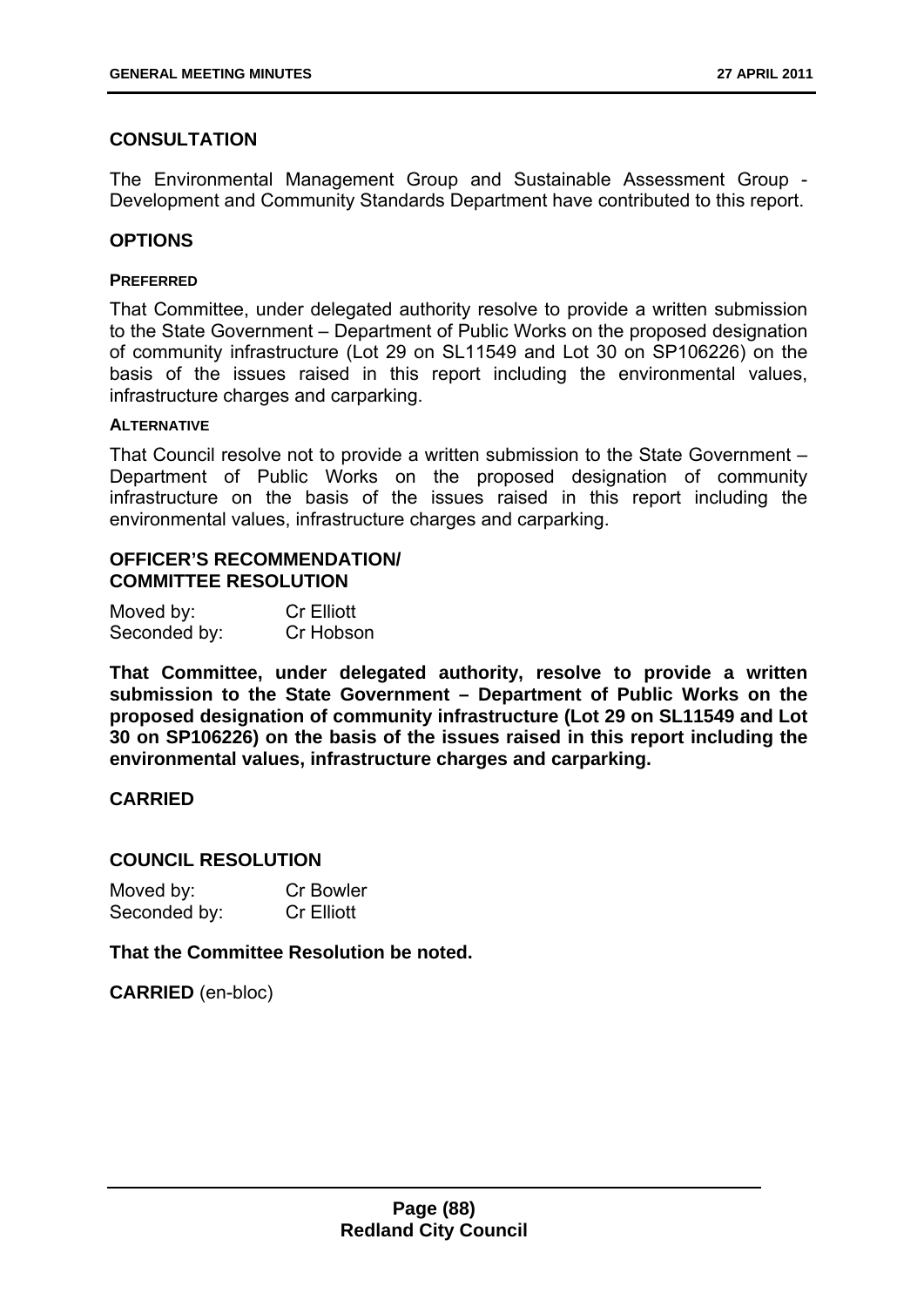## **13.5 CLOSED SESSION**

The Committee meeting was closed to the public under section 72 (1) of the *Local Government (Operations) Regulation 2010* to discuss the following items, and following deliberation on these matters, the Committee meeting was again opened to the public.

13.5.1 Redland Regional Sport and Recreation Precinct

13.5.2 North Stradbroke Island Indigenous Land Use Agreement

## **13.5.1 REDLAND REGIONAL SPORT AND RECREATION PRECINCT**

| <b>Dataworks Filename:</b>       | <b>P&amp;R Redland Regional Recreation and Sport</b><br><b>Precinct</b> |
|----------------------------------|-------------------------------------------------------------------------|
| <b>Responsible Officer Name:</b> | <b>Gary Photinos</b><br><b>Manager Environmental Management</b>         |
| <b>Author Name:</b>              | Angela Wright<br><b>Principal Advisor, Open Space Planning</b>          |

## **EXECUTIVE SUMMARY**

A confidential report from Manager Environmental Management dated 2 March 2011 was discussed in closed session at the Planning & Policy Committee of 6 April 2011, with the Committee Recommendation presented at today's General Meeting for consideration.

### **COMMITTEE RECOMMENDATION**

That Council resolve to:

- 1. Prepare detailed planning documentation including a full business case for the Preferred Site 1 and adjoining lands for the development of the sporting and recreation facilities, including discussions with the Community, State Government and State and Local Sporting Organisations;
- 2. Acquire through negotiation all lands identified on the Confidential Redlands Regional Sports and Recreation Precinct Acquisitions List April 2011;
- 3. Designate all lands on the Confidential Redlands Regional Sports and Recreation Precinct Acquisitions List April 2011 as Community Infrastructure under the provisions of the Sustainable Planning Act 2009;
- 4. Delegate authority to the Chief Executive Officer to execute all documents in respect to land acquisitions, the designation of the lands as Community Infrastructure under the Sustainable Planning Act 2009, and any other associated documentation; and
- 5. Ensure all confidential sections of this report and attachments are to remain confidential until discussions and negotiations have been completed with property owners in the precinct.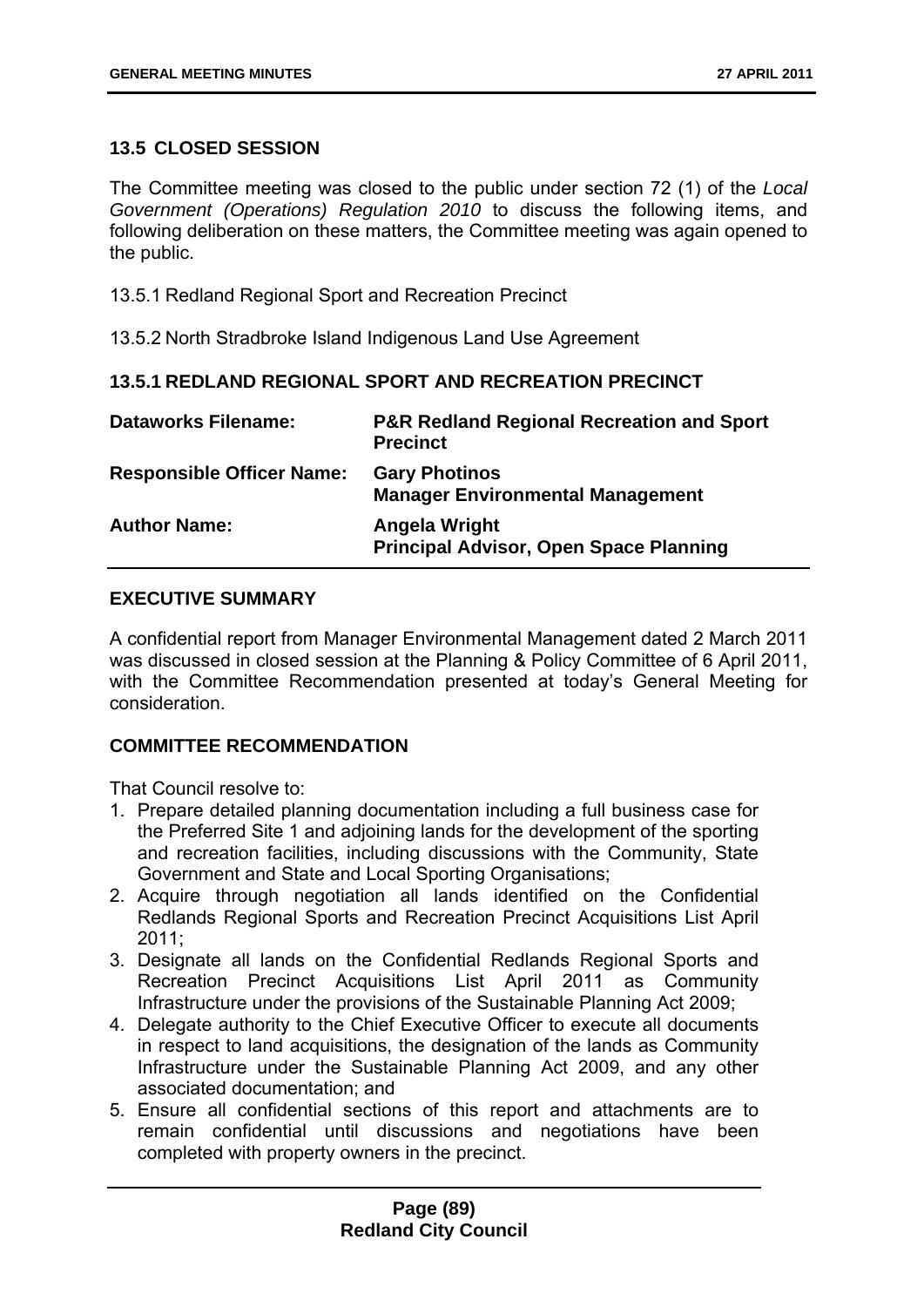### **PROPOSED MOTION**

| Moved by:    | <b>Cr Bowler</b>  |
|--------------|-------------------|
| Seconded by: | <b>Cr Elliott</b> |

That Council resolve to:

- 1. Prepare detailed planning documentation including a full business case for the Preferred Site 1 and adjoining lands for the development of the sporting and recreation facilities, including discussions with the Community, State Government and State and Local Sporting Organisations;
- 2. Acquire through negotiation all lands identified on the Confidential Redlands Regional Sports and Recreation Precinct Acquisitions List April  $2011$
- 3. Designate all lands on the Confidential Redlands Regional Sports and Recreation Precinct Acquisitions List April 2011 as Community Infrastructure under the provisions of the Sustainable Planning Act 2009;
- 4. Delegate authority to the Chief Executive Officer to execute all documents in respect to land acquisitions, the designation of the lands as Community Infrastructure under the Sustainable Planning Act 2009, and any other associated documentation; and
- 5. Ensure all confidential sections of this report and attachments are to remain confidential until discussions and negotiations have been completed with property owners in the precinct.

On being put to the vote the motion was LOST.

A division was called for.

Crs Elliott and Bowler voted in the affirmative.

Crs Reimers, Murray, Williams, Townsend, Henry, Ogilvie, Boglary and Hobson voted in the negative.

Cr Burns was absent from the meeting.

The motion was declared by the Mayor as LOST.

### **COUNCIL RESOLUTION**

| Moved by:    | Cr Ogilvie |
|--------------|------------|
| Seconded by: | Cr Boglary |

**That Council resolve that this item be deferred and referred to the Planning & Policy Committee on 4 May 2011 and that Committee be**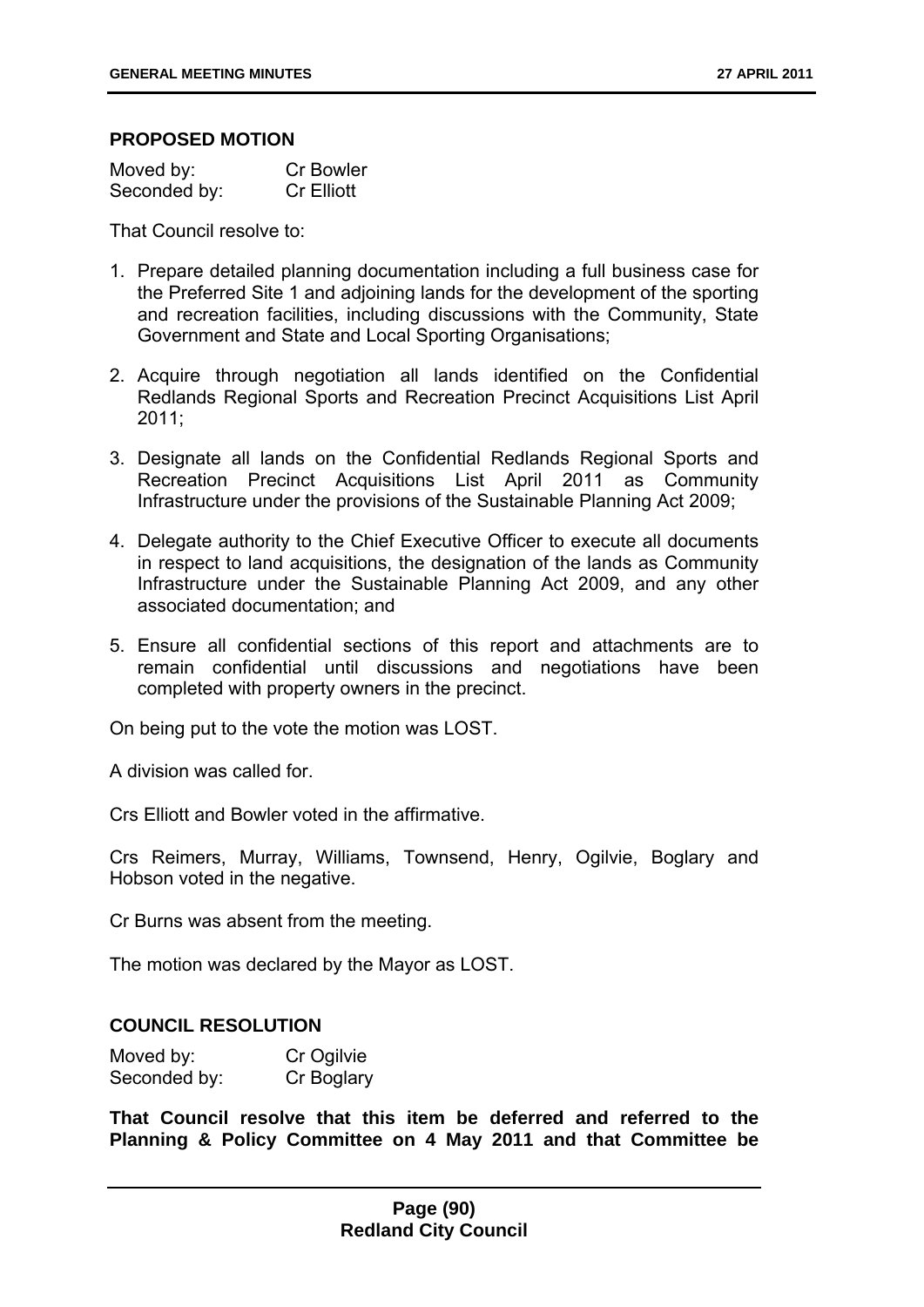**delegated authority, under section 257(1)(c) of the** *Local Government Act 2009,* **to determine the matter.** 

# **CARRIED**

A division was called for.

Crs Reimers, Murray, Bowler, Williams, Townsend, Henry, Ogilvie, Boglary and Hobson voted in the affirmative.

Cr Elliott voted in the negative.

Cr Burns was absent from the meeting.

The motion was declared by the Mayor as **CARRIED**.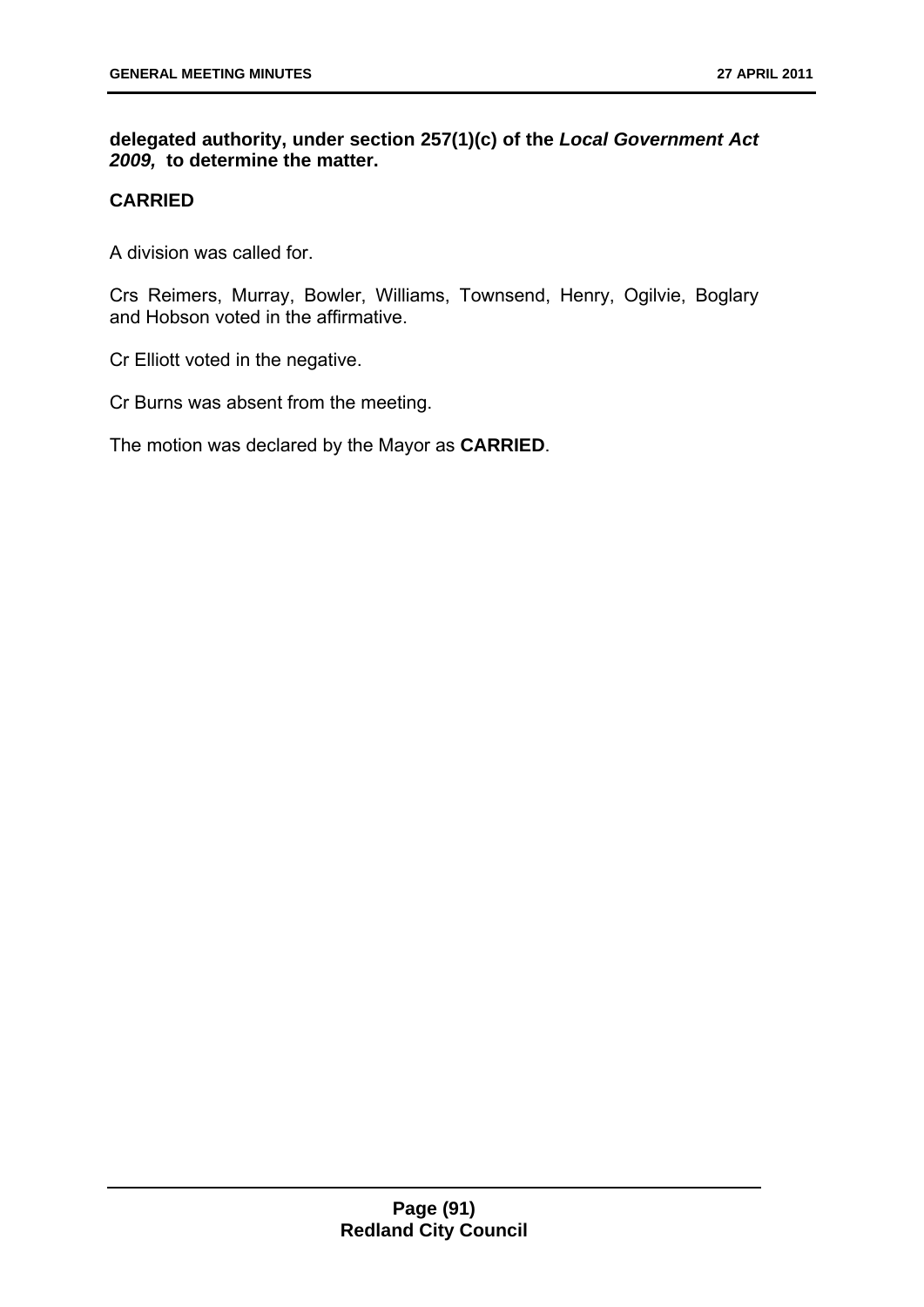# **13.5.2 NORTH STRADBROKE ISLAND INDIGENOUS LAND USE AGREEMENT**

| <b>Dataworks Filename:</b>       | <b>CP Native Title Claims - Quandamooka</b><br>Minjerriba                                                             |
|----------------------------------|-----------------------------------------------------------------------------------------------------------------------|
| <b>Responsible Officer Name:</b> | <b>Gary Photinos</b><br><b>Manager Environmental Management</b>                                                       |
| <b>Author Name:</b>              | <b>Dan Carter</b><br><b>Manager, Environmental Management</b><br><b>Andrew Ross</b><br><b>Manager, Legal Services</b> |

# **EXECUTIVE SUMMARY**

See item 20.1.1 for the resolution on this matter.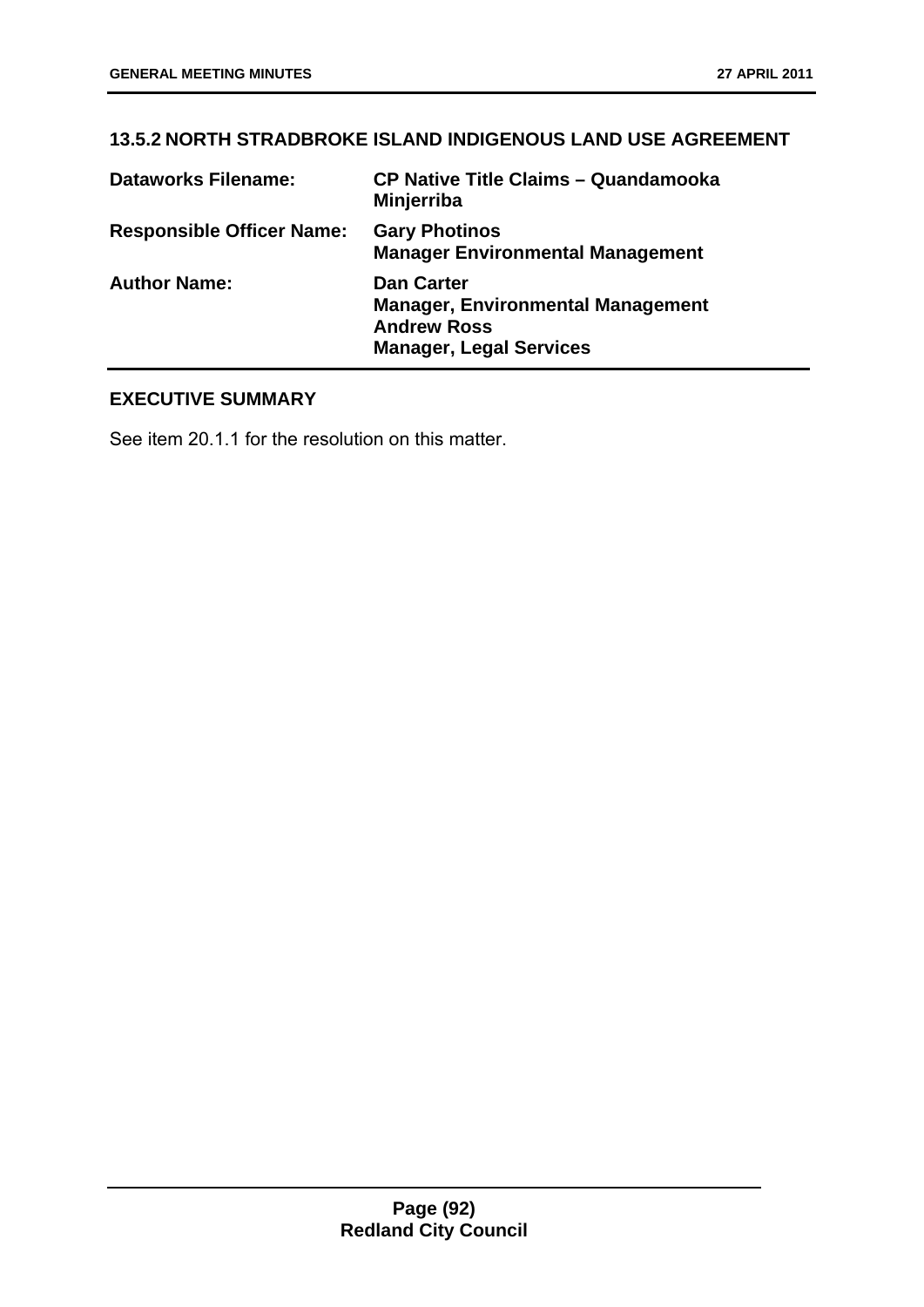### **14 CUSTOMER SERVICES COMMITTEE 13 APRIL 2011**

| Moved by:    | Cr Boglary |
|--------------|------------|
| Seconded by: | Cr Reimers |

That the Customer Services Committee Minutes of 13 April 2011 be received.

#### CARRIED

Customer Service Committee Minutes 13/4/2011

### **14.1 CUSTOMER SERVICES**

## **14.1.1 MONTHLY REPORT FOR CUSTOMER AND COMMUNITY SERVICES GROUP FEBRUARY 2011**

| <b>Dataworks Filename:</b>       | <b>GOV Reports to Committee - Customer &amp;</b><br><b>Community Services (CCS)</b>      |
|----------------------------------|------------------------------------------------------------------------------------------|
| <b>Attachments:</b>              | <b>Customer &amp; Community Services Performance</b><br><b>Reporting - February 2011</b> |
| <b>Responsible Officer Name:</b> | <b>Greg Jensen</b><br><b>Manager Customer &amp; Community Services</b>                   |
| <b>Author Name:</b>              | <b>Jodi Marchant</b><br><b>Group Business Services Coordinator</b>                       |

### **EXECUTIVE SUMMARY**

This report outlines the key monthly activities for the Customer & Community Services Group including:

- Human Services Unit:
- Cultural Services Unit;
- **•** Leisure and Recreation Unit:
- Customer Service Unit;
- Redland Performing Arts Centre

### **PURPOSE**

To provide information to the Council on current performance levels and significant issues affecting service delivery.

### **BACKGROUND**

The Customer & Community Services (C&CS) Group delivers a wide range of services at multiple locations throughout the City. The Group comprises five Units; these being Human Services, Cultural Services, Leisure and Recreation Services, Customer Service and Redland Performing Arts Centre.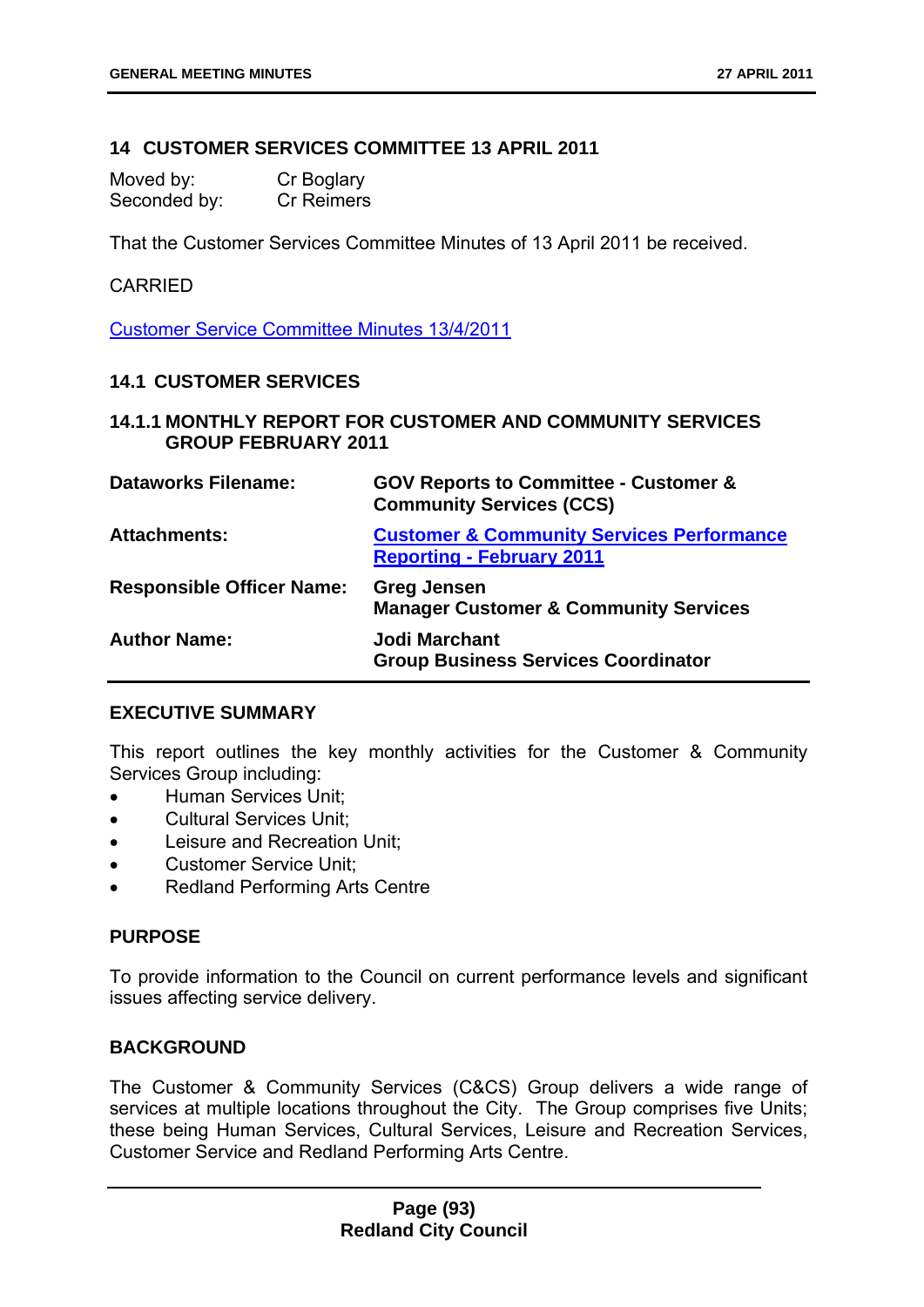While the group has its predominant focus on community services delivery a number of the services are operational under the Code of Competitive Conduct (Type 3 Businesses) under the Local Government Act. These include the Redland Performing Arts Centre, Straddie Holiday Parks and School Age Care Services.

Each of the teams in the Group reports monthly against a set of performance indicators. Variations from performance expectations are highlighted in the attached annexure. Achievements are also reported on as well as significant future events. Program deliverables and key projects are reported in tables. Each Service Manager summarises the most significant of these each month within the report to the Customer Services Committee. The annexure is provided for Councillors for reference to more detailed reporting if required.

# **ISSUES**

## **Human Services Unit:**

*Refer attachment 1* 

- School Age Care;
- Respite:
- Home Assist Secure;
- Community Grants Program;
- Community Development.

## **Summary of Activities**

- Planning commenced for "Off the Wall Live Street Art Battle" to be held at Redlands Youth Plaza. This event is part of the youth week celebrations being held in the Redlands and also forms part of a suite of three projects focusing on working with young people and environmental street art. Artist Oliver Walker has been contracted to work with Council staff to deliver this activity.
- Planning continues for activities to be held during Youth Week. The national theme for youth week is 'Own It'. This year youth week activities are being held in Capalaba, Mt Cotton, Cleveland and Macleay Island. Marketing for each of these events will commence in March.
- Delivered CPTED level 1 training Course to 17 Council staff in Feb 2011.
- Attended hot spot locations of Eprapah creek pathway in Victoria point, Bay FM Car park in Thornlands, Main road in Wellington point.
- Discussed public toilet design concerns/solutions with Community & Social Planning Project Officer responsible for the toilet review and the landscape architect from open space planning unit.

### **Cultural Services Unit:**

*Refer attachment 2* 

- Libraries
- Redland Art Gallery
- Museums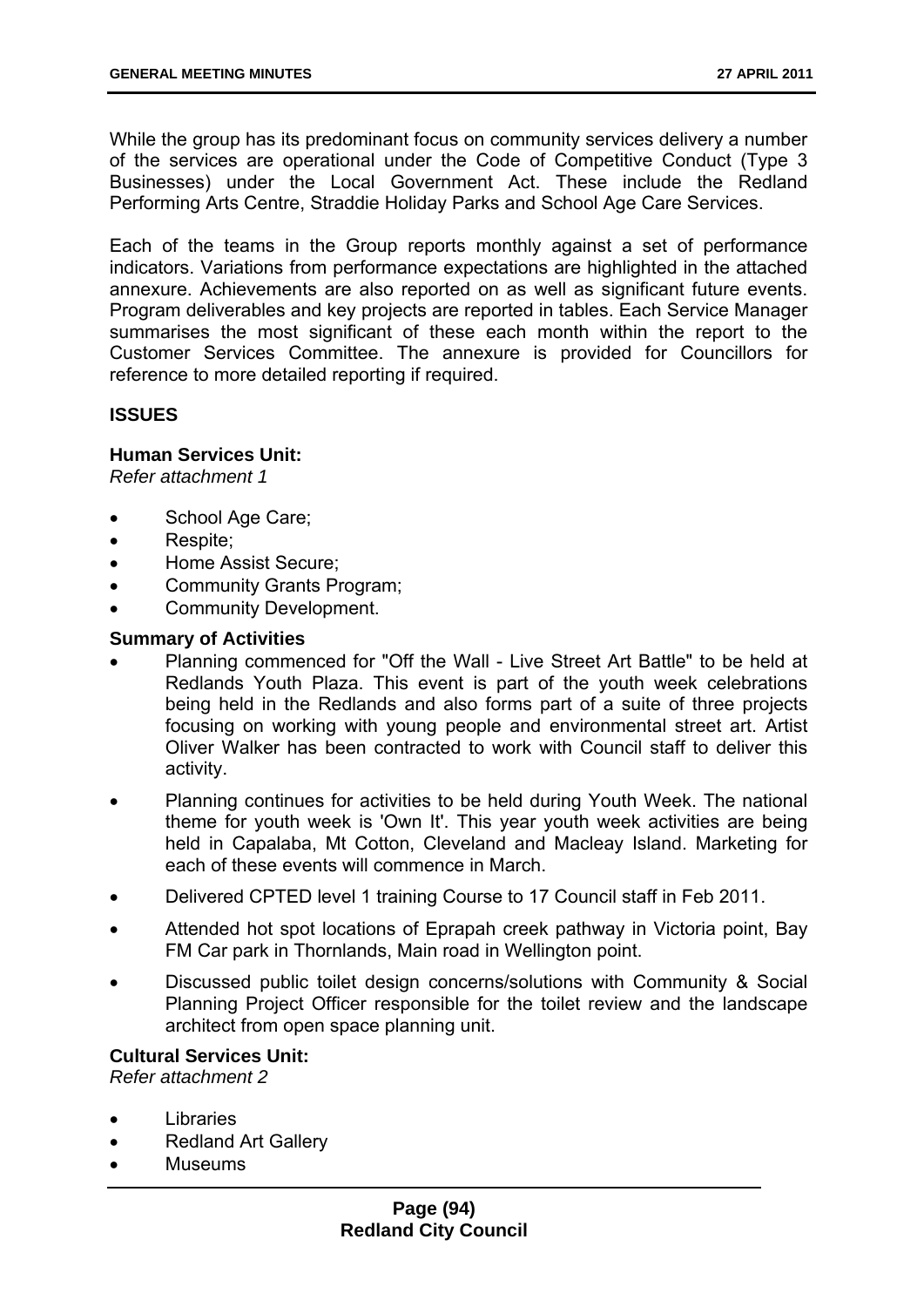### **Summary of Activities**

*Libraries:* 

 February was Library Lovers Month across the library service. Waiting Day was celebrated at Capalaba Library in partnership with the Cage and a display of teenage art work with a sausage sizzle outside the library. Cleveland hosted Marie Vassallo with her session on Laws of Attraction. A book launch for MK Hume was held at Victoria Point Library. A meeting was held with the Macleay Island progress Association to renew the MOU for the Macleay Island Community Library.

*Art Gallery:* 

• In partnership with Redland Libraries artist and print maker Carolyn Dodds was hosted at Capalaba Library Artspace from Monday 10 January - Saturday 12 March. Artists' workshops were held for both adults and children. These proved to be very popular and were booked to capacity with waiting lists.

## **Leisure & Recreation Unit:**

*Refer attachment 3* 

- Major Venues (Showgrounds, Aquatic Centre and Russell Island Pool);
- Community Halls;
- Recreation (Lifeguard Services);
- Cemeteries:
- Camping Grounds (Straddie Holiday Parks).

### **Summary of Activities**

- Leisure & Recreation are working closely with Sport and Recreation Queensland in the development of sport development workshops and a sports summit to commence in May.
- An application has been submitted to the Commonwealth Local Active and Healthy Local Community funding which aims to provide programs and the development of partnerships with national accredited programs into the community. Funding of \$700,000 has been sought which will provide funding until June 2013. It is anticipated that a notification of results will be known in late April 2011.
- Working with clubs with in the signing of Permit to Occupy for field assets capture and maintenance.
- The Life Guard Service has reported an increase in rescues and preventative measures during this period due to the weather. SLSQ is currently working on a new terms of service agreement for 2011-14 as the current contract of service is due to end at the end of the financial year.

## **Customer Services Unit:**

*Refer attachment 4* 

## **Summary of Activities**

No significant major activities to be reported for this month.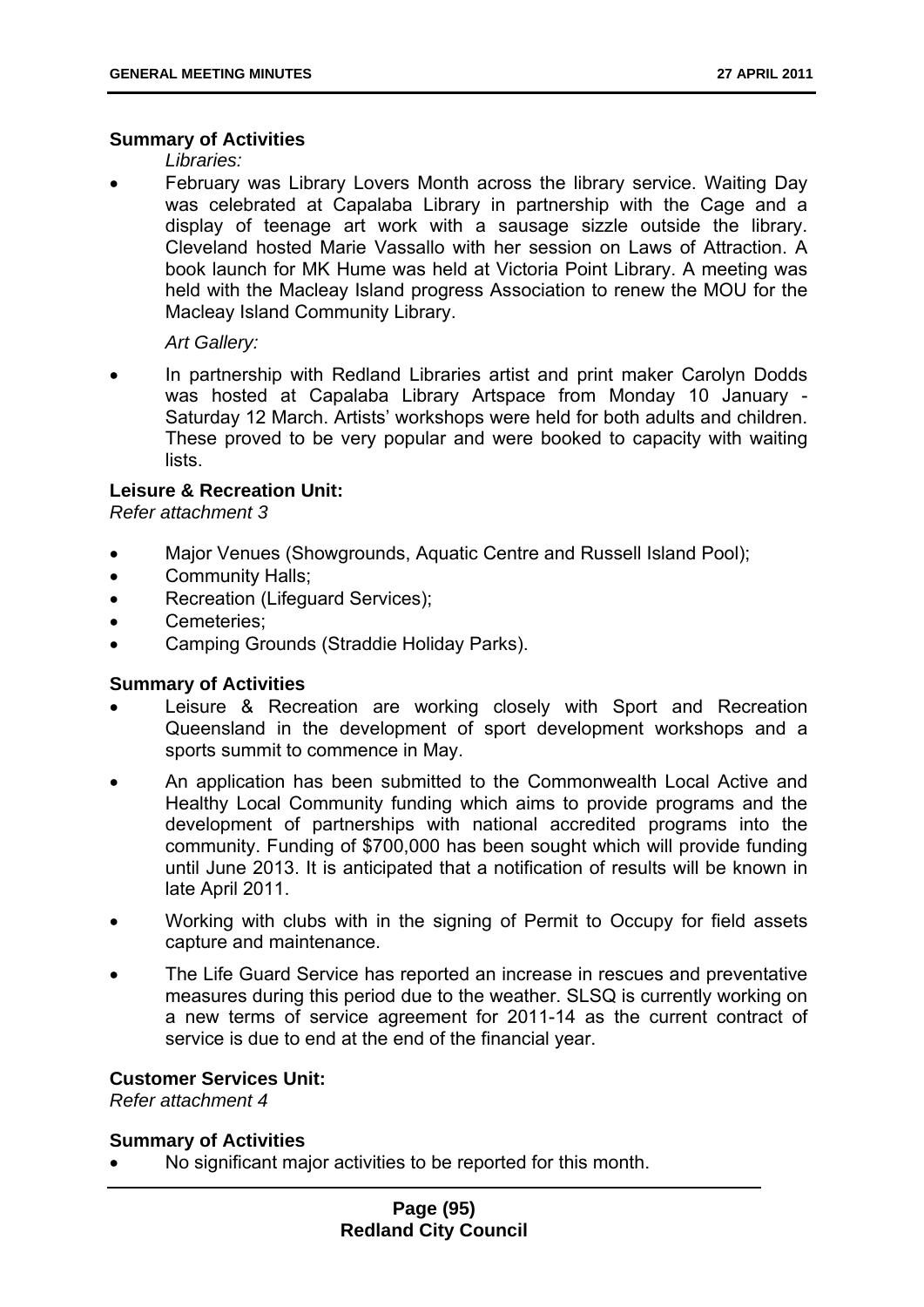## **Redland Performing Arts Centre:**

*Refer attachment 5* 

## **Summary of Activities**

- RPAC launched its 2011 Performance Season "SEE IT LIVE" on 1 February. The season includes eight productions and 12 performances, which offer a mix of dance, fine music, opera, musical comedy, magic/illusion, family theatre, and internationally acclaimed Creole Choir of Cuba. The program includes some of Australia's finest performers and offers a diverse range of entertainment options to suit all members of the community as follows:
	- Raw Dance Company's Project X Saturday, 12 March
	- The Creole Choir of Cuba Thursday, 31 March
	- Distortions starring Cosentino Wednesday, 6 April
	- Motherhood the Musical Friday/Saturday, 20/21 May
	- My Grandma Lived in Gooligulch Wednesday, 15 June
	- Breast Wishes Thursday/Friday/Saturday, 23/24/25 June
	- Opera Queensland's Waltzing our Matilda Sunday, 31 July
	- Australian Chamber Orchestra ACO2 Friday, 12 August.
- Advance ticket sales to all shows in the 2011 season are the best to date and indicate there is a high level of interest from the community in the entertainment on offer.
- Prior to the launch of the main performance season, RPAC presented iconic 60s chart-toppers, The Searchers in the concert hall on Sunday, 13 February. The performance sold out and was much enjoyed by an audience that included a high percentage of British expats. The Searchers played one of only two Brisbane shows at the RPAC concert hall, and the band remains one of the few groups from the heady sixties still in strong demand on the world touring circuit today. The event sold out on 4 February, a full week prior to the scheduled performance.

## **RELATIONSHIP TO CORPORATE PLAN**

The recommendation primarily supports Council's following outcomes:

'Strong and connected communities' – Our health, wellbeing and strong community spirit will be supported by a full range of services, programs, organisations and facilities, and our values of caring and respect will extend to people of all ages, cultures, abilities and needs. Strategies in this outcome supporting are: 7.1, 7.2, 7.3, 7.4, 7.5, 7.6, 7.7, 7.8 & 7.9

'Inclusive and ethical governance' – Deep engagement, quality leadership at all levels, transparent and accountable democratic processes and a spirit of partnership between the community and Council will enrich residents' participation in local decision making to achieve the community's Redlands 2030 vision and goals: Strategy 8.5 – Be transparent and consistent in the way we manage the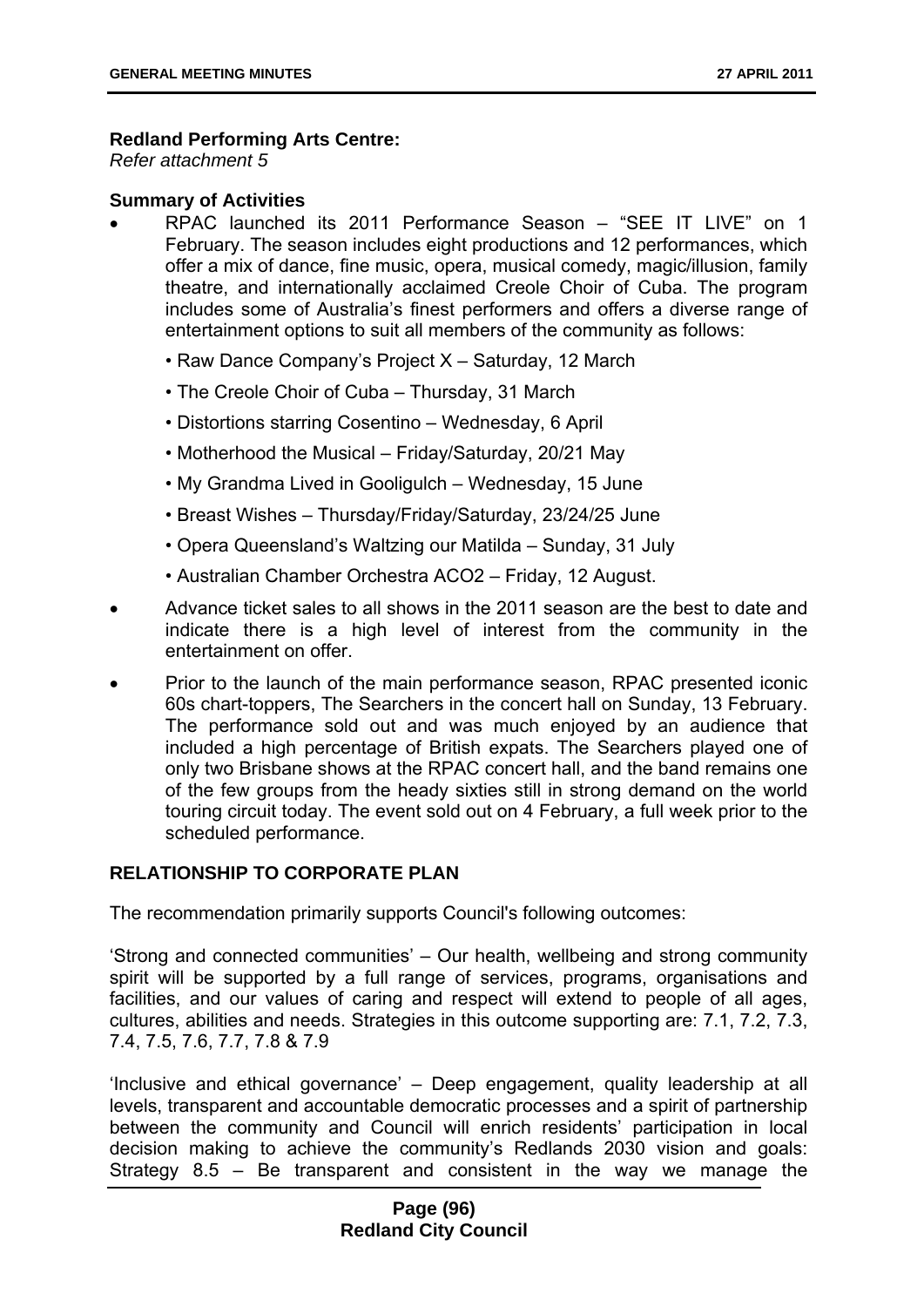organisation, its risks and obligations and ensure we are delivering against our priorities.

'An efficient and effective organisation' – Council is well respected and seen as an excellent organisation which manages resources in an efficient and effective way.

Strategy 9.1 – Deliver excellent leadership throughout the organisation for the benefit of the community.

## **FINANCIAL IMPLICATIONS**

The Customer & Community Services Group is within budget expectations.

## **PLANNING SCHEME IMPLICATIONS**

The Land Use Planning Group was consulted and it is considered that the outcome of recommendations in this report will not require any amendments to the Redlands Planning Scheme.

## **CONSULTATION**

Consultation has occurred with all Customer and Community Service Managers and the General Manager Customer Services.

# **OFFICER'S/COMMITTEE RECOMMENDATION/ COUNCIL RESOLUTION**

Moved by: Cr Boglary Seconded by: Cr Henry

### **That Council resolve to note the report and annexure.**

**CARRIED** (en-bloc)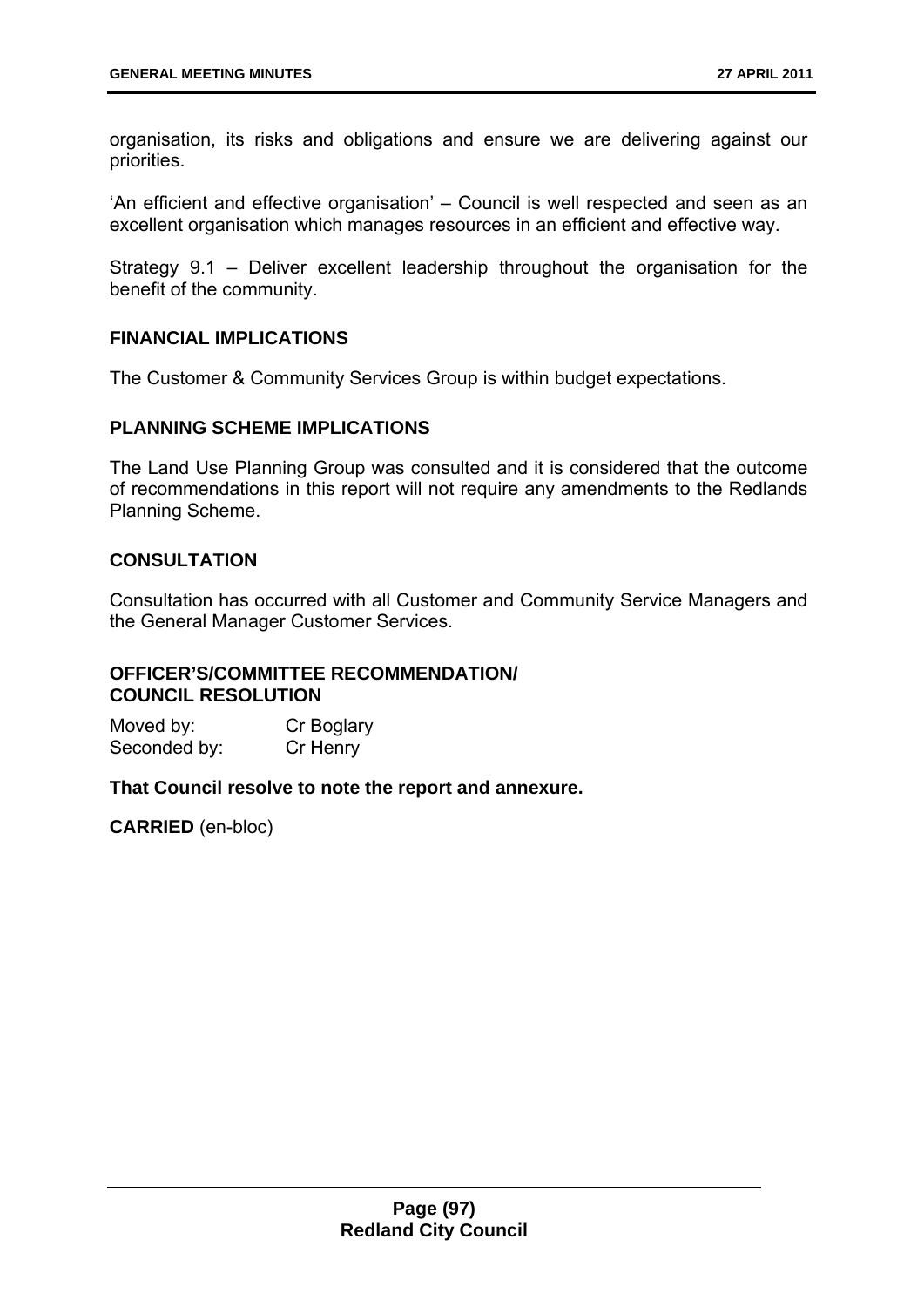# **14.1.2 MONTHLY REPORT FOR PROJECT DELIVERY GROUP**

| <b>Dataworks Filename:</b>       | <b>GOV Reports to Committee - Project Delivery</b><br>Group (PDG)                                                                                      |
|----------------------------------|--------------------------------------------------------------------------------------------------------------------------------------------------------|
| <b>Attachments:</b>              | Attach 1 for PDG Report – Feb 2011<br>Attach 2a for PDG Report - Feb 2011<br>Attach 2b for PDG Report - Feb 2011<br>Attach 3 for PDG Report – Feb 2011 |
| <b>Responsible Officer Name:</b> | <b>Bradley Salton</b><br><b>Group Manager, Project Delivery Group</b>                                                                                  |
| <b>Author Name:</b>              | <b>Delia Dowthwaite</b><br><b>Project Administrator</b>                                                                                                |

## **EXECUTIVE SUMMARY**

The Project Delivery Group Monthly Report is presented to Council for noting.

## **PURPOSE**

The report provides a project status as at 25 March 2011 and an overall financial summary as at 28 February 2011 for projects undertaken by the Project Delivery Group.

## **BACKGROUND**

The Project Delivery Group (PDG) is responsible for the delivery of capital and major operational projects. This involves developing detailed designs and costing for each project, coordinating the quotation or tendering process and the project delivery and/or construction of the work program.

## **ISSUES**

### **Project Status**

PDG is continually reviewing its program of works to ensure the delivery of projects within the timeframe and budget allocation.

### **Watch List – Possible Concern**

The following projects have been placed on the "Watch List".

- 42320 Wellington Point Queuing Beach concern due to permit requirements;
- 65019-2 Macleay Is Waste Transfer Station concern due to recent heavy rains;
- Physical activity stations & seating budget constraints.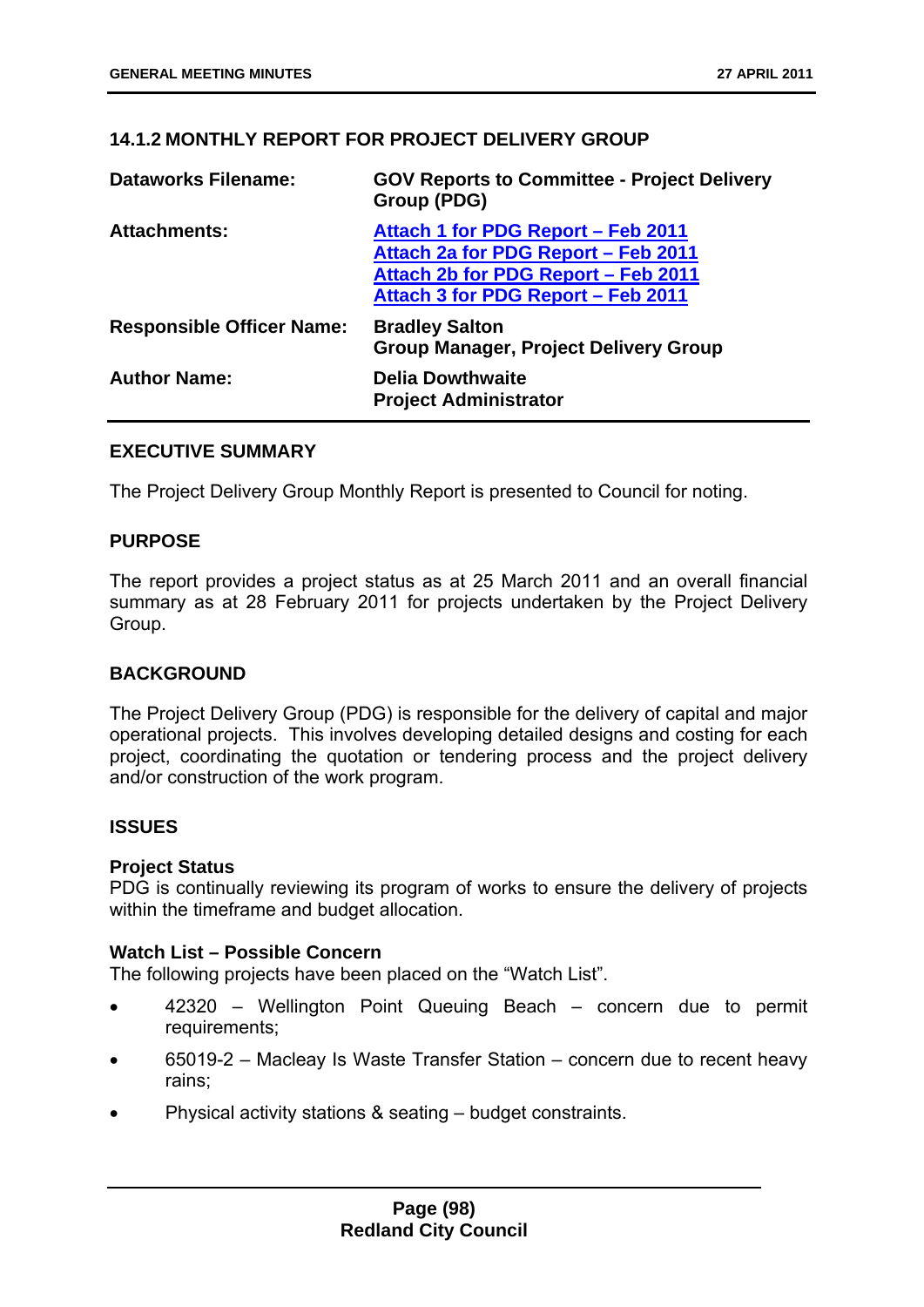Listed below are projects that reached practical completion between 5 March and 25 March 2011. Refer Attachment 1 for more detail.

- 45394 Willard Road, Capalaba concrete traffic islands;
- 45864 Footpath Saul St, Thorneside;
- 45467-3 Quarry/Rickertt Road, Thorneside/Birkdale road widening;
- 30004 Coochiemudlo Island Jetty Repairs;
- 70028 Due Diligence Report Rickertt Road, Thorneside;
- 70030 Due Diligence Report Mt Cotton Road, Mount Cotton;
- 70021-5 Runnymede Road Structural Report;
- 70002-2 Dredging Emmett Dve, Boat Ramp Toondah Harbour removal of spoil.

## **RELATIONSHIP TO CORPORATE PLAN**

Outcome 8: **'Inclusive and Ethical Governance'** – Deep engagement, quality leadership at all levels, transparent and accountable democratic processes and a spirit of partnership between the community and Council will enrich residents' participation in local decision-making to achieve the community's Redlands 2030 vision and goals.

*8.5 Be transparent and consistent in the way we manage the organisation, its risks and obligations and ensure we are delivering against our priorities.* 

## **FINANCIAL IMPLICATIONS**

No direct financial implications arise from this report.

### **PLANNING SCHEME IMPLICATIONS**

There are no implications for the Planning Scheme arising from this report.

### **CONSULTATION**

The Survey Services Manager, Design Services Manager; Project Management Services Manager and Construction Projects Services Manager have been consulted in the preparation of this report and are supportive of the recommendation.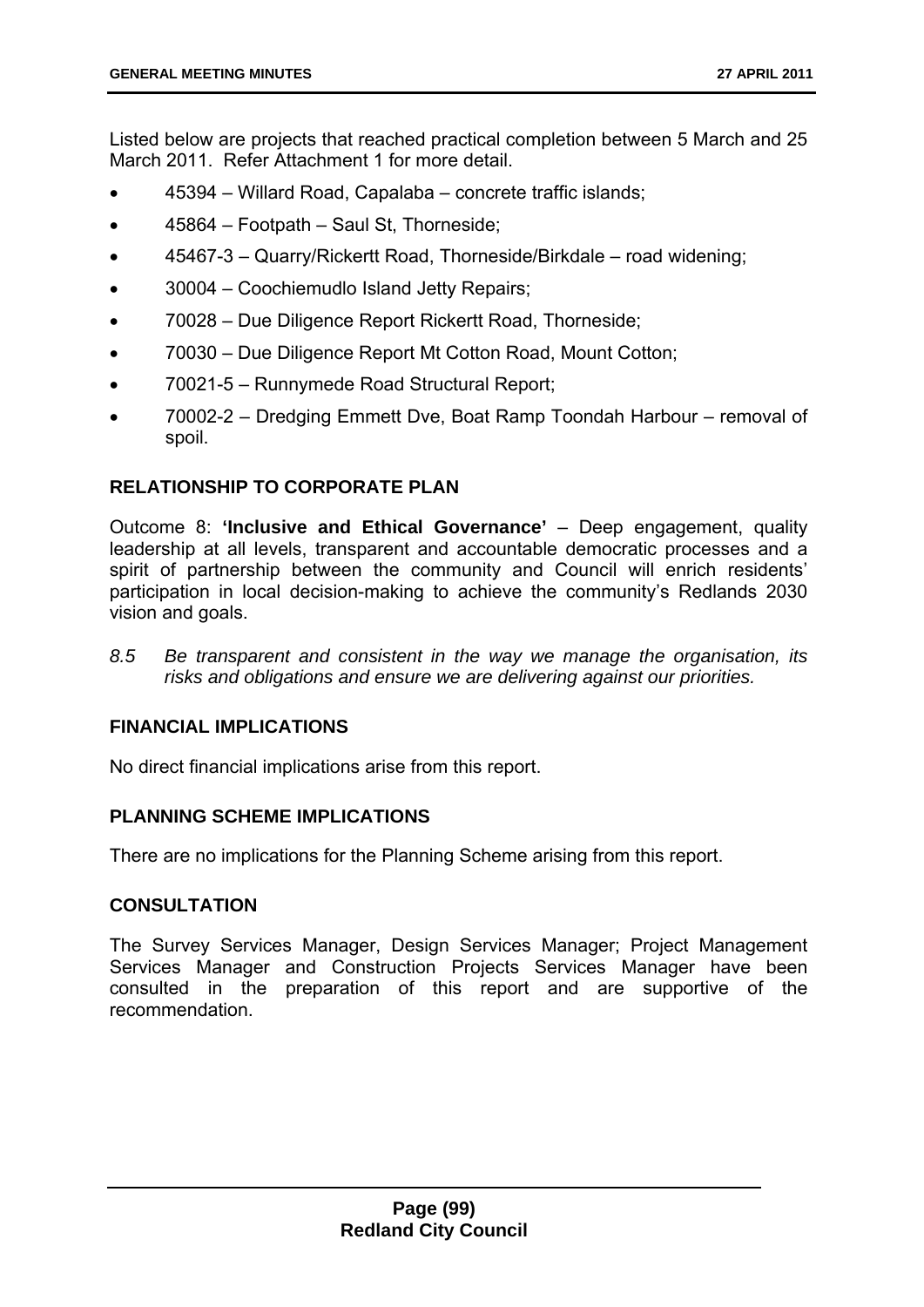## **OFFICER'S/COMMITTEE RECOMMENDATION/ COUNCIL RESOLUTION**

Moved by: Cr Boglary Seconded by: Cr Henry

# **That Council resolve to note the report.**

**CARRIED** (en-bloc)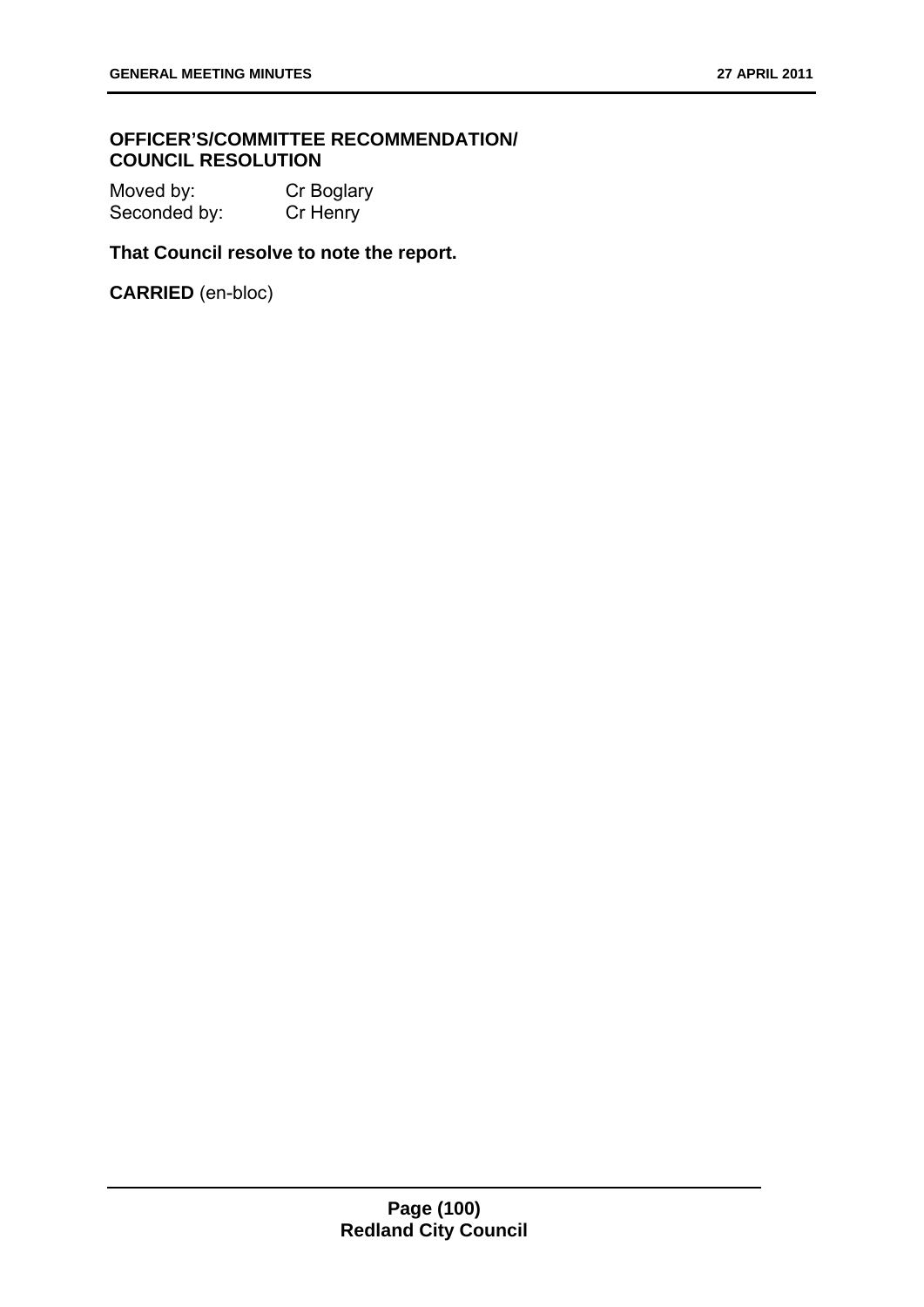# **14.1.3 MONTHLY REPORT FOR OPERATIONS AND MAINTENANCE GROUP**

| <b>Dataworks Filename:</b>       | <b>GOV Reports to Committee - Operations and</b><br><b>Maintenance (OPM)</b> |
|----------------------------------|------------------------------------------------------------------------------|
| <b>Attachment:</b>               | <b>Operations and Maintenance - February 2011</b>                            |
| <b>Responsible Officer Name:</b> | <b>Lex Smith</b><br><b>Manager Operations and Maintenance</b>                |
| <b>Author Name:</b>              | <b>Tracy Carrick</b><br><b>Group Administration Co-ordinator</b>             |

## **EXECUTIVE SUMMARY**

The core activities of the Operations and Maintenance Group are contained within this report and cover the period 1 February to 31 February 2011.

- The Roads and Drainage Maintenance Unit;
- Parks and Conservation Unit;
- Environmental Education Unit; and
- Waste Unit

have all contributed to this report.

The Waste Management Unit is a type 2 business unit and this report will provide Council with a monthly update and on a quarterly basis the unit will report its performance against the key performance Indicators in the business performance plan.

## **PURPOSE**

To provide information to Council on the activities undertaken by the Operations and Maintenance Group and on a quarterly basis report on the performance of the Waste Business Unit against key performance indicators.

### **BACKGROUND**

To provide information to Council on the activities undertaken by the Operations and Maintenance Group and on a quarterly basis report on the performance of the Waste Business Unit against key performance indicators.

### **ISSUES**

## **ROADS AND DRAINAGE UNIT – Unscheduled Activities and Significant Events**

### **Graffiti**

36 Instances for a cost of \$467.50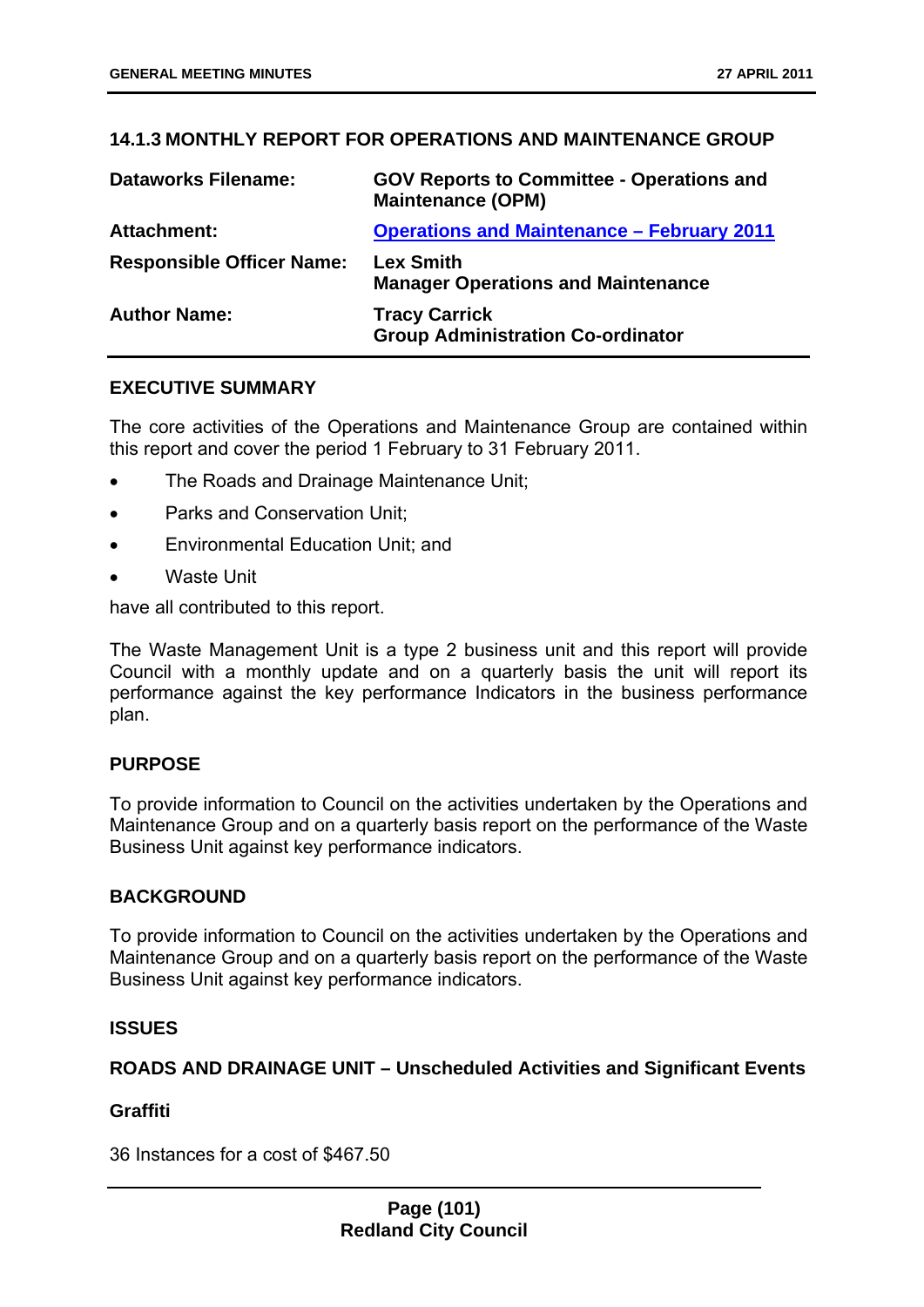# **Vandalism**

0 Instances of Vandalism

# **Illegally Dumped Refuse**

61.91 tonnes waste / Cost to dispose = \$6783.40

## **Activities Status**

Nil comments – All Activities on target.

# **PARKS AND CONSERVATION UNIT– Unscheduled Activities and Significant Events**

## **Graffiti**

38 Instances for a cost of \$3887.60

## **Vandalism**

0 instances of vandalism

## **Illegally Dumped Refuse**

3.05 tonnes waste / Cost to dispose = \$431.88

## **Activities Status**

Nil comments – All Activities on target.

## **ENVIRONMENTAL EDUCATION UNIT– Unscheduled Activities and Significant**

### **Events**

- The IndigiScapes activities calendar of events for the first half of 2011 is out now. The annual calendar for the Seed Collection and Bushcare Birders groups are also available. All can be obtained from IndigiScapes, local libraries and other public areas as well as the web site.
- 30 couples got romantic at IndigiScapes for Valentine's Day. The event was booked out in the first week of promotion.
- The annual Bushcare Convenor's workshop was held on 26 February with 40 participants. This is the annual get together of our volunteer leaders within the Bushcare groups to share and discuss new initiatives and ideas and get feedback as a group on issues confronting the groups.
- A staff workshop was held on the endangered *Corchorus cunninghamii* looking at their locations and management issues.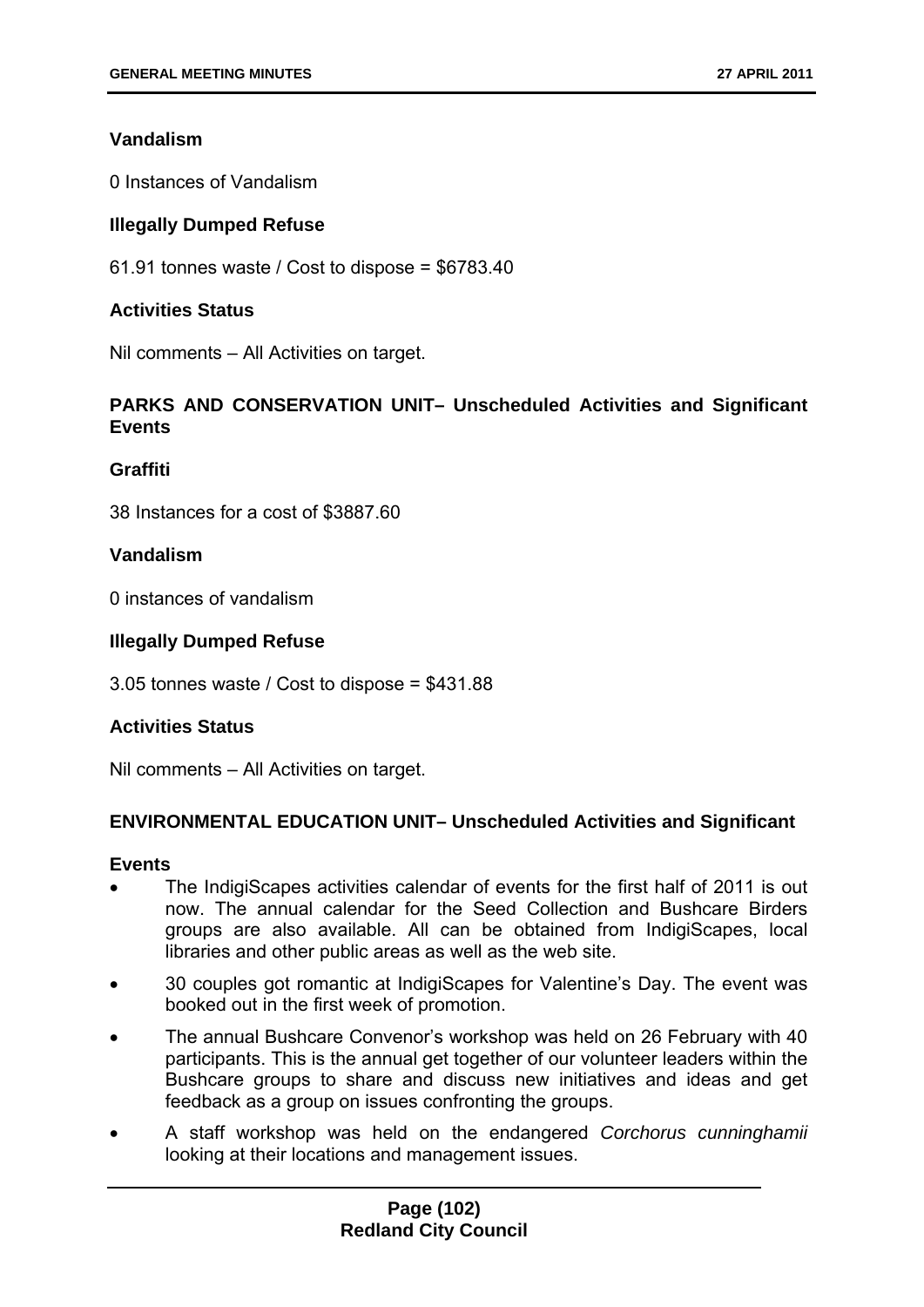#### **IndigiScapes**

- All walking tracks and gardens were open for most of February but the maze and sandpit in the playground remained closed awaiting repairs.
- The final two tanks were installed and have frogs in one and skinks in the other. They have already proved a popular drawcard, especially for younger visitors.

#### **Wildlife Issues**

 Coochie Curlew Count on Feb 12 had 40 volunteers and 177 Bush Stonecurlews counted. This showed that the population on the island continues to be stable. Research has shown that the Coochiemudlo Island population is a source population for the other Moreton Bay Islands and hence critical for the continued survival of the species throughout the bay area.



### **Activities Status**

Nil comments – All Activities on target.

### **WASTE UNIT**

#### **Complaints**

There were no complaints received during February 2011

### **Site Reports**

### *Birkdale Landfill and Transfer Station*

In February, 160mm of rain fell on the site which is significantly less than January 2011 and December 2010, which has helped site operations significantly. The new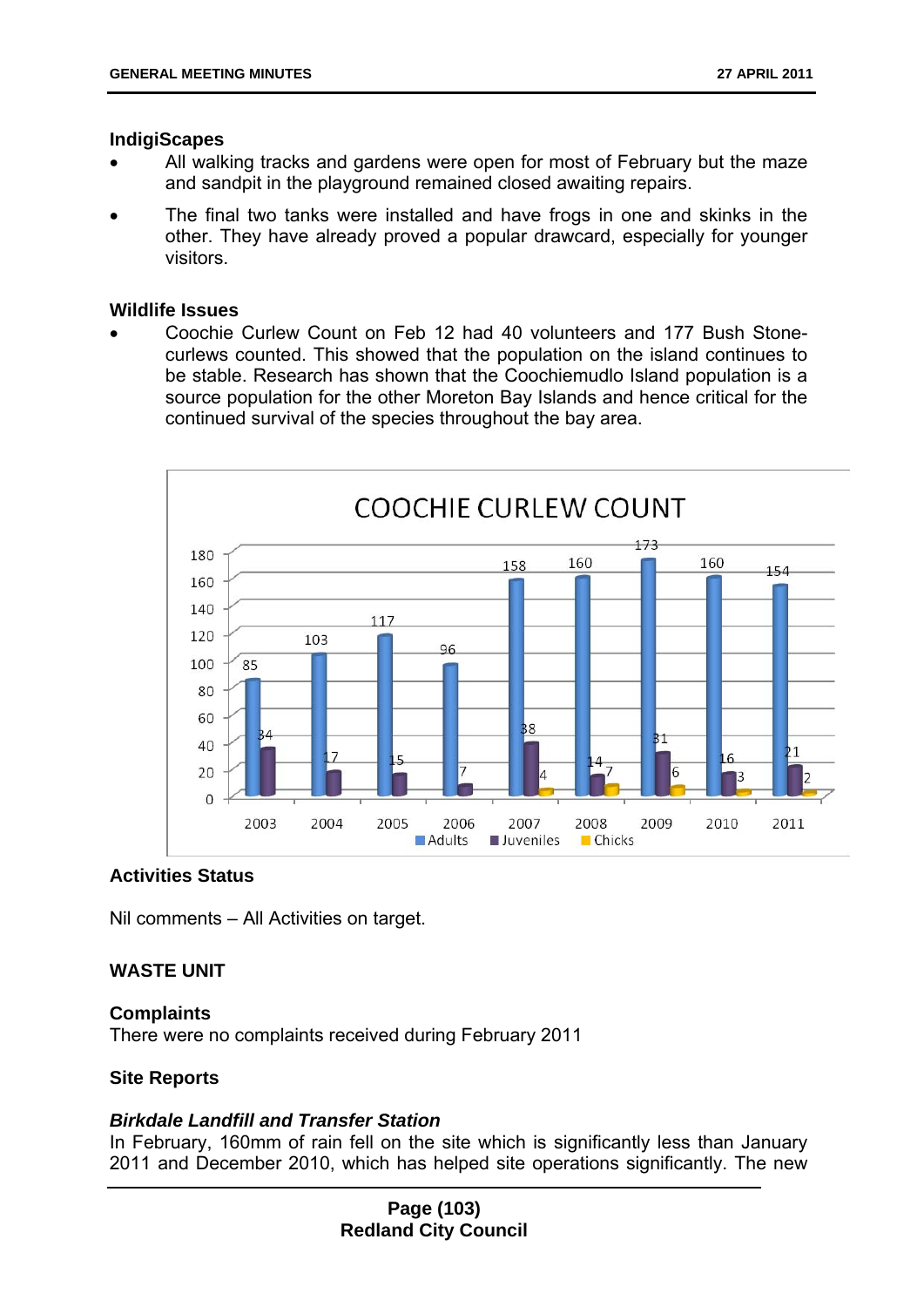contractors have settled in well and operations are continuing as normal and customers have commented on the visual and service level improvements

An aerial survey is programmed for March as is an audit by officers from the Department of Environment and Resource Management.

### *Redland Bay Waste Transfer Station*

All operations have been continuing as normal and as with Birkdale, the new contractor has settled in well and service levels have improved.

## *Giles Road Hardfill site*

All operations have been continuing as normal along with hardfill transfers from the Birkdale and Redland Bay Waste Transfer Stations

## *North Stradbroke Island Waste Transfer Stations*

All operations have been continuing as normal.

## *SMBIs and Coochiemudlo Island Waste Transfer Stations*

All operations have been continuing as normal.

### **Closed Landfill Operations**

At Judy Holt Closed Landfill 460,600L of leachate was collected and disposed of in February (75% less than January) and 160mm of rain fell on the site. For the Redland Bay Closed Landfill, 152,000L was collected and disposed of (almost 70% less than January 2011) and the site received 108mm of rain.

There was a quotation in the market place for the provision of consultancy services to undertake a Landfill Gas Risk Assessment Program across 17 Closed Landfill site in the City. This consultancy will be awarded in March with a programmed completion by the end of June 2011.

Two additional Landfill Gas (LFG) Monitoring Wells were installed at John Fredericks Sporting Grounds. An additional two Landfill Gas Monitoring Wells and one groundwater monitoring well were installed at Duncan Road Sporting Field. One LFG monitoring well installed on Old Cleveland Road East, opposite Birkdale Landfill.

### **CSO – Waste Disposal Fee Exemption for Not for Profit Organisations**

There are currently 26 registered and active Fee Exemption accounts issued to Not for Profit Organisations throughout Redlands.

The following six (6) Not for Profit Organisations were recorded as disposing waste at Council's Birkdale and Redland Bay Waste Handling Facilities during the month of February;

- Alexandra Hills Sporting Club Inc;
- Netherlands Retirement Village;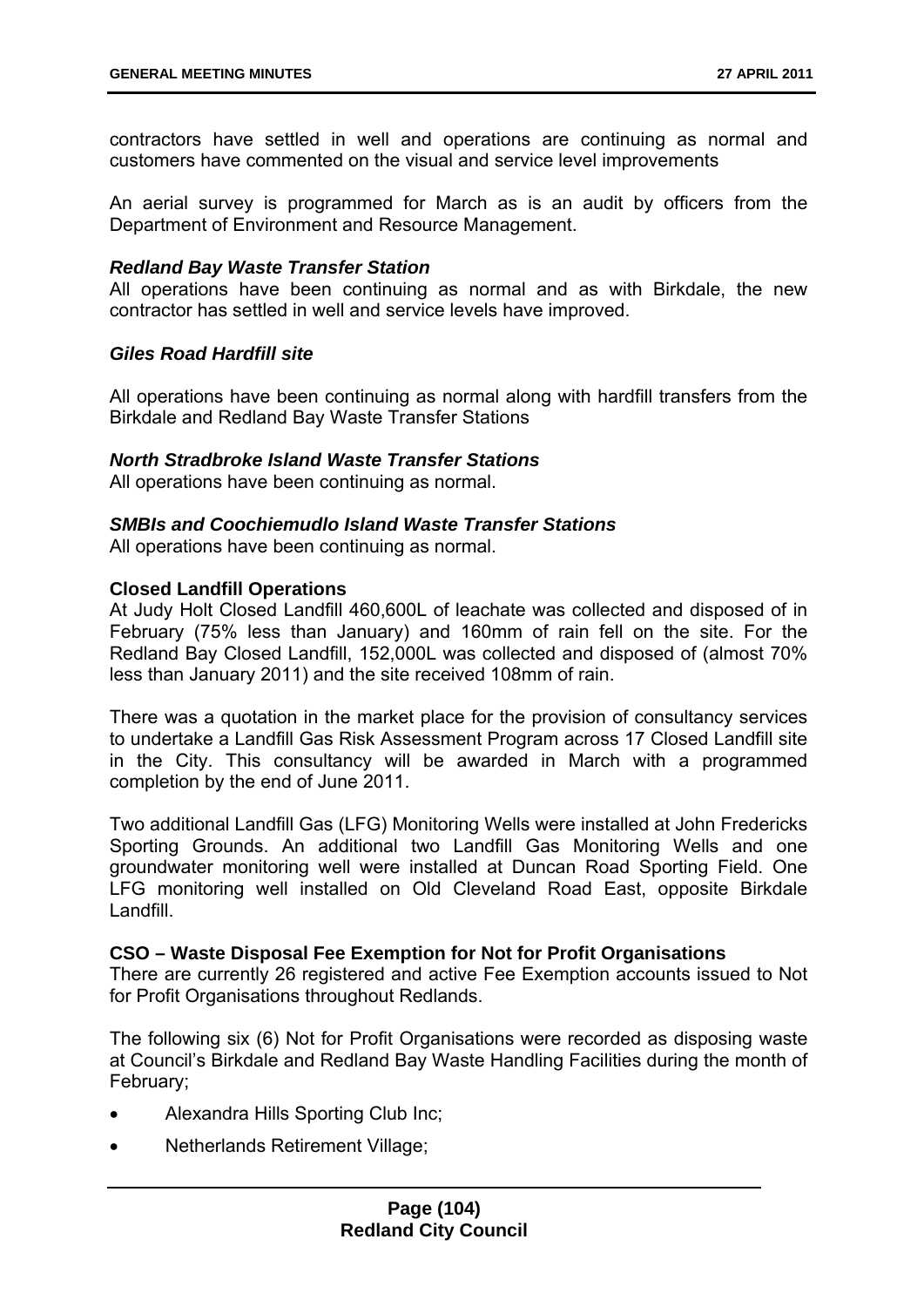- Redland Bay Amateur Fishing Club;
- Redlands Christian Reformed Church;
- Redland District Rotary Club;
- Redland Rugby Club ;

A combined total of 28.53 tonnes of green and mixed waste were disposed of, with a total CSO value of \$3183.20

## **Waste Education Activities**

## **February 2011**

## Highlights of the month

Nearly 150 students participated in waste minimisation lessons this month.

## Locations of visits

- Redlands College 1 Year 11 class;
- Victoria Point State School 4 Year 6 classes.

# **RELATIONSHIP TO CORPORATE PLAN**

The activities undertaken within this report primarily support Council's following outcomes:

Outcome 1: **"Healthy natural environment"** - A diverse and healthy natural environment, with an abundance of native flora and fauna and rich ecosystems will thrive through our awareness, commitment and action in caring for the environment.

Outcome 2: **"Green Living"** – Our green living choices will improve our quality of life and our children's lives, through our sustainable and energy efficient use of resources, transport and infrastructure, and our well informed responses to risks such as climate change.

Outcome 3 **"Embracing the Bay"** – The benefits of the unique ecosystems, visual beauty, spiritual nourishment and coastal lifestyle provided by the islands, beaches, foreshores and water catchments of Moreton Bay will be valued, protected and celebrated.

## **FINANCIAL IMPLICATIONS**

The Operation and Maintenance Group is within budget.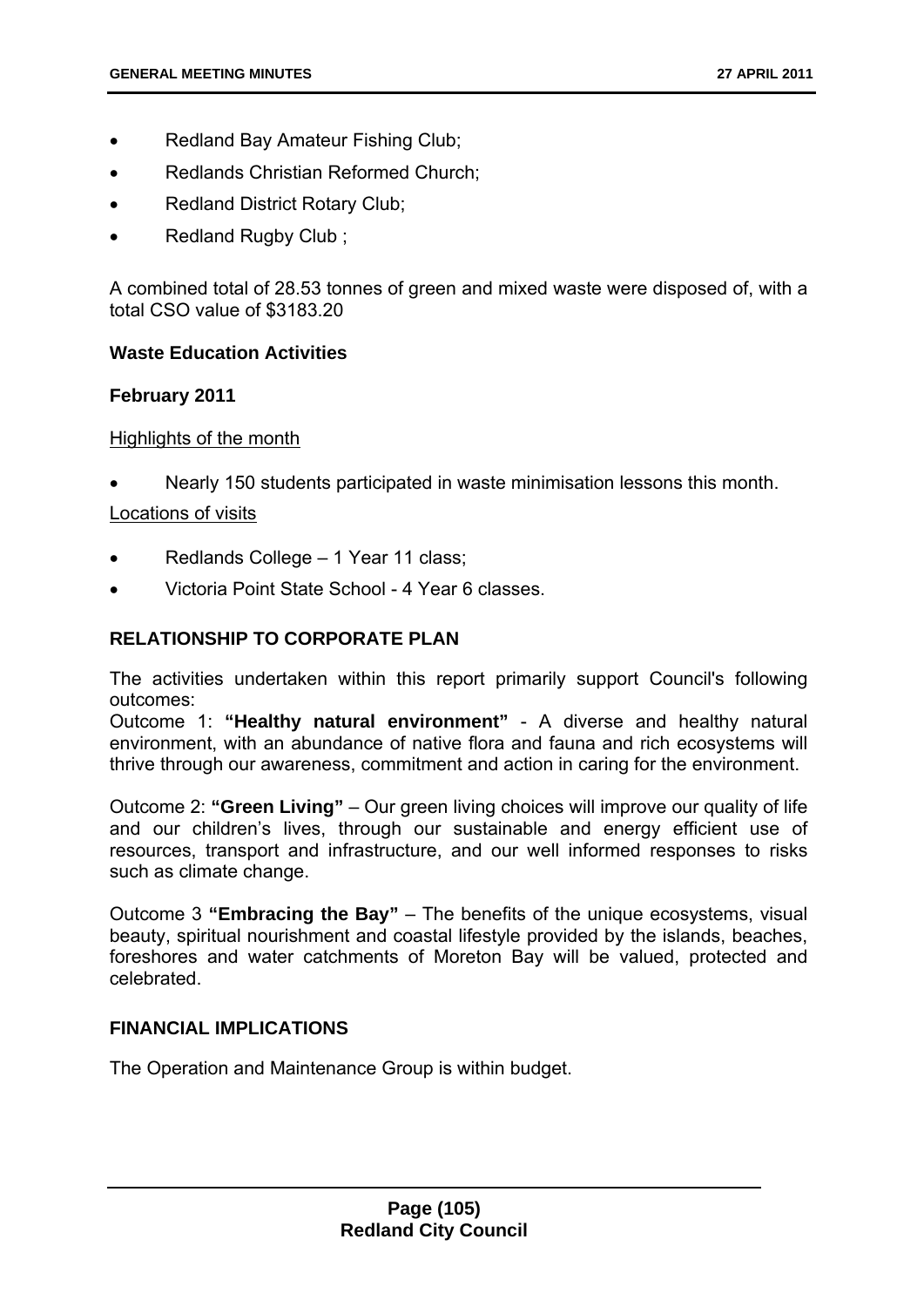# **CONSULTATION**

This report was prepared in consultation with Unit Service Mangers and numerous staff within the Operations and Maintenance group.

## **OFFICER'S/COMMITTEE RECOMMENDATION/ COUNCIL RESOLUTION**

| Moved by:    | Cr Boglary |
|--------------|------------|
| Seconded by: | Cr Henry   |

## **That Council resolve to note the report.**

**CARRIED** (en-bloc)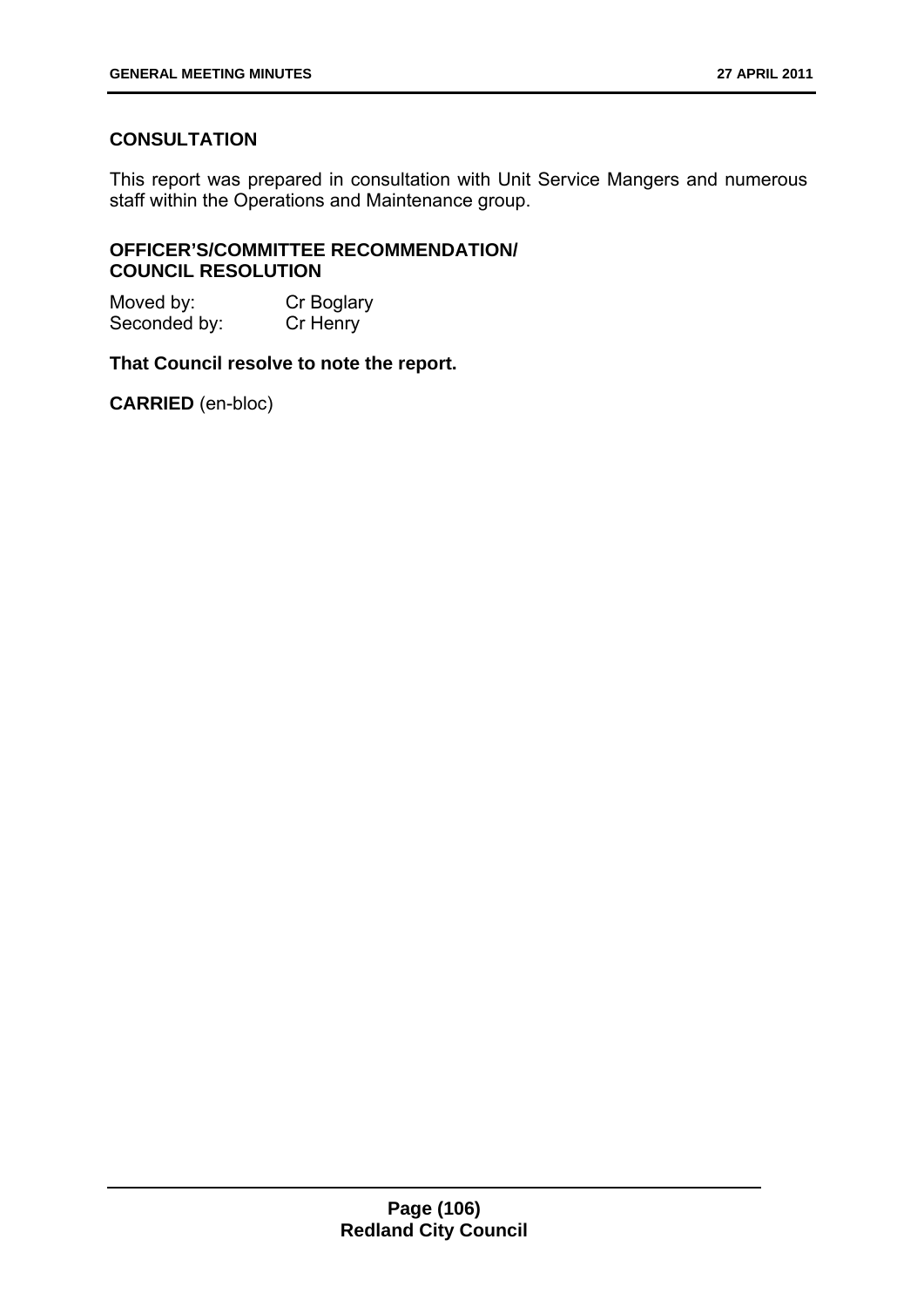## **14.1.4 PETITION (DIV 7) REQUEST FOR REMOVAL OF TREES AT WINCHESTER ROAD, ALEXANDRA HILLS**

| <b>Dataworks Filename:</b>       | <b>GOV Petitions</b><br>Winchester Road, Alexandra Hills                             |
|----------------------------------|--------------------------------------------------------------------------------------|
| <b>Responsible Officer Name:</b> | <b>Lex Smith</b><br><b>Manager Operations and Maintenance</b>                        |
| <b>Author Name:</b>              | <b>David Katavic</b><br><b>Acting Service Manager Parks and Conservation</b><br>Unit |

# **EXECUTIVE SUMMARY**

At the General Meeting on 23 February 2011, a petition was received from residents of Winchester Road, Alexandra Hills offering numerous reasons why the trees within their street should be removed.

An assessment of these trees was undertaken by Council arborists who suggest that the trees are safe, healthy specimens and should not be removed. Therefore it is recommended that the trees should not be removed.

## **PURPOSE**

To provide information to Council on the issues which have been raised relating to the trees which are referred to in the petition Division 7 Request for removal of gum trees at Winchester Road, Alexandra Hills

### **BACKGROUND**

At the General Meeting on 23 February 2011, Council resolved that the following petition which reads as follows, be received and referred to a Committee or officer for consideration/actioning and a report back to Council:

 *"Petition from residents of Winchester Road, Alexandra Hills in reference to the gum trees planted in our Street.* 

*They should be removed because of:* 

- *the amount of garbage they create in our street;*
- *the future threat they will create to our houses during storms;*

 *The roots of the gum trees crack and lift cement sidewalk at close intervals."* 

The trees referred to in this petition are known as *Lophostemon confertus* species, common name "Brush Box".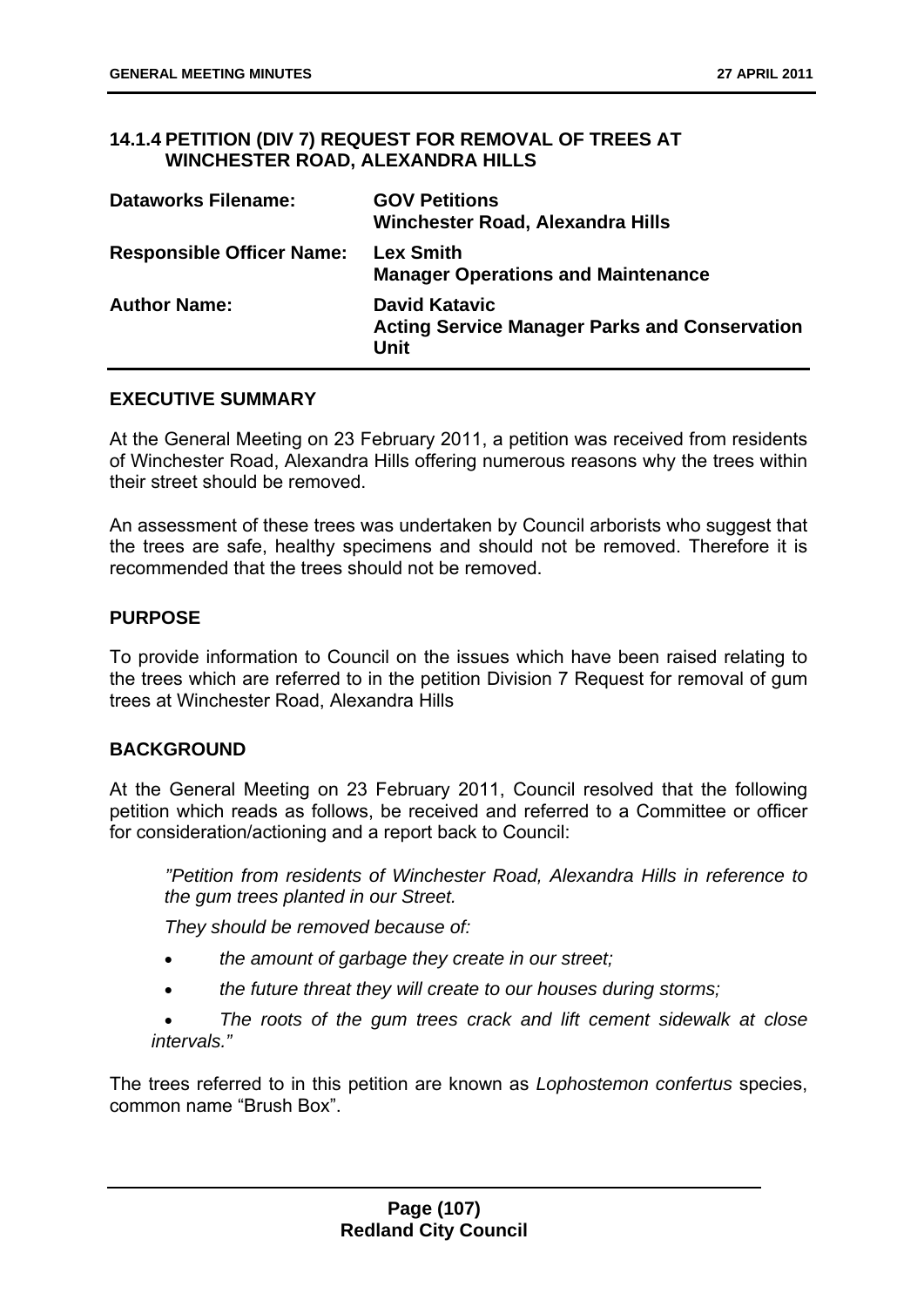- These trees are a recognised street tree and their use is supported within Council's Vegetation Enhancement Strategy with numerous streets throughout the city having the same species planted;
- They are a medium sized tree that grows to approximately 15 metres in height, they make excellent specimens, provide habitat for wildlife and are resilient in storm situations;
- Like all trees they create leaf litter however it not extensive and can be collected rather easily utilising Council's Street Sweeping Contract. Once again, like many other trees their roots can lift concrete paths, however this can be rectified with preventative maintenance and by replacing sections of the pathway as it lifts.

### **ISSUES**

### Benefits of these trees

The main benefits to the community for retention of these trees are as follows:

- They provide shaded walkways for residents and pedestrians therefore enhancing community health and well being;
- They provide links, refuge points and food sources for wildlife;
- They create tree lined avenues and themed precincts thereby improving the aesthetics, desirability and value of real estate in the area;
- They reduce the effects of dust and glare and moderate the effects of high temperatures.

To remove these trees based on the reasons submitted in this petition do not meet the criteria for removing trees and would have the potential to set a precedent that could be applied to almost all street trees within Redland City.

The criteria used by Council operational staff for removing a tree are that it is usually dead, diseased, dangerous or causing extensive damage to major infrastructure.

# **RELATIONSHIP TO CORPORATE PLAN**

The activities undertaken within this report primarily support Council's following outcome:

Outcome 1: "**Healthy natural environment" -** A diverse and healthy natural environment, with an abundance of native flora and fauna and rich ecosystems will thrive through our awareness, commitment and action in caring for the environment.

# **FINANCIAL IMPLICATIONS**

Repairs to the concrete footpath will be undertaken this financial year utilising the current budget in the Cyclic Maintenance Footpath Inspection Program.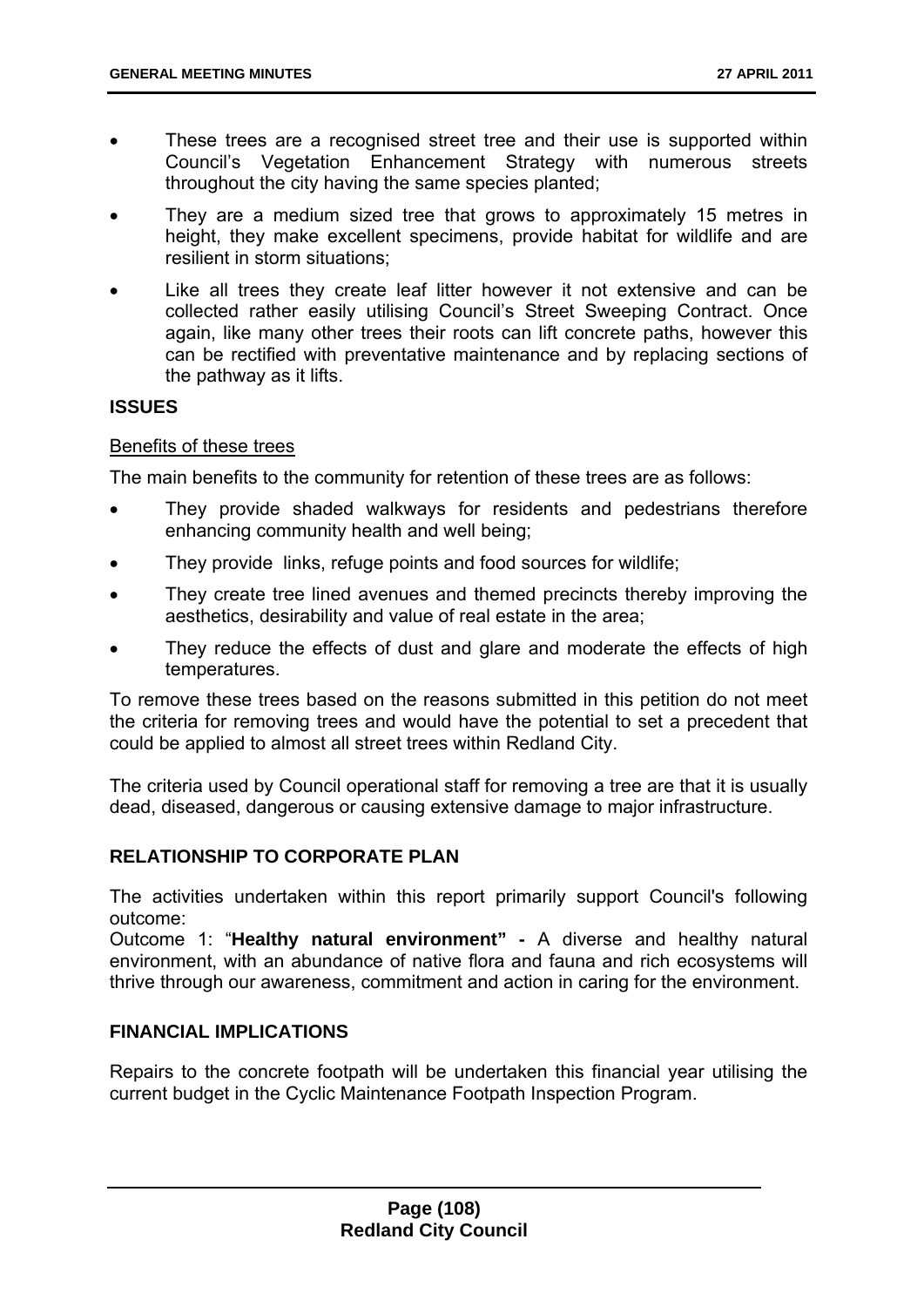# **CONSULTATION**

This report was prepared in consultation with Council's Roads & Drainage Services Manager and Council's Operations & Maintenance Technical Officer.

# **OFFICER'S/COMMITTEE RECOMMENDATION/ COUNCIL RESOLUTION**

Moved by: Cr Boglary Seconded by: Cr Henry

**That Council resolve to:** 

- **1. Not remove the trees referred to in this petition;**
- **2. Add Winchester Road to a priority three (3) street sweeping which would mean the street gets swept more regularly, every 6 weeks, reducing the amount of leaf litter; and**
- **3. Repair the concrete footpath under the Cyclic Maintenance Footpath Inspection Program.**
- **4. CARRIED** (en-bloc)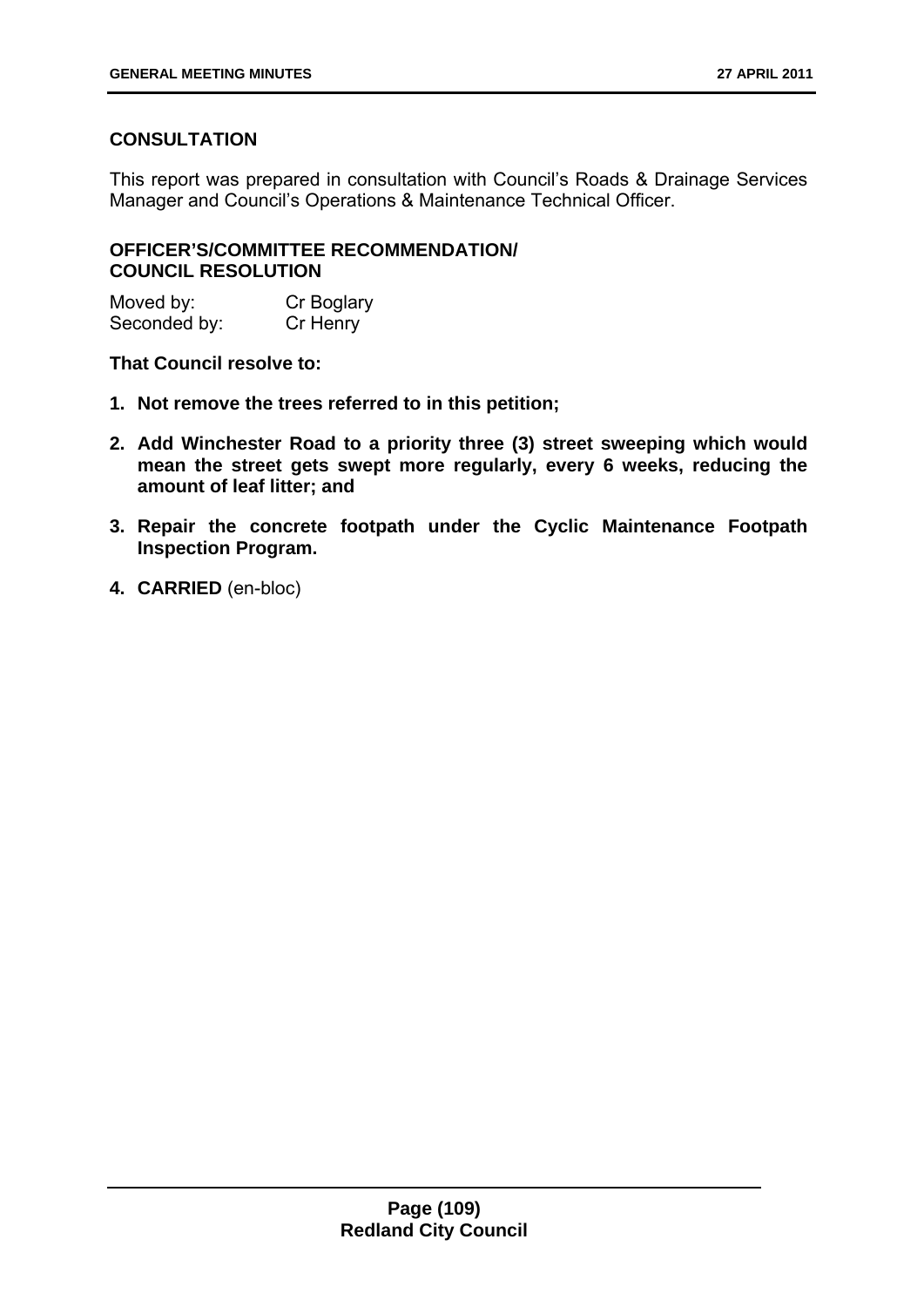### **14.1.5 SOLE PROVIDER ARRANGEMENT FOR THE COLLECTION AND RECYCLING OF POLYSTYRENE**

| <b>Dataworks Filename:</b>       | WM Contract - RWW-55005-2 Recycling<br><b>Expanded Polystyrene</b>        |
|----------------------------------|---------------------------------------------------------------------------|
| <b>Responsible Officer Name:</b> | <b>Lex Smith</b><br><b>Manager Operations and Maintenance</b>             |
| <b>Author Name:</b>              | <b>Neil Barclay</b><br><b>Senior Contracts Manager - Waste Operations</b> |

### **EXECUTIVE SUMMARY**

The contract for the Collection and Recycling of Polystyrene from the Birkdale and Redland Bay Waste Transfer Stations will expire on 30 June 2011. The original contract was approved in July 2007 and was awarded to Carton Warehouse (Global Interests Pty Ltd) for an initial period of 11 months with a provision for two (2) one (1) year extensions. Both the extensions were approved and were taken up.

At the time of calling tenders back in 2007, only one quotation was received as there was only one polystyrene recycler in Queensland. This was still the case when this contract expired in June 2009. On 30 June 2010, Council resolved to extend the contract with Carton Warehouse for a further year to 30 June 2011. This was done in accordance with the provisions of *section 486 (1) (a) of the Local Government Act 1993*, that there was only one supplier reasonably available to it. The contract was extended on the same terms and conditions as the original contract, which included a provision for a yearly CPI adjustment. Our latest enquiries show that Carton Warehouse is still the only polystyrene recycler in Queensland.

# **PURPOSE**

To seek approval from Council to renew this contract for a further 2 year term from 1 July 2011. Carton Warehouse is prepared to renew on the same contract conditions apart from a small increase in the price. This is caused because of the increase in the amount of polystyrene collected from our facilities. The contract will still allow for a CPI adjustment after the first year. Section 184 (a) of the *Local Government (Finance Plans and Reporting) Regulation 2010,* allows Council to accept a contract without calling for quotes or tenders if there is only one contractor reasonably available to it.

# **BACKGROUND**

The original contract was initially set up for collection at the Birkdale Transfer Station only, but was extended by contract variation to include collection from the Redland Bay Transfer Station. In the financial year to 30 June 2010, approximately 12.5 tonnes of polystyrene was collected and it is projected that this year to 30 June 2011 approximately 15 to 17 tonnes will require collection.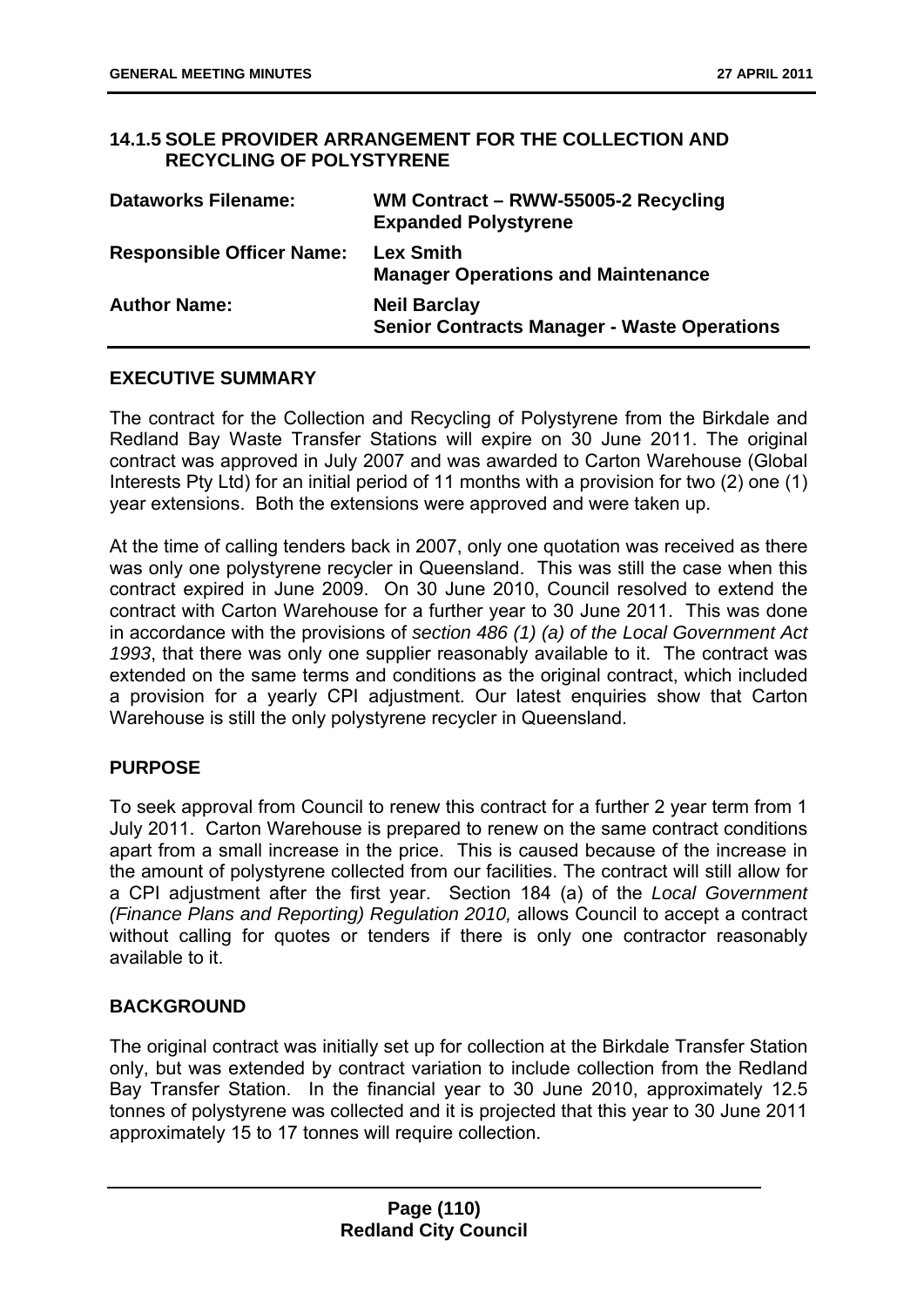# **ISSUES**

There have been no issues with the current contractor who is providing an excellent service.

# **RELATIONSHIP TO CORPORATE PLAN**

The recommendation primarily supports Council's vision for **Green Living** – Our green living choices will improve our quality of life and our children's lives, through our sustainable and energy efficient use of resources, transport and infrastructure, and our well informed responses to risks such as climate change.

The recommendation also supports vision 9, **An efficient and effective organisation** which manages resources in an efficient and effective way.

### **FINANCIAL IMPLICATIONS**

The current contract price is \$34,664 per annum (excl GST). The revised price for the new contract from 1 July 2011 is \$38,131 per annum (excl GST), the new rates being Birkdale \$601.27 per week (excl GST) and Redland Bay \$132.01 per week (excl GST). Waste Operations will allocate funding in the 2011/12 annual budget to provide this service.

## **PLANNING SCHEME IMPLICATIONS**

The Land Use Planning Group was not consulted and it is considered that the outcome of recommendations in this report will have no implications to the Redlands Planning Scheme.

# **CONSULTATION**

The Service Manager Waste Operations was consulted in preparation of this report. Also consulted were the Plastics and Chemicals Industry Association (PACIA) and Expanded Polystyrene Australia (EPSA) who advise that the only industry appointed polystyrene recycler in Queensland is Carton Warehouse. Local enquiries to other recyclers in the area have also failed to locate any other recycler of polystyrene.

### **OFFICER'S/COMMITTEE RECOMMENDATION/ COUNCIL RESOLUTION**

| Moved by:    | Cr Boglary |
|--------------|------------|
| Seconded by: | Cr Henry   |

### **That Council resolve as follows:**

**1. That in accordance with section 184 (a) of the** *Local Government (Finance Plans and Reporting) Regulations 2010,* **it is satisfied that there is only one supplier reasonably available to it to provide for the collection and recycling of polystyrene for a period of 2 years from 1 July 2011, namely Carton Warehouse (Global Interests Pty Ltd); and**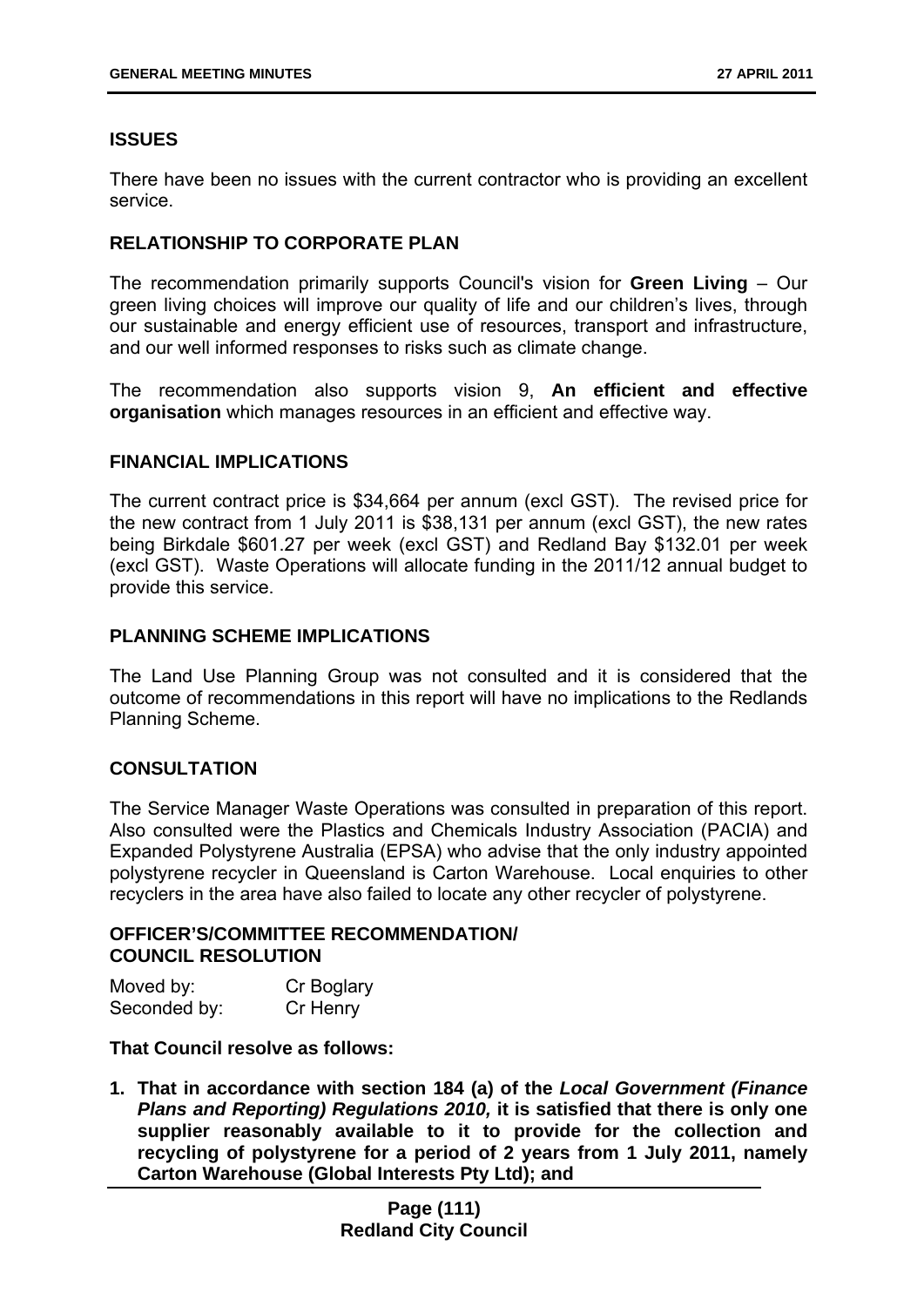**2. On that basis, that the Chief Executive officer be authorised to make, vary and discharge the above contract in accordance with section 187 of the**  *Local Government (Finance Plans and Reporting) Regulations 2010.*

**CARRIED** (en-bloc)

# **14.2 IN APPRECIATION**

General Manager Customer Services with great regret advised Councillors that Mr Pat Navin, Service Manager Waste Operations, has tendered his resignation and will leave Council at the end of April to formally commence his own business.

General Manager stated that Mr Navin had been a tremendous asset to Council during his period of employment and took the opportunity to express her thanks to him for all of his efforts. The Chair, Cr Boglary, also added her thanks and appreciation on behalf of Council and wished Mr Navin well for the future.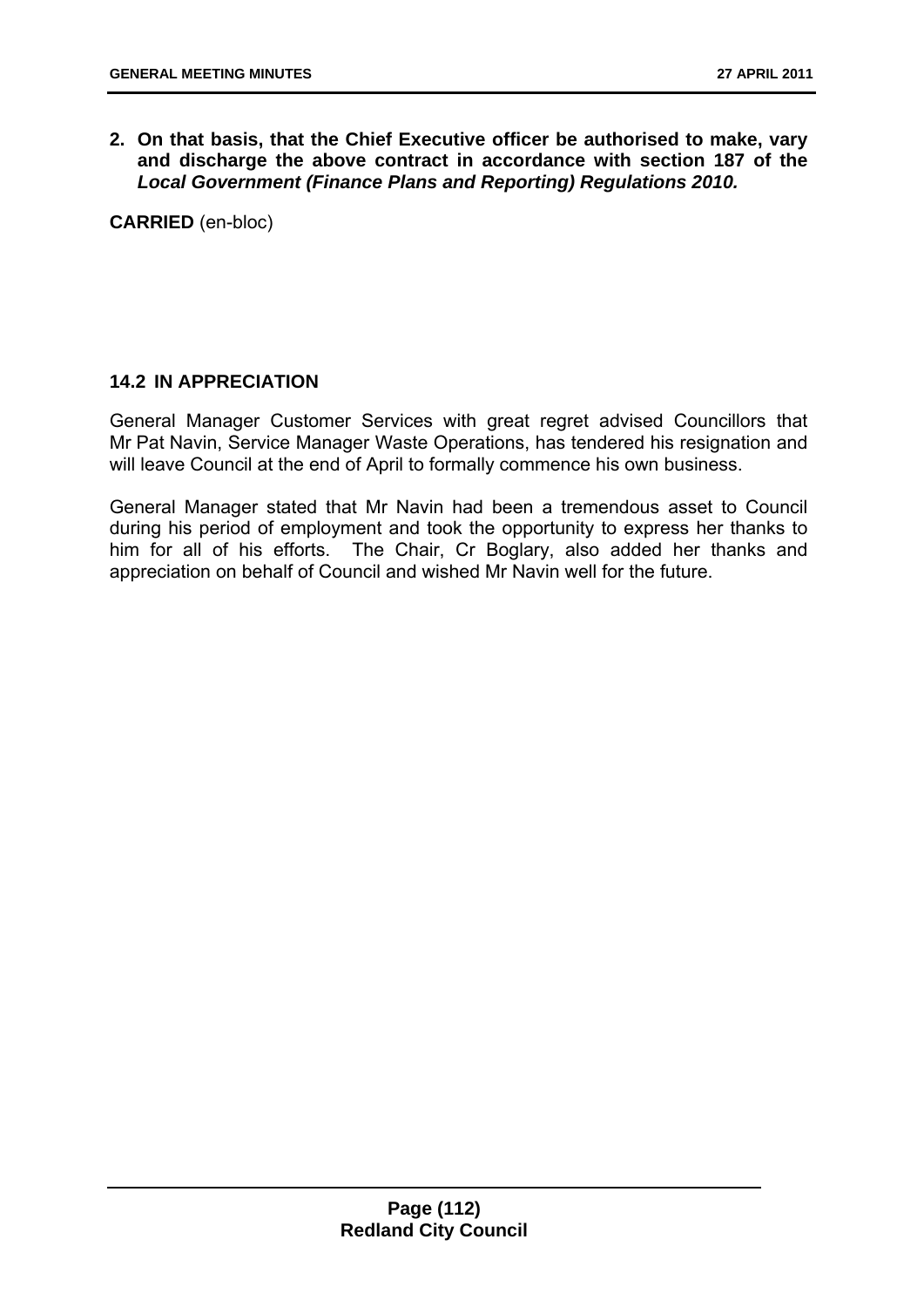#### **15 CORPORATE SERVICES & GOVERNANCE COMMITTEE 13 APRIL 2011**

Moved by: Cr Ogilvie Seconded by: Cr Henry

That the Corporate Services & Governance Committee Minutes of 13 April 2011 be received.

### **CARRIED**

Corporate Services & Governance Committee Minutes 13/4/2011

#### **15.1 CORPORATE SERVICES**

**15.1.1 PRESENTATION BY JOHN CHERRY - EXECUTIVE DIRECTOR, COUNCIL OF MAYORS (SEQ)** 

| <b>Dataworks Filename:</b>       | <b>GOV - Council of Mayors</b>                                                    |
|----------------------------------|-----------------------------------------------------------------------------------|
| <b>Responsible Officer Name:</b> | <b>Nick Clarke</b><br><b>General Manager, Governance</b>                          |
| <b>Author Name:</b>              | Luke Wallace<br><b>Manager Corporate Planning, Performance and</b><br><b>Risk</b> |

#### **EXECUTIVE SUMMARY**

Council's ongoing membership of the Council of Mayors (SEQ) Pty Ltd provides local and regional advocacy benefits with regard to priority South East Queensland issues. Council of Mayors Executive Director, Mr John Cherry, has requested an opportunity to formally address Council to provide an overview of recent achievements and an outline of priorities for the financial year ahead.

### **PURPOSE**

The purpose of this report is for Council to note the key achievements and upcoming priorities of the Council of Mayors (SEQ) Pty Ltd.

#### **BACKGROUND**

Council has been a member of Council of Mayors (SEQ) Pty Ltd (CoM) since its formation in September 2005 and is represented on the board of the company by Mayor Melva Hobson. Council is also represented on the various committees of Council of Mayors, including the Infrastructure Committee, Environment and Sustainability Committee etc.

CoM has been extremely active over the past 12 months on many issues including water reform, infrastructure delivery, regional planning and growth management, waste management and development of the regional trail bike facility at Wyaralong. Executive Director, John Cherry, would like to provide a brief presentation to Council

### **Page (113) Redland City Council**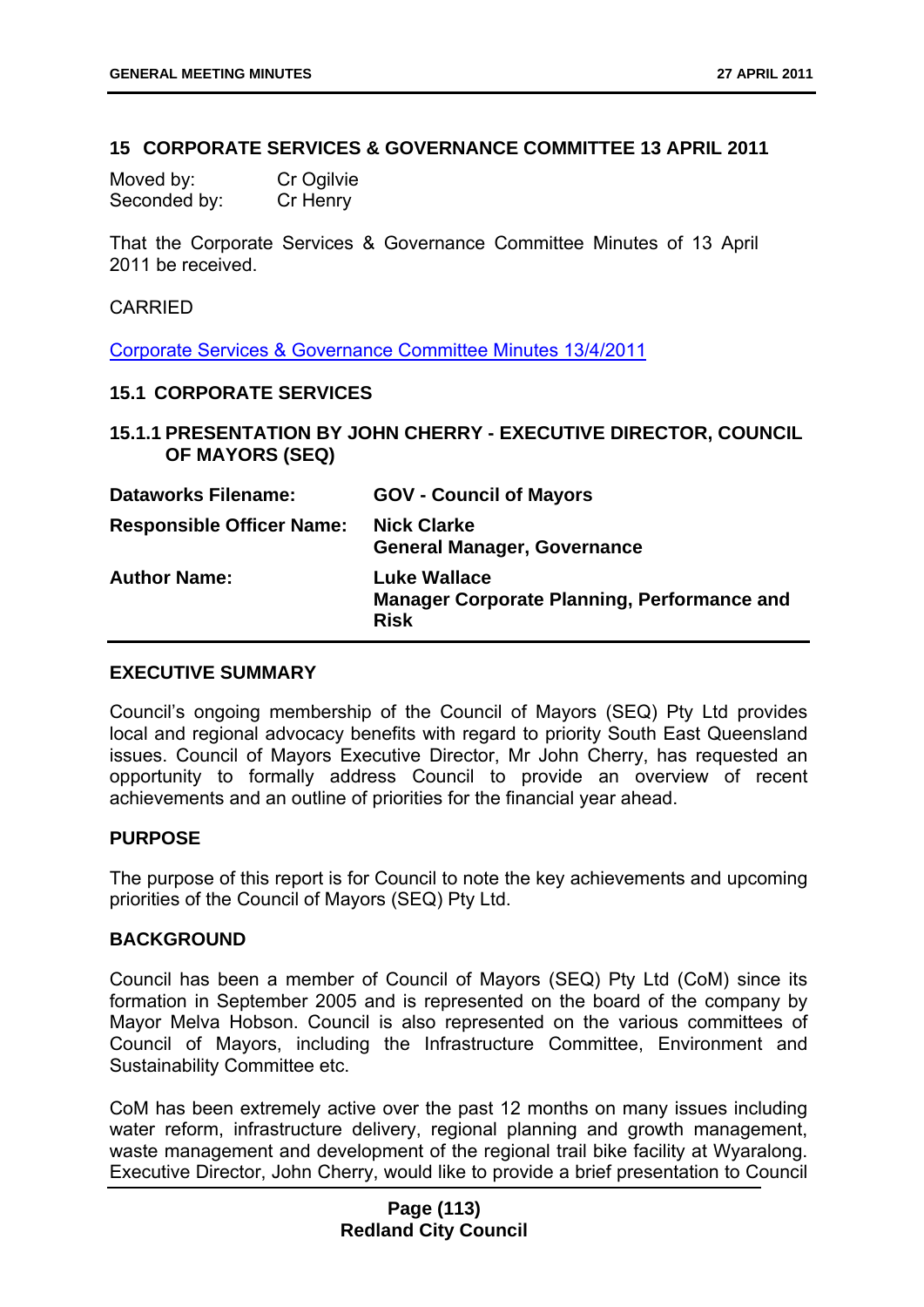on activities over the past 12 months, and more importantly on activities planned for the year ahead as our region and the State prepares for State and local government elections.

# **ISSUES**

Key issues are as follows:

- Council has been a member of CoM since its inception in September 2005;
- Over the past 12 months, CoM has been very active across a range of key advocacy and regional collaboration areas;
- A significant program is planned for the 12 months ahead;
- CoM Executive Director, John Cherry, has requested an opportunity to briefly present to Council on achievements over the last 12 months and plans for the 12 months ahead.

### **RELATIONSHIP TO CORPORATE PLAN**

The recommendation primarily supports Council's strategic priority to provide inclusive and ethical governance by establishing and maintaining effective partnerships with local, regional and national organisations and governments to deliver the visions and goals of the community.

### **FINANCIAL IMPLICATIONS**

There are no direct financial implications attached to this report.

### **PLANNING SCHEME IMPLICATIONS**

The Land Use Planning Group was consulted and it is considered that the outcome of recommendations in this report will not require any amendments to the Redlands Planning Scheme.

# **CONSULTATION**

Consultation has taken place between the Council of Mayors and Council's Governance Department and it was agreed that the Executive Director of Council of Mayors should brief Council on recent achievements and future priorities.

### **NOTE**

Mr Cherry gave a short presentation to Council and answered questions put to him by the councillors.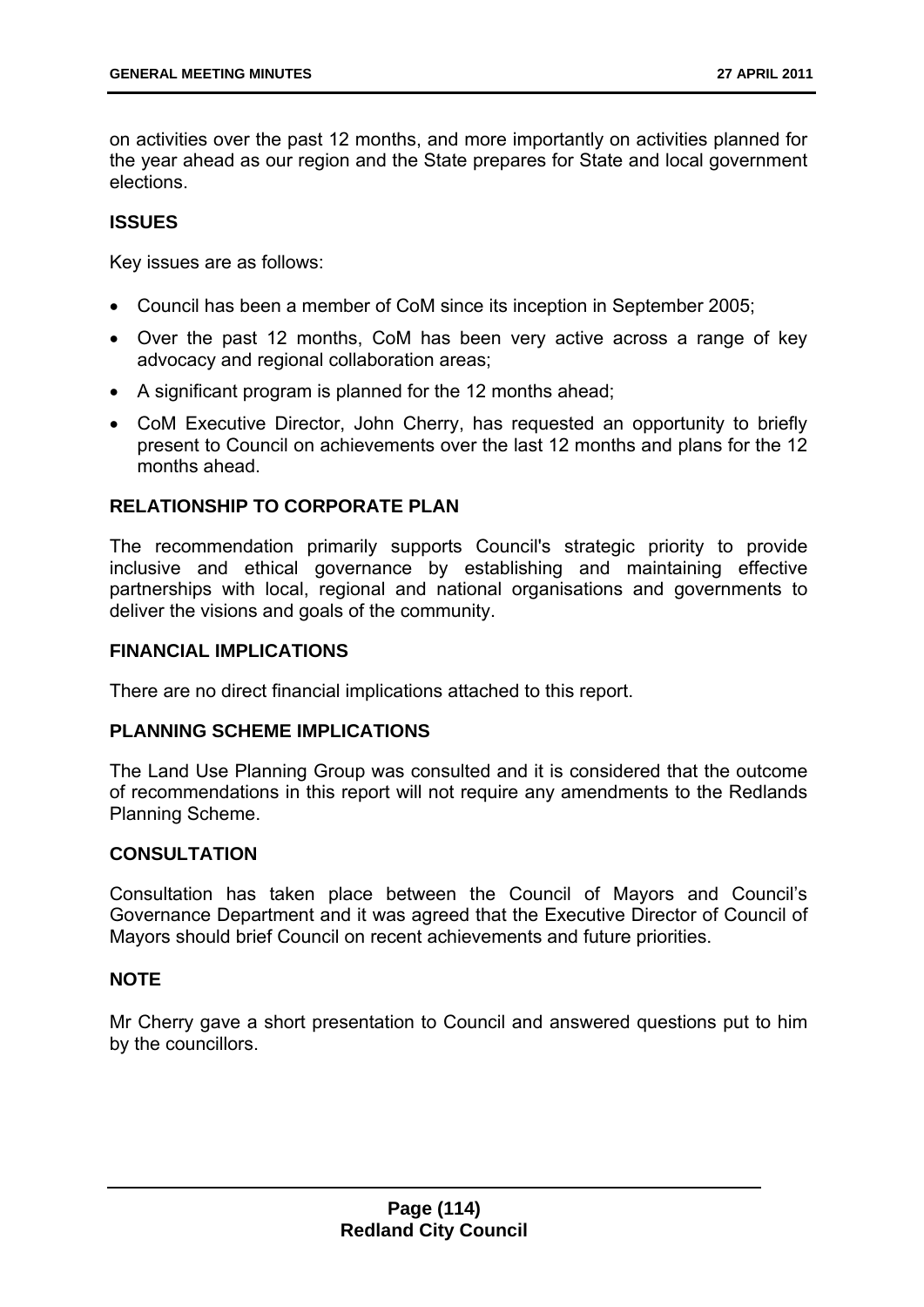# **OFFICER'S/COMMITTEE RECOMMENDATION/ COUNCIL RESOLUTION**

Moved by: Cr Ogilvie Seconded by: Cr Bowler

**That Council resolve to note this report and the presentation of the Executive Director of the Council of Mayors (SEQ) Pty Ltd.**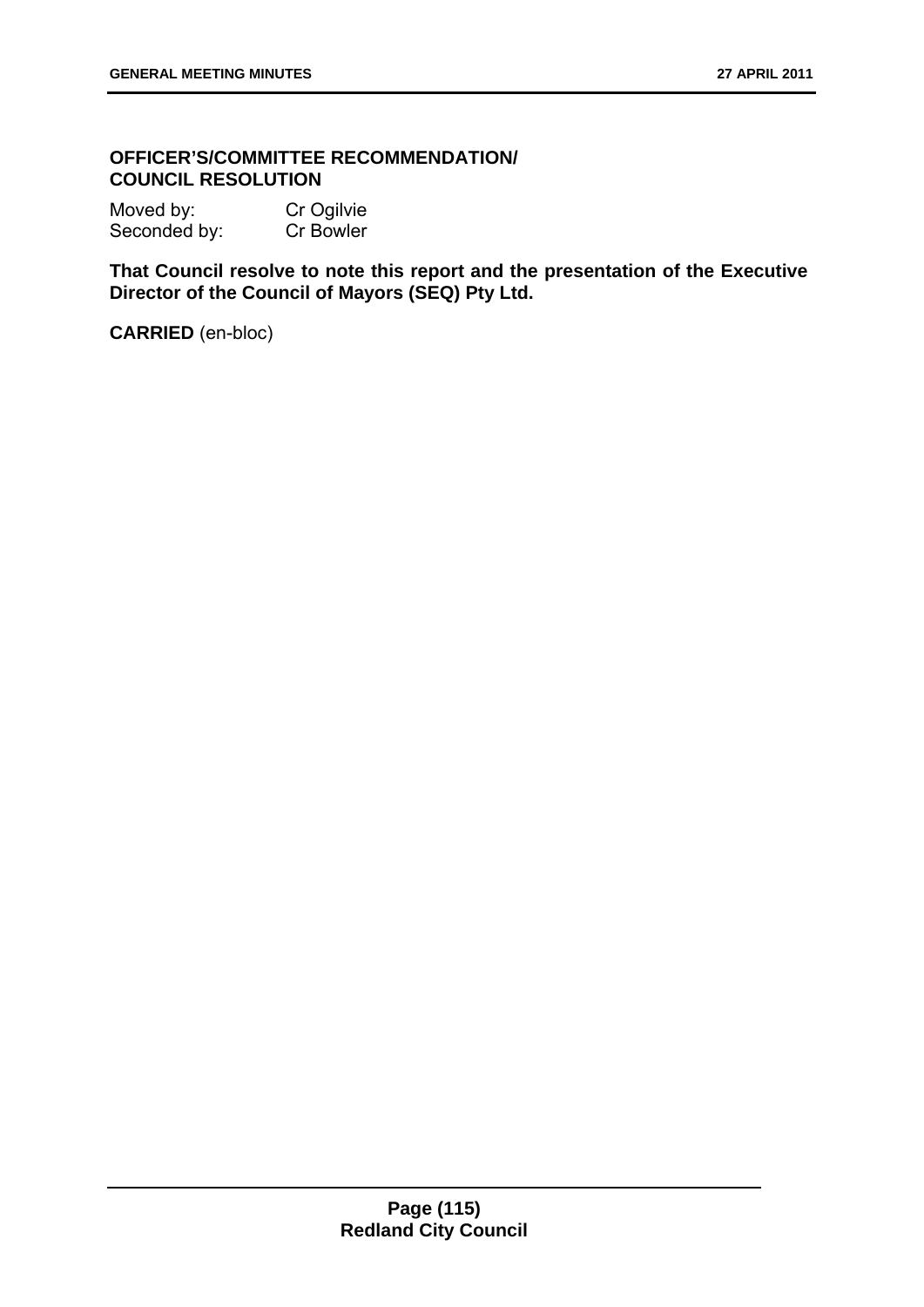### **15.1.2 AUSTRALIAN LOCAL GOVERNMENT ASSOCIATION - NATIONAL GENERAL ASSEMBLY**

| <b>Dataworks Filename:</b>       | GOV ALGA - 2011 National General Assembly                                          |
|----------------------------------|------------------------------------------------------------------------------------|
| <b>Responsible Officer Name:</b> | <b>Nick Clarke</b><br><b>General Manager, Governance</b>                           |
| <b>Author Name:</b>              | <b>Luke Wallace</b><br>Manager, Corporate Planning, Performance and<br><b>Risk</b> |

### **EXECUTIVE SUMMARY**

The 2011 Australian Local Government Association (ALGA) National General Assembly will be held in Canberra from June 19 to June 22. The theme for this year's Assembly is *Growing with our Community: Place, Position and Partnership.* 

A number of key political speakers will be addressing the Assembly and delegates will debate and vote on a series of motions relating to the theme.

Council is a member of ALGA and has a strong record of contributing motions and supporting ALGA in its advocacy efforts for local government across Australia.

### **PURPOSE**

The purpose of this report is to seek Council's endorsement for attendance by the Mayor and one other Councillor at the 2011 ALGA National General Assembly.

### **BACKGROUND**

Each year the ALGA National General Assembly draws delegates from across local government in Australia to debate and vote on significant motions and to listen to the key political and business leaders who address the forum. Council is a member of ALGA and has a strong record of contributing to debate and supporting key ALGA initiatives such as local government constitutional recognition.

The 2011 National General Assembly theme is *Growing with our Community: Place, Position and Partnership.* Relevant motions will be submitted against this theme and Council's membership of ALGA entitles it to contribute to debate and to vote on each motion after it is debated.

As well as the formal voting process, delegates will be provided with an update on the push for local government constitutional recognition and the opportunity to listen to a number of key speakers including:

- The Prime Minister, The Hon Julia Gillard MP:
- The Leader of the Opposition, The Hon Tony Abbott MP (invited);
- The Minister for Climate Change and Energy Efficiency, The Hon Greg Combet MP;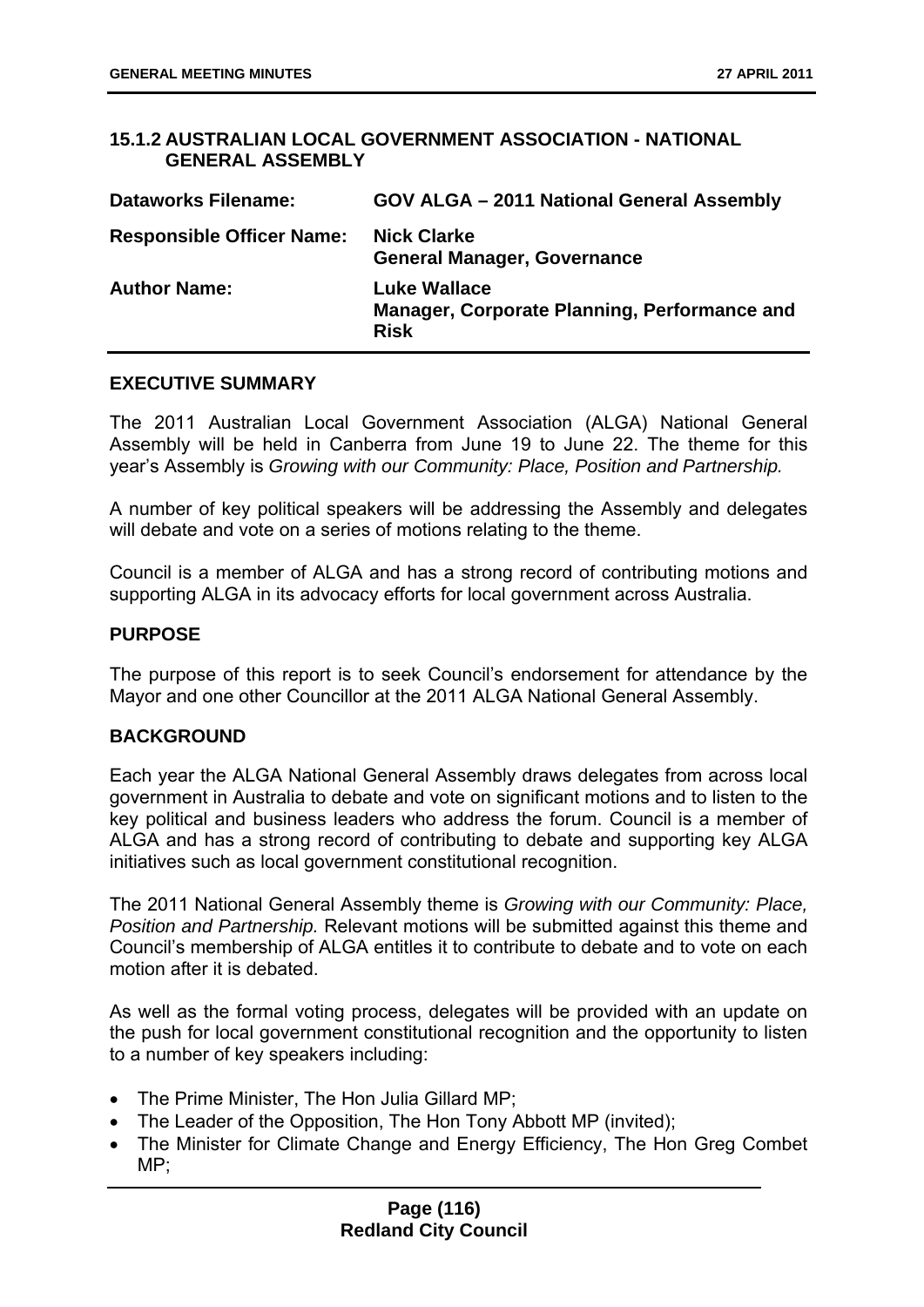- The Leader of the Greens, Senator Bob Brown;
- The Shadow Minister for Regional Development, Local Government and Water, Senator Barnaby Joyce;
- The Minister for Regional Australia, Regional Development and Local Government, The Hon Simon Crean MP;
- Mayor Len Brown, Auckland Council; and
- Mr Michael Luscombe, CEO Woolworths.

### **ISSUES**

The key issues are as follows:

- The 2011 ALGA National General Assembly is being held in Canberra from June 19 to June 22;
- The theme for this year's Assembly is *Growing with our Community*: *Place, Position and Partnership;*
- Redland City Council is a member of ALGA and we have a solid record of contributing to debate and supporting key ALGA initiatives;
- As a member of ALGA, Council has full voting rights on the motions that will be debated by delegates
- In addition to the formal voting process, this year's Assembly includes a very strong list of speakers from the public and private sector including the Prime Minister and Leader of the Opposition

# **RELATIONSHIP TO CORPORATE PLAN**

The recommendation primarily supports Council's strategic priority to establish and maintain effective partnerships with local, regional and national organisations and governments to deliver the visions and goals of the community.

### **FINANCIAL IMPLICATIONS**

Registration, accommodation, transport and out of pocket expenses for the Mayor and one other Councillor will total approximately \$3500. These costs are covered by existing 2010/11 budget funds.

### **PLANNING SCHEME IMPLICATIONS**

The Land Use Planning Group was consulted and it is considered that the outcome of recommendations in this report will not require any amendments to the Redlands Planning Scheme.

### **CONSULTATION**

No formal consultation has taken place. This is an annual local government forum that Council has traditionally been represented at.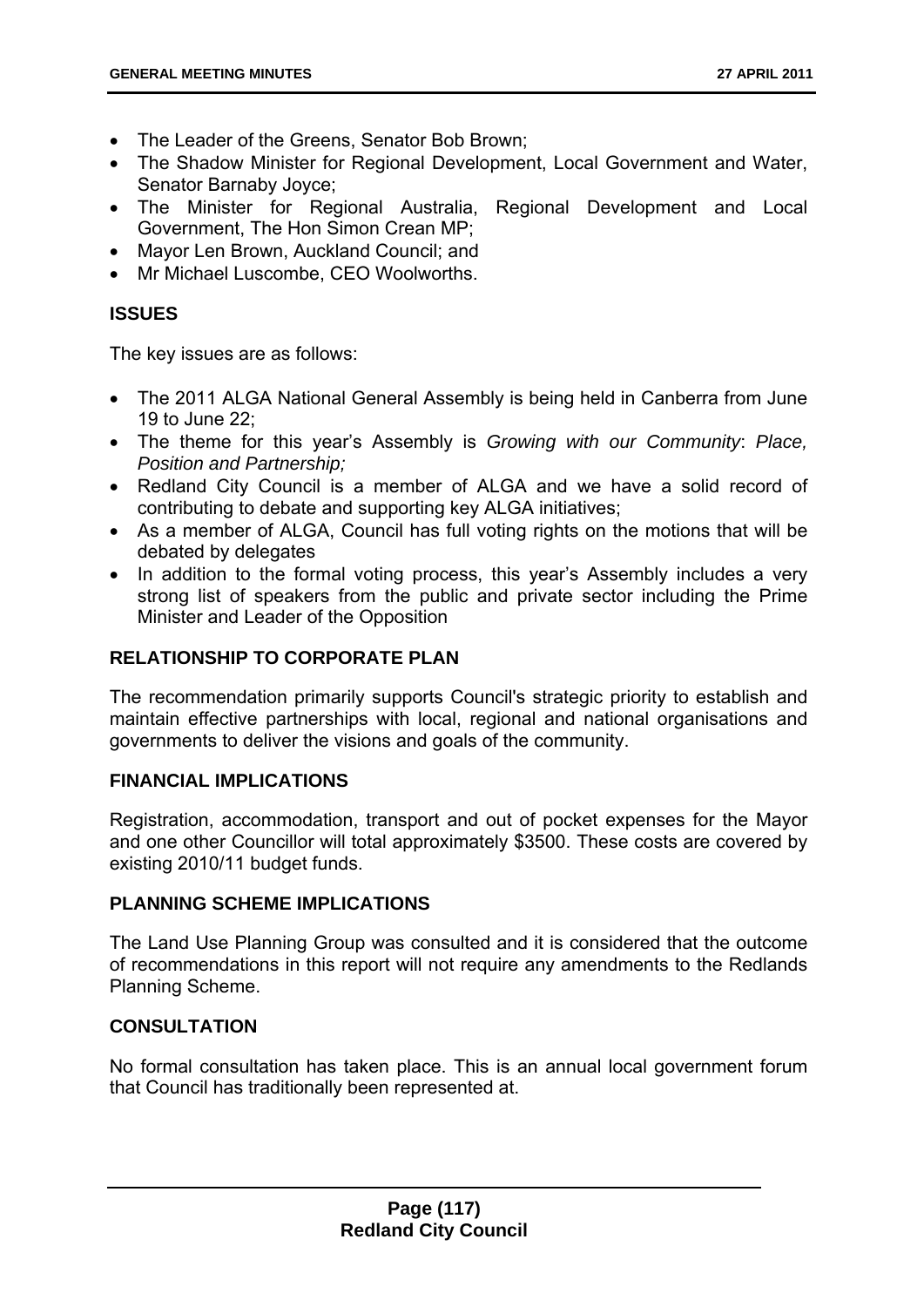### **OPTIONS**

#### **PREFERRED**

That Council approve attendance by the Mayor and one other Councillor at the 2011 Australian Local Government Association National General Assembly.

#### **ALTERNATIVE**

That Council does not send any delegates to this year's Australian Local Government National General Assembly.

### **OFFICER'S RECOMMENDATION**

That Council resolve to approve attendance by the Mayor and one other Councillor at the 2011 Australian Local Government Association National General Assembly.

# **COMMITTEE RECOMMENDATION/ COUNCIL RESOLUTION**

Moved by: Cr Ogilvie Seconded by: Cr Bowler

**That Council resolve to approve attendance by the Mayor or the Mayor's delegate at the 2011 Australian Local Government Association National General Assembly.**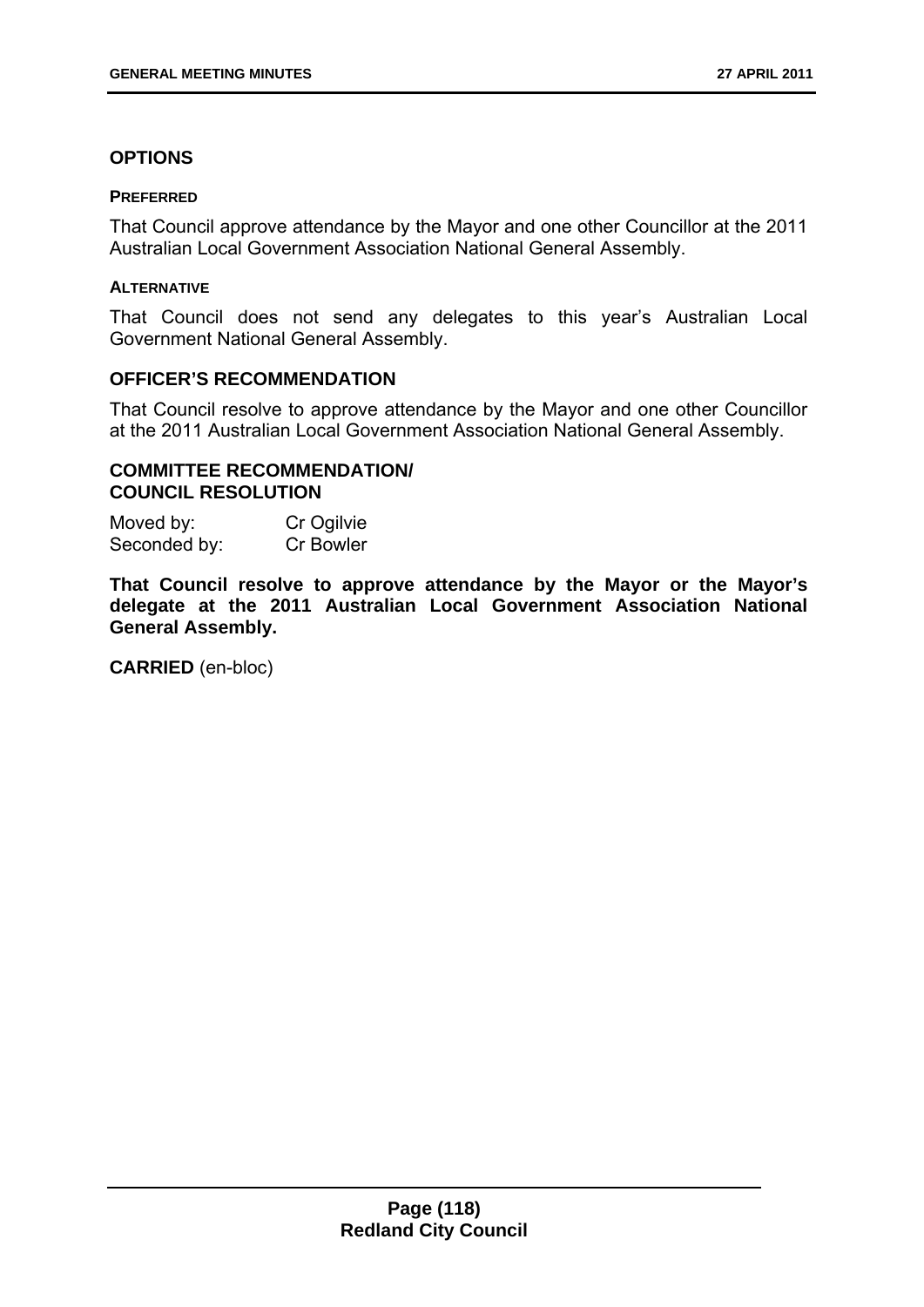# **15.1.3 PROCUREMENT OF NON-LIABILITY INSURANCE FOR COUNCIL**

| <b>Dataworks Filename:</b>       | <b>GOV - Insurance</b>                                          |
|----------------------------------|-----------------------------------------------------------------|
| <b>Responsible Officer Name:</b> | <b>Nick Clarke</b><br><b>General Manager Governance</b>         |
| <b>Author Name:</b>              | <b>Ian Waters</b><br><b>Risk and Liability Services Manager</b> |

### **EXECUTIVE SUMMARY**

Council's general liability insurance program is dealt with through Council's membership in the Queensland Local Government Mutual Liability Pool (LGM). Council also takes out "non-liability" insurance across a range of areas including industrial special risks, motor vehicle, personal accident, workers' compensation reinsurance etc. In keeping with industry best practice, the placement of these insurances is handled for Council by an insurance broker who markets them widely to achieve best possible terms for Council.

In accordance with the *Local Government Act 2009*, Council is required to seek at least three quotes when entering into a medium sized contract. Given the specialised nature of the services being sought however, it is requested that Council endorse the appointment of a broker in accordance with *Section 184(b) of the Local Government (Finance, Plans and Reporting) Regulation 2010.* 

# **PURPOSE**

To seek Council approval for the appointment of Aon Risk Services Australia Limited to market Council's non-liability insurance program for the three years commencing 1 July 2011 with an option of an additional two years depending on performance.

# **BACKGROUND**

In addition to Council's general liability insurance program, Council takes out "nonliability" insurance across the following areas:

- Industrial Special Risks [Property];
- Motor Vehicle;
- Fidelity Guarantee;
- Equipment Breakdown [Air Conditioning Units etc];
- Personal Accident Councillors;
- Personal Accident Volunteers:
- Business Travel:
- Fine Arts [Art collection, Art Galleries etc];
- Marine Hull: and
- Workers' Compensation Reinsurance Policy [Protects Council by limiting our financial exposure for all claims arising out of any one incident to \$500k].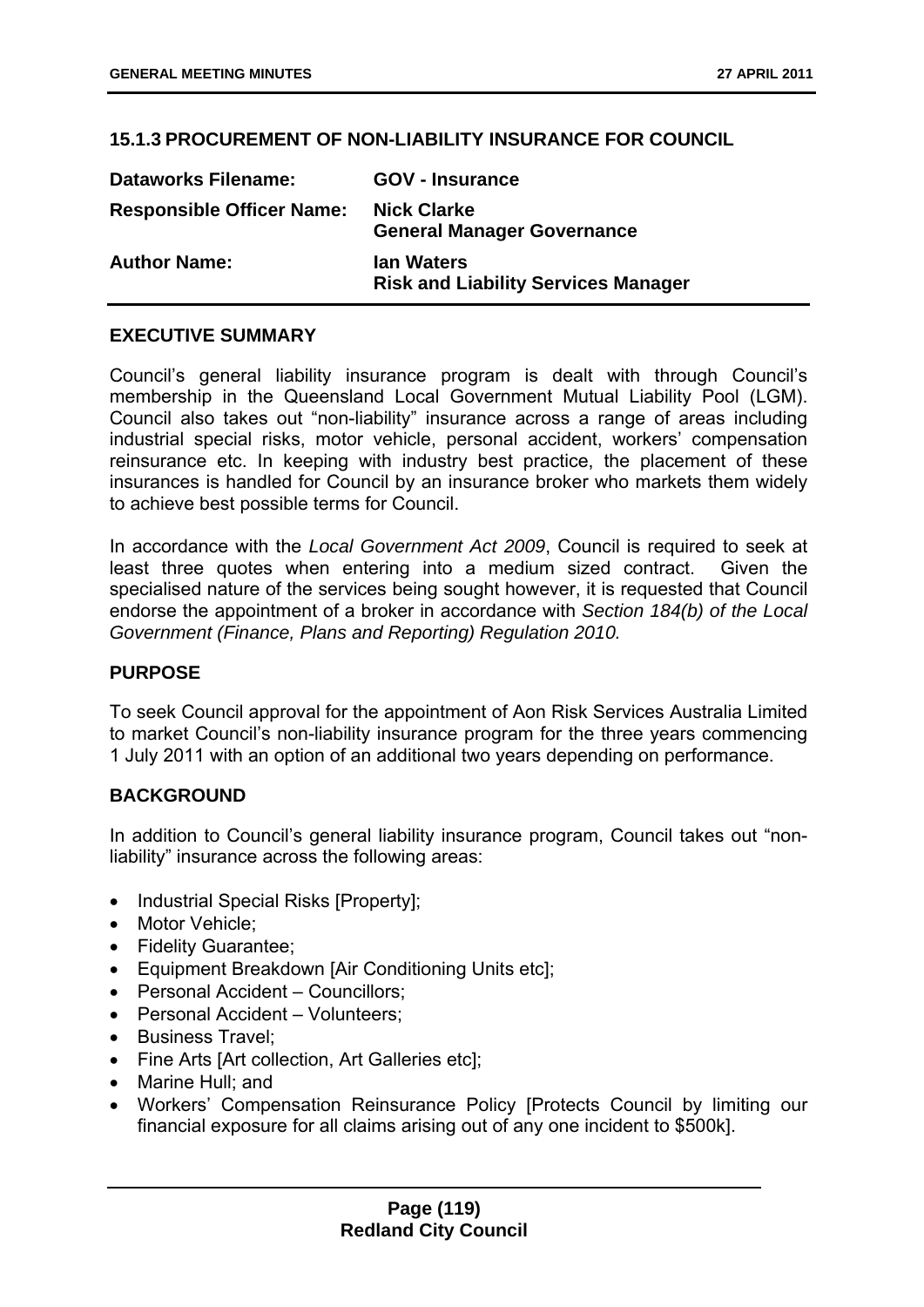With respect to the non-Liability insurance program, like all Councils and large businesses, Council has adopted a two pronged approach to the procurement of the insurances. These steps include the selection of an insurance broker and their marketing and placing Council's insurances with the insurers presenting the best terms.

In respect to the appointment of a broker, the complexity of the insurance market and the lack of interest in underwriting local government insurances dictates that the approach to the appointment needs careful consideration.

The appointment of a broker based on the quoted Broker's Fee alone is dangerous as the matter of their ability to access an appropriate insurance market and obtain suitable rates is of prime importance. The cost of a broker to Council each year, is in the range of approximately \$40,000 to \$45,000 whereas the total cost of the nonliability insurance program is approximately \$400,000 to \$500,000 per annum.

Previously, the selection methodology chosen was a three stage process:

- 1. Insurance brokers, with proven track records in marketing local government insurances, were formally contacted seeking a quotation for the provision of the service together with the details of their service commitment and available markets.
- 2. Based on their submission, two were selected to proceed to the next step of approaching the market seeking renewal terms.
- 3. The contract was offered to the broker with the best deal for Council in terms of overall cost i.e. Premiums + Broker's fee and, all importantly, the policy coverage.

In 2009 the CEO agreed to the appointment of Risk Services Australia Ltd and they were appointed for a further two year period, however, he asked the engagement process be reviewed and it was agreed that we would explore alternatives when next engaging a broker in 2011. These alternatives included the likes of Local Buy (LGAQ) or a pre-approved Panel of Providers.

In 2009 Local Buy were approached and they advised that they had no such arrangements in place and that it may be addressed in the future. Recent contact with Local Buy however, has revealed that they still do not have any such arrangements in place so this option is not available to Council.

Contact has been made with Council's contracts personnel and the matter of a panel of pre-approved providers explored but it was agreed that this would also be of little benefit due to the extremely limited number of qualified suppliers in the market.

An alternative was therefore suggested that appears to be the best solution bearing in mind the complexities of the insurance industry and it is proposed that consideration be given to the appointment of a broker under Section 184(b) of the Local Government (Finance, Plans and Reporting) Regulation 2010. This enables Council to approve a medium or large sized contract where it resolves that because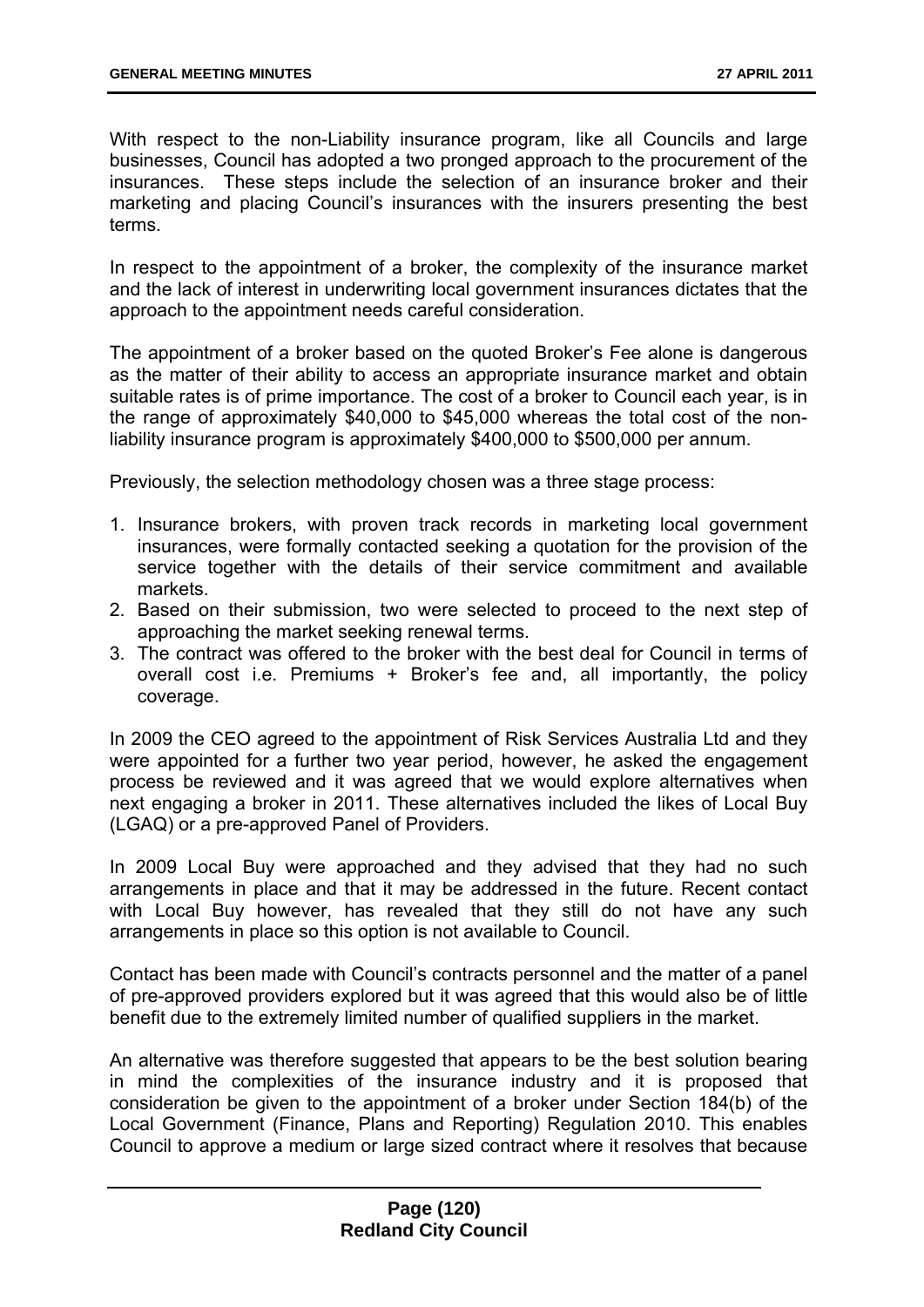of the specialised or confidential nature of the services that are sought, it would be impractical or disadvantageous for Council to invite quotes or tenders.

These circumstances are very relevant in this instance as the services being sought are highly specialised and it is likely to be disadvantageous for Council to have two brokers testing the market at the same time.

The number of insurers prepared to underwrite local government business is extremely limited and where two brokers are operating in such a limited market, the process of reserving the market can affect the overall terms Council is able to achieve. For example, if two brokers are operating in the market and there are four insurers interested in Council's business, each broker may "reserve" two of the insurers meaning Council is not able to access the best possible terms for each type of insurance from each individual insurer.

It has been noted that in the years when we have had two brokers in the field marketing our insurances the end result is often less attractive than in the intervening years when we have only one in the market place representing our interests.

Clearly excellent results are obtained when one qualified broker, with a proven track record in marketing local government insurance, is appointed to widely seek terms on Council's behalf and is able to do so in an uninhibited market.

Aon Risk Services Australia Limited has marketed Council's insurance (as well as many other Councils throughout Australia) for well in excess of twenty years and they have always been successful in obtaining the best overall terms, notwithstanding inhibited markets at the times when we have authorised other brokers to market our insurances at the same time.

# **ISSUES**

The major issues are as follows:

- The contract with Council's existing insurance broker, Aon Risk Services Australia Limited, expires on 30 June 2011;
- Council therefore needs to appoint a broker for placement of our non-liability insurances from 1 July 2011 onwards;
- The like value of this contract (medium sized) means that Council should obtain three quotes:
- *Section 184(b) of the Local Government (Finance Plans and Reporting) Regulation 2010* enables Council to approve a medium or large sized contract where it resolves that because of the specialised or confidential nature of the services that are sought, it would be impractical or disadvantageous for Council to invite quotes or tenders;
- Those circumstances exist on this occasion because of the specialised nature of the market and the practice of reserving insurance markets; and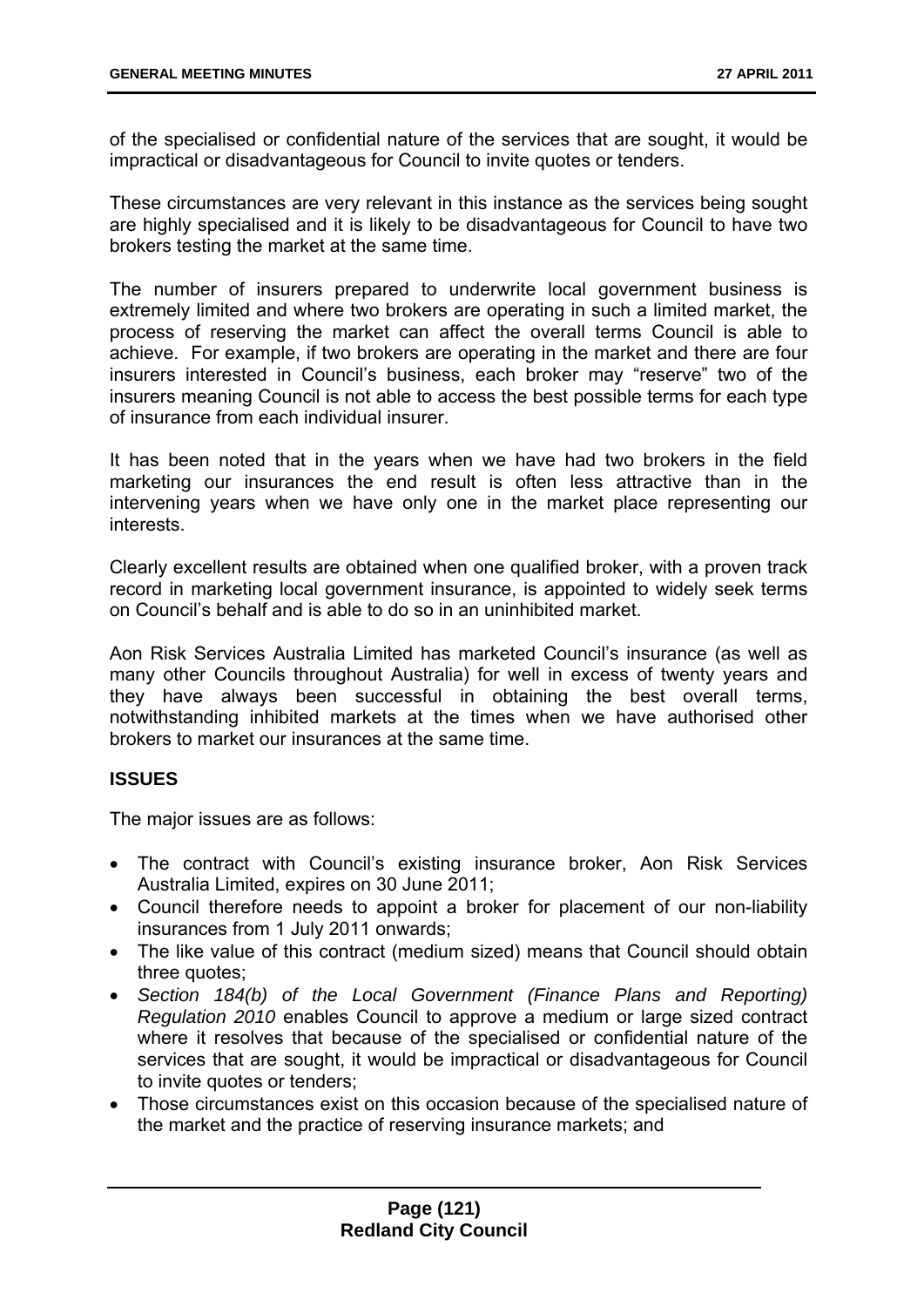Aon Risk Services Australia Limited has been Council's insurance broker for over 20 years and they have always been successful in obtaining the best possible terms for Council when we have gone to market.

### **RELATIONSHIP TO CORPORATE PLAN**

The recommendation primarily supports Council's strategic priority to ensure an efficient and effective organisation by developing procurement practices to increase value for money within an effective governance framework.

#### **FINANCIAL IMPLICATIONS**

Whilst the exact saving cannot be quantified, evidence exists from previous placement of non-liability insurance that there are savings for Council in having only one broker in the market placing our insurances.

### **PLANNING SCHEME IMPLICATIONS**

The Land Use Planning Group was consulted and it is considered that the outcome of recommendations in this report will not require any amendments to the Redlands Planning Scheme.

#### **CONSULTATION**

Consultation has taken place between the Risk and Liability Services Manager, the Manager Corporate Planning, Performance and Risk, the General Manager Governance, the Chief Executive Officer and procurement services.

### **OPTIONS**

#### **PREFERRED**

It is recommended that in accordance with *Section 184(b) of the Local Government (Finance Plans and Reporting) Regulation 2010*, Aon Risk Services Australia Limited be appointed to market and place Council's non-liability insurance program for the next three years (effective 1 July 2011) with the option of an additional two years depending on performance.

#### **ALTERNATIVE**

That Council directs officers to seek terms for the non-liability insurance program in an alternative way.

### **OFFICER'S/COMMITTEE RECOMMENDATION/ COUNCIL RESOLUTION**

| Moved by:    | Cr Ogilvie |
|--------------|------------|
| Seconded by: | Cr Bowler  |

**That Council resolve to appoint Aon Risk Services Australia Limited to market and place Council's non-liability insurance program for the next three years**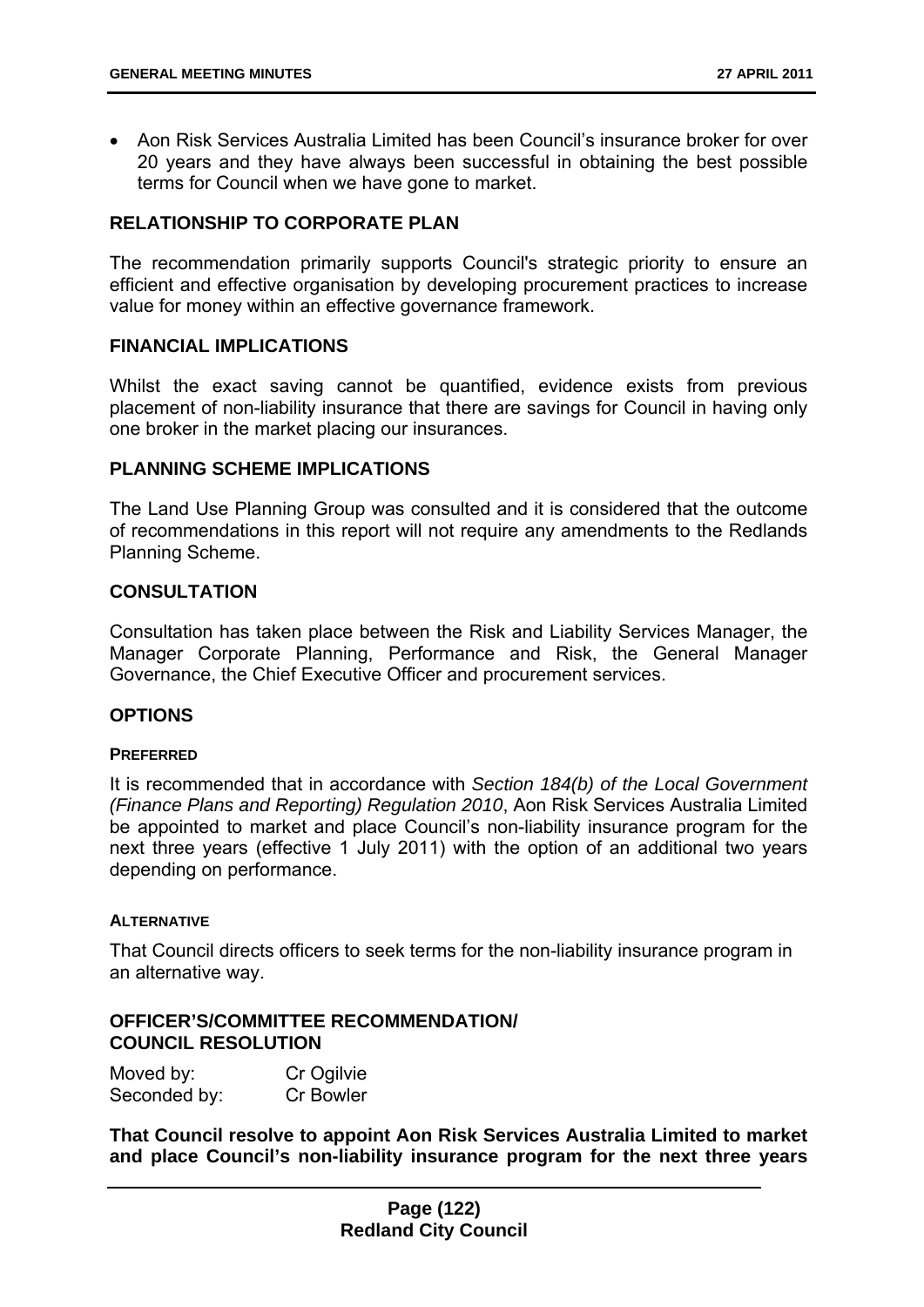**(effective 1 July 2011) with the option of an additional two years depending on performance, in accordance with** *Section 184(b) of the Local Government (Finance Plans and Reporting) Regulation 2010***.**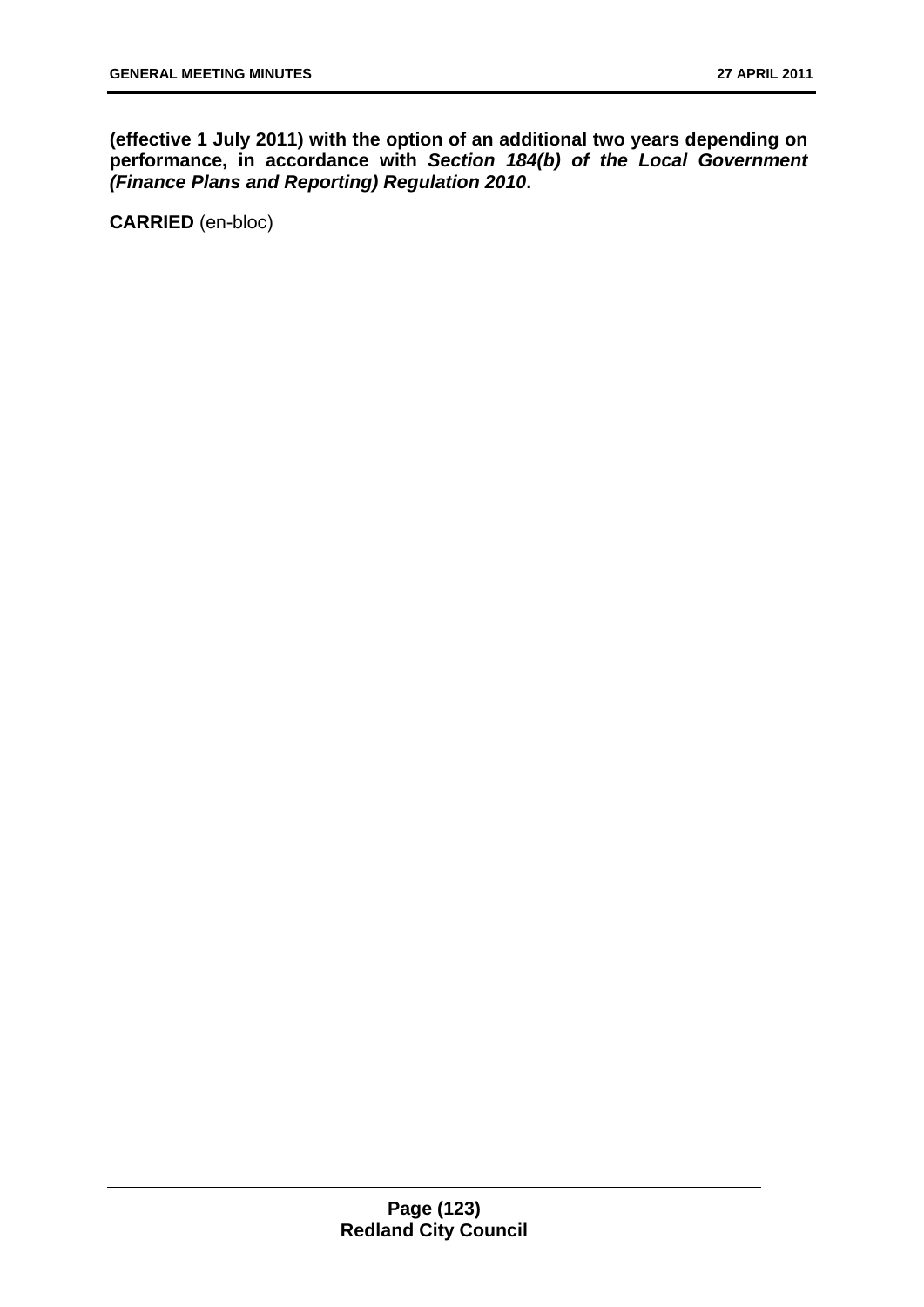# **15.1.4 BALANCED SCORECARD REPORT MARCH 2011**

| <b>Dataworks Filename:</b>       | <b>GOV Corporate BSC Monthly Reporting to</b><br><b>Committee</b>                          |
|----------------------------------|--------------------------------------------------------------------------------------------|
| <b>Attachment:</b>               | <b>Balanced Scorecard Report - March 2011</b>                                              |
| <b>Responsible Officer Name:</b> | <b>Luke Wallace</b><br><b>Manager, Corporate Planning Performance &amp;</b><br><b>Risk</b> |
| <b>Author Name:</b>              | <b>Jo Jones</b><br><b>Service Manager, Corporate Planning &amp;</b><br><b>Performance</b>  |

### **EXECUTIVE SUMMARY**

The monthly Corporate Balanced Scorecard report attached provides a high level overview of Council's performance in areas of our business using the four balanced scorecard perspectives – Financial, Customer, Internal/Business Processes and People & Learning.

This report forms part of Council's performance management framework. The other main report provided to Council and the community is the quarterly Operational Plan report that focuses on performance against each of the programs in the Corporate Plan 2010-2015.

The overall rating for March 2011 is satisfactory with a weighted score of 1.83.

# **PURPOSE**

To provide Council with the Corporate Balanced Scorecard report to March 2011.

### **BACKGROUND**

The report shows results against each key performance indicator (KPI) for the current month and the previous twelve months. Longer term trends and comparisons incorporating the same month last year are included to provide a better understanding of performance levels.

A summary of the results is provided on page one of the attached report and shows the overall score for Redland City Council, including the rating (the small coloured indicator at the right hand side).

An outstanding result is shown as green, above standard and satisfactory is shown as yellow and an unsatisfactory result is shown as red. The overall rating for Council for each perspective is determined by the relative weightings of the performance measures.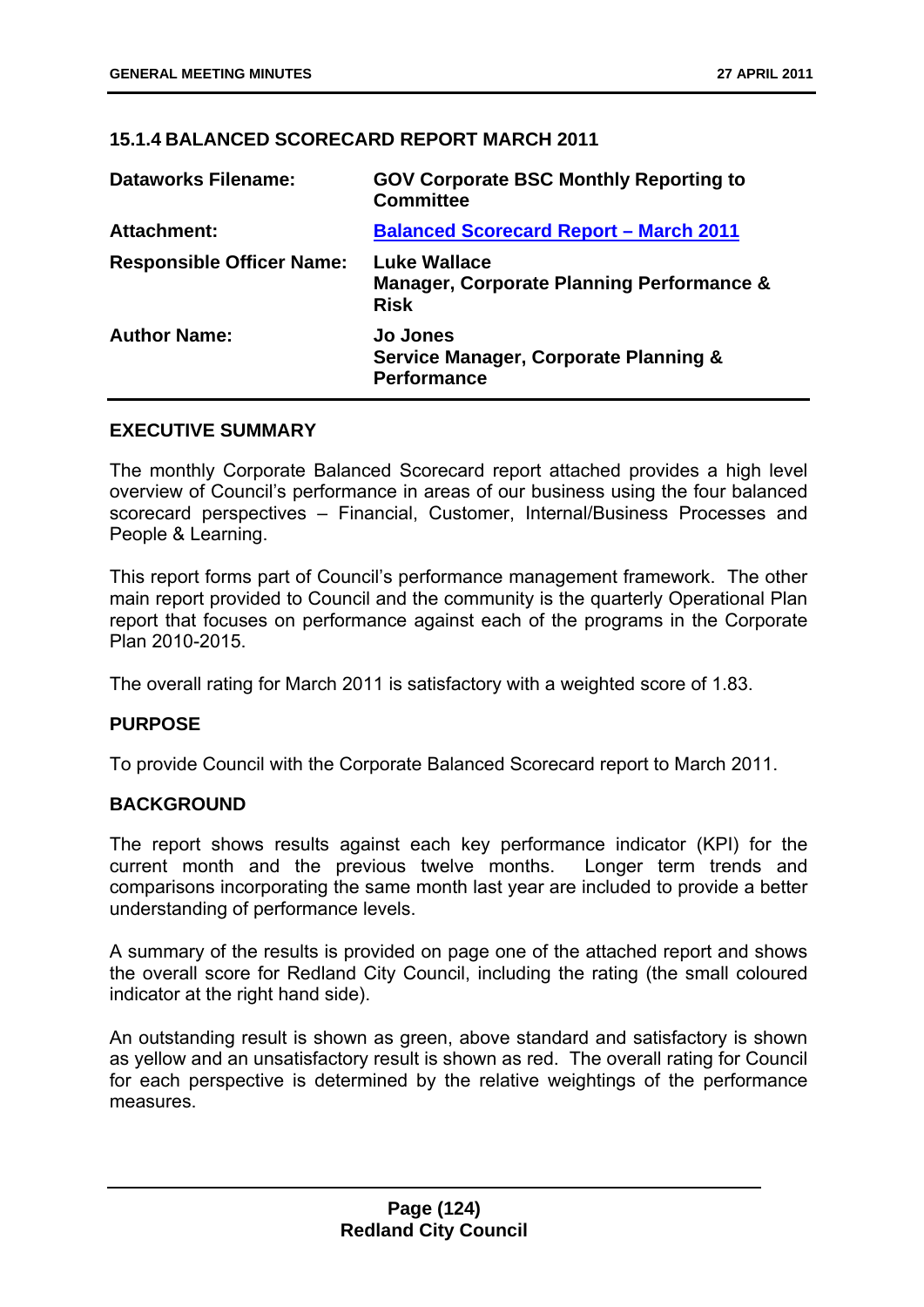Explanation of results is provided by the responsible manager in the commentary each month. Where a significant issue arises from the data that requires further explanation, this is provided in the report.

### **ISSUES**

Although the overall result is satisfactory, four indicators are rated as unsatisfactory. Comments have been provided by the relevant managers and are included in the attached report.

### **RELATIONSHIP TO CORPORATE PLAN**

The recommendation primarily supports Council's commitment to Inclusive and Ethical Governance. Strategy 8.5 within the Corporate Plan states that Council will be transparent and consistent in the way we manage the organisation, its risks and obligations and ensure we are delivering against our priorities.

As part of the Organisational Development Plan, Council is currently reviewing its corporate performance management arrangements and the results of this project will be presented to Council during 2010/11.

### **FINANCIAL IMPLICATIONS**

There are no financial implications arising from this report

### **PLANNING SCHEME IMPLICATIONS**

The Land Use Planning Group was consulted and it is considered that the outcome of recommendations in this report will not require any amendments to the Redlands Planning Scheme.

### **CONSULTATION**

The data in this report was provided by responsible managers and has been compiled by the Corporate Planning, Performance and Risk Group.

### **OPTIONS**

### **PREFERRED**

That Council resolve to note the Corporate Balanced Scorecard for March 2011 as attached.

#### **ALTERNATIVE**

That Council resolve to note the Corporate Balanced Scorecard for March 2011 as attached and request additional information.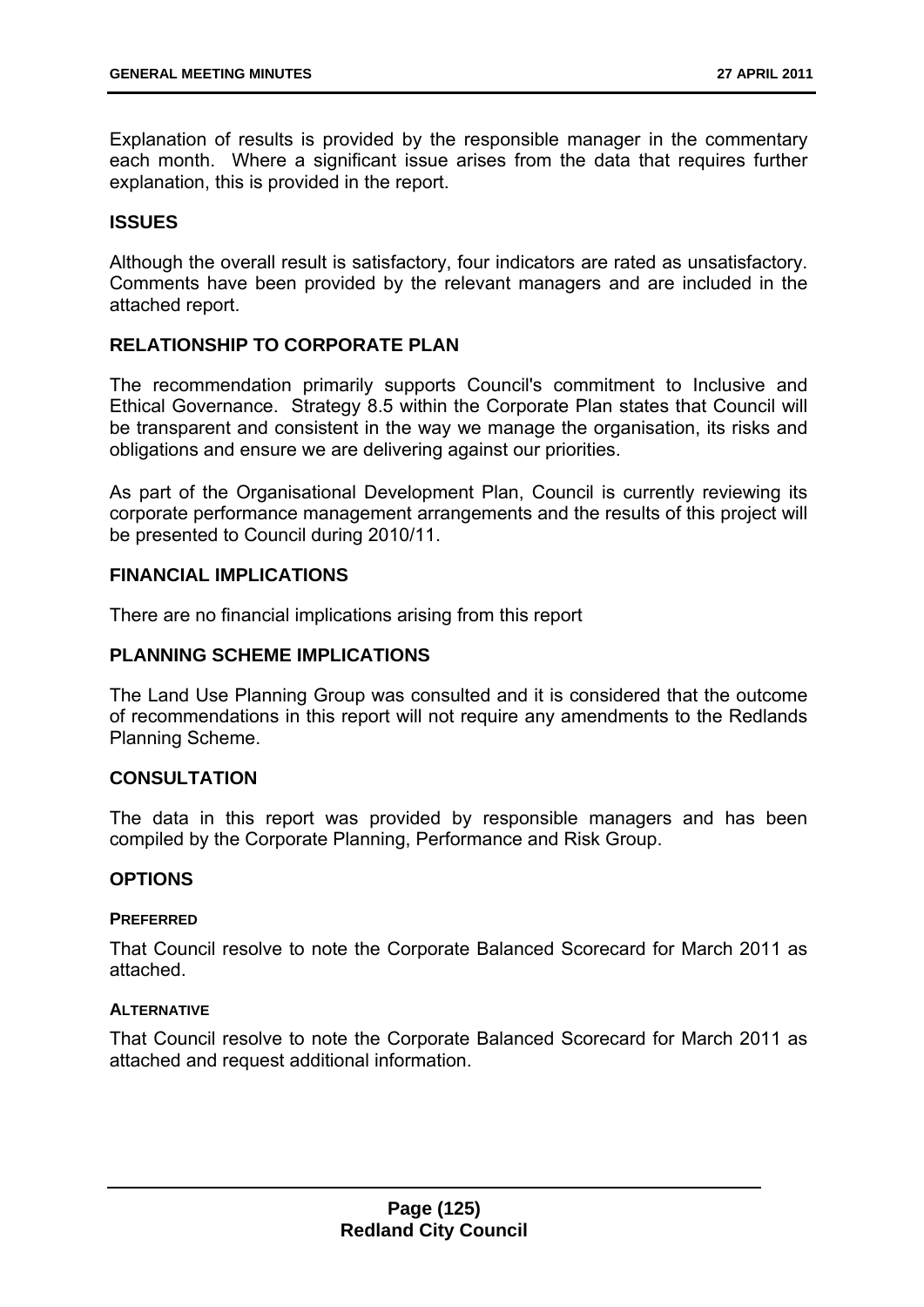### **OFFICER'S/COMMITTEE RECOMMENDATION/ COUNCIL RESOLUTION**

Moved by: Cr Ogilvie Seconded by: Cr Bowler

**That Council resolve to note the Corporate Balanced Scorecard for March 2011, as attached.**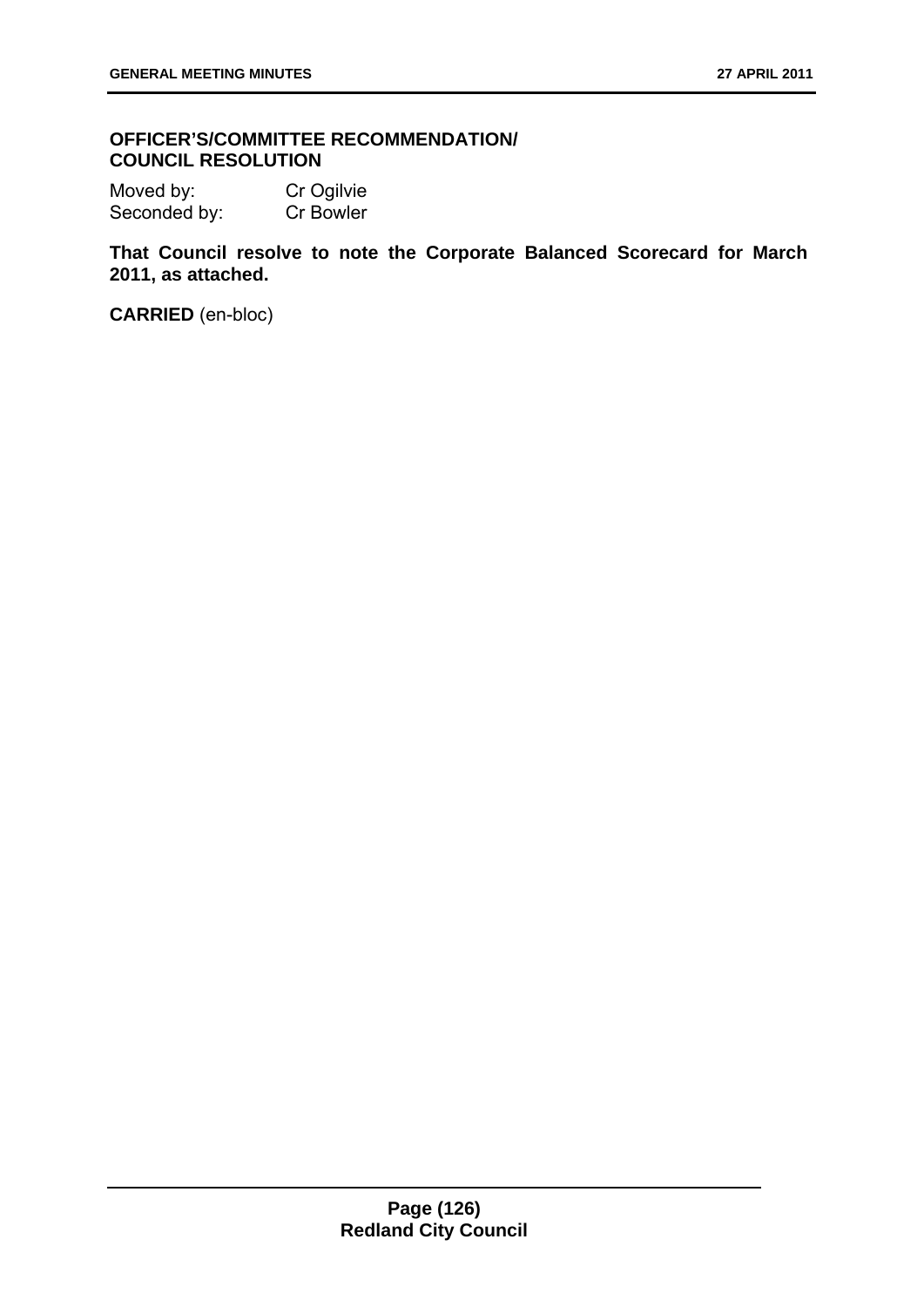### **15.1.5 QUARTERLY OPERATIONAL PLAN REPORT MARCH 2011**

| <b>Dataworks Filename:</b>       | <b>GOV Corporate Performance Reporting</b><br>Quarterly                                   |
|----------------------------------|-------------------------------------------------------------------------------------------|
| Attachment:                      | <b>Quarterly Operational Plan Report</b>                                                  |
| <b>Responsible Officer Name:</b> | <b>Luke Wallace</b><br><b>Manager Corporate Planning Performance &amp;</b><br><b>Risk</b> |
| <b>Author Name:</b>              | <b>Jo Jones</b><br><b>Corporate Planning &amp; Performance</b>                            |

### **EXECUTIVE SUMMARY**

The 2010/11 Operational Plan sets out the most significant projects and initiatives that Council planned to deliver in this financial year. The Operational Plan contributes to the delivery of the Corporate Plan 2010-2015. Council approved the current Operational Plan on 25 June 2010, prior to the approval of the 2010/11 budget.

Regular monitoring of progress against the Operational Plan is an important element of Council's governance and is also a requirement under the *Local Government Act 2009*.

The attached report shows the status of all projects, together with a comment about progress.

### **PURPOSE**

To report performance against the Council's approved Operational Plan 2010/11.

### **BACKGROUND**

The Operational Plan 2010/11 sets out Council's planned activities which will contribute to the Corporate Plan 2010-2015. The attached report includes comments against each project and provides a summary of progress with the project.

### **ISSUES**

Of the 139 projects in the Operational Plan, 13 have been completed, 107 are on track for completion by the end of the financial year, 5 have not commenced, and 14 are delayed. Overall Council is making good progress with the delivery of the Operational Plan at the end of March 2010.

### **RELATIONSHIP TO CORPORATE PLAN**

The 2010/11 Operational Plan will contribute to the delivery of outcomes contained in the Corporate Plan 2010-15.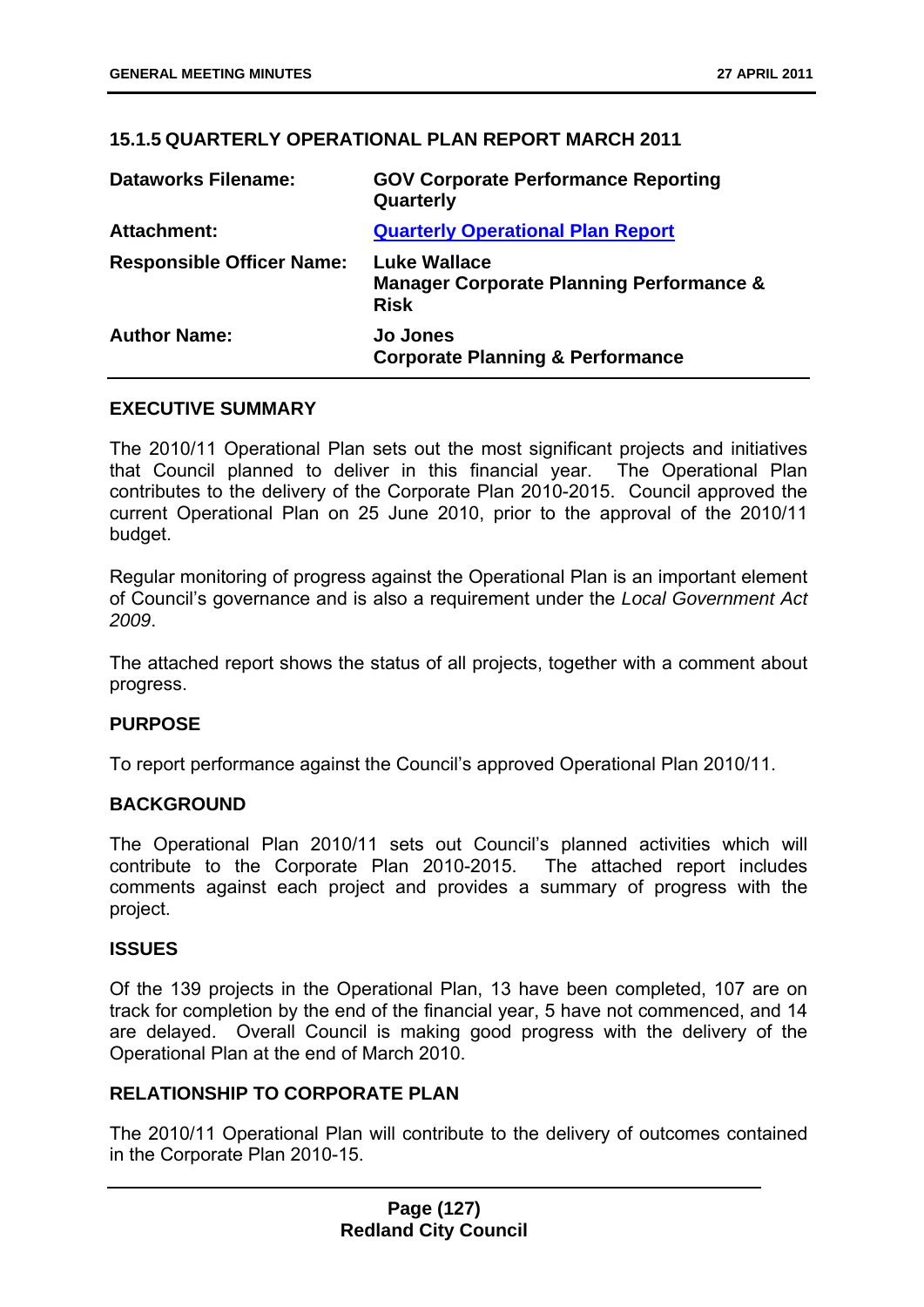# **FINANCIAL IMPLICATIONS**

There are no financial implications arising from this report.

# **PLANNING SCHEME IMPLICATIONS**

The Land Use Planning Group was consulted and it is considered that the outcome of recommendations in this report will not require any amendments to the Redlands Planning Scheme.

### **CONSULTATION**

The attached report contains information and comments from the managers and officers responsible for the projects and initiatives. The report was compiled by the Corporate Planning, Performance and Risk Group.

### **OPTIONS**

### **PREFERRED**

That Council resolve to note the Operational Plan report for the March quarter as attached.

### **ALTERNATIVE**

That Council resolve to note the Operational Plan report for the March quarter as attached. However, Councillors may wish to request additional information.

# **OFFICER'S/COMMITTEE RECOMMENDATION/ COUNCIL RESOLUTION**

Moved by: Cr Ogilvie Seconded by: Cr Bowler

**That Council resolve to note the Operational Plan report for the March quarter as attached.**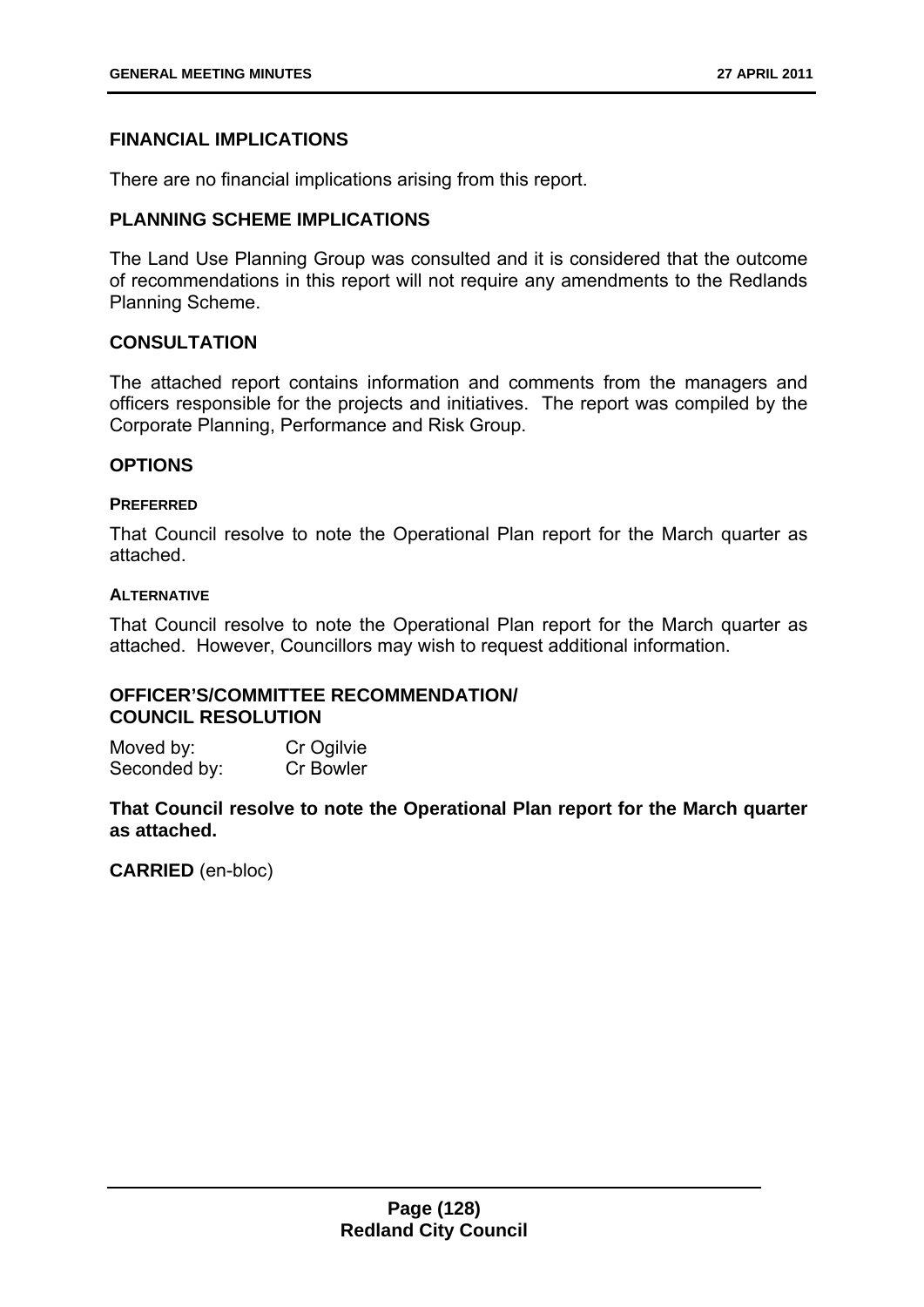### **15.2 OFFICE OF CEO**

### **15.2.1 A REPORT ON THE AUDIT COMMITTEE MEETING**

| <b>Dataworks Filename:</b>       | <b>GOV Audit Committee</b>                              |
|----------------------------------|---------------------------------------------------------|
| <b>Responsible Officer Name:</b> | <b>Gary Stevenson</b><br><b>Chief Executive Officer</b> |
| <b>Author Name:</b>              | <b>Kylie Fernon</b><br><b>Manager, Internal Audit</b>   |

### **EXECUTIVE SUMMARY**

In line with the Audit Committee Charter, the Audit Committee meeting of 3 March 2011 was scheduled to enable discussion and consideration of the following:

- Receipt and confirmation of minutes of 20 October 2010;
- **•** Business arising from previous minutes;
- Update from the Chief Executive Officer:
- Council End of Month Financial Reports;
- Compliance Certificates;
- QAO Presentation;
- Internal Audit Plan:
- Audit Plan Status;
- Internal Audit Reports;
- Update from External Auditors;
- Emerging Issues;
- Other Business.

#### **PURPOSE**

The authority for the establishment of an Audit Committee is provided for under Section 105 of the Local Government Act 2009. It operates in accordance with *Part 10, Subdivision 2, Sections 157-160 of the Local Government (Finance, Plans and Reporting) Regulation 2010.*

The purpose of this report is to provide a summary of the issues discussed at the meeting on 3 March 2011.

### **BACKGROUND**

The primary objective of the Audit Committee is to assist Council in fulfilling its corporate governance role and oversight of financial measurement and reporting responsibilities imposed under the *Financial Accountability Act 2009, the Local Government Act 2009* and other relevant legislation.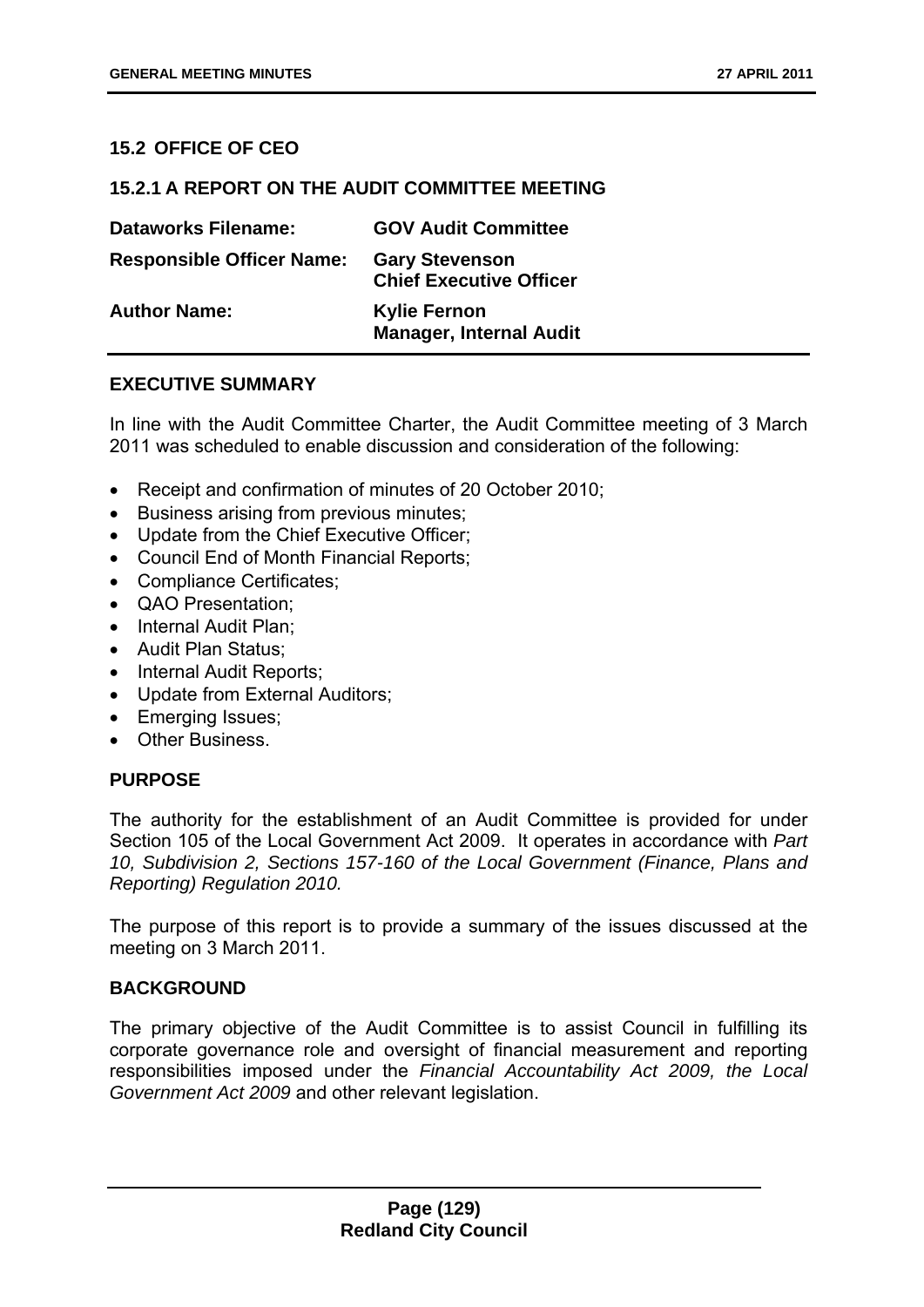To fulfil this objective, it is necessary that a report on discussions and deliberations of the Audit Committee be submitted to Council to enhance the ability of Councillors to discharge their legal responsibility.

### **ISSUES**

The following is a summary of the issues discussed at the meeting of 3 March 2011:

The Chair, Len Scanlan, declared the meeting open at 10.03am (Item 1), with all members and invitees present with the exception of Cr M Hobson (Mayor) who gave her apologies.

### **3 Receipt and Confirmation of Minutes**

| Moved by:    | Mr V Dua     |
|--------------|--------------|
| Seconded by: | Cr M Elliott |

That the minutes of the Audit Committee meeting of 20 October 2010 be confirmed as a true and accurate record of proceedings.

### **3.1 Business arising from previous minutes**

The Chair advised that this matter would be dealt with at item 8.

 As per item 8.1 (Internal Audit Recommendations) of the minutes of the Audit Committee meeting of 20 October 2010, Virendra Dua requested a further report which highlights those particular recommendations which internal audit consider more business critical.

# **4 UPDATE FROM THE CHIEF EXECUTIVE OFFICER**

The Chief Executive Officer reported to the Audit Committee on the following significant matters:

- Organisational Structure;
- Introduction of the new General Manager Customer Services, Mrs Louise Rusan;
- The Corporate Services Department is undergoing further refinement with the establishment of the 'Decision Support' group;
- The Development & Community Standards Department is finalising its substructure;
- Major policy issues:
- Continued with Enterprise Risk Management in the Governance Department;
- Commenced detailed work on the Core Service and Business Level Review Project. The data analysis stage has been completed;
- Major Issues;
- Disaster response to land slip at Wellington Point and beach erosion at Amity Point;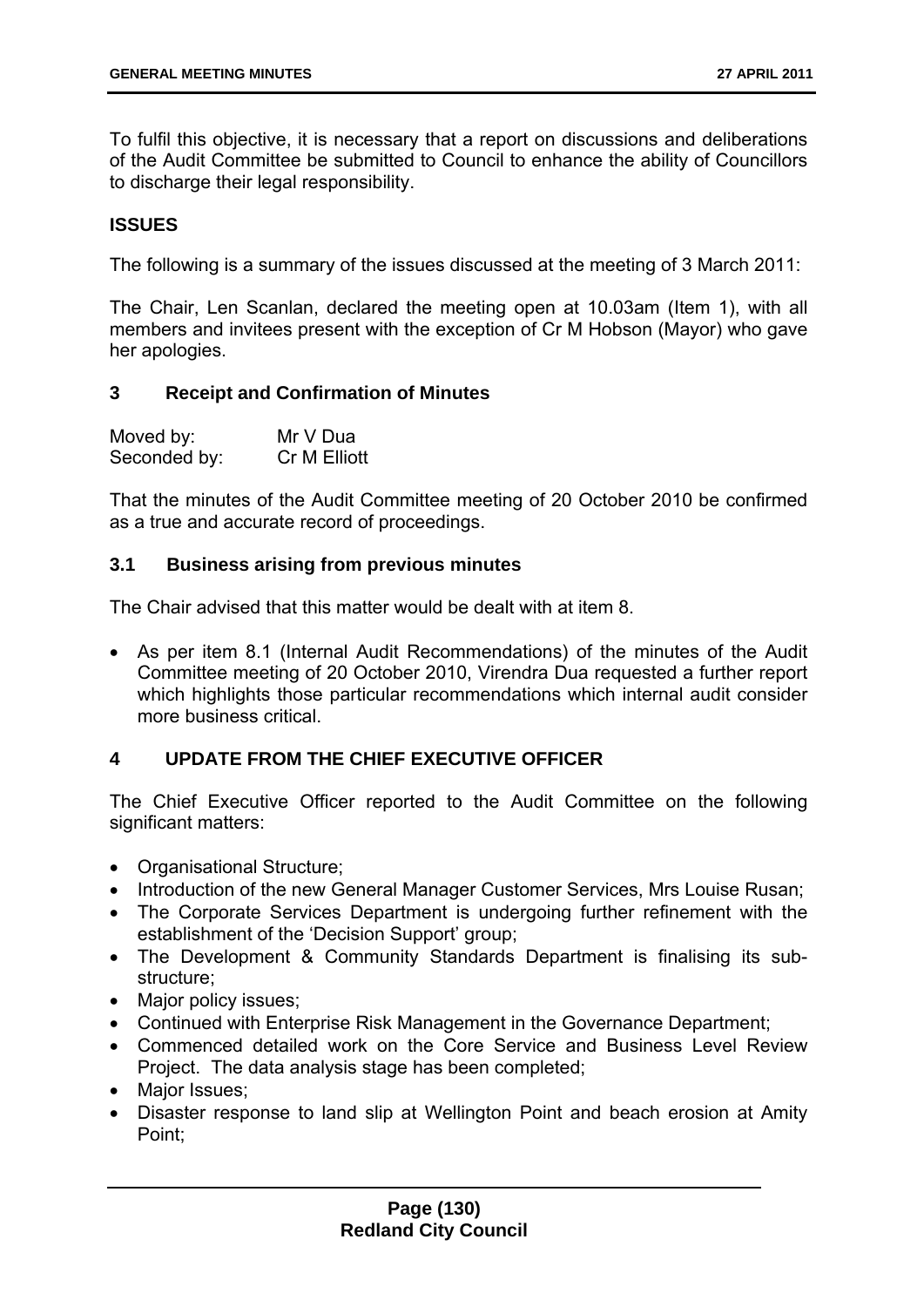- Support for other Council's during the Brisbane floods. Hoping to recover most of the costs incurred in supplying that support;
- Budget Process:
- Well into the budgeting process and financial strategy and there are some stresses on that financial strategy. In particular, 3 of Council's major capital revenue sources are threatened;
- Water dividends from the Allconnex Water Business;
- Infrastructure Charges that are imposed on developers;
- Grants and subsidies from State and Federal Governments; and
- Development of the new Organisational Development Plan (as the previous one is nearing the end of its 3 year life) and the intention to put the new Plan before Council by July this year.

# **COMMITTEE DECISION**

**That the report, and tabled Budget Timetable, be noted.** 

# **5 COUNCIL FINANCIAL REPORTS**

# **5.1 COUNCIL END OF MONTH FINANCIAL REPORT**

Council's end of month report for 30 September 2010, as presented to the General Meeting on 20 October 2010, was presented to the Audit Committee.

Council's end of month report for 31 October 2010, as presented to the General Meeting on 17 November 2010, was presented to the Audit Committee.

Council's end of month report for 30 November 2010, as presented to the General Meeting on 15 December 2010, was presented to the Audit Committee.

Council's end of month report for 31 December 2010, as presented to the General Meeting on 27 January 2011, was presented to the Audit Committee.

Council's end of month report for 31 January 2011, as presented to the General Meeting on 23 February 2011, was presented to the Audit Committee.

# **COMMITTEE DECISION**

**That the reports, and the articulation and elaboration provided by General Manager Corporate Services and Manager Financial Control on the End of Month figures, be noted.**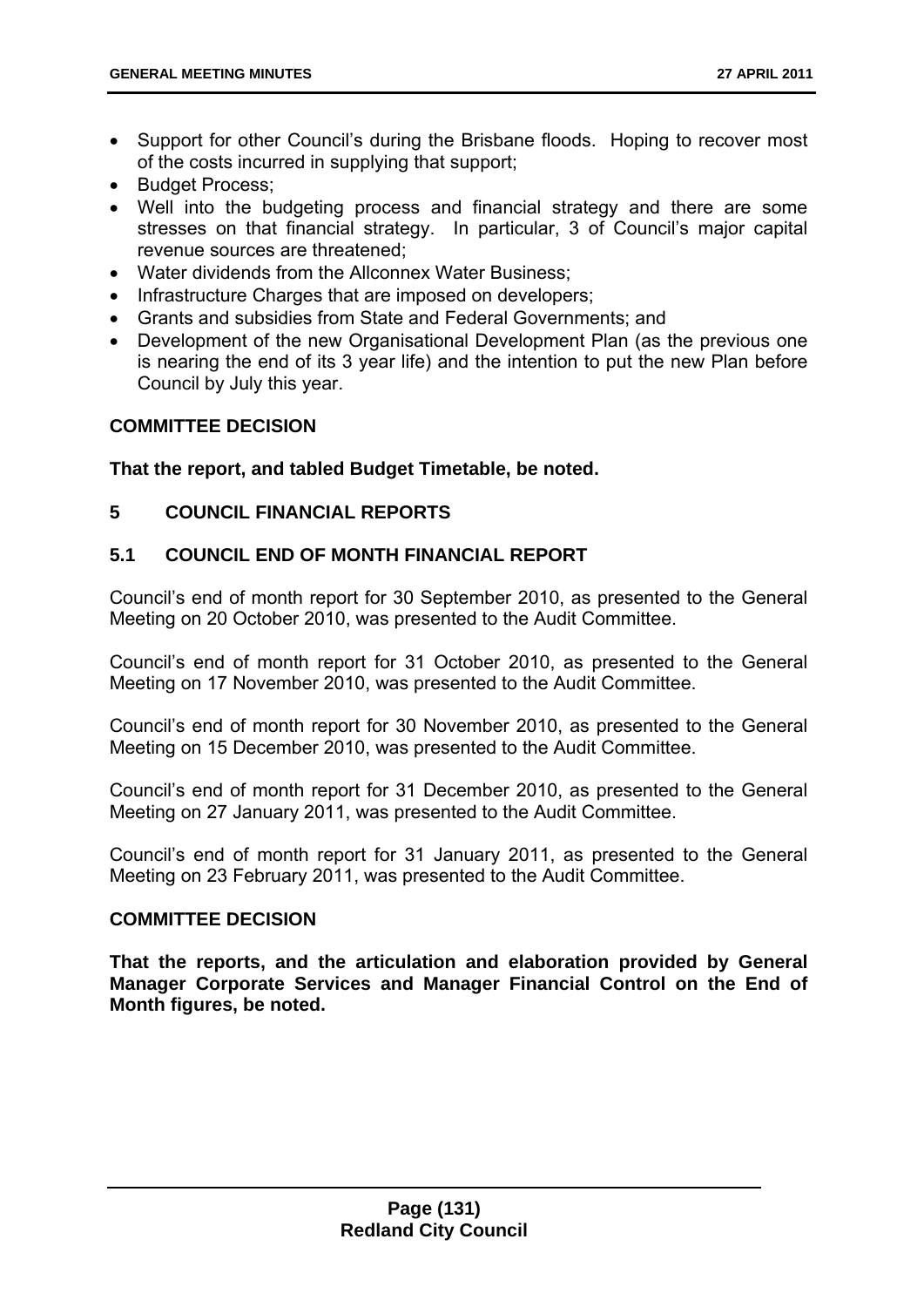### **5.2 Budget carry-over Process**

Virendra Dua, external Committee Member, presented a report on Council's budget carry-over process.

### **5.3 Reporting on capital projects**

Virendra Dua, external Committee Member, presented a report on Council's reporting on capital projects.

### **COMMITTEE DECISION**

- **1. That the reports provided by Virendra Dua, for items 5.2 and 5.3, be noted and management acknowledged the areas for improvement raised by Mr Virendra Dua and that actions will be progressively implemented addressing these areas of improvement going forward; and**
- **2. Note the carry over budget review paper.**

# **5.4 ACCOUNTING IMPLICATIONS FOR ASSETS TRANSFERRED TO ALLCONNEX**

Manager Financial Control presented a report on the accounting implications for assets transferred to Allconnex and any residual accounting and disclosure issues for the 2010/2011 financial year.

### **COMMITTEE DECISION**

**That the report and discussion, in relation to information on participation rights and finalisation of advice concerning accounting treatment and consistent treatment by all other similar entities in relation to these non current assets, be noted.** 

### **6 COMPLIANCE CERTIFICATES**

Compliance Certificates for the quarters July to September 2010 and October to December 2010 for Governance, Development & Community Standards, Customer Services, Planning and Policy, and Corporate Services were presented to the Committee. The Compliance Certificates are attached.

### **COMMITTEE DECISION**

**That the Compliance Certificates as presented be noted**.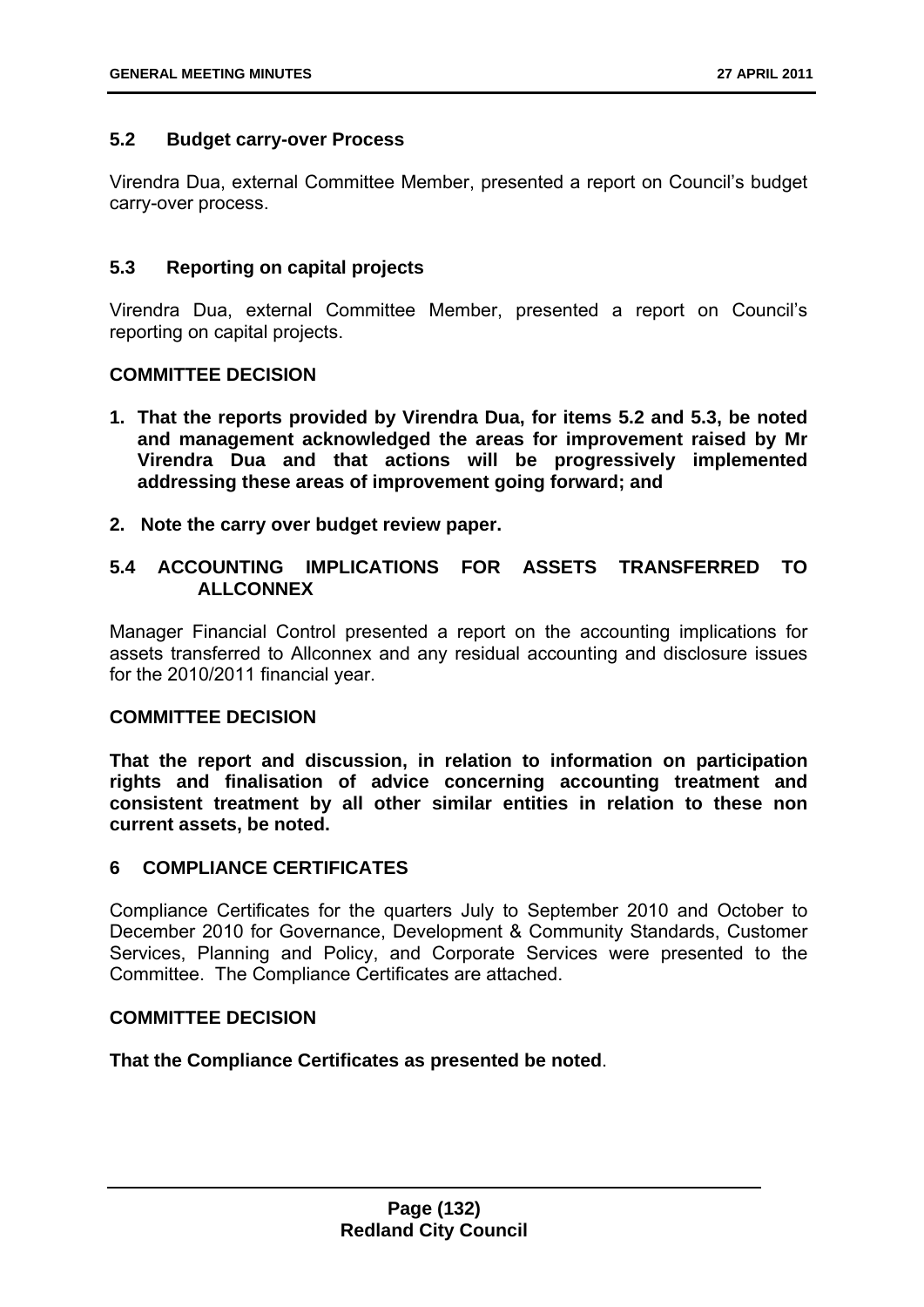# **7 QAO PRESENTATION**

Mayus Nath and Bridget Vickers presented a power point display titled "Effective Implementation of IT" and updated Committee on relevant issues.

### **COMMITTEE DECISION**

**That the Audit Committee note the presentation and update as presented.** 

# **8 INTERNAL AUDIT PLAN**

### **8.1 AUDIT PLAN STATUS**

The status of the Audit Plan was presented to the Committee, by the Manager Internal Audit, for noting.

# **COMMITTEE DECISION**

- **1. That the Audit Committee note the Status of the Audit Plan as presented;**
- **2. Endorsed the deferral of the compliance review on 'Climate Change actions against climate change risk in the Operational Risk Register' to 2011/2012 as the officer involved in this review, Mr Warren Mortlock, had been selected as one of three delegates nationally to undertake a Climate Change Fellowship; and**
- **3. Endorsed the compliance review on 'External Plant Hire' be brought forward from the 2011/2012 review to replace the above deferred review.**

### **9 AUDIT RECOMMENDATIONS DUE FOR IMPLEMENTATION**

### **9.1 INTERNAL AUDIT RECOMMENDATIONS**

The Senior Internal Auditor presented a progress report of audit recommendations due for implementation to the Committee.

### **COMMITTEE DECISION**

**That the Audit Committee note the Audit Recommendations Due For Implementation as presented.** 

# **9.2 QAO RECOMMENDATIONS**

The Senior Internal Auditor presented a progress report of QAO audit recommendations due for implementation to the Committee.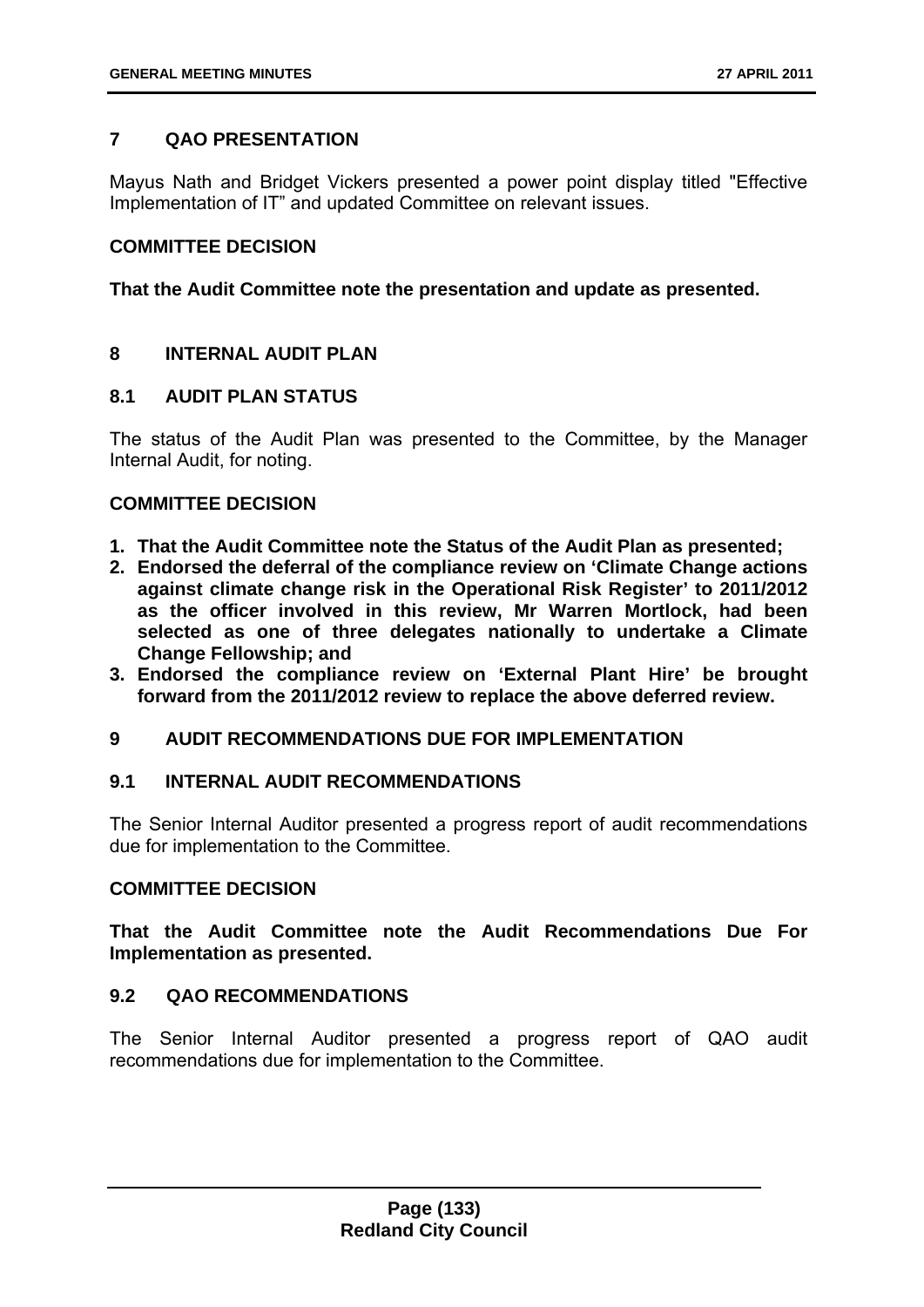# **COMMITTEE DECISION**

**That the Audit Committee note the Audit Recommendations Due For Implementation as presented.** 

### **10 INTERNAL AUDIT REPORTS**

The following reports are presented for Audit Committee consideration:

# **10.1 GOVERNANCE**

- Internal Audit Report 24/01/11 Review of Compliance with the new Local Government Act 2009 Act (distributed separately)
- Internal Audit Report 24/01/11 Review of Compliance with the Privacy Plan (distributed separately)

# **10.1.2 DEVELOPMENT AND COMMUNITY STANDARDS**

 Internal Audit Report 09/12/10 – Review of Officer Delegations within Development and Community Standards (distributed separately)

### **10.1.3 CORPORATE SERVICES**

 Internal Audit Report 29/10/10 – Review of the ABC System – Full Cost Recovery (distributed separately)

# **COMMITTEE DECISION**

- **1. That the reports be received and noted as presented;**
- **2. Note the Committee's observations in relation to Council's compliance with the new** *Local Government Act 2009* **and ask General Manager Governance to pass that on to his staff; and**
- **3. Note the intention to introduce an on-line training model.**

# **11 UPDATE FROM EXTERNAL AUDITORS**

Brendan Worrall – WHK Horwath presented an update to the Audit Committee.

### **COMMITTEE DECISION**

- **1. That the Audit Committee note the report as presented;**
- **2. Note the change of name to Crowe Horwath and that Elna How is the new Audit Manager for RCC;**
- **3. Note that Brendan Worrall has been appointed as the State Chairman, Institute of Chartered Accountants, Australia.**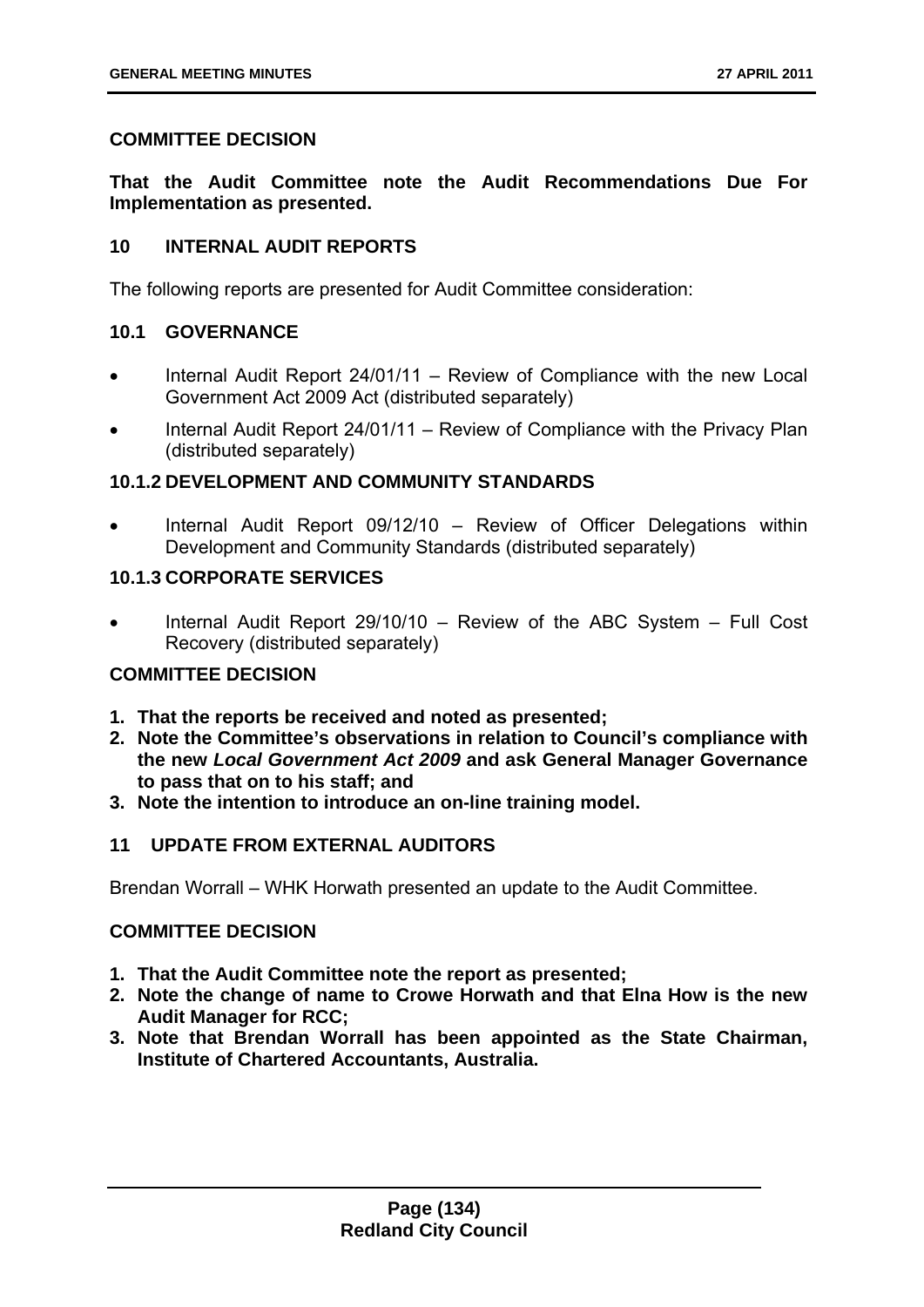### **12 EMERGING ISSUES**

### **12.1 ACCOUNTING TREATMENT OF FINANCE & OPERATING LEASES**

The accounting treatment of leases is being reviewed through an *Exposure Draft ED/2010/09. Leases*, issued by the International Accounting Standards Board (IASB), in essence it is suggesting that all leases both finance and operating, will end up on the balance sheet.

At present only 'finance lease' appears on the balance sheet - under this proposed standard all leases will appear on the balance sheet - so it has quite serious implications for all sorts of organisations, not only in accounting, but also any agreements they may have with bankers about covenants because it will make the balance sheet look much different.

#### **13 OTHER BUSINESS**

### **13.1 Organisational development plan issue 34 – exposing and deterring misconduct, fraud and corruption**

The Manager Internal Audit presented a progress report to the Committee on Issue 34 of the Organisational Development Plan – Exposing and Deterring Misconduct, Fraud and Corruption.

# **COMMITTEE DECISION**

#### **That the Audit Committee note the report as presented.**

### **13.2 WORKPLACE HEALTH AND SAFETY**

The Principal Adviser Workplace Health and Safety presented an update to the Committee on Workplace Health and Safety issues.

#### **COMMITTEE DECISION**

**That the Audit Committee note the report as presented.** 

### **13.3 LOCAL GOVERNMENT ACT 2009 AND REGULATIONS 2010**

The General Manager Governance presented an update to the Committee.

### **COMMITTEE DECISION**

**That the Audit Committee note the report as presented.** 

#### **13.4 COMMUNITY SATISFACTION SURVEY**

The General Manager Governance presented an update to the Committee.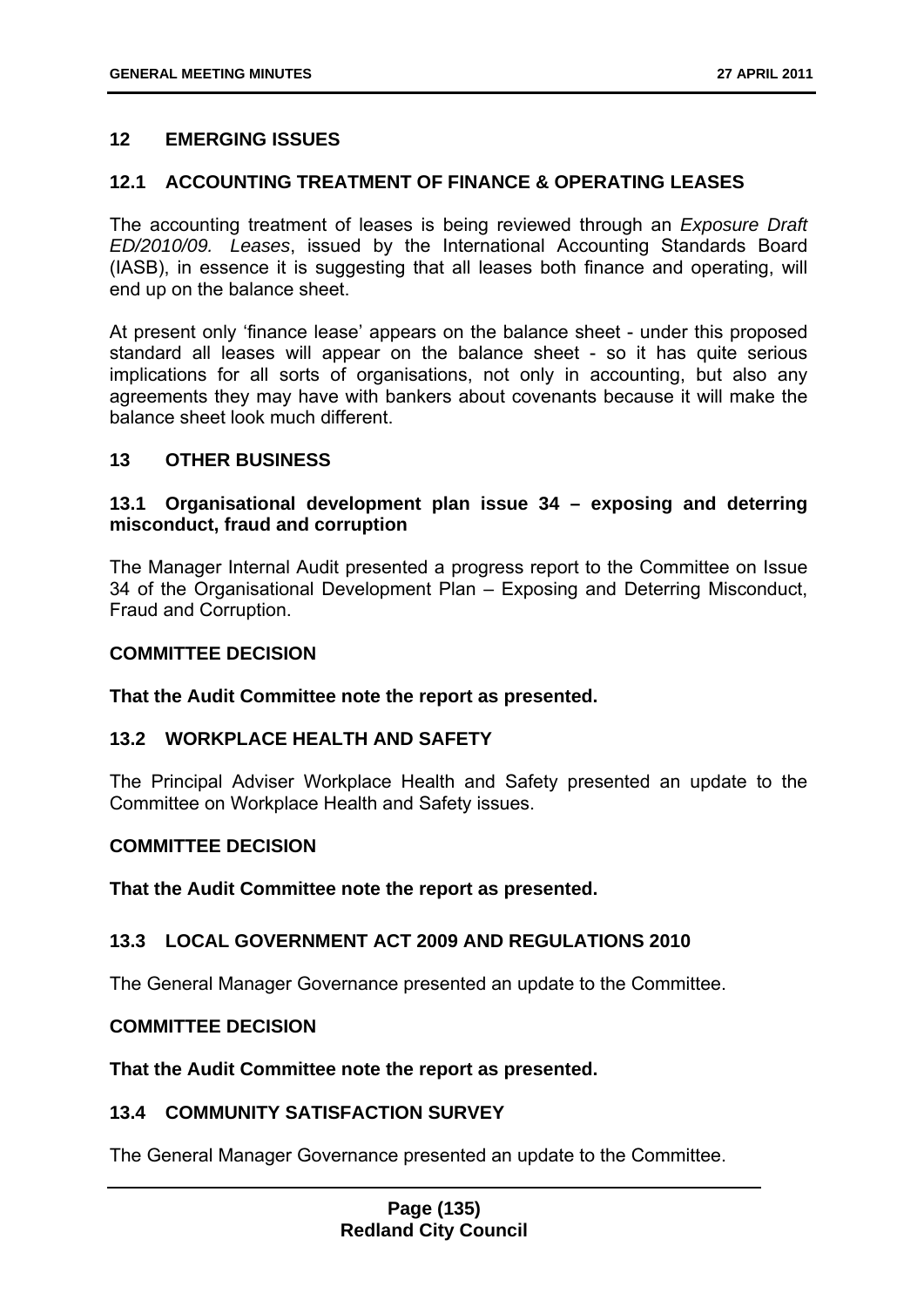### **COMMITTEE DECISION**

#### **That the Audit Committee note the report as presented.**

### **13.5 MYSAY EMPLOYEE SATISFACTION SURVEY**

The Manager People and Change presented an update to the Committee.

### **COMMITTEE DECISION**

**That the Audit Committee note the report as presented.** 

### **13.6 OMBUDSMAN COMPLAINTS REPORT**

The General Manager Governance presented an update to the Committee.

### **COMMITTEE DECISION**

### **That the Audit Committee note the report as presented.**

Committee agreed Mr Len Scanlan and Mr Virendra Dua would meet with both Mr Nick Clarke, General Manager Governance and Kylie Fernon, Manager Internal Audit to discuss the progress of the Audit Plan for 2011-2012, 2012-2013 and 2013- 2014.

Committee agreed that the Ombudsman Complaints Report be presented annually on a financial year basis in future.

### **MEETING CLOSURE**

The meeting closed at 12.58pm.

### **RELATIONSHIP TO CORPORATE PLAN**

The recommendation primarily supports Council's 'Inclusive and Ethical Governance' Outcome – Deep engagement, quality leadership at all levels, transparent and accountable democratic processes and a spirit of partnership between the community and Council will enrich resident's participation in local decision making to achieve the community's Redlands 2030 vision and goals.

8.5 Be transparent and consistent in the way we manage the organisation, its risks and obligations and ensure we are delivering against our priorities.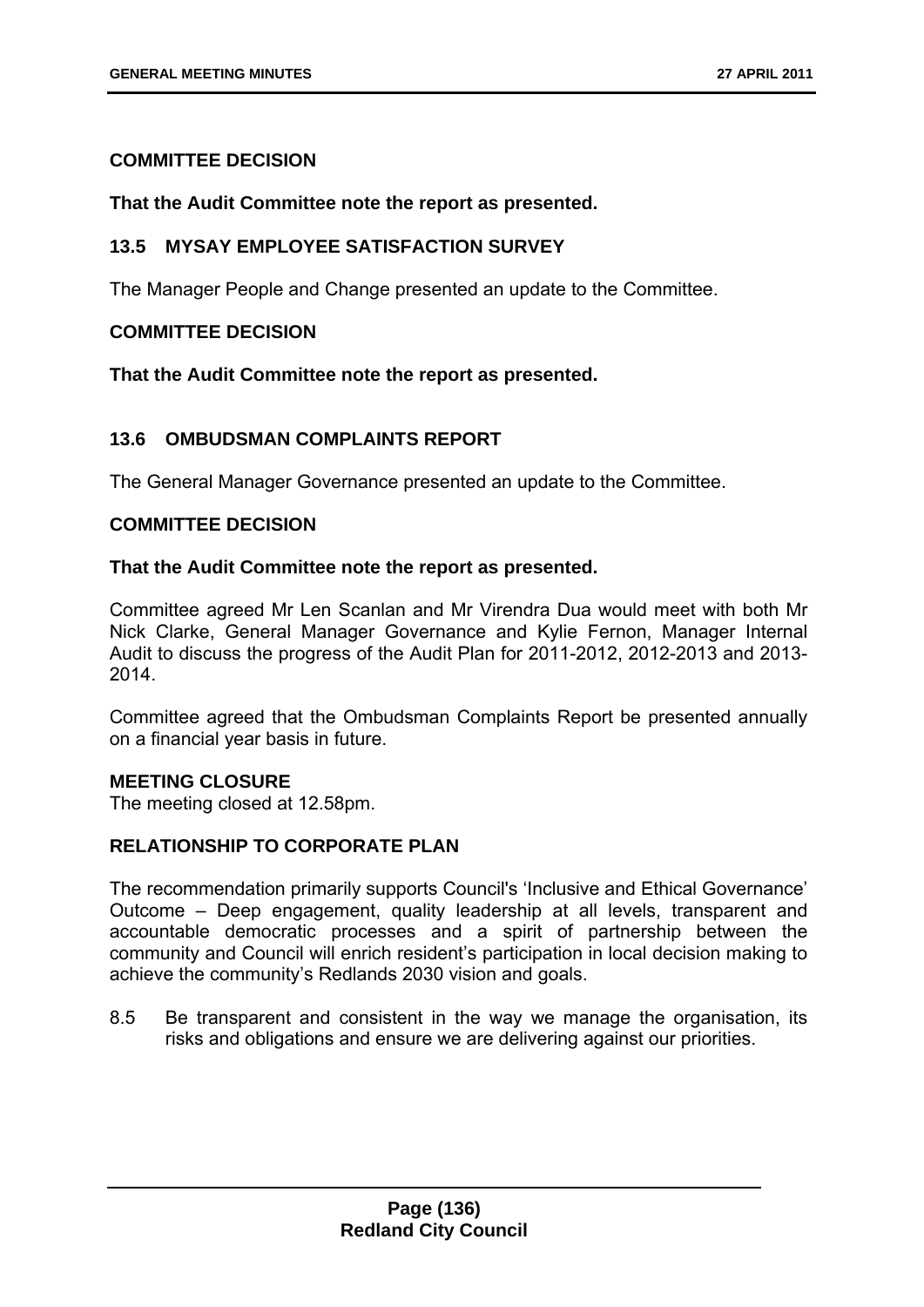# **FINANCIAL IMPLICATIONS**

The cost to Council for the attendance of the independent Committee Chair and independent external Committee member is \$20,000 per annum. This is provided for in the Internal Audit Group Budget.

### **CONSULTATION**

The Audit Committee minutes are presented for confirmation as a true and accurate record of proceedings at its next meeting.

### **OPTIONS**

#### **PREFERRED**

The Council accept this report, which summarises the issues discussed at the Audit Committee meeting of 3 March 2011.

#### **ALTERNATIVE**

- 1. That Council accept this report and request additional information; or
- 2. That Council not accept this report and request an alternative method of reporting.

### **OFFICER'S/COMMITTEE RECOMMENDATION/ COUNCIL RESOLUTION**

| Moved by:    | Cr Ogilvie |
|--------------|------------|
| Seconded by: | Cr Bowler  |

**That Council resolve to accept this report, which summarises the issues discussed at the Audit Committee Meeting of 3 March 2011.**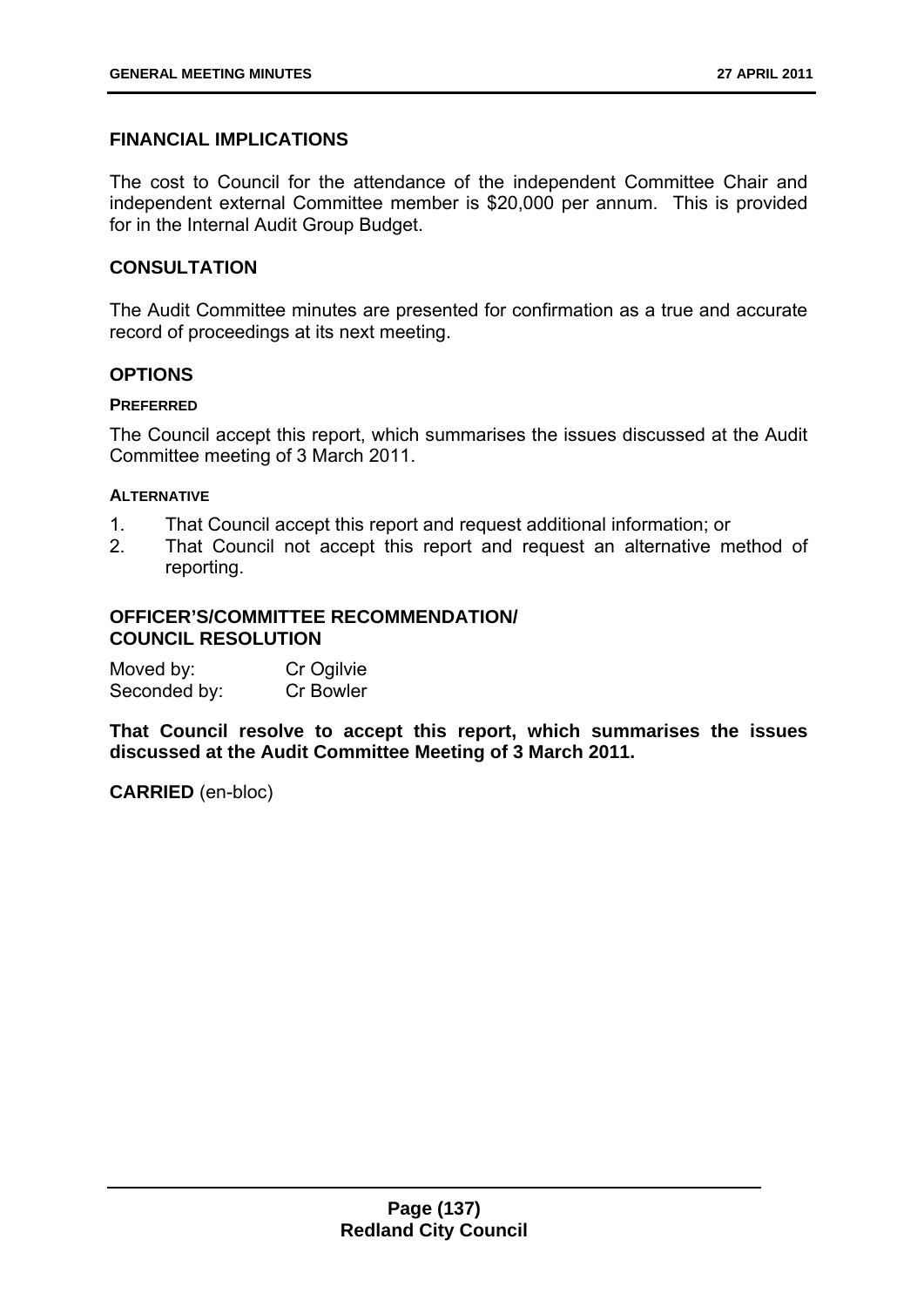### **15.3 PLANNING & POLICY**

### **15.3.1 CHANGES TO SMBI COMMUNITIES ADVISORY COMMITTEE MEETING SCHEDULE**

| <b>Dataworks Filename:</b>       | <b>GOV SMBI Advisory Committee</b>                                      |
|----------------------------------|-------------------------------------------------------------------------|
| <b>Responsible Officer Name:</b> | <b>Wayne Dawson</b><br><b>Manager Land Use Planning Group</b>           |
| <b>Author Name:</b>              | <b>Mark Conlan</b><br><b>Principal Advisor - SMBI Planning Strategy</b> |

### **EXECUTIVE SUMMARY**

At the last SMBI Communities Advisory Committee (SMBICAC) workshop it was recommended to change the formal meeting schedule of the Committee to meet the required timing of the SMBI PLUS Review Project Plan.

It was agreed to change the endorsed meeting date of  $13<sup>th</sup>$  July 2011 to two (2) meeting dates of  $19<sup>th</sup>$  May 2011 and  $6<sup>th</sup>$  July 2011 to tie in with the SMBI PLUS Review public consultation process and to have the Committee's last meeting on  $6<sup>th</sup>$ July on Russell Island.

### **PURPOSE**

To seek approval from Council for the proposed changes to the SMBI Communities Advisory Committee's meeting schedule.

### **BACKGROUND**

At the SMBICAC meeting held in February it was agreed to postpone the scheduled May meeting until July due to the proposed timing of the public consultation component of the SMBI PLUS Review. The timing of this consultation has been revised and as such the meeting schedule requires updating to cater for this revision.

### **ISSUES**

It is proposed to change the previously endorsed meeting schedule of the SMBICAC from one final meeting on the 13th July to two (2) meetings to be held on the 19th May be a set of the contract of the contract and the contract of the contract of the contract of the contract of the contract of the contract of the contract of the contract of the contract of the contract of the contract 6th July 2011. This change is in response to the recently approved SMBI PLUS Review Project Plan and the timelines included within the plan.

### **RELATIONSHIP TO CORPORATE PLAN**

This relates to the vision outcome of Inclusive and ethical governance and is reflected in strategies: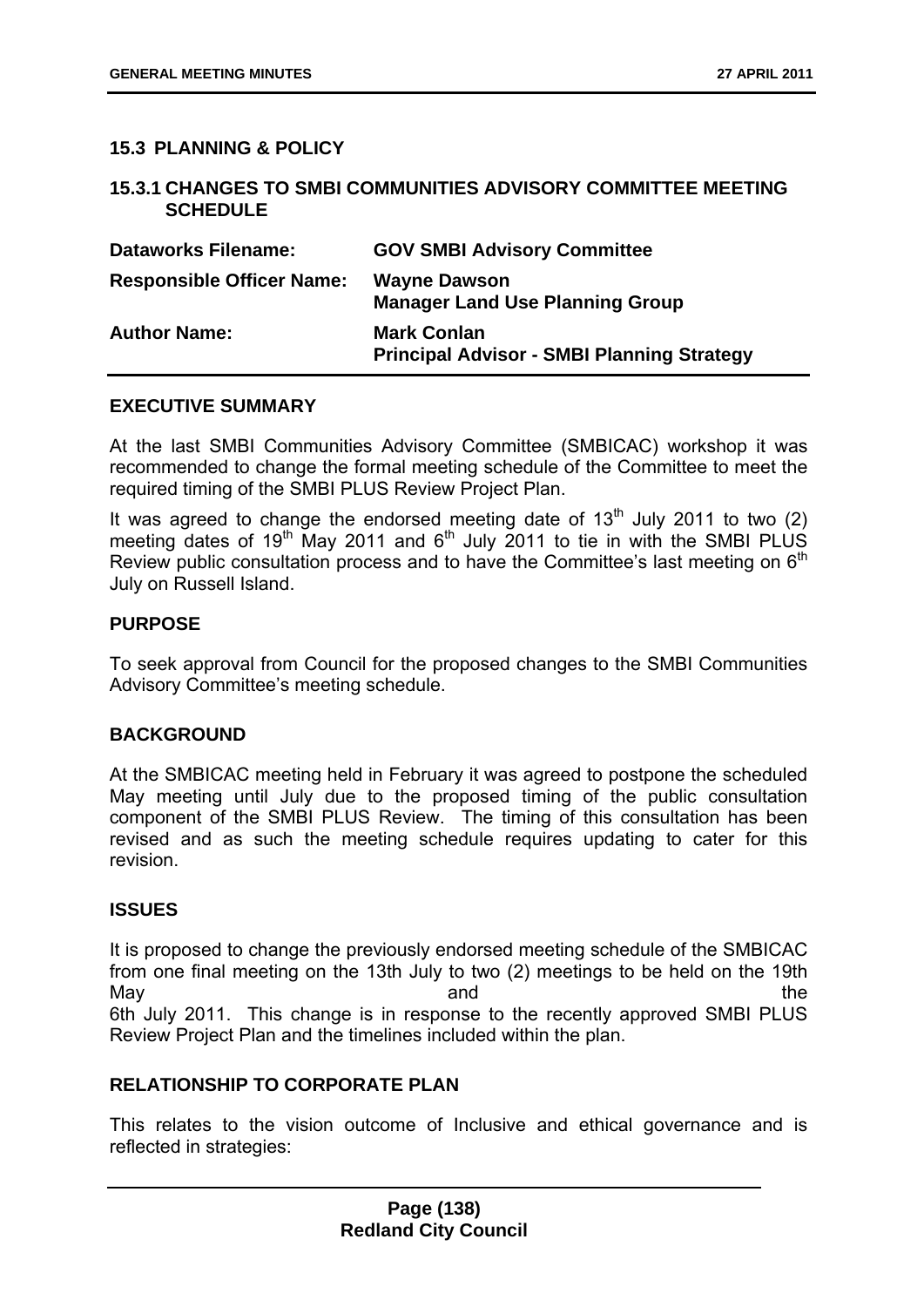- 8.3 Establish and maintain effective partnerships with local, regional and national organisations and governments to deliver the visions and goals of the community; and
- 8.4 Deliver broad, rich and deep engagement that reaches residents of all ages, backgrounds and locations, enabling them to contribute their views about plans and decisions affecting them and developing community leadership; in the Corporate Plan 2010-15.

#### **FINANCIAL IMPLICATIONS**

No financial implications.

#### **PLANNING SCHEME IMPLICATIONS**

The Land Use Planning Group was consulted and it is considered that the outcome of recommendations in this report will not require any amendments to the Redlands Planning Scheme.

#### **CONSULTATION**

SMBICAC Workshop held Wednesday, 16<sup>th</sup> March 2011.

### **OPTIONS**

#### **PREFERRED**

That Council resolve to approve the proposed changes to the SMBICAC meeting schedule with the new meeting dates to be 19 May 2011 and 6 July 2011.

#### **ALTERNATIVE**

That Council does not approve the proposed changes to the SMBICAC meeting schedule.

#### **OFFICER'S/COMMITTEE RECOMMENDATION/ COUNCIL RESOLUTION**

| Moved by:    | Cr Ogilvie |
|--------------|------------|
| Seconded by: | Cr Bowler  |

**That Council resolve to approve the proposed changes to the SMBICAC meeting schedule with the new meeting dates to be 19 May 2011 and 6 July 2011.**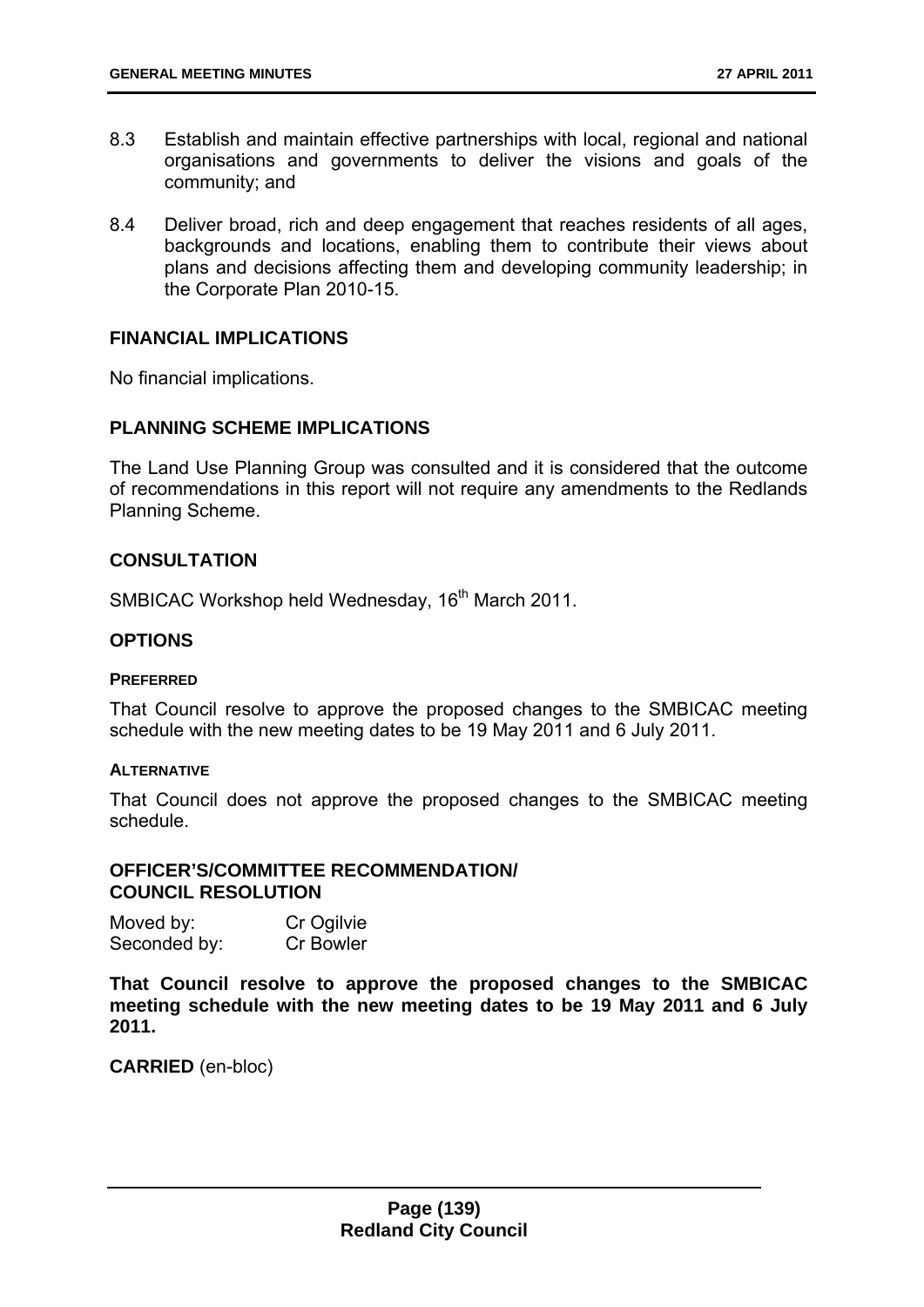### **15.4 CORPORATE SERVICES**

### **15.4.1 QUARTERLY PROJECTS AND BUSINESS UNIT ACTIVITY REPORTS**

| <b>Dataworks Filename:</b>       | <b>Quarterly Projects and Business Unit Activity</b><br><b>Reports</b>                           |
|----------------------------------|--------------------------------------------------------------------------------------------------|
| <b>Attachment</b>                | <b>Quarterly Report</b>                                                                          |
| <b>Responsible Officer Name:</b> | <b>Martin Drydale</b><br><b>General Manager Corporate Services</b>                               |
| <b>Author Name:</b>              | <b>Kevin Lamb</b><br><b>Service Manager Financial Reporting &amp; Asset</b><br><b>Accounting</b> |

### **EXECUTIVE SUMMARY**

The attached reports include:

- The business activity statements for Council's business activities subject to the Code of Competitive Conduct; and
- Selected operational and capital project expenditure across individual groups and departments of Council for the cumulative position as at the end of March 2011.

### **PURPOSE**

Council resolved to apply the Code of Competitive Conduct to 10 business units as part of its 2010/11 adopted budget. This report highlights actual to budget results for revenue and expenditure and provides commentary on major variations.

This report also presents year to date expenditure against revised and original budgets for selected operational and capital projects across the groups and departments of Council.

### **BACKGROUND**

The suite of strategic financial reports containing Council's operating statement, balance sheet, cash flows and results against key financial performance indicators is presented as a separate report to Council.

This report presents the operational results for 9 of the 10 business activities Council adopted as part of its 2010/11 budget process in addition to selected operational and capital project expenditure across individual groups and departments of Council.

### **ISSUES**

Nil.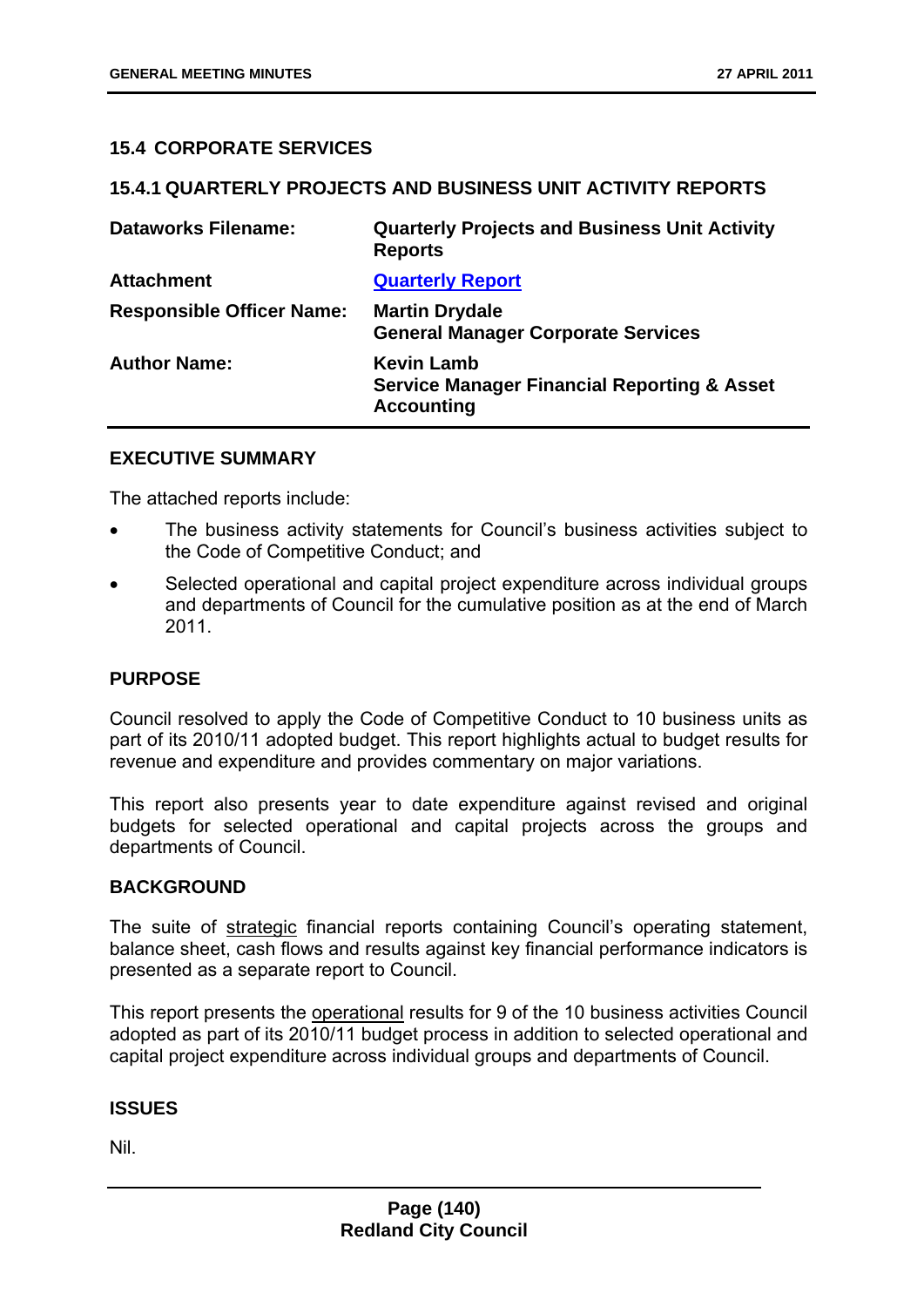# **RELATIONSHIP TO CORPORATE PLAN**

The recommendation in this report primarily supports the following outcomes:

#### **8. Inclusive and ethical governance**

- *8.7 Ensure Council resource allocation is sustainable and delivers on Council and community priorities*
- *8.8 Provide clear information to citizens about how rates, fees and charges are set and how Council intends to finance the delivery of the Community Plan and Corporate Plan.*

### **FINANCIAL IMPLICATIONS**

Financial reports for 9 of the 10 business activities that Council has resolved to apply the Code of Competitive Conduct to are in the attached report. Reporting for the Wharves and Jetties business activity is still under development.

#### Redland Art Gallery

Redland Art Gallery had operating revenue of \$404,015, \$118,705 below revised budget and operating expenses of \$399,145, \$59,491 below budget. The main driving factors in this result were net internal costs \$45,924 below budget and employee costs \$29,932 below budget.

#### School Age Care

School Age Care had operating revenue of \$2,362,148, \$25,950 below revised budget and operating expenses \$2,360,319, \$20,369 above budget. The main driving factors in this result were fees and charges \$102,184 below budget, operating grants and subsidies \$16,719 above budget and employee costs \$14,399 above budget.

### Cemetery Development & Maintenance

Cemetery Development & Maintenance had operating revenue of \$240,405, \$37,323 below revised budget and operating expenses of \$235,067, \$26,512 below budget. The main driving factor in this result was goods & services \$30,265 below budget.

#### Fleet Leasing and Operations

Fleet Leasing and Operations had operating revenue of \$606,509, \$116,036 above revised budget and operating expenses of (\$1,928,701), \$209,274 below budget. The main driving factors in this result were employee costs \$7,364, depreciation \$172,669 and goods and services \$43,035 above budget and higher than anticipated internal recoveries \$259,673 and other revenue \$120,651 above budget.

### Quarry Operations

Quarry Operations had operating revenue of \$71,368, \$46,096 above revised budget and operating expenses of (\$2,721), \$37,766 above budget. The main driving factors in this result were employee costs \$31,887 and goods and services \$39,625 below budget and lower than anticipated net internal recoveries \$109,278 and other revenue \$45,569 above budget.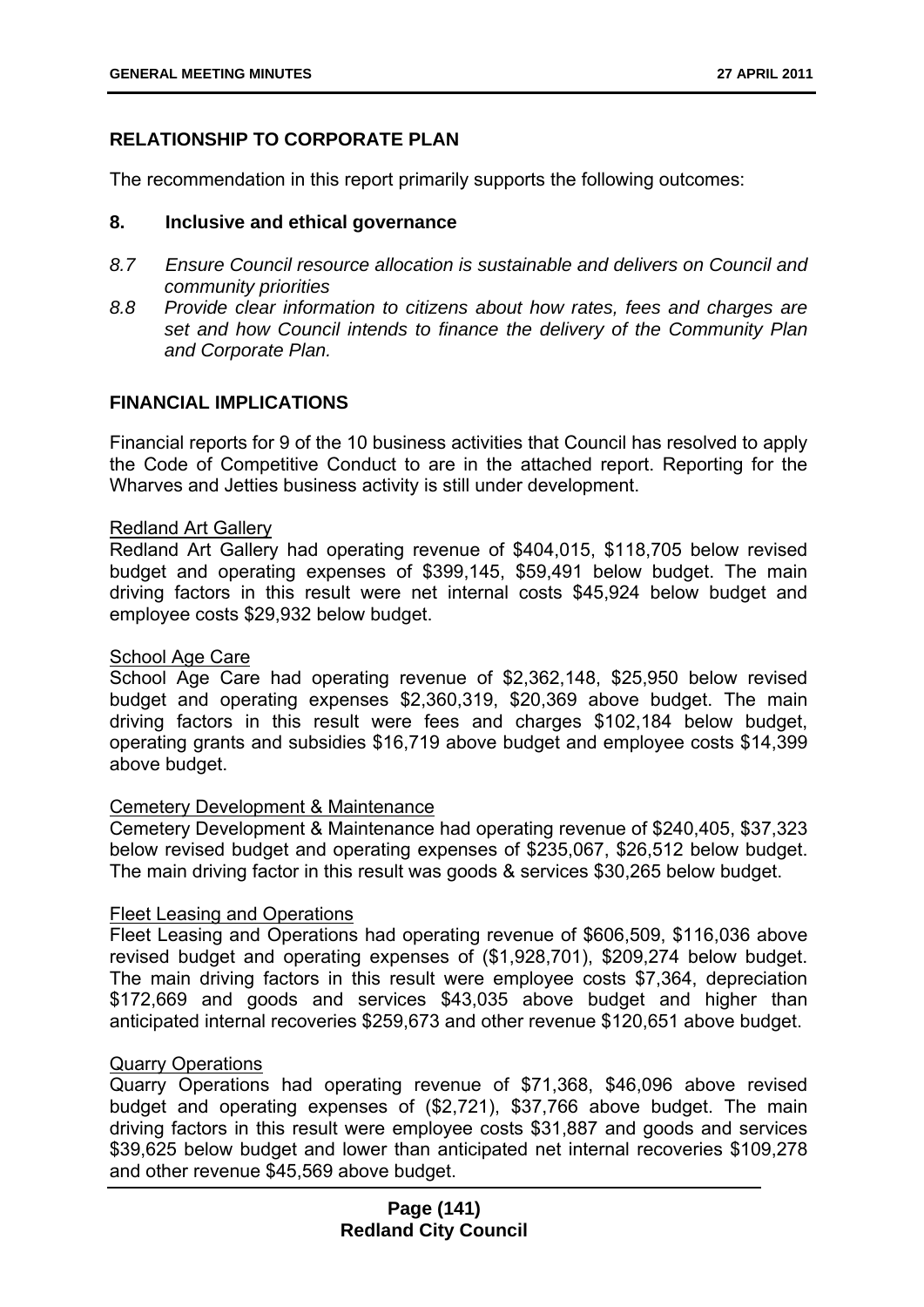### Caravan Parks and Camping

Caravan Parks and Camping had operating revenue of \$2,302,646, \$80,842 above revised budget and operating expenses \$1,978,983, \$21,887 below budget. The main driving factors in this result were net internal costs \$36,969 above budget and other full cost attribution \$33,740 below budget.

### Building Certification

Building Certification had operating revenue of \$679,515, \$94,818 below revised budget and operating expenses of \$679,348, \$63,376 below budget. The main driving factors in this result were fees and charges \$220,361 below budget and employee costs \$53,373 below budget.

### Redland Performing Arts Centre

Redland Performing Arts Centre had operating revenue of \$1,510,468, \$26,395 above revised budget and operating expenses of \$1,226,987, \$78,029 above budget. The main driving factors in this result were employee costs \$36,878 above budget, goods and services \$27,623 above budget and other revenue \$26,918 above budget.

### Tourism Development

Tourism Development had operating revenue of \$392,649, including a Community Service Obligation amount of \$383,023, \$50,278 below revised budget and operating expenses of \$392,649, \$71,827 below budget. The main driving factors in this result were goods and services \$50,751 below budget and employee costs \$21,489 below budget.

### Selected Operational Projects

Expenditure on operational goods and services was under revised budget by \$5.5 million at 31/3/2011 implying significant delays in the commencement and completion of 2010/11 operational projects and issues relating to the phasing of the revised budget. Major areas that are behind in operational expenditure include Infrastructure Development (\$991K), Parks and Conservation (\$745K), Waste (\$720K), Project Management Services (\$650K), People and Change (\$581K), Environmental Management (\$579K), Facilities Services (\$516K), Land Use Management (\$493K), Community & Social Planning (\$362K) and Environmental Education (\$185K).

Significant individual projects behind budget include:

| <b>Remediation of Birkdale Landfill</b>         | \$250K |
|-------------------------------------------------|--------|
| <b>Biodiversity Strategy</b>                    | \$115K |
| Master Plans and Local Area Plans               | \$105K |
| Landfill Gas Risk Assessment Project            | \$100K |
| Swimming Pool inspection project                | \$96K  |
| <b>Birkdale Landfill Closed Landfill Master</b> | \$91K  |

The attached report provides details on the progress of an extensive list of other selected projects.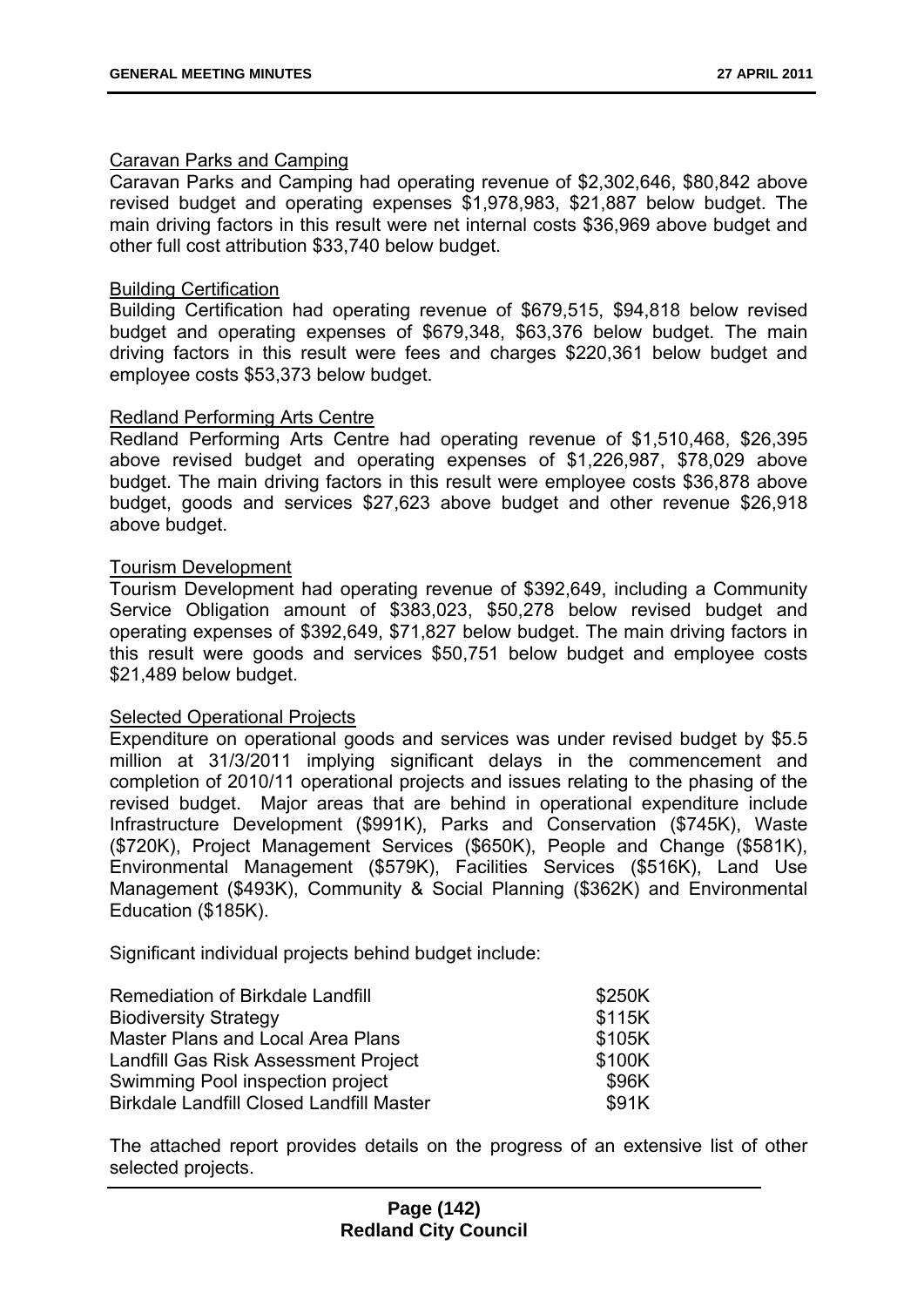### Selected Capital Projects

The capital expenditure program is behind year to date revised budget by 12.4% or \$4.32M at 31/3/11. Main areas behind budget are Corporate Services \$3.0 and Planning & Policy \$2.0M.

| Large capital projects behind schedule include:       |        |
|-------------------------------------------------------|--------|
| <b>Purchase of Southeast Thornlands Parks</b>         | \$1.0M |
| Giles/Gordon Roads                                    | \$382K |
| Dinwoodie Rd & Cleveland/Redland Bay Rd Intersection  | \$291K |
| Macleay Island Waste Transfer Station                 | \$278K |
| <b>Rickertt/Quarry Rd Widening</b>                    | \$248K |
| CNG Alternative Fuel Project (Compressed Natural Gas) | \$225K |

# **CONSULTATION**

Consultation has taken place amongst the Executive Leadership Group.

### **OPTIONS**

#### **PREFERRED**

That Council resolve to note the quarterly operational and capital project reports in addition to the Business Unit reports to which the Code of Competitive Conduct applies for March 2011, as presented in the following attachments:

- 1. Business activity statements; and
- 2. Selected Operational and Capital Projects expenditure reports.

### **ALTERNATIVE**

That Council requests additional information.

### **OFFICER'S/COMMITTEE RECOMMENDATION/ COUNCIL RESOLUTION**

| Moved by:    | Cr Ogilvie |
|--------------|------------|
| Seconded by: | Cr Bowler  |

**That Council resolve to note the quarterly operational and capital project reports in addition to the Business Unit reports to which the Code of Competitive Conduct applies for March 2011, as presented in the following attachments:** 

- **1. Business activity statements; and**
- **2. Selected Operational and Capital Projects expenditure reports.**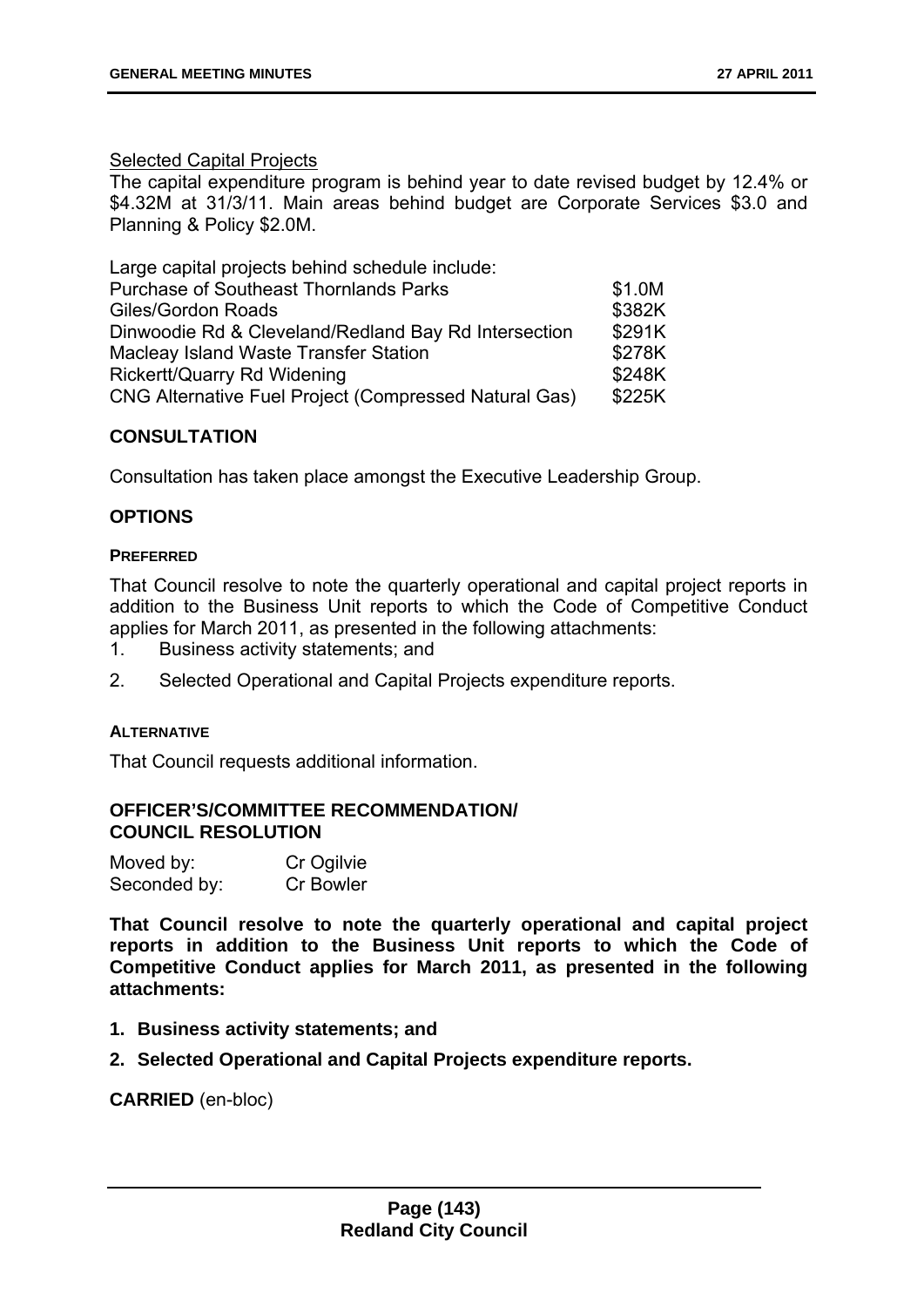### **15.4.2 MARCH 2011 - MONTHLY FINANCIAL REPORTS**

| <b>Dataworks Filename:</b>       | <b>FM Monthly Financial Reports to Committee</b>                                                                          |
|----------------------------------|---------------------------------------------------------------------------------------------------------------------------|
| <b>Attachment:</b>               | <b>EOM Report</b><br><b>Rates Debtors Comparison March 10-March 11</b><br><b>Returns and Value Investments March 2011</b> |
| <b>Responsible Officer Name:</b> | <b>Martin Drydale</b><br><b>General Manager Corporate Services</b>                                                        |
| <b>Author Name:</b>              | <b>Kevin Lamb</b><br><b>Service Manager Financial Reporting &amp; Asset</b><br><b>Accounting</b>                          |

#### **EXECUTIVE SUMMARY**

Section 152(2) of the *Local Government (Finance Plans & Reporting) Regulation 2010* requires the Chief Executive Officer to present the financial report to a monthly meeting.

The attachments to this report present the March 2011 financial statement of accounts to Council. Millions are displayed by an M, and thousands are displayed by a K. It should be noted that the property plant & equipment transferred to Allconnex remains in our balance sheet at 31/3/2011. Accounting treatment/entries will be posted to transfer these balances out when negotiations regarding Council's interest in Allconnex are finalised.

The financial statements demonstrate that Council exceeded targets set in the 2010- 2011 budget for six of the seven Financial Stability Key Financial Performance Indicators. These are:

- level of dependence on general rate revenue;
- ability to pay our bills current ratio;
- ability to repay our debt debt servicing ratio;
- cash balance:
- cash balances cash capacity in months; and
- long term financial stability debt to assets ratio

The following Financial Stability Ratio Key Financial Performance Indicator is outside of Council's target range:

• operating performance

With respect to the five measures of sustainability adopted as part of the 2010-2011 budget, Council is currently meeting three of the five targets. These are:

- net financial liabilities ratio;
- interest cover ratio; and
- asset consumption ratio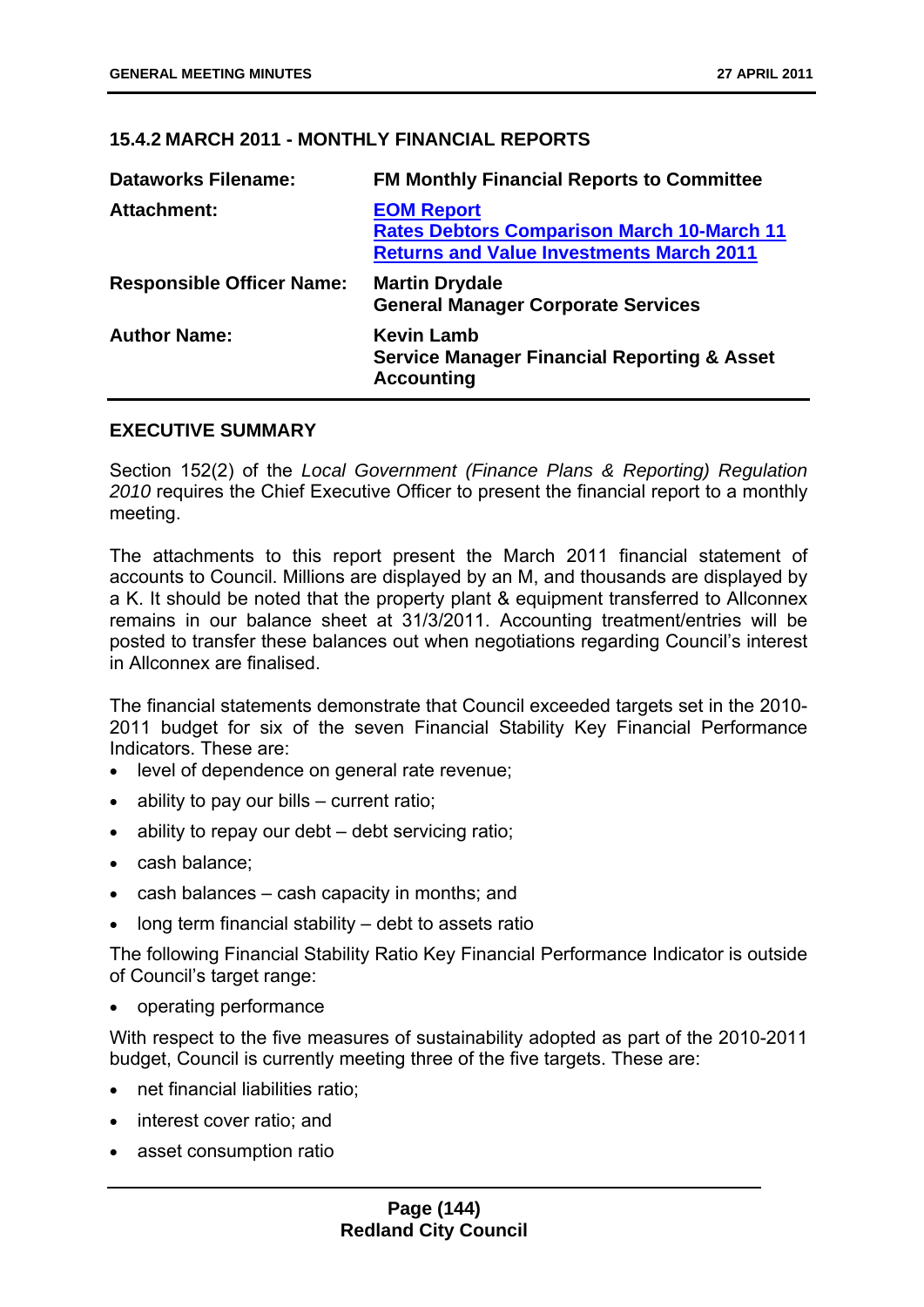Council's operating surplus ratio is outside of Council's target range and Council's system is currently being structured to measure its' asset sustainability ratio.

Council's end of month operating result (Earnings Before Interest, Tax and Depreciation – EBITD) is ahead of revised budget by \$5.2M, with operating expenditure below budget by \$5.1M and operating revenue above budget by \$32K. Council's operating deficit after depreciation and interest charges was \$4.5M, a favourable variance of \$4.7M on the revised budget year to date (YTD).

Cash held at the end of March 2011 is \$69.7M, equal to 6.1 months cash capacity against an original target of three to four months.

### **PURPOSE**

The purpose is to present the March 2011 financial report to Council and explain the content and analysis of the report. Section 152(2) of the *Local Government (Finance, Plans & Reporting) Regulation 2010* requires the Chief Executive Officer of a local government to present statements of its accounts to the local government.

### **BACKGROUND**

The Corporate Plan contains a strategic priority to support the organisation's capacity to deliver services to the community by building a skilled, motivated and continually learning workforce, ensuring assets and finances are well managed, corporate knowledge is captured and used to best advantage, and that services are marketed and communicated effectively.

# **ISSUES**

The following elements, shown in the attachments, comprise the End of Month Financial Reports for March 2011:

# **Dashboard and Key Performance Indicators (A)**

- Operating Revenue compared to Budget;
- Operating Expenditure compared to Budget:
- Employee Costs compared to Budget;
- Capital Expenditure compared to Budget; and
- Key Performance Indicators Actual results compared to Budget and Targets.

#### **Operating Statement (B)**

This shows the variance between YTD actual results and YTD budget in dollar terms, percentage and colour indicators. Tolerance levels for the variances differ between operational and capital amounts.

Additionally, a **Cash Flow Statement (C)**; and a **Statement of Financial Position (D);** have been included to provide the complete picture of Council's finances.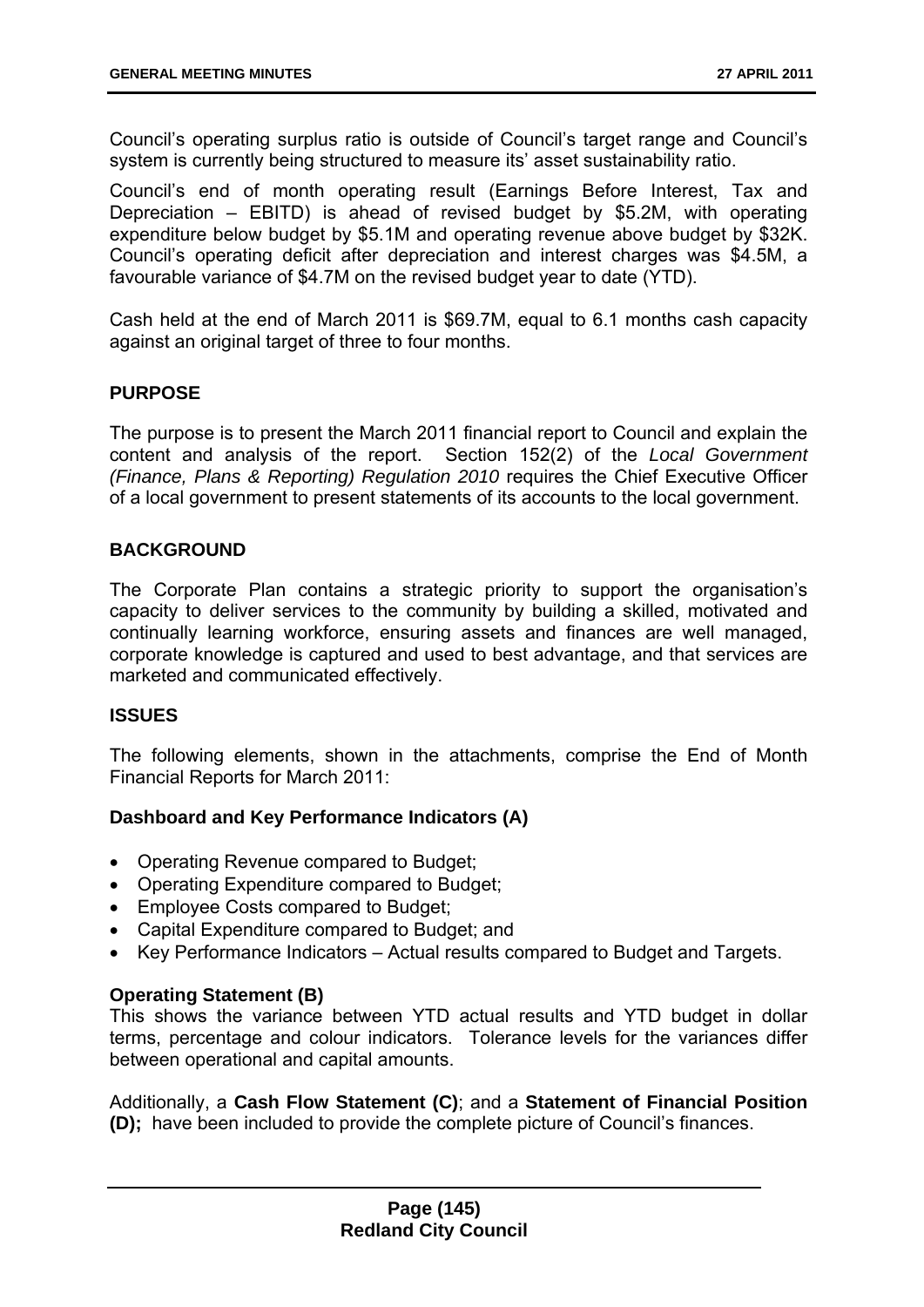# **RELATIONSHIP TO CORPORATE PLAN**

The recommendation in this report primarily supports the following outcomes:

#### **8. Inclusive and ethical governance**

- *8.7 Ensure Council resource allocation is sustainable and delivers on Council and community priorities*
- *8.8 Provide clear information to citizens about how rates, fees and charges are set and how Council intends to finance the delivery of the Community Plan and Corporate Plan.*

### **FINANCIAL IMPLICATIONS**

The overall financial result for the period ending March 2011 remains strong with EBITD of \$20.2M (\$5.2M above budget) with operational expenditure being \$5.1M below budget and operating revenue above budget YTD by \$32K.

### *Operating Revenue*

Rates Charges are below budget by \$68K with General Rates being \$352K below budget offset by Credit Held being \$284K above budget. Other Rates & Utility Charges are below budget by \$476K with refuse collection charges \$300K environmental levy charges \$146K below budget.

Pensioner Remissions are \$173K above budget and Fees and Charges are below budget by \$654K with development applications fees \$418K, domestic inspection fees \$197K and child care benefit \$189K below budget offset by general fees & charges \$308K and commercial fees \$128K above budget.

Operating Grants and Subsidies are above budget by \$258K. External interest is favourable by \$449K with interest on investments \$315K, interest on rates \$130K other interest \$4K above budget.

Other revenue is above budget by \$714K with miscellaneous income \$412K, insurance proceeds \$218K and litigation payments \$114K above budget, offset by Allconnex SLA recovery \$155K below budget. Of particular note, during this reporting period Council were given confirmation and advice to invoice for the reimbursement of establishment costs incurred during the course of establishing Allconnex Water. This reimbursement of approximately \$1.7M is now recognised within the accounts and Council still has a further opportunity to recover approximately \$200K from Allconnex Water for additional expenditure incurred post 1<sup>st</sup> July 2010 that supported the establishment of the entity.

# *Operating Expenditure*

Operational Employee Costs are above budget by \$219K with Customer Service \$796K over budget and Development & Community Standards \$663K under budget.

Operational Goods and Services are under budget year to date budget by \$5.5M primarily due to underspends in Planning and Policy of \$2.6M, Customer Services of \$1.7M and Corporate Services of \$1.2M.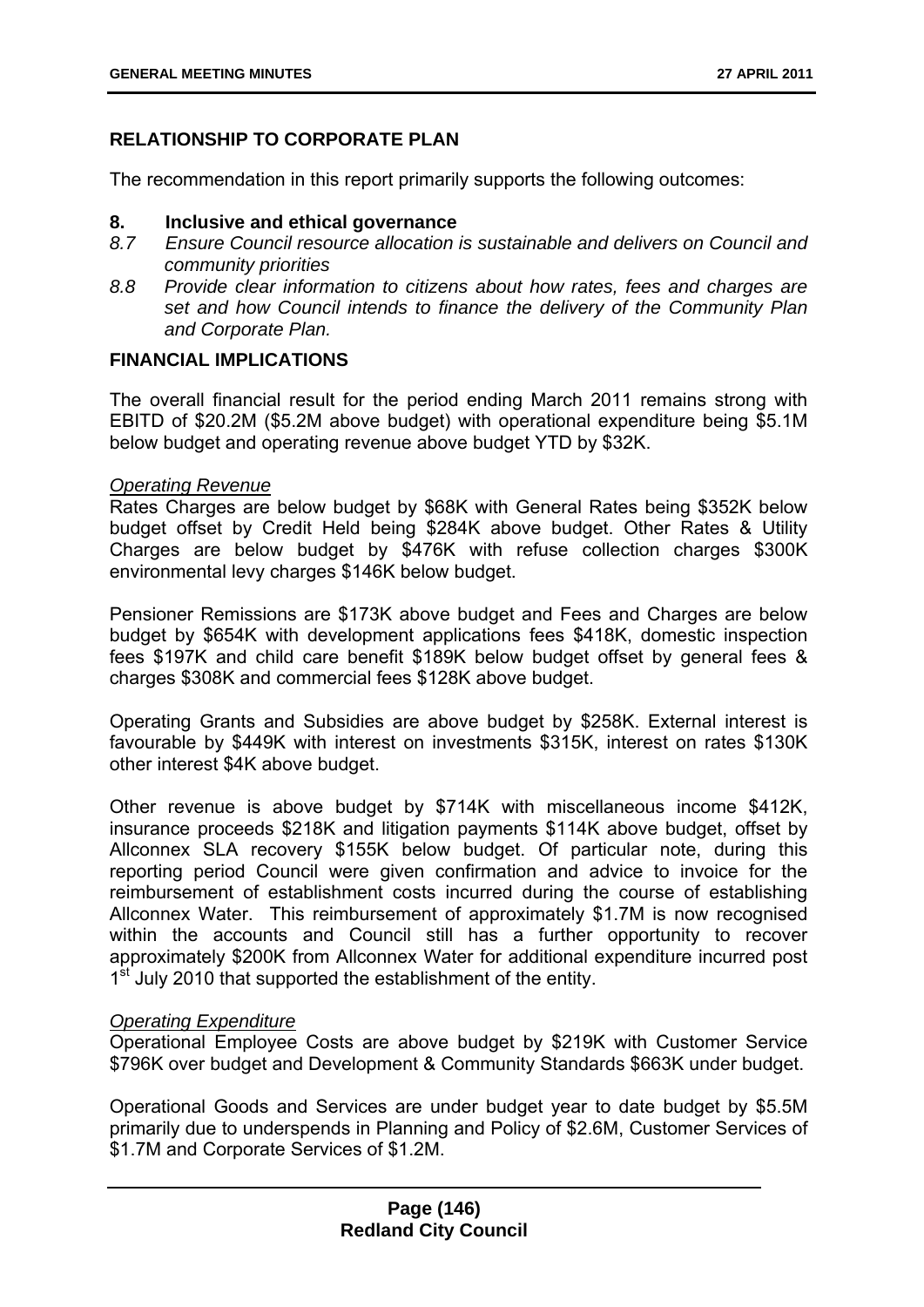#### *Capital Revenue*

Contributions and Donations are \$222K above budget in total with developers cash contributions \$440K above budget offset by other capital contributions \$218K below budget.

### *Capital Expenditure*

The Capital Expenditure program is 12.4% or \$4.3M below year to date revised budget with the main areas below budget being Fleet Management \$1.8M, Infrastructure Development \$1.1M, Community and Social Planning \$992K, Information Management \$578K and Facility Services \$316K.

# **CONSULTATION**

Consultation has taken place amongst the Executive Leadership Group.

# **OPTIONS**

#### **PREFERRED**

That Council resolve to note the End of Month Financial Reports for March 2011 and explanations as presented in the following attachments:

- 1. Dashboard and Key Performance Indicators (A);
- 2. Operating Statement with headline commentary (B);
- 3. Cash Flow Statement (C); and
- 4. Statement of Financial Position (D).

#### **ALTERNATIVE**

That Council requests additional information.

### **OFFICER'S/COMMITTEE RECOMMENDATION/ COUNCIL RESOLUTION**

| Moved by:    | Cr Ogilvie |
|--------------|------------|
| Seconded by: | Cr Bowler  |

**That Council resolve to note the End of Month Financial Reports for March 2011 and explanations as presented in the following attachments:** 

- **1. Dashboard and Key Performance Indicators (A);**
- **2. Operating Statement with headline commentary (B);**
- **3. Cash Flow Statement (C); and**
- **4. Statement of Financial Position (D).**

**CARRIED** (en-bloc)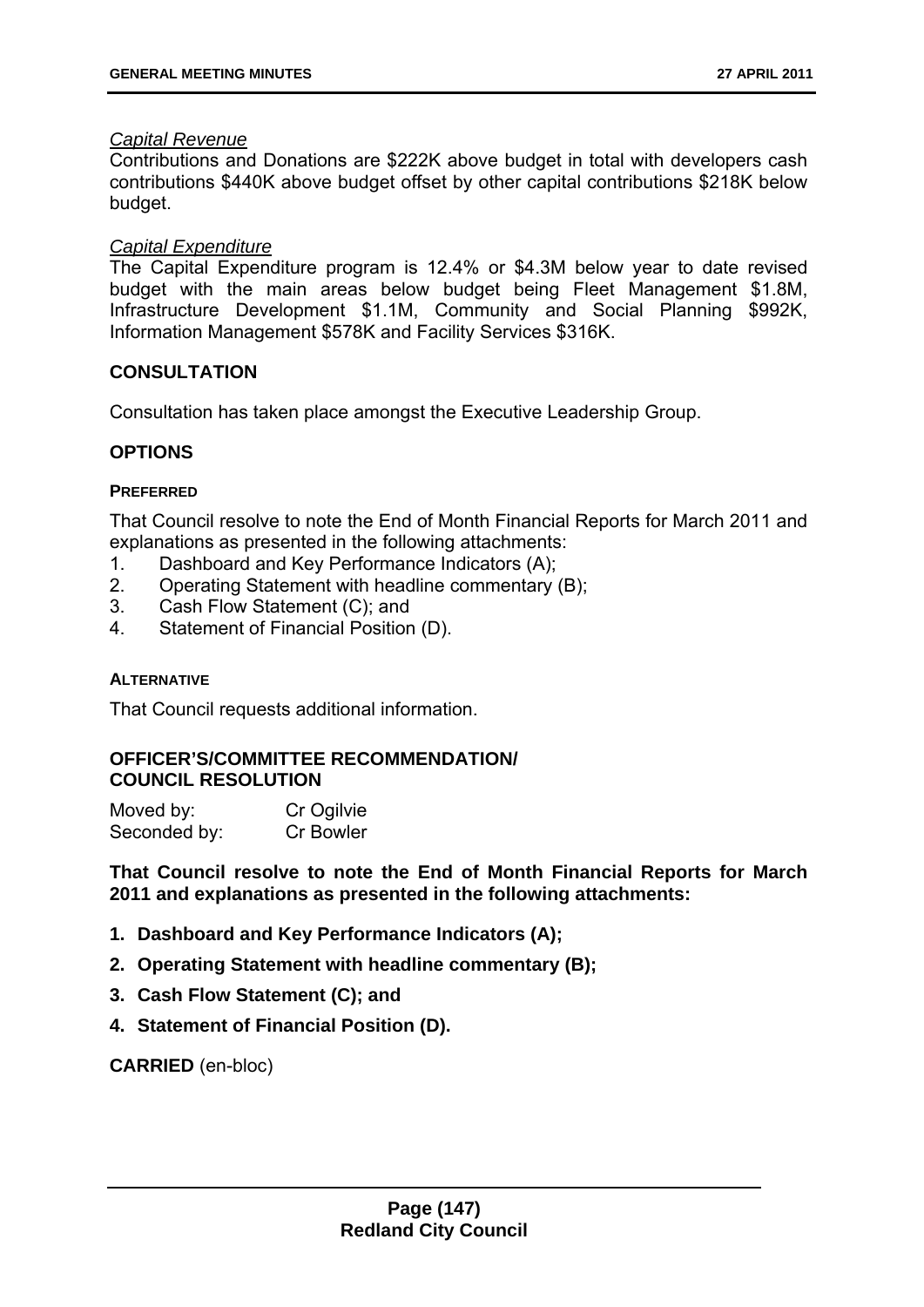### **15.4.3 SCHEDULE OF FEES AND CHARGES 2011-2012 (EXCLUDING REDWASTE BUSINESS UNIT)**

| <b>Dataworks Filename:</b>       | <b>FM Corporate Budget</b>                                                                 |
|----------------------------------|--------------------------------------------------------------------------------------------|
| <b>Attachment:</b>               | <b>Schedule of Fees and Charges 2011-2012</b><br><b>(Excluding RedWaste Business Unit)</b> |
| <b>Responsible Officer Name:</b> | <b>Martin Drydale</b><br><b>General Manager Corporate Services</b>                         |
| <b>Author Name:</b>              | <b>Deborah Corbett-Hall</b><br><b>Acting Service Manager Budget and Forecasting</b>        |

#### **EXECUTIVE SUMMARY**

Under sections 97 and 262(3)(c) of the *Local Government Act 2009*, Council may adopt cost-recovery fees and other fees respectively. Additionally, other Acts (e.g. *Sustainable Planning Act 2009* and *Right to Information Act 2009*) also provide Council with the power to adopt a variety of other fees. The *Local Government Act 2009*, together with the *Local Government (Operations) Regulation 2010*, the *Local Government (Finance, Plans and Reporting) Regulation 2010* and the *Local Government (Business Enterprises and Business Activities) Regulation 2010* are also referred and adhered to when developing the annual schedule of fees and charges.

Cost-recovery fees are fees determined under section 97 of the *Local Government Act 2009.* A cost-recovery fee must not be more than the cost to the local government of providing the service or taking the action for which the fee is charged.

Council is also able to charge for the services and facilities that it supplies. Unlike cost-recovery fees, Council has the option to factor in a margin for providing a nonregulatory charge. In developing these charges, Council has benchmarked various charges against other local authorities and/or commercial operators in order to set a relative and competitive charge for a particular product or service. Other fees have been developed based on the head of power being provided to Council to set a fee or charge other than that provided for under section 97 of the *Local Government Act 2009*.

The Schedule of Fees and Charges for the 2011-2012 financial year includes costrecovery fees, commercial charges and other fees. The range of fees and charges covers services that are provided from areas within Council such as Development & Community Standards Department, Customer and Community Services, Operations and Maintenance, Corporate Services Department, Planning and Policy Department, Governance Department, although excludes the RedWaste Business Unit. The Waste Operations Business Unit is currently determining its fees and charges as part of the development of the 2011-2012 annual budget.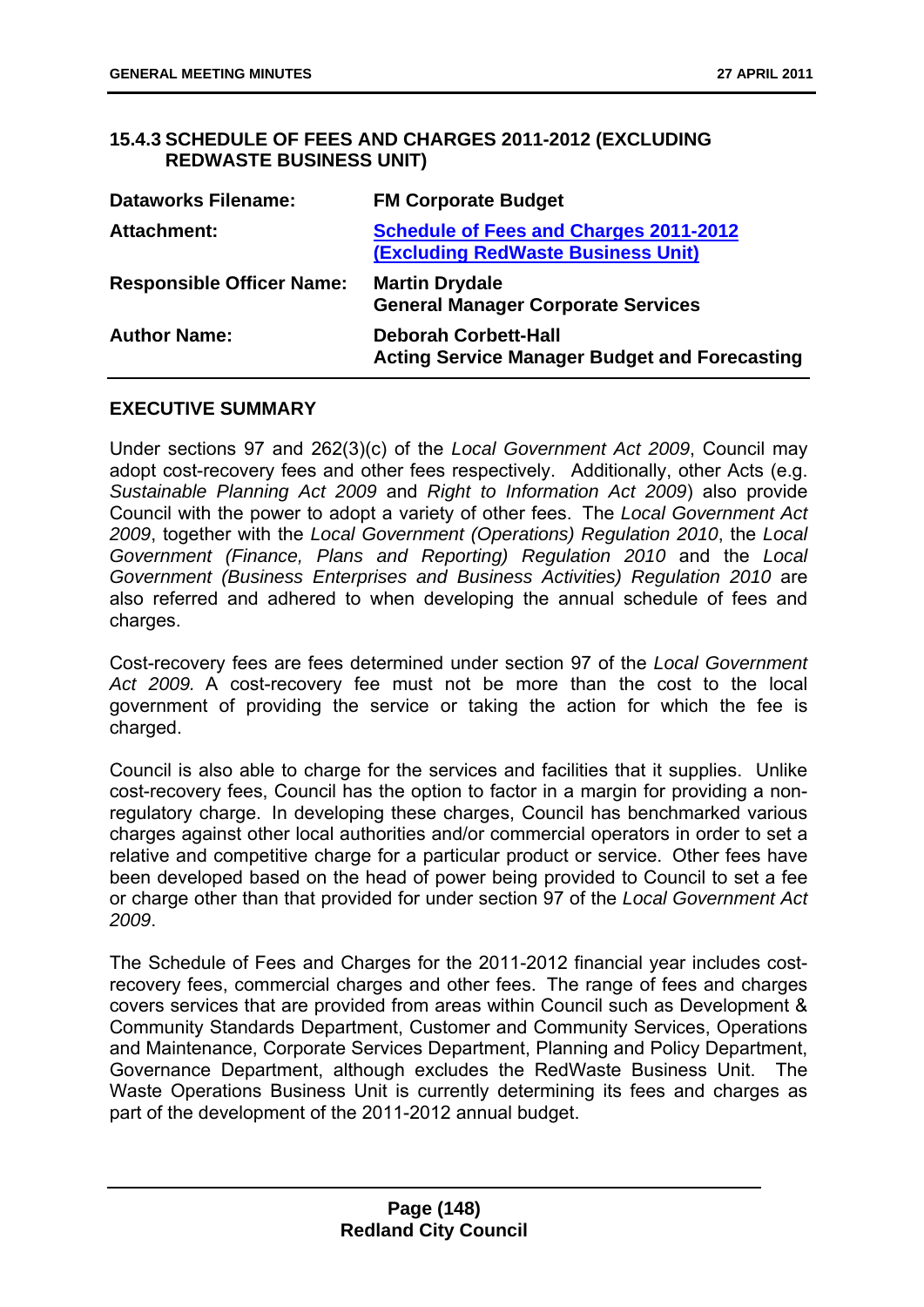# **PURPOSE**

Under section 97 of the *Local Government Act 2009* and various other sections of other Acts, Council may adopt commercial charges, cost-recovery fees and other fees. This report outlines the underlying parameters and assumptions that were used in the development of the forecast revenue.

#### **BACKGROUND**

Section 97 of the *Local Government Act 2009* provides that a local government may rely on its power as a legal entity to charge for services and facilities it supplies other than a service or facility for which a cost-recovery or other fee may be fixed.

Section 97 provides that a local government may, under a local law or resolution, fix a cost-recovery fee for any of the following:

- (a) an application for the issue or renewal of a licence, permit, registration or other approval under a Local Government Act (an application fee); or
- (b) recording a change of ownership of land; or
- (c) giving information kept under a *Local Government Act*; or
- (d) seizing property or animals under a *Local Government Act*; or
- (e) the performance of another responsibility imposed on the local government under the *Building Act or the Plumbing and Drainage Act*.

Other Acts also make provision for a local authority to raise charges in association with activities undertaken under their jurisdiction: for example, *Sustainable Planning Act 2009* and *Right to Information Act 2009*. These charges are identified by type in the attached Fees and Charges schedule.

# **ISSUES**

The Schedule of Fees and Charges for 2011-2012 (excluding RedWaste Business Unit) has been developed as part of the 2011-2012 budgeting process and is now presented to Council for consideration and adoption. As attached, the Schedule of Fees & Charges for 2011-2012 includes commercial charges, cost-recovery fees and other fees covering the following areas:

#### **Development and Community Standards**

Including: Development Control, Animal Management, Health and Environment, Local Laws, Engineering Assessment, Design and Coordination, Planning Assessment, Building Certification and Building and Plumbing Services.

#### **Customer and Community Services Group**

Including: Caravan Parks and Camping, Redlands Performing Arts Centre, Interment and Community Services, Club Leasing, Community Halls, Major Venues, Library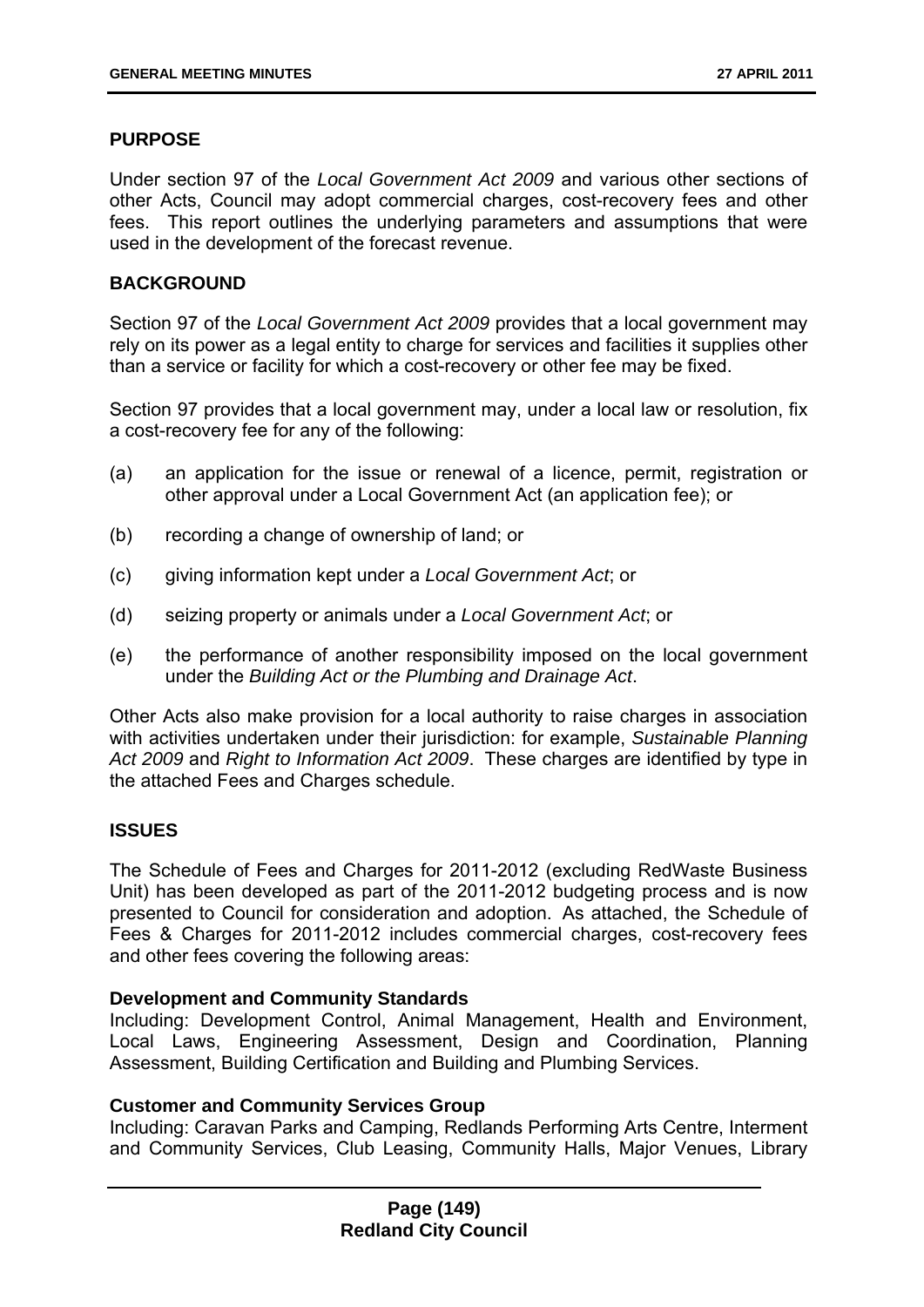Fees, Children Services, Respite Care Service, Advertising on Bus Shelters and Event Bookings – Parks and Reserves.

#### **Operations and Maintenance Group**

Including: Roads, Drainage and Quarries and Redlands IndigiScapes Centre.

#### **Planning and Policy Department**

Including: Infrastructure Road Construction and Infrastructure Planning.

#### **Corporate Services Department**

Including: Financial Management, Corporate Asset Information and Systems Engineering.

#### **Governance Department**

Right to Information applications and Legal Services.

Several workshops were conducted with Councillors as part of the budget development (including 21 February and 2 March 2011) to review the Schedule of Fees and Charges.

In adopting the Schedule of Fees and Charges for 2011-2012, (excluding RedWaste Business Unit), Council will provide the community with a clear statement of intent in relation to Fees and Charges for products and services of Council for the upcoming financial year.

#### **RELATIONSHIP TO CORPORATE PLAN**

The recommendation primarily supports Vision Outcome 9: *An efficient and effective organisation. In particular, the following outcome was the main consideration during the annual development of the forecast fees and charges revenue:* 

*9.5 Ensure robust long term financial planning is in place to protect the financial sustainability of Council.* 

#### **FINANCIAL IMPLICATIONS**

The Schedule of Fees and Charges for 2011-2012 (excluding RedWaste Business Unit) provides the basis for the development of revenue estimates for products and services charged under the schedule for the coming financial year.

The Fees and Charges have been developed using a number of methodologies, in the main factoring in an increase of 4.5% on the 2010-2011 Fees and Charges as appropriate. This percentage was calculated by the Budget and Forecasting Team as part of the overall parameters for the development of the 2011/2012 budget. Another methodology commonly used to develop a fee or charge by Council officers is that of activity based costing. Although not conducted annually, this process is used periodically to capture and cost the direct and indirect related expenditure components that are consumed in the delivery of a particular Council service or facility.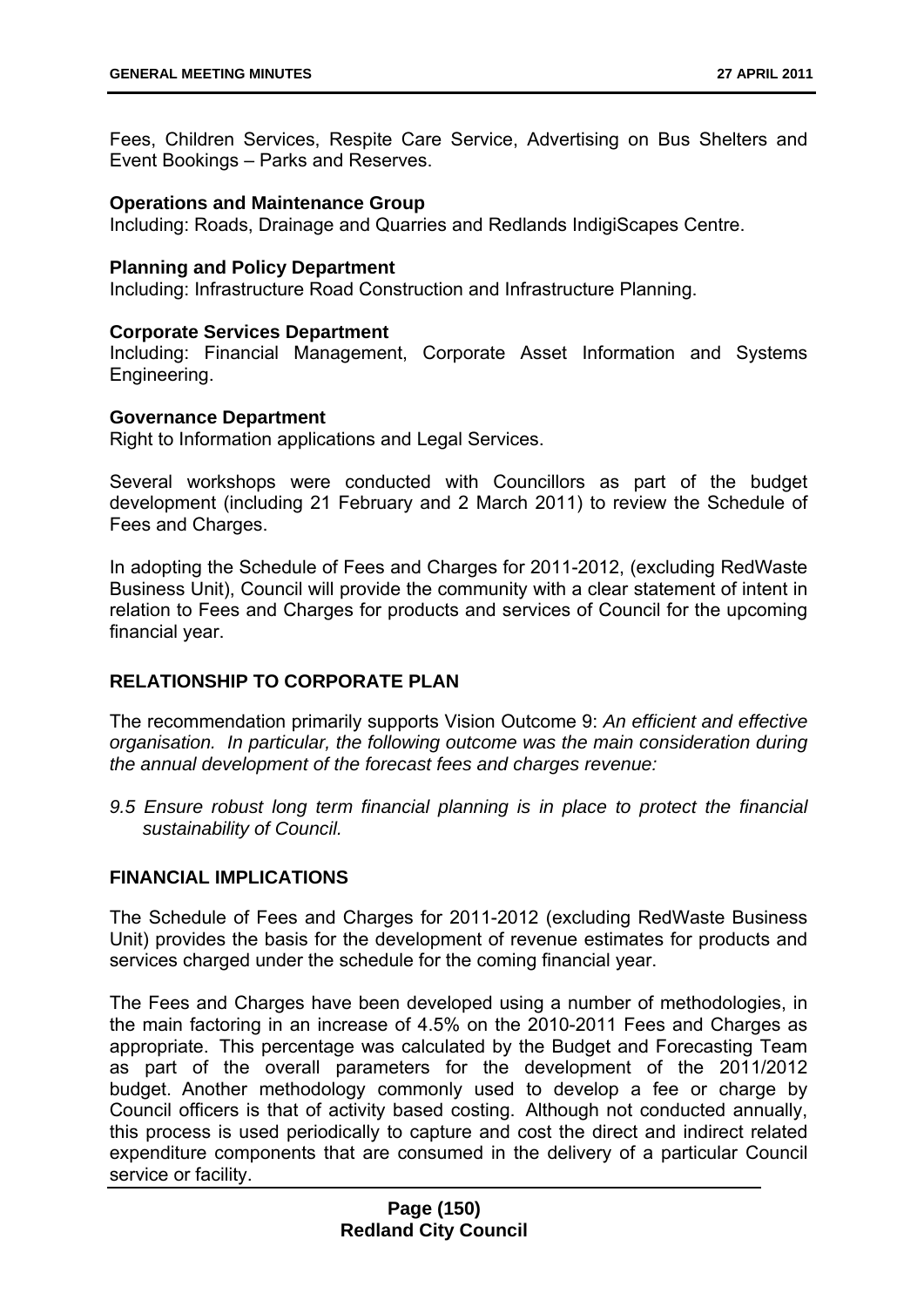The calculation for developing the 4.5% increase was based on the expected weighted expenditure profile for Council over four main categories of expenditure, these being; general expenditure, general construction costs, road and bridge expenditure and employee related costs such as salary and wages etc. Recent natural disasters and floods also impacted the weighting of the CPI.

Below is a breakdown of the calculation supporting the 4.5% (referred to as the 'RCC Blended CPI'):

| RCC - Blended CPI Calculation - 2011/12 |         |                                     |                       |
|-----------------------------------------|---------|-------------------------------------|-----------------------|
| <b>Cost</b>                             | Index % | <b>Expense</b><br><b>Proportion</b> | <b>Weighted CPI %</b> |
| General                                 | 3.5%    | 48.29%                              | 1.7%                  |
| General                                 |         |                                     |                       |
| Construction                            | 8.7%    | 3.89%                               | 0.3%                  |
| Roads & Bridges                         | 10.4%   | 8.37%                               | 0.9%                  |
| Employee                                | 4.0%    | 39.45%                              | 1.6%                  |
|                                         |         |                                     |                       |
|                                         |         | 100.0%                              | 4.5%                  |

### **Cost Assumptions**

| General:                     | Forecast CPI forecast for 2011/12 @ 3% plus 0.5%<br>for flood impacts |
|------------------------------|-----------------------------------------------------------------------|
| <b>General Construction:</b> | Based on 4-year LGAQ historical average plus 2%<br>for flood impacts  |
| Roads & Bridges:             | Based on 4-year LGAQ historical average plus 2%<br>for flood impacts  |
| Employee:                    | As per current RCC EBA (2009), 4% each year<br>2009, 2010, 2011       |

At the time of developing the 2011-2012 budget parameters, the Budget and Forecasting Team utilised statistical information both from Access Economics (September 2009 forecast), and the historical index analysis as provided by the Local Government Association of Queensland Inc. (LGAQ) Circular # 2009-049.

As noted in the above assumptions, both the construction index and roads and bridges index used have been sourced from LGAQ Queensland specific indexes.

#### **PLANNING SCHEME IMPLICATIONS**

It is considered that the outcome of recommendations in this report will not require any amendments to the Redlands Planning Scheme.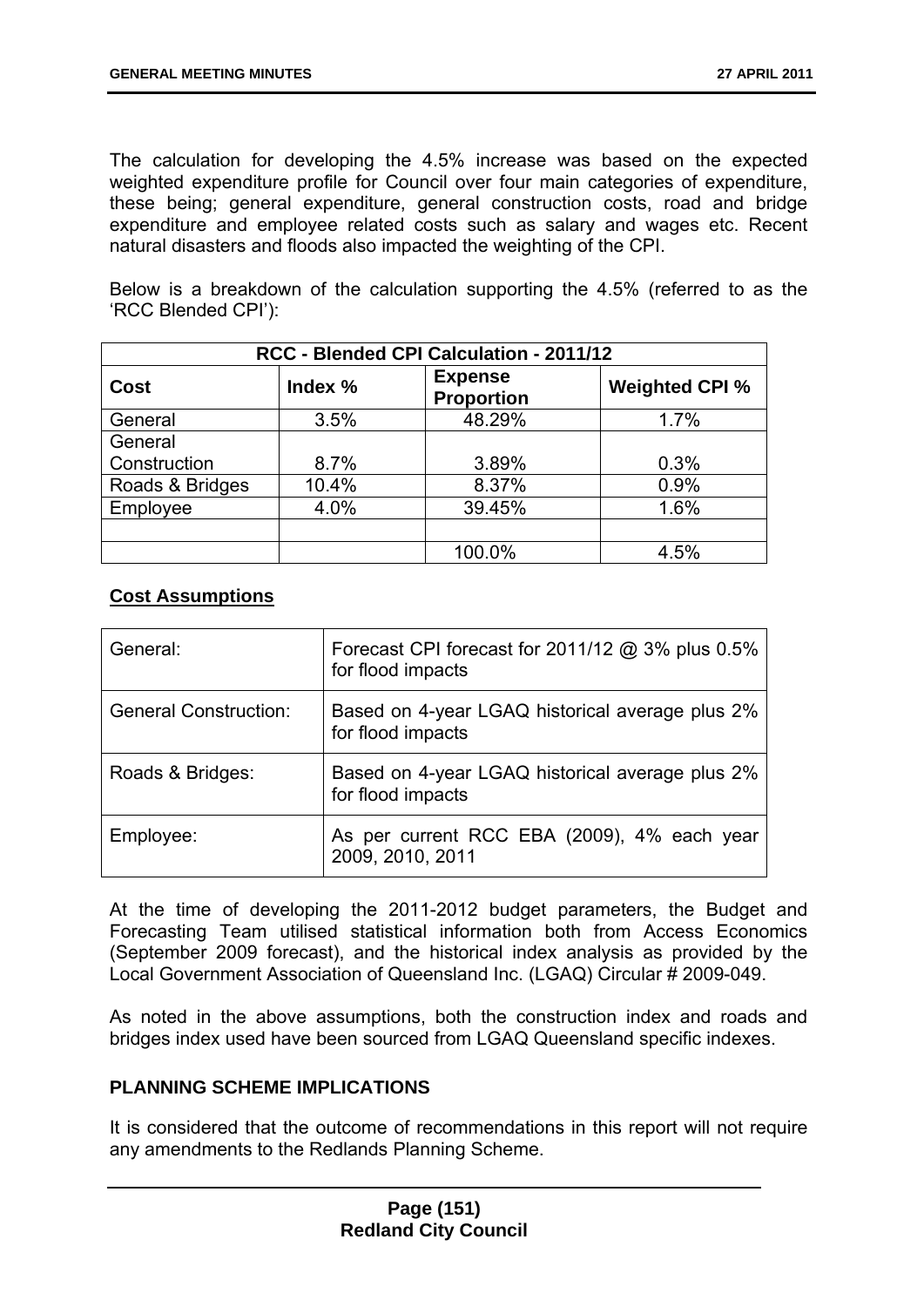# **CONSULTATION**

General Managers and Group Managers have developed the fees and charges for their respective areas. Workshops were conducted with the Executive Leadership Group on 15 February and 28 February 2011 and with Councillors on 21 February and 2 March 2011.

### **OFFICER'S/COMMITTEE RECOMMENDATION/ COUNCIL RESOLUTION**

Moved by: Cr Ogilvie Seconded by: Cr Bowler

**That Council resolve to adopt the Schedule of Fees and Charges for 2011-2012 (excluding RedWaste Business Unit), as per the attached documentation.** 

**CARRIED** (en-bloc)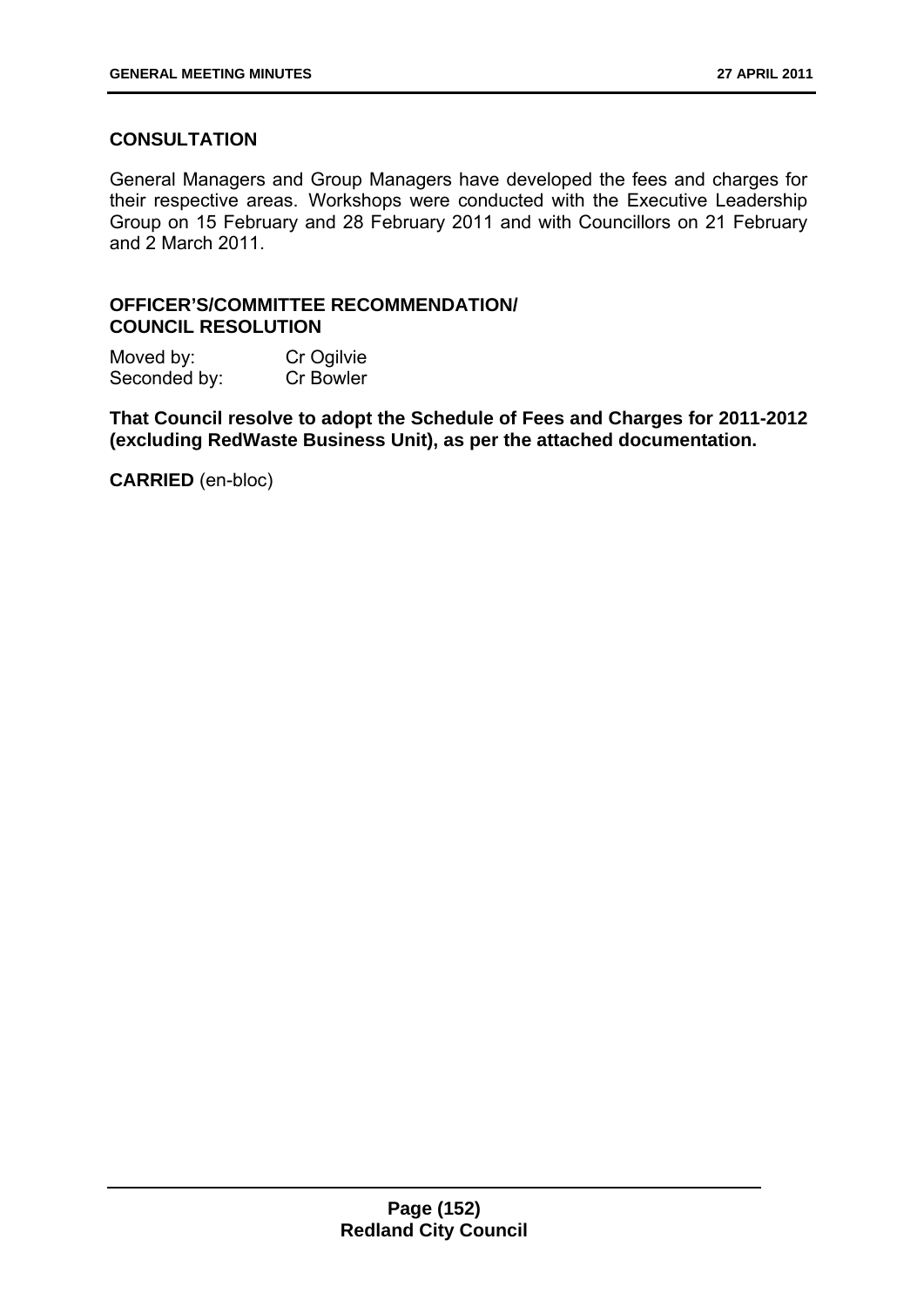### **16 ITEM DEFERRED FROM GENERAL MEETING 30 MARCH 2011**

#### **16.1 PLANNING & POLICY**

### **16.1.1 SMBI EFFLUENT TREATMENT**

| <b>Dataworks Filename:</b>       | <b>LUP SMBI - General</b>                                                                                                                                                                                       |
|----------------------------------|-----------------------------------------------------------------------------------------------------------------------------------------------------------------------------------------------------------------|
| <b>Attachments:</b>              | <b>Attach 1 - Temp Local Planning Instrument No 1</b><br><b>Attach 2 - Extract of Statutory Guideline 02/09</b><br><b>Attach 3 - Sustainability Study into the On-Site</b><br><b>Wastewater Systems on SMBI</b> |
| <b>Responsible Officer Name:</b> | <b>Wayne Dawson</b><br><b>Manager Land Use Planning</b>                                                                                                                                                         |
| <b>Author Name:</b>              | <b>Michael Beekhuyzen</b><br><b>Senior Strategic Planner</b>                                                                                                                                                    |

### **EXECUTIVE SUMMARY**

To reduce potential risks to public health and to protect the sensitive environmental values of the Southern Moreton Bay Islands (SMBIs) and surrounding Moreton Bay Marine Park from adverse impacts associated with on-site wastewater treatment systems, a Temporary Local Planning Instrument (TLPI) in accordance with the *Sustainable Planning Act 2009* (SPA) is proposed. A TLPI is a statutory instrument made under the SPA that affects the operation of the Planning Scheme for up to one year.

The TLPI is proposed to affect the operation of the Planning Scheme by requiring all new dwellings to install an advanced secondary wastewater treatment system as a minimum. An advanced secondary treatment system provides an improved level of wastewater treatment over the existing primary and secondary on-site wastewater systems that are currently used on the Islands to treat domestic wastewater. Accordingly, when operated and maintained correctly these higher performing onsite wastewater systems can in turn reduce potential risks to public health and the environment.

Previous studies have indicated that once development exceeds a density of four dwellings/ hectare in a catchment, an increased risk to public health and the environment arises. Once a catchment exceeds this density of development, alternative measures (such as higher performing on-site wastewater treatment systems) should be considered to reduce risks to public health and the environment where a reticulated network is not planned or contemplated for many years. An analysis of the current dwelling density by catchment shows that many catchments on the Islands exceed this density.

A TLPI is proposed as an interim precautionary measure to immediately address the increased potential risks to public health and the environment associated with onsite wastewater systems recognising that many catchments on the Islands exceed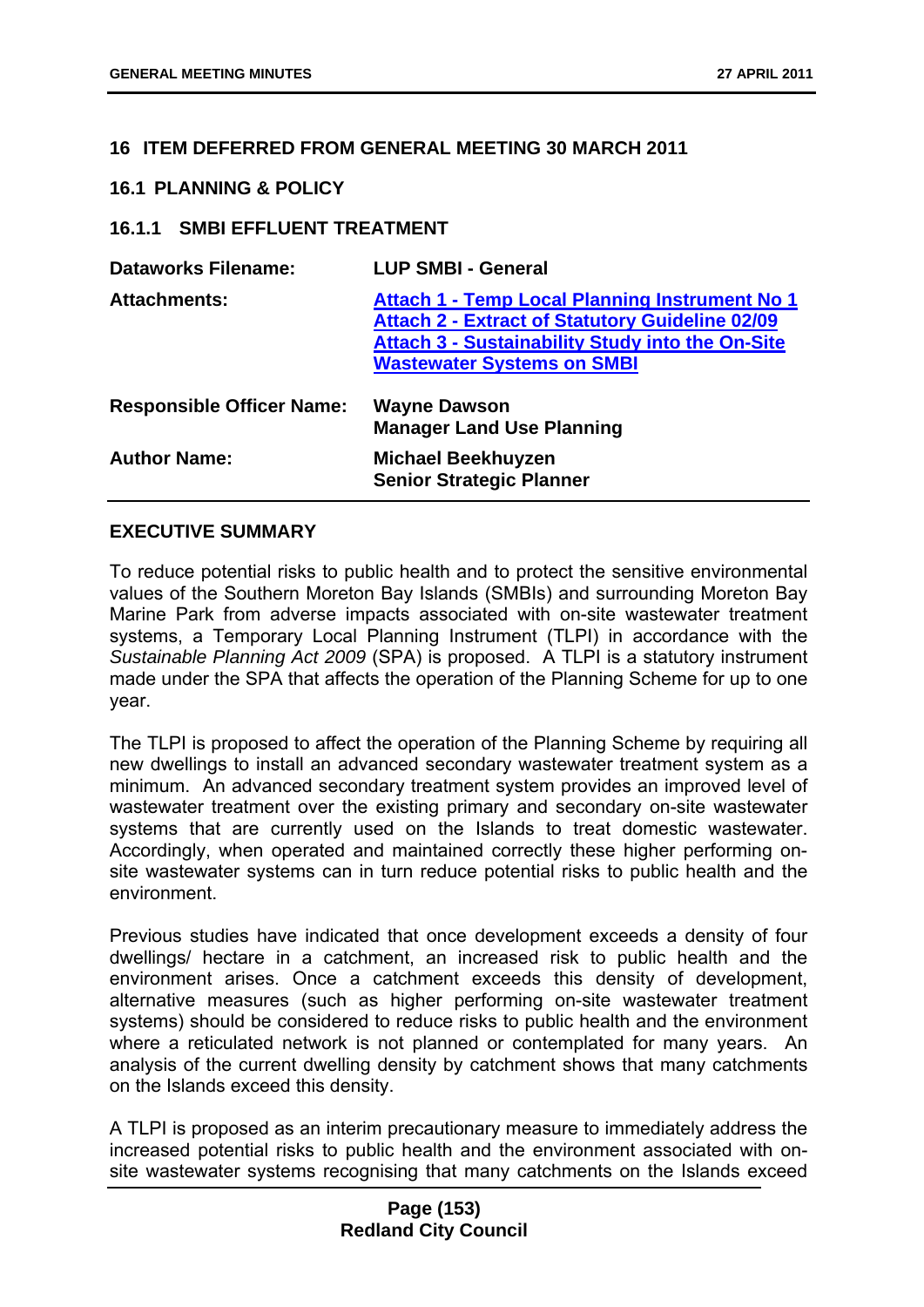density thresholds. The TLPI provides a temporary response allowing time to consider the results of recent surface water quality monitoring on the Islands and potentially future groundwater testing to gain a better understanding of the risks and impacts associated with existing on-site wastewater systems. This information will then provide a basis for a more informed response to the management of the risks of on-site wastewater that are expected to confirm the need to require higher performing on-site wastewater systems on the Islands. To implement an increase in the performance for on-site wastewater systems it is likely that a combination of either a local law or Planning Scheme Policy in conjunction with other amendments to the Planning Scheme will be needed. To consider recent water quality monitoring and adopt a response through either a local law or planning scheme policy and make other amendments to the Planning Scheme will require some time. There may also be opportunity to require higher performing on-site wastewater systems through the building codes of Queensland. Both approaches need to be discussed further with the Department of Infrastructure and Planning (DIP) whilst the TLPI is in place.

In accordance with the SPA, Council may seek to make a TLPI if it advances the purpose of the SPA and the Minister is satisfied that a number of specified criteria are met. These include risk of serious environmental harm, the delay in the amending the planning scheme would increase the risk, state interests are not adversely affected and the TLPI reflects the standard planning scheme provisions.

The proposed SMBI TLPI advances the purpose of the SPA to seek to achieve ecological sustainability by ensuring decision making processes:

- takes account of short and long-term environmental effects of development at local, regional, State and wider levels, including, for example, the effects of development on climate change; and
- applies the precautionary principle (the precautionary principle is the principle that lack of full scientific certainty should not be used as a reason for postponing a measure to prevent degradation of the environment if there are threats of serious or irreversible environmental damage)

#### **PURPOSE**

The purpose of this report is to seek Council endorsement to submit a proposed Temporary Local Planning Instrument to the Minister for Infrastructure and Planning that would require all new dwellings or existing dwellings undergoing significant alteration (domestic additions) on the SMBIs to install an advanced secondary onsite wastewater systems or above.

#### **BACKGROUND**

The Southern Moreton Bay Islands Planning and Land Use Strategy identified that the management of domestic wastewater is critical to the long-term sustainability of the Islands and the southern part of the Moreton Bay Marine Park. The Islands are currently not provided with a reticulated wastewater network. Wastewater is treated and disposed of on-site with most dwellings relying on primary treatments systems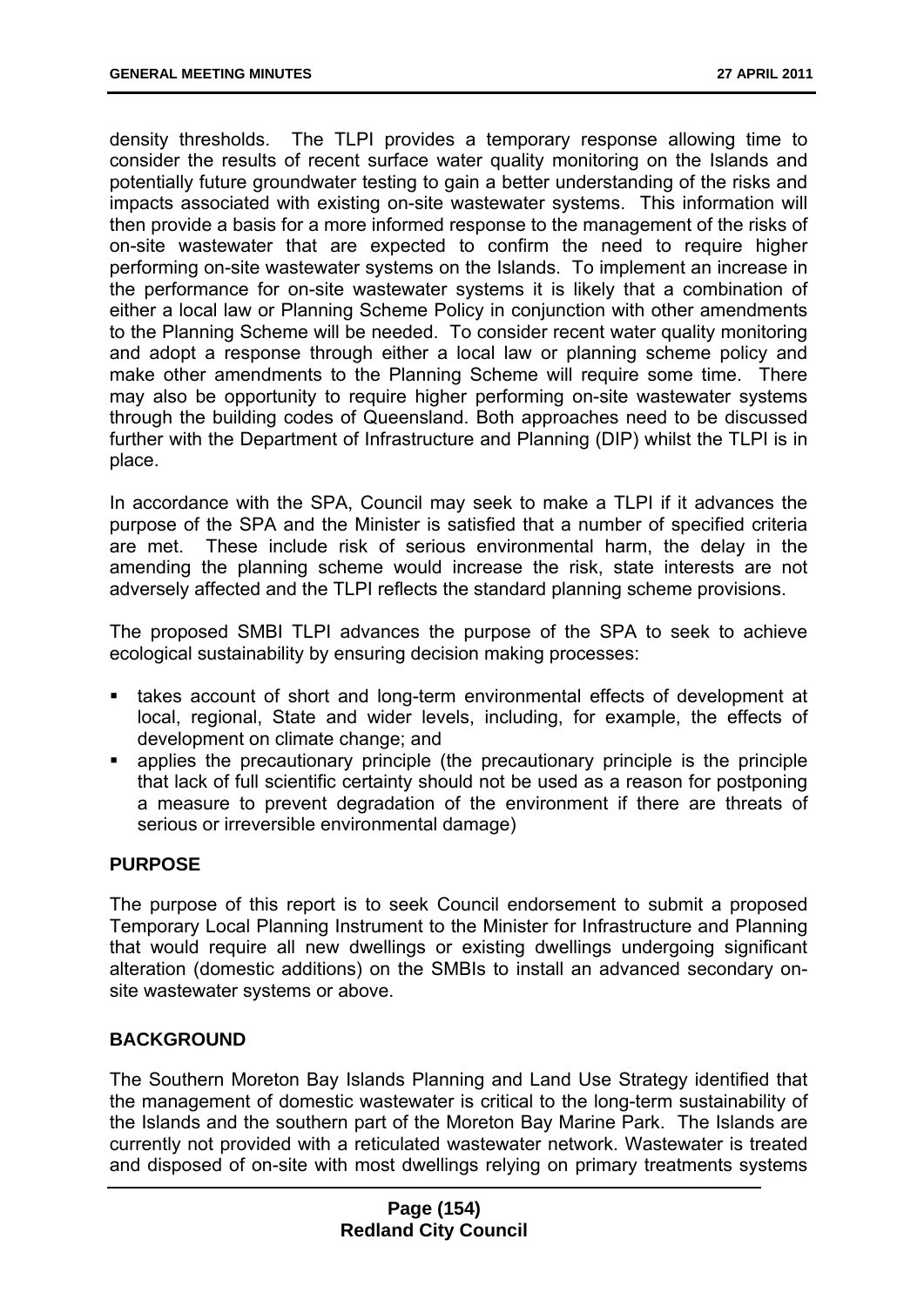(septic and sullage tank with adsorption trenches). Increasingly, new dwellings are installing secondary treatment systems (household treatment plants). This shift is considered to be largely the result of landowners seeking to reduce the trenching requirements required/bedroom to support the construction of an increased number of bedrooms. At present, there are approximately 3,000 primary treatment systems and 700 secondary treatment systems on the Islands.

The on-going use of primary wastewater treatment systems on the typical Island allotment size of 500-700m2 is unsustainable. Alternative on-site systems are likely to be similarly unsustainable in the long-term. A reticulated wastewater network has been recommended as the long-term solution to the management of wastewater on the Islands.

Recent discussions with Allconnex Water have indicated that a reticulated network for the Islands is not currently included in forward wastewater infrastructure planning and would not be economically feasible at present. The most recent cost estimate to provide the reticulated network identified in the Sewerage Option Study is in excess of \$250 million. In addition, the necessary approvals to discharge from the two treatment plants sites identified in the Planning Scheme (Macleay and Russell Islands) into the Marine Park would be difficult to justify at this time. The two sites identified for treatment plants also have significant environmental constraints that need to be further investigated.

Allconnex Water have however indicated that an assessment of the feasibility of the reticulated network identified for the Islands by the Sewerage Options Study will be undertaken that focuses on economic viability of the infrastructure project and the likelihood of receiving the necessary approvals for two discharge points into the Marine Park. From these discussions, the provision of a reticulated network on the Islands is a long-term proposition at best.

In the meantime, potential risks to public health from surface water and groundwater contamination and environmental risks to the Islands sensitive freshwater wetlands and the surrounding Moreton Bay Marine Park are increasing as development continues on the Islands. To reduce risks to public health and the environment from on-site wastewater systems prior to a reticulated network being an economically viable alternative higher performing on-site systems will be required as an interim measure to reduce potential risks to public health and the sensitive Islands and bay environments.

The most recent investigation into wastewater (Supplementary Planning Study and Sewerage Options Study 2002) indicates that once development exceeds a density of four dwellings/hectare or one dwelling/2,500m2 within any given catchment (natural water catchment) there is an increased risk to public health and the environment associated with primary on-site wastewater treatment systems. Once a catchment reaches or exceeds this density of development alternative measures (such as higher performing on-site wastewater treatment systems) should be considered to reduce risks to public health and the environment prior to a reticulated network being economically feasible.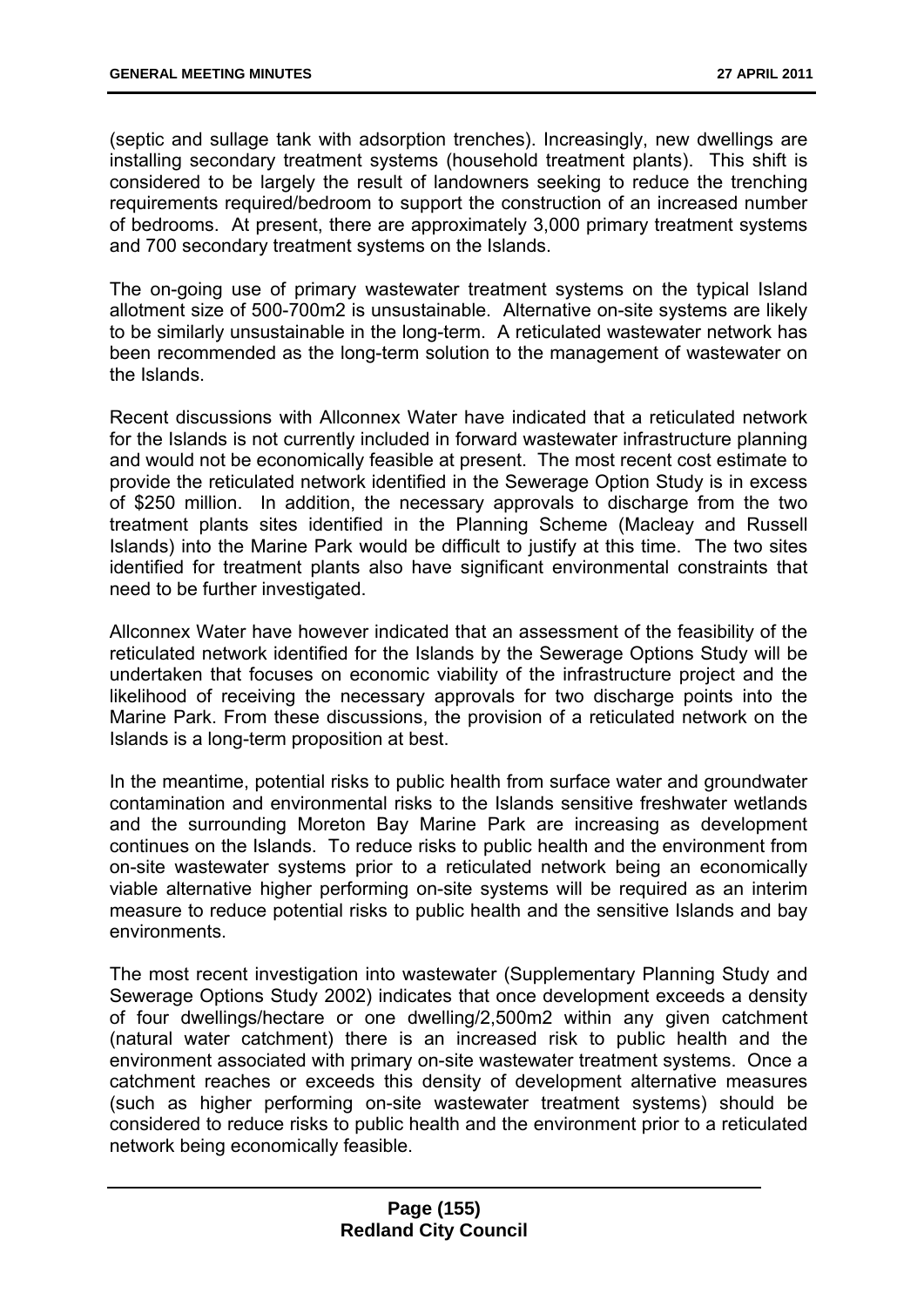An analysis of the current dwelling density by catchment shows that many catchments on the Islands exceed this density, supporting requiring higher performing on-site wastewater systems.

The impact of wastewater systems on public health risk and water quality (both surface and ground waters) within Island catchments that exceed the benchmark dwelling density has not been scientifically demonstrated at this time. The Department of Environment and Natural Resource Management have monitoring stations in the Marine Park in the vicinity of the Islands. This monitoring is however unable to provide a direct relationship with water quality and on-site wastewater management on the Islands.

Monitoring of surface water quality on the Islands has recently commenced with ground water quality testing also under consideration. The results of surface water quality will be available shortly and will provide a better scientific understanding of the impact of wastewater on surface water quality (stormwater run-off). This information can then be considered in determining an informed response to on-site wastewater management on the Islands.

In accordance with the precautionary principle, this lack of full scientific certainty into the impacts of on-site wastewater management on the Islands should not be used as a reason for postponing measures to prevent degradation of the environment if there are threats of serious or irreversible environmental damage. Preliminary feedback on current testing indicated that groundwater quality was being compromised and detrimental environmental effects were being experienced.

# **ISSUES**

#### **Temporary Local Planning Instrument**

A Temporary Local Planning Instrument is a statutory instrument that assists in advancing the purpose of the *Sustainable Planning Act 2009* by protecting a planning scheme area (Redland City) from adverse impacts. The TLPI is proposed to affect the operation of the Planning Scheme to reduce potential risks to public health and the sensitive environments of the Islands and surrounding Marine Park from adverse impacts associated with on-site wastewater treatment and disposal. The TLPI would reduce risk by requiring all new dwellings to install advanced secondary wastewater treatment systems as a minimum.

An advanced secondary treatment system provides an improved level of wastewater treatment over the existing primary and secondary on-site wastewater systems that are currently used on the Islands to treat domestic wastewater.

These higher performing on-site wastewater systems can in turn reduce potential risks to public health and the environment provided residents maintain and operate these systems correctly.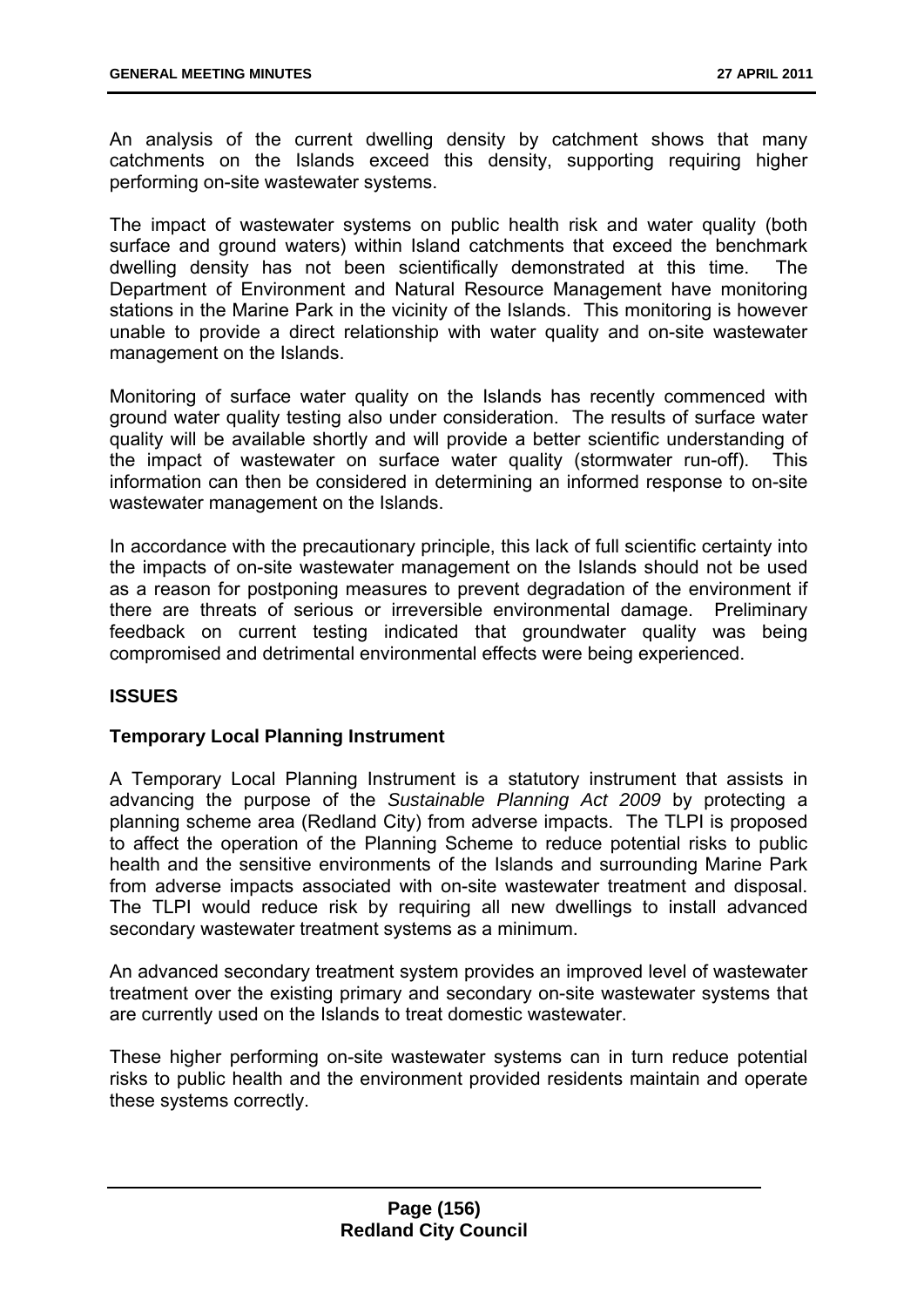A TLPI affects the operation of the Planning Scheme for up to one year (opportunity to extend if necessary) and requires approval of the Minister for Infrastructure and Planning in accordance with the following process:

| Stage 1 Proposal | Step 1:              | Council<br>proposes to prepare<br>temporary local planning instrument<br>(20 business days)                                |  |
|------------------|----------------------|----------------------------------------------------------------------------------------------------------------------------|--|
|                  | Step 2               | Minister considers the<br>proposal.<br>Notifies Council of agreement, with or<br>without conditions.<br>(20 business days) |  |
| Stage 2 Adoption | Step 3               | Council decides whether to adopt.<br>(10 business days)                                                                    |  |
|                  | Step 4               | Public notification of immediate effect<br>of TLPI.<br>(5 business days)                                                   |  |
|                  | planning instrument. | Statutory Guideline 02/09 Making or amending a local                                                                       |  |

This report and the attached TLPI represent step 1 above if adopted. To assist the Minister in considering the proposed TLPI Council should also provide sufficient and relevant information to demonstrate how the TLPI complies with the relevant provision of the SPA (Section 105).

Section 105 of the SPA provides Council with a head of power to make a TLPI only if the Minister is satisfied that:

- 1. there is a significant risk of serious environmental harm, or serious adverse cultural, economic or social conditions happening in the planning scheme area (Redland City); and
- 2. the delay involved in using the process stated in Statutory Guideline 02/09 Making or amending a local planning instrument to amend the planning scheme would increase the risk; and
- 3. State interests would not be adversely affected by the proposed temporary local planning instrument; and
- 4. The proposed temporary local planning instrument appropriately reflects the standard planning scheme provisions.

It should be noted that all of the above requirements must be satisfied to support the proposed TLPI. The following sections of this report address the contribution the TLPI makes to advance the purpose of the SPA followed by an explanation on each of the above requirements.

Existing examples of TLPIs demonstrate the flexibility of the planning instrument with it being applied to affect infrastructure charges and contributions in the Gold Coast City and affecting land use definitions in the Sunshine Coast Region.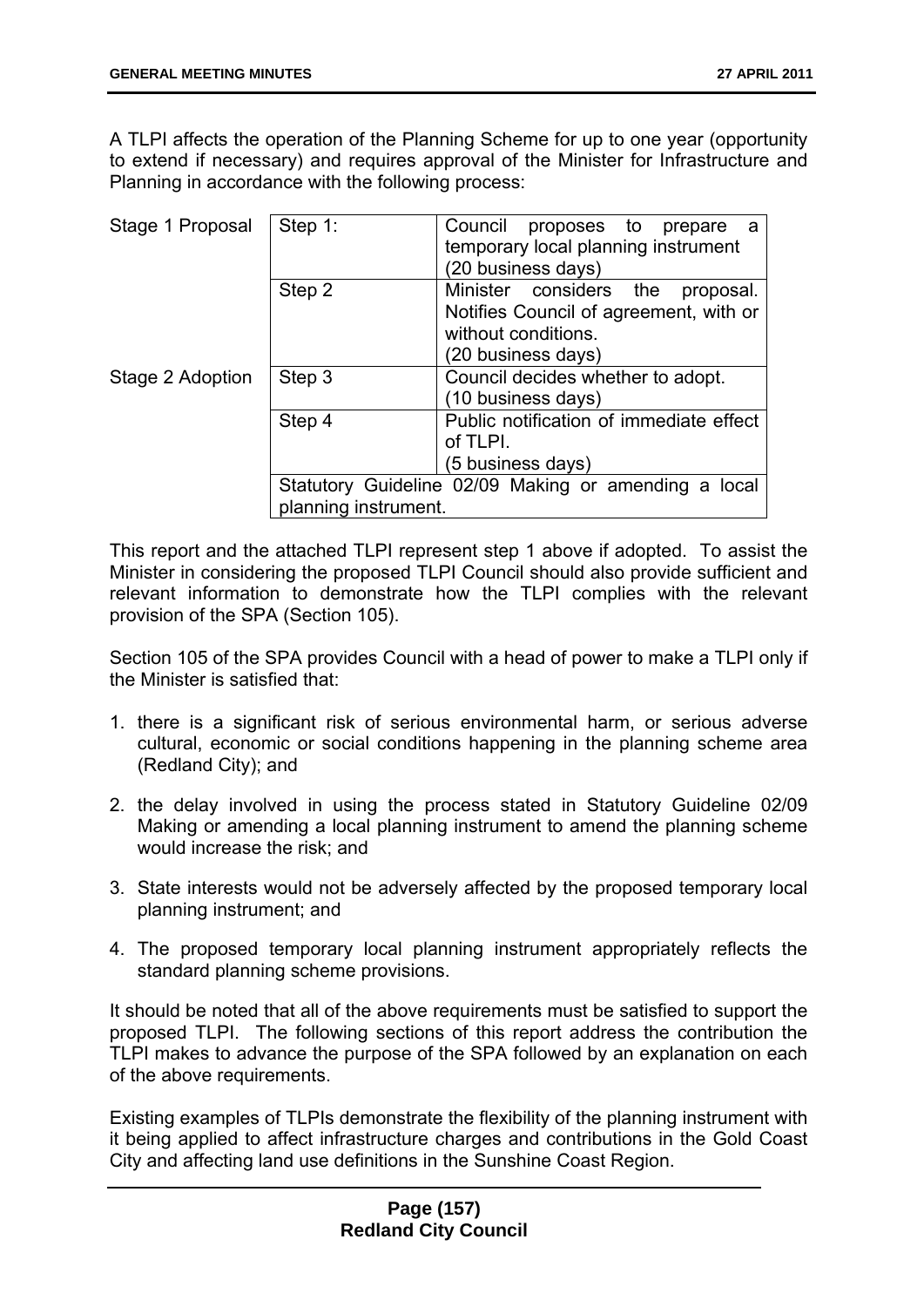For further details on making a Temporary Local Planning Instrument refer to Attachment 1 taken from the Statutory Guideline 02/09 Making or amending a local planning instrument prepared by the Department of Infrastructure and Planning.

#### **Advancing the purpose of the Sustainable Planning Act 2009**

The TLPI advances the purpose of the SPA to seek to achieve ecological sustainability by ensuring decision making processes:

- takes account of short and long-term environmental effects of development at local and regional levels by requiring higher performing on-site wastewater management to reduce potential risks to public health and the sensitive natural environments of the Islands and the Moreton Bay Marine Park; and
- applies the precautionary principle (the precautionary principle is the principle that lack of full scientific certainty should not be used as a reason for postponing a measure to prevent degradation of the environment if there are threats of serious or irreversible environmental damage)

It should also be noted that the SPA does not specifically constrain a Planning Scheme from including provisions that regulate on-site wastewater facilities.

### **Criteria 1: Significant risk of serious environmental harm, or serious adverse cultural, economic or social conditions happening in the planning scheme area**

The Island's sensitive ecosystems, the location of the Islands within the Moreton Bay Marine Park and public health concerns have been identified as at risk from on-site wastewater management on the Islands. The Southern Moreton Bay Islands Planning and Land Use Strategy endorsed by both Council and the State Government (albeit in a modified form) identified wastewater management as critical to the Islands long-term sustainability.

The most recent investigation into wastewater management (Sewerage Options Study 2002) indicates that once development exceeds a density of four dwellings/hectare or one dwelling/2,500m2 within any given catchment (natural water catchment) there is an increased risk to public health and the environment associated with primary on-site wastewater treatment systems.

Once a catchment reaches or exceeds this density of development alternative measures (such as higher performing on-site wastewater treatment systems) should be considered to reduce risks to public health and the environment prior to a reticulated network being economically feasible. An analysis of the current dwelling density by catchment shows that many catchments on the Islands exceed this density supporting a requirement for higher performing on-site wastewater systems. (Note: For further details of the study undertaken refer to Attachment 2: Sustainability Study into On-Site Wastewater Systems on the SMBIs. This study and the background investigations reviewed by the study will be provided to the

Minister in support of the proposed TLPI.)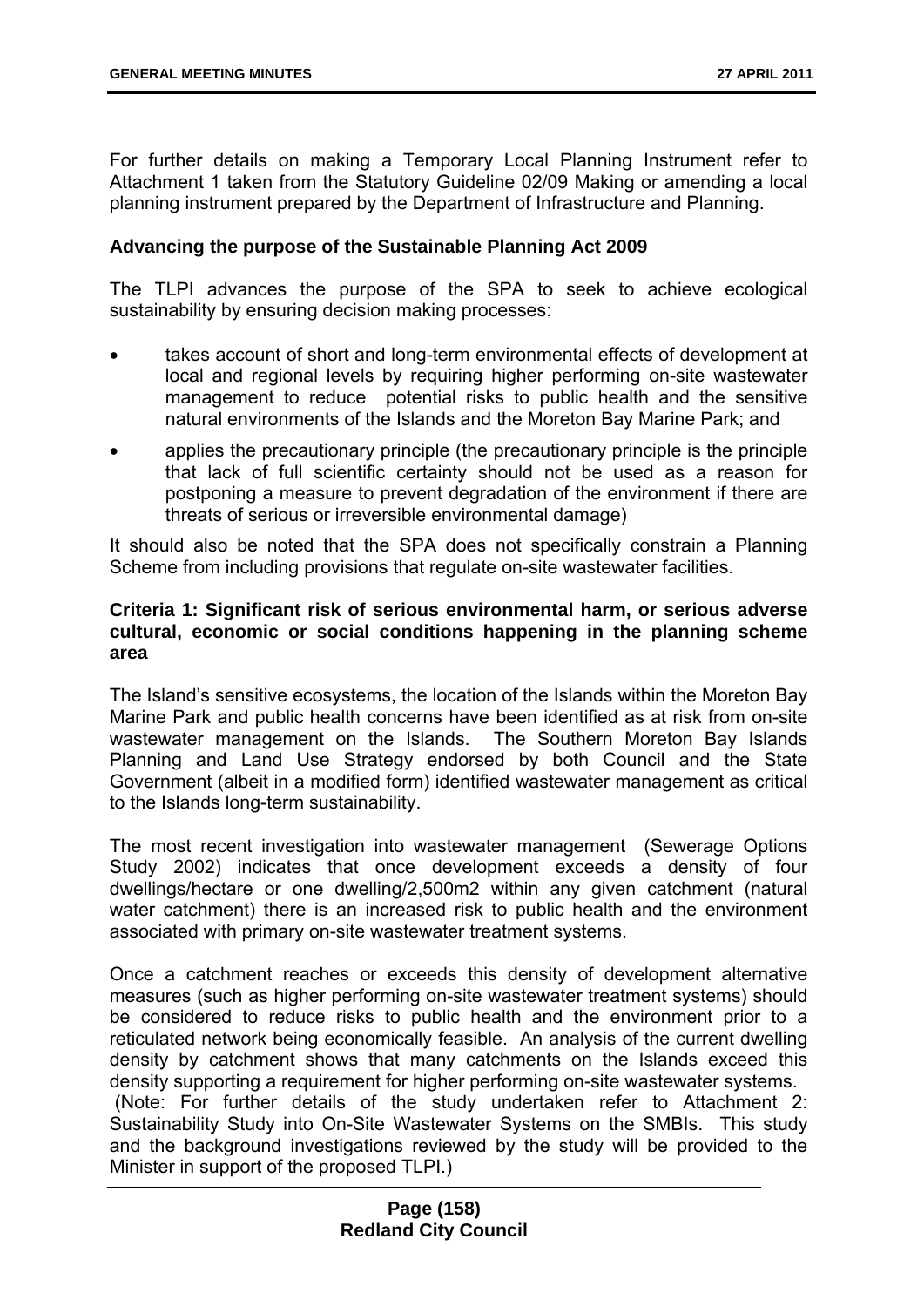Recent discussions with Allconnex Water have indicated that a reticulated network for the Islands is not currently included in forward wastewater infrastructure planning and would not be economically viable at present. The most recent cost estimate to provide the reticulated network identified in the Sewerage Option Study is in excess of \$250 million. In addition, the necessary approvals to discharge from the two treatment plants sites identified in the Planning Scheme (Macleay and Russell Islands) into the Marine Park would be difficult to justify at this time. The two sites identified for treatment plants also have significant environmental constraints that need to be further investigated. From these discussions, the provision of a reticulated network on the Islands is a long-term proposition at best.

#### **Higher performing on-site wastewater treatment systems**

In the almost ten years since the studies into wastewater management on the Islands were undertaken advances have occurred in on-site wastewater technology that have made high performing systems more affordable and suited for a domestic application.

The Department of Infrastructure and Planning approves on-site wastewater systems that can be installed in Queensland below 21 equivalent persons (Note: wastewater equal or greater than 21 equivalent persons requires a license from the Department of Environment and Resource Management). To install an approved onsite system a resident requires approval from Council under the Plumbing and Drainage Act 2002.

There are different types of on-site sewage facilities approved for use in Queensland. These approved systems are grouped into the following classification based on compliance with performance characteristics:

- Primary quality;
- Secondary quality;
- Advanced secondary; and
- Advanced secondary with nutrient removal.

Table 1 provides a comparison of the performance characteristics of each on-site wastewater systems class currently approved for use in Queensland. This table illustrates the improvements in the quality of wastewater treatment as the systems move from primary quality systems having no performance compliance standard to advanced secondary with nutrient removal having the highest compliance performance standard.

The table shows the level of performance of on-site systems the proposed TLPI requires. For example, advanced secondary treatment improves the quality of the following performance characteristics over secondary systems which offer improved treatment to primary systems: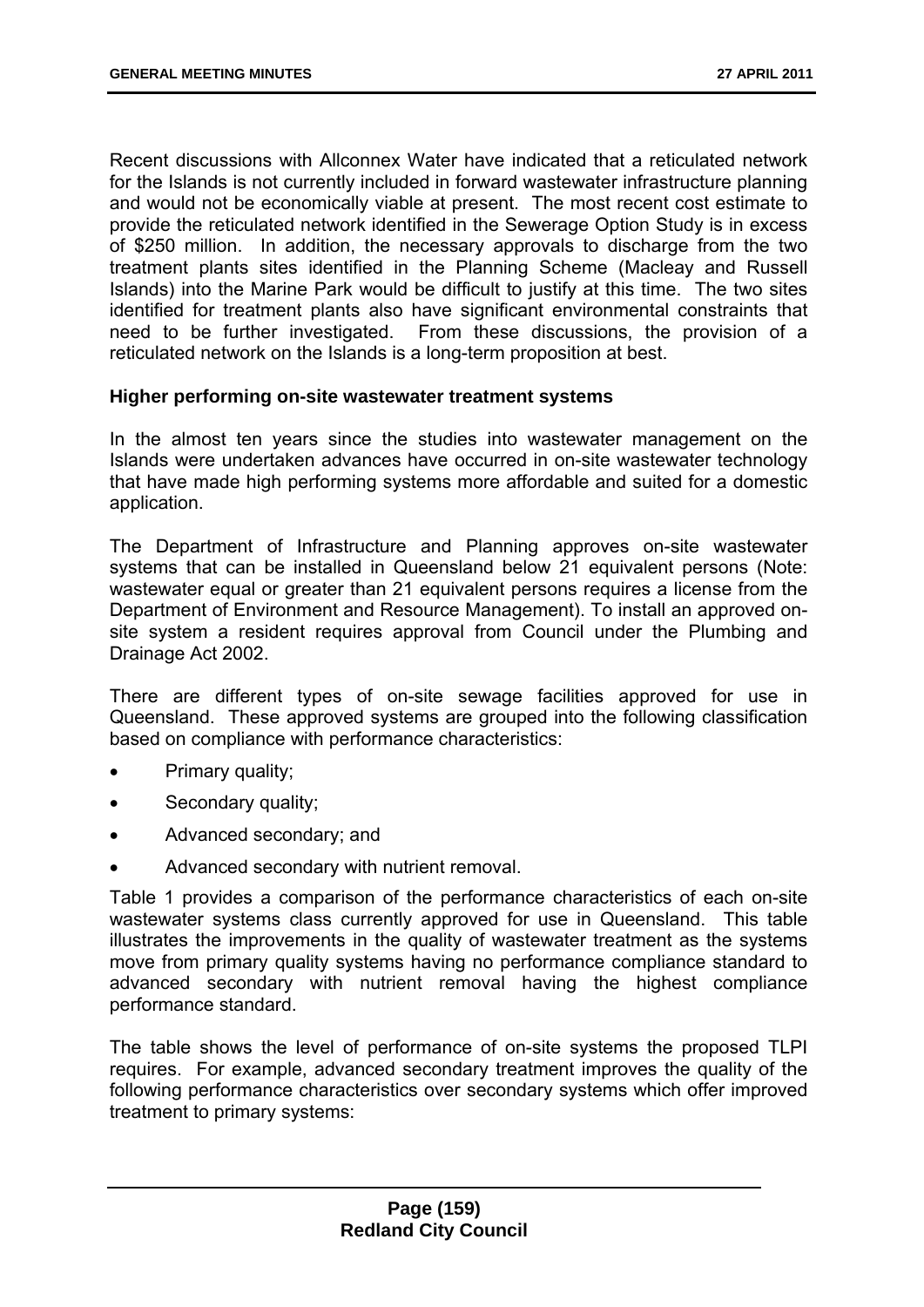- Reduced consumption of dissolved oxygen in a day period by bacteria that perform biological degradation of organic matter (BOD5). A reduction in the consumption of dissolved oxygen improves water quality;
- Reduced total suspended solids. Reducing total suspended solids improves water quality;
- Significantly reduced Thermo-tolerant coliform organisms. Indicates a lower risk of waterborne diseases.

Whilst these improvements in wastewater quality can be provided through high performing on-site systems it is not known if these systems represent a long-term solution to treat domestic wastewater on the Islands. The previous investigations that identified a reticulated wastewater network should be revisited to consider these higher performing systems (advanced secondary with and without nutrient removal) as a possible long-term solution to domestic wastewater management.

| Table 1: On-site Wastewater system performance comparison          |                                                                                                                                      |                                           |                                                             |                                                                   |  |                            |  |                                       |
|--------------------------------------------------------------------|--------------------------------------------------------------------------------------------------------------------------------------|-------------------------------------------|-------------------------------------------------------------|-------------------------------------------------------------------|--|----------------------------|--|---------------------------------------|
| <b>Treatment</b><br><b>Systems</b>                                 | <b>Compliance Characteristics (90% of samples)</b>                                                                                   |                                           |                                                             |                                                                   |  |                            |  |                                       |
|                                                                    | Biological<br>Oxygen<br>Demand<br>in $5$<br>(BOD5)<br>(g/m <sup>3</sup> )                                                            | Total<br>Suspended<br>Solids<br>$(g/m^3)$ | Thermo<br>Tolerant<br>coliform<br>(organisms<br>per 100 ml) | Total<br>Chlorine<br>Conc<br>(g/m <sup>3</sup> in 4/5<br>samples) |  | Nitrogen<br>Conc<br>(mg/l) |  | Total<br>Phosphorus<br>Conc<br>(mg/l) |
| <b>Primary</b><br>Quality                                          | Primary effluent quality does not have an effluent standard to test against and<br>as such no compliance characteristics are listed. |                                           |                                                             |                                                                   |  |                            |  |                                       |
| <b>Secondary</b><br>Quality                                        | $\leq 20$                                                                                                                            | $\leq 30$                                 | $\leq 200$                                                  | <b>No</b><br>$\geq 0.5$<br><b>Nutrient</b>                        |  |                            |  |                                       |
| Advanced<br><b>Secondary</b>                                       | $\leq 10$                                                                                                                            | $\leq 10$                                 | $\leq 10$                                                   | Removal<br>$\geq 0.5$                                             |  |                            |  |                                       |
| Advanced<br><b>Secondary</b><br>with<br><b>Nutrient</b><br>Removal | $\leq 10$                                                                                                                            | $\leq 10$                                 | $\leq 10$                                                   | $\geq 0.5$                                                        |  | $\leq 10$                  |  | $\leq 5$                              |

Wastewater on the Islands is managed on-site, with most dwellings relying on primary treatments systems (septic and sullage tank with adsorption trenches). Increasingly, new dwellings are installing secondary treatment systems (household treatment plants). This represents a significant private investment that needs to be a consideration in the review of previous wastewater investigations. Opportunities to assess the satisfactory operation of the primary treatment systems should also be considered.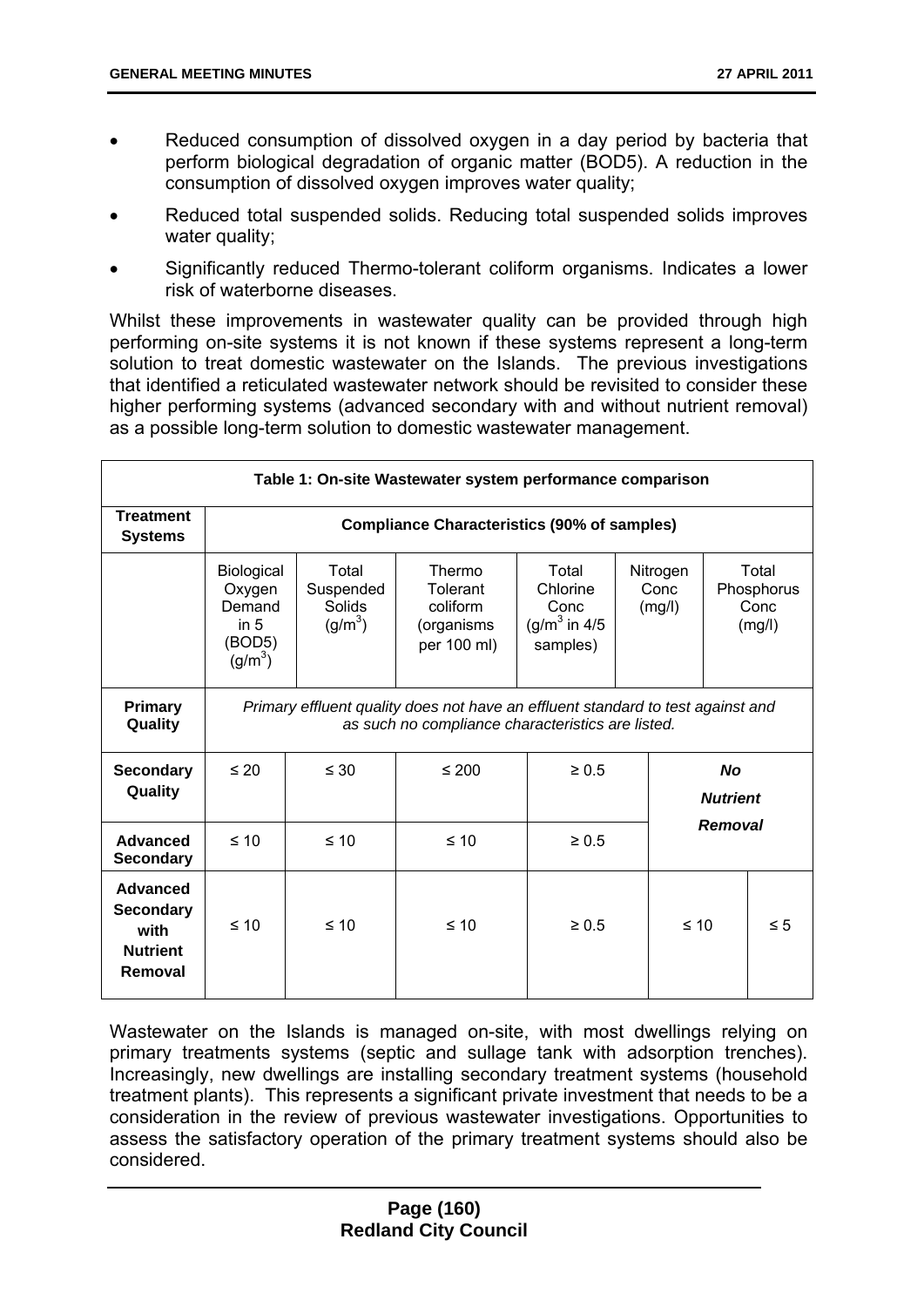The cost of the systems to the resident in terms of installation and on-going costs generally increase with higher performing on-site systems along with the level of resident maintenance to ensure satisfactory operation. As assessment of the costs to a resident of installing an advanced secondary on-site wastewater system and land treatment and disposal areas indicates the following:

- Installation cost for a primary system is approximately \$1000.00 the cost for both secondary and advanced secondary at approximately \$5000-\$7000 and for advanced secondary with nutrient removal is significantly higher at \$12,000.
- Land application area (trenching requirements) reduced between primary and secondary treatment. Similar land treatment and disposal area required for secondary and advanced secondary;

In summary, requiring advanced secondary on-site wastewater treatment provides an improvement in wastewater treatment over existing primary and secondary systems currently on the Islands reducing risks to public health and the environment without having a major impact on housing affordability. The land treatment and disposal areas are similar for secondary and advanced secondary systems indicating that any water quality gains made by requiring advanced secondary treatment over secondary treatment will not be off-set by increases in dwelling occupancy on the Islands that would in turn increase the quantity of wastewater. Lastly, previous investigations into a long-term wastewater solution should be revisited to consider the improvements made in on-site wastewater systems.

#### **Water Quality Monitoring**

The impact of wastewater systems on public health risk and water quality (both surface and ground waters) within Island catchments that exceed the benchmark dwelling density has not been scientifically demonstrated at this time. The Department of Environment and Resource Management have monitoring stations in the Marine Park in the vicinity of the Islands. This monitoring is however unable to provide a direct relationship with water quality and on-site wastewater management on the Islands.

Monitoring of surface water quality on the Islands has recently commenced with ground water quality testing also under consideration. The results of surface water quality will be available shortly and will provide a better scientific understanding of the impact of wastewater on surface water quality (stormwater run-off). This information can then be considered in developing a more informed response to the management off wastewater on the Islands.

In accordance with the precautionary principle, this lack of full scientific certainty into the impacts of on-site wastewater management on the Islands should not be used as a reason for postponing measures to prevent degradation of the environment if there are threats of serious or irreversible environmental damage.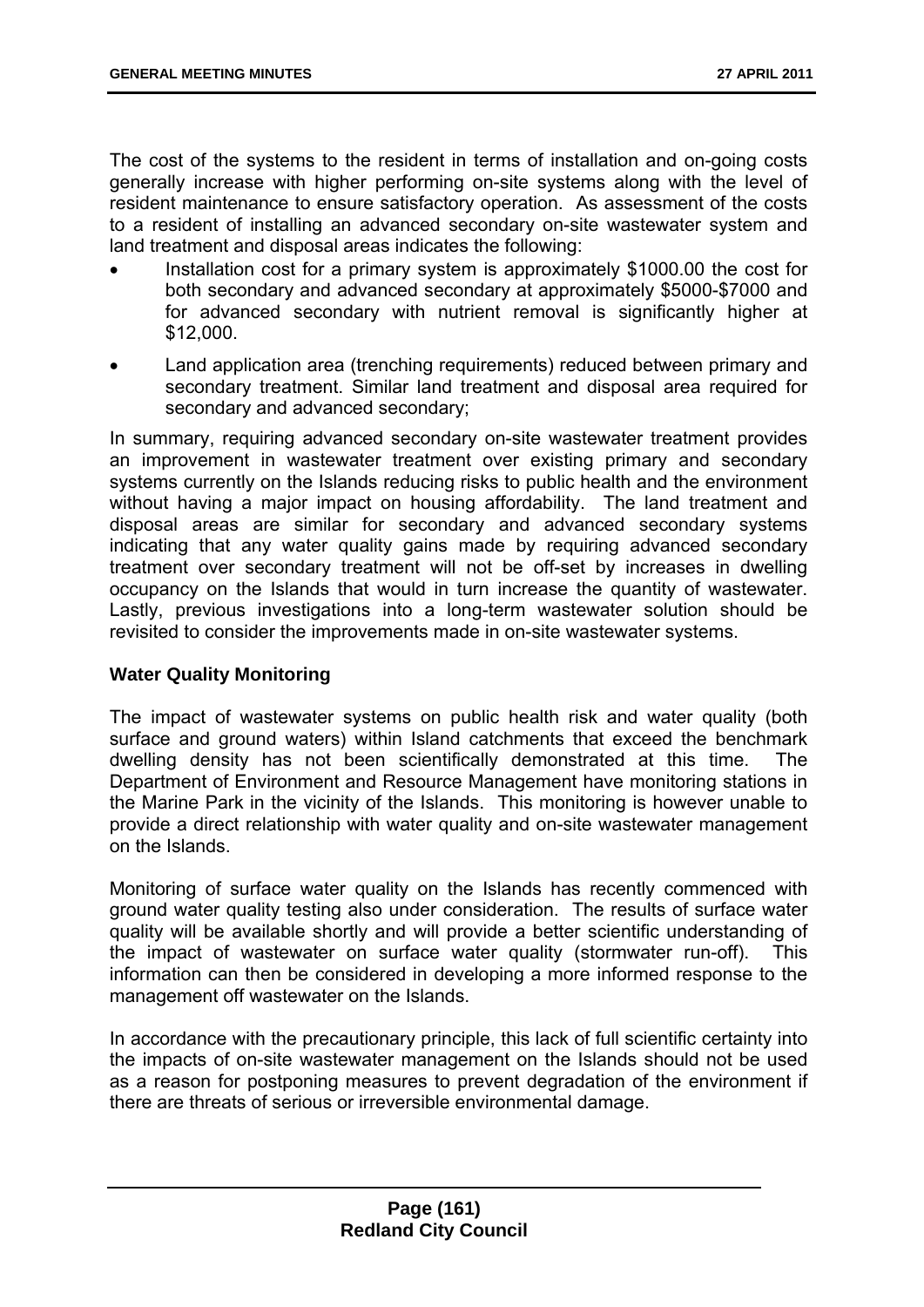### **Criteria 2: The delay involved in using the process stated in Statutory Guideline 02/09 Making or amending a local planning instrument to amend the planning scheme would increase the risk**

Before considering whether the delay in amending the planning scheme would increase the risk posed by on-site wastewater management on the Islands it should firstly be considered whether an amendment to the Planning Scheme is necessary and whether any legislative constraints exist.

### **Redlands Planning Scheme**

The assessment provisions of the Redlands Planning Scheme relating to on-site wastewater systems on the Islands require an application for a material change of use application for a dwelling house to be supported by a plumbing approval or information that demonstrates that wastewater can be treated adequately by the onsite wastewater system proposed. As such, the Planning Scheme does not currently have provisions that require a dwelling house install advanced secondary treatment systems or above. An amendment to the Planning Scheme in accordance with the SPA would be required.

It should be noted that Council resolved in 2010 to provide opportunity for a dwelling house that meets a number acceptable solutions (including installing an advanced secondary treatment system) to be self-assessable as part of the next round of amendments to the Planning Scheme. Whilst this amendment to the Planning Scheme will provide an incentive to install an advanced secondary treatment system it does not require dwellings to install such a system.

#### *Plumbing and Drainage Act 2002*

The *Plumbing and Drainage Act (PDA) 2002* and *Standard Plumbing Drainage Regulation 2003* regulate on-site wastewater systems to prevent adverse effects on human health and safety or the environment. The Queensland Plumbing and Drainage Code provides performance solutions to meet the statutory requirements of the PDA.

Council currently regulates the installation of on-site wastewater systems on the Islands in accordance with the statutory requirements of the PDA. This regulatory framework does not support requiring advanced secondary treatments systems on the Islands alone.

Whilst this regulatory framework cannot be changed under a local planning instrument or a local law it does not prevent a local planning instrument or local law dealing with matters outside the scope of the regulation related to plumbing and drainage work or on-site wastewater work.

For instance, a past state government implementation notes regarding on-site wastewater and the role of planning schemes indicated that the Planning Scheme may identify areas where the use of on-site wastewater systems is constrained such as the Islands. Within these areas the higher standards than those in the PDA may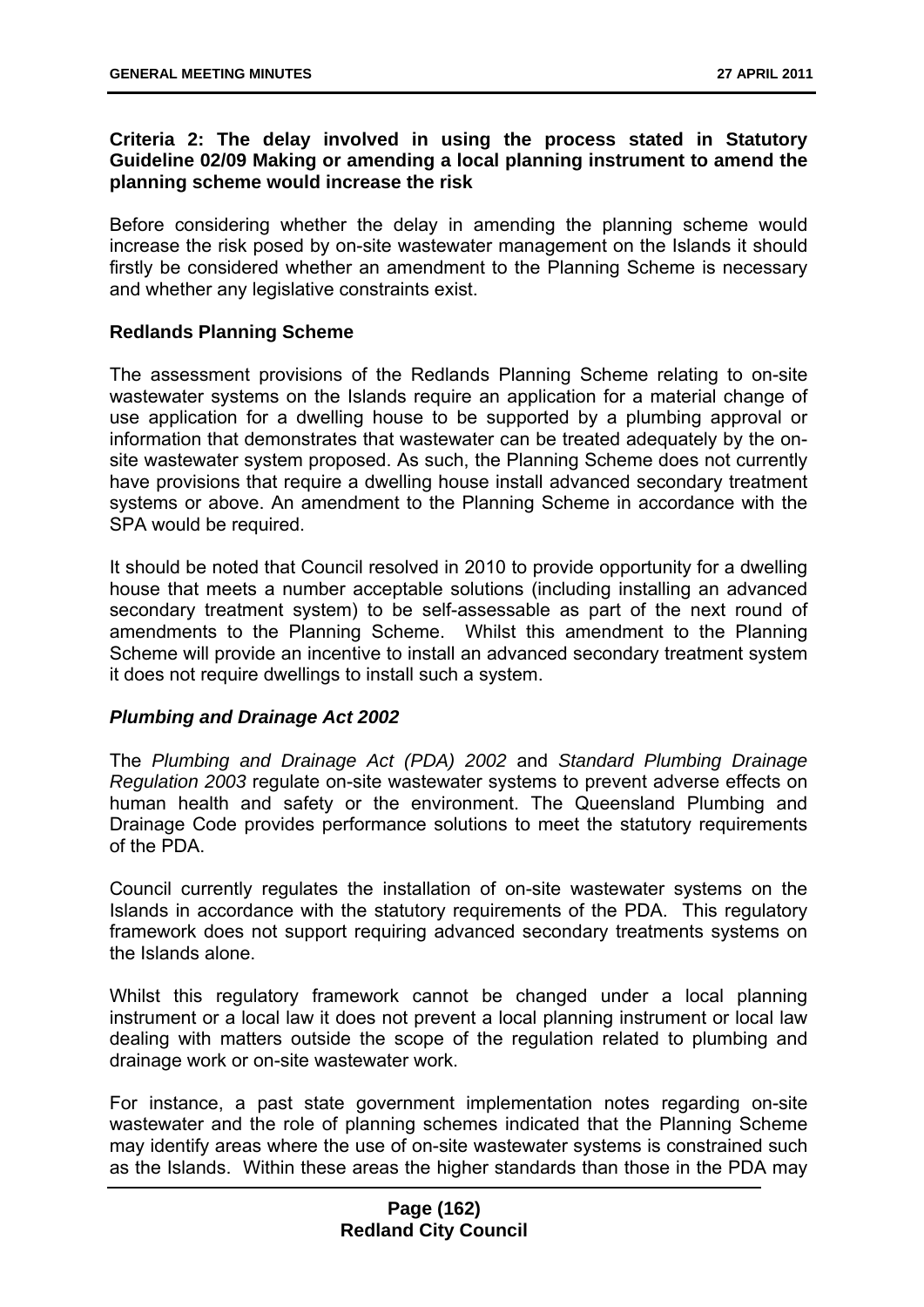be required. These higher standards include specifying a higher standard of wastewater treatment.

Council may formalise the adoption of different standards by the making of a local law, or Planning Scheme Policy under the SPA. Higher standards may relate and refer to mapped areas in the planning scheme.

Through the Council and State senior officers working group, DIP representatives are also currently investigating opportunities to require advanced secondary treatment systems on the Islands through the building codes of Queensland. Should the investigation identify opportunity through the building codes to require higher performing on-site wastewater systems these opportunities may be pursued and replace the temporary instrument when it expires.

In summary, from this assessment, no specific legislative constraints have been identified to requiring higher performing on-site wastewater systems on the Islands through the Planning Scheme. Based on a past state government implementation note regarding on-site wastewater and the role of planning schemes, it is likely that a combination of either a local law or Planning Scheme Policy in conjunction with other amendments to the Planning Scheme will need to be implemented to require higher performing on-site wastewater systems on the Islands. To adopt these necessary local instruments will require some time. There may also be opportunity to achieve this outcome through the building codes of Queensland.

The analysis of the dwelling density within the Islands catchment already shows that many catchments exceed the identified threshold of 4dwellings/hectare. Many of these catchments have a relatively higher level of infrastructure and amenity that has attracted residential development ahead of catchments that are below 4 dwellings/hectare. These catchments have significant numbers of residential zoned lots that remain vacant and are likely to be developed before catchments below the 4 dwellings/hectare. At the rates of development experienced over the last year an additional 200 dwellings (potentially with primary on-site wastewater systems) could be expected to be added over the next year with much of this development expected to occur in catchments already exceeding 4 dwellings/hectare. Above this threshold the risk to public health and the environment increase.

### **Criteria 3: State interests would not be adversely affected by the proposed temporary local planning instrument.**

Under the SPA, state planning instruments express state interests in relation to development assessment planning matters. More than one tool may be used concurrently to address all aspects of a state interest. There are four types of state planning instruments:

- state planning regulatory provision (SPRP);
- regional plan;
- state planning policy (SPP)—these will have a 10 year life, requiring periodic review and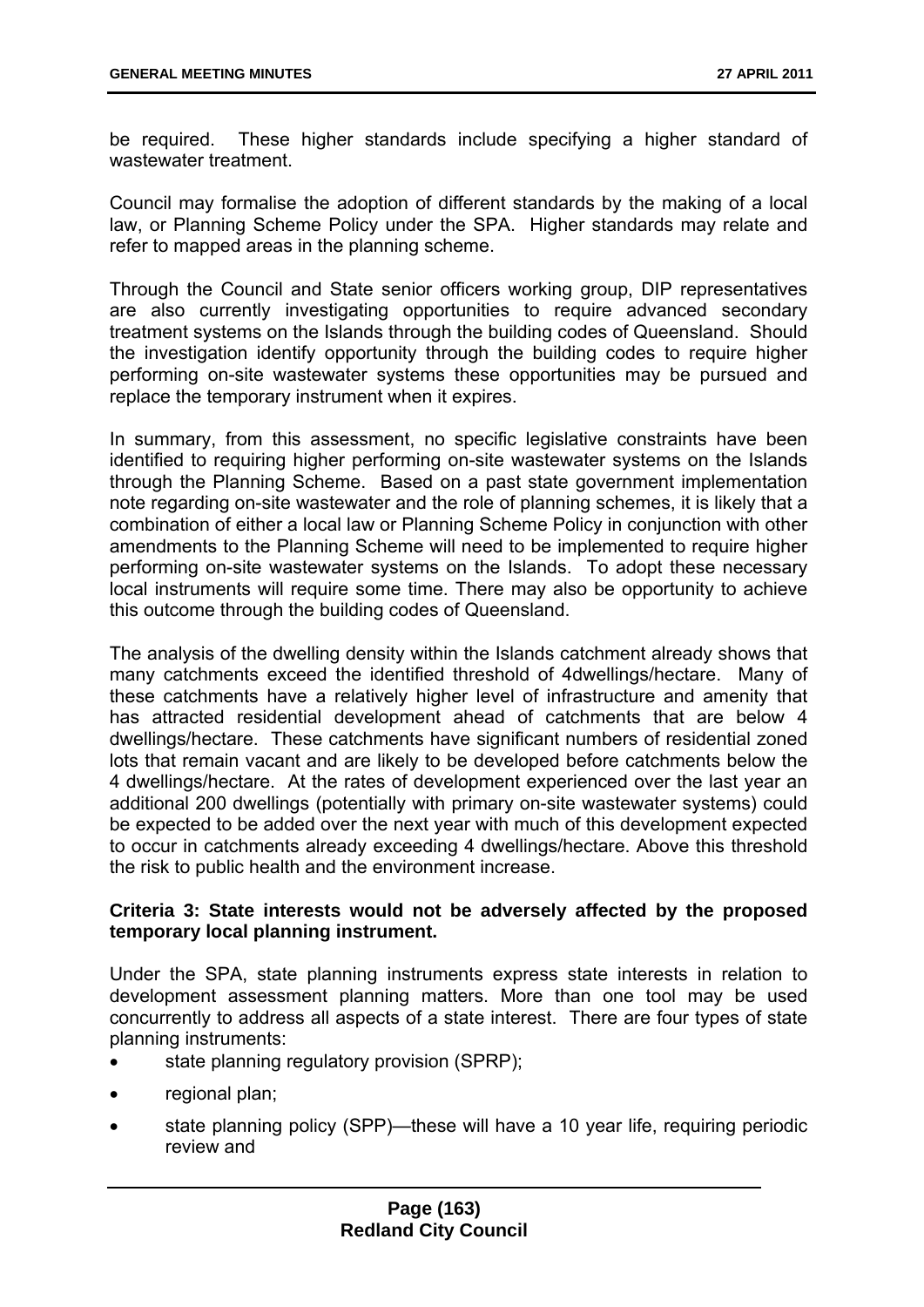- remaking; and
- standard planning scheme provisions, known as the Queensland Planning Provisions (QPP).

Examples of the above state planning instruments include the SEQ Regional Plan and the Koala SPRP and SPP. The State interests as reflected in the above four types of state planning instruments would not be adversely affected by the proposed TLPI.

Prior to the introduction of the SPA and the establishment of the DIP, the State had considered operational principles to guide decision making for planning schemes and also outcomes for scheme drafting in deciding the role of planning schemes in regulating on-site wastewater management. Both these principles and outcomes sought to avoid regulatory duplication. They have also addressed the complementary and coordinating role of planning schemes in providing for comprehensive environmental assessment of development and its effects. In accordance with these principles, the role of planning schemes for on-site wastewater management had been confirmed provided Planning Schemes

- avoid duplicating the assessment of on-site sewerage facilities required under the PDA; and
- complement the existing regulation with respect to determining appropriate areas for urban
- growth and assessment criteria for reconfiguring of lots.

Through the 1st State Interest Review of the Redlands Planning Scheme (Version 1), the Department of Local Government, Planning, Sport and Recreation did not support specific provisions in the Planning Scheme to regulate on-site wastewater facilities. This decision had been made on the grounds that the proposed provisions would have resulted in the duplication of assessment already required under the *Plumbing and Drainage Act 2002*.

The proposed TLPI does not duplicate assessment already required under the *Plumbing and Drainage Act 2002*. The TLPI instead compliments the Act by providing a temporary planning instrument to set higher standards than required by the Act in recognition of the risks to public health and the environment posed by the continued use of primary and to a lesser extent secondary waste water treatment systems. Scope to require a higher standard is provided by the PDA.

### **Criteria 4: The proposed temporary local planning instrument appropriately reflects the standard planning scheme provisions.**

The TLPI is considered to appropriately reflect the standard planning scheme provisions. The standard planning scheme provisions provides Council with the ability to prepare local planning instruments that respond to local issues within a standardised framework.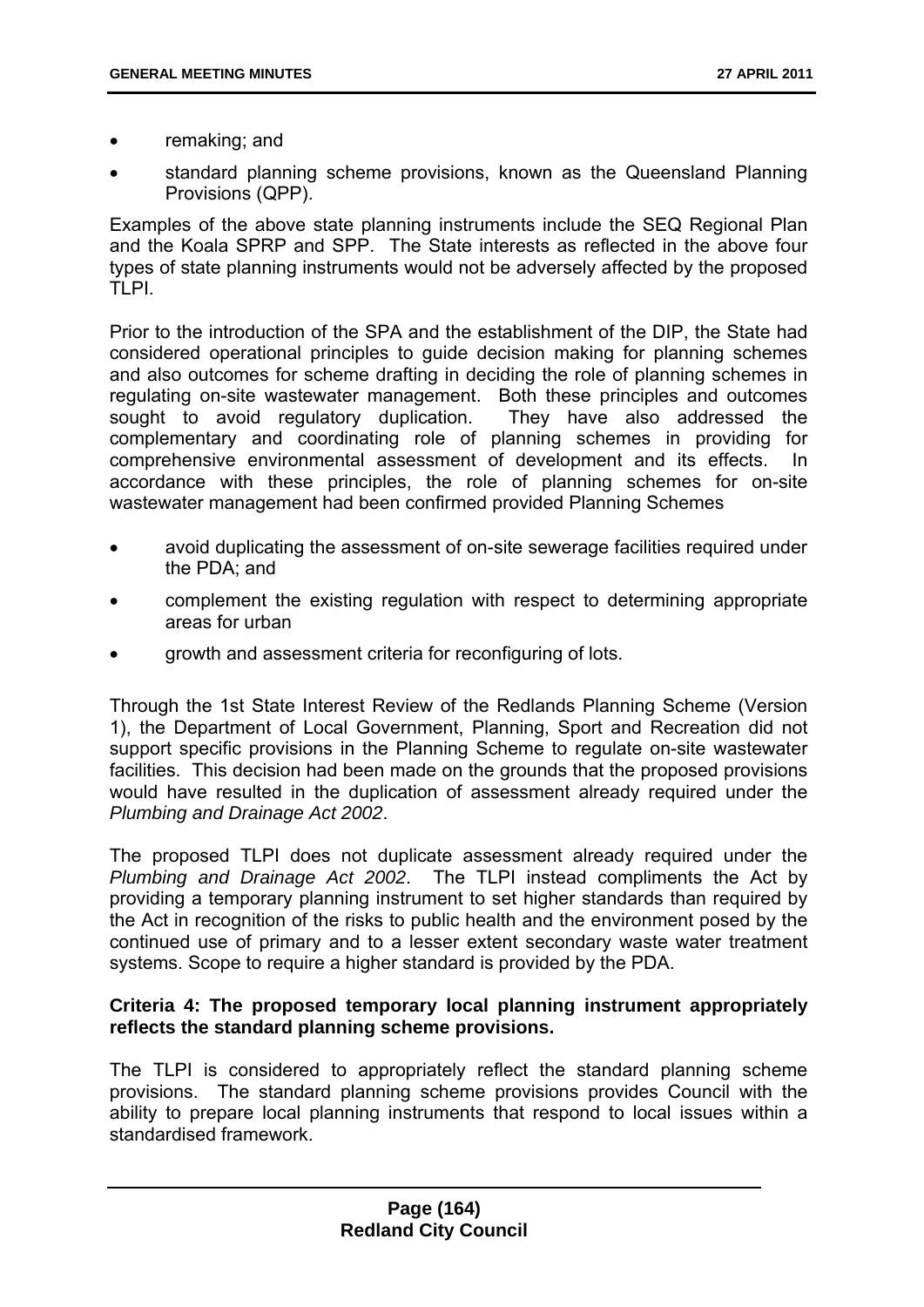### **RELATIONSHIP TO CORPORATE PLAN**

The recommendation primarily supports Council's strategic priority outcome 1 - *A diverse and healthy natural environment, with an abundance of native flora and fauna and rich ecosystems will thrive through our awareness, commitment and action in caring for the environment.*

#### **FINANCIAL IMPLICATIONS**

No significant financial implications arise with proposing a TLPI.

### **PLANNING SCHEME IMPLICATIONS**

The Land Use Planning Group prepared this report with the outcome of recommendations in this report not requiring any amendments to the Redlands Planning Scheme at this time. Amendments to the RPS will be drafted and pursued within the 12 month life of the TLPI.

#### **CONSULTATION**

In preparing this report Land Use Planning has consulted with relevant units of the Sustainable Assessment and the Environmental Management Groups.

The proposal was presented to SMBI Communities Advisory Committee and was generally supported subject to further feedback.

Land Use Planning has also consulted with the Department of Infrastructure and Planning and Allconnex Water.

#### **OPTIONS**

**PREFERRED** 

Council resolve to:

- 1. Prepare Redland City Council Temporary Local Planning Instrument No. 1: Southern Moreton Bay Islands On-Site Wastewater Treatment 2011 (Attachment 1) in accordance with the provisions of the *Sustainable Planning Act 2009*; and
- 2. Seek approval from the Minister for Infrastructure and Planning to adopt and implement the Temporary Local Planning Instrument.

#### **ALTERNATIVE**

That Council resolve not to prepare a Temporary Local Planning Instrument and to not seek approval from the Minister for Infrastructure and Planning for Redland City Council Temporary Planning Instrument No. 1: Southern Moreton Bay Islands On-Site Wastewater Treatment 2011 pursuant to the *Sustainable Planning Act 2009 (Attachment 1)*.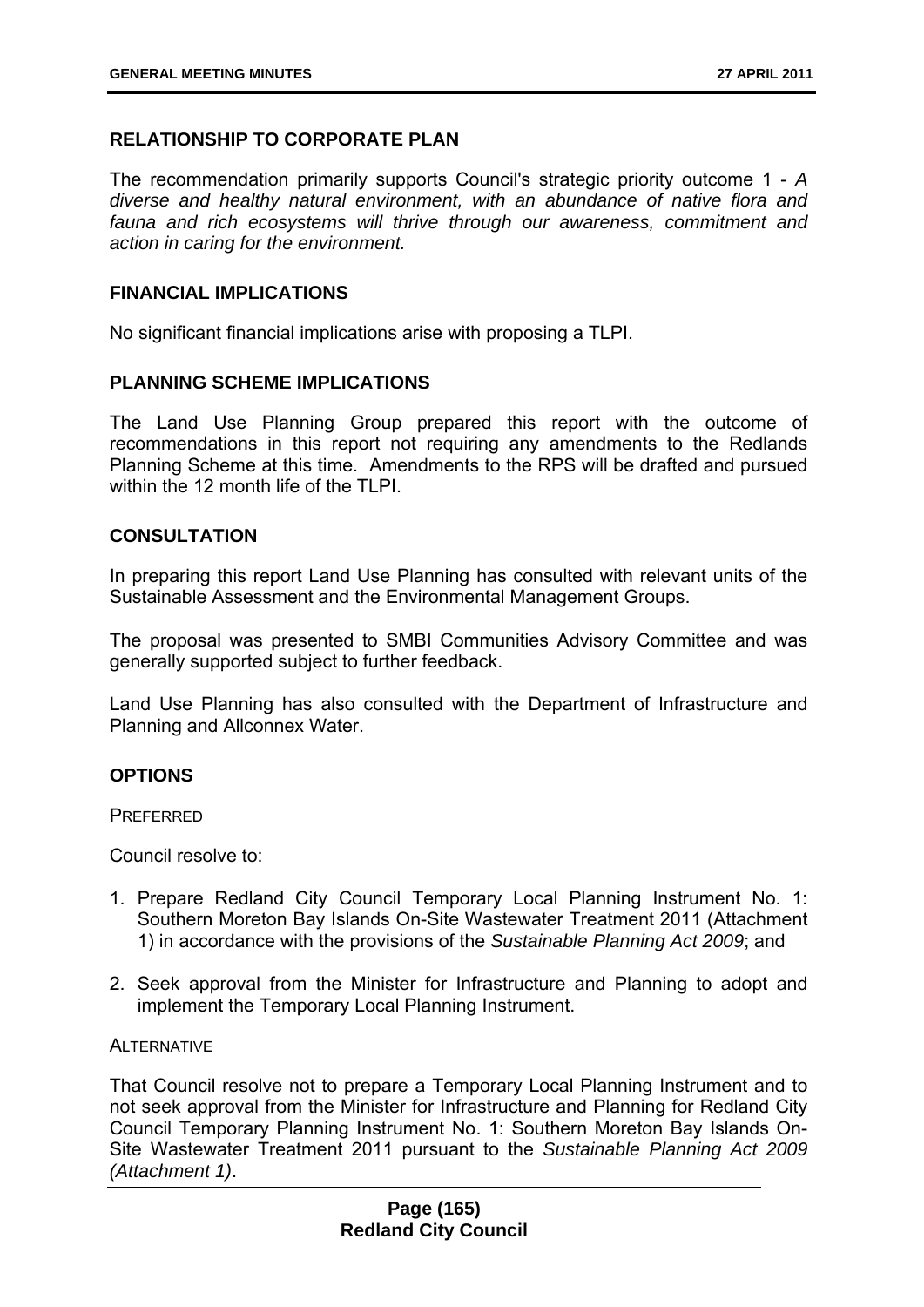# **OFFICER'S RECOMMENDATION**

That Council resolve to:

- 1. Prepare a Redland City Council Temporary Local Planning Instrument No. 1: Southern Moreton Bay Islands On-Site Wastewater Treatment 2011 (Attachment 1) in accordance with the provisions of the Sustainable Planning Act 2009; and
- 2. Seek approval from the Minister for Infrastructure and Planning to adopt and implement the Temporary Local Planning Instrument.

# **COMMITTEE RECOMMENDATION**

That Council resolve to:

- 1. Prepare a Redland City Council Temporary Local Planning Instrument No. 1: Southern Moreton Bay Islands On-Site Wastewater Treatment 2011 (Attachment 1) (as amended) in accordance with the provisions of the *Sustainable Planning Act 2009;* and
- 2. Seek approval from the Minister for Infrastructure and Planning to adopt and implement the Temporary Local Planning Instrument.

### **COUNCIL RESOLUTION OF 30 MARCH 2011**

That this item be deferred to the General Meeting scheduled for 27 April 2011.

#### **COUNCIL RESOLUTION**

Moved by: Cr Townsend Seconded by: Cr Reimers

**That Council resolve that this item be deferred and referred to the Development & Community Standards Committee on 3 May 2011 and that Committee be delegated authority, under section 257(1)(c) of the**  *Local Government Act 2009,* **to determine the matter.** 

**CARRIED**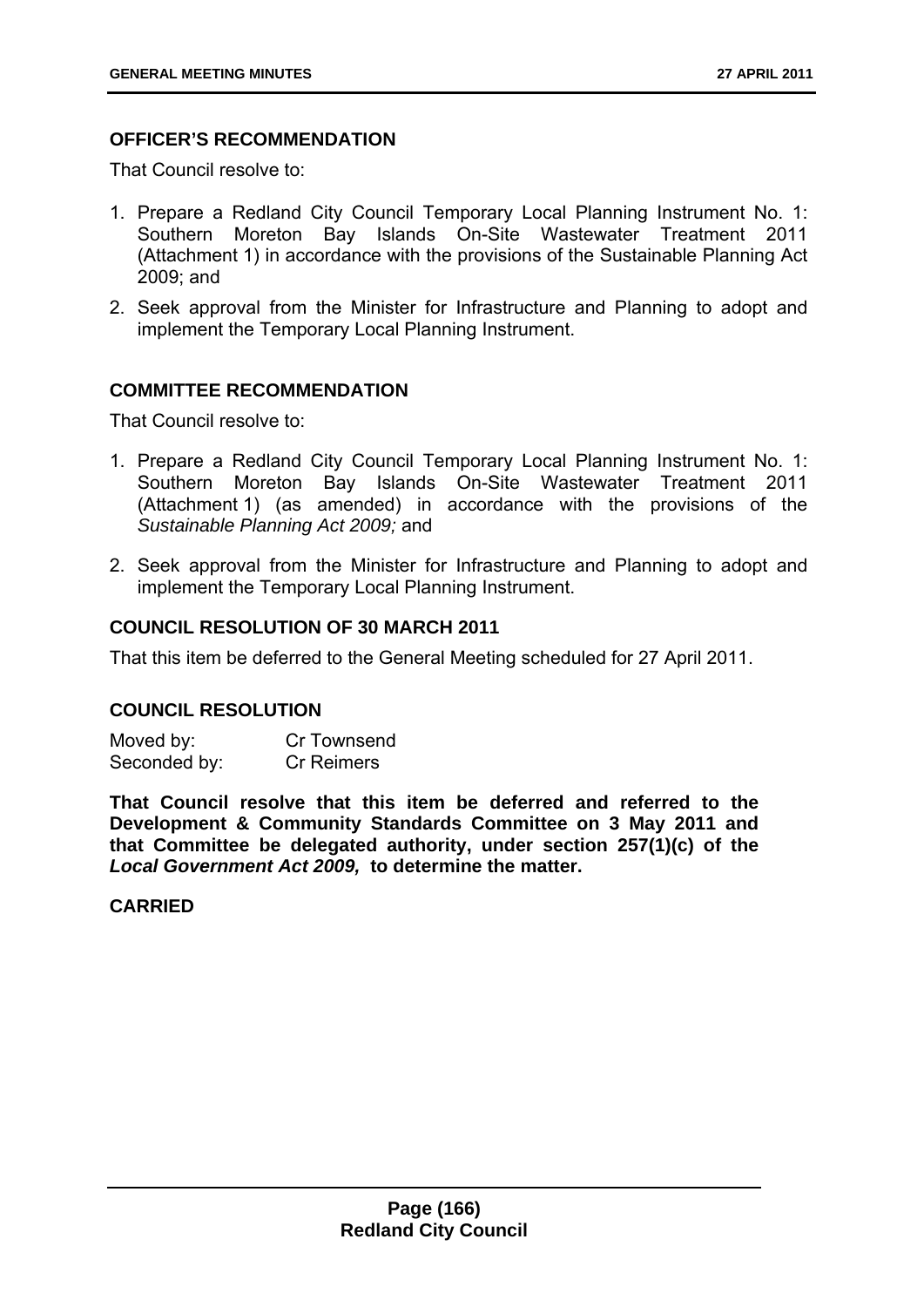### **17 DIRECT TO COUNCIL REPORTS**

#### **17.1 CORPORATE SERVICES**

### **17.1.1 FINANCIAL STRATEGY 2011 - 2021**

| <b>Dataworks Filename:</b>       | <b>FM Financial Reporting</b>                                      |
|----------------------------------|--------------------------------------------------------------------|
| <b>Attachment:</b>               | <b>Financial Strategy 2011 - 2021</b>                              |
| <b>Responsible Officer Name:</b> | <b>Martin Drydale</b><br><b>General Manager Corporate Services</b> |
| <b>Author Name:</b>              | <b>Martin Drydale</b><br><b>General Manager Corporate Services</b> |

#### **EXECUTIVE SUMMARY**

The preparation and adoption of a long-term financial strategy is a key step in setting clear financial objectives and targets in order to demonstrate long term financial sustainability and stewardship. Council's 10 year Financial Strategy provides this policy framework to guide all future decision making on financial resource allocation.

The adoption of a Financial Strategy is good business practice but is also supported through the following State legislation:

- The *Local Government Act 2009*,
- The *Local Government (Operations) Regulation 2010*,
- The *Local Government (Finance, Plans and Reporting) Regulation 2010* and
- The *Local Government (Business Enterprises and Business Activities) Regulation 2010*

The detailed strategies and financial performance targets in the Financial Strategy set out financial priorities and boundaries that encourage efficient management of resources, equitable pricing models and measurable milestones.

#### **PURPOSE**

To seek adoption of Council's Financial Strategy 2011 to 20121.

# **BACKGROUND**

Council has been considering its longer term strategic financial management policies, alongside its deliberations for setting the 2011/12 Budget, with a view to refining a 10 year financial policy framework in order to guide the achievement of the objective of financial sustainability for the City.

The Financial Strategy provides Council with an agreed roadmap for managing its financial resources and processes and is aligned with the objectives and priorities of its Community, Corporate and Operational Plans. Within the framework of the Financial Strategy, guidance is provided to support decision-making with respect to

### **Page (167) Redland City Council**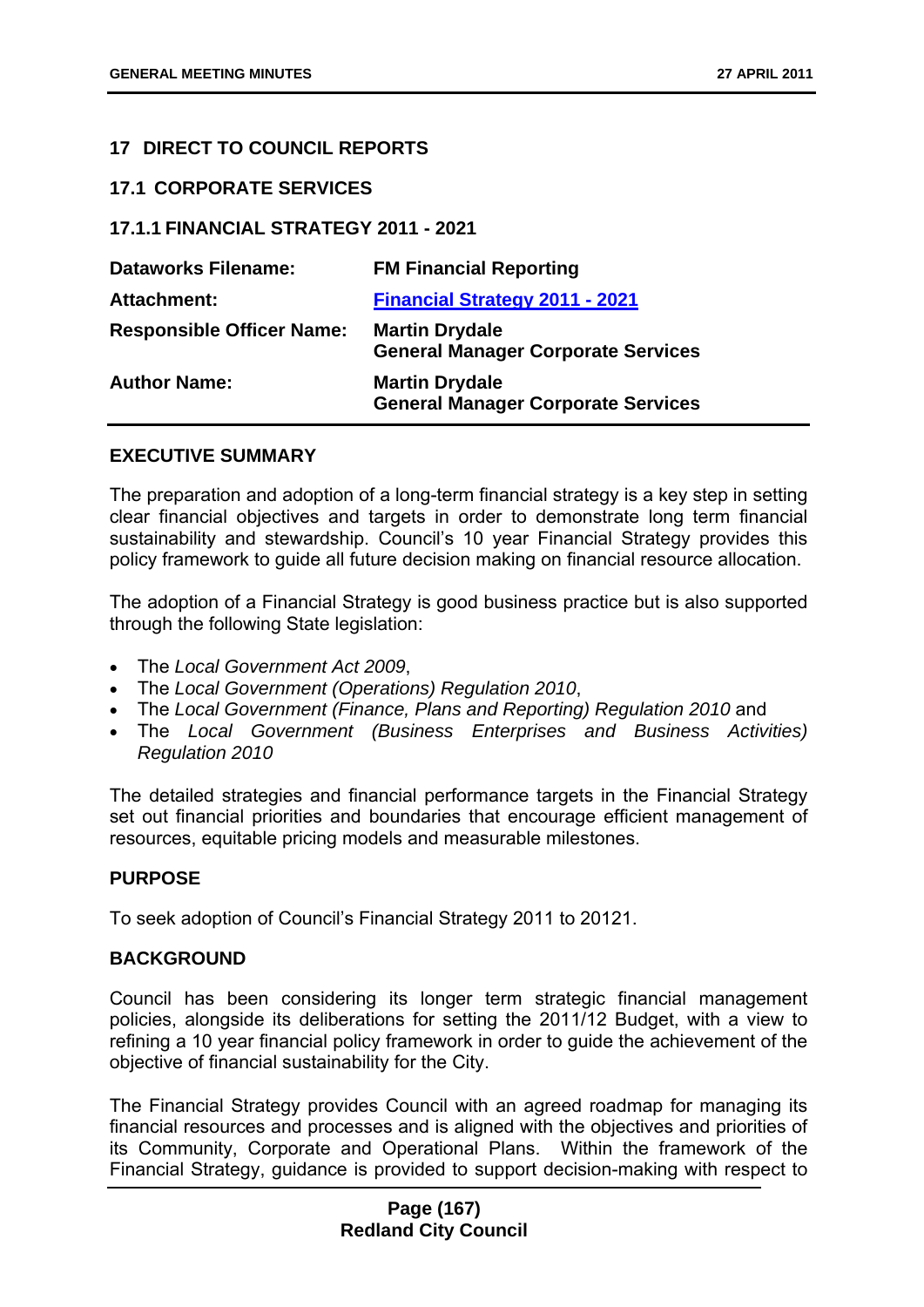capital and operating revenue and expenditure, asset and service management levels and strategic procurement.

The Financial Strategy represents a key step in establishing clear financial objectives and targets in order to demonstrate long term financial sustainability and stewardship. These are expressed in the Financial Strategy by the inclusion of forecasts for operating statements, balance sheets, cash flows and KPI's for each of the 10 years covered by the Strategy.

The Financial Strategy is reviewed annually by Council in order to ensure alignment with community and corporate objectives and also to provide assurance that the achievement of financial objectives and targets is being met. Over the next year the Financial Strategy will be refined and developed to ensure better integration with the developing strategic asset management planning, workforce planning and capital planning processes. This will then ensure that whole-of-life cost implications of major projects and workforce design are captured and can be reviewed prior to decision making in order to ensure strategic and financial fit for the organisation.

# **ISSUES**

The 10-year financial model highlights a number of areas for consideration and action in formulating decisions on revenue raising and operational and capital resourcing over the life of the Financial Strategy. These can be summarised as:

- Current forecasts predict a growing reliance on general rate revenue from year 6 mainly as a result of declining returns from investments in Allconnex Water;
- Current forecasts predict reducing cash balances in years 2 and 3 before improving for the remaining years;
- Current forecasts predict a return to acceptable levels of operating performance from year 3;
- Current forecasts predict higher levels of borrowing however the costs of servicing these debts is within acceptable parameters; and
- Current forecasts predict that there is insufficient renewal spending on infrastructure assets however target renewal spending levels have been included in years 6 to 10 of the Financial Strategy which improve performance.

The Financial Strategy does provide a clear indication of an improving financial position for Council over the life of Strategy however this is as a result of significant reductions in both capital and operational expenditure to offset the loss of significant revenue mainly from State Government decisions to cap both water prices and infrastructure charges.

The Financial Strategy ensures that plans are in place for the achievement of financial sustainability targets, with more work required to ensure that asset sustainability targets are achieved.

I would like to acknowledge and thank all Councillors and staff in the development of the Financial Strategy for their support, input and feedback.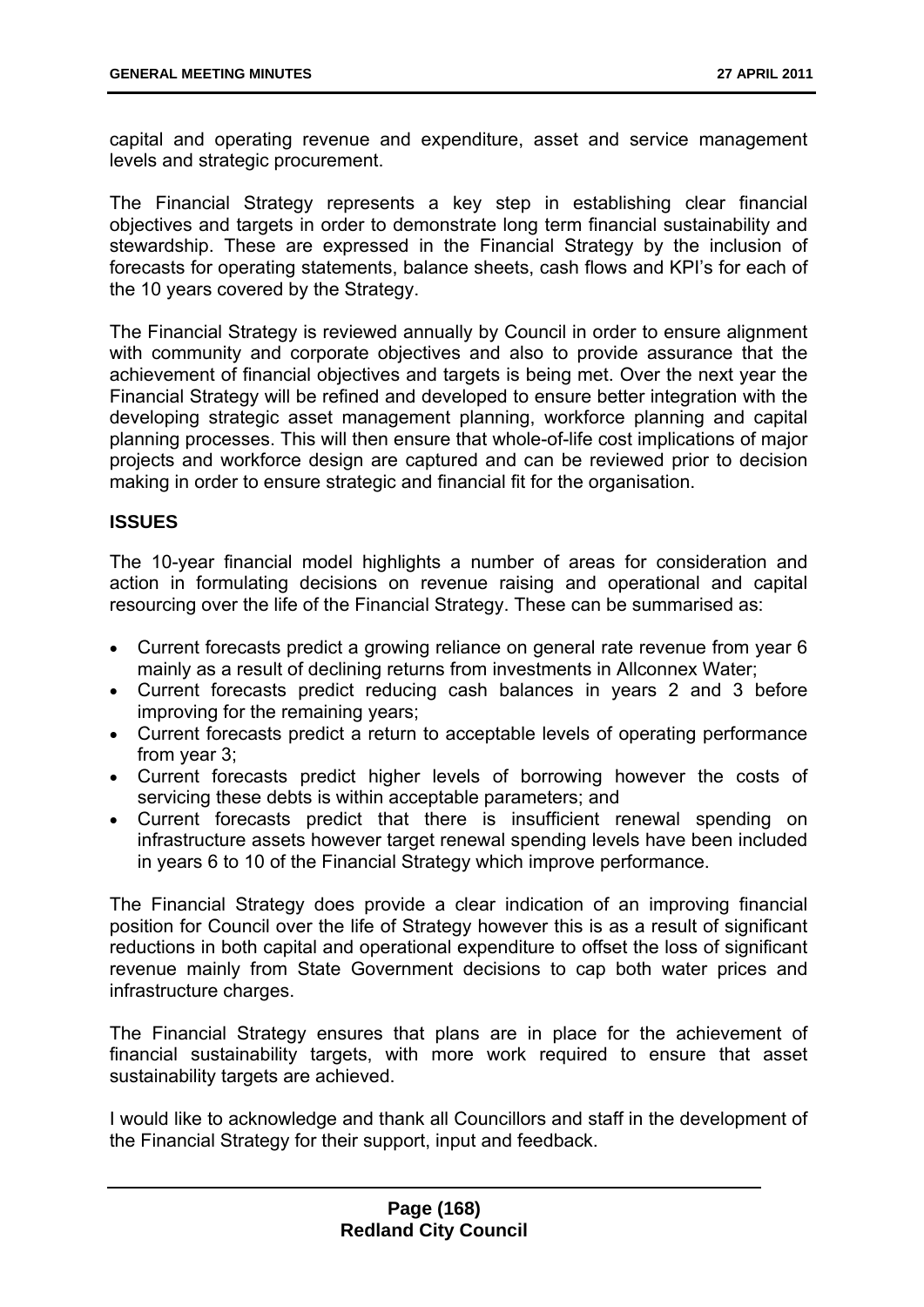# **RELATIONSHIP TO CORPORATE PLAN**

The recommendation primarily supports Council's Vision Outcome 9:

- 9.5 Ensure robust long term financial planning is in place to protect the financial sustainability of Council
- 9.6 Implement long term asset management planning that supports innovation and sustainability of service delivery, taking into account the community's aspirations and capacity to pay for desired service levels
- 9.7 Develop our procurement practices to increase value for money within an effective governance framework

# **FINANCIAL IMPLICATIONS**

The Financial Strategy provides a financial policy framework to guide decision making on financial resource allocation over the longer term in order to demonstrate and achieve financial sustainability.

As such, the Strategy is the first reference point for such decisions and will be reviewed annually to ensure that alignment with community and corporate objectives is maintained.

### **PLANNING SCHEME IMPLICATIONS**

It is considered that the outcome of recommendations in this report will not require any amendments to the Redlands Planning Scheme.

# **CONSULTATION**

Consultation has been carried out with all Councillors, Executive Leadership Group, senior financial advisors and financial staff in the development of the Strategy.

# **OFFICER'S RECOMMENDATION**

That Council resolve to adopt the Redland City Council Financial Strategy 2011- 2021 (as attached).

#### **COUNCIL RESOLUTION**

Moved by: Cr Ogilvie Seconded by: Cr Henry

**That Council resolve to defer consideration of this item to the next Corporate Services & Governance Committee.** 

### **CARRIED**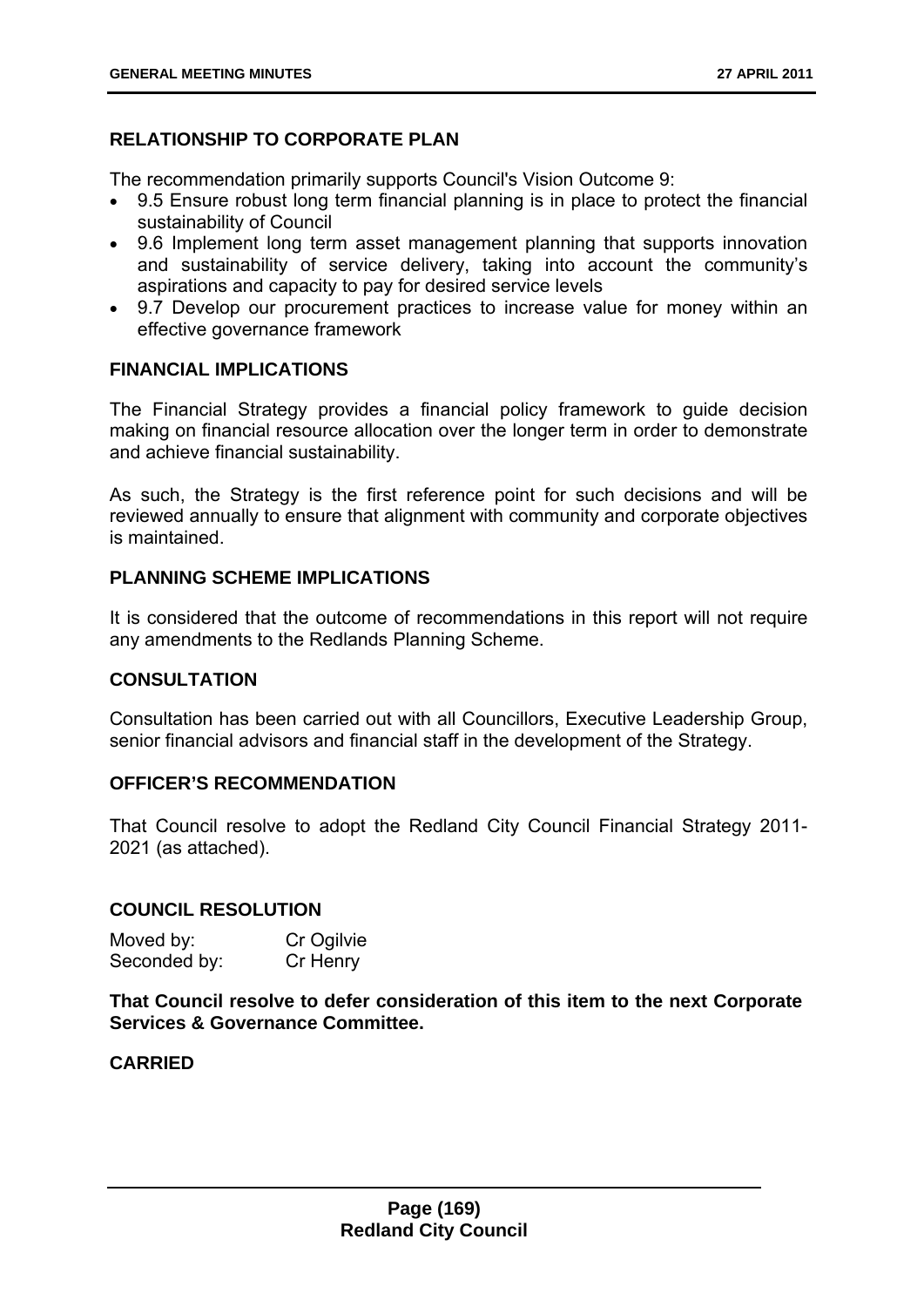#### **17.1.2 REQUEST FOR CONTRACT TO BE AWARDED UNDER DELEGATED AUTHORITY BY CEO – SUPPLY OF RETAIL ELECTRICITY TO LARGE CONTESTABLE SITES (CONSUMING MORE THAN 100 MEGAWATT PER ANNUM) OWNED BY REDLAND CITY COUNCIL**

| <b>Dataworks Filename:</b>       | <b>FM Tendering - Supply Services</b>                                                        |
|----------------------------------|----------------------------------------------------------------------------------------------|
| <b>Responsible Officer Name:</b> | <b>Brian Lewis</b><br><b>Manager Corporate Acquisitions Fleet &amp;</b><br><b>Facilities</b> |
| <b>Author Name:</b>              | <b>Andy Blacklock</b><br><b>Strategic Procurement Manager</b>                                |

#### **EXECUTIVE SUMMARY**

The current contract for the Supply of retail electricity to large contestable sites (consuming more than 100 megawatt per annum) owned by Redland City Council is due to expire on 30 June 2011.

In accordance with section 106 of the *Local Government Act 2009 and section 175 of the Local Government (Finance, Plans and Reporting 2010,* Redland City Council is intending to approach the market through Local Buy Pty Ltd as a collaborative group with five South East Queensland Councils for the purchase of electricity for these sites.

The scope of contract will allow individual Councils to:

- Choose 1 or 2 year terms of contract;
- Choose to purchase energy from renewable sources;
- Cover the supply to national meter identifier points as directed by each Council;
- Award and enter into individual contracts with the Supplier of Electricity.

#### **PURPOSE**

The purpose of this report is to delegate the Authority for the Chief Executive Officer to exercise the powers of delegation to enter into a new contract (BUS 210-0311) for the Supply of retail electricity to large contestable sites (consuming more than 100 megawatt per annum) owned by Redland City Council for a period of two years with the possibility of an extension for an additional 12 month period.

#### **BACKGROUND**

Redland City Council is intending to approach the market through Local Buy Pty Ltd as a collaborative group with the following five South East Queensland Councils for the purchase of electricity for sites owned by the Councils:

- Scenic Rim Council
- Logan City Council
- Moreton Bay Council
- City of Ipswich
- Redland City Council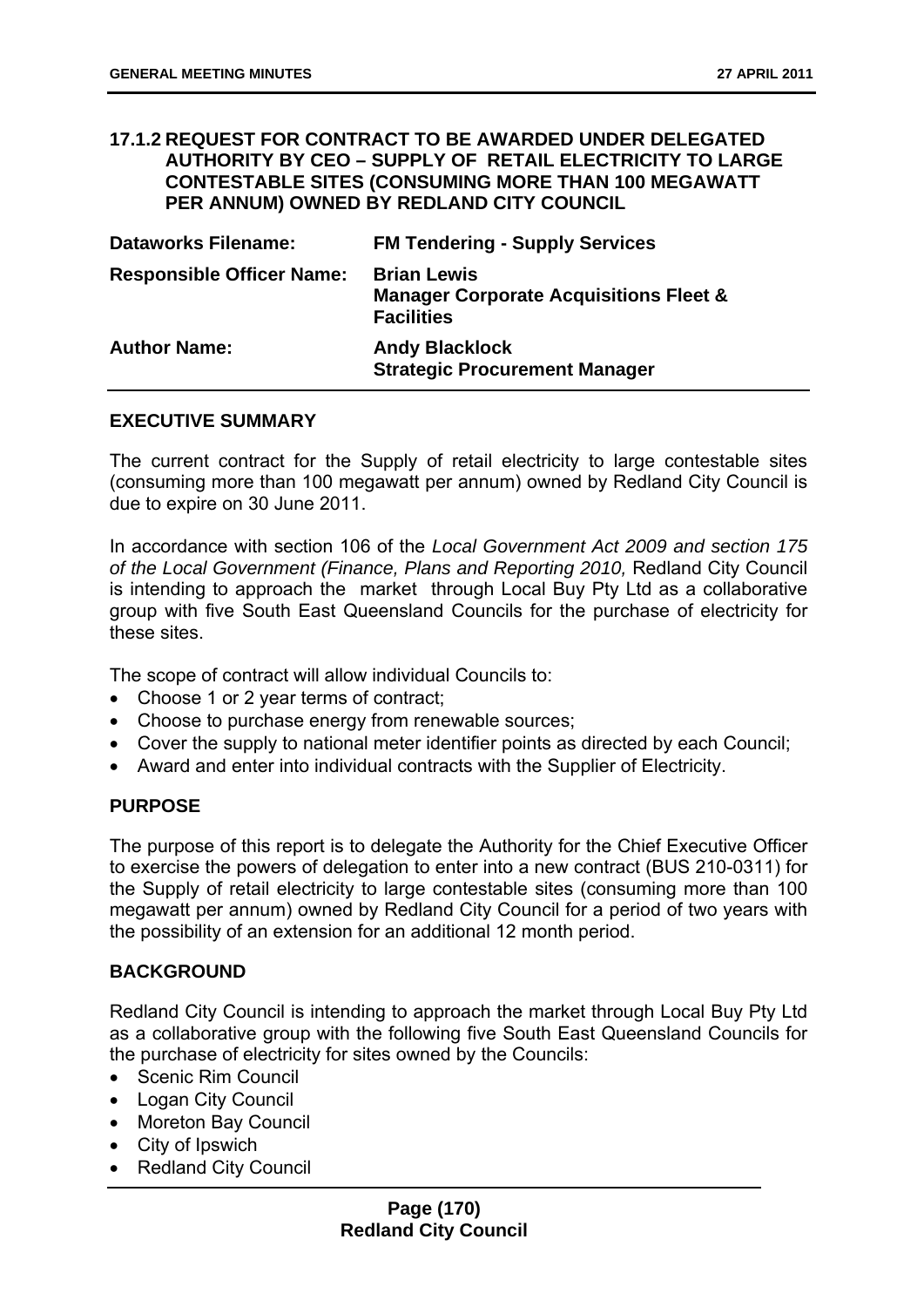Public tenders were advertised on the  $9<sup>th</sup>$  April 2011. The closing date for the tender is  $13^{th}$  of May 2011.

#### **Submissions will be assessed as follows:**

 Tender submissions will be assessed against a two stage process of evaluation of mandatory criteria and non mandatory criteria. At the sole discretion of the Councils tender submissions not meeting the mandatory criteria may not be further assessed.

#### **Stage One - Mandatory Criteria:**

- Tenderers must supply to the satisfaction of the Councils all the elements listed under Mandatory Information required.
- Any financial checks undertaken on the company by the Councils must be to the satisfaction of The Councils.

#### **Non Mandatory Criteria:**

Tender submissions meeting the Stage One – Mandatory Criteria will then be evaluated against the Selection Criteria below:

- The tendered rates;
- The Tenderer's proposed pro-active approach to its business partnership including the contractibility and responsiveness of the account manager;
- The Tenderer's ability to provide value added services in a timely and cost effective manner and the curtailable load agreement proposed by the retailer;
- The data supplied on the Tenderer's accounts for individual NMIs and also the data supplied in the consolidated monthly accounts.

Representatives from each of the 5 Councils will be invited to form a panel to assess the submissions received.

#### **RELATIONSHIP TO CORPORATE PLAN**

Implement long term asset management planning that supports innovation and sustainability of service delivery, taking into account the community's aspirations and capacity to pay for desired service levels.

### **FINANCIAL IMPLICATIONS**

Sufficient funds have been allocated in the 2010/2011 budget for this service. Funds for future financial years will be budgeted for accordingly.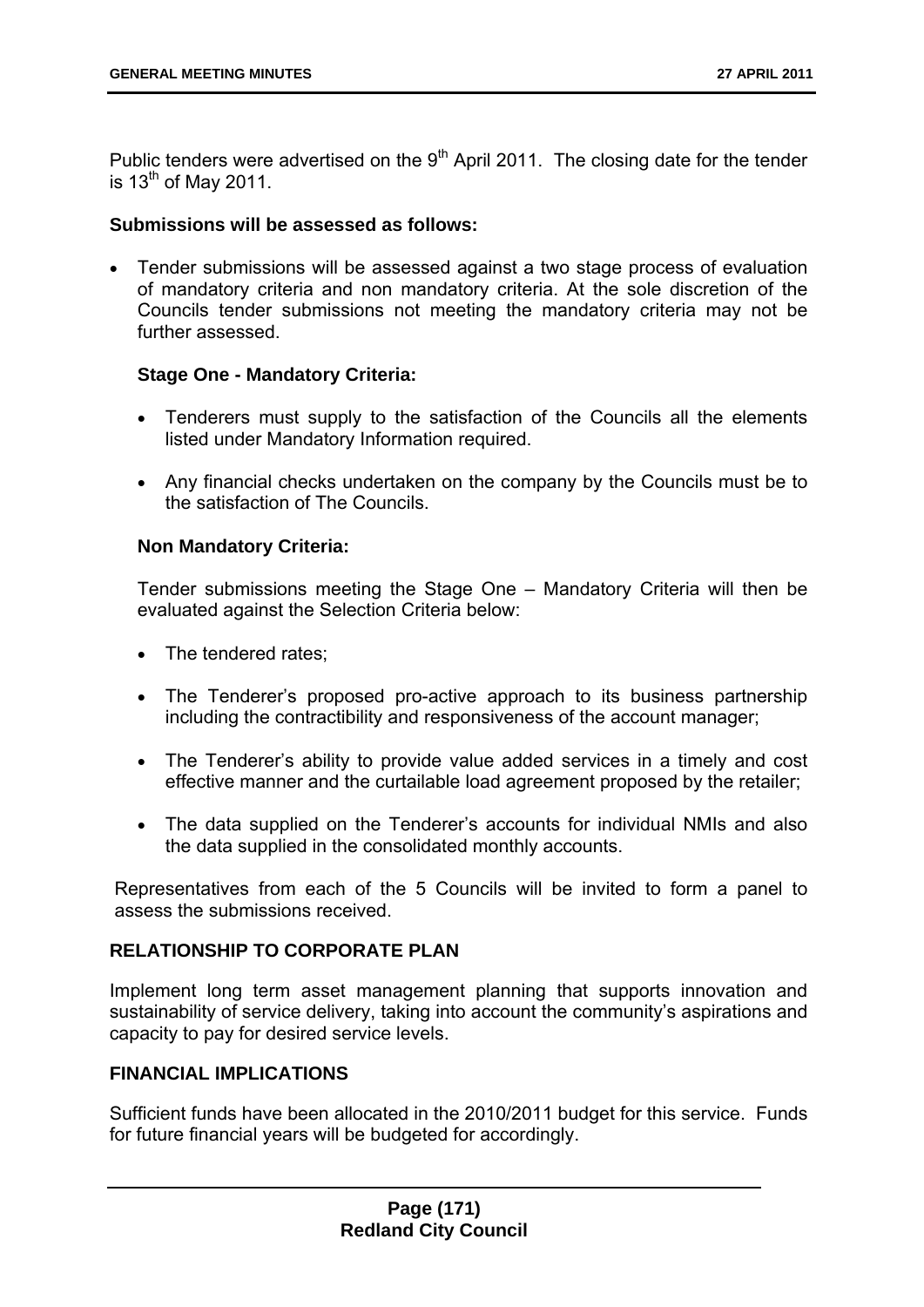# **CONSULTATION**

The Manager Corporate Acquisitions, Fleet and Facilities was consulted in the preparation of this report.

# **OFFICER'S RECOMMENDATION/ COUNCIL RESOLUTION**

Moved by: Cr Henry Seconded by: Cr Ogilvie

**That, under s.257(1)(b) of the** *Local Government Act 2009,* **the Chief Executive Officer be delegated authority to:** 

- **1. Accept a tender from and enter into a contract with the successful tenderer for the Supply of retail electricity to large contestable sites (consuming more than 100 megawatt per annum) owned by Redland City Council;**
- **2. To make, vary and discharge the contract;**
- **3. To sign all relevant documentation;**
- **4. Authorise the exercise of the options to extend the contract for a further two (2) terms of up to twelve (12) months each, subject to:** 
	- **a. satisfactory performance by the contractor during the previous contract period;**
	- **b. a review of the contractor's proposed rates for the subsequent twelve (12) month period which is to be undertaken three (3) months prior to the termination of each contract period; and**
	- **c. Chief Executive Officer approval two (2) months prior to expiry of the contract period.**

**CARRIED**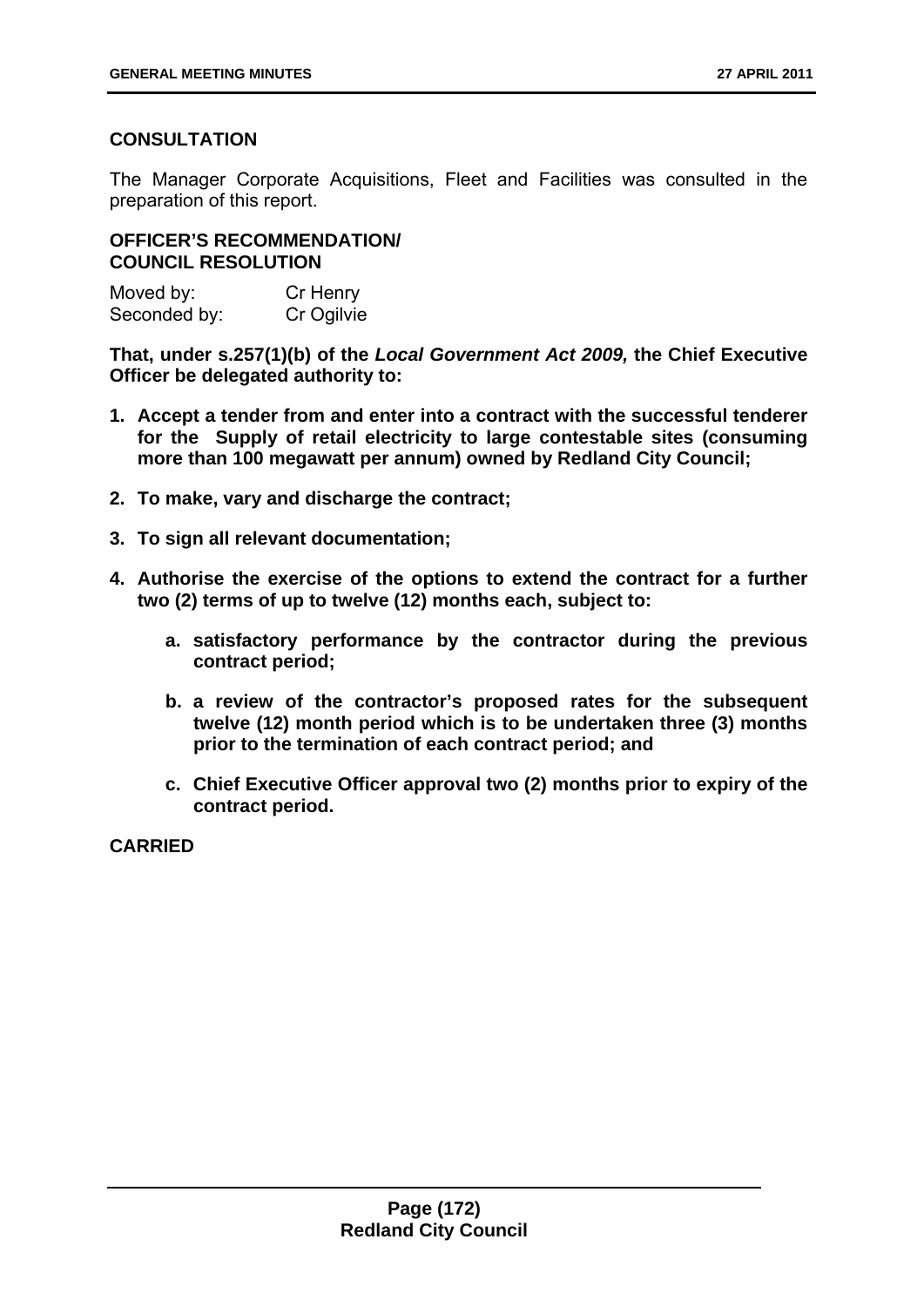### **17.2 CUSTOMER SERVICES**

#### **17.2.1 SCHEDULE OF FEES AND CHARGES 2011-2012 FOR THE REDWASTE BUSINESS UNIT**

| <b>Dataworks Filename:</b>       | <b>WM-Fees and Charges</b>                                    |
|----------------------------------|---------------------------------------------------------------|
| <b>Attachments:</b>              | <b>Attachment 1 Schedule of Fees &amp; Charges</b>            |
| <b>Responsible Officer Name:</b> | <b>Lex Smith</b><br><b>Manager Operations and Maintenance</b> |
| <b>Author Name:</b>              | <b>Pat Navin</b><br><b>Service Manager Waste Operations</b>   |

#### **EXECUTIVE SUMMARY**

The *Local Government Act 2009*, together with the *Local Government (Operations) Regulation 2010*, the *Local Government (Finance, Plans and Reporting) Regulation 2010* and the *Local Government (Business Enterprises and Business Activities) Regulation 2010* are referred and adhered to when developing the annual schedule of fees and charges for the RedWaste Business Unit. Specifically Section 20 and Schedule 1 (Pricing Provisions) of the *Local Government (Business Enterprises and Business Activities) Regulation 2010*

The Schedule of Fees and Charges for the RedWaste Business Unit for the 2011- 2012 financial year includes full cost pricing and commercial charges and other fees. The range of fees and charges covers services that are provided by the RedWaste Business Unit.

#### **PURPOSE**

Under section 92 of the *Local Government Act 2009* and Part 3 of the *Local Government (Business Enterprises and Business Activities) Regulation 2010* and various other sections of other Acts, Council may adopt utility charges, commercial charges, and other fees and charges for carrying out the services by the RedWaste Business Unit. This report outlines the fees and charges agreed by Council through a series of workshops.

#### **BACKGROUND**

The RedWaste Business Unit is a Type 2 Business Unit under the Local Government Act 2009. Therefore, there is a legislative is a requirement that the fees and charges are full cost priced and that the business unit receives enough revenue to carry out the services it provides.

The Fees and Charges, including Waste and Recycling Utility Charges, have been developed using a financial model incorporating all costs of the business unit in carrying out the services, including competitive neutrality costs and return on capital as required by legislation. The cost of each activity is estimated by allocating the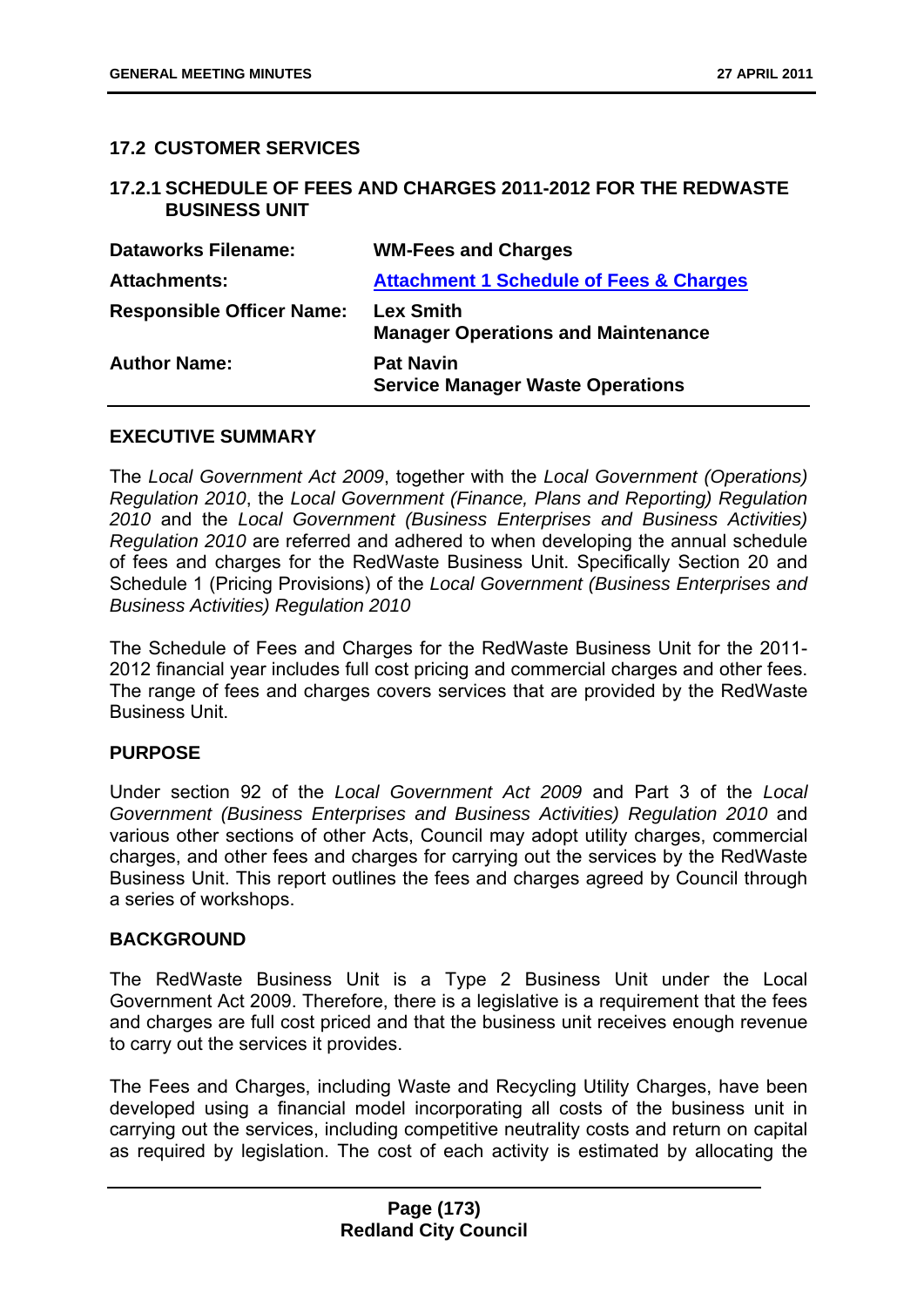relevant costs, outlined in the budget for the RedWaste Business Unit, of each activity resulting in a Full Cost Price for each activity.

Further to this the Queensland State Government are proposing legislation that will require the levying of commercial waste that will be landfilled. This levy is proposed to be applied to all commercial waste at \$35.00/tonne, from 1 December 2011. As commercial operators use Council's Kerbside Collection Service and dispose of waste to Council's Waste Transfer Stations, the levy will need to be applied to both the Waste and Recycling Utility Charges and the gate fees at the waste transfer stations. As utility charges can only be set once per year, it is proposed that commercial waste and recycling utility charges be adopted and implemented if the levy is confirmed. The levy has been calculated by deeming the following weights for bins as an average:

| <b>Bin Size</b> | <b>Tonnes/lift</b> | Tonnes/annum | Levy component |
|-----------------|--------------------|--------------|----------------|
| 140L            | 0.0075(7.5Kq)      | 0.391        | \$13.70        |
| 240L            | 0.0150(15Kq)       | 0.783        | \$27.40        |
| Bulk Bin / m3   | 0.100              | 5.217        | \$182.60       |

It is proposed that these new rates will only be applied if, and after, the levy comes into force. As the levy is due to come into force on 1 December 2011, the amount of levy that needs to be recovered will be 7 months, and this has been accounted for in the calculation of the commercial utility charges, for 2011-2012. Those properties that use Council's waste collection service and are subject to the levy will be switched to the new Waste and Recycling Charges, outlined in the attachment, from 1 January 2012.

Gate fees, however, can be adopted by Council at any time throughout the year and, therefore, it is proposed that the application of the levy to gate fees for commercial operators be undertaken once the legislation requiring the levy has been confirmed, i.e. at a later date. Therefore, those commercial gate fees presented in the attachment do not include the proposed waste levy.

New services are being offered for 2011-2012, including the:

- Continued option for residents to downsize their waste bin from a 240L to a 140L and pay no bin establishment charge;
- New option to increase their recycling bin from a 240L to a 340L and pay no establishment charge, subject to successful negotiations with service providers;
- New option to decrease their recycling bin from a 240L to a 140L and pay no establishment charge, subject to successful negotiations with service providers; and
- New option to include a 240L green waste bin are part of the service, collected fortnightly on the opposite week to the recycling collection, subject to successful negotiations with service providers.

The Waste and Recycling Policy POL2836 and Guideline GL2836 will need to be updated to reflect these changes in the services, including the roll out of red lids in accordance with the Australian Standard.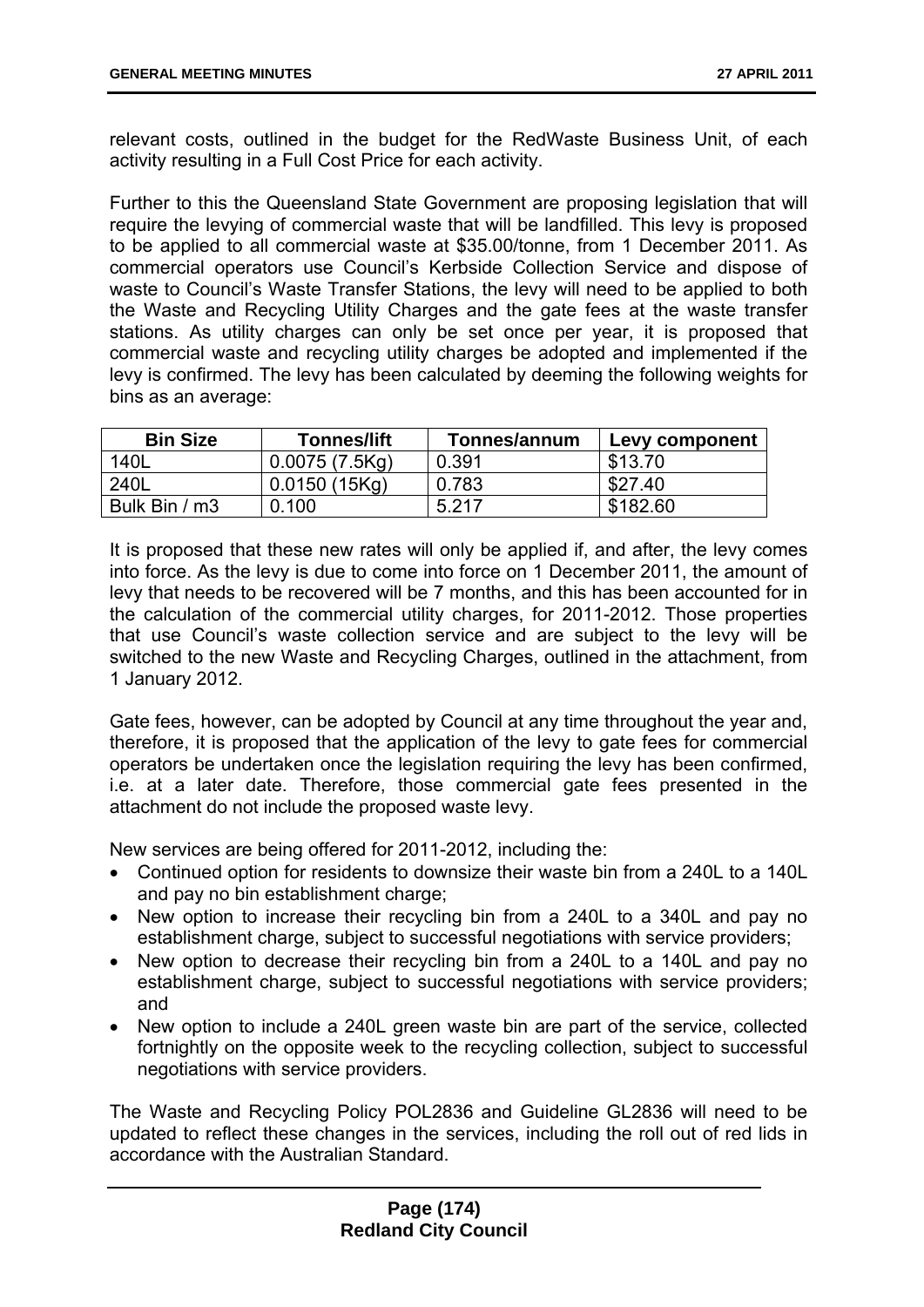# **ISSUES**

The Schedule of Fees and Charges including Waste and Recycling Utility Charges for 2011-2012 for the RedWaste Business Unit has been developed as part of the 2011-2012 budgeting process and is now presented to Council for consideration and adoption.

As attached, the Schedule of Fees & Charges 2011-2012 for the RedWaste Business Unit includes all fees and charges, including utility charges, agreed to by Council in the workshop held 13 April 2011.

The attachment also details commercial waste and recycling utility charges with the proposed waste levy component included and will become active if the levy is confirmed.

# **RELATIONSHIP TO CORPORATE PLAN**

The recommendation primarily supports Vision Outcome 9: *An efficient and effective organisation*. In particular, the following outcome was the main consideration during the annual development of the forecast fees and charges revenue:

9.5 Ensure robust long term financial planning is in place to protect the financial sustainability of Council.

It also supports Vision Outcome 2: *Our green living* choices will improve our quality of life and our children's lives, through our sustainable and energy efficient use of resources, transport and infrastructure, and our well informed responses of risks such as climate change.

#### **FINANCIAL IMPLICATIONS**

The Schedule of Fees and Charges for 2011-2012 for the RedWaste Business Unit provides the basis for the development of revenue estimates for products and services charged under the schedule and provided by the RedWaste Business Unit for the coming financial year.

### **PLANNING SCHEME IMPLICATIONS**

The Land Use Planning Group was not consulted as it is considered that the outcome of recommendations in this report will not require any amendments to the Redlands Planning Scheme.

# **CONSULTATION**

Workshops were conducted with Councillors and members of the Executive Leadership Group on 3 March 2011, 17 March 2011 and the 13 April 2011.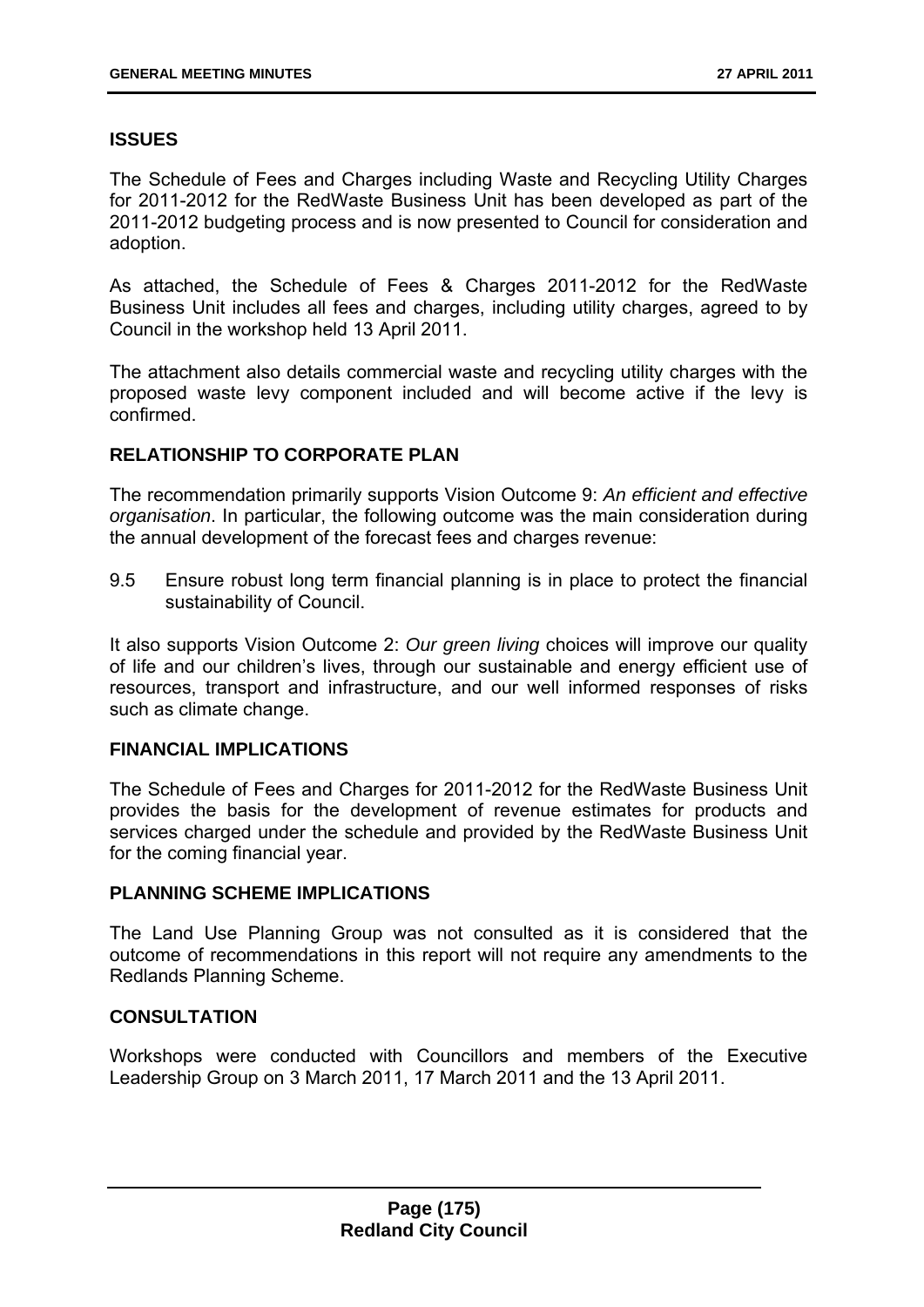#### **MOTION TO MOVE INTO OPEN FORUM AT 5.20PM**

| Moved by:    | Cr Boglary |
|--------------|------------|
| Seconded by: | Cr Ogilvie |

That the meeting move into Open Forum to discuss the following item.

### **MOTION TO MOVE OUT OF OPEN FORUM AT 5.37PM**

| Moved by:    | <b>Cr Elliott</b> |
|--------------|-------------------|
| Seconded by: | <b>Cr Bowler</b>  |

That the meeting move out of Open Forum.

#### **OFFICER'S RECOMMENDATION/ COUNCIL RESOLUTION**

| Moved by:    | Cr Boglary |
|--------------|------------|
| Seconded by: | Cr Murray  |

**That Council resolve to adopt the Schedule of Fees and Charges for 2011-2012 for the RedWaste Business Unit, as per the attached documentation.** 

#### **CARRIED**

A division was called for.

Crs Reimers, Murray, Elliott, Bowler, Townsend, Henry, Ogilvie, Boglary and Hobson voted in the affirmative.

Cr Williams voted in the negative.

Cr Burns was absent from the meeting.

The motion was declared by the Mayor as **CARRIED**.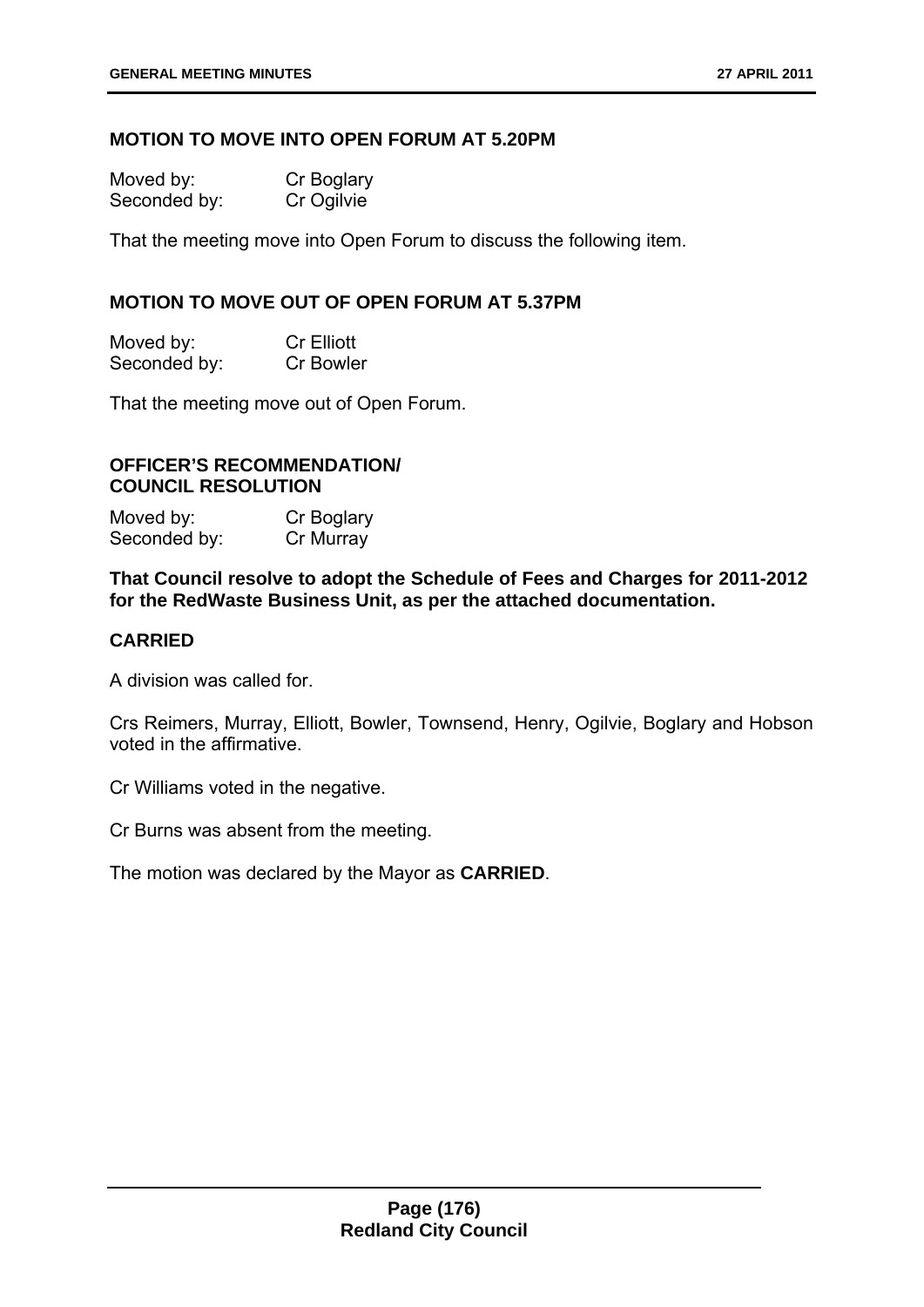# **18 NOTICE OF MOTION**

### **18.1 NOTICE GIVEN BY CR TOWNSEND (DIVISION 5)**

# **18.1.1 REQUEST FOR REPORT – PROPOSAL TO CHARGE FOR PARKING AT WEINAM CREEK FERRY TERMINAL**

#### **Background**

The parking debate has reached a critical point at the Southern end of the Redlands with Council recently making announcements regarding the detail of its charging mechanisms whilst actual fees are still to be set.

The community of the Southern Moreton Bay Islands are considerably concerned about the equity of a situation where parking at Weinam Creek appears to have been singled out for charging whilst the two other mainland terminals of Toondah and Victoria Point are not being considered.

I do not believe that the questions relating to this have been adequately answered, or addressed sufficiently enough, for a clear understanding of the whys and wherefores of this debate, therefore, for this reason I am seeking a report to council that will clearly address this issue, and, if necessary, advise of any future plans for the Victoria Point and Toondah Harbour car parks and how charges will be incorporated into these plans.

In accordance with notice given on 15 April 2011, Cr Townsend moved as follows:

#### **COUNCIL RESOLUTION**

| Moved by:    | Cr Townsend |
|--------------|-------------|
| Seconded by: | Cr Henry    |

**That council request a report for a subsequent Planning and Policy meeting that:** 

- **1. Provides sufficient information to address the issue of equity that has arisen over the proposal to charge for parking at the Weinam Creek ferry terminal; and, if necessary; and**
- **2. Clearly lays out any future plans for the Victoria Point and Toondah Harbour car parks and how charges will be incorporated into these plans.**

#### **AMENDMENT MOTION**

| Moved by:    | Cr Reimers |
|--------------|------------|
| Seconded by: | Cr Boglary |

**That point 2 of the resolution be amended, by deleting the word 'will' and replacing with the word 'may', point 2 now reads as follows:**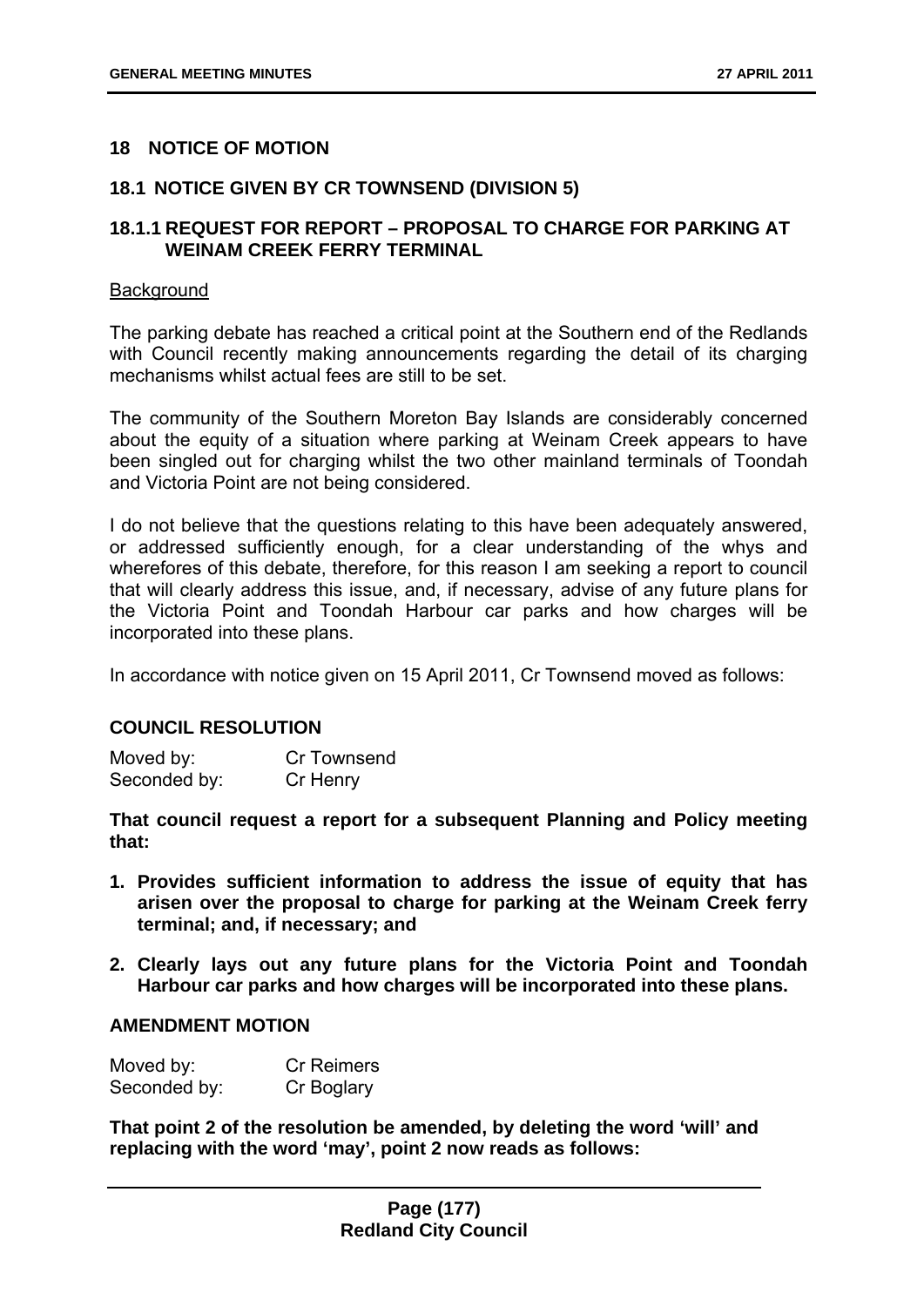# **2. Clearly lays out any future plans for the Victoria Point and Toondah Harbour car parks and how charges may be incorporated into these plans.**

On being put to the vote the amendment was **CARRIED**.

A division was called for.

Crs Reimers, Murray, Elliott, Bowler, Boglary and Hobson voted in the affirmative.

Crs Williams, Townsend, Henry and Ogilvie voted in the negative.

Cr Burns was absent from the meeting.

The amendment motion was declared by the Mayor as **CARRIED**.

The motion, with the amendment, became the motion and was put as follows:

**That council request a report for a subsequent Planning and Policy meeting that:** 

- **1. Provides sufficient information to address the issue of equity that has arisen over the proposal to charge for parking at the Weinam Creek ferry terminal; and, if necessary; and**
- **2. Clearly lays out any future plans for the Victoria Point and Toondah Harbour car parks and how charges may be incorporated into these plans.**

### **CARRIED**

A division was called for.

Crs Elliott, Bowler, Townsend, Henry, Boglary and Hobson voted in the affirmative.

Crs Reimers, Murray, Williams and Ogilvie voted in the negative.

Cr Burns was absent from the meeting.

The motion was declared by the Mayor as **CARRIED**.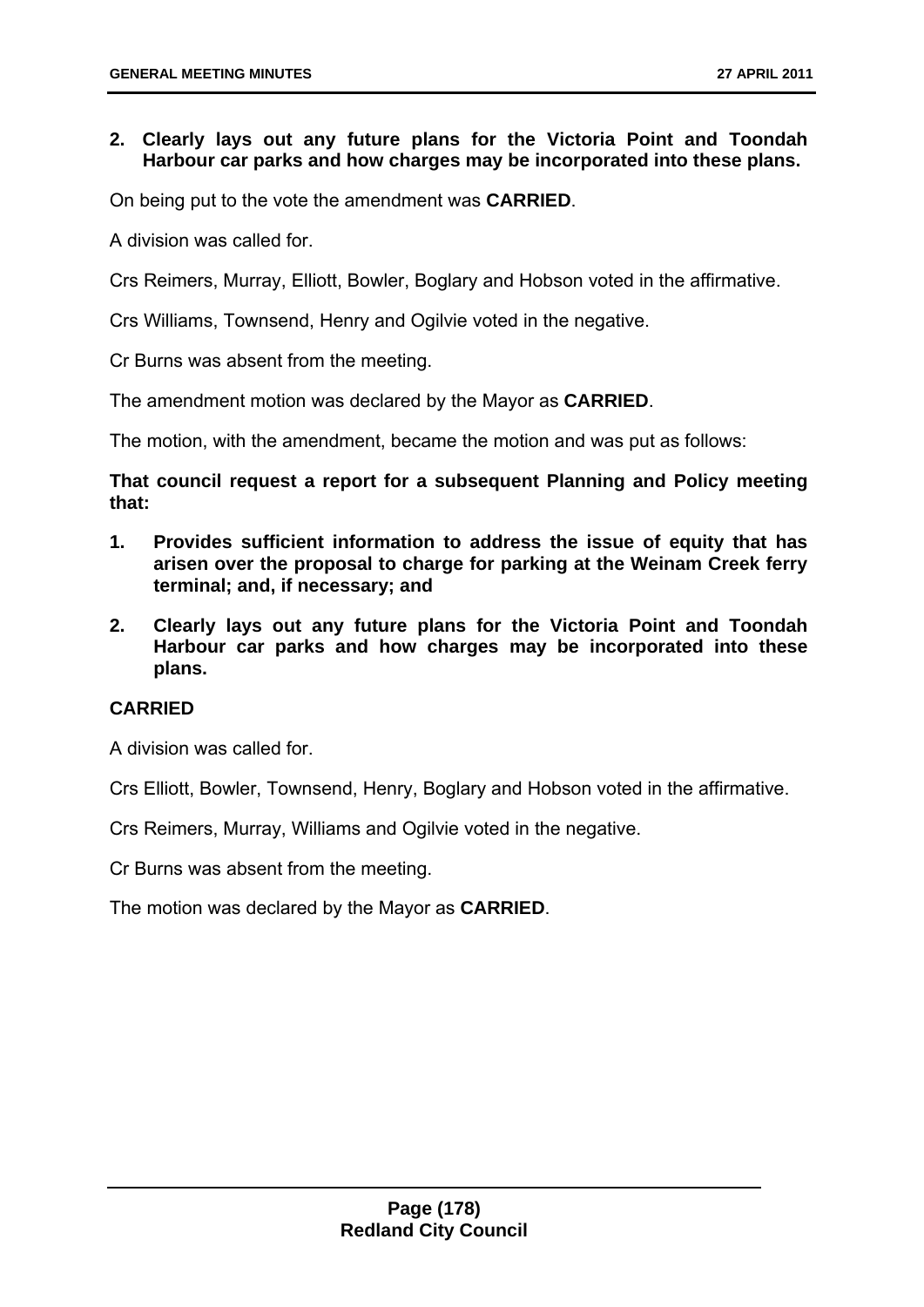# **18.2 NOTICE GIVEN BY CR WILLIAMS (DIVISION 9)**

### **18.2.1 REPEAL OF** *NORTH STRADBROKE ISLAND PROTECTION AND SUSTAINABILITY ACT 2011*

In accordance with notice given on 20 April 2011, Cr Williams moved as follows:

#### **COUNCIL RESOLUTION**

| Moved by:    | <b>Cr Williams</b> |
|--------------|--------------------|
| Seconded by: | Cr Ogilvie         |

**That Council resolve to put forward their complete rejection of the recent "***North Stradbroke Island Protection and Sustainability Act 2011***" to the State Government requesting a repeal and outlining concerns with particular objections to:** 

- **a) The loss of direct and indirect jobs in Redland City and in particular North Stradbroke Island;**
- **b) The transitional economic planning being removed from Department of Employment, Economic Development and Innovation and transferred to Department of Environment & Resource Management;**
- **c) The lack of consideration for Native Title discussions by allocating 20% National Park without broad consultation prior to an ILUA being signed; and**
- **d) The mapping of National Park being placed over the Water Treatment Plant without any explanation of how that will impact on future water supply.**

On being put to the vote the motion was LOST.

A division was called for.

Cr Williams voted in the affirmative.

Crs Reimers, Murray, Elliott, Bowler, Townsend, Henry, Ogilvie, Boglary and Hobson voted in the negative.

Cr Burns was absent from the meeting.

The motion was declared by the Mayor as LOST.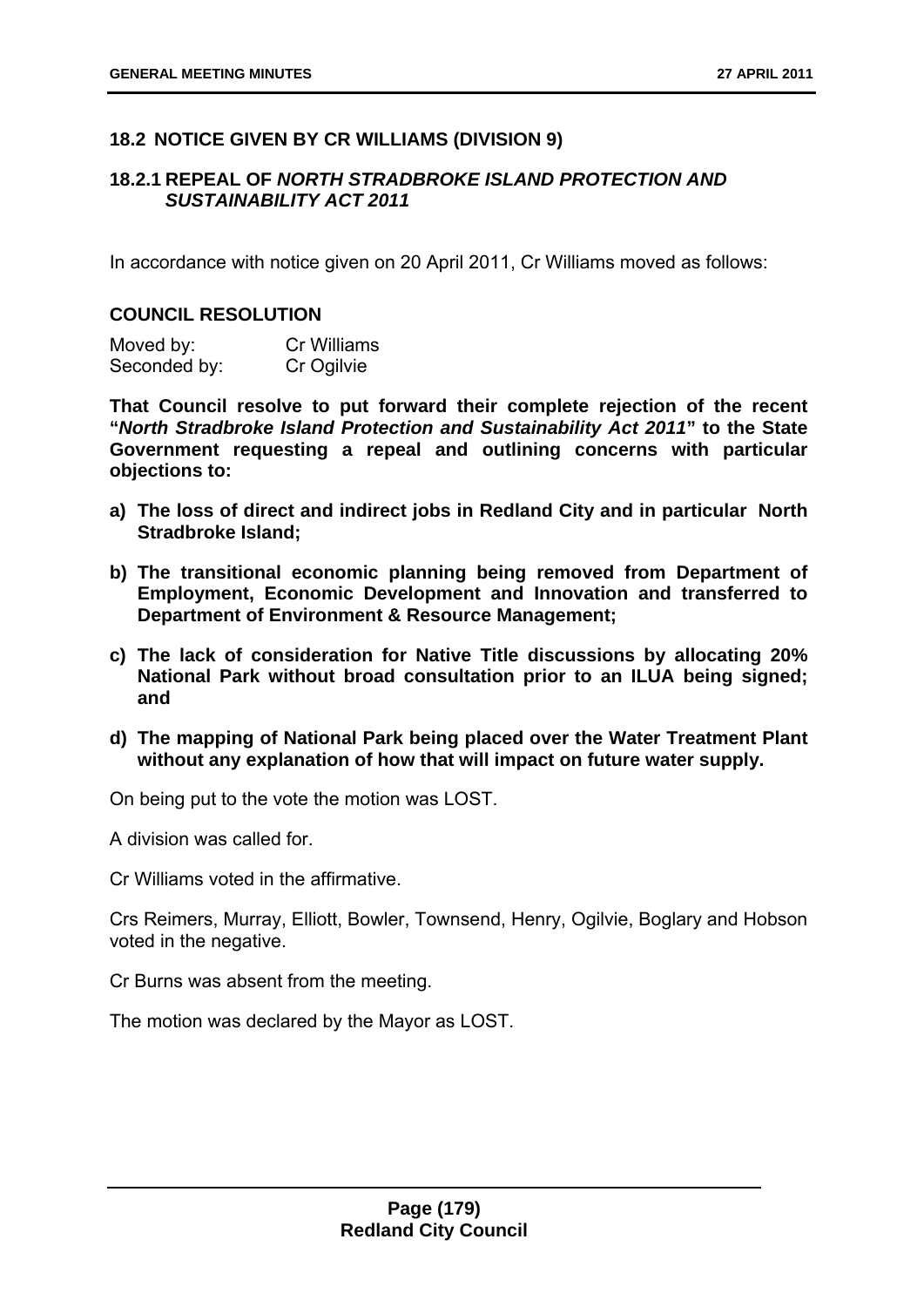Cr Henry declared a conflict of interest, or a perceived conflict of interest, in the following item stating she was a member of the Wildlife Preservation Society of Queensland, Environmental Defenders Organisation and had associations with the Queensland Conservation Society.

Cr Boglary declared a conflict of interest, or a perceived conflict of interest, in the following item stating she attended meetings of the Birkdale Progress **Association** 

Cr Reimers declared a conflict of interest, or a perceived conflict of interest, in the following item stating she attended meetings of the Birkdale Progress Association.

Cr Murray declared a conflict of interest, or a perceived conflict of interest, in the following item stating she attended meetings of the Birkdale Progress Association.

The Mayor asked the Councillors to decide whether Crs Henry, Boglary, Reimers and Murray had a conflict of interest, or could reasonably be taken to have a conflict of interest in the matter. Councillors decided that they did not have a conflict of interest and that they be allowed to remain in the Chamber.

Crs Henry, Boglary, Reimers and Murray remained in the Chamber, voting in the affirmative.

### **19 MAYORAL MINUTE**

Moved by: Cr Hobson

**That Council resolves the following statement as its position in relation to the state government's recent announcement of key decisions impacting on North Stradbroke Island:** 

*"While Council has been concerned by the lack of consultation leading to the recent announcement by the state government on a number of key decisions that will impact North Stradbroke Island, it at least welcomed the fact an announcement was made. Of course Council fully realises the decisions still do not offer certainty for the island community, and that many residents and business operators still have deep concerns about the future.* 

*The state government decisions will have wide-ranging impacts that need to be properly understood. Setting up the Economic Transition Taskforce is a step in the right direction and we will urge the government to use this taskforce to commission relevant research and studies to undertake appropriate community consultation before committing to a final policy.*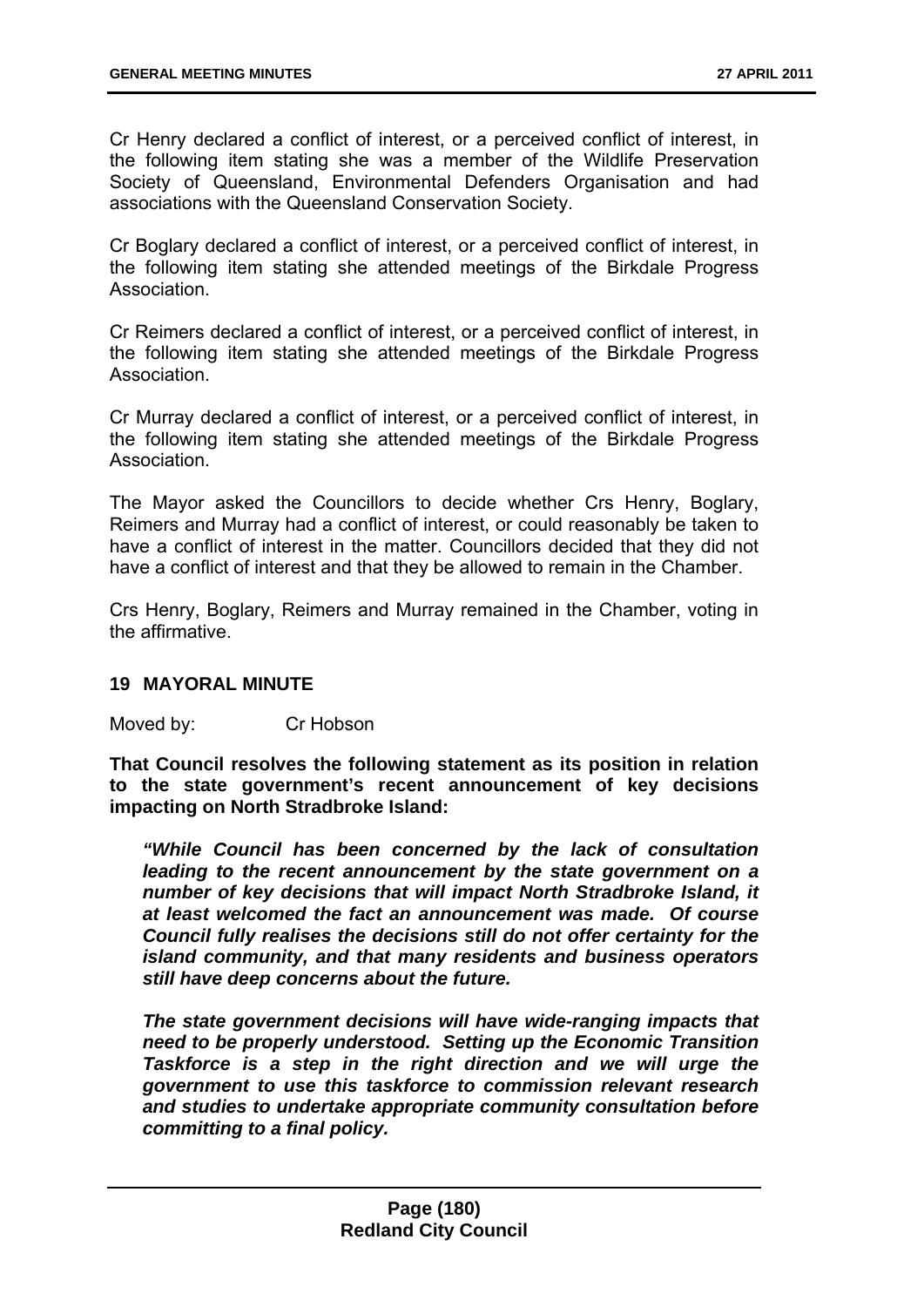*We have advocated to state government that it should establish a steering committee that will have oversight of achieving its vision for North Stradbroke Island including the Economic Transition Taskforce and a proposed Land Use Planning Committee. Council will have representatives on these committees and will be working for a socially, economically and environmentally sustainable future for the island.* 

*Council's position is that it is unacceptable for any community to face significant impacts from government decisions without real and viable attempts to mediate those impacts.* 

*Council recognises that an end to mining, whether it is tomorrow or in 20 years' time, needs to be coupled with a real understanding, real money and real commitments to assist a transition. Some of the things Council will ask the state government to do include:* 

- *1. use the Economic Transition Taskforce to update past studies undertaken on the island which would then be taken into account in decision-making;*
- *2. revamp Toondah Harbour to tailor its effectiveness as a tourism gateway and transport hub for islanders, as well as upgrading Dunwich facilities;*
- *3. establish a Land Use Planning Committee to oversee the community engagement and planning processes required to achieve the NSI vision including both indigenous and broader community aspirations;*
- *4. establish an Indigenous knowledge centre and island cultural centre (Council has endorsed a business model featuring a public cultural centre, to be co-located with a National Park office, a visitor information centre, a campground booking office and a state government shopfront);*
- *5. partner with Council in full and proper township planning;*
- *6. help Council to provide additional tourism infrastructure on Council-managed land.*

*Council will not be used as a pawn by any political party, environmental group or other interest group.* 

*Council will consistently advocate on behalf of the community in response to any policy – or alternative policy – relating to the future of North Stradbroke Island.* 

*As a result of state government decisions about North Stradbroke Island, Council will likely be required to make decisions in the future about township planning on the island. Council assures the community that any decisions Council will make about township*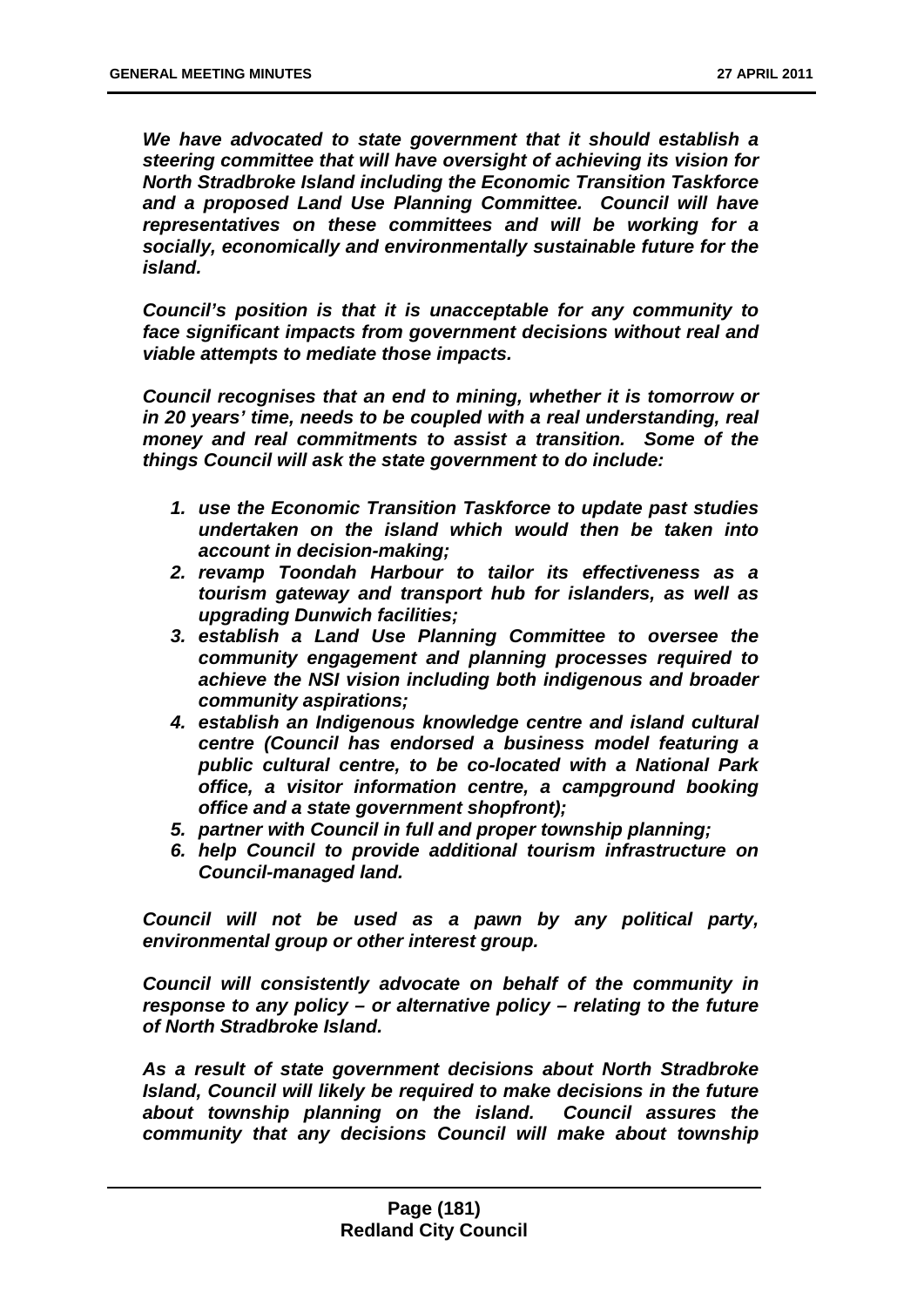# *planning will be done in full consultation with the community and based on up-to-date research and information."*

## **CARRIED**

A division was called for.

Crs Reimers, Murray, Elliott, Bowler, Townsend, Henry, Ogilvie, Boglary and Hobson voted in the affirmative.

Cr Williams voted in the negative.

Cr Burns was absent from the meeting.

The motion was declared by the Mayor as **CARRIED**.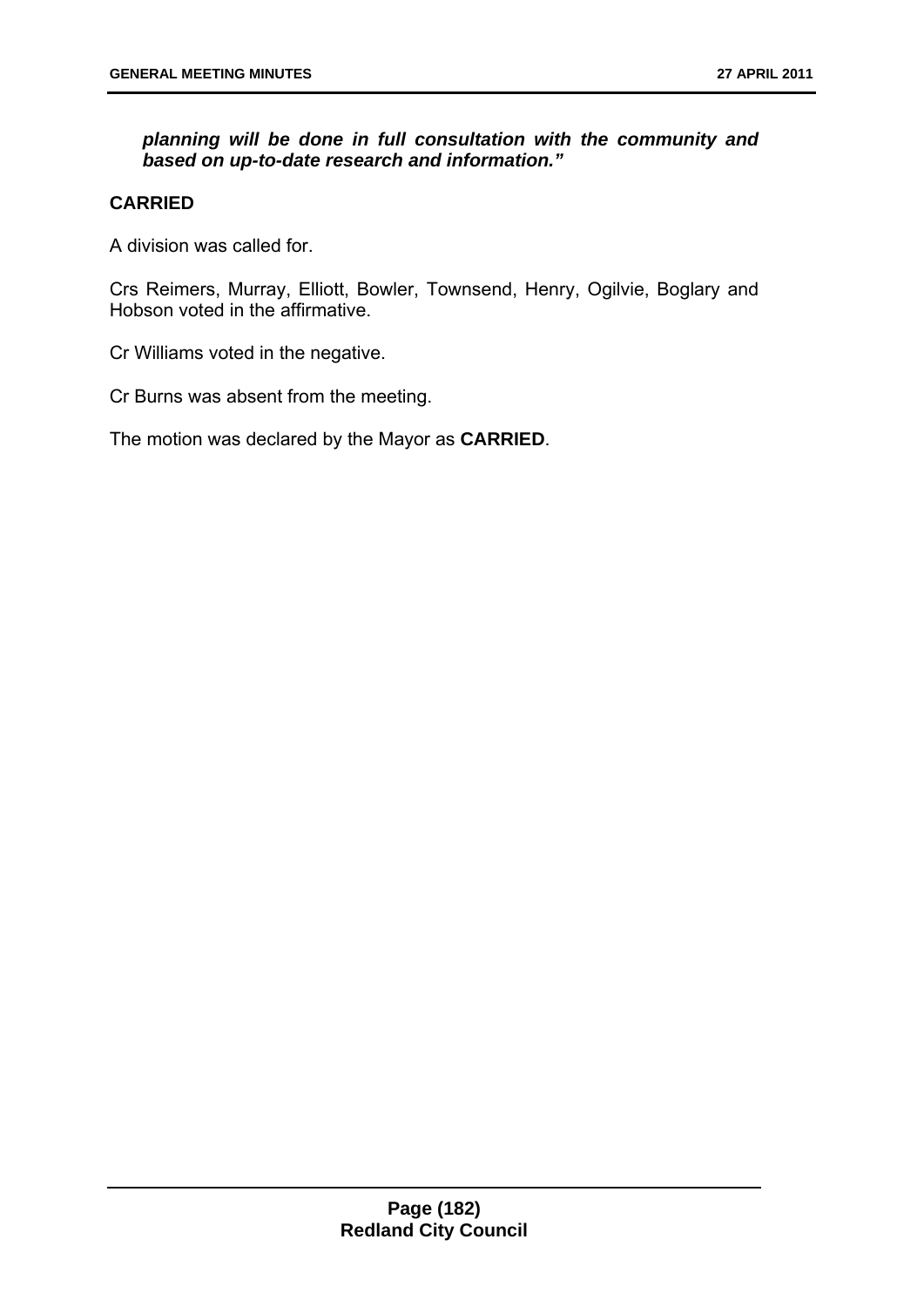# **20 CLOSED SESSION**

#### **MOTION TO CLOSE THE MEETING AT 6.46PM**

| Moved by:    | Cr Boglary |
|--------------|------------|
| Seconded by: | Cr Elliott |

That the meeting be closed to the public under section 72 (1) of the *Local Government (Operations) Regulation 2010* to discuss the following item:

### **20.1.1 North Stradbroke Island Indigenous Land Use Agreement**

*The reason that is applicable in this instance is as follows:* 

*"(h) other business for which a public discussion would be likely to prejudice the interests of the local government or someone else, or enable a person to gain a financial advantage."* 

### **CARRIED**

At 6.46pm Crs Townsend, Elliott, Murray, Henry and Boglary left the Chamber and the meeting became inquorate (Cr Burns was absent). Crs Townsend, Elliott, Murray, Henry and Boglary returned at 6.52pm.

### **MOTION TO REOPEN MEETING AT 7.30PM**

Moved by: Cr Murray Seconded by: Cr Elliott

That the meeting be again opened to the public.

CARRIED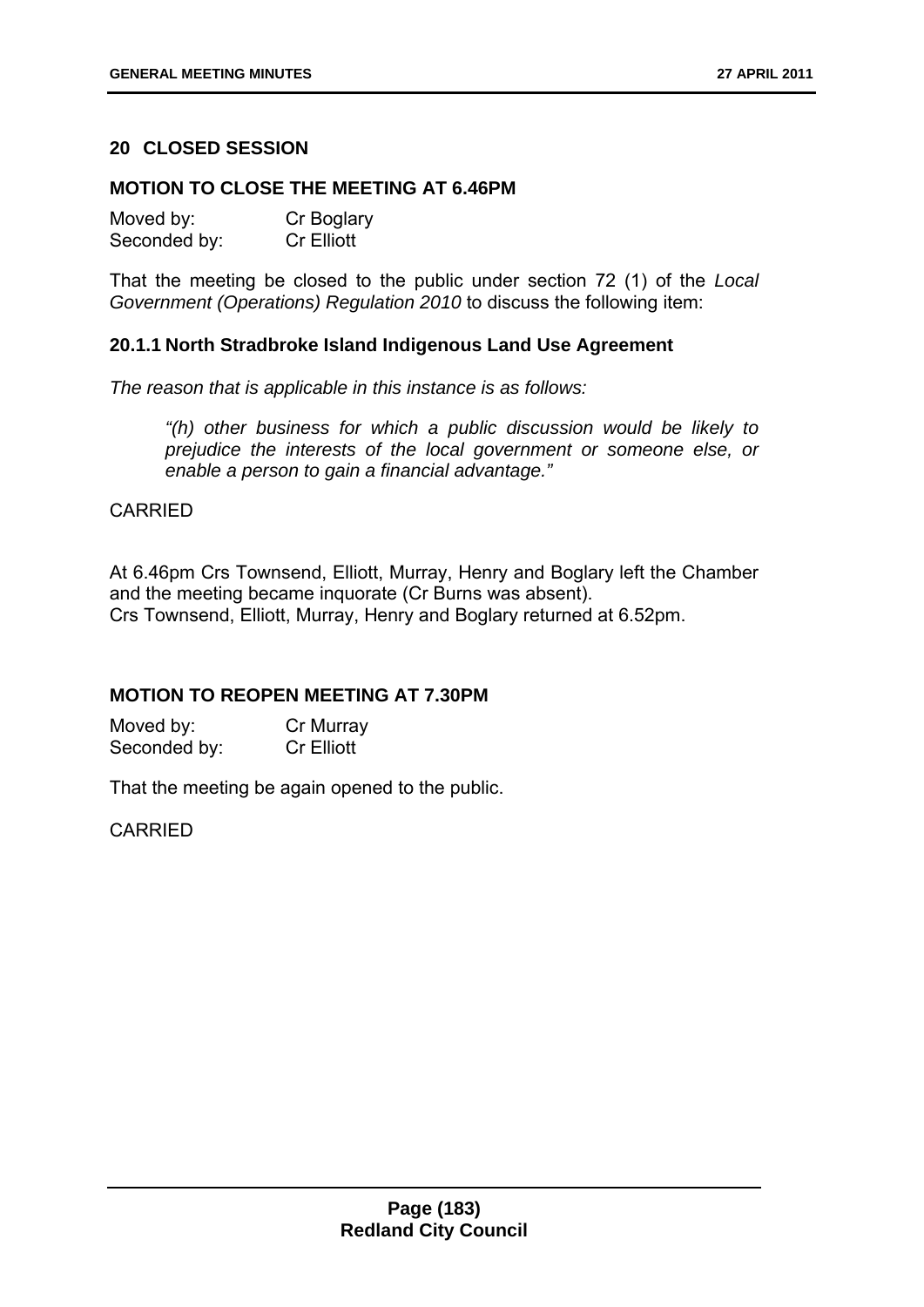## **20.1 PLANNING & POLICY**

| 20.1.1 NORTH STRADBROKE ISLAND INDIGENOUS LAND<br><b>AGREEMENT</b> |                                                                           |                                             | <b>USE</b> |
|--------------------------------------------------------------------|---------------------------------------------------------------------------|---------------------------------------------|------------|
| <b>Dataworks Filename:</b>                                         | <b>Minjerriba</b>                                                         | <b>CP Native Title Claims - Quandamooka</b> |            |
| <b>Responsible Officer Name:</b>                                   | <b>Gary Photinos</b>                                                      | <b>Manager Environmental Management</b>     |            |
| <b>Author Name:</b>                                                | <b>Dan Carter</b><br><b>Andrew Ross</b><br><b>Manager, Legal Services</b> | <b>Manager, Environmental Management</b>    |            |

#### **EXECUTIVE SUMMARY**

A confidential report from Manager Environmental Management dated 22 March 2011 was discussed in closed session.

### **COMMITTEE RECOMMENDATION/ COUNCIL RESOLUTION**

| Moved by:    | Cr Ogilvie |
|--------------|------------|
| Seconded by: | Cr Henry   |

**That Council resolve the following:** 

- **1. To note the Strategic Update provided by the General Manager Planning and Policy;**
- **2. That pursuant to section 257(1)(b) of the** *Local Government Act 2009***, the Chief Executive Officer be delegated authority to negotiate with the State Government and the Quandamooka People in the preparation of the Indigenous Land Use Agreements associated with the North Stradbroke Island native title determination;**
- **3. That Council will make the final approval of the Indigenous Land Use Agreement having a full understanding of the compensation for past, future acts and the outcomes of the negotiations; and**
- **4. That the details of the report and parts 2a to 2i and 3 of the resolution and all attachments remain confidential.**

## **CARRIED**

A division was called for.

Crs Reimers, Murray, Elliott, Bowler, Williams, Townsend, Henry, Ogilvie, Boglary and Hobson voted in the affirmative.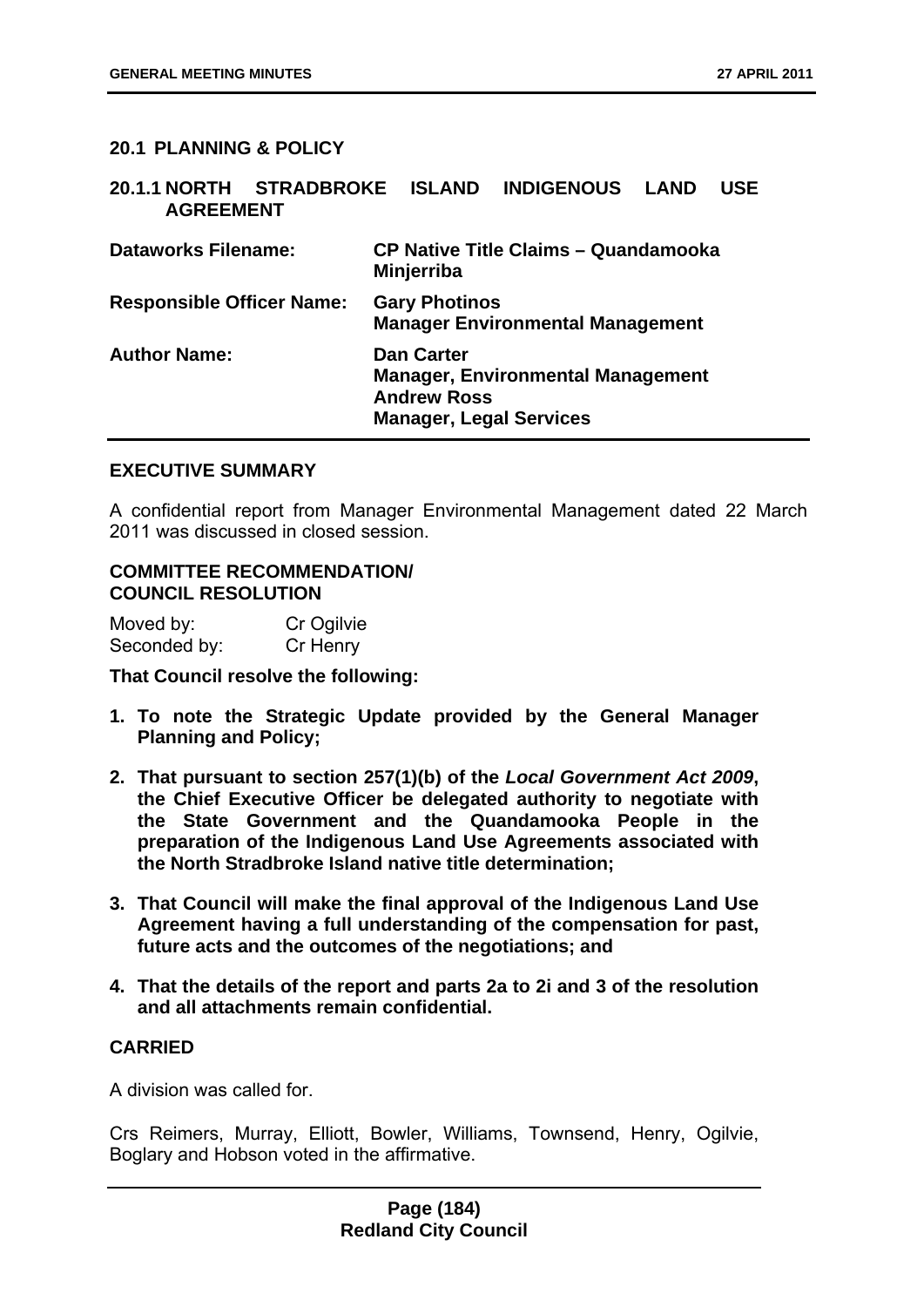Cr Burns was absent from the meeting.

The motion was declared by the Mayor as **CARRIED** (unanimously)